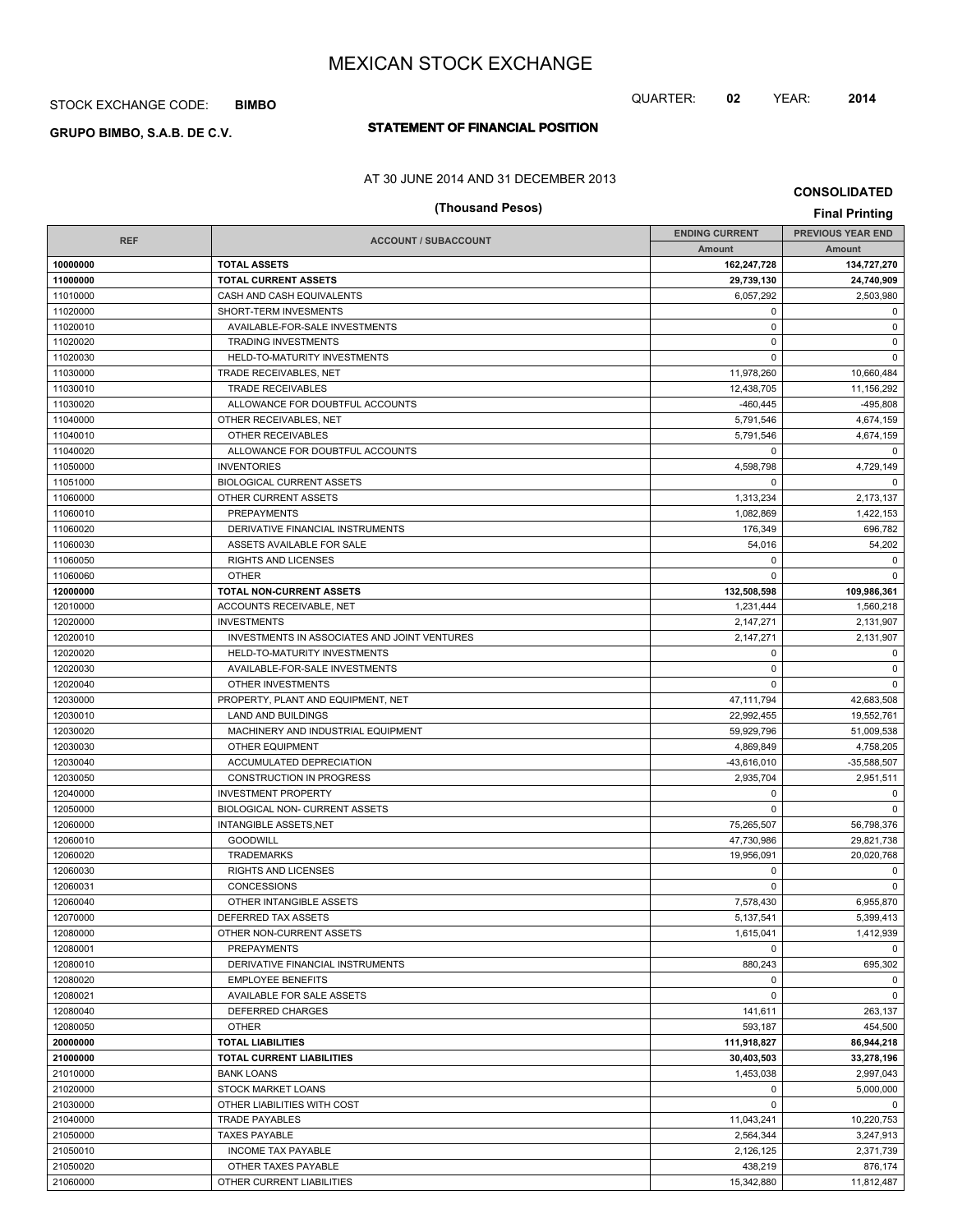## STOCK EXCHANGE CODE: **BIMBO**

# **STATEMENT OF FINANCIAL POSITION GRUPO BIMBO, S.A.B. DE C.V.**

## AT 30 JUNE 2014 AND 31 DECEMBER 2013

# **(Thousand Pesos) Final Printing**

**CONSOLIDATED**

| <b>REF</b> | <b>ACCOUNT / SUBACCOUNT</b>                                             | <b>ENDING CURRENT</b> | <b>PREVIOUS YEAR END</b> |
|------------|-------------------------------------------------------------------------|-----------------------|--------------------------|
|            |                                                                         | <b>Amount</b>         | <b>Amount</b>            |
| 21060010   | <b>INTEREST PAYABLE</b>                                                 | $\Omega$              | $\Omega$                 |
| 21060020   | DERIVATIVE FINANCIAL INSTRUMENTS                                        | 151,201               | 1,033,543                |
| 21060030   | <b>DEFERRED REVENUE</b>                                                 | $\Omega$              | $\mathbf 0$              |
| 21060050   | <b>EMPLOYEE BENEFITS</b>                                                | $\Omega$              | $\Omega$                 |
| 21060060   | <b>PROVISIONS</b>                                                       | 13,572,520            | 9,893,246                |
| 21060061   | CURRENT LIABILITIES RELATED TO AVAILABLE FOR SALE ASSETS                | $\Omega$              | $\Omega$                 |
| 21060080   | <b>OTHER</b>                                                            | 1,619,159             | 885,698                  |
| 22000000   | TOTAL NON-CURRENT LIABILITIES                                           | 81,515,324            | 53,666,022               |
| 22010000   | <b>BANK LOANS</b>                                                       | 11,163,770            | 1,096,718                |
| 22020000   | <b>STOCK MARKET LOANS</b>                                               | 47,959,646            | 31,235,211               |
| 22030000   | OTHER LIABILITIES WITH COST                                             | $\Omega$              | $\Omega$                 |
| 22040000   | <b>DEFERRED TAX LIABILITIES</b>                                         | 1,674,252             | 1,554,185                |
| 22050000   | OTHER NON-CURRENT LIABILITIES                                           | 20.717.656            | 19.779.908               |
| 22050010   | DERIVATIVE FINANCIAL INSTRUMENTS                                        | 283,278               | 236,334                  |
| 22050020   | DEFERRED REVENUE                                                        | $\Omega$              | $\Omega$                 |
| 22050040   | <b>EMPLOYEE BENEFITS</b>                                                | 18,610,655            | 17,399,773               |
| 22050050   | <b>PROVISIONS</b>                                                       | 1,823,723             | 2,143,801                |
| 22050051   | NON-CURRENT LIABILITIES RELATED TO AVAILABLE FOR SALE ASSETS            | $\mathbf 0$           | $\mathbf 0$              |
| 22050070   | <b>OTHER</b>                                                            | $\Omega$              | $\mathbf 0$              |
| 30000000   | <b>TOTAL EQUITY</b>                                                     | 50,328,901            | 47,783,052               |
| 30010000   | EQUITY ATTRIBUTABLE TO OWNERS OF PARENT                                 | 47,939,585            | 45,619,190               |
| 30030000   | <b>CAPITAL STOCK</b>                                                    | 4.226.510             | 4.226.510                |
| 30040000   | <b>SHARES REPURCHASED</b>                                               | $\Omega$              | $\mathbf 0$              |
| 30050000   | PREMIUM ON ISSUANCE OF SHARES                                           | $\mathbf 0$           | $\mathbf 0$              |
| 30060000   | CONTRIBUTIONS FOR FUTURE CAPITAL INCREASES                              | $\Omega$              | $\mathbf 0$              |
| 30070000   | OTHER CONTRIBUTED CAPITAL                                               | $\mathbf 0$           | $\Omega$                 |
| 30080000   | RETAINED EARNINGS (ACCUMULATED LOSSES)                                  | 46,677,778            | 44,535,317               |
| 30080010   | <b>LEGAL RESERVE</b>                                                    | 758,029               | 758,029                  |
| 30080020   | <b>OTHER RESERVES</b>                                                   | 917,031               | 917,031                  |
| 30080030   | <b>RETAINED EARNINGS</b>                                                | 42.860.257            | 38.455.988               |
| 30080040   | NET INCOME FOR THE PERIOD                                               | 2,142,461             | 4,404,269                |
| 30080050   | <b>OTHERS</b>                                                           | $\Omega$              | $\Omega$                 |
| 30090000   | ACCUMULATED OTHER COMPREHENSIVE INCOME (NET OF TAX)                     | $-2,964,703$          | $-3,142,637$             |
| 30090010   | GAIN ON REVALUATION OF PROPERTIES                                       | $\Omega$              | $\mathbf 0$              |
| 30090020   | ACTUARIAL GAINS (LOSSES) FROM LABOR OBLIGATIONS                         | 1,090,201             | 1,067,074                |
| 30090030   | FOREING CURRENCY TRANSLATION                                            | $-4,189,112$          | $-3,975,267$             |
| 30090040   | CHANGES IN THE VALUATION OF FINANCIAL ASSETS AVAILABLE FOR SALE         | $\Omega$              | $\Omega$                 |
| 30090050   | CHANGES IN THE VALUATION OF DERIVATIVE FINANCIAL INSTRUMENTS            | 134,208               | $-234,444$               |
| 30090060   | CHANGES IN FAIR VALUE OF OTHER ASSETS                                   | $\Omega$              | 0                        |
| 30090070   | SHARE OF OTHER COMPREHENSIVE INCOME OF<br>ASSOCIATES AND JOINT VENTURES | 0                     | 0                        |
| 30090080   | OTHER COMPREHENSIVE INCOME                                              | 0                     | 0                        |
| 30020000   | NON-CONTROLLING INTERESTS                                               | 2,389,316             | 2,163,862                |

QUARTER: **02** YEAR: **2014**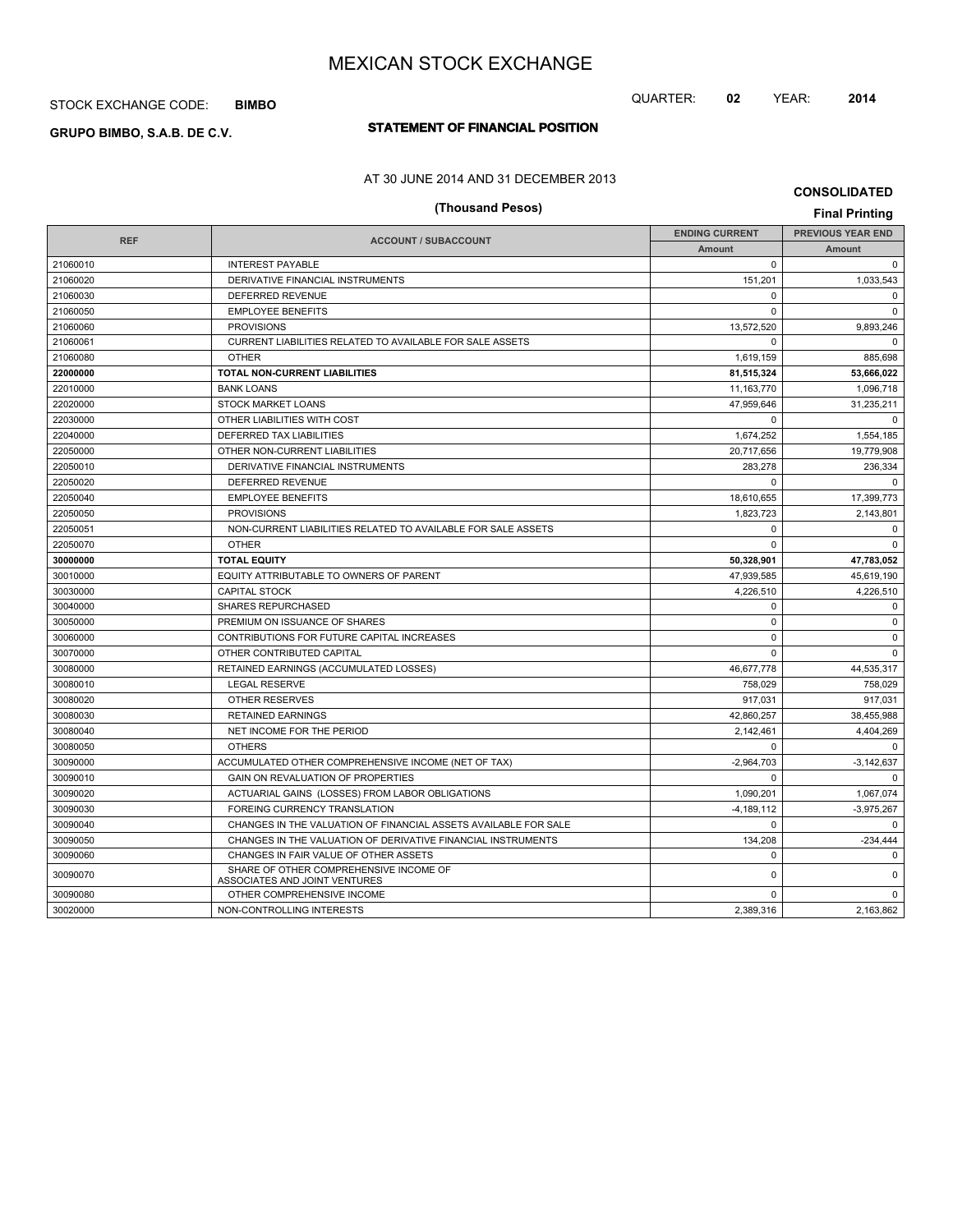STOCK EXCHANGE CODE: **BIMBO**

## QUARTER: **02** YEAR: **2014**

## **STATEMENT OF FINANCIAL POSITION GRUPO BIMBO, S.A.B. DE C.V. INFORMATIONAL DATA**

### AT 30 JUNE 2014 AND 31 DECEMBER 2013

# **(Thousand Pesos) Final Printing**

**CONSOLIDATED**

| <b>REF</b> | <b>CONCEPTS</b>                                 | <b>ENDING CURRENT</b> | <b>PREVIOUS YEAR END</b> |
|------------|-------------------------------------------------|-----------------------|--------------------------|
|            |                                                 | <b>Amount</b>         | Amount                   |
| 91000010   | SHORT-TERM FOREIGN CURRENCY LIABILITIES         | 17,281,696            | 15,615,066               |
| 91000020   | LONG TERM FOREIGN CURRENCY LIABILITIES          | 67,049,110            | 39,724,046               |
| 91000030   | CAPITAL STOCK (NOMINAL)                         | 1,901,132             | 1,901,132                |
| 91000040   | RESTATEMENT OF CAPITAL STOCK                    | 2,325,378             | 2,325,378                |
| 91000050   | PLAN ASSETS FOR PENSIONS AND SENIORITY PREMIUMS | 17,749,460            | 16,653,769               |
| 91000060   | NUMBER OF EXECUTIVES (*)                        | 1,956                 | 1,736                    |
| 91000070   | NUMBER OF EMPLOYEES (*)                         | 28,823                | 28,596                   |
| 91000080   | NUMBER OF WORKERS (*)                           | 99,160                | 95,084                   |
| 91000090   | OUTSTANDING SHARES (*)                          | 4,703,200,000         | 4,703,200,000            |
| 91000100   | REPURCHASED SHARES (*)                          | 29,255                | 4,255                    |
| 91000110   | <b>RESTRICTED CASH (1)</b>                      | 0                     | $\Omega$                 |
| 91000120   | GUARANTEED DEBT OF ASSOCIATED COMPANIES         | 0                     | 0                        |
|            |                                                 |                       |                          |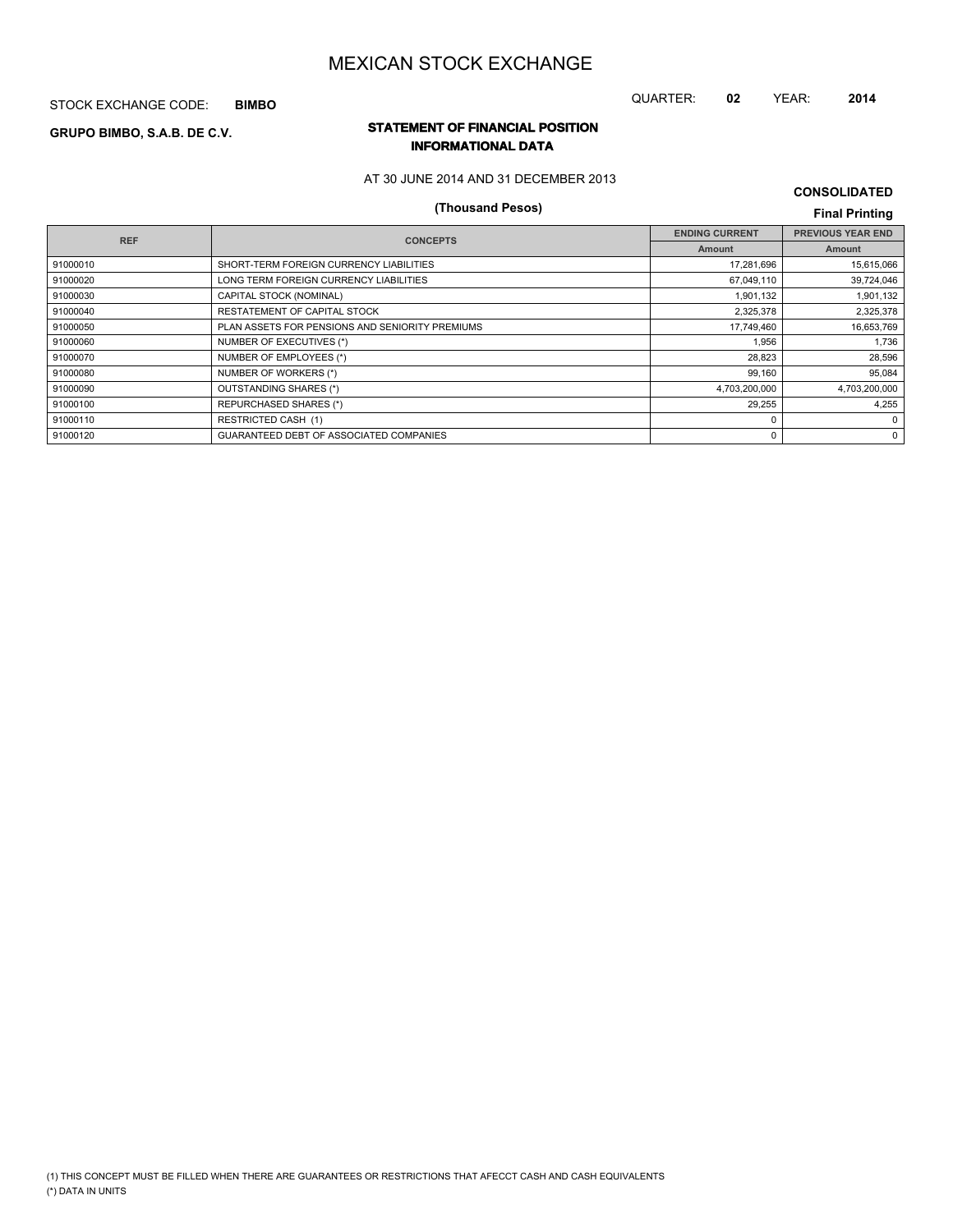**GRUPO BIMBO, S.A.B. DE C.V.** STOCK EXCHANGE CODE: **BIMBO** QUARTER: **02** YEAR: **2014**

## **STATEMENTS OF COMPREHENSIVE INCOME**

**CONSOLIDATED**

#### FOR THE SIX AND THREE MONTHS ENDED 30 JUNE, 2014 AND 2013

|            | <b>Final Printing</b>                                    |                     |                |                      |                |  |
|------------|----------------------------------------------------------|---------------------|----------------|----------------------|----------------|--|
|            |                                                          | <b>CURRENT YEAR</b> |                | <b>PREVIOUS YEAR</b> |                |  |
| <b>REF</b> | <b>ACCOUNT / SUBACCOUNT</b>                              | <b>ACCUMULATED</b>  | <b>QUARTER</b> | <b>ACCUMULATED</b>   | <b>QUARTER</b> |  |
| 40010000   | <b>REVENUE</b>                                           | 87,654,310          | 45,539,534     | 84,729,769           | 43,275,277     |  |
| 40010010   | <b>SERVICES</b>                                          | $\mathbf 0$         | $\mathbf 0$    | $\mathbf 0$          | 0              |  |
| 40010020   | SALE OF GOODS                                            | 87,654,310          | 45,539,534     | 84,729,769           | 43,275,277     |  |
| 40010030   | <b>INTERESTS</b>                                         | 0                   | $\mathbf 0$    | $\mathbf 0$          | $\mathbf 0$    |  |
| 40010040   | <b>ROYALTIES</b>                                         | $\mathsf 0$         | $\mathbf 0$    | $\mathbf 0$          | $\pmb{0}$      |  |
| 40010050   | <b>DIVIDENDS</b>                                         | $\mathbf 0$         | $\mathbf 0$    | 0                    | 0              |  |
| 40010060   | <b>LEASES</b>                                            | $\mathbf 0$         | $\mathbf 0$    | $\mathbf 0$          | $\mathbf{0}$   |  |
| 40010061   | <b>CONSTRUCTIONS</b>                                     | $\mathbf 0$         | $\mathbf 0$    | $\Omega$             | $\mathbf 0$    |  |
| 40010070   | <b>OTHER REVENUE</b>                                     | $\mathbf 0$         | $\mathbf 0$    | $\mathbf 0$          | $\mathbf 0$    |  |
| 40020000   | <b>COST OF SALES</b>                                     | 40,940,423          | 21,098,314     | 40,706,516           | 20,427,760     |  |
| 40021000   | <b>GROSS PROFIT</b>                                      | 46.713.887          | 24,441,220     | 44,023,253           | 22,847,517     |  |
| 40030000   | <b>GENERAL EXPENSES</b>                                  | 40,471,895          | 20,450,435     | 38,180,395           | 19,248,750     |  |
| 40040000   | PROFIT (LOSS) BEFORE OTHER INCOME (EXPENSE), NET         | 6,241,992           | 3,990,785      | 5,842,858            | 3,598,767      |  |
| 40050000   | OTHER INCOME (EXPENSE), NET                              | $-1,401,345$        | $-695.490$     | -1,363,176           | 1.106.569      |  |
| 40060000   | <b>OPERATING PROFIT (LOSS) (*)</b>                       | 4,840,647           | 3,295,295      | 4,479,682            | 2,492,198      |  |
| 40070000   | <b>FINANCE INCOME</b>                                    | 668,150             | 542,369        | 385,954              | 103,936        |  |
| 40070010   | <b>INTEREST INCOME</b>                                   | 139,003             | 71,883         | 127,241              | 102,547        |  |
| 40070020   | GAIN ON FOREIGN EXCHANGE, NET                            | 396,902             | 387,582        | 230,441              | 1,759          |  |
| 40070030   | <b>GAIN ON DERIVATIVES, NET</b>                          | $\mathbf 0$         | $\mathbf 0$    | 0                    | $\mathbf 0$    |  |
| 40070040   | GAIN ON CHANGE IN FAIR VALUE OF FINANCIAL INSTRUMENTS    | $\mathbf 0$         | $\mathbf 0$    | $\mathbf 0$          | $\mathbf 0$    |  |
| 40070050   | OTHER FINANCE INCOME                                     | 132,245             | 82,904         | 28,272               | $-370$         |  |
| 40080000   | <b>FINANCE COSTS</b>                                     | 1,787,929           | 1,059,119      | 1,803,958            | 724,759        |  |
| 40080010   | <b>INTEREST EXPENSE</b>                                  | 1,554,169           | 799,214        | 1,497,842            | 785,071        |  |
| 40080020   | LOSS ON FOREIGN EXCHANGE, NET                            | 233,760             | 259,905        | 306,116              | $-60,312$      |  |
| 40080030   | LOSS ON DERIVATIVES, NET                                 | $\mathbf 0$         | $\mathbf 0$    | $\mathbf 0$          | $\mathsf 0$    |  |
| 40080050   | LOSS ON CHANGE IN FAIR VALUE OF FINANCIAL INSTRUMENTS    | $\mathbf 0$         | $\mathbf 0$    | $\mathbf 0$          | 0              |  |
| 40080060   | OTHER FINANCE COSTS                                      | $\mathbf 0$         | $\mathbf 0$    | 0                    | $\mathbf 0$    |  |
| 40090000   | <b>FINANCE INCOME (COSTS), NET</b>                       | $-1,119,779$        | -516,750       | $-1,418,004$         | $-620,823$     |  |
| 40100000   | SHARE OF PROFIT (LOSS) OF ASSOCIATES AND JOINT VENTURES  | $-22,856$           | $-12,917$      | $-46, 447$           | $-44,773$      |  |
| 40110000   | PROFIT (LOSS) BEFORE INCOME TAX                          | 3,698,012           | 2,765,628      | 3,015,231            | 1,826,602      |  |
| 40120000   | <b>INCOME TAX EXPENSE</b>                                | 1,387,207           | 1,030,931      | 1,309,180            | 770.250        |  |
| 40120010   | <b>CURRENT TAX</b>                                       | 1,531,882           | 880,841        | 913,019              | $-81,702$      |  |
| 40120020   | <b>DEFERRED TAX</b>                                      | $-144,675$          | 150,090        | 396.161              | 851,952        |  |
| 40130000   | PROFIT (LOSS) FROM CONTINUING OPERATIONS                 | 2,310,805           | 1,734,697      | 1,706,051            | 1,056,352      |  |
| 40140000   | PROFIT (LOSS) FROM DISCONTINUED OPERATIONS               | $\mathbf 0$         | $\Omega$       | $\Omega$             | $\Omega$       |  |
| 40150000   | <b>NET PROFIT (LOSS)</b>                                 | 2,310,805           | 1,734,697      | 1,706,051            | 1,056,352      |  |
| 40160000   | PROFIT (LOSS), ATTRIBUTABLE TO NON-CONTROLLING INTERESTS | 168,344             | 117,935        | 198,760              | 119,470        |  |
| 40170000   | PROFIT (LOSS), ATTRIBUTABLE TO OWNERS OF PARENT          | 2,142,461           | 1,616,762      | 1,507,291            | 936.882        |  |
|            |                                                          |                     |                |                      |                |  |
| 40180000   | <b>BASIC EARNINGS (LOSS) PER SHARE</b>                   | 0.46                | 0.34           | 0.32                 | 0.20           |  |
| 40190000   | DILUTED EARNINGS (LOSS) PER SHARE                        | 0.46                | 0.34           | 0.32                 | 0.20           |  |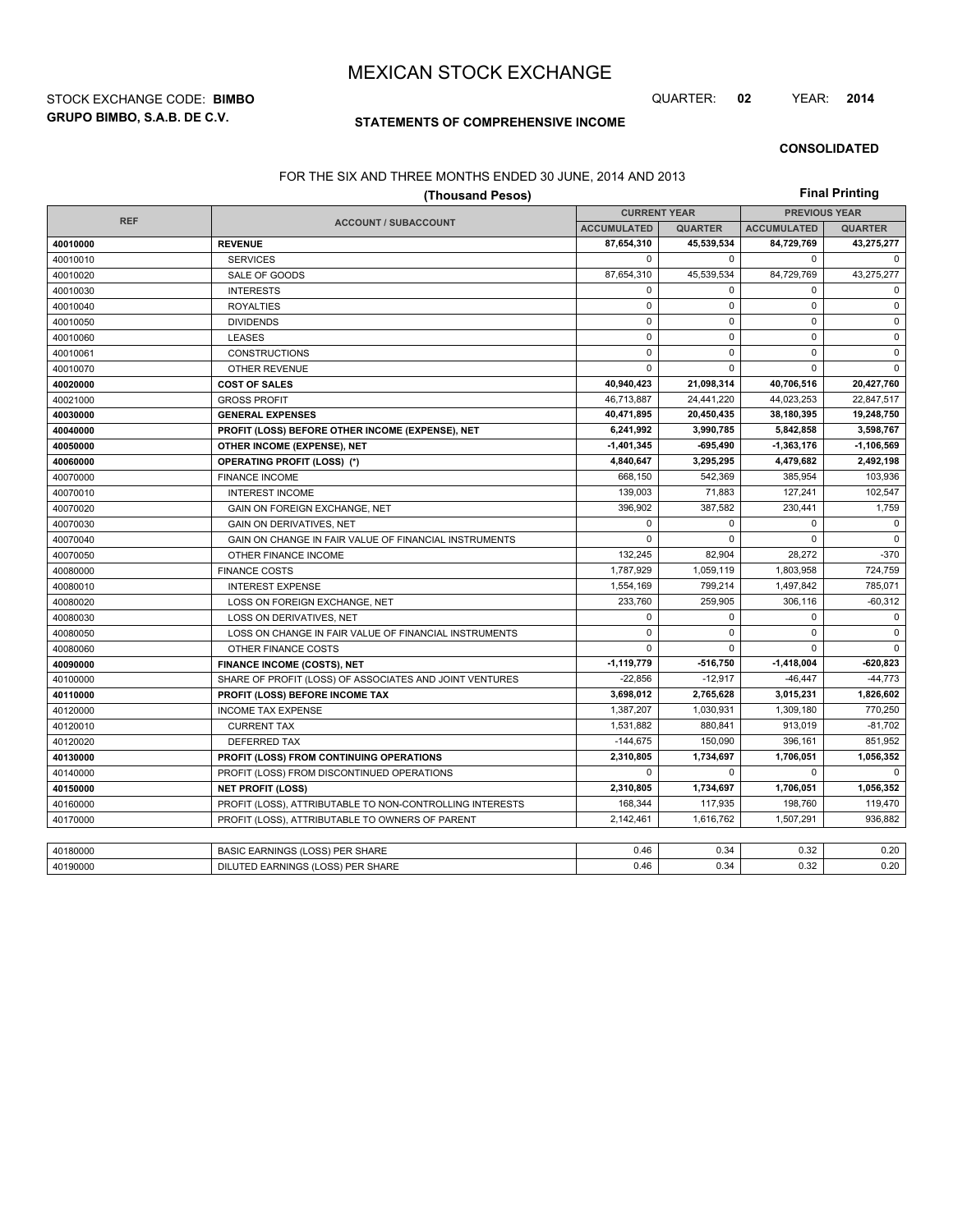**GRUPO BIMBO, S.A.B. DE C.V.** STOCK EXCHANGE CODE: **BIMBO** QUARTER: **02** YEAR: **2014**

# **STATEMENTS OF COMPREHENSIVE INCOME**

## **OTHER COMPREHENSIVE INCOME (NET OF INCOME**

#### FOR THE SIX AND THREE MONTHS ENDED 30 JUNE, 2014 AND 2013 **TAX)**

## **(Thousand Pesos)**

**Final Printing**

**CONSOLIDATED**

| <b>REF</b> |                                                                                  | <b>CURRENT YEAR</b> |                | <b>PREVIOUS YEAR</b> |                |  |
|------------|----------------------------------------------------------------------------------|---------------------|----------------|----------------------|----------------|--|
|            | <b>ACCOUNT / SUBACCOUNT</b>                                                      | <b>ACCUMULATED</b>  | <b>QUARTER</b> | <b>ACCUMULATED</b>   | <b>QUARTER</b> |  |
| 40200000   | <b>NET PROFIT (LOSS)</b>                                                         | 2,310,805           | 1,734,697      | 1,706,051            | 1,056,352      |  |
|            | DISCLOSURES NOT BE RECLASSIFIED ON INCOME                                        |                     |                |                      |                |  |
| 40210000   | PROPERTY REVALUATION GAINS                                                       | $\Omega$            | $\Omega$       | $\Omega$             | $\Omega$       |  |
| 40220000   | ACTUARIAL EARNINGS (LOSS) FROM LABOR OBLIGATIONS                                 | $\Omega$            | $\Omega$       | U                    | $\Omega$       |  |
| 40220100   | SHARE OF INCOME ON REVALUATION ON PROPERTIES OF ASSOCIATES<br>AND JOINT VENTURES | $\Omega$            | $\Omega$       | 0                    | $\Omega$       |  |
|            | DISCLOSURES MAY BE RECLASSIFIED SUBSEQUENTLY TO INCOME                           |                     |                |                      |                |  |
| 40230000   | <b>FOREING CURRENCY TRANSLATION</b>                                              | $-190,718$          | $-15.008$      | $-2,041,402$         | 955,426        |  |
| 40240000   | CHANGES IN THE VALUATION OF FINANCIAL ASSETS HELD-FOR-SALE                       | $\Omega$            |                |                      | $\Omega$       |  |
| 40250000   | CHANGES IN THE VALUATION OF DERIVATIVE FINANCIAL INSTRUMENTS                     | 368,652             | $-232,643$     | 27,574               | 255,331        |  |
| 40260000   | CHANGES IN FAIR VALUE OF OTHER ASSETS                                            | $\Omega$            |                |                      | $\Omega$       |  |
| 40270000   | SHARE OF OTHER COMPREHENSIVE INCOME OF ASSOCIATES AND JOINT<br><b>VENTURES</b>   | $\Omega$            | $\Omega$       | ŋ                    | $\Omega$       |  |
| 40280000   | OTHER COMPREHENSIVE INCOME                                                       | 0                   | $\Omega$       | 0                    | $\Omega$       |  |
| 40290000   | TOTAL OTHER COMPREHENSIVE INCOME                                                 | 177,934             | $-247,651$     | $-2,013,828$         | 1,210,757      |  |
|            |                                                                                  |                     |                |                      |                |  |
| 40300000   | <b>TOTAL COMPREHENSIVE INCOME</b>                                                | 2,488,739           | 1,487,046      | $-307,777$           | 2,267,109      |  |
| 40320000   | COMPREHENSIVE INCOME, ATTRIBUTABLE TO NON-CONTROLLING<br><b>INTERESTS</b>        | 168.344             | 117,935        | 198.760              | 119,470        |  |

40310000 COMPREHENSIVE INCOME, ATTRIBUTABLE TO OWNERS OF PARENT 2,320,395 1,369,111 -506,537 2,147,639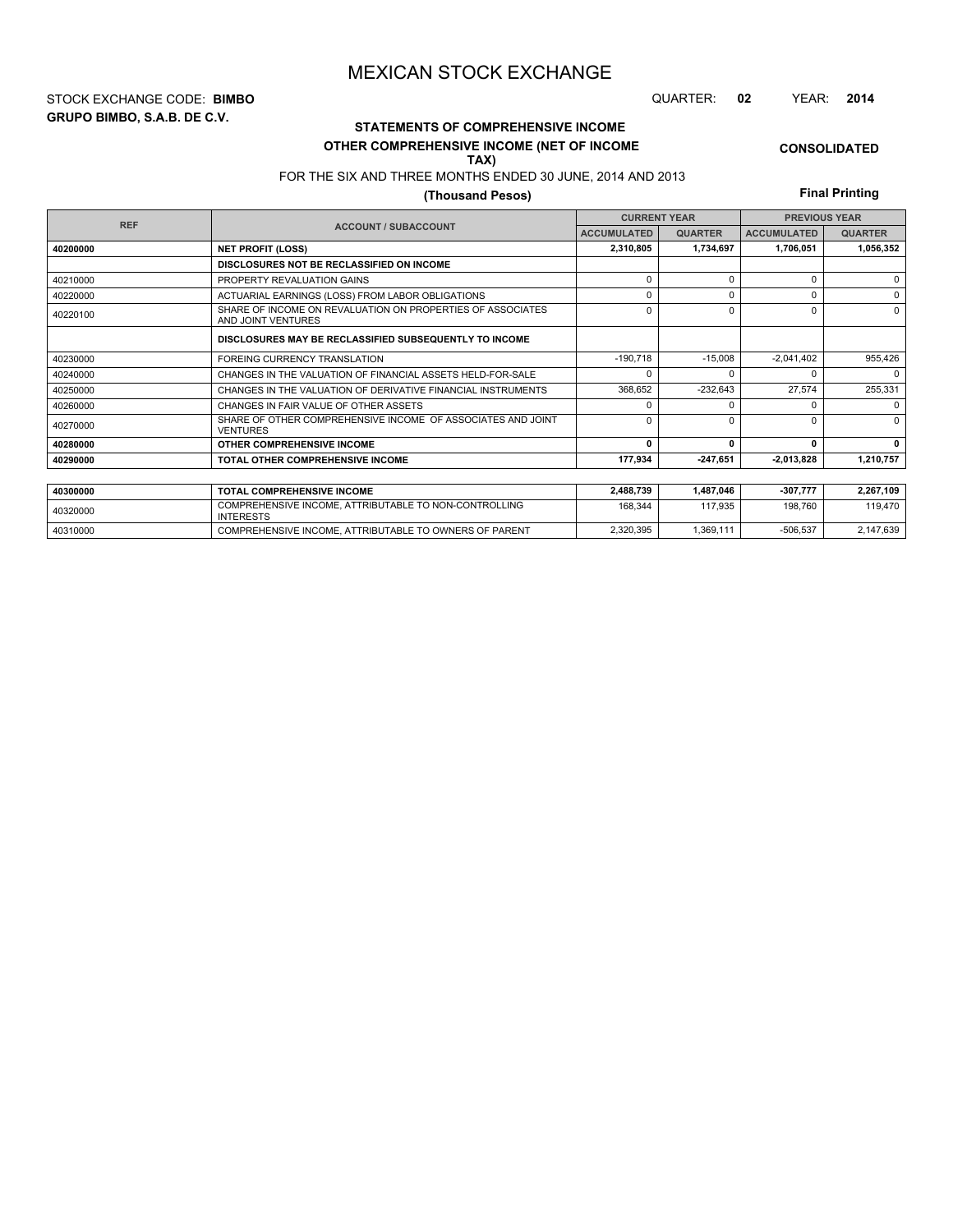STOCK EXCHANGE CODE: **BIMBO** QUARTER: **02** YEAR: **2014**

# **STATEMENTS OF COMPREHENSIVE INCOME INFORMATIONAL DATA**

## **CONSOLIDATED**

### FOR THE SIX AND THREE MONTHS ENDED 30 JUNE, 2014 AND 2013

# **Final Printing**

|            |                                         | <b>Final Printing</b> |                |                      |                |  |
|------------|-----------------------------------------|-----------------------|----------------|----------------------|----------------|--|
|            |                                         | <b>CURRENT YEAR</b>   |                | <b>PREVIOUS YEAR</b> |                |  |
| <b>REF</b> | <b>ACCOUNT / SUBACCOUNT</b>             | <b>ACCUMULATED</b>    | <b>QUARTER</b> | <b>ACCUMULATED</b>   | <b>QUARTER</b> |  |
| 92000010   | OPERATING DEPRECIATION AND AMORTIZATION | 2.706.844             | .350.959       | 2.481.162            | 1,244,110      |  |

# **GRUPO BIMBO, S.A.B. DE C.V.**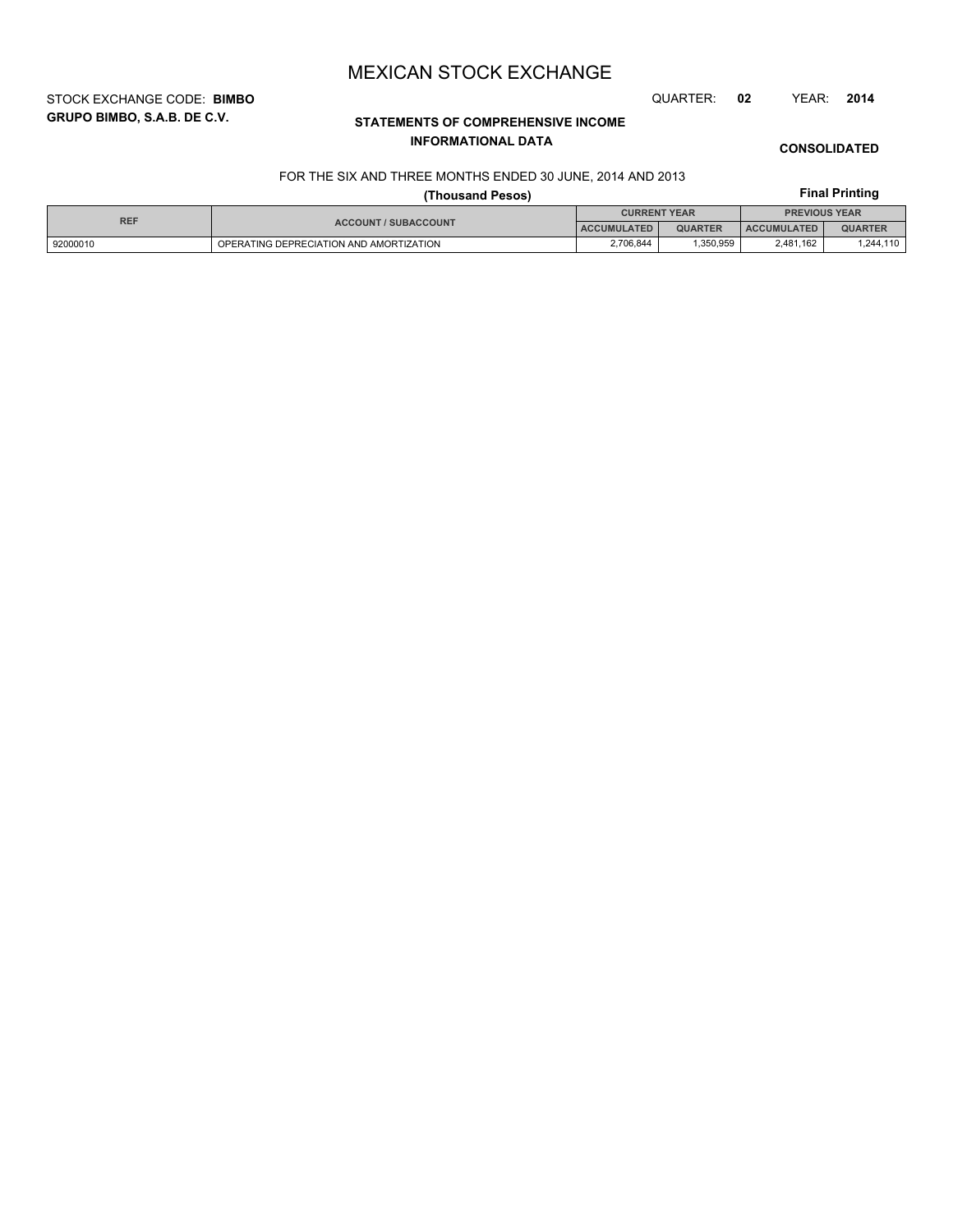**GRUPO BIMBO, S.A.B. DE C.V.** STOCK EXCHANGE CODE: **BIMBO** QUARTER: **02** YEAR: **2014**

# **STATEMENTS OF COMPREHENSIVE INCOME INFORMATIONAL DATA (12 MONTHS)**

**CONSOLIDATED**

**Final Printing**

|            | (Thousand Pesos)                                    |                | <b>Final Printing</b> |
|------------|-----------------------------------------------------|----------------|-----------------------|
| <b>REF</b> |                                                     |                | <b>YEAR</b>           |
|            | <b>ACCOUNT / SUBACCOUNT</b>                         | <b>CURRENT</b> | <b>PREVIOUS</b>       |
| 92000030   | REVENUE NET (**)                                    | 178,965,436    | 173,922,666           |
| 92000040   | OPERATING PROFIT (LOSS) (**)                        | 10.851.256     | 8,088,570             |
| 92000060   | NET PROFIT (LOSS) (**)                              | 5,391,511      | 2,442,271             |
| 92000050   | PROFIT (LOSS), ATTRIBUTABLE TO OWNERS OF PARENT(**) | 5.048.382      | 2,011,104             |
| 92000070   | OPERATING DEPRECIATION AND AMORTIZATION (**)        | 5,473,009      | 5,392,675             |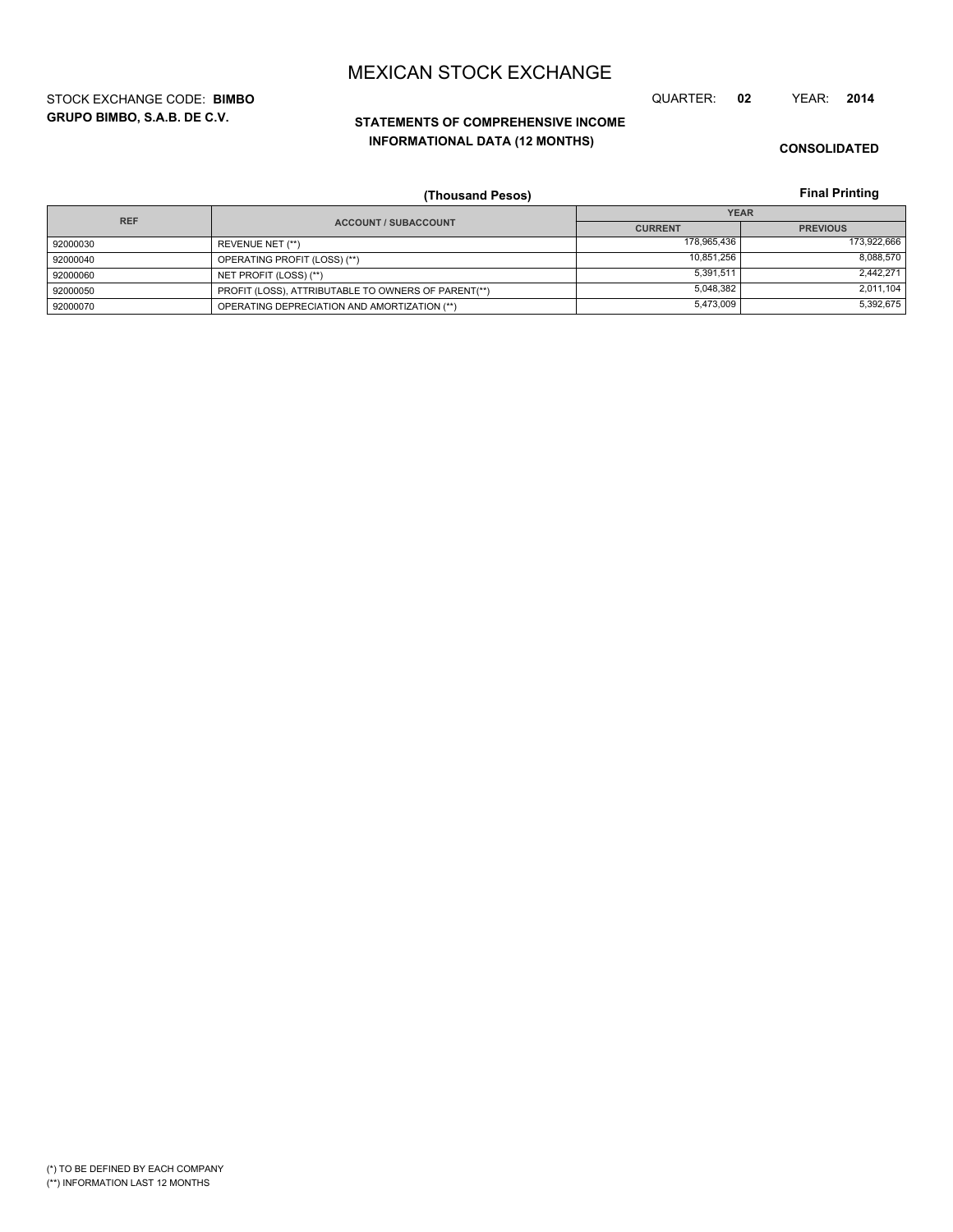**GRUPO BIMBO, S.A.B. DE C.V.** STOCK EXCHANGE CODE:**BIMBO**: BIMBO QUARTER:

**02**

**CONSOLIDATED**

# **STATEMENT OF CHANGES IN EQUITY(THOUSAND PESOS)**

**Final Printing**

|                                                                    |                      |                                     |                                                          | <b>CONTRIBUTIONS</b>                                    |                                            |                 | <b>RETAINED EARNINGS</b><br>(ACCUMULATED LOSSES)                     | <b>ACCUMULATED</b>                                                        | <b>EQUITY</b>                        |                                                |                     |
|--------------------------------------------------------------------|----------------------|-------------------------------------|----------------------------------------------------------|---------------------------------------------------------|--------------------------------------------|-----------------|----------------------------------------------------------------------|---------------------------------------------------------------------------|--------------------------------------|------------------------------------------------|---------------------|
| <b>CONCEPTS</b>                                                    | <b>CAPITAL STOCK</b> | <b>SHARES</b><br><b>REPURCHASED</b> | <b>PREMIUM ON</b><br><b>ISSUANCE OF</b><br><b>SHARES</b> | <b>FOR FUTURE</b><br><b>CAPITAL</b><br><b>INCREASES</b> | <b>OTHER CAPITAL</b><br><b>CONTRIBUTED</b> | <b>RESERVES</b> | <b>UNAPPROPRIATE</b><br><b>D EARNINGS</b><br>(ACCUMULATED<br>LOSSES) | <b>OTHER</b><br><b>COMPREHENSIVE</b> TO OWNERS OF<br><b>INCOME (LOSS)</b> | <b>ATTRIBUTABLE</b><br><b>PARENT</b> | NON-<br><b>CONTROLLING</b><br><b>INTERESTS</b> | <b>TOTAL EQUITY</b> |
| <b>BALANCE AT JANUARY 1, 2013</b>                                  | 4,226,510            |                                     | $\mathbf{0}$                                             |                                                         | - 0                                        | 1,664,133       | 40,878,136                                                           | $-2,032,813$                                                              | 44,735,966                           | 2,322,477                                      | 47,058,443          |
| RETROSPECTIVE ADJUSTMENTS                                          | $\Omega$             |                                     |                                                          |                                                         |                                            |                 |                                                                      |                                                                           |                                      |                                                |                     |
| APPLICATION OF COMPREHENSIVE INCOME TO<br><b>RETAINED EARNINGS</b> |                      |                                     |                                                          |                                                         |                                            |                 |                                                                      |                                                                           |                                      |                                                |                     |
| <b>RESERVES</b>                                                    |                      |                                     |                                                          |                                                         |                                            |                 |                                                                      |                                                                           |                                      |                                                |                     |
| <b>DIVIDENDS</b>                                                   |                      |                                     |                                                          |                                                         |                                            |                 | $-776,028$                                                           |                                                                           | $-776,028$                           |                                                | $-776,028$          |
| CAPITAL INCREASE (DECREASE)                                        |                      |                                     |                                                          |                                                         |                                            |                 |                                                                      |                                                                           | $\Omega$                             |                                                |                     |
| REPURCHASE OF SHARES                                               |                      |                                     |                                                          |                                                         |                                            | 10,808          |                                                                      |                                                                           | 10,808                               |                                                | 10,808              |
| (DECREASE) INCREASE IN PREMIUM ON ISSUE<br>OF SHARES               |                      |                                     |                                                          |                                                         |                                            |                 |                                                                      |                                                                           |                                      |                                                |                     |
| (DECREASE) INCREASE IN NON-CONTROLLING<br><b>INTERESTS</b>         |                      |                                     |                                                          |                                                         |                                            |                 |                                                                      |                                                                           |                                      | $-610, 157$                                    | $-610, 157$         |
| OTHER CHANGES                                                      |                      |                                     |                                                          |                                                         |                                            |                 |                                                                      |                                                                           |                                      |                                                |                     |
| COMPREHENSIVE INCOME                                               |                      |                                     |                                                          |                                                         |                                            |                 | 1,507,291                                                            | $-2,013,828$                                                              | $-506,537$                           | 198,760                                        | $-307,777$          |
| BALANCE AT JUNE 30, 2013                                           | 4,226,510            |                                     | $\mathbf{0}$                                             |                                                         |                                            | 1,674,941       | 41,609,399                                                           | $-4,046,641$                                                              | 43,464,209                           | 1,911,080                                      | 45,375,289          |
| <b>BALANCE AT JANUARY 1, 2014</b>                                  | 4,226,510            |                                     | $\mathbf{r}$                                             |                                                         |                                            | 1,675,060       | 42,860,257                                                           | $-3,142,637$                                                              | 45,619,190                           | 2,163,862                                      | 47,783,052          |
| RETROSPECTIVE ADJUSTMENTS                                          |                      |                                     |                                                          |                                                         |                                            |                 |                                                                      |                                                                           |                                      |                                                |                     |
| APPLICATION OF COMPREHENSIVE INCOME TO<br><b>RETAINED EARNINGS</b> |                      |                                     |                                                          |                                                         |                                            |                 |                                                                      |                                                                           |                                      |                                                |                     |
| <b>RESERVES</b>                                                    |                      |                                     |                                                          |                                                         |                                            |                 |                                                                      |                                                                           |                                      |                                                |                     |
| <b>DIVIDENDS</b>                                                   |                      |                                     |                                                          |                                                         |                                            |                 |                                                                      |                                                                           |                                      |                                                |                     |
| CAPITAL INCREASE (DECREASE)                                        |                      |                                     |                                                          |                                                         |                                            |                 |                                                                      |                                                                           |                                      |                                                |                     |
| REPURCHASE OF SHARES                                               |                      |                                     |                                                          |                                                         |                                            |                 |                                                                      |                                                                           |                                      |                                                |                     |
| (DECREASE) INCREASE IN PREMIUM ON ISSUE<br>OF SHARES               |                      |                                     |                                                          |                                                         |                                            |                 |                                                                      |                                                                           |                                      | 57,110                                         | 57,110              |
| (DECREASE) INCREASE IN NON-CONTROLLING<br><b>INTERESTS</b>         |                      |                                     |                                                          |                                                         |                                            |                 |                                                                      |                                                                           |                                      |                                                |                     |
| OTHER CHANGES                                                      |                      |                                     |                                                          |                                                         |                                            |                 |                                                                      |                                                                           |                                      |                                                |                     |
| COMPREHENSIVE INCOME                                               |                      |                                     |                                                          |                                                         |                                            |                 | 2,142,461                                                            | 177,934                                                                   | 2,320,395                            | 168,344                                        | 2,488,739           |
| <b>BALANCE AT JUNE 30, 2014</b>                                    | 4,226,510            |                                     |                                                          |                                                         |                                            | 1,675,060       | 45,002,718                                                           | $-2,964,703$                                                              | 47,939,585                           | 2,389,316                                      | 50,328,901          |

YEAR: **<sup>2014</sup>**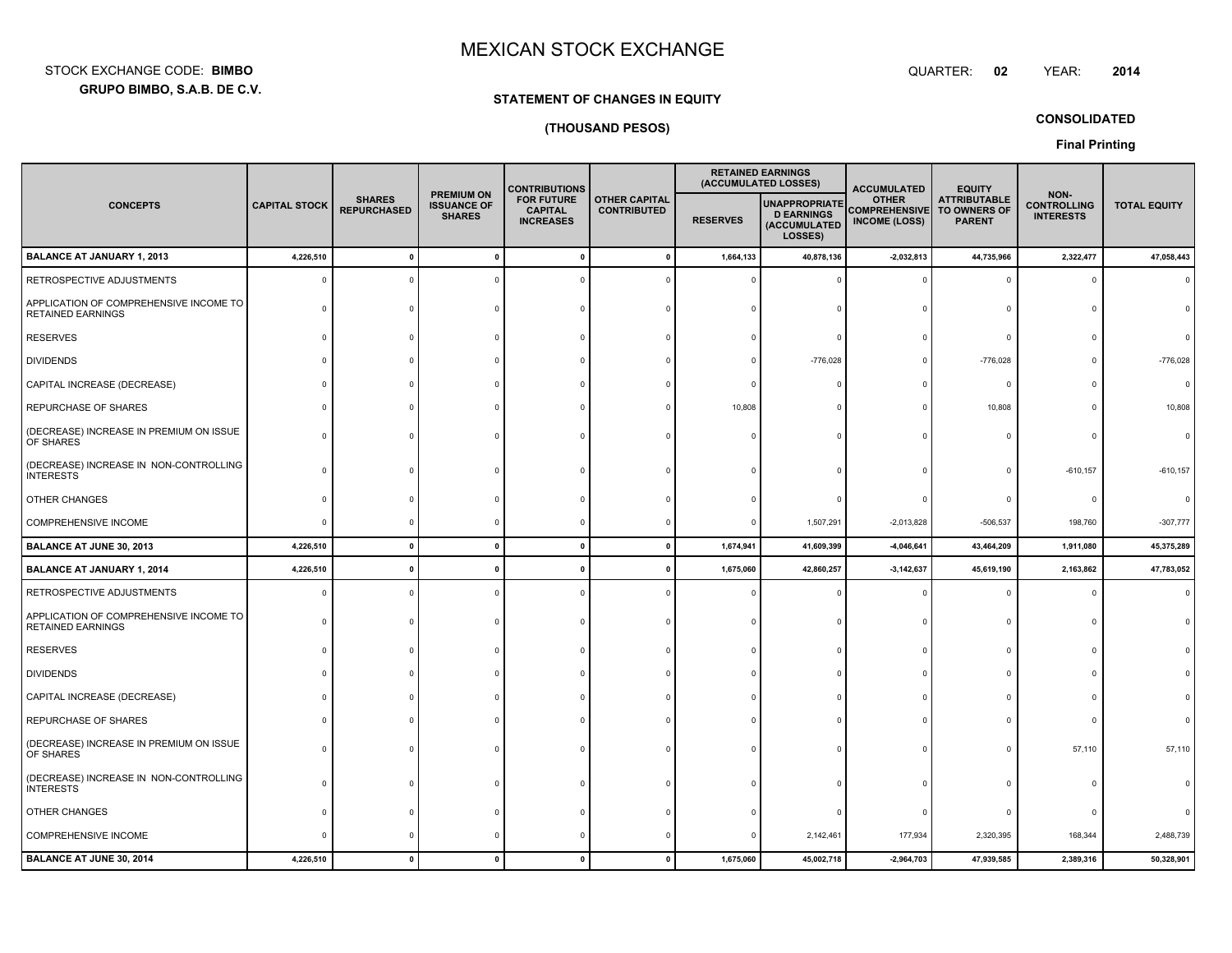## STOCK EXCHANGE CODE: **BIMBO**

# **STATEMENT OF CASH FLOWS GRUPO BIMBO, S.A.B. DE C.V.**

# QUARTER: **02** YEAR: **2014**

FOR THE SIX MONTHS ENDED 30 JUNE, 2014 AND 2013

**CONSOLIDATED**

| (Thousand Pesos)            |                                                            |                      |                                               |
|-----------------------------|------------------------------------------------------------|----------------------|-----------------------------------------------|
|                             |                                                            | <b>CURREENT YEAR</b> | <b>Final Printing</b><br><b>PREVIOUS YEAR</b> |
| <b>REF</b>                  | ACCOUNT/SUBACCOUNT                                         | Amount               | Amount                                        |
| <b>OPERATING ACTIVITIES</b> |                                                            |                      |                                               |
| 50010000                    | PROFIT (LOSS) BEFORE INCOME TAX                            | 3,698,012            | 3,015,231                                     |
| 50020000                    | +(-) ITEMS NOT REQUIRING CASH                              | $\mathbf 0$          | 0                                             |
| 50020010                    | + ESTIMATE FOR THE PERIOD                                  | $\mathbf 0$          | $\mathbf 0$                                   |
| 50020020                    | + PROVISION FOR THE PERIOD                                 | $\mathbf 0$          | $\mathbf 0$                                   |
| 50020030                    | +(-) OTHER UNREALISED ITEMS                                | 0                    | $\mathbf 0$                                   |
| 50030000                    | +(-) ITEMS RELATED TO INVESTING ACTIVITIES                 | 2,843,531            | 3,072,359                                     |
| 50030010                    | DEPRECIATION AND AMORTISATION FOR THE PERIOD               | 2,706,844            | 2,481,162                                     |
| 50030020                    | (-)+ GAIN OR LOSS ON SALE OF PROPERTY, PLANT AND EQUIPMENT | 48,677               | $\mathbf 0$                                   |
| 50030030                    | +(-) LOSS (REVERSAL) IMPAIRMENT                            | 56,074               | $\mathbf 0$                                   |
| 50030040                    | (-)+ EQUITY IN RESULTS OF ASSOCIATES AND JOINT VENTURES    | 22,856               | 46,447                                        |
| 50030050                    | (-) DIVIDENDS RECEIVED                                     | $\mathbf 0$          | $\mathbf 0$                                   |
| 50030060                    | (-) INTEREST RECEIVED                                      | $\mathbf 0$          | $\mathbf 0$                                   |
| 50030070                    | (-) EXCHANGE FLUCTUATION                                   | $\mathbf 0$          | $\mathbf 0$                                   |
| 50030080                    | (-)+ OTHER INFLOWS (OUTFLOWS) OF CASH                      | 9,080                | 544,750                                       |
| 50040000                    | +(-) ITEMS RELATED TO FINANCING ACTIVITIES                 | 1,415,138            | 1,371,501                                     |
| 50040010                    | (+) ACCRUED INTEREST                                       | 1,415,138            | 1,371,501                                     |
| 50040020                    | (+) EXCHANGE FLUCTUATION                                   | 0                    | $\mathbf 0$                                   |
| 50040030                    | (+) DERIVATIVE TRANSACTIONS                                | $\mathbf 0$          | $\mathbf 0$                                   |
| 50040040                    | (-)+ OTHER INFLOWS (OUTFLOWS) OF CASH                      | $\Omega$             | $\mathbf 0$                                   |
| 50050000                    | CASH FLOWS BEFORE INCOME TAX                               | 7,956,681            | 7,459,091                                     |
| 50060000                    | CASH FLOWS FROM (USED IN) OPERATING ACTIVITIES             | 482,020              | $-1,197,791$                                  |
| 50060010                    | +(-) DECREASE (INCREASE) IN TRADE ACCOUNTS RECEIVABLE      | $-828,128$           | $-495, 161$                                   |
| 50060020                    | +(-) DECREASE (INCREASE) IN INVENTORIES                    | 804,993              | 164,727                                       |
| 50060030                    | +(-) DECREASE (INCREASE) IN OTHER ACCOUNTS RECEIVABLE      | 1.086.276            | $-1,169,110$                                  |
| 50060040                    | +(-) INCREASE (DECREASE) IN TRADE ACCOUNTS PAYABLE         | 16,224               | 1,623                                         |
| 50060050                    | +(-) INCREASE (DECREASE) IN OTHER LIABILITIES              | 934,537              | 1,177,110                                     |
| 50060060                    | +(-) INCOME TAXES PAID OR RETURNED                         | $-1,531,882$         | $-876,980$                                    |
| 50070000                    | NET CASH FLOWS FROM (USED IN) OPERATING ACTIVITIES         | 8,438,701            | 6,261,300                                     |
| <b>INVESTING ACTIVITIES</b> |                                                            |                      |                                               |
| 50080000                    | NET CASH FLOWS FROM (USED IN) INVESTING ACTIVITIES         | $-24,063,651$        | $-2,540,800$                                  |
| 50080010                    | (-) PERMANENT INVESTMENTS                                  | $\mathbf 0$          | $\mathbf 0$                                   |
| 50080020                    | + DISPOSITION OF PERMANENT INVESTMENTS                     | $\mathbf 0$          | $\mathbf 0$                                   |
| 50080030                    | (-) INVESTMENT IN PROPERTY, PLANT AND EQUIPMENT            | $-2,332,094$         | $-2,540,800$                                  |
| 50080040                    | + SALE OF PROPERTY, PLANT AND EQUIPMENT                    | $\mathbf 0$          | $\mathbf 0$                                   |
| 50080050                    | (-) TEMPORARY INVESTMENTS                                  | $\mathbf 0$          | $\mathbf 0$                                   |
| 50080060                    | + DISPOSITION OF TEMPORARY INVESTMENTS                     | $\mathbf 0$          | $\mathbf 0$                                   |
| 50080070                    | (-) INVESTMENT IN INTANGIBLE ASSETS                        | $\mathbf 0$          | $\mathbf 0$                                   |
| 50080080                    | + DISPOSITION OF INTANGIBLE ASSETS                         | $\mathbf 0$          | $\mathbf 0$                                   |
| 50080090                    | (-) ACQUISITIONS OF VENTURES                               | $-21,731,557$        | $\mathbf 0$                                   |
| 50080100                    | + DISPOSITIONS OF VENTURES                                 | $\mathbf 0$          | $\mathbf 0$                                   |
| 50080110                    | + DIVIDEND RECEIVED                                        | 0                    | 0                                             |
| 50080120                    | + INTEREST RECEIVED                                        | $\mathbf 0$          | $\mathbf 0$                                   |
| 50080130                    | +(-) DECREASE (INCREASE) ADVANCES AND LOANS TO THIRD PARTS | $\mathbf 0$          | $\mathbf 0$                                   |
| 50080140                    | -(+) OTHER INFLOWS (OUTFLOWS) OF CASH                      | 0                    | $\mathbf 0$                                   |
| <b>FINANCING ACTIVITIES</b> |                                                            |                      |                                               |
| 50090000                    | NET CASH FLOW FROM (USED IN) FINANCING ACTIVITIES          | 19,133,254           | $-3,565,687$                                  |
| 50090010                    | + BANK FINANCING                                           | 26,338,787           | 1,137,171                                     |
| 50090020                    | + STOCK MARKET FINANCING                                   | 16,922,620           | $\mathbf 0$                                   |
| 50090030                    | + OTHER FINANCING                                          | 0                    | $\mathbf 0$                                   |
| 50090040                    | (-) BANK FINANCING AMORTISATION                            | -18,233,086          | $-2,805,673$                                  |
| 50090050                    | (-) STOCK MARKET FINANCING AMORTISATION                    | $-5,000,000$         | $\mathbf 0$                                   |
| 50090060                    | (-) OTHER FINANCING AMORTISATION                           | $\mathbf 0$          | $\mathbf 0$                                   |
| 50090070                    |                                                            | $\mathbf 0$          | $\mathbf 0$                                   |
|                             | +(-) INCREASE (DECREASE) IN CAPITAL STOCK                  | $\mathbf 0$          |                                               |
| 50090080                    | (-) DIVIDENDS PAID                                         |                      | $-776,028$                                    |
| 50090090                    | + PREMIUM ON ISSUANCE OF SHARES                            | $\mathbf 0$          | $\mathbf 0$                                   |
| 50090100                    | + CONTRIBUTIONS FOR FUTURE CAPITAL INCREASES               | $\mathbf 0$          | $\mathbf 0$                                   |
| 50090110                    | (-) INTEREST EXPENSE                                       | $-895,067$           | $-1, 121, 157$                                |
| 50090120                    | (-) REPURCHASE OF SHARES                                   | $\mathbf 0$          | 0                                             |
| 50090130                    | (-)+ OTHER INFLOWS (OUTFLOWS) OF CASH                      | $\mathsf 0$          | $\mathbf 0$                                   |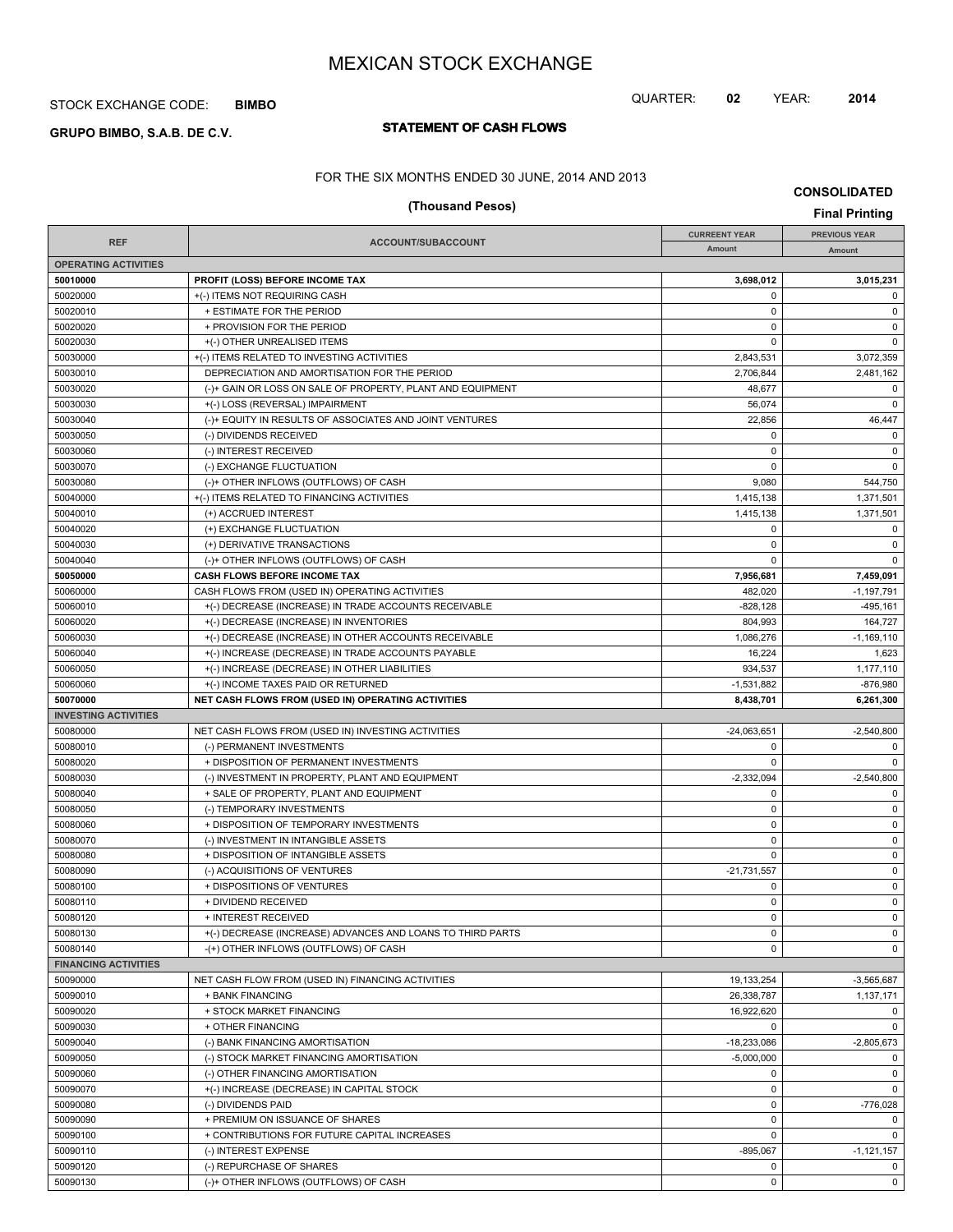## STOCK EXCHANGE CODE: **BIMBO**

# **STATEMENT OF CASH FLOWS GRUPO BIMBO, S.A.B. DE C.V.**

### FOR THE SIX MONTHS ENDED 30 JUNE, 2014 AND 2013

# **(Thousand Pesos) Final Printing**

|            |                                                              | <b>CURREENT YEAR</b> | <b>PREVIOUS YEAR</b> |  |
|------------|--------------------------------------------------------------|----------------------|----------------------|--|
| <b>REF</b> | <b>ACCOUNT/SUBACCOUNT</b>                                    | Amount               | Amount               |  |
| 50100000   | NET INCREASE (DECREASE) IN CASH AND CASH EQUIVALENTS         | 3.508.304            | 154.813              |  |
| 50110000   | EFFECT OF EXCHANGE RATE CHANGES ON CASH AND CASH EQUIVALENTS | 45.008               | 740,602              |  |
| 50120000   | CASH AND CASH EQUIVALENTS AT BEGINNING OF PERIOD             | 2,503,980            | 4.277.203            |  |
| 50130000   | CASH AND CASH EQUIVALENTS AT END OF PERIOD                   | 6.057.292            | 5,172,618            |  |

# **CONSOLIDATED**

QUARTER: **02** YEAR: **2014**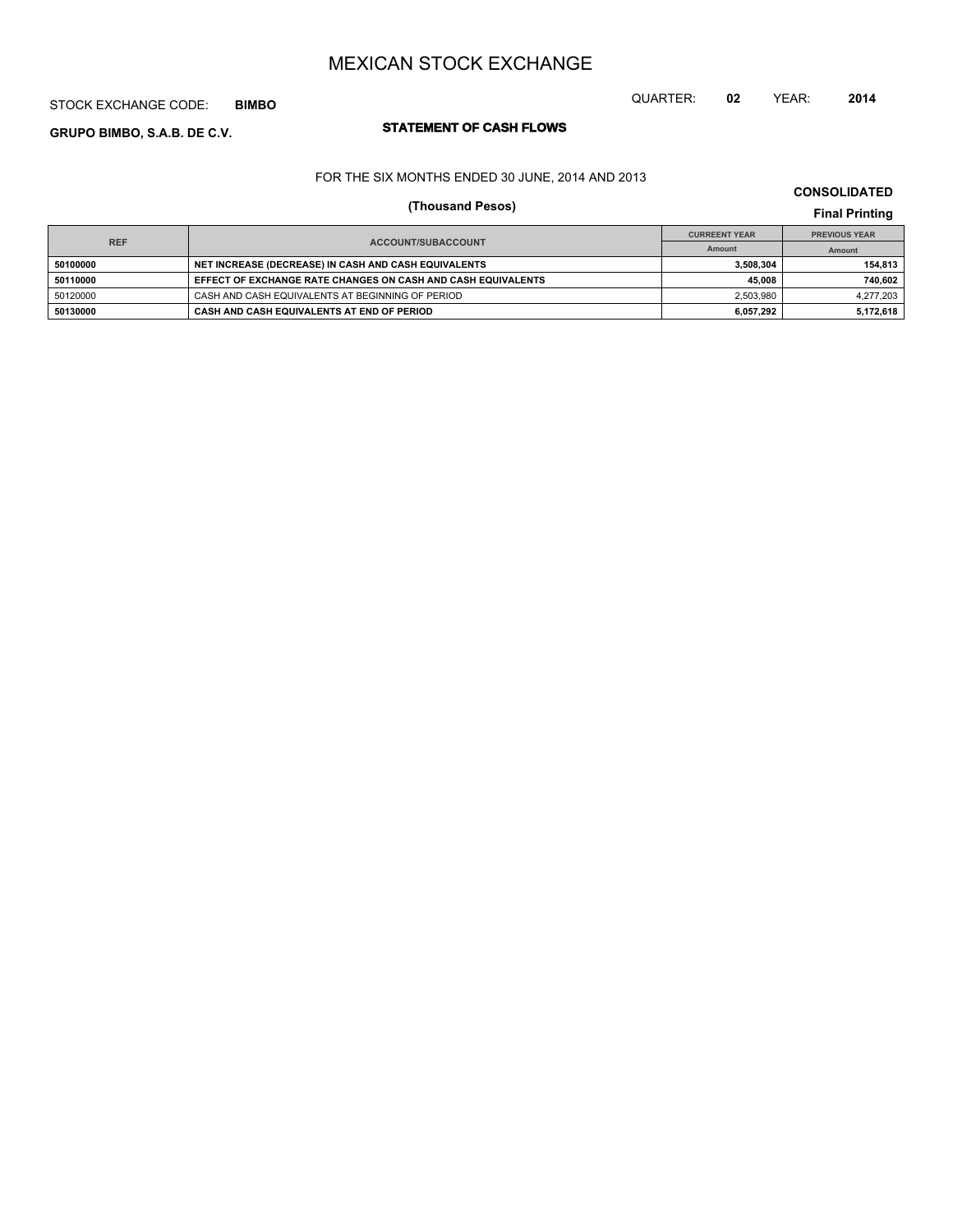**DISCUSSION AND ANALYSIS OF THE ADMINISTRATION ON THE RESULTS OF OPERATIONS AND FINANCIAL CONDITION OF THE COMPANY**

STOCK EXCHANGE CODE: **BIMBO**

**GRUPO BIMBO, S.A.B. DE C.V.**

QUARTER: **02** YEAR: **2014**

 $1/5$ PAGE

**CONSOLIDATED**

**Final Printing**

LAS CIFRAS INCLUIDAS EN ESTE DOCUMENTO ESTÁN PREPARADAS DE CONFORMIDAD CON LAS NORMAS INTERNACIONALES DE INFORMACIÓN FINANCIERA (IFRS).

GRUPO BIMBO REPORTA RESULTADOS DEL SEGUNDO TRIMESTRE DE 2014 MÉXICO, D.F., A 22 DE JULIO DE 2014 – GRUPO BIMBO, S.A.B. DE C.V. ("GRUPO BIMBO" O "LA COMPAÑÍA") (BMV: BIMBO) REPORTÓ HOY SUS RESULTADOS CORRESPONDIENTES AL SEGUNDO TRIMESTRE CONCLUIDO EL 30 DE JUNIO DE 2014.\*

GRUPO BIMBO COMPLETÓ LA ADQUISICIÓN DE CANADA BREAD COMPANY EN EL SEGUNDO TRIMESTRE Y COMENZÓ A CONSOLIDAR A PARTIR DEL 23 DE MAYO

LAS VENTAS NETAS CONSOLIDADAS CRECIERON 5.2%, IMPULSADAS POR LA ADQUISICIÓN DE CANADA BREAD

LA EXPANSIÓN DE 90 PUNTOS BASE EN EL MARGEN BRUTO REFLEJÓ LA REDUCCIÓN DE LOS COSTOS PROMEDIO DE LAS MATERIAS PRIMAS EN MÉXICO Y EUROPA

TANTO LA UTILIDAD ANTES DE OTROS INGRESOS Y GASTOS COMO LA UTILIDAD DE OPERACIÓN AUMENTARON DOBLE DÍGITO

EL MARGEN NETO MAYORITARIO INCREMENTO140 PUNTOS BASE A 3.6%

LOS PRINCIPALES ACONTECIMIENTOS QUE TUVIERON LUGAR EN EL SEGUNDO TRIMESTRE SON LOS SIGUIENTES: I) EL 23 DE MAYO, EL CIERRE DE LA ADQUISICIÓN DE CANADA BREAD, EMPRESA LÍDER EN LA PRODUCCIÓN Y VENTA DE PRODUCTOS DE PANIFICACIÓN EN CANADÁ, PAN CONGELADO EN NORTEAMÉRICA Y PRODUCTOS DE PANIFICACIÓN EN EL REINO UNIDO; LAS OPERACIONES DE CANADA BREAD EN NORTEAMÉRICA FORMAN PARTE AHORA DE LA REGIÓN DE EUA Y CANADÁ, MIENTRAS QUE EL NEGOCIO DEL REINO UNIDO Y LAS OPERACIONES DE IBERIA COMPONEN AHORA LA REGIÓN DE EUROPA; Y II) EL 24 DE JUNIO, LA COMPAÑÍA CONCLUYÓ SU OFERTA DE TÍTULOS DE DEUDA POR UN MONTO DE \$800 MILLONES DE DÓLARES CON VENCIMIENTO EN 2024 Y DE \$500 MILLONES DE DÓLARES CON VENCIMIENTO EN 2044 PARA REFINANCIAR LA ADQUISICIÓN DE CANADA BREAD.

EN EL SEGUNDO TRIMESTRE DE 2014, LAS VENTAS CONSOLIDADAS CRECIERON 5.2%, A \$45,540 MILLONES, COMO RESULTADO DE LA ADQUISICIÓN DE CANADA BREAD (4.2%) Y EL BUEN DESEMPEÑO REPORTADO EN LATINOAMÉRICA Y EUROPA.

EL MARGEN BRUTO CONSOLIDADO SE EXPANDIÓ 90 PUNTOS BASE EN RELACIÓN CON EL MISMO PERIODO DEL AÑO ANTERIOR, A 53.7%, LO QUE REFLEJA MENORES COSTOS PROMEDIO DE LAS MATERIAS PRIMAS EN MÉXICO Y EUROPA.

EL MARGEN DE UTILIDAD ANTES DE OTROS INGRESOS Y GASTOS AUMENTÓ 50 PUNTOS BASE, A 8.8%, COMO RESULTADO DEL DESEMPEÑO A NIVEL BRUTO, ASÍ COMO EL BENEFICIO DE LA INTEGRACIÓN DE CANADA BREAD Y LAS SINERGIAS EN ESTADOS UNIDOS, LO CUAL FUE PARCIALMENTE CONTRARRESTADO POR EL INCREMENTO EN LOS COSTOS DE DISTRIBUCIÓN EN TODAS LAS REGIONES.

EL MARGEN DE OPERACIÓN REGISTRÓ UNA EXPANSIÓN DE 140 PUNTOS BASE A 7.2%, DEBIDO A LOS FACTORES ANTES MENCIONADOS Y A UNA BASE DE COMPARACIÓN BAJA EN EL SEGUNDO TRIMESTRE DE 2013, CUANDO SE APLICARON CARGOS EXTRAORDINARIOS POR LA REESTRUCTURA DE BRASIL.

LA UTILIDAD NETA MAYORITARIA SE INCREMENTÓ 140 PUNTOS BASE, A 3.6%, REFLEJANDO EL DESEMPEÑO A NIVEL OPERATIVO, ASÍ COMO COSTOS DE FINANCIAMIENTO MÁS BAJOS Y UNA MENOR TASA IMPOSITIVA EFECTIVA.

VENTAS NETAS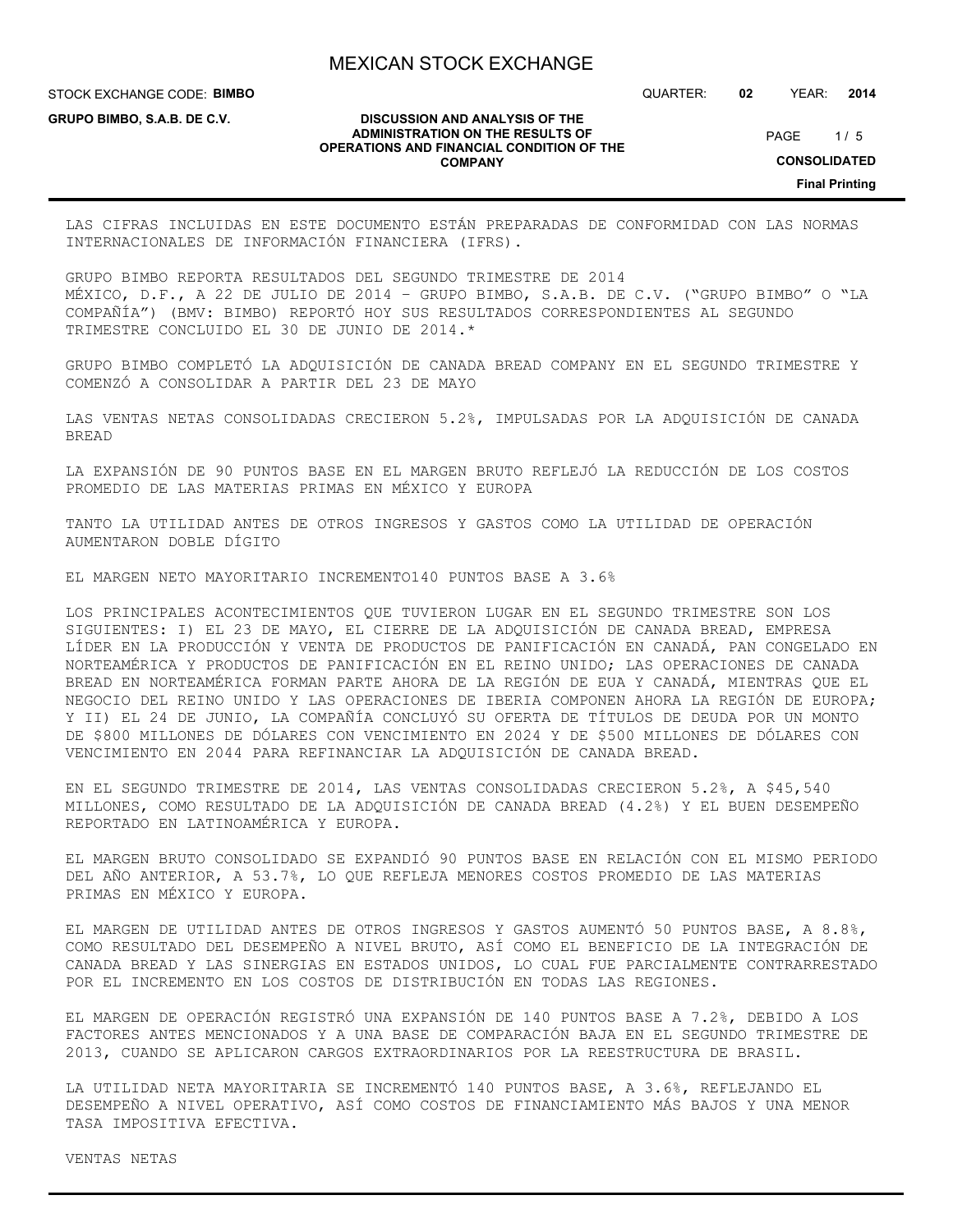**DISCUSSION AND ANALYSIS OF THE ADMINISTRATION ON THE RESULTS OF OPERATIONS AND FINANCIAL CONDITION OF THE COMPANY**

STOCK EXCHANGE CODE: **BIMBO**

**GRUPO BIMBO, S.A.B. DE C.V.**

QUARTER: **02** YEAR: **2014**

 $2/5$ PAGE

**CONSOLIDATED**

**Final Printing**

#### MÉXICO

EN EL SEGUNDO TRIMESTRE, LAS VENTAS NETAS DISMINUYERON 0.5% EN COMPARACIÓN CON EL MISMO PERIODO DEL AÑO ANTERIOR, DEBIDO A LOS AUMENTOS DE PRECIOS IMPLEMENTADOS DESDE EL CUARTO TRIMESTRE DE 2013 Y UN ENTORNO COMPLEJO EN LA INDUSTRIA, QUE IMPACTARON LOS VOLÚMENES. SIN EMBARGO, ÉSTOS HAN IDO MEJORANDO SECUENCIALMENTE A LO LARGO DEL AÑO GRACIAS A LOS ESFUERZOS DE MERCADOTECNIA Y PROMOCIONES, COMBINADOS CON LAS INICIATIVAS IMPLEMENTADAS EN EL PUNTO DE VENTA. EN EL ACUMULADO, LAS VENTAS SE REDUJERON 0.3%.

#### EUA Y CANADÁ

LAS VENTAS EN EUA Y CANADÁ CRECIERON 7.8% EN EL PERIODO, PRINCIPALMENTE DEBIDO LA ADQUISICIÓN DE CANADA BREAD, QUE REPRESENTA 7.6%, Y A UN TIPO DE CAMBIO FAVORABLE. EN TÉRMINOS DE DÓLARES, LAS VENTAS NETAS ORGÁNICAS DISMINUYERON 4.1%, Y DE ESTE PORCENTAJE, APROXIMADAMENTE DOS PUNTOS PORCENTUALES REFLEJARON EL IMPACTO NEGATIVO DE LA DESINVERSIÓN DE CALIFORNIA, COMPLETADA EN 2013, ASÍ COMO UN AMBIENTE DE MERCADO MÁS COMPETITIVO. LAS CATEGORÍAS DE MUFFINS, BAGELS Y PAN DE CENTENO SIGUIERON MOSTRANDO UN DESEMPEÑO SOBRESALIENTE. EN LOS PRIMEROS SEIS MESES DEL AÑO, LAS VENTAS NETAS AUMENTARON 4.6%.

#### LATINOAMÉRICA

LAS VENTAS EN CASI TODAS LAS OPERACIONES REPORTARON SANO CRECIMIENTO EN MONEDA LOCAL DURANTE EL PERIODO, CON UN DESEMPEÑO NOTABLE EN COLOMBIA, CHILE Y COSTA RICA. EN PESOS, EL CRECIMIENTO DE LAS VENTAS NETAS FUE DE 7.7%. DURANTE EL PRIMER SEMESTRE DEL AÑO, LAS VENTAS NETAS SE INCREMENTARON 7.9% EN RELACIÓN CON EL MISMO PERIODO DE 2013.

#### EUROPA

LAS VENTAS NETAS EN EUROPA SE ELEVARON 29.0% EN TÉRMINOS DE PESOS, REFLEJANDO LA OPERACIÓN DEL REINO UNIDO REPRESENTANDO 11.3%, TAMBIÉN EL EFECTO DE UN TIPO DE CAMBIO FAVORABLE Y UN SÓLIDO CRECIMIENTO ORGÁNICO IMPULSADO POR LOS NUEVOS LANZAMIENTOS Y EL DESTACADO DESEMPEÑO DE LAS CATEGORÍAS DE DESAYUNO, PAN DE CAJA Y PAN PREMIUM. SOBRE UNA BASE ACUMULADA, LAS VENTAS NETAS REGISTRARON UN INCREMENTO DE 24.1%.

#### RESULTADO BRUTO

LA UTILIDAD BRUTA CONSOLIDADA AUMENTÓ 7.0% EN EL TRIMESTRE, A \$24,441 MILLONES, MIENTRAS QUE EL MARGEN BRUTO CONSOLIDADO AUMENTÓ 90 PUNTOS BASE, A 53.7%. LO ANTERIOR SE EXPLICA POR UNA DISMINUCIÓN EN LOS COSTOS PROMEDIO DE LAS MATERIAS PRIMAS EN MÉXICO Y EUROPA. EN EL PRIMER SEMESTRE DEL AÑO, LA UTILIDAD BRUTA AUMENTÓ 6.1%, MIENTRAS QUE EL MARGEN SE UBICÓ EN 53.3%, LO QUE EQUIVALE A UNA EXPANSIÓN DE 130 PUNTOS BASE.

#### GASTOS GENERALES

LOS GASTOS GENERALES COMO PORCENTAJE DE LAS VENTAS INCREMENTARON 40 PUNTOS BASE, A 44.9% PRINCIPALMENTE POR EL INCREMENTO DE LOS GASTOS DE DISTRIBUCIÓN EN TODAS LAS REGIONES. EN MÉXICO Y EUA Y CANADÁ, ESTO SE DEBIÓ A UNA BAJA ABSORCIÓN DE LOS COSTOS FIJOS COMO RESULTADO DE UN DÉBIL DESEMPEÑO DE LOS VOLÚMENES. POR SU PARTE, EN LATINOAMÉRICA Y EUROPA, REFLEJÓ LOS ESFUERZOS DE DE INCREMENTAR LA PENETRACIÓN DE MERCADO. EN EUA Y CANADÁ, EL FACTOR ANTES MENCIONADO FUE TOTALMENTE CONTRARRESTADO POR LOS AHORROS DE LAS SINERGIAS OBTENIDAS Y LAS INICIATIVAS DE REDUCCIÓN DE DESPERDICIOS EN ESTADOS UNIDOS (\$37 MILLONES DE DÓLARES), COMBINADAS CON EL BENEFICIO DE CANADA BREAD, QUE CUENTA CON UNA ESTRUCTURA DE COSTOS MÁS EFICIENTE EN LOS GASTOS DE VENTA, GENERALES Y ADMINISTRACIÓN. ESTO ÚLTIMO TUVO TAMBIÉN UN IMPACTO POSITIVO EN EUROPA,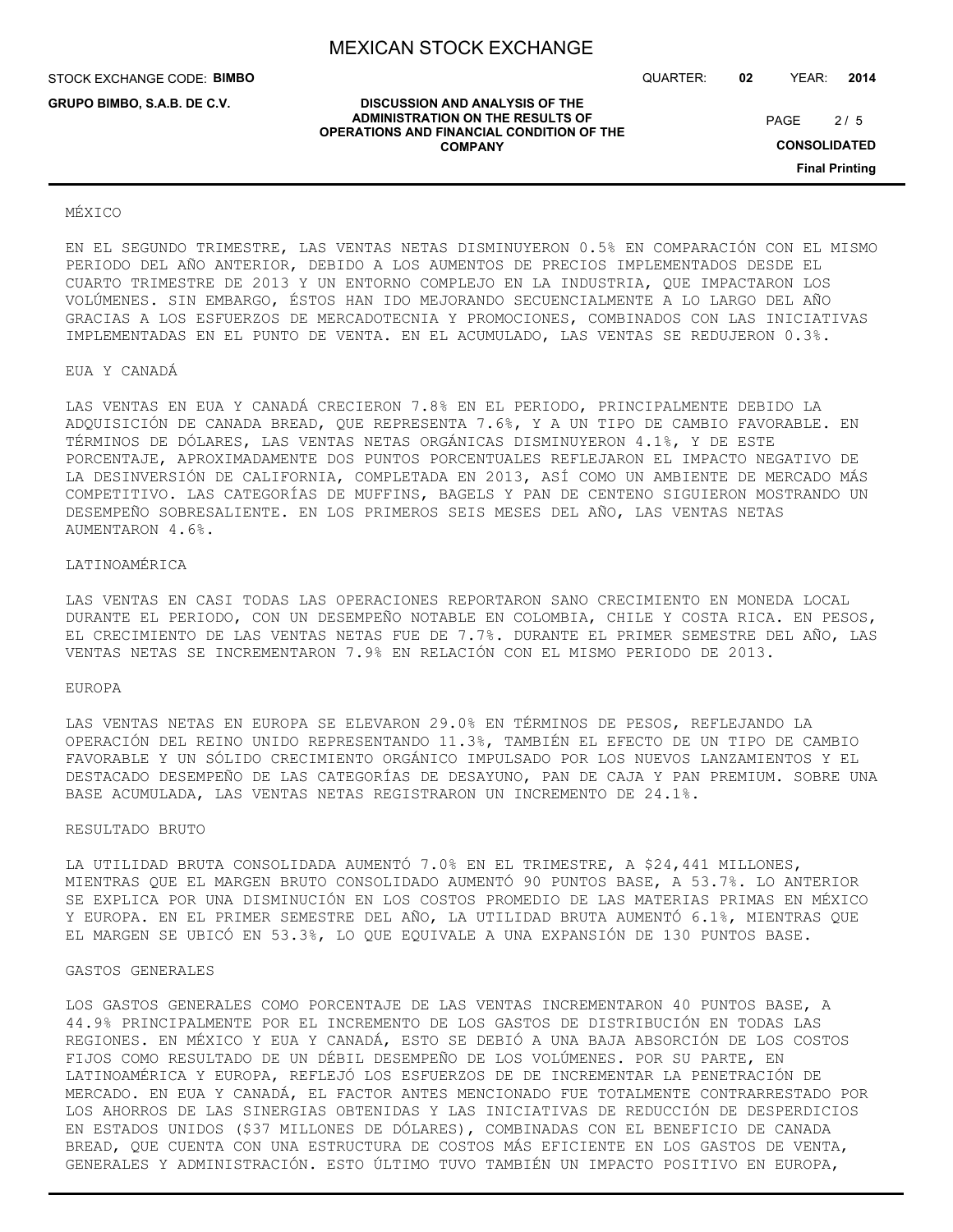**DISCUSSION AND ANALYSIS OF THE ADMINISTRATION ON THE RESULTS OF OPERATIONS AND FINANCIAL CONDITION OF THE COMPANY**

STOCK EXCHANGE CODE: **BIMBO**

**GRUPO BIMBO, S.A.B. DE C.V.**

QUARTER: **02** YEAR: **2014**

#### $3/5$ PAGE

**CONSOLIDATED**

## **Final Printing**

JUNTO CON LAS MEJORAS EN IBERIA QUE BENEFICIARON A LA REGIÓN. ADICIONALMENTE, LA BASE DE COMPARACIÓN ES ALTA POR LA RECLASIFICACIÓN DE \$9 MILLONES DE DÓLARES DE GASTOS EXTRAORDINARIOS POR LA REESTRUCTURA DE BRASIL EN EL 2T2013 QUE HABÍAN SIDO REGISTRADOS EN EL 1T13, AL RENGLÓN DE "OTROS INGRESOS Y GASTOS".

#### UTILIDAD ANTES DE OTROS INGRESOS Y GASTOS

TANTO EN EL SEGUNDO TRIMESTRE COMO EN EL ACUMULADO, LA UTILIDAD ANTES DE OTROS INGRESOS Y GASTOS REFLEJÓ EL DESEMPEÑO A NIVEL DE LA UTILIDAD BRUTA, QUE FUE PARCIALMENTE CONTRARRESTADO POR GASTOS GENERALES MÁS ELEVADOS.

#### UTILIDAD DE OPERACIÓN

LA UTILIDAD DE OPERACIÓN AUMENTÓ 32.2% EN EL SEGUNDO TRIMESTRE, PARA UN TOTAL DE \$3,295 MILLONES, EN TANTO QUE EL MARGEN SE EXPANDIÓ 140 PUNTOS BASE, A 7.2%. ESTO SE ATRIBUYE A LOS CARGOS EN EL RUBRO DE "OTROS INGRESOS Y GASTOS" QUE INCLUYE EL EFECTO FAVORABLE DE UNA BASE DE COMPARACIÓN BAJA EN EL SEGUNDO TRIMESTRE DE 2013, PERIODO DURANTE EL CUAL LOS CARGOS POR LA REESTRUCTURACIÓN EN BRASIL ASCENDIERON A \$50 MILLONES DE DÓLARES (\$42 MILLONES DE DÓLARES SON CARGOS NO MONETARIOS). ESTE FACTOR FUE PARCIALMENTE CONTRARRESTADO POR: I) \$47 MILLONES DE DÓLARES POR CONCEPTO DE GASTOS DE REESTRUCTURA EN ESTADOS UNIDOS, EN COMPARACIÓN CON \$37 MILLONES DE DÓLARES EN EL SEGUNDO TRIMESTRE DE 2013, RELACIONADOS CON LA ESTRATEGIA DE OPTIMIZACIÓN DE ACTIVOS Y LA REESTRUCTURA DE LA RED DE DISTRIBUCIÓN; Y II) \$16 MILLONES DE GASTOS DE INTEGRACIÓN EN EUROPA. EN EL ACUMULADO, LA UTILIDAD DE OPERACIÓN CRECIÓ 8.1% EN RELACIÓN CON EL MISMO PERIODO DEL AÑO ANTERIOR.

#### RESULTADO INTEGRAL DE FINANCIAMIENTO

EN EL SEGUNDO TRIMESTRE DE 2014 SE REGISTRÓ UN COSTO DE \$517 MILLONES, COMPARADO CON UN COSTO DE \$621 MILLONES EN EL MISMO PERIODO DE 2013. LO ANTERIOR FUE EL RESULTADO DE UNA GANANCIA CAMBIARIA DE \$128 MILLONES, CONTRA UNA GANANCIA DE \$62 MILLONES EN EL AÑO ANTERIOR, DEBIDO A LA POSICIÓN EN EFECTIVO DENOMINADA EN DÓLARES CANADIENSES PARA PAGAR LA ADQUISICIÓN DE CANADA BREAD.

#### UTILIDAD NETA MAYORITARIA

LA UTILIDAD NETA MAYORITARIA ASCENDIÓ A \$1,617 MILLONES, LO QUE SIGNIFICA UN CRECIMIENTO DE 72.6%, CON UNA EXPANSIÓN DE 140 PUNTOS BASE EN EL MARGEN, A 3.6%. ESTO SE ATRIBUYE AL DESEMPEÑO A NIVEL OPERATIVO, A LA REDUCCIÓN EN LOS COSTOS DE FINANCIAMIENTO Y A UNA TASA IMPOSITIVA EFECTIVA MÁS BAJA, DE 37.3%, EN RELACIÓN CON 42.2% EN EL MISMO PERIODO DEL AÑO ANTERIOR, DEBIDO A UN MENOR IMPACTO POR NO REGISTRAR UN BENEFICIO DEL IMPUESTO DIFERIDO SOBRE LAS PÉRDIDAS EN BRASIL, EN LÍNEA CON EL CRITERIO APLICADO DESDE EL CUARTO TRIMESTRE DE 2012. DURANTE LOS PRIMEROS SEIS MESES DE 2014, LA UTILIDAD NETA MAYORITARIA REGISTRÓ UN INCREMENTO DE 42.2%, MIENTRAS QUE EL MARGEN SE EXPANDIÓ 60 PUNTOS BASE.

UTILIDAD DE OPERACIÓN ANTES DE DEPRECIACIÓN Y AMORTIZACIÓN (UAFIDA)

EN EL TRIMESTRE, LA UAFIDA CRECIÓ 9.4%, A \$4,684 MILLONES, EN TANTO QUE EL MARGEN REPORTÓ UNA EXPANSIÓN DE 40 PUNTOS BASE, A 10.3%, COMO RESULTADO DEL DESEMPEÑO A NIVEL OPERATIVO, ASÍ COMO LAS PARTIDAS NO MONETARIAS. EN TÉRMINOS ACUMULADOS, LA UAFIDA AUMENTÓ 2.1%, MIENTRAS QUE EL MARGEN REGISTRÓ UNA LIGERA DISMINUCIÓN DE 20 PUNTOS BASE.

#### ESTRUCTURA FINANCIERA

AL 30 DE JUNIO DE 2014, LA POSICIÓN DE EFECTIVO DE LA COMPAÑÍA TOTALIZÓ \$6,057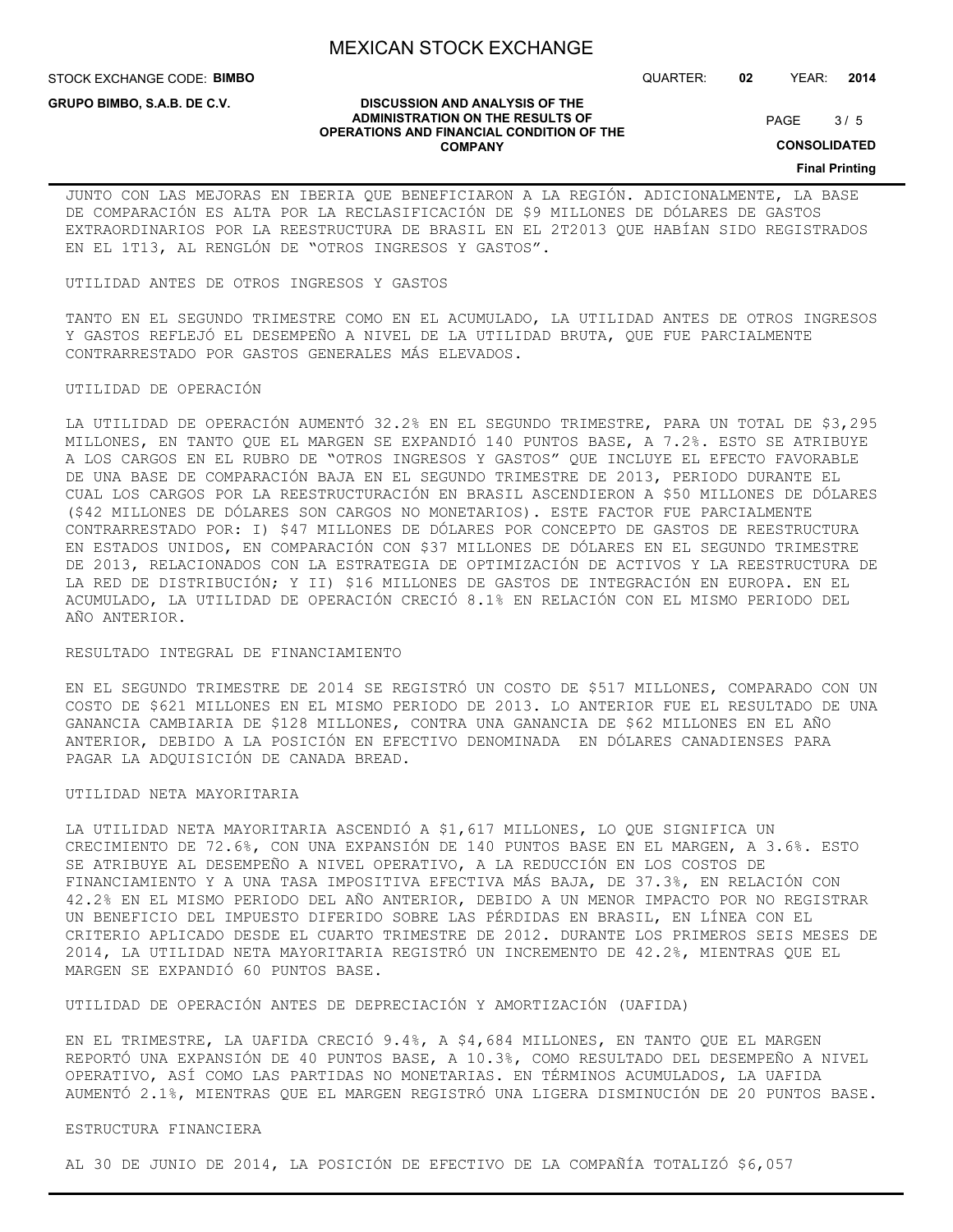STOCK EXCHANGE CODE: **BIMBO**

**GRUPO BIMBO, S.A.B. DE C.V.**

QUARTER: **02** YEAR: **2014**

#### **DISCUSSION AND ANALYSIS OF THE ADMINISTRATION ON THE RESULTS OF OPERATIONS AND FINANCIAL CONDITION OF THE COMPANY**

 $4/5$ PAGE

**CONSOLIDATED**

**Final Printing**

## MILLONES, EN COMPARACIÓN CON \$2,504 MILLONES AL 30 DE JUNIO DE 2013. LA DEUDA TOTAL AL 30 DE JUNIO DE 2014 ASCENDIÓ A \$60,576 MILLONES, CONTRA \$40,329 MILLONES AL 31 DE DICIEMBRE DE 2013. EL INCREMENTO EN LA DEUDA SE DEBIÓ AL FINANCIAMIENTO DE LA ADQUISICIÓN DE CANADA BREAD, JUNTO CON UN AUMENTO TEMPORAL EN LA DEUDA Y EN LA POSICIÓN DE EFECTIVO POR APROXIMADAMENTE \$240 MILLONES DE DÓLARES, REFLEJANDO UNA PARTE DE LOS RECURSOS DISPONIBLES POR LA EMISIÓN DE BONOS QUE SE UTILIZARON PARA PAGAR LA DEUDA INMEDIATAMENTE DESPUÉS DEL CIERRE DEL TRIMESTRE.

AL 30 DE JUNIO DE 2014, EL VENCIMIENTO PROMEDIO DE LA DEUDA ERA DE 9.2 AÑOS, CON UN COSTO PROMEDIO DE 4.3%. LA RAZÓN DE DEUDA TOTAL A UAFIDA FUE DE 3.4 VECES, EN COMPARACIÓN CON 2.3 VECES AL 31 DE DICIEMBRE DE 2013. SIN EMBARGO LA RAZÓN PRO FORMA DE DEUDA TOTAL A UAFIDA FUE DE 3.1 VECES CONSIDERANDO ONCE MESES DE UAFIDA PRO FORMA DE CANADA BREAD.

LA DEUDA DE LARGO PLAZO COMPRENDIÓ 98% DEL TOTAL. POR OTRA PARTE, 68% DE LA DEUDA ESTUVO DENOMINADA EN DÓLARES ESTADOUNIDENSES, 30% EN DÓLARES CANADIENSES Y 2% EN PESOS MEXICANOS, MANTENIENDO UNA COBERTURA ECONÓMICA Y CONTABLE NATURAL SOBRE LA DEUDA TOTAL Y ALINEADA CON EL SÓLIDO DE FLUJO DE EFECTIVO DE LA COMPAÑÍA.

EL 24 DE JUNIO DE 2014, GRUPO BIMBO CONCLUYÓ SU OFERTA DE TÍTULOS DE DEUDA CON VENCIMIENTO EN 2024 POR UN MONTO DE \$800 MILLONES DE DÓLARES, CON CUPÓN DE 3.875%, Y CON VENCIMIENTO EN 2044 POR \$500 MILLONES DE DÓLARES, CON CUPÓN DE 4.875%, PARA REFINANCIAR LA ADQUISICIÓN DE CANADA BREAD.

### INFORMACIÓN SOBRE LA CONFERENCIA TELEFÓNICA

LA CONFERENCIA TELEFÓNICA SOBRE EL SEGUNDO TRIMESTRE DE 2014 SE LLEVARÁ A CABO EL MIÉRCOLES 23 DE JULIO DE 2014 A LAS 9:30 A.M. TIEMPO DEL ESTE (8:30 A.M. TIEMPO DEL CENTRO). PARA PARTICIPAR EN LA CONFERENCIA, FAVOR DE LLAMAR A LOS SIGUIENTES NÚMEROS TELEFÓNICOS: DESDE ESTADOS UNIDOS, AL +1(877) 317-6776; DESDE OTROS PAÍSES, AL +1(412) 317-6776; EL CÓDIGO DE IDENTIFICACIÓN ES: GRUPO BIMBO. ASIMISMO, PUEDE ACCEDER A LA TRANSMISIÓN DE ESTA CONFERENCIA EN EL SITIO WEB DE GRUPO BIMBO, EN HTTP://WWW.GRUPOBIMBO.COM/IR.

LA REPETICIÓN DE LA CONFERENCIA TELEFÓNICA ESTARÁ DISPONIBLE HASTA EL 31 DE JULIO DE 2014. PARA ACCEDER A LA REPETICIÓN, FAVOR DE LLAMAR A LOS SIGUIENTES NÚMEROS TELEFÓNICOS: DESDE ESTADOS UNIDOS, AL +1(877) 344-7529; DESDE OTROS PAÍSES, AL +1(412) 317-0088; EL CÓDIGO DE IDENTIFICACIÓN ES: 10049011.

#### ACERCA DE GRUPO BIMBO

POR SUS VOLÚMENES DE PRODUCCIÓN Y VENTAS, GRUPO BIMBO ES UNA DE LAS EMPRESAS DE PANIFICACIÓN MÁS GRANDES DEL MUNDO. LÍDER DE MERCADO EN EL CONTINENTE AMERICANO, CUENTA CON 171 PLANTAS Y CASI 1,600 CENTROS DE DISTRIBUCIÓN LOCALIZADOS ESTRATÉGICAMENTE EN 22 PAÍSES DE AMÉRICA, EUROPA Y ASIA. SUS PRINCIPALES LÍNEAS DE PRODUCTOS INCLUYEN PAN DE CAJA FRESCO Y CONGELADO, BOLLOS, GALLETAS, PASTELITOS, BAGELS, MUFFINS, PRODUCTOS EMPACADOS, TORTILLAS, BOTANAS SALADAS Y CONFITERÍA, ENTRE OTRAS. GRUPO BIMBO FABRICA MÁS DE 10,000 PRODUCTOS Y TIENE UNA DE LAS REDES DE DISTRIBUCIÓN DIRECTA MÁS EXTENSAS DEL MUNDO, CON MÁS DE 53,000 RUTAS, Y UNA PLANTILLA LABORAL SUPERIOR A LOS 130,000 COLABORADORES. DESDE 1980, LAS ACCIONES DE GRUPO BIMBO COTIZAN EN LA BOLSA MEXICANA DE VALORES (BMV) BAJO LA CLAVE DE PIZARRA BIMBOA.

GRUPO BIMBO, S.A.B. DE C.V. ("GRUPO BIMBO" O "LA COMPAÑÍA") (BMV:BIMBO) EN CONFORMIDAD CON LO ESTABLECIDO EN EL REGLAMENTO INTERIOR DE LA BOLSA MEXICANA DE VALORES ("BMV"), DA A CONOCER QUE LAS CASAS DE BOLSA O INSTITUCIONES DE CRÉDITO QUE DAN COBERTURA DE ANÁLISIS A LOS VALORES EMITIDOS POR LA COMPAÑÍA SON: BARCLAYS BANK PLC, BBVA BANCOMER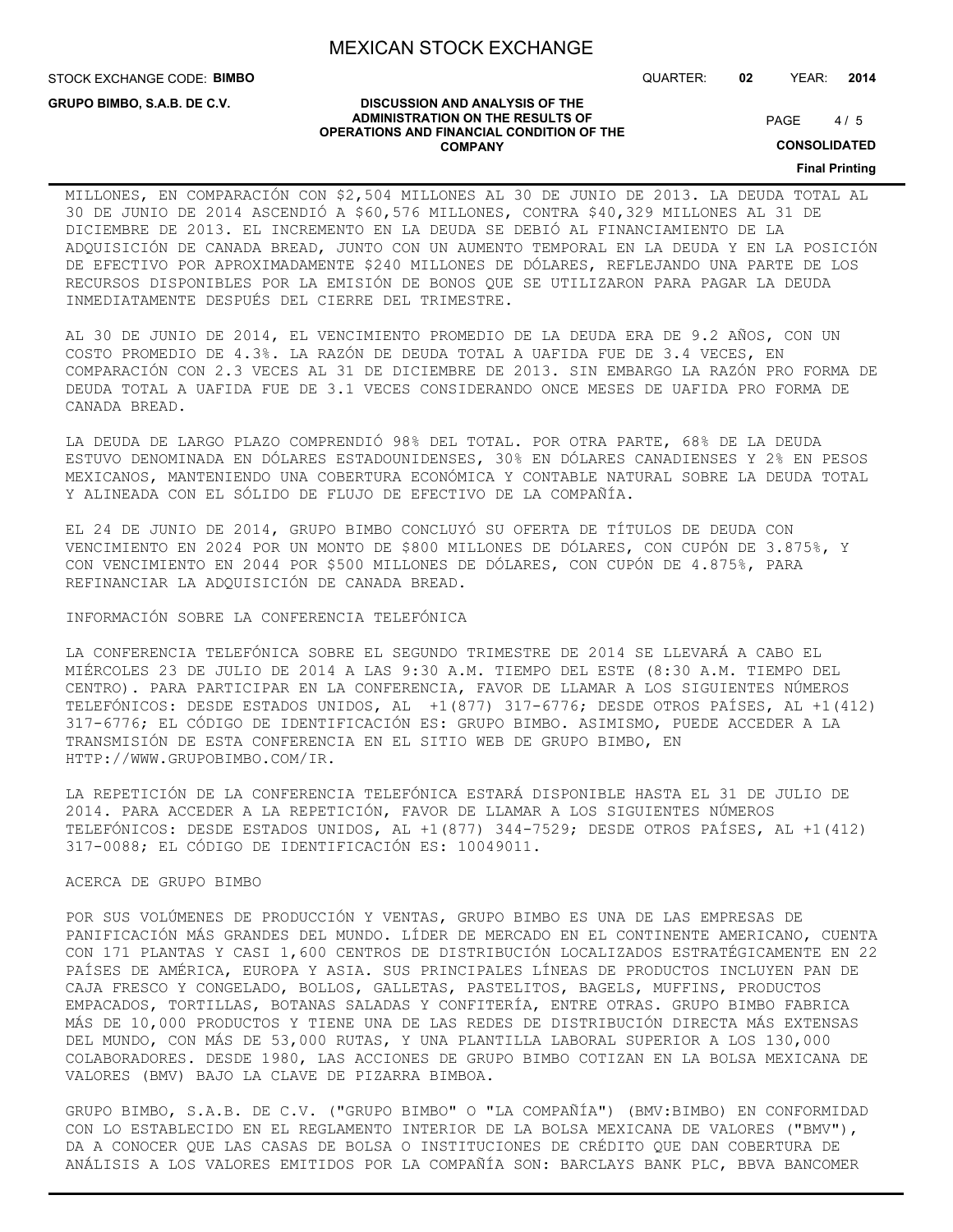STOCK EXCHANGE CODE: **BIMBO**

**GRUPO BIMBO, S.A.B. DE C.V.**

QUARTER: **02** YEAR: **2014**

**DISCUSSION AND ANALYSIS OF THE ADMINISTRATION ON THE RESULTS OF OPERATIONS AND FINANCIAL CONDITION OF THE COMPANY**

 $5/5$ PAGE

**CONSOLIDATED**

**Final Printing**

S.A., BOFA MERRILL LYNCH INC., CASA DE BOLSA BANORTE IXE S.A. DE C.V., BANCO BTG PACTUAL S.A., CITIGROUP GLOBAL MARKETS INC., DEUTSCHE BANK SECURITIES INC., GBM GRUPO BURSÁTIL MEXICANO S.A. DE C.V., GOLDMAN SACHS GROUP, INC., HSBC SECURITIES (USA) INC., JP MORGAN SECURITIES LLC, MORGAN STANLEY MEXICO CASA DE BOLSA, S.A. DE C.V. Y SANTANDER INVESTMENT SECURITIES INC.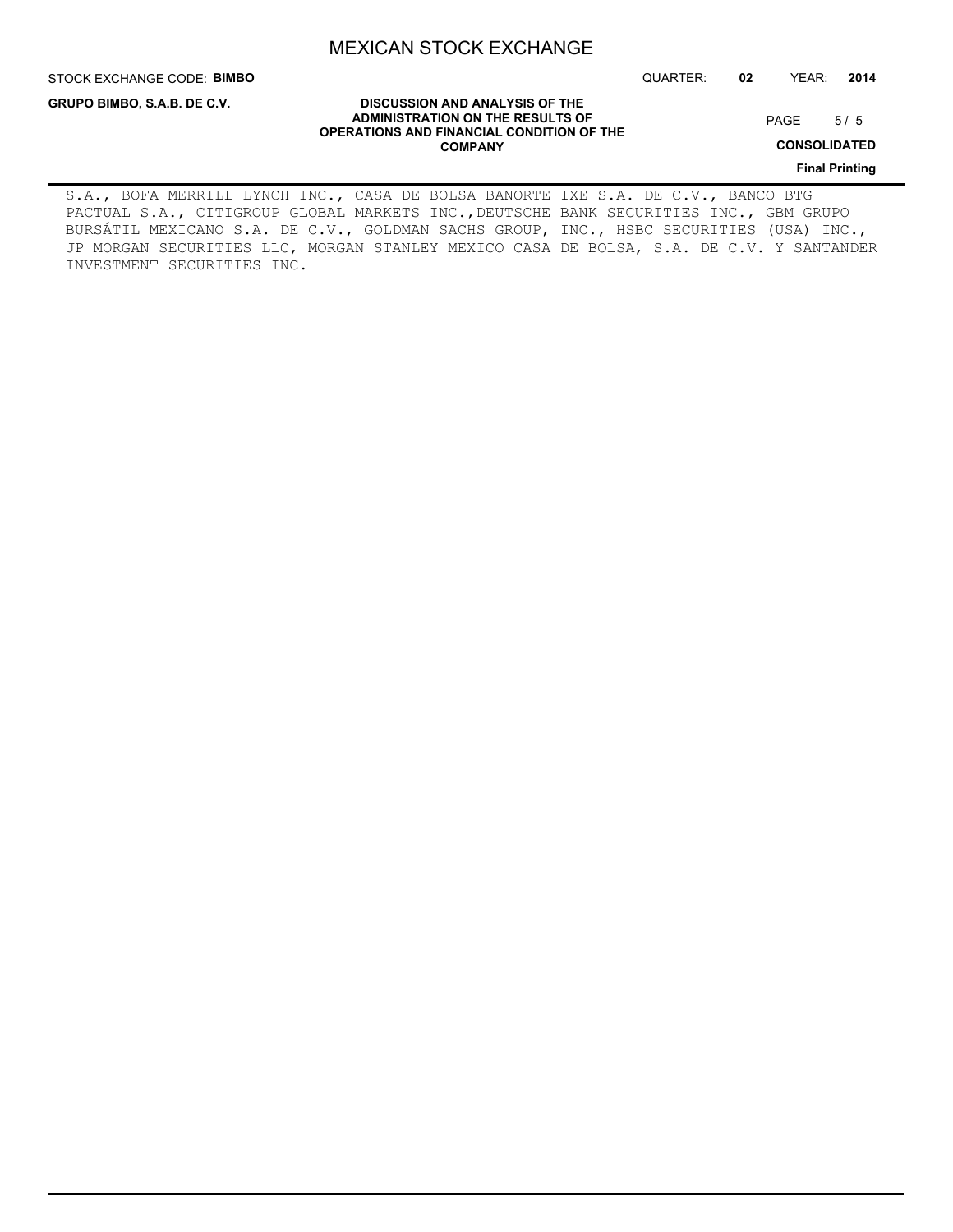**STOCK EXCHANGE CODE: BIMBO** 

**GRUPO BIMBO, S.A.B. DE C.V.**

**FINANCIAL STATEMENT NOTES**

STOCK EXCHANGE CODE: QUARTER: **02** YEAR: **2014**

PAGE 1/74

**CONSOLIDATED**

**Final Printing**

GRUPO BIMBO, S. A. B. DE C. V. Y SUBSIDIARIAS

NOTAS A LOS ESTADOS FINANCIEROS CONSOLIDADOS POR LOS TRIMESTRES QUE TERMINARON EL 30 DE JUNIO DE 2014 Y 2013 Y 31 DE DICIEMBRE DE 2013. (EN MILES DE PESOS)

1. ACTIVIDADES Y EVENTOS IMPORTANTES

ACTIVIDADES - GRUPO BIMBO, S. A. B. DE C. V. Y SUBSIDIARIAS ("GRUPO BIMBO" O "LA ENTIDAD") SE DEDICA PRINCIPALMENTE A LA FABRICACIÓN, DISTRIBUCIÓN Y VENTA DE PAN, GALLETAS, PASTELES, DULCES, CHOCOLATES, BOTANAS, TORTILLAS Y ALIMENTOS PROCESADOS.

LA ENTIDAD OPERA EN DISTINTAS ÁREAS GEOGRÁFICAS QUE SON: MÉXICO, ESTADOS UNIDOS DE AMÉRICA ("EUA"), CENTRO Y SUDAMÉRICA, EUROPA Y CHINA. LAS CIFRAS DE ÉSTA ÚLTIMA SE PRESENTAN EN EL SEGMENTO MÉXICO DEBIDO A SU POCA REPRESENTATIVIDAD.

LAS OFICINAS CORPORATIVAS DE LA ENTIDAD SE UBICAN EN PROLONGACIÓN PASEO DE LA REFORMA NO. 1000, COLONIA PEÑA BLANCA SANTA FE, ÁLVARO OBREGÓN, CÓDIGO POSTAL 01210, DISTRITO FEDERAL, MÉXICO.

AL 30 DE JUNIO DE 2014 Y 2013, LAS VENTAS NETAS DE BIMBO, S.A. DE C.V. Y BARCEL, S.A. DE C.V., QUE SE ENCUENTRAN EN EL SEGMENTO MÉXICO, REPRESENTARON APROXIMADAMENTE EL 37% Y 39%, RESPECTIVAMENTE, DE LAS VENTAS NETAS CONSOLIDADAS. AL 30 DE JUNIO DE 2014 Y 2013 LAS VENTAS NETAS DE BBU, QUE SE ENCUENTRA EN EUA, REPRESENTARON EL 46% Y 45%, DE LAS VENTAS NETAS CONSOLIDADAS, RESPECTIVAMENTE.

EVENTOS IMPORTANTES – AL 30 DE JUNIO DE 2014, LA COMPAÑÍA CONCLUYÓ LA ADQUISICIÓN DE CANADA BREAD COMPANY, LIMITED ("CANADA BREAD") Y 31 DE DICIEMBRE DE 2013 NO HUBO ADQUISICIONES IMPORTANTES. DURANTE 2013 SE COMPLETÓ LA DESINVERSIÓN DE ALGUNAS PLANTAS EN CALIFORNIA, COMO RESULTADO DE LA REESTRUCTURA POR LA COMPRA DE SARA LEE EN 2011.

### ADQUISICIÓN DE CANADA BREAD

CANADA BREAD ES UNA DE LAS EMPRESAS LÍDERES EN LA PRODUCCIÓN Y VENTA DE PRODUCTOS DE PANIFICACIÓN, INCLUYENDO LAS CATEGORÍAS DE PAN DE CAJA, BOLLOS, BAGELS, ENGLISH MUFFINS Y TORTILLAS EN CANADÁ, PAN CONGELADO EN NORTEAMÉRICA Y PRODUCTOS DE PANIFICACIÓN ESPECIALIZADOS EN EL REINO UNIDO.

ESTA ADQUISICIÓN IMPULSA LA ESTRATEGIA DE CRECIMIENTO GLOBAL DE GRUPO Y POSIBILITA SU INCURSIÓN EN EL ATRACTIVO MERCADO CANADIENSE A TRAVÉS DE MARCAS RECONOCIDAS, TALES COMO DEMPSTER'S®, POM®, VILLAGGIO®, BEN'S®, BON MATIN® Y MCGAVIN'S®. CANADA BREAD MANTIENE UNA SÓLIDA RELACIÓN CON LOS PRINCIPALES AUTOSERVICIOS Y CANALES INSTITUCIONALES EN CANADÁ Y ES RECONOCIDA POR SU FUERTE POSICIONAMIENTO EN EL MERCADO EN TODAS LAS CATEGORÍAS DE PANIFICACIÓN. CANADA BREAD EMPLEA A CERCA DE 5,400 COLABORADORES, OPERA 25 PLANTAS EN CANADÁ, ESTADOS UNIDOS Y EL REINO UNIDO Y CUENTA CON LA RED DE DISTRIBUCIÓN DIRECTA MÁS GRANDE DE CANADÁ, VISITANDO A MÁS DE 41,000 PUNTOS DE VENTA.

LA OPERACIÓN GENERA VENTAS ANUALES POR 1,439 MILLONES DE DÓLARES CANADIENSES Y UNA UAFIDA DE 185 MILLONES DE DÓLARES CANADIENSES.

PARA FINANCIAR LA OPERACIÓN, GRUPO BIMBO UTILIZARÁ TANTO RECURSOS PROPIOS COMO FINANCIAMIENTO DISPONIBLE BAJO LÍNEAS DE CRÉDITO COMPROMETIDAS EXISTENTES DE LARGO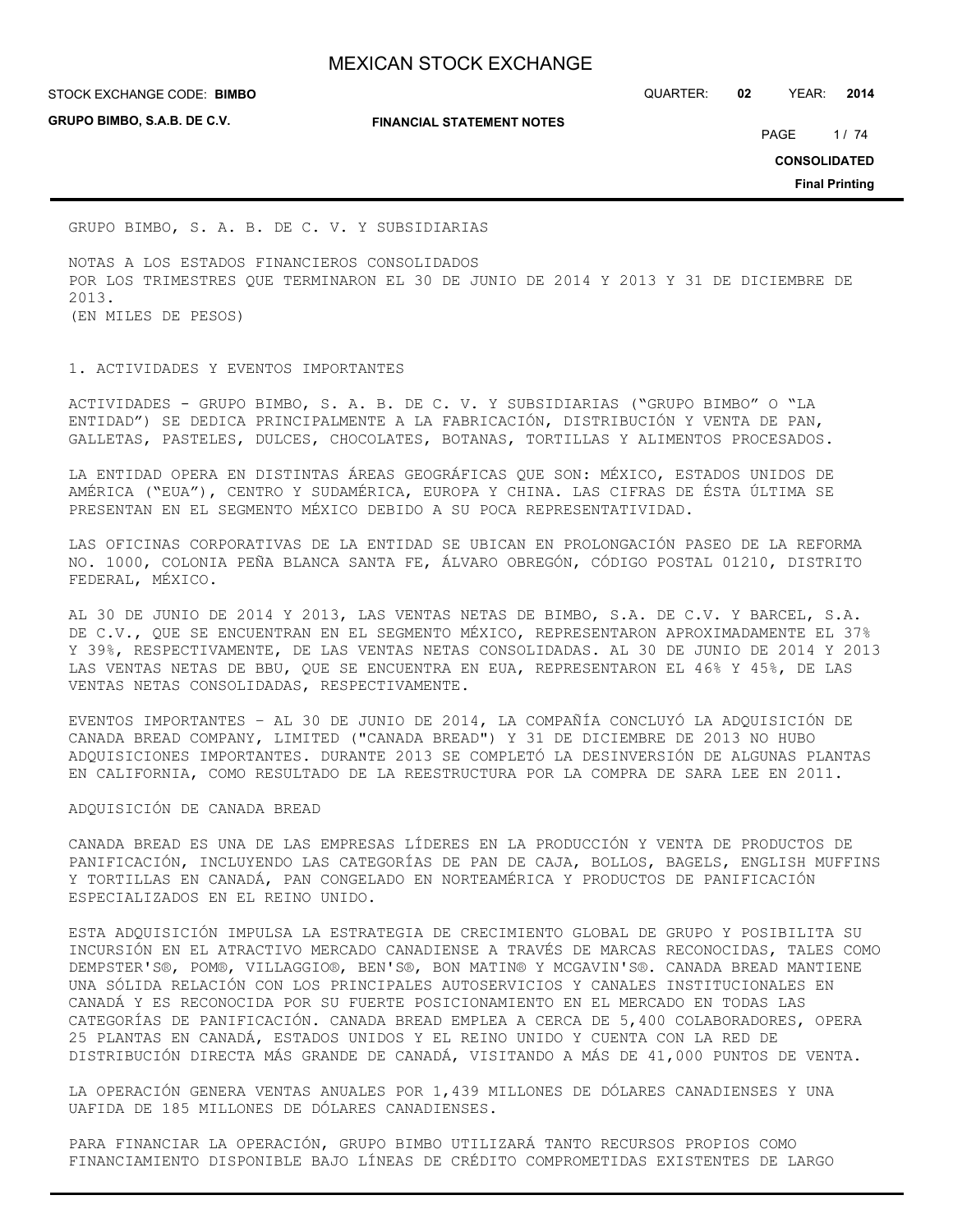| STOCK EXCHANGE CODE: BIMBO  |                                  | QUARTER: | 02 | YEAR:               | 2014                  |
|-----------------------------|----------------------------------|----------|----|---------------------|-----------------------|
| GRUPO BIMBO, S.A.B. DE C.V. | <b>FINANCIAL STATEMENT NOTES</b> |          |    | PAGE                | 2/74                  |
|                             |                                  |          |    | <b>CONSOLIDATED</b> |                       |
|                             |                                  |          |    |                     | <b>Final Printing</b> |
| PLAZO.                      |                                  |          |    |                     |                       |

EFECTOS CONTABLES DE LA ADQUISICIÓN DE CANADA BREAD Y SUBSIDIARIAS

EL PROCESO DE VALUACIÓN Y REGISTRO DE LA ADQUISICIÓN SE REALIZÓ DE CONFORMIDAD CON LA IFRS 3. LA ASIGNACIÓN DE VALORES RAZONABLES DEFINITIVOS ESTÁ EN PROCESO DE DETERMINACIÓN Y SE ESPERA QUE CONCLUYA EN EL TRANSCURSO DE LOS DOCE MESES SUBSECUENTES A LA ADQUISICIÓN. EN LA SIGUIENTE TABLA SE RESUMEN LOS VALORES RAZONABLES PRELIMINARES DE LOS ACTIVOS ADQUIRIDOS Y DE LOS PASIVOS ASUMIDOS QUE SE RECONOCIERON POR LA ADQUISICIÓN REALIZADA EL 23 DE MAYO DE 2014 AL TIPO DE CAMBIO VIGENTE A LA FECHA DE LA TRANSACCIÓN:

MONTO PAGADO POR LA OPERACIÓN **\$21,731,557**  =========== MONTOS RECONOCIDOS DE LOS ACTIVOS IDENTIFICABLES Y PASIVOS ASUMIDOS: EFECTIVO Y VALORES \$ 264,898 CUENTAS POR COBRAR 808,275<br>INVENTARIOS 665,275 INVENTARIOS INMUEBLES, MAQUINARIA Y EQUIPO 4,547,969 OTROS ACTIVOS 705,230 --------- TOTAL DE ACTIVOS IDENTIFICABLES 6,992,033 CRÉDITO MERCANTIL (\*) 17,492,688 ---------- TOTAL DE ACTIVOS ADQUIRIDOS 24,484,721 PASIVOS CIRCULANTES 1,736,116 PASIVOS A LARGO PLAZO 1,017,048 ---------- TOTAL DE PASIVOS ASUMIDOS 2,753,164 ---------- ACTIVOS NETOS ADQUIRIDOS  $$21,731,557$ ==========

(\*) CIFRA QUE SE MODIFICARA CUANDO SE TENGAN LOS VALORES RAZONABLES DEFINITIVOS DE LOS ACTIVOS IDENTIFICABLES Y DE LOS PASIVOS ASUMIDOS.

EN LOS SIGUIENTES CUADROS SE PRESENTA INFORMACIÓN PROFORMA (ACUMULADA Y TRIMESTRAL) DE ALGUNAS PARTIDAS, PRESENTANDO DE MANERA RETROACTIVA AL EJERCICIO 2013 LA INFORMACIÓN DE CANADA BREAD:

| CONCEPTO                      | 2014 | 2013<br>PROFORMA            |  | 2014<br>VS 2013 | CRECIMIENTO<br>PROFORMA |
|-------------------------------|------|-----------------------------|--|-----------------|-------------------------|
| ACTIVO CIRCULANTE:            |      |                             |  |                 |                         |
| GRUPO BIMBO                   |      | $$29,739,130$ $$29,066,044$ |  | 17.8%           | 2.3%                    |
| PROPIEDADES, PLANTA Y EQUIPO: |      |                             |  |                 |                         |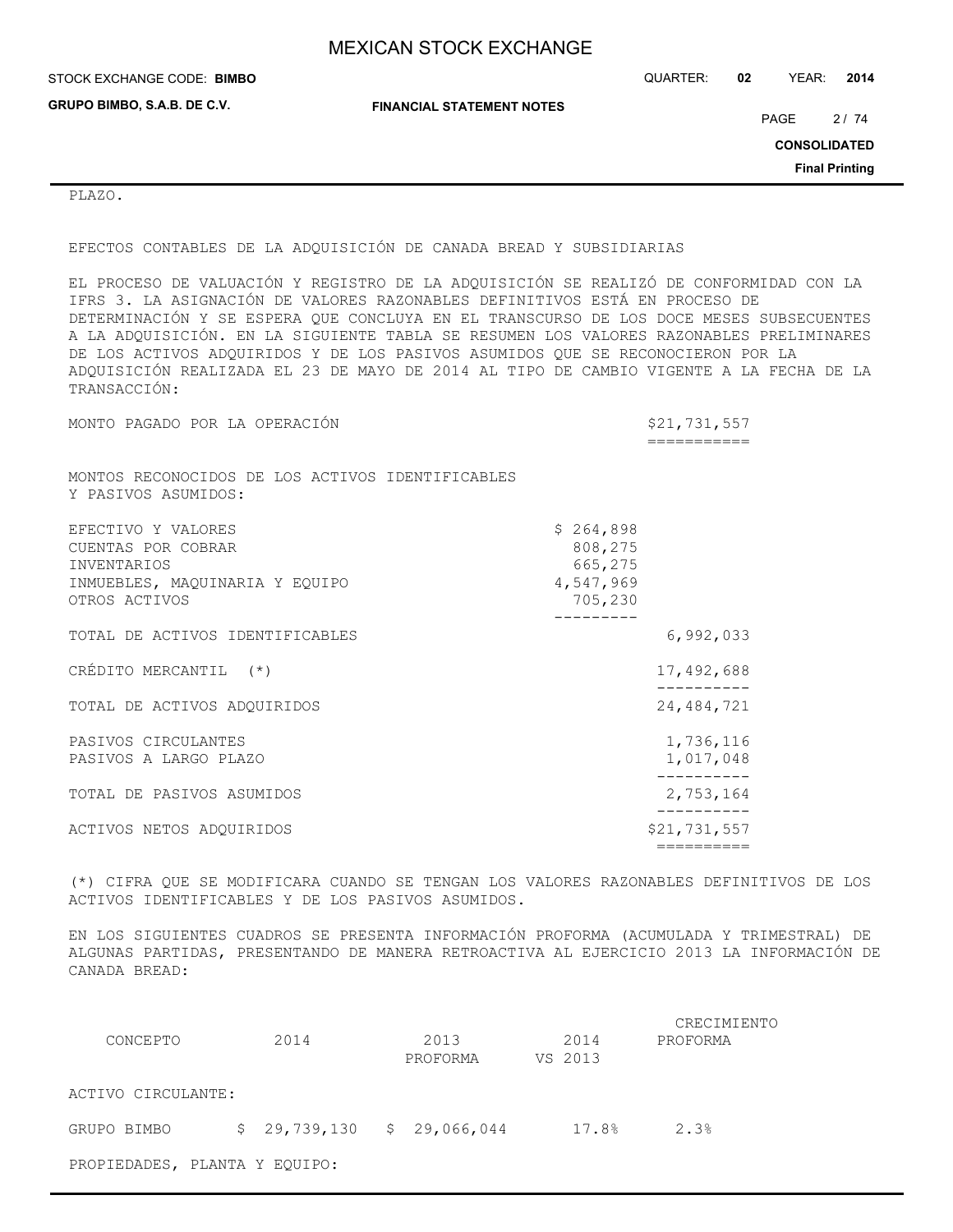| STOCK EXCHANGE CODE: BIMBO  |                                                     |  |                                                  |                   | QUARTER:                | 02<br>YEAR: | 2014                                                 |
|-----------------------------|-----------------------------------------------------|--|--------------------------------------------------|-------------------|-------------------------|-------------|------------------------------------------------------|
| GRUPO BIMBO, S.A.B. DE C.V. |                                                     |  | <b>FINANCIAL STATEMENT NOTES</b>                 |                   |                         | PAGE        | 3/74<br><b>CONSOLIDATED</b><br><b>Final Printing</b> |
| GRUPO BIMBO                 |                                                     |  | $$47,111,794$ $$47,685,083$                      | 10.4%             | $(1.2)$ $%$             |             |                                                      |
| ACTIVO TOTAL:               |                                                     |  |                                                  |                   |                         |             |                                                      |
| GRUPO BIMBO                 |                                                     |  | $$162, 247, 728$ $$147, 262, 758$ 20.4%          |                   | 10.2%                   |             |                                                      |
| PASIVO CIRCULANTE:          |                                                     |  |                                                  |                   |                         |             |                                                      |
| GRUPO BIMBO                 |                                                     |  | $$30,403,503$ $$36,258,837$ $(8.6)\%$ $(16.1)\%$ |                   |                         |             |                                                      |
| PASIVO TOTAL                |                                                     |  |                                                  |                   |                         |             |                                                      |
| GRUPO BIMBO                 |                                                     |  | $$111, 918, 827$ $$90, 944, 788$ 28.7%           |                   | 23.1%                   |             |                                                      |
| CONCEPTO                    | 2014                                                |  | 2DO. TRIMESTRE<br>2013<br>PROFORMA               | 2T 14<br>VS 2T 13 | CRECIMIENTO<br>PROFORMA |             |                                                      |
| VENTAS NETAS                |                                                     |  |                                                  |                   |                         |             |                                                      |
| GRUPO BIMBO                 |                                                     |  | $$45,539,534$ $$45,072,455$ $$5.22\$             |                   | 1.1%                    |             |                                                      |
| UTILIDAD DE OPERACIÓN (*)   |                                                     |  |                                                  |                   |                         |             |                                                      |
| GRUPO BIMBO                 |                                                     |  | $$3,295,295$ $$2,686,905$ $$32.2$                |                   | 22.64%                  |             |                                                      |
| MARGEN DE OPERACIÓN         |                                                     |  |                                                  |                   |                         |             |                                                      |
| GRUPO BIMBO                 | 7.2%                                                |  | 5.9%                                             | N/A               | 1.3PP                   |             |                                                      |
| CONCEPTO                    | 2014                                                |  | ACUMULADO<br>2013<br>PROFORMA VS 13              | 14                | CRECIMIENTO<br>PROFORMA |             |                                                      |
| VENTAS NETAS                |                                                     |  |                                                  |                   |                         |             |                                                      |
|                             | GRUPO BIMBO \$ 87,654,310 \$ 86,526,947 3.45% 1.30% |  |                                                  |                   |                         |             |                                                      |
| UTILIDAD DE OPERACIÓN (*)   |                                                     |  |                                                  |                   |                         |             |                                                      |
|                             | GRUPO BIMBO \$4,840,647 \$4,674,389 8.05% 3.6%      |  |                                                  |                   |                         |             |                                                      |
| MARGEN DE OPERACIÓN         |                                                     |  |                                                  |                   |                         |             |                                                      |
| GRUPO BIMBO                 | 5.5%                                                |  | 5.4%                                             |                   | $N/A$ 0.1PP             |             |                                                      |
|                             | (*) NO INCLUYE REGALÍAS INTERFILIALES               |  |                                                  |                   |                         |             |                                                      |

2. BASES DE PRESENTACIÓN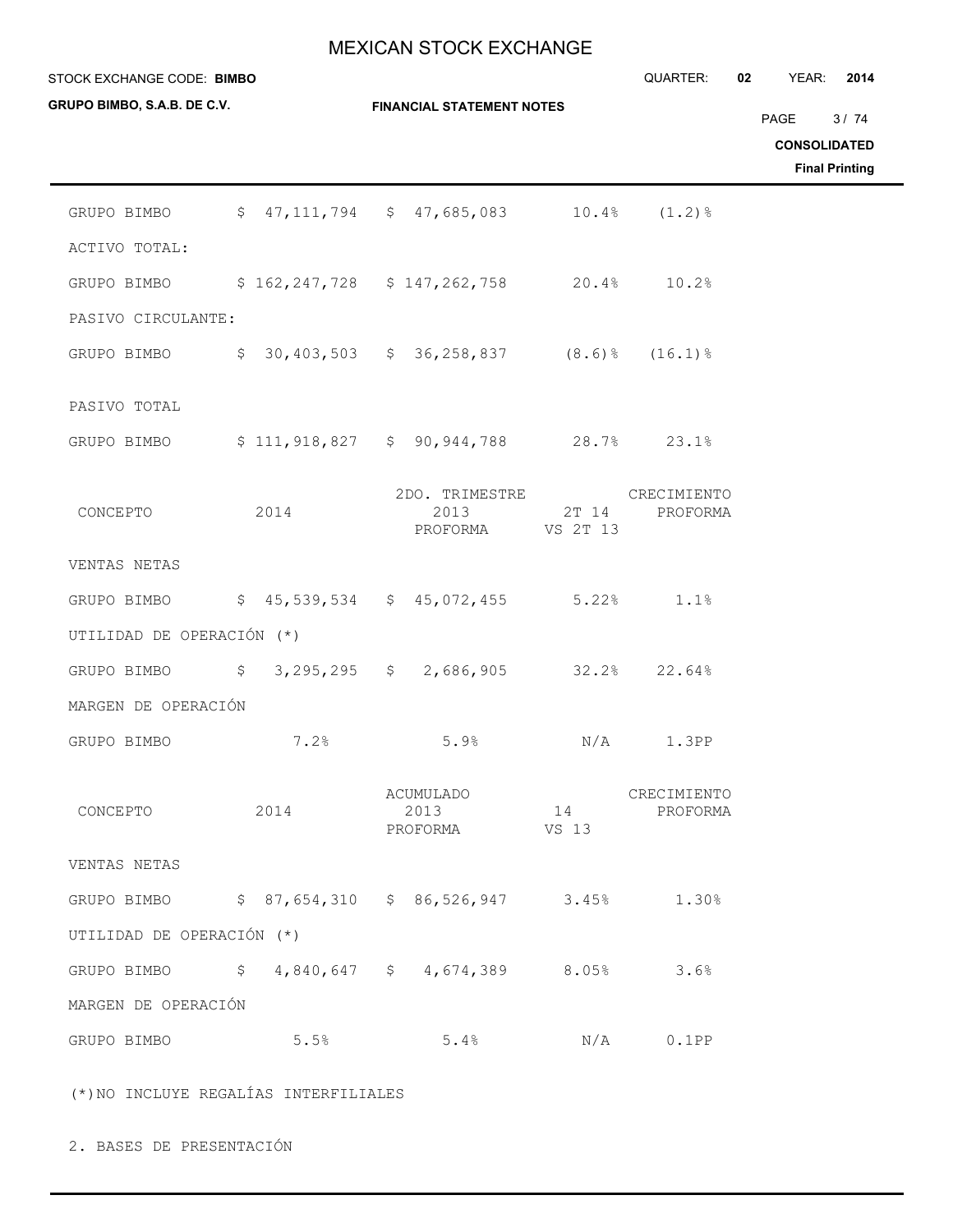**GRUPO BIMBO, S.A.B. DE C.V.**

STOCK EXCHANGE CODE: QUARTER: **02** YEAR: **2014 BIMBO**

**FINANCIAL STATEMENT NOTES**

PAGE 4/74

**CONSOLIDATED**

**Final Printing**

A. NUEVAS Y MODIFICADAS NORMAS INTERNACIONALES DE INFORMACIÓN FINANCIERA QUE AFECTAN SALDOS REPORTADOS Y/O REVELACIONES EN LOS ESTADOS FINANCIEROS

DURANTE 2013, LA ENTIDAD APLICÓ UNA SERIE DE NUEVAS Y MODIFICADAS IFRS EMITIDAS POR EL CONSEJO DE NORMAS INTERNACIONALES DE CONTABILIDAD (IASB) LAS CUALES SON OBLIGATORIAS Y ENTRAN EN VIGOR A PARTIR DE LOS EJERCICIOS QUE INICIEN EN O DESPUÉS DEL 1 DE ENERO DE 2013.

MODIFICACIONES A LA IFRS 7, REVELACIONES – COMPENSACIÓN DE ACTIVOS Y PASIVOS FINANCIEROS –

LA ENTIDAD APLICÓ LAS MODIFICACIONES A LA IFRS 7, REVELACIONES - COMPENSACIÓN DE ACTIVOS Y PASIVOS FINANCIEROS POR PRIMERA VEZ EN EL AÑO ACTUAL. LAS MODIFICACIONES A IFRS 7 REQUIEREN A LAS COMPAÑÍAS REVELAR INFORMACIÓN ACERCA DE LOS DERECHOS DE COMPENSAR Y ACUERDOS RELACIONADOS PARA INSTRUMENTOS FINANCIEROS RECONOCIDOS QUE ESTÁN SUJETOS A UN ACUERDO MAESTRO DE COMPENSACIÓN EXIGIBLE O ACUERDO SIMILAR.

LAS MODIFICACIONES A LA IFRS 7 SE APLICAN RETROACTIVAMENTE. DADO QUE LA ENTIDAD NO TIENE NINGÚN ACUERDO DE COMPENSACIÓN, LA APLICACIÓN DE LAS MODIFICACIONES NO TUVO NINGÚN EFECTO SIGNIFICATIVO EN LAS REVELACIONES O EN LOS SALDOS RECONOCIDOS EN LOS ESTADOS FINANCIEROS CONSOLIDADOS.

NORMAS NUEVAS Y MODIFICADAS DE CONSOLIDACIÓN, ACUERDOS CONJUNTOS, ASOCIADAS Y REVELACIONES

EN MAYO DE 2011, SE EMITIÓ UN PAQUETE DE CINCO NORMAS DE CONSOLIDACIÓN, ACUERDOS CONJUNTOS, ASOCIADAS Y REVELACIONES QUE COMPRENDE LA IFRS 10, ESTADOS FINANCIEROS CONSOLIDADOS, IFRS 11, ACUERDOS CONJUNTOS, IFRS 12, INFORMACIÓN A REVELAR SOBRE PARTICIPACIONES EN OTRAS ENTIDADES, LA IAS 27 (REVISADA EN 2011), ESTADOS FINANCIEROS SEPARADOS Y LA IAS 28 (REVISADA EN 2011), INVERSIONES EN ASOCIADAS Y NEGOCIOS CONJUNTOS. POSTERIOR, A LA EMISIÓN DE ESTAS NORMAS, LAS MODIFICACIONES DE LA IFRS 10, IFRS 11 E IFRS 12 SE EMITIERON PARA ACLARAR CIERTA ORIENTACIÓN DE TRANSICIÓN EN LA APLICACIÓN POR PRIMERA VEZ DE LAS NORMAS.

EN EL AÑO EN CURSO LA ENTIDAD APLICÓ POR PRIMERA VEZ LAS IFRS 10, IFRS 11, IFRS 12 E IAS 28 (REVISADA EN 2011) JUNTO CON LAS MODIFICACIONES A IFRS 10, IFRS 11 E IFRS 12 EN RELACIÓN A LA GUÍA DE TRANSICIÓN.

EL IMPACTO DE LA APLICACIÓN DE ESTAS NORMAS SE MUESTRA A CONTINUACIÓN:

NO HUBO IMPACTO EN LOS RESULTADOS DE LA ENTIDAD POR LA APLICACIÓN DE LAS IFRS 10 Y 11.

IMPACTO DE LA APLICACIÓN DE LA IFRS 12

IFRS 12 ES UN NUEVA NORMA DE REVELACIÓN Y ES APLICABLE A LAS ENTIDADES QUE TIENEN INTERESES EN SUBSIDIARIAS, ACUERDOS CONJUNTOS, ASOCIADAS Y / O ENTIDADES ESTRUCTURADAS NO CONSOLIDADAS. EN GENERAL, LA APLICACIÓN DE LA IFRS 12 HA DADO LUGAR A REVELACIONES MÁS EXTENSAS EN LOS ESTADOS FINANCIEROS CONSOLIDADOS. (VER NOTA 9 PARA MÁS DETALLE).

### IFRS 13 MEDICIÓN A VALOR RAZONABLE

LA ENTIDAD APLICÓ LA IFRS 13, POR PRIMERA VEZ EN EL AÑO EN CURSO. LA IFRS 13 ESTABLECE UNA ÚNICA FUENTE DE ORIENTACIÓN PARA LAS MEDICIONES A VALOR RAZONABLE Y LAS REVELACIONES SOBRE LAS MEDICIONES DE VALOR RAZONABLE. EL ALCANCE DE LA IFRS 13 ES AMPLIO; LOS REQUERIMIENTOS DE MEDICIÓN A VALOR RAZONABLE DE LA IFRS 13 SE APLICAN TANTO A INSTRUMENTOS FINANCIEROS COMO A INSTRUMENTOS NO FINANCIEROS PARA LOS CUALES OTRAS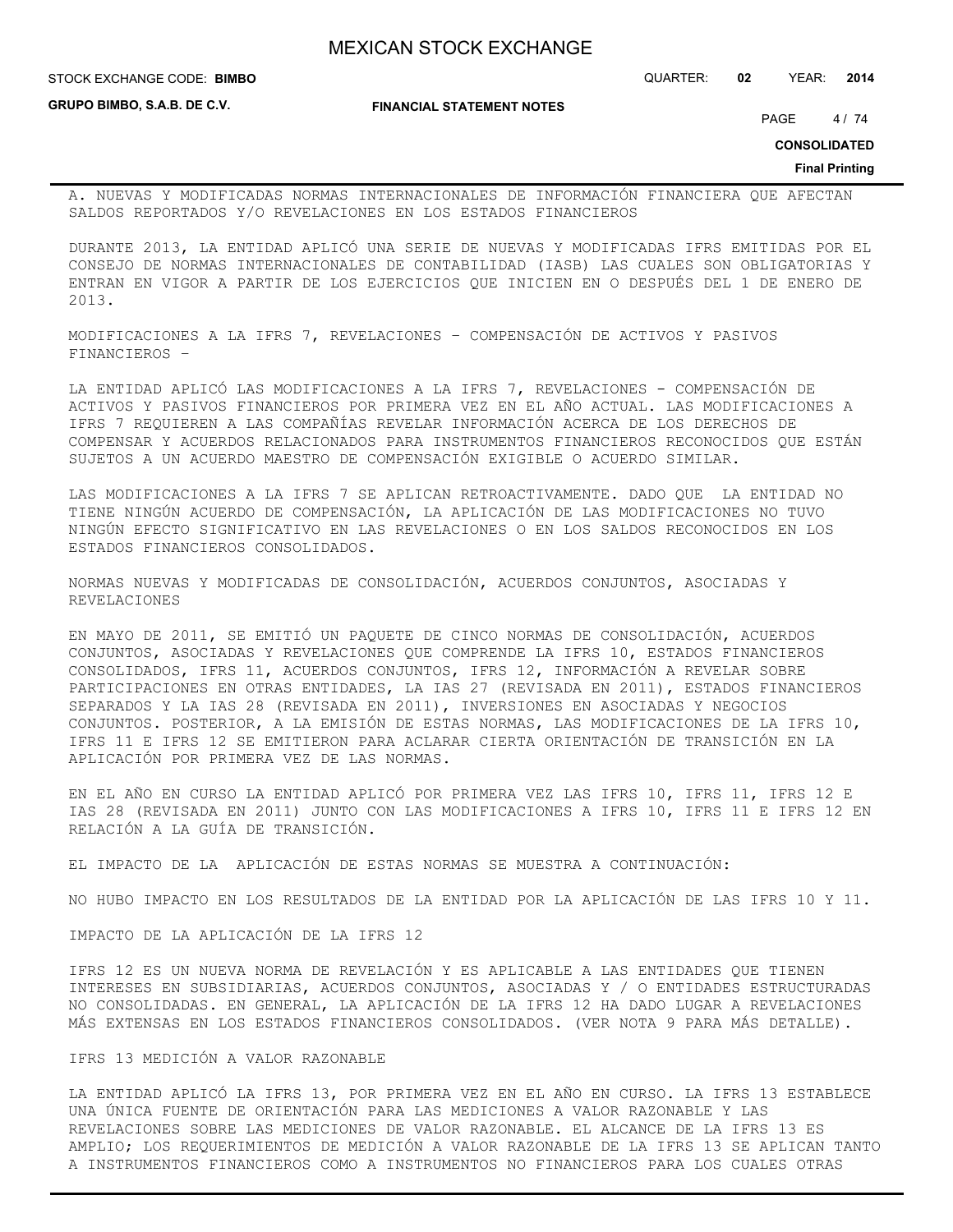**GRUPO BIMBO, S.A.B. DE C.V.**

**FINANCIAL STATEMENT NOTES**

STOCK EXCHANGE CODE: QUARTER: **02** YEAR: **2014 BIMBO**

PAGE 5/74

**CONSOLIDATED**

#### **Final Printing**

IFRS´S REQUIEREN O PERMITEN MEDICIONES A VALOR RAZONABLE Y REVELACIONES SOBRE LAS MEDICIONES DE VALOR RAZONABLE, EXCEPTO POR TRANSACCIONES CON PAGOS BASADOS EN ACCIONES QUE SE ENCUENTRAN DENTRO DEL ALCANCE DE LA IFRS 2, PAGOS BASADOS EN ACCIONES, OPERACIONES DE ARRENDAMIENTO FINANCIERO QUE ESTÁN DENTRO DEL ALCANCE DE LA IAS 17, ARRENDAMIENTOS, Y VALUACIONES QUE TIENEN ALGUNAS SIMILITUDES CON EL VALOR RAZONABLE, PERO QUE NO SON A VALOR RAZONABLE (EJ. VALOR NETO REALIZABLE, PARA EFECTOS DE LA VALUACIÓN DE LOS INVENTARIOS O EL VALOR EN USO PARA LA EVALUACIÓN DE DETERIORO).

LA IFRS 13 DEFINE EL VALOR RAZONABLE COMO EL PRECIO QUE SE RECIBIRÍA POR VENDER UN ACTIVO O EL PRECIO PAGADO PARA TRANSFERIR UN PASIVO EN UNA TRANSACCIÓN ORDENADA EN EL MERCADO PRINCIPAL (O EL MÁS VENTAJOSO) A LA FECHA DE MEDICIÓN, EN LAS CONDICIONES ACTUALES DEL MERCADO. EL VALOR RAZONABLE DE ACUERDO CON LA IFRS 13 ES UN PRECIO DE SALIDA, INDEPENDIENTEMENTE DE SI ESE PRECIO ES OBSERVABLE O PUEDE ESTIMARSE DIRECTAMENTE UTILIZANDO OTRA TÉCNICA DE VALUACIÓN. ASIMISMO, LA IFRS 13 INCLUYE REQUISITOS AMPLIOS DE REVELACIÓN.

IFRS 13 REQUIERE LA APLICACIÓN PROSPECTIVA A PARTIR DEL 1 ENERO DE 2013. ADICIONALMENTE, EXISTEN DISPOSICIONES DE TRANSICIÓN ESPECÍFICAS PARA ESTAS ENTIDADES QUE NO NECESITAN APLICAR LOS REQUISITOS DE REVELACIÓN ESTABLECIDOS EN LA NORMA, A LA INFORMACIÓN COMPARATIVA PROPORCIONADA POR PERÍODOS ANTERIORES A LA APLICACIÓN INICIAL DE LA NORMA. DE ACUERDO CON ESTAS DISPOSICIONES DE TRANSICIÓN, LA ENTIDAD NO HA REVELADO INFORMACIÓN REQUERIDA POR LA IFRS 13 PARA EL PERÍODO COMPARATIVO 2012 (VER NOTA 12 PARA LAS REVELACIONES 2013). ADEMÁS DE LAS REVELACIONES ADICIONALES, LA APLICACIÓN DE LA IFRS 13 NO HA TENIDO IMPACTO SIGNIFICATIVO SOBRE LOS IMPORTES RECONOCIDOS EN LOS ESTADOS FINANCIEROS CONSOLIDADOS.

MODIFICACIONES A IAS 1 PRESENTACIÓN DE LAS PARTIDAS DE OTROS RESULTADOS INTEGRALES

LA ENTIDAD APLICÓ LAS MODIFICACIONES A LA IAS 1, PRESENTACIÓN DE LAS PARTIDAS DE OTROS RESULTADOS INTEGRALES POR PRIMERA VEZ EN EL AÑO ACTUAL. LAS MODIFICACIONES INTRODUCEN UNA NUEVA TERMINOLOGÍA PARA EL ESTADO DE RESULTADO INTEGRAL Y ESTADO DE RESULTADOS. LAS MODIFICACIONES A LA IAS 1 SON: EL "ESTADO DE RESULTADOS INTEGRALES" CAMBIA DE NOMBRE A "ESTADO DE RESULTADOS Y OTROS RESULTADOS INTEGRALES" Y EL "ESTADO DE RESULTADOS" CONTINÚA CON EL NOMBRE DE "ESTADO DE RESULTADOS".

LAS MODIFICACIONES A LA IAS 1 RETIENEN LA OPCIÓN DE PRESENTAR RESULTADOS Y OTROS RESULTADOS INTEGRALES EN UN SOLO ESTADO FINANCIERO O BIEN EN DOS ESTADOS SEPARADOS PERO CONSECUTIVOS. SIN EMBARGO, LAS MODIFICACIONES A LA IAS 1 REQUIEREN QUE LAS PARTIDAS DE OTROS RESULTADOS INTEGRALES SE AGRUPEN EN DOS CATEGORÍAS EN LA SECCIÓN DE OTROS RESULTADOS INTEGRALES: (A) LAS PARTIDAS QUE NO SERÁN RECLASIFICADAS POSTERIORMENTE A RESULTADOS Y (B) LAS PARTIDAS QUE PUEDEN SER RECLASIFICADAS POSTERIORMENTE A RESULTADOS CUANDO SE CUMPLAN DETERMINADAS CONDICIONES. SE REQUIERE QUE EL IMPUESTO A LA UTILIDAD SOBRE LAS PARTIDAS DE OTROS RESULTADOS INTEGRALES SE ASIGNE EN LAS MISMAS Y LAS MODIFICACIONES NO CAMBIAN LA OPCIÓN DE PRESENTAR PARTIDAS DE OTROS RESULTADOS INTEGRALES, YA SEA ANTES DE IMPUESTOS O DESPUÉS DE IMPUESTOS. LAS MODIFICACIONES SE HAN APLICADO RETROACTIVAMENTE, Y POR LO TANTO LA PRESENTACIÓN DE LAS PARTIDAS DE OTROS RESULTADOS INTEGRALES SE HA MODIFICADO PARA REFLEJAR LOS CAMBIOS. ADICIONALMENTE A LOS CAMBIOS DE PRESENTACIÓN ANTES MENCIONADOS, LA APLICACIÓN DE LAS MODIFICACIONES A LA IAS 1 NO DA LUGAR A NINGÚN IMPACTO EN RESULTADOS, OTROS RESULTADOS INTEGRALES NI EN EL RESULTADO INTEGRAL TOTAL.

B. IFRS NUEVAS Y MODIFICADAS EMITIDAS PERO NO VIGENTES

LA ENTIDAD NO HA APLICADO LAS SIGUIENTES IFRS NUEVAS Y MODIFICADAS QUE HAN SIDO ANALIZADAS PERO AÚN NO SE HAN IMPLEMENTADO: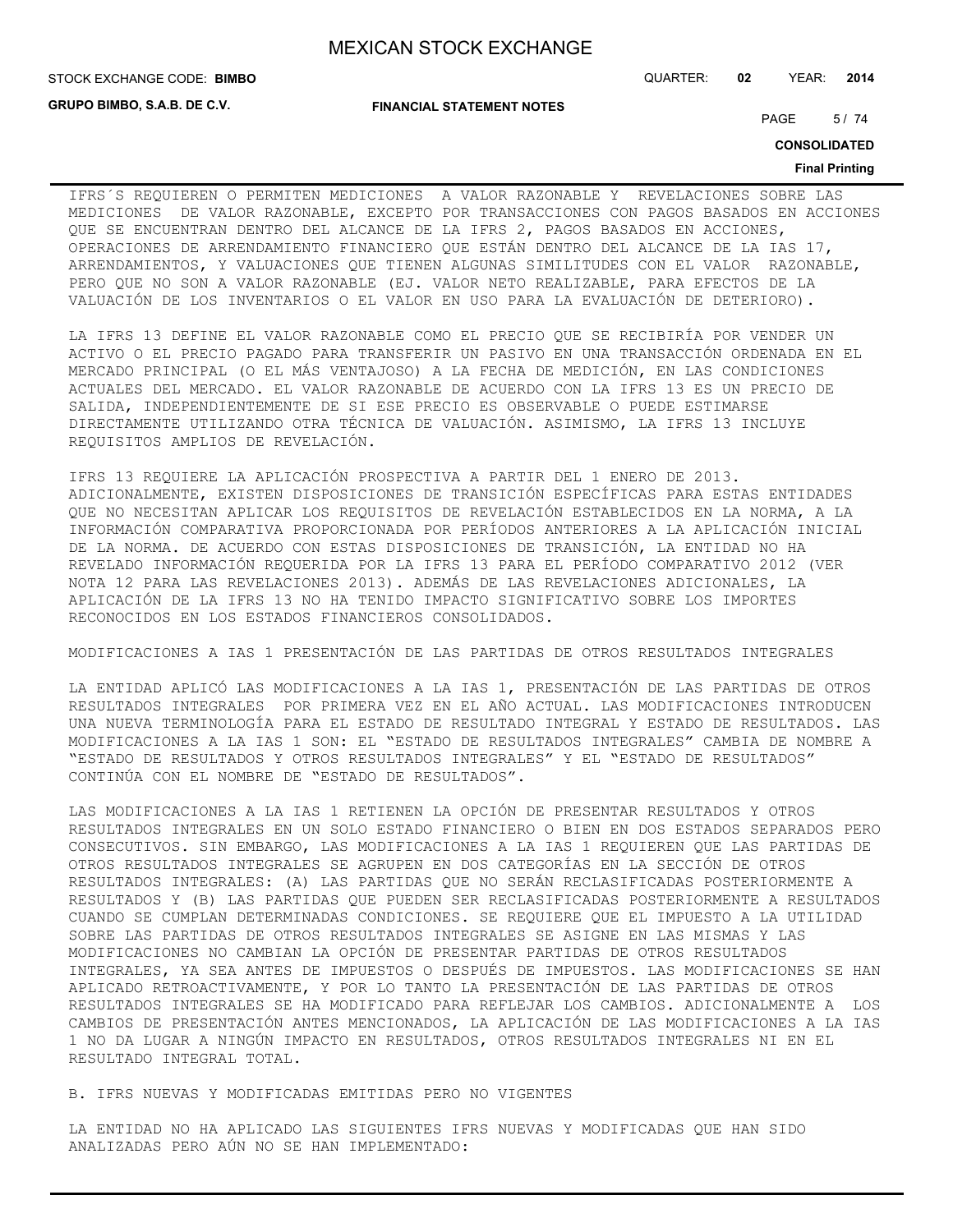| <b>MEXICAN STOCK EXCHANGE</b> |  |  |  |
|-------------------------------|--|--|--|
|-------------------------------|--|--|--|

**GRUPO BIMBO, S.A.B. DE C.V.**

STOCK EXCHANGE CODE: QUARTER: **02** YEAR: **2014 BIMBO**

**FINANCIAL STATEMENT NOTES**

PAGE 6/74

**CONSOLIDATED**

**Final Printing**

#### IFRS 9, INSTRUMENTOS FINANCIEROS

LA IFRS 9 EMITIDA EN NOVIEMBRE DE 2009 INTRODUCE NUEVOS REQUERIMIENTOS PARA LA CLASIFICACIÓN Y MEDICIÓN DE ACTIVOS FINANCIEROS. LA IFRS 9 MODIFICADA EN OCTUBRE DE 2010 INCLUYE LOS REQUERIMIENTOS PARA LA CLASIFICACIÓN Y MEDICIÓN DE PASIVOS FINANCIEROS Y PARA SU BAJA.

LOS PRINCIPALES REQUERIMIENTOS DE LA IFRS 9 SE DESCRIBEN A CONTINUACIÓN:

• LA IFRS 9 REQUIERE QUE TODOS LOS ACTIVOS FINANCIEROS RECONOCIDOS QUE ESTÉN DENTRO DEL ALCANCE DE IAS 39, INSTRUMENTOS FINANCIEROS: RECONOCIMIENTO Y MEDICIÓN SEAN MEDIDOS POSTERIORMENTE A COSTO AMORTIZADO O A VALOR RAZONABLE. ESPECÍFICAMENTE, LAS INVERSIONES DE DEUDA EN UN MODELO DE NEGOCIOS CUYO OBJETIVO ES COBRAR LOS FLUJOS DE EFECTIVO CONTRACTUALES Y QUE TENGAN FLUJOS DE EFECTIVO CONTRACTUALES QUE SEAN EXCLUSIVAMENTE PAGOS DE CAPITAL E INTERESES SOBRE EL CAPITAL EN CIRCULACIÓN GENERALMENTE SE MIDEN A COSTO AMORTIZADO AL FINAL DE LOS PERIODOS CONTABLES POSTERIORES. TODAS LAS DEMÁS INVERSIONES DE DEUDA Y DE CAPITAL SE MIDEN A SUS VALORES RAZONABLES AL FINAL DE LOS PERIODOS CONTABLES POSTERIORES. ADICIONALMENTE, BAJO IFRS 9, LAS COMPAÑÍAS PUEDEN HACER LA ELECCIÓN IRREVOCABLE DE PRESENTAR LOS CAMBIOS POSTERIORES EN EL VALOR RAZONABLE DE UNA INVERSIÓN DE CAPITAL (QUE NO ES MANTENIDA CON FINES DE NEGOCIACIÓN) EN OTRAS PARTIDAS DE LA UTILIDAD INTEGRAL, CON INGRESOS POR DIVIDENDOS GENERALMENTE RECONOCIDOS EN LA (PÉRDIDA) UTILIDAD NETA DEL AÑO.

• EL EFECTO MÁS SIGNIFICATIVO DE LA IFRS 9 CON RESPECTO A LA CLASIFICACIÓN Y MEDICIÓN DE ACTIVOS FINANCIEROS SE RELACIONA CON EL TRATAMIENTO CONTABLE DE LOS CAMBIOS EN EL VALOR RAZONABLE DE UN PASIVO FINANCIERO (DESIGNADO COMO A VALOR RAZONABLE A TRAVÉS DE RESULTADOS) ATRIBUIBLE A CAMBIOS EN EL RIESGO DE CRÉDITO DE DICHO PASIVO. ESPECÍFICAMENTE, BAJO LA IFRS 9, PARA LOS PASIVOS FINANCIEROS DESIGNADOS COMO A VALOR RAZONABLE A TRAVÉS DE RESULTADOS, EL MONTO DE LOS CAMBIOS EN EL VALOR RAZONABLE DEL PASIVO FINANCIERO QUE ES ATRIBUIBLE A CAMBIOS EN EL RIESGO DE CRÉDITO DE DICHO PASIVO SE PRESENTA BAJO OTROS RESULTADOS INTEGRALES, SALVO QUE EL RECONOCIMIENTO DE LOS EFECTOS DE LOS CAMBIOS EN EL RIESGO DE CRÉDITO DEL PASIVO DENTRO DE OTROS RESULTADOS INTEGRALES CREARA O INCREMENTARA UNA DISCREPANCIA CONTABLE EN EL ESTADO DE RESULTADOS. LOS CAMBIOS EN EL VALOR RAZONABLE ATRIBUIBLES AL RIESGO DE CRÉDITO DEL PASIVO FINANCIERO NO SE RECLASIFICAN POSTERIORMENTE AL ESTADO DE RESULTADOS. ANTERIORMENTE, CONFORME A IAS 39, EL MONTO COMPLETO DEL CAMBIO EN EL VALOR RAZONABLE DEL PASIVO FINANCIERO DESIGNADO COMO A VALOR RAZONABLE A TRAVÉS DE LA UTILIDAD O PÉRDIDA SE PRESENTÓ EN EL ESTADO DE RESULTADOS.

MODIFICACIONES A LA IFRS 10 E IFRS 12 E IAS 27, ENTIDADES DE INVERSIÓN

LAS MODIFICACIONES A LA IFRS 10 DEFINEN UNA ENTIDAD DE INVERSIÓN Y REQUIEREN QUE LA ENTIDAD CUMPLA CON LA DEFINICIÓN DE UNA ENTIDAD DE INVERSIÓN PARA EFECTOS DE NO CONSOLIDAR SUS SUBSIDIARIAS SINO VALUARLAS A VALOR RAZONABLE CON CAMBIOS EN RESULTADOS, TANTO EN LOS ESTADOS FINANCIEROS CONSOLIDADOS COMO EN LOS SEPARADOS.

PARA CALIFICAR COMO UNA ENTIDAD DE INVERSIÓN, SE REQUIERE QUE LA ENTIDAD:

\* OBTENGA FONDOS DE UNO O MÁS INVERSIONISTAS CON EL FIN DE PROPORCIONARLES SERVICIOS DE ADMINISTRACIÓN DE INVERSIONES

\* COMPROMISO HACIA SU INVERSIONISTA O INVERSIONISTAS DE QUE EL PROPÓSITO DEL NEGOCIO ES INVERTIR LOS FONDOS EXCLUSIVAMENTE PARA GENERAR RETORNOS MEDIANTE LA APRECIACIÓN DE CAPITAL, INGRESOS POR INVERSIONES, O AMBOS,

\* MEDIR Y EVALUAR EL DESEMPEÑO SUSTANCIALMENTE DE TODAS SUS INVERSIONES CON BASE EN EL VALOR RAZONABLE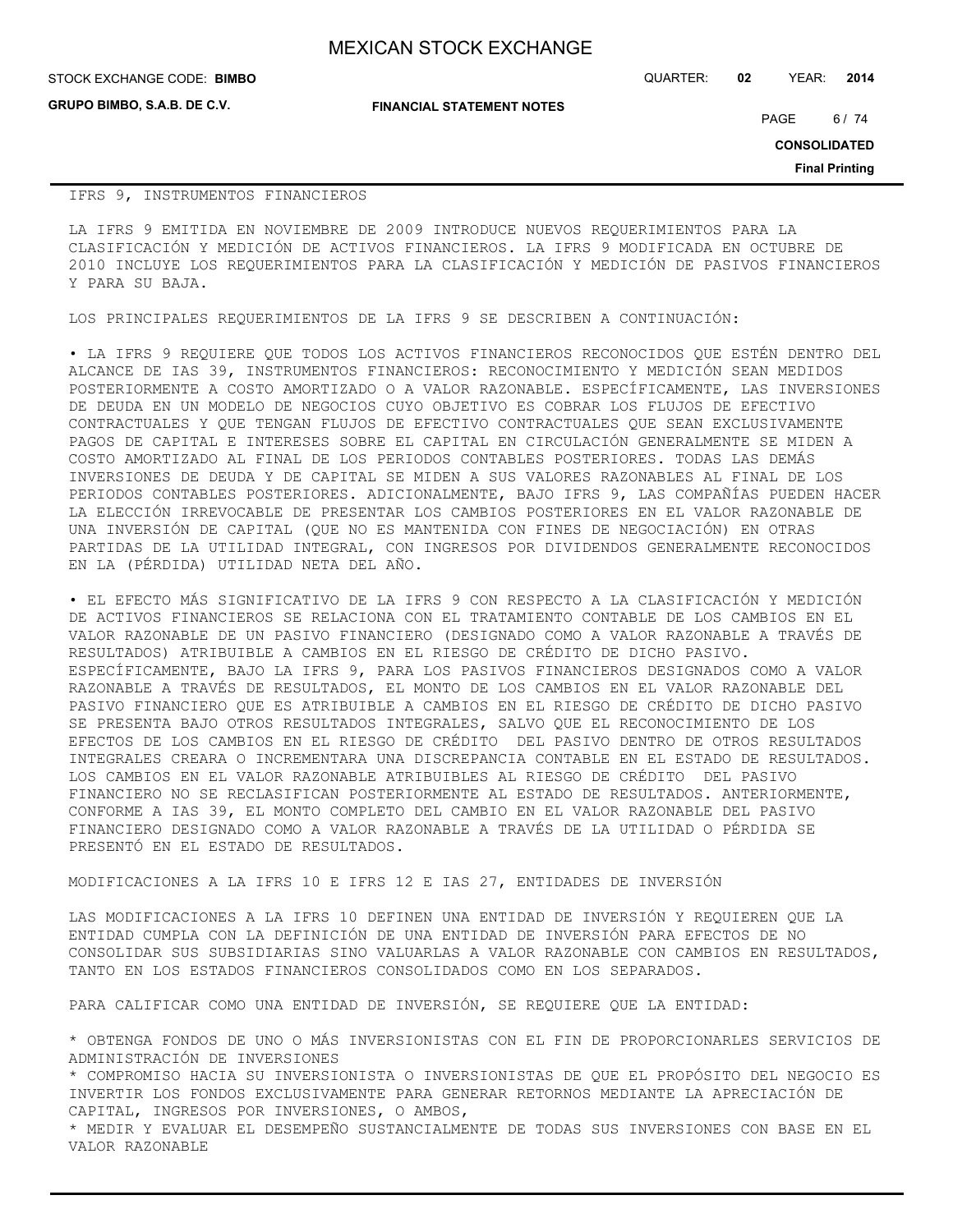STOCK EXCHANGE CODE: QUARTER: **02** YEAR: **2014 BIMBO**

**GRUPO BIMBO, S.A.B. DE C.V.**

**FINANCIAL STATEMENT NOTES**

PAGE 7/74

**CONSOLIDATED**

#### **Final Printing**

LA ADMINISTRACIÓN DE LA ENTIDAD NO ESTIMA QUE LAS MODIFICACIONES A ENTIDADES DE INVERSIÓN TENDRÁN ALGÚN EFECTO SOBRE LOS ESTADOS FINANCIEROS CONSOLIDADOS DE LA ENTIDAD COMO ENTIDAD QUE NO ES UNA ENTIDAD DE INVERSIÓN.

MODIFICACIONES A LA IAS 32, COMPENSACIÓN DE ACTIVOS Y PASIVOS FINANCIEROS

LAS MODIFICACIONES A LA IAS 32 ACLARAN LA APLICACIÓN DE LOS REQUERIMIENTOS EXISTENTES SOBRE LA COMPENSACIÓN DE ACTIVOS FINANCIEROS Y PASIVOS FINANCIEROS. EN ESPECÍFICO, LAS MODIFICACIONES ACLARAN EL SIGNIFICADO DE "TENGA, EN EL MOMENTO ACTUAL, EL DERECHO, EXIGIBLE LEGALMENTE, DE COMPENSAR LOS IMPORTES RECONOCIDOS" Y "TENGA LA INTENCIÓN DE LIQUIDAR POR EL IMPORTE NETO, O DE REALIZAR EL ACTIVO Y LIQUIDAR EL PASIVO SIMULTÁNEAMENTE".

LA ADMINISTRACIÓN DE LA ENTIDAD ESTIMA QUE LA APLICACIÓN DE ESTA NORMA REVISADA SOBRE LA COMPENSACIÓN DE ACTIVOS Y PASIVOS FINANCIEROS, NO TENDRÁ NINGÚN EFECTO EN LA PRESENTACIÓN DEL ESTADO CONSOLIDADO DE POSICIÓN FINANCIERA.

B. ESTADO CONSOLIDADOS DE RESULTADOS Y OTROS RESULTADOS INTEGRALES

LA ENTIDAD PRESENTA EL ESTADO DE RESULTADOS EN DOS ESTADOS: I) EL ESTADO CONSOLIDADO DE RESULTADOS, Y, II) EL ESTADO CONSOLIDADO DE OTROS RESULTADOS INTEGRALES. LOS GASTOS EN EL ESTADO DE RESULTADOS SE PRESENTAN ATENDIENDO A SU FUNCIÓN, DEBIDO A QUE ESA ES LA PRÁCTICA DEL SECTOR AL QUE LA ENTIDAD PERTENECE, LA NATURALEZA DE ESOS GASTOS ESTÁ PRESENTADA EN LAS NOTAS. ADICIONALMENTE, LA ENTIDAD PRESENTA EL SUBTOTAL DE UTILIDAD DE OPERACIÓN, EL CUAL, AUN CUANDO NO ES REQUERIDO POR LAS IFRS, SE INCLUYE YA QUE CONTRIBUYE A UN MEJOR ENTENDIMIENTO DEL DESEMPEÑO ECONÓMICO Y FINANCIERO DE LA ENTIDAD.

### C. ESTADO DE FLUJOS DE EFECTIVO

LA ENTIDAD PRESENTA EL ESTADO DE FLUJOS DE EFECTIVO CONFORME AL MÉTODO INDIRECTO. CLASIFICA LOS INTERESES Y DIVIDENDOS COBRADOS EN LAS ACTIVIDADES DE INVERSIÓN, MIENTRAS QUE LOS INTERESES Y DIVIDENDOS PAGADOS SE PRESENTAN EN LAS ACTIVIDADES DE FINANCIAMIENTO.

#### 3. PRINCIPALES POLÍTICAS CONTABLES

#### A. DECLARACIÓN DE CUMPLIMIENTO

LOS ESTADOS FINANCIEROS CONSOLIDADOS ADJUNTOS CUMPLEN CON LAS NORMAS INTERNACIONALES DE INFORMACIÓN FINANCIERA (IFRS, POR SUS SIGLAS EN INGLÉS) EMITIDAS POR EL CONSEJO DE NORMAS INTERNACIONALES DE CONTABILIDAD (IASB, POR SUS SIGLAS EN INGLÉS).

#### B. BASES DE MEDICIÓN

LOS ESTADOS FINANCIEROS CONSOLIDADOS DE LA ENTIDAD HAN SIDO PREPARADOS SOBRE UNA BASE DE COSTO HISTÓRICO, EXCEPTO POR CIERTOS INSTRUMENTOS FINANCIEROS QUE SE VALÚAN A SU VALOR RAZONABLE, COMO SE EXPLICA A MAYOR DETALLE EN LAS POLÍTICAS CONTABLES MÁS ADELANTE.

#### COSTO HISTÓRICO

EL COSTO HISTÓRICO GENERALMENTE SE BASA EN EL VALOR RAZONABLE DE LA CONTRAPRESTACIÓN ENTREGADA A CAMBIO DE ACTIVOS.

VALOR RAZONABLE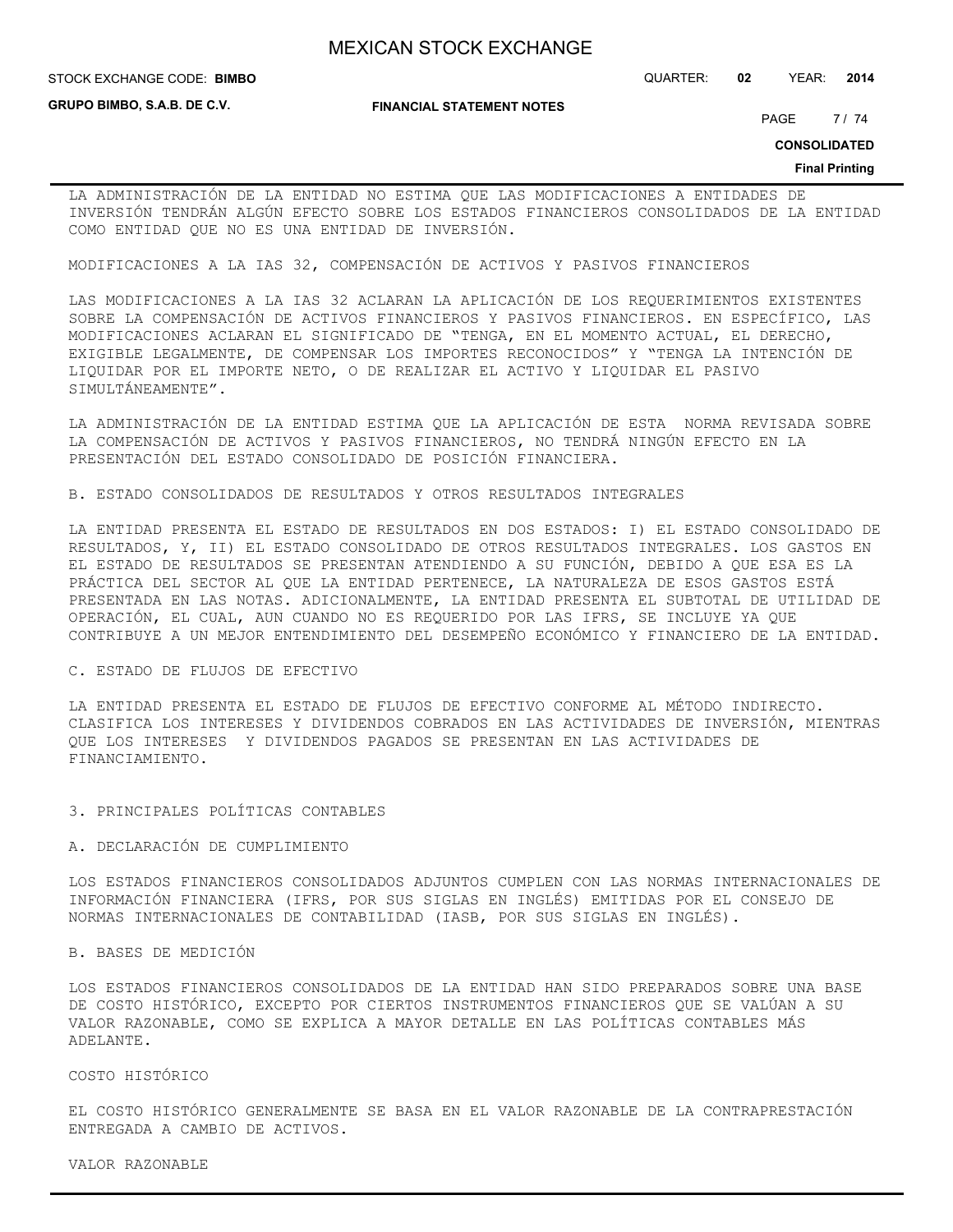**GRUPO BIMBO, S.A.B. DE C.V.**

STOCK EXCHANGE CODE: QUARTER: **02** YEAR: **2014 BIMBO**

**FINANCIAL STATEMENT NOTES**

PAGE 8/74

**CONSOLIDATED**

**Final Printing**

EL VALOR RAZONABLE SE DEFINE COMO EL PRECIO QUE SE RECIBIRÍA POR VENDER UN ACTIVO O QUE SE PAGARÍA POR TRANSFERIR UN PASIVO EN UNA TRANSACCIÓN ORDENADA ENTRE PARTICIPANTES EN EL MERCADO A LA FECHA DE VALUACIÓN INDEPENDIENTEMENTE DE SI ESE PRECIO ES OBSERVABLE O ESTIMADO UTILIZANDO DIRECTAMENTE OTRA TÉCNICA DE VALUACIÓN. AL ESTIMAR EL VALOR RAZONABLE DE UN ACTIVO O UN PASIVO, LA ENTIDAD TIENE EN CUENTA LAS CARACTERÍSTICAS DEL ACTIVO O PASIVO, SI LOS PARTICIPANTES DEL MERCADO TOMARÍAN ESAS CARACTERÍSTICAS AL MOMENTO DE FIJAR EL PRECIO DEL ACTIVO O PASIVO EN LA FECHA DE MEDICIÓN. EL VALOR RAZONABLE PARA PROPÓSITOS DE MEDICIÓN Y / O REVELACIÓN DE ESTOS ESTADOS FINANCIEROS CONSOLIDADOS SE DETERMINA DE FORMA TAL, A EXCEPCIÓN DE LAS TRANSACCIONES CON PAGOS BASADOS EN ACCIONES QUE ESTÁN DENTRO DEL ALCANCE DE LA IFRS 2, LAS OPERACIONES DE ARRENDAMIENTO QUE ESTÁN DENTRO DEL ALCANCE DE LA IAS 17, Y LAS MODIFICACIONES QUE TIENEN ALGUNAS SIMILITUDES CON VALOR RAZONABLE, PERO NO ES UN VALOR RAZONABLE, TALES COMO EL VALOR NETO DE REALIZACIÓN DE LA IAS 2 O EL VALOR EN USO DE LA IAS 36.

ADEMÁS, PARA EFECTOS DE INFORMACIÓN FINANCIERA, LAS MEDICIONES DE VALOR RAZONABLE SE CLASIFICAN EN EL NIVEL 1, 2 Ó 3 CON BASE EN AL GRADO EN QUE SE INCLUYEN DATOS DE ENTRADA OBSERVABLES EN LAS MEDICIONES Y SU IMPORTANCIA EN LA DETERMINACIÓN DEL VALOR RAZONABLE EN SU TOTALIDAD, LAS CUALES SE DESCRIBEN DE LA SIGUIENTE MANERA:

\* NIVEL 1 SE CONSIDERAN PRECIOS DE COTIZACIÓN EN UN MERCADO ACTIVO PARA ACTIVOS O PASIVOS IDÉNTICOS; \* NIVEL 2 DATOS DE ENTRADA OBSERVABLES DISTINTOS DE LOS PRECIOS DE COTIZACIÓN DEL NIVEL 1, SEA DIRECTA O INDIRECTAMENTE, \* NIVEL 3 CONSIDERA DATOS DE ENTRADA NO OBSERVABLES.

C. BASES DE CONSOLIDACIÓN DE ESTADOS FINANCIEROS

AL 30 DE JUNIO DE 2014 Y 2013 Y 31 DE DICIEMBRE DE 2013 LOS ESTADOS FINANCIEROS CONSOLIDADOS INCLUYEN LOS DE GRUPO BIMBO, S.A.B. DE C.V. Y LOS DE SUS SUBSIDIARIAS EN LAS QUE SE TIENE CONTROL, INCLUYENDO LAS ENTIDADES DE PROPÓSITO ESPECÍFICO ("EPE"). EL CONTROL SE OBTIENE CUANDO LA ENTIDAD:

• TIENE PODER SOBRE LA INVERSIÓN,

• ESTÁ EXPUESTO, O TIENE LOS DERECHOS, A LOS RENDIMIENTOS VARIABLES DERIVADOS DE SU PARTICIPACIÓN CON DICHA ENTIDAD, Y • TIENE LA CAPACIDAD DE AFECTAR TALES RENDIMIENTOS A TRAVÉS DE SU PODER SOBRE LA

ENTIDAD EN LA QUE INVIERTE.

LA ENTIDAD REEVALÚA SI CONTROLA UNA ENTIDAD SI LOS HECHOS Y CIRCUNSTANCIAS INDICAN QUE HAY CAMBIOS A UNO O MÁS DE LOS TRES ELEMENTOS DE CONTROL QUE SE LISTARON ANTERIORMENTE.

UNA EPE SE CONSOLIDA CUANDO SE CONTROLA, BASADO EN LA EVALUACIÓN DE LA SUSTANCIA DE LA RELACIÓN CON LA ENTIDAD Y EN LOS RIESGOS Y BENEFICIOS DE LA EPE. LAS SUBSIDIARIAS MÁS IMPORTANTES SE MUESTRAN A CONTINUACIÓN:

| SUBSIDIARIA             | % DE PARTICIPACIÓN | PAÍS              | ACTIVIDAD        |
|-------------------------|--------------------|-------------------|------------------|
|                         |                    |                   | PRINCIPAL        |
|                         | 97                 | MÉXICO            | PANIFICACIÓN     |
| BIMBO, S.A. DE C.V.     |                    |                   |                  |
| BIMBO BAKERIES USA,     |                    |                   |                  |
| INC. ("BBU")            | 100                | ESTADOS UNIDOS    | PANIFICACIÓN     |
| BARCEL, S.A. DE C.V.    | 97                 | MÉXICO            | DULCES Y BOTANAS |
| BIMBO DO BRASIL, LTDA   | 100                | BRASIL            | PANIFICACIÓN     |
| PANIFICACIÓN INDUSTRIAL |                    |                   |                  |
| VERGEL, S.L. ("IBERIA") | 100                | ESPAÑA Y PORTUGAL | PANIFICACIÓN     |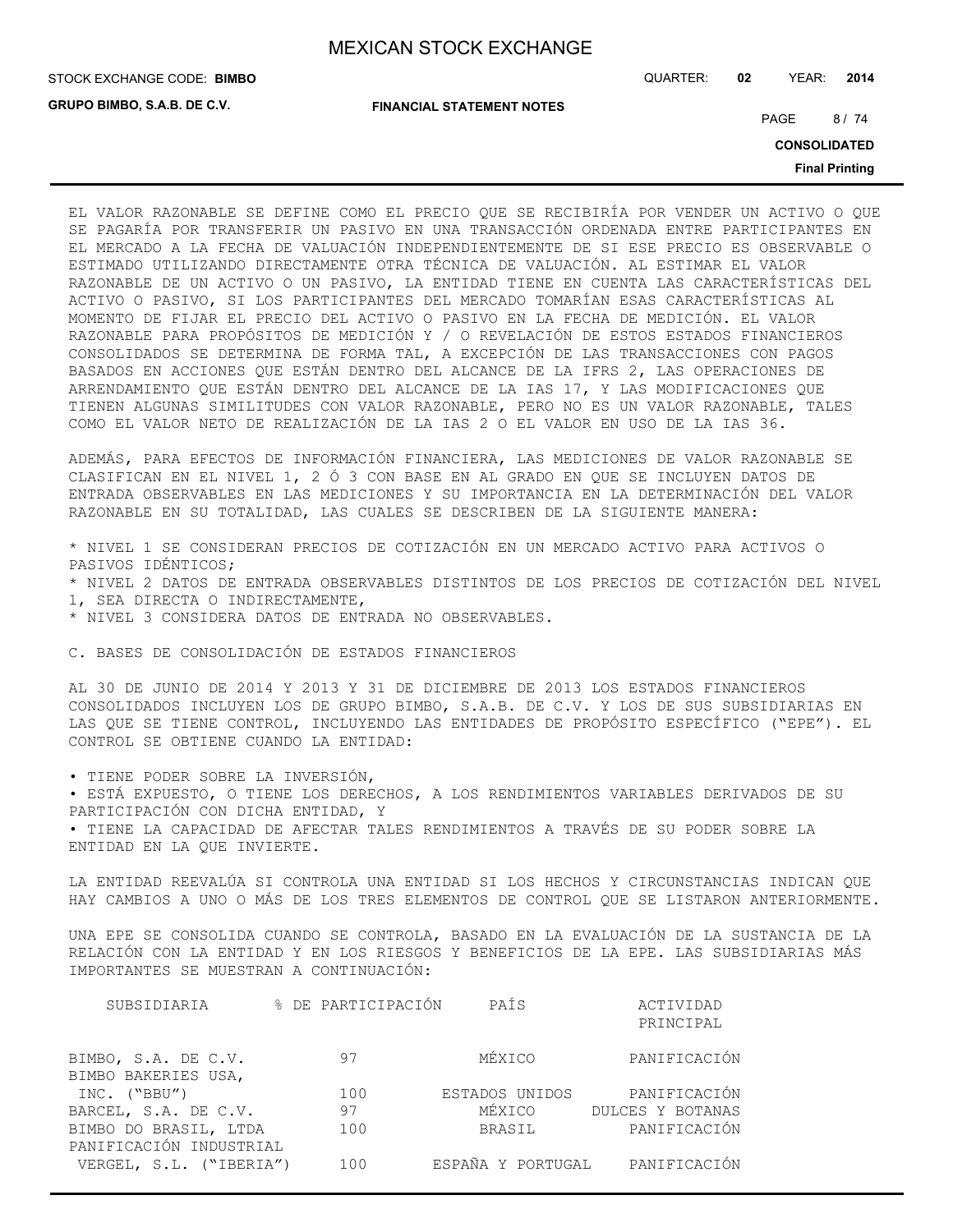**GRUPO BIMBO, S.A.B. DE C.V.**

STOCK EXCHANGE CODE: QUARTER: **02** YEAR: **2014 BIMBO**

**FINANCIAL STATEMENT NOTES**

PAGE 9/74

**CONSOLIDATED**

**Final Printing**

LAS SUBSIDIARIAS SE CONSOLIDAN DESDE LA FECHA EN QUE SU CONTROL SE TRANSFIERE A LA ENTIDAD, Y SE DEJAN DE CONSOLIDAR DESDE LA FECHA EN LA QUE SE PIERDE EL CONTROL. LAS GANANCIAS Y PÉRDIDAS DE LAS SUBSIDIARIAS ADQUIRIDAS O VENDIDAS DURANTE EL AÑO SE INCLUYEN EN LOS ESTADOS CONSOLIDADOS DE RESULTADOS Y OTROS RESULTADOS INTEGRALES DESDE LA FECHA DE ADQUISICIÓN O HASTA LA FECHA DE VENTA, SEGÚN SEA EL CASO.

LA UTILIDAD Y CADA COMPONENTE DE LOS OTROS RESULTADOS INTEGRALES SE ATRIBUYEN A LAS PARTICIPACIONES CONTROLADORAS Y NO CONTROLADORAS. EL RESULTADO INTEGRAL SE ATRIBUYE A LAS PARTICIPACIONES CONTROLADORAS Y NO CONTROLADORAS AÚN SI DA LUGAR A UN DÉFICIT EN ÉSTAS ÚLTIMAS.

LOS SALDOS Y OPERACIONES IMPORTANTES ENTRE LAS ENTIDADES CONSOLIDADAS HAN SIDO ELIMINADOS EN ESTOS ESTADOS FINANCIEROS CONSOLIDADOS.

LOS CAMBIOS EN LAS INVERSIONES EN LAS SUBSIDIARIAS DE LA ENTIDAD QUE NO DEN LUGAR A UNA PÉRDIDA DE CONTROL SE REGISTRAN COMO TRANSACCIONES DE CAPITAL.

### D. COMBINACIÓN DE NEGOCIOS

LAS ADQUISICIONES DE NEGOCIOS SE CONTABILIZAN UTILIZANDO EL MÉTODO DE ADQUISICIÓN. LA CONTRAPRESTACIÓN TRANSFERIDA EN UNA COMBINACIÓN DE NEGOCIOS SE MIDE A VALOR RAZONABLE, EL CUAL SE CALCULA COMO LA SUMA DE LOS VALORES RAZONABLES DE LOS ACTIVOS TRANSFERIDOS POR LA ENTIDAD, MENOS LOS PASIVOS INCURRIDOS POR LA ENTIDAD CON LOS ANTERIORES PROPIETARIOS DE LA EMPRESA ADQUIRIDA Y LAS PARTICIPACIONES DE CAPITAL EMITIDAS POR LA ENTIDAD A CAMBIO DEL CONTROL SOBRE LA EMPRESA ADQUIRIDA A LA FECHA DE ADQUISICIÓN. LOS COSTOS RELACIONADOS CON LA ADQUISICIÓN GENERALMENTE SE RECONOCEN EN EL ESTADO DE RESULTADOS CONFORME SE INCURREN.

A LA FECHA DE ADQUISICIÓN, LOS ACTIVOS IDENTIFICABLES ADQUIRIDOS Y LOS PASIVOS ASUMIDOS SE RECONOCEN A VALOR RAZONABLE CON EXCEPCIÓN DE:

- IMPUESTOS DIFERIDOS ACTIVOS O PASIVOS Y ACTIVOS O PASIVOS RELACIONADOS CON BENEFICIOS A EMPLEADOS, QUE SE RECONOCEN Y MIDEN DE CONFORMIDAD CON IAS 12 IMPUESTOS A LA UTILIDAD Y IAS 19 BENEFICIOS PARA EMPLEADOS, RESPECTIVAMENTE;

- PASIVOS O INSTRUMENTOS DE CAPITAL RELACIONADOS CON ACUERDOS DE PAGOS BASADOS EN ACCIONES DE LA EMPRESA ADQUIRIDA O ACUERDOS DE PAGOS BASADOS EN ACCIONES DE LA ENTIDAD CELEBRADOS PARA REEMPLAZAR ACUERDOS DE PAGOS BASADOS EN ACCIONES DE LA EMPRESA ADQUIRIDA QUE SE MIDEN DE CONFORMIDAD CON LA IFRS 2 PAGOS BASADOS EN ACCIONES A LA FECHA DE (AL 30 DE JUNIO DE 2014 Y 31 DE DICIEMBRE DE 2013 LA ENTIDAD NO TIENE PAGOS BASADOS EN ACCIONES);

- ACTIVOS (O UN GRUPO DE ACTIVOS PARA SU DISPOSICIÓN) QUE SE CLASIFICAN COMO MANTENIDOS PARA VENTA DE CONFORMIDAD CON LA IFRS 5 ACTIVOS NO CIRCULANTES CONSERVADOS PARA VENTA Y OPERACIONES DISCONTINUAS QUE SE MIDEN DE CONFORMIDAD CON DICHA NORMA.

EL CRÉDITO MERCANTIL SE MIDE COMO EL EXCESO DE LA SUMA DE LA CONTRAPRESTACIÓN TRANSFERIDA, EL MONTO DE CUALQUIER PARTICIPACIÓN NO CONTROLADORA EN LA EMPRESA ADQUIRIDA, Y EL VALOR RAZONABLE DE LA TENENCIA ACCIONARIA PREVIA DEL ADQUIRENTE EN LA EMPRESA ADQUIRIDA (SI HUBIERE) SOBRE EL NETO DE LOS MONTOS DE ACTIVOS ADQUIRIDOS IDENTIFICABLES Y PASIVOS ASUMIDOS A LA FECHA DE ADQUISICIÓN. SI DESPUÉS DE UNA REVALUACIÓN EL NETO DE LOS MONTOS DE ACTIVOS ADQUIRIDOS IDENTIFICABLES Y PASIVOS ASUMIDOS A LA FECHA DE ADQUISICIÓN EXCEDE LA SUMA DE LA CONTRAPRESTACIÓN TRANSFERIDA, EL MONTO DE CUALQUIER PARTICIPACIÓN NO CONTROLADORA EN LA EMPRESA ADQUIRIDA Y EL VALOR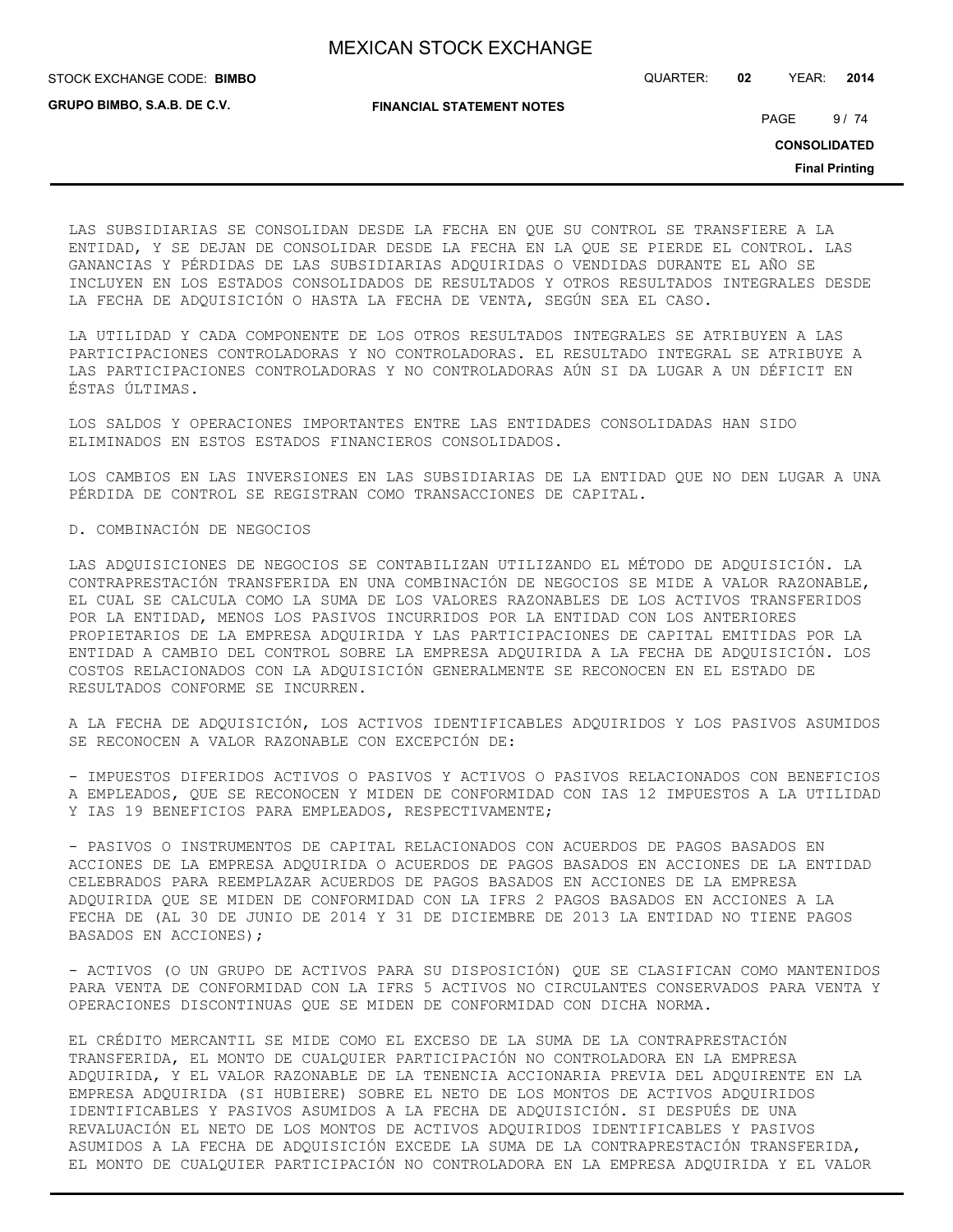**FINANCIAL STATEMENT NOTES**

**GRUPO BIMBO, S.A.B. DE C.V.**

STOCK EXCHANGE CODE: QUARTER: **02** YEAR: **2014 BIMBO**

PAGE 10 / 74

**CONSOLIDATED**

#### **Final Printing**

RAZONABLE DE LA TENENCIA ACCIONARIA PREVIA DEL ADQUIRENTE EN LA EMPRESA ADQUIRIDA (SI HUBIERE), EL EXCESO SE RECONOCE INMEDIATAMENTE EN EL ESTADO DE RESULTADOS COMO UNA GANANCIA POR COMPRA A PRECIO DE GANGA.

LAS PARTICIPACIONES NO CONTROLADORAS QUE SON PARTICIPACIONES ACCIONARIAS Y QUE OTORGAN A SUS TENEDORES UNA PARTICIPACIÓN PROPORCIONAL DE LOS ACTIVOS NETOS DE LA ENTIDAD EN CASO DE LIQUIDACIÓN, SE PUEDEN MEDIR INICIALMENTE YA SEA A VALOR RAZONABLE O AL VALOR DE LA PARTICIPACIÓN PROPORCIONAL DE LA PARTICIPACIÓN NO CONTROLADORA EN LOS MONTOS RECONOCIDOS DE LOS ACTIVOS NETOS IDENTIFICABLES DE LA EMPRESA ADQUIRIDA. LA OPCIÓN DE MEDICIÓN SE REALIZA EN CADA TRANSACCIÓN. OTROS TIPOS DE PARTICIPACIONES NO CONTROLADORAS SE MIDEN A VALOR RAZONABLE O, CUANDO APLIQUE, CON BASE EN A LO ESPECIFICADO POR OTRA IFRS.

CUANDO LA CONTRAPRESTACIÓN TRANSFERIDA POR LA ENTIDAD EN UNA COMBINACIÓN DE NEGOCIOS INCLUYA ACTIVOS O PASIVOS RESULTANTES DE UN ACUERDO DE CONTRAPRESTACIÓN CONTINGENTE, LA CONTRAPRESTACIÓN CONTINGENTE SE MIDE A SU VALOR RAZONABLE A LA FECHA DE ADQUISICIÓN Y SE INCLUYE COMO PARTE DE LA CONTRAPRESTACIÓN TRANSFERIDA. LOS CAMBIOS EN EL VALOR RAZONABLE DE LA CONTRAPRESTACIÓN CONTINGENTE QUE CALIFICAN COMO AJUSTES DEL PERIODO DE MEDICIÓN SE AJUSTAN RETROSPECTIVAMENTE CON LOS CORRESPONDIENTES AJUSTES CONTRA CRÉDITO MERCANTIL. LOS AJUSTES DEL PERIODO DE MEDICIÓN SON AJUSTES QUE SURGEN DE LA INFORMACIÓN ADICIONAL OBTENIDA DURANTE EL 'PERIODO DE MEDICIÓN' (QUE NO PUEDE SER MAYOR A UN AÑO A PARTIR DE LA FECHA DE ADQUISICIÓN) SOBRE HECHOS Y CIRCUNSTANCIAS QUE EXISTIERON A LA FECHA DE ADQUISICIÓN.

EL TRATAMIENTO CONTABLE PARA CAMBIOS EN EL VALOR RAZONABLE DE LA CONTRAPRESTACIÓN CONTINGENTE QUE NO CALIFIQUEN COMO AJUSTES DEL PERIODO DE MEDICIÓN DEPENDE DE CÓMO SE CLASIFIQUE LA CONTRAPRESTACIÓN CONTINGENTE. LA CONTRAPRESTACIÓN CONTINGENTE QUE SE CLASIFIQUE COMO CAPITAL NO SE VUELVE A MEDIR EN FECHAS DE INFORME POSTERIORES Y SU POSTERIOR LIQUIDACIÓN SE CONTABILIZA DENTRO DEL CAPITAL. LA CONTRAPRESTACIÓN CONTINGENTE QUE SE CLASIFIQUE COMO UN ACTIVO O PASIVO SE VUELVE A MEDIR EN FECHAS DE INFORME POSTERIORES DE CONFORMIDAD CON IAS 39, O IAS 37, PROVISIONES, PASIVOS CONTINGENTES Y ACTIVOS CONTINGENTES, SEGÚN SEA APROPIADO, RECONOCIENDO LA CORRESPONDIENTE GANANCIA O PÉRDIDA EN EL ESTADO DE RESULTADOS.

CUANDO UNA COMBINACIÓN DE NEGOCIOS SE LOGRA POR ETAPAS, LA PARTICIPACIÓN ACCIONARIA PREVIA DE LA ENTIDAD EN LA EMPRESA ADQUIRIDA SE REMIDE AL VALOR RAZONABLE A LA FECHA DE ADQUISICIÓN Y LA GANANCIA O PÉRDIDA RESULTANTE, SI HUBIERE, SE RECONOCE EN EL ESTADO DE RESULTADOS. LOS MONTOS QUE SURGEN DE PARTICIPACIONES EN LA EMPRESA ADQUIRIDA ANTES DE LA FECHA DE ADQUISICIÓN QUE HAN SIDO PREVIAMENTE RECONOCIDOS EN OTROS RESULTADOS INTEGRALES SE RECLASIFICAN AL ESTADO DE RESULTADOS CUANDO ESTE TRATAMIENTO SEA APROPIADO SI DICHA PARTICIPACIÓN SE ELIMINA.

SI EL TRATAMIENTO CONTABLE INICIAL DE UNA COMBINACIÓN DE NEGOCIOS ESTÁ INCOMPLETO AL FINAL DEL PERIODO DE INFORME EN EL QUE OCURRE LA COMBINACIÓN, LA ENTIDAD REPORTA MONTOS PROVISIONALES PARA LAS PARTIDAS CUYA CONTABILIZACIÓN ESTÉ INCOMPLETA. DICHOS MONTOS PROVISIONALES SE AJUSTAN DURANTE EL PERIODO DE MEDICIÓN (VER ARRIBA) O SE RECONOCEN ACTIVOS O PASIVOS ADICIONALES PARA REFLEJAR LA NUEVA INFORMACIÓN OBTENIDA SOBRE LOS HECHOS Y CIRCUNSTANCIAS QUE EXISTIERON A LA FECHA DE ADQUISICIÓN Y QUE, DE HABER SIDO CONOCIDOS, HUBIESEN AFECTADO A LOS MONTOS RECONOCIDOS A DICHA FECHA.

### E. ACTIVOS NO CIRCULANTES MANTENIDOS PARA SU VENTA

LOS ACTIVOS NO CIRCULANTES Y LOS GRUPOS DE ACTIVOS MANTENIDOS PARA SU VENTA QUE SE ESPERA SEAN RECUPERADOS PRINCIPALMENTE A TRAVÉS DE SU VENTA Y NO MEDIANTE SU USO CONTINUO, SE CLASIFICAN COMO MANTENIDOS PARA SU VENTA EN EL ACTIVO CIRCULANTE Y SE VALÚAN AL MENOR ENTRE SU VALOR EN LIBROS Y EL VALOR RAZONABLE DE LOS ACTIVOS MENOS LOS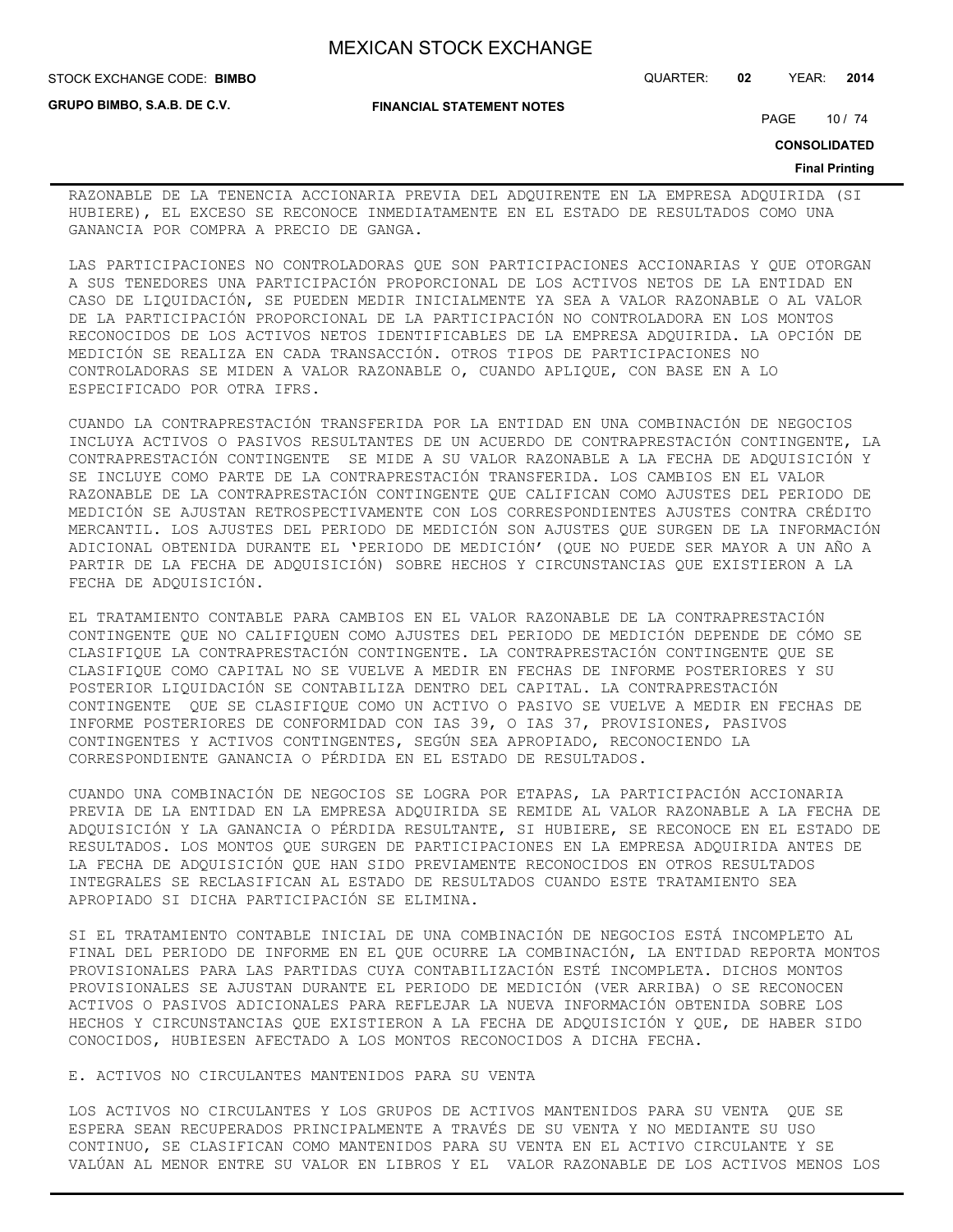**GRUPO BIMBO, S.A.B. DE C.V.**

**FINANCIAL STATEMENT NOTES**

STOCK EXCHANGE CODE: QUARTER: **02** YEAR: **2014 BIMBO**

PAGE 11 / 74

**CONSOLIDATED**

#### **Final Printing**

COSTOS PARA SU VENTA. ESTA CONDICIÓN SE CONSIDERA CUMPLIDA ÚNICAMENTE CUANDO LA VENTA ES ALTAMENTE PROBABLE Y EL ACTIVO (O GRUPO DE ACTIVOS MANTENIDOS PARA SU VENTA) ESTÁ DISPONIBLE PARA SU VENTA INMEDIATA EN SU CONDICIÓN ACTUAL. LA ADMINISTRACIÓN DEBE ESTAR COMPROMETIDA CON LA VENTA, MISMA QUE DEBE CALIFICAR PARA SU RECONOCIMIENTO COMO VENTA FINALIZADA DENTRO DEL PERIODO DE UN AÑO A PARTIR DE LA FECHA DE CLASIFICACIÓN.

#### F. RECONOCIMIENTO DE LOS EFECTOS DE LA INFLACIÓN

LOS EFECTOS DE LA INFLACIÓN SE RECONOCEN ÚNICAMENTE CUANDO LA MONEDA FUNCIONAL DE UNA ENTIDAD ES LA MONEDA DE UNA ECONOMÍA HIPERINFLACIONARIA. LA ECONOMÍA MEXICANA DEJÓ DE SER HIPERINFLACIONARIA EN 1999 Y, EN CONSECUENCIA, LOS EFECTOS INFLACIONARIOS FUERON RECONOCIDOS HASTA ESA FECHA, EXCEPTO POR LAS PROPIEDADES, PLANTA Y EQUIPO CUYA INFLACIÓN SE RECONOCIÓ HASTA 2007, COMO ESTÁ PERMITIDO POR LAS NORMAS DE INFORMACIÓN FINANCIERAS MEXICANAS ("NIF"), CONFORME A LAS REGLAS DE TRANSICIÓN A IFRS. AL 30 DE JUNIO 2014 Y 2013, LA OPERACIÓN EN VENEZUELA CALIFICÓ COMO HIPERINFLACIONARIO, EN RELACIÓN A LAS INFLACIONES DE LOS TRES EJERCICIOS ANUALES ANTERIORES Y POR LOS CUALES SE RECONOCIERON LOS EFECTOS DE LA INFLACIÓN. DICHOS EFECTOS NO SON MATERIALES PARA LA SITUACIÓN FINANCIERA, DESEMPEÑO O FLUJOS DE EFECTIVO DE LA ENTIDAD.

#### G. ARRENDAMIENTOS

LOS ARRENDAMIENTOS SE CLASIFICAN COMO FINANCIEROS CUANDO LOS TÉRMINOS DEL ARRENDAMIENTO TRANSFIEREN SUSTANCIALMENTE A LOS ARRENDATARIOS TODOS LOS RIESGOS Y BENEFICIOS INHERENTES A LA PROPIEDAD. TODOS LOS DEMÁS ARRENDAMIENTOS SE CLASIFICAN COMO OPERATIVOS.

### - LA ENTIDAD COMO ARRENDADOR

EL INGRESO POR RENTAS BAJO ARRENDAMIENTOS OPERATIVOS SE RECONOCE EMPLEANDO EL MÉTODO DE LÍNEA RECTA DURANTE EL PLAZO DEL ARRENDAMIENTO. LOS COSTOS DIRECTOS INICIALES INCURRIDOS AL NEGOCIAR Y ACORDAR UN ARRENDAMIENTO OPERATIVO SE ADICIONAN AL VALOR EN LIBROS DEL ACTIVO ARRENDADO, Y SE RECONOCEN EMPLEANDO EL MÉTODO DE LÍNEA RECTA DURANTE EL PLAZO DEL ARRENDAMIENTO.

### - LA ENTIDAD COMO ARRENDATARIO

LOS ACTIVOS QUE SE MANTIENEN BAJO ARRENDAMIENTOS FINANCIEROS SE RECONOCEN COMO ACTIVOS DE LA ENTIDAD A SU VALOR RAZONABLE, AL INICIO DEL ARRENDAMIENTO, O SI ÉSTE ES MENOR, AL VALOR PRESENTE DE LOS PAGOS MÍNIMOS DEL ARRENDAMIENTO. EL PASIVO CORRESPONDIENTE AL ARRENDADOR SE INCLUYE EN EL ESTADO DE POSICIÓN FINANCIERA COMO UN PASIVO POR ARRENDAMIENTO FINANCIERO.

LOS PAGOS POR ARRENDAMIENTO SE DISTRIBUYEN ENTRE LOS GASTOS FINANCIEROS Y LA REDUCCIÓN DE LAS OBLIGACIONES POR ARRENDAMIENTO A FIN DE ALCANZAR UNA TASA DE INTERÉS CONSTANTE SOBRE EL SALDO REMANENTE DEL PASIVO. LOS GASTOS FINANCIEROS SE CARGAN DIRECTAMENTE A RESULTADOS, A MENOS QUE PUEDAN SER DIRECTAMENTE ATRIBUIBLES A ACTIVOS CALIFICABLES, EN CUYO CASO SE CAPITALIZAN CONFORME A LA POLÍTICA CONTABLE DE LA ENTIDAD PARA LOS COSTOS POR PRÉSTAMOS (VER NOTA 3.I). LAS RENTAS CONTINGENTES SE RECONOCEN COMO GASTOS EN LOS PERIODOS EN LOS QUE SE INCURREN.

LOS PAGOS POR RENTAS DE ARRENDAMIENTOS OPERATIVOS SE CARGAN A RESULTADOS EMPLEANDO EL MÉTODO DE LÍNEA RECTA, DURANTE EL PLAZO CORRESPONDIENTE AL ARRENDAMIENTO, SALVO QUE RESULTE MÁS REPRESENTATIVA OTRA BASE SISTEMÁTICA DE PRORRATEO PARA REFLEJAR MÁS ADECUADAMENTE EL PATRÓN DE LOS BENEFICIOS DEL ARRENDAMIENTO PARA EL USUARIO. LAS RENTAS CONTINGENTES SE RECONOCEN COMO GASTOS EN LOS PERIODOS EN LOS QUE SE INCURREN.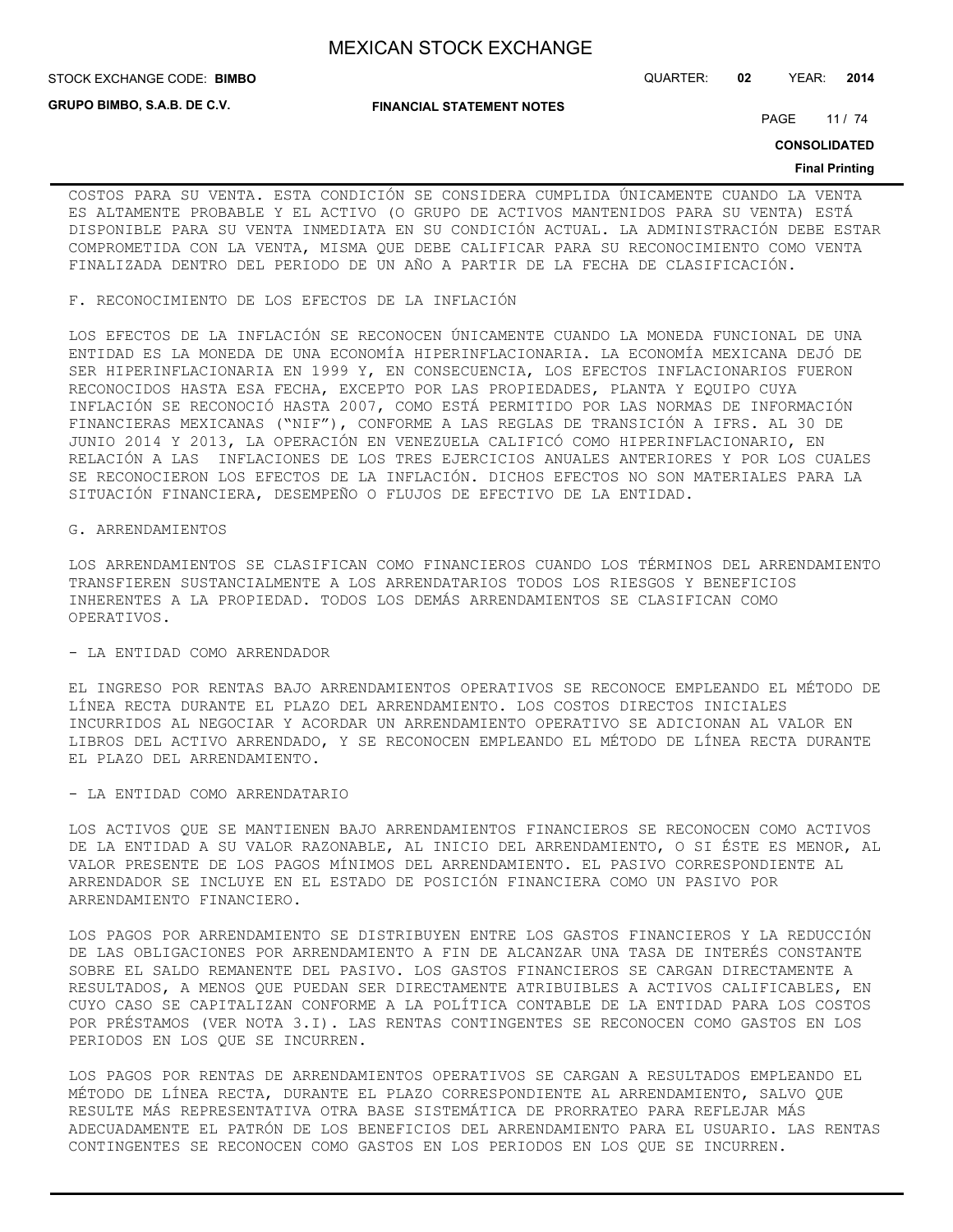**STOCK EXCHANGE CODE: BIMBO** 

**GRUPO BIMBO, S.A.B. DE C.V.**

**FINANCIAL STATEMENT NOTES**

STOCK EXCHANGE CODE: QUARTER: **02** YEAR: **2014**

PAGE 12 / 74

**CONSOLIDATED**

#### **Final Printing**

EN EL CASO DE QUE SE RECIBAN LOS INCENTIVOS (EJ. PERIODOS DE GRACIA) DE ARRENDAMIENTO POR CELEBRAR CONTRATOS DE ARRENDAMIENTO OPERATIVO, TALES INCENTIVOS SE RECONOCEN COMO UN PASIVO. EL BENEFICIO AGREGADO DE LOS INCENTIVOS SE RECONOCE COMO UNA REDUCCIÓN DEL GASTO POR ARRENDAMIENTO SOBRE UNA BASE DE LÍNEA RECTA, SALVO QUE OTRA BASE SISTEMÁTICA SEA MÁS REPRESENTATIVA DEL PATRÓN DE TIEMPO EN EL QUE LOS BENEFICIOS ECONÓMICOS DEL ACTIVO ARRENDADO SE CONSUMEN.

H. TRANSACCIONES EN MONEDA EXTRANJERA

AL PREPARAR LOS ESTADOS FINANCIEROS DE CADA SUBSIDIARIA, LAS TRANSACCIONES EN MONEDA DISTINTA A LA MONEDA FUNCIONAL DE LA ENTIDAD (MONEDA EXTRANJERA) SE RECONOCEN UTILIZANDO EL TIPO DE CAMBIO VIGENTE EN LAS FECHAS EN QUE SE EFECTÚAN LAS OPERACIONES. AL FINAL DE CADA PERIODO, LAS PARTIDAS MONETARIAS DENOMINADAS EN MONEDA EXTRANJERA SE CONVIERTEN AL TIPO DE CAMBIO DE CIERRE. LAS PARTIDAS NO MONETARIAS REGISTRADAS A VALOR RAZONABLE, DENOMINADAS EN MONEDA EXTRANJERA, SE RECONVIERTEN A LOS TIPOS DE CAMBIO VIGENTES A LA FECHA EN QUE SE DETERMINÓ EL VALOR RAZONABLE. LAS PARTIDAS NO-MONETARIAS QUE SE CALCULAN EN TÉRMINOS DE COSTO HISTÓRICO, EN MONEDA EXTRANJERA, NO SE RECONVIERTEN.

LAS DIFERENCIAS EN TIPO DE CAMBIO SE RECONOCEN EN LOS RESULTADOS DEL PERIODO, EXCEPTO POR:

- DIFERENCIAS EN TIPO DE CAMBIO PROVENIENTES DE PRÉSTAMOS DENOMINADOS EN MONEDAS EXTRANJERAS RELACIONADOS CON LOS ACTIVOS EN CONSTRUCCIÓN PARA SU USO PRODUCTIVO FUTURO, LAS CUALES SE INCLUYEN EN EL COSTO DE DICHOS ACTIVOS CUANDO SE CONSIDERAN COMO UN AJUSTE A LOS COSTOS POR INTERESES SOBRE DICHOS PRÉSTAMOS DENOMINADOS EN MONEDAS EXTRANJERAS;

- DIFERENCIAS EN TIPO DE CAMBIO PROVENIENTE DE TRANSACCIONES RELACIONADAS CON COBERTURAS DE RIESGOS DE TIPO DE CAMBIO (VER NOTA 12).

- DIFERENCIAS EN TIPO DE CAMBIO PROVENIENTES DE PARTIDAS MONETARIAS POR COBRAR O POR PAGAR A UNA OPERACIÓN EXTRANJERA PARA LA CUAL NO ESTÁ PLANIFICADO NI ES POSIBLE QUE SE REALICE EL PAGO (FORMANDO ASÍ PARTE DE LA INVERSIÓN NETA EN LA OPERACIÓN EXTRANJERA), LAS CUALES SE RECONOCEN INICIALMENTE EN EL OTROS RESULTADOS INTEGRALES Y SE RECLASIFICAN DESDE EL CAPITAL CONTABLE A UTILIDADES O PÉRDIDAS AL VENDER TOTAL O PARCIALMENTE, LA INVERSIÓN NETA.

PARA FINES DE LA PRESENTACIÓN DE LOS ESTADOS FINANCIEROS CONSOLIDADOS, LOS ACTIVOS Y PASIVOS EN MONEDA EXTRANJERA DE LA ENTIDAD SE EXPRESAN EN PESOS MEXICANOS, UTILIZANDO LOS TIPOS DE CAMBIO VIGENTES AL FINAL DEL PERIODO. LAS PARTIDAS DE INGRESOS Y GASTOS SE CONVIERTEN A LOS TIPOS DE CAMBIO PROMEDIO VIGENTES DEL PERIODO, A MENOS QUE ÉSTOS FLUCTÚEN EN FORMA SIGNIFICATIVA, EN CUYO CASO SE UTILIZAN LOS TIPOS DE CAMBIO A LA FECHA EN QUE SE EFECTÚAN LAS TRANSACCIONES. LAS DIFERENCIAS EN TIPO DE CAMBIO QUE SURJAN, DADO EL CASO, SE RECONOCEN EN LOS OTROS RESULTADOS INTEGRALES Y SON ACUMULADAS EN EL CAPITAL CONTABLE (ATRIBUIDAS A LAS PARTICIPACIONES NO CONTROLADORAS CUANDO SEA APROPIADO).

EN LA VENTA DE UNA OPERACIÓN EXTRANJERA (ES DECIR, VENTA DE TODA LA PARTICIPACIÓN DE LA ENTIDAD EN UNA OPERACIÓN EXTRANJERA, O UNA DISPOSICIÓN QUE INVOLUCRE UNA PÉRDIDA DE CONTROL EN LA SUBSIDIARIA QUE INCLUYA UNA OPERACIÓN EXTRANJERA, PÉRDIDA DE CONTROL CONJUNTO SOBRE UNA ENTIDAD CONTROLADA CONJUNTAMENTE QUE INCLUYA UNA OPERACIÓN EXTRANJERA, O PÉRDIDA DE LA INFLUENCIA SIGNIFICATIVA SOBRE UNA ASOCIADA QUE INCLUYE UNA OPERACIÓN EXTRANJERA), TODAS LAS DIFERENCIAS EN TIPO DE CAMBIO ACUMULADAS RELACIONADAS CON ESA OPERACIÓN ATRIBUIBLES A LA ENTIDAD SE RECLASIFICAN A LOS RESULTADOS. CUALQUIER DIFERENCIA EN CAMBIOS QUE HAYA SIDO PREVIAMENTE ATRIBUIDA A LAS PARTICIPACIONES NO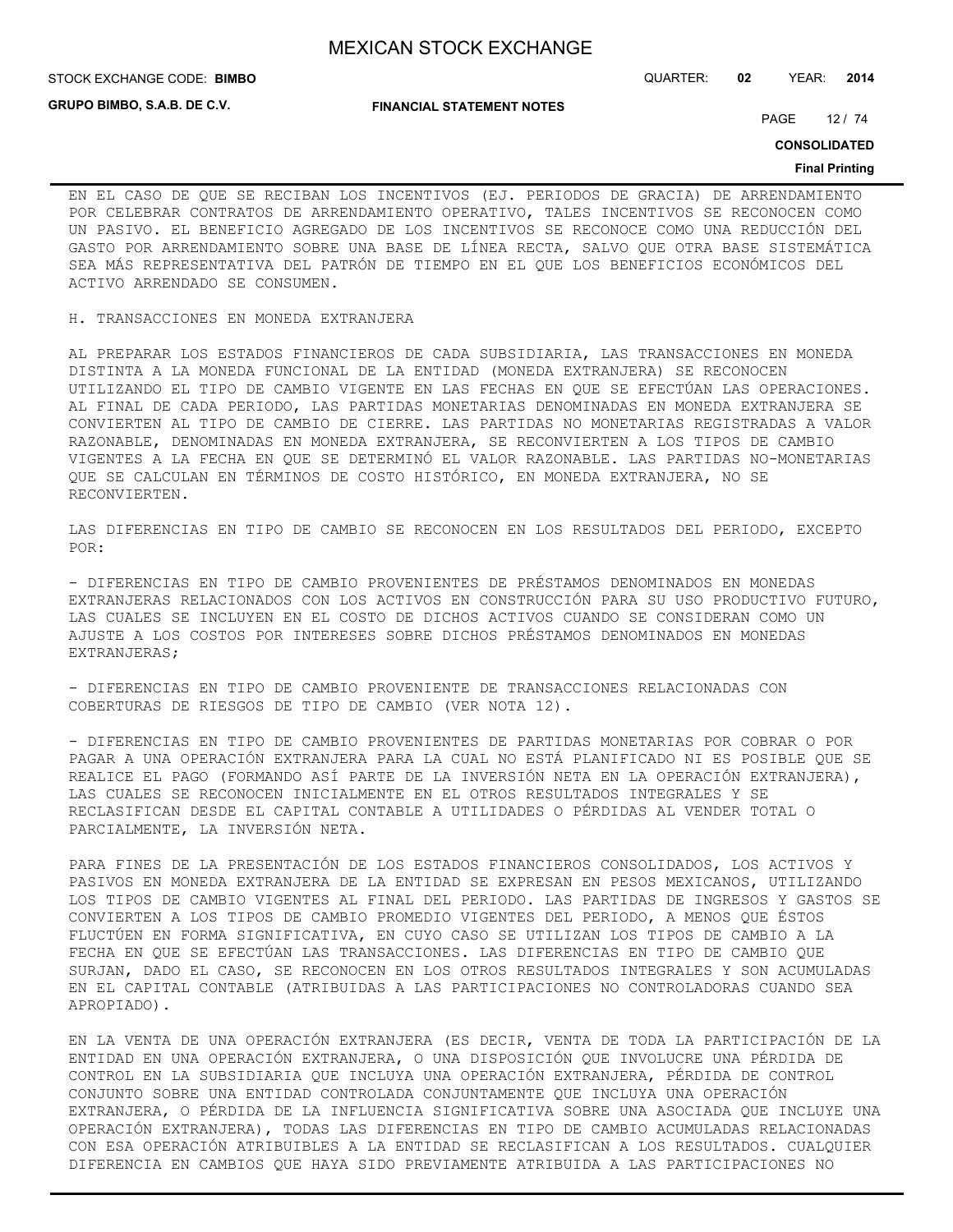**GRUPO BIMBO, S.A.B. DE C.V.**

**FINANCIAL STATEMENT NOTES**

STOCK EXCHANGE CODE: QUARTER: **02** YEAR: **2014 BIMBO**

PAGE 13 / 74

**CONSOLIDATED**

**Final Printing**

CONTROLADORAS SE DA DE BAJA, PERO SIN RECLASIFICARLA A LOS RESULTADOS.

EN LA DISPOSICIÓN PARCIAL DE UNA SUBSIDIARIA (ES DECIR, CUANDO NO HAY PÉRDIDA DE CONTROL) QUE INCLUYE UNA OPERACIÓN EXTRANJERA, LA ENTIDAD VOLVERÁ A ATRIBUIR LA PARTICIPACIÓN PROPORCIONAL DEL IMPORTE ACUMULADO DE LAS DIFERENCIAS EN CAMBIO RECONOCIDAS EN LOS OTROS RESULTADOS INTEGRALES A LAS PARTICIPACIONES NO CONTROLADORAS EN ESA OPERACIÓN EXTRANJERA. EN CUALQUIER OTRA DISPOSICIÓN PARCIAL DE UNA OPERACIÓN EXTRANJERA (ES DECIR, DE ASOCIADAS O ENTIDADES CONTROLADAS CONJUNTAMENTE QUE NO INVOLUCRE UNA PÉRDIDA DE INFLUENCIA SIGNIFICATIVA O CONTROL CONJUNTO) LA ENTIDAD RECLASIFICARÁ A RESULTADOS SOLAMENTE LA PARTICIPACIÓN PROPORCIONAL DEL IMPORTE ACUMULADO DE LAS DIFERENCIAS EN CAMBIO.

LOS AJUSTES CORRESPONDIENTES AL CRÉDITO MERCANTIL Y EL VALOR RAZONABLE GENERADOS EN LA ADQUISICIÓN DE UNA OPERACIÓN EN EL EXTRANJERO SE CONSIDERAN COMO ACTIVOS Y PASIVOS DE DICHA OPERACIÓN Y SE CONVIERTEN AL TIPO DE CAMBIO VIGENTE AL CIERRE. LAS DIFERENCIAS DE CAMBIO RESULTANTES SE RECONOCEN EN OTROS RESULTADOS INTEGRALES.

I. COSTOS POR PRÉSTAMOS

LOS COSTOS POR PRÉSTAMOS ATRIBUIBLES DIRECTAMENTE A LA ADQUISICIÓN, CONSTRUCCIÓN O PRODUCCIÓN DE ACTIVOS CALIFICADOS [O CALIFICABLES], LOS CUALES CONSTITUYEN ACTIVOS QUE REQUIEREN DE UN PERIODO DE TIEMPO SUBSTANCIAL HASTA QUE ESTÁN LISTOS PARA SU USO O VENTA, SE ADICIONAN AL COSTO DE ESOS ACTIVOS DURANTE ESE TIEMPO HASTA EL MOMENTO EN QUE ESTÉN LISTOS PARA SU USO O VENTA.

EL INGRESO QUE SE OBTIENE POR LA INVERSIÓN TEMPORAL DE FONDOS DE PRÉSTAMOS ESPECÍFICOS PENDIENTES DE SER UTILIZADOS EN ACTIVOS CALIFICABLES, SE DEDUCE DE LOS COSTOS POR PRÉSTAMOS ELEGIBLES PARA SER CAPITALIZADOS.

TODOS LOS OTROS COSTOS POR PRÉSTAMOS SE RECONOCEN EN LOS RESULTADOS DURANTE EL PERIODO EN QUE SE INCURREN.

J. EFECTIVO Y EQUIVALENTES DE EFECTIVO

CONSISTEN PRINCIPALMENTE EN DEPÓSITOS BANCARIOS EN CUENTAS DE CHEQUES E INVERSIONES EN VALORES A CORTO PLAZO, DE GRAN LIQUIDEZ, FÁCILMENTE CONVERTIBLES EN EFECTIVO, CON VENCIMIENTO HASTA DE TRES MESES A PARTIR DE SU FECHA DE ADQUISICIÓN Y SUJETOS A RIESGOS POCO SIGNIFICATIVOS DE CAMBIOS EN VALOR. EL EFECTIVO SE PRESENTA A VALOR NOMINAL Y LOS EQUIVALENTES SE VALÚAN A SU VALOR RAZONABLE; LAS FLUCTUACIONES EN SU VALOR SE RECONOCEN EN RESULTADOS (VER ACTIVOS FINANCIEROS ABAJO). LOS EQUIVALENTES DE EFECTIVO ESTÁN REPRESENTADOS PRINCIPALMENTE POR INVERSIONES EN INSTRUMENTOS DE DEUDA GUBERNAMENTAL CON VENCIMIENTO DIARIO.

#### K. ACTIVOS FINANCIEROS

LOS ACTIVOS FINANCIEROS SE CLASIFICAN DENTRO DE LAS SIGUIENTES CATEGORÍAS: "ACTIVOS FINANCIEROS A VALOR RAZONABLE CON CAMBIOS EN RESULTADOS" ("FVTPL", POR SUS SIGLAS EN INGLÉS), "COSTO AMORTIZADO", "INVERSIONES CONSERVADAS AL VENCIMIENTO", "ACTIVOS FINANCIEROS DISPONIBLES PARA SU VENTA" ("AFS", POR SUS SIGLAS EN INGLÉS) Y "PRÉSTAMOS Y CUENTAS POR COBRAR". LA CLASIFICACIÓN DEPENDE DE LA NATURALEZA Y PROPÓSITO DE LOS ACTIVOS FINANCIEROS Y SE DETERMINA AL MOMENTO DE SU RECONOCIMIENTO INICIAL. TODAS LAS COMPRAS O VENTAS DE ACTIVOS FINANCIEROS REALIZADOS DE FORMA HABITUAL SE RECONOCEN Y ELIMINAN CON BASE EN LA FECHA DE NEGOCIACIÓN. LAS COMPRAS O VENTAS REALIZADAS DE FORMA HABITUAL SON AQUELLAS COMPRAS O VENTAS DE ACTIVOS FINANCIEROS QUE REQUIEREN LA ENTREGA DE LOS ACTIVOS DENTRO DEL MARCO DE TIEMPO ESTABLECIDO POR NORMA O COSTUMBRE EN DICHO MERCADO.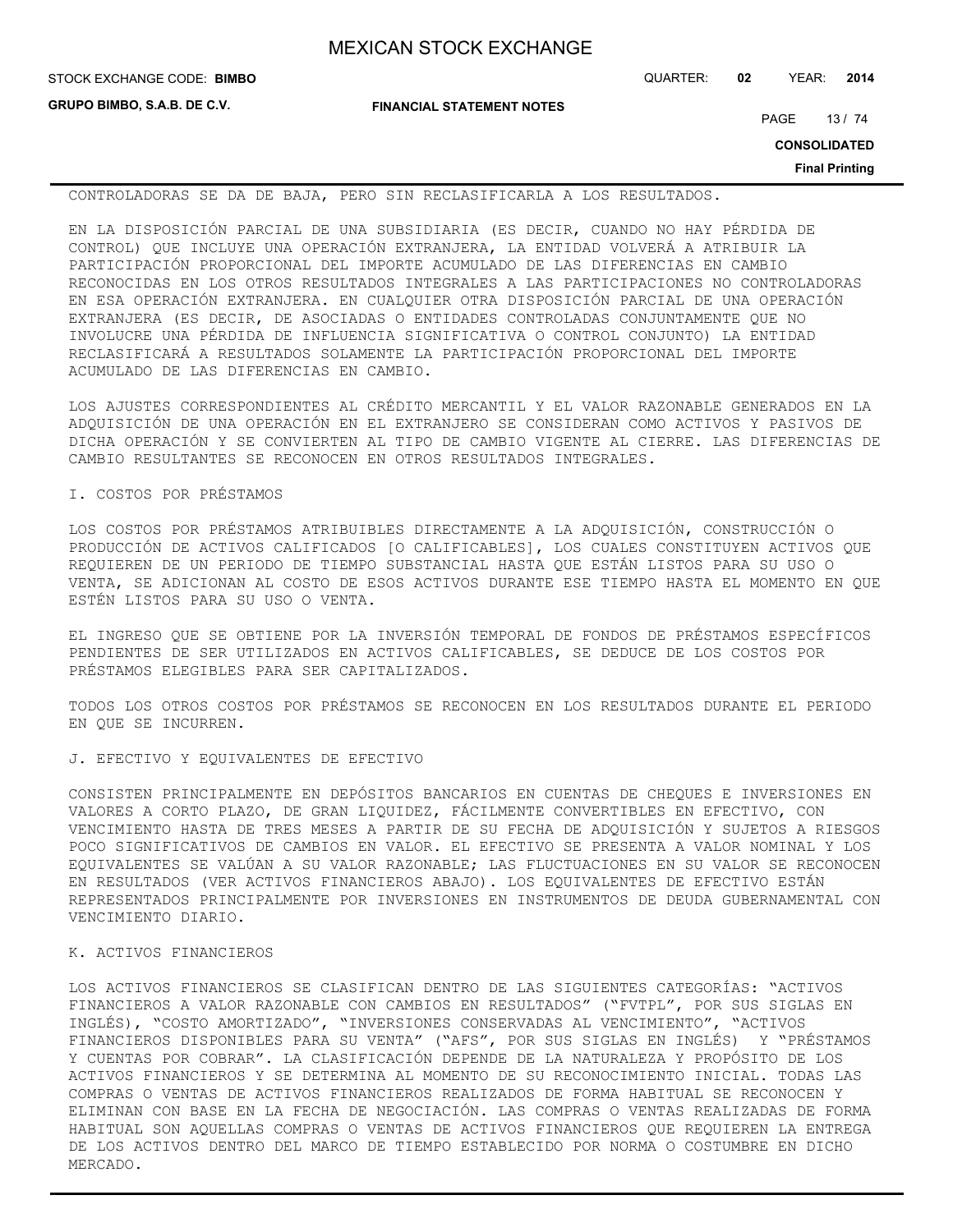**GRUPO BIMBO, S.A.B. DE C.V.**

**FINANCIAL STATEMENT NOTES**

STOCK EXCHANGE CODE: QUARTER: **02** YEAR: **2014 BIMBO**

PAGE 14 / 74

**CONSOLIDATED**

**Final Printing**

#### 1. MÉTODO DE LA TASA DE INTERÉS EFECTIVA

EL MÉTODO DE INTERÉS EFECTIVO ES UN MÉTODO PARA CALCULAR EL COSTO AMORTIZADO DE UN INSTRUMENTO DE FINANCIERO Y DE ASIGNACIÓN DEL INGRESO O COSTO FINANCIERO DURANTE EL PERIODO RELEVANTE. LA TASA DE INTERÉS EFECTIVA ES LA TASA QUE DESCUENTA LOS INGRESOS FUTUROS DE EFECTIVO ESTIMADOS (INCLUYENDO TODOS LOS HONORARIOS Y PUNTOS BASE PAGADOS O RECIBIDOS QUE FORMAN PARTE INTEGRAL DE LA TASA DE INTERÉS EFECTIVA, COSTOS DE LA TRANSACCIÓN Y OTRAS PRIMAS O DESCUENTOS) DURANTE LA VIDA ESPERADA DEL INSTRUMENTO DE ACTIVO O PASIVO DEUDA O, CUANDO ES APROPIADO, UN PERIODO MENOR, AL VALOR EN LIBROS NETO AL MOMENTO DEL RECONOCIMIENTO INICIAL.

LOS INGRESOS SE RECONOCEN CON BASE EN AL INTERÉS EFECTIVO PARA INSTRUMENTOS DE DEUDA DISTINTOS A AQUELLOS ACTIVOS FINANCIEROS CLASIFICADOS COMO FVTPL.

2. ACTIVOS FINANCIEROS A FVTPL

LOS ACTIVOS FINANCIEROS SE CLASIFICAN COMO FVTPL CUANDO SE CONSERVAN PARA SER NEGOCIADOS O SE DESIGNAN COMO FVTPL.

UN ACTIVO FINANCIERO SE CLASIFICA COMO MANTENIDO CON FINES DE NEGOCIACIÓN SI:

\* SE COMPRA PRINCIPALMENTE CON EL OBJETIVO DE VENDERLO EN UN PERIODO CORTO; O

\* EN SU RECONOCIMIENTO INICIAL, ES PARTE DE UNA CARTERA DE INSTRUMENTOS FINANCIEROS IDENTIFICADOS QUE LA ENTIDAD ADMINISTRA CONJUNTAMENTE, Y PARA LA CUAL EXISTE UN PATRÓN REAL RECIENTE DE TOMA DE UTILIDADES A CORTO PLAZO; O \* EN UN DERIVADO QUE NO ESTÁ DESIGNADO Y ES EFECTIVO, COMO INSTRUMENTO DE COBERTURA.

UN ACTIVO FINANCIERO QUE NO SEA UN ACTIVO FINANCIERO MANTENIDO CON FINES DE NEGOCIACIÓN PODRÍA SER DESIGNADO COMO UN ACTIVO FINANCIERO A VALOR RAZONABLE CON CAMBIOS A TRAVÉS DE RESULTADOS AL MOMENTO DEL RECONOCIMIENTO INICIAL SI:

\* CON DICHA DESIGNACIÓN SE ELIMINA O REDUCE SIGNIFICATIVAMENTE UNA INCONSISTENCIA DE VALUACIÓN O RECONOCIMIENTO QUE DE OTRA MANERA SURGIRÍA; O

\* EL ACTIVO FINANCIERO FORMA PARTE DE UN GRUPO DE ACTIVOS FINANCIEROS, DE PASIVOS FINANCIEROS O DE AMBOS, EL CUAL SE ADMINISTRA Y SU DESEMPEÑO SE EVALÚA SOBRE LA BASE DE SU VALOR RAZONABLE, DE ACUERDO CON UNA ESTRATEGIA DE ADMINISTRACIÓN DE RIESGOS E INVERSIÓN DOCUMENTADA DE LA ENTIDAD, Y SE PROVEA INTERNAMENTE INFORMACIÓN SOBRE ESE GRUPO, SOBRE LA BASE DE SU VALOR RAZONABLE; O

\* FORMA PARTE DE UN CONTRATO QUE CONTENGA UNO O MÁS INSTRUMENTOS DERIVADOS IMPLÍCITOS, Y LA IAS 39 PERMITA QUE LA TOTALIDAD DEL CONTRATO HÍBRIDO (ACTIVO O PASIVO) SEA DESIGNADO COMO DE VALOR RAZONABLE.

LOS ACTIVOS FINANCIEROS A VALOR RAZONABLE CON CAMBIOS A TRAVÉS DE RESULTADOS SE REGISTRAN A VALOR RAZONABLE, RECONOCIENDO CUALQUIER UTILIDAD O PÉRDIDA QUE SURGE DE SU REMEDICIÓN EN RESULTADOS. LA UTILIDAD O PÉRDIDA NETA RECONOCIDA EN LOS RESULTADOS INCLUYE CUALQUIER DIVIDENDO O INTERÉS OBTENIDO DEL ACTIVO FINANCIERO Y SE INCLUYE EN EL RUBRO DE 'OTROS INGRESOS Y GASTOS' EN EL ESTADO DE RESULTADOS Y OTROS RESULTADOS INTEGRALES. EL VALOR RAZONABLE SE DETERMINA DE LA FORMA DESCRITA EN LA NOTA 12.

### 3. INVERSIONES CONSERVADAS AL VENCIMIENTO

INVERSIONES CONSERVADAS AL VENCIMIENTO SON ACTIVOS FINANCIEROS NO DERIVADOS CON PAGOS FIJOS O DETERMINABLES Y FECHAS FIJAS DE VENCIMIENTO QUE LA ENTIDAD TIENE LA INTENCIÓN Y CAPACIDAD DE CONSERVAR HASTA SU VENCIMIENTO. CON POSTERIORIDAD AL RECONOCIMIENTO INICIAL, LAS INVERSIONES CONSERVADAS HASTA SU VENCIMIENTO SE VALORAN A COSTO AMORTIZADO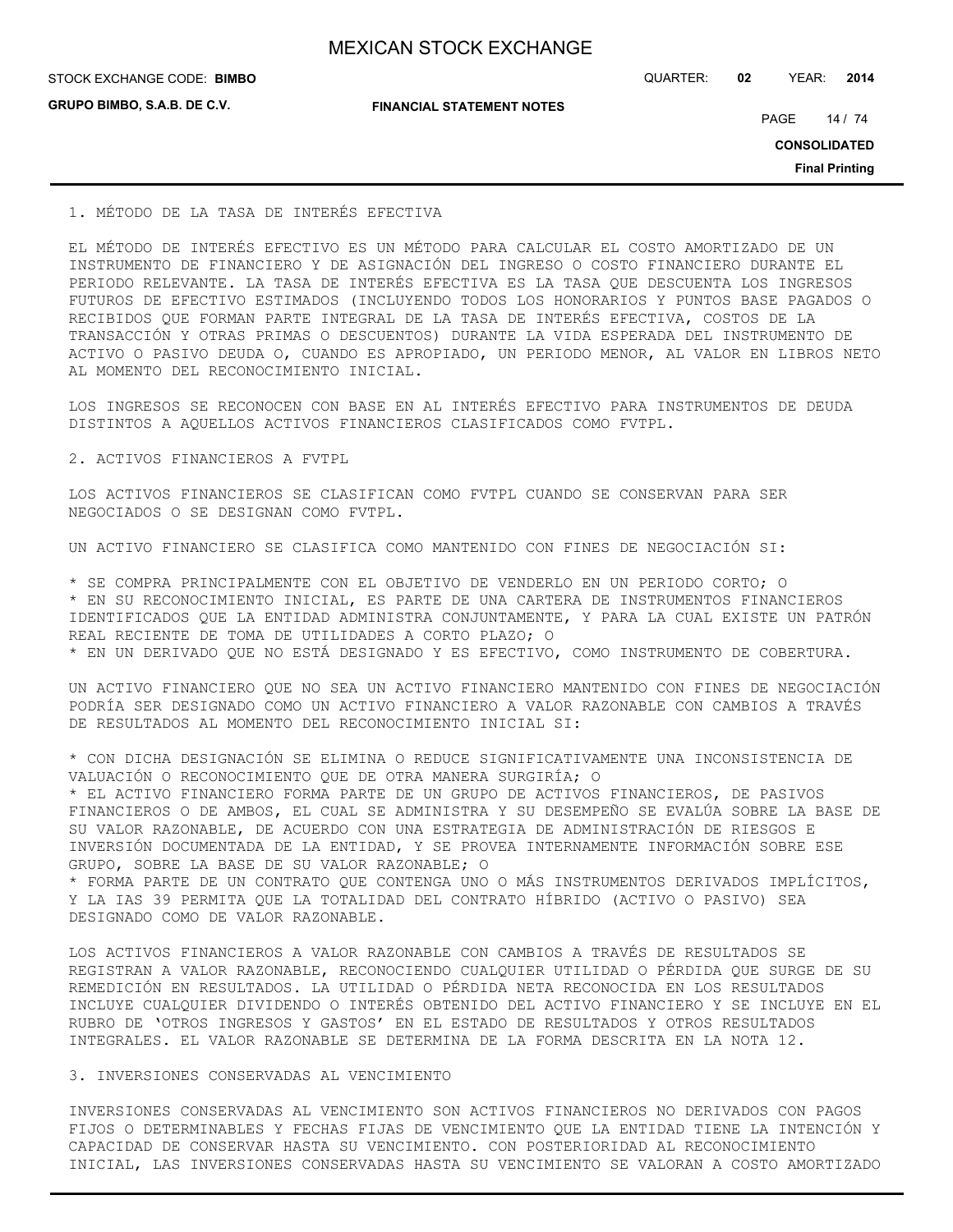**FINANCIAL STATEMENT NOTES**

STOCK EXCHANGE CODE: QUARTER: **02** YEAR: **2014 BIMBO**

**GRUPO BIMBO, S.A.B. DE C.V.**

PAGE 15 / 74

**CONSOLIDATED**

**Final Printing**

UTILIZANDO EL MÉTODO DE INTERÉS EFECTIVO MENOS CUALQUIER PÉRDIDA POR DETERIORO DE VALOR.

4. ACTIVOS FINANCIEROS DISPONIBLES PARA SU VENTA

LOS ACTIVOS FINANCIEROS DISPONIBLES PARA SU VENTA NO DERIVADOS QUE SE DESIGNAN COMO DISPONIBLES PARA SU VENTA O QUE NO SON CLASIFICADOS COMO (A) PRÉSTAMOS Y CUENTAS POR COBRAR, (B) INVERSIONES MANTENIDAS HASTA EL VENCIMIENTO O (C) ACTIVOS FINANCIEROS A VALOR RAZONABLE CON CAMBIOS EN RESULTADOS.

LAS ACCIONES Y PAGARÉS REDIMIBLES QUE COTIZAN EN LA BOLSA DE VALORES QUE MANTIENE LA ENTIDAD Y QUE SE NEGOCIAN EN UN MERCADO ACTIVO, SE CLASIFICAN COMO MANTENIDOS PARA SU VENTA Y SE REGISTRAN A VALOR RAZONABLE AL CIERRE DE CADA PERIODO QUE SE PRESENTA. LA ENTIDAD TAMBIÉN TIENE INVERSIONES EN ACCIONES QUE NO COTIZAN EN LA BOLSA Y QUE NO SE NEGOCIAN EN UN MERCADO ACTIVO PERO QUE SE CLASIFICAN COMO ACTIVOS FINANCIEROS DISPONIBLES PARA SU VENTA Y SE REGISTRAN A VALOR RAZONABLE (DEBIDO A QUE LA ADMINISTRACIÓN CONSIDERA QUE SE PUEDE DETERMINAR EL VALOR RAZONABLE CONFIABLEMENTE). EL VALOR RAZONABLE SE DETERMINA DE LA FORMA EN QUE SE DESCRIBE EN LA NOTA 4.4. LAS GANANCIAS Y PÉRDIDAS QUE SURGEN DE LOS CAMBIOS EN EL VALOR RAZONABLE SE RECONOCEN EN OTROS RESULTADOS INTEGRALES Y SE ACUMULAN EN LA RESERVA DE REVALUACIÓN DE INVERSIONES, CON EXCEPCIÓN DE LAS PÉRDIDAS POR DETERIORO, LOS INTERESES CALCULADOS A TRAVÉS DEL MÉTODO DE INTERÉS EFECTIVO, Y LAS GANANCIAS Y PÉRDIDAS EN TIPOS DE CAMBIO, LOS CUALES SE RECONOCEN EN LOS RESULTADOS. EN CASO DE QUE SE DISPONGA DE UNA INVERSIÓN O SE DETERMINE SU DETERIORO, LA GANANCIA O PÉRDIDA ACUMULADA PREVIAMENTE REGISTRADA EN LA RESERVA DE REVALUACIÓN DE INVERSIONES SE RECLASIFICA A LOS RESULTADOS.

LOS DIVIDENDOS SOBRE INSTRUMENTOS DE CAPITAL DISPONIBLES PARA SU VENTA SE RECONOCEN EN LOS RESULTADOS CUANDO SE ESTABLECE EL DERECHO DE LA ENTIDAD A RECIBIR LOS DIVIDENDOS.

EL VALOR RAZONABLE DE LOS ACTIVOS MONETARIOS DISPONIBLES PARA SU VENTA DENOMINADOS EN MONEDA EXTRANJERA, SE DETERMINA EN ESA MONEDA EXTRANJERA Y SE CONVIERTE AL TIPO DE CAMBIO DE CIERRE AL FINAL DEL PERIODO QUE SE INFORMA. LAS GANANCIAS Y PÉRDIDAS EN CAMBIO DE MONEDA EXTRANJERA QUE SE RECONOCEN EN LOS RESULTADOS, SE DETERMINAN CON BASE EN EL COSTO AMORTIZADO DEL ACTIVO MONETARIO. OTRAS GANANCIAS Y PÉRDIDAS EN CAMBIO SE RECONOCEN EN OTROS RESULTADOS INTEGRALES.

INVERSIONES DE CAPITAL DISPONIBLES PARA SU VENTA QUE NO TENGAN UN PRECIO DE MERCADO COTIZADO EN UN MERCADO ACTIVO Y CUYO VALOR RAZONABLE NO SE PUEDA ESTIMAR CONFIABLEMENTE Y LOS INSTRUMENTOS DERIVADOS QUE ESTÉN VINCULADOS CON Y DEBAN SER LIQUIDADOS MEDIANTE LA ENTREGA DE TALES INVERSIONES EN ACCIONES NO COTIZADAS SE VALÚAN A SU COSTO MENOS LAS PÉRDIDAS POR DETERIORO IDENTIFICADAS AL FINAL DE CADA PERÍODO DE PRESENTACIÓN DE INFORMES.

#### 5. PRÉSTAMOS Y CUENTAS POR COBRAR

LAS CUENTAS POR COBRAR A CLIENTES, PRÉSTAMOS Y OTRAS CUENTAS POR COBRAR CON PAGOS FIJOS O DETERMINABLES, QUE NO SE NEGOCIAN EN UN MERCADO ACTIVO, SE CLASIFICAN COMO PRÉSTAMOS Y CUENTAS POR COBRAR. LOS PRÉSTAMOS Y CUENTAS POR COBRAR SE VALÚAN AL COSTO AMORTIZADO USANDO EL MÉTODO DE INTERÉS EFECTIVO, MENOS CUALQUIER DETERIORO.

LOS INGRESOS POR INTERESES SE RECONOCEN APLICANDO LA TASA DE INTERÉS EFECTIVA, EXCEPTO POR LAS CUENTAS POR COBRAR A CORTO PLAZO EN CASO DE QUE EL RECONOCIMIENTO DE INTERESES SEA POCO IMPORTANTE.

6. DETERIORO DE ACTIVOS FINANCIEROS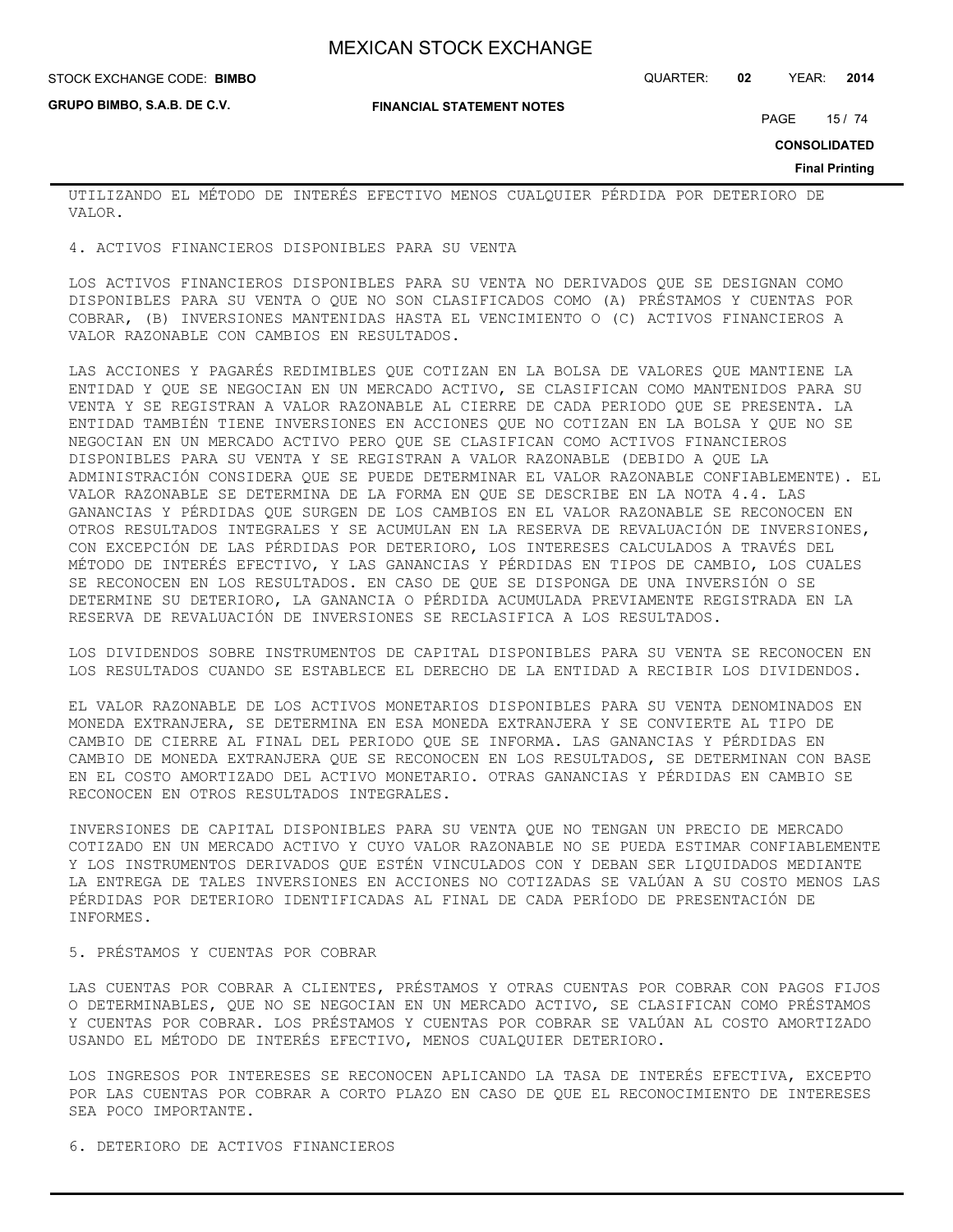STOCK EXCHANGE CODE: QUARTER: **02** YEAR: **2014 BIMBO**

**GRUPO BIMBO, S.A.B. DE C.V.**

**FINANCIAL STATEMENT NOTES**

PAGE 16 / 74

**CONSOLIDATED**

#### **Final Printing**

LOS ACTIVOS FINANCIEROS DISTINTOS A LOS ACTIVOS FINANCIEROS A VALOR RAZONABLE CON CAMBIOS A TRAVÉS DE RESULTADOS, SE SUJETAN A PRUEBAS PARA EFECTOS DE DETERIORO AL FINAL DE CADA PERIODO SOBRE EL CUAL SE INFORMA. SE CONSIDERA QUE LOS ACTIVOS FINANCIEROS ESTÁN DETERIORADOS, CUANDO EXISTE EVIDENCIA OBJETIVA QUE, COMO CONSECUENCIA DE UNO O MÁS EVENTOS QUE HAYAN OCURRIDO DESPUÉS DEL RECONOCIMIENTO INICIAL DEL ACTIVO FINANCIERO, LOS FLUJOS DE EFECTIVO FUTUROS ESTIMADOS DEL ACTIVO FINANCIERO HAN SIDO AFECTADOS.

PARA LOS INSTRUMENTOS DE CAPITAL COTIZADOS Y NO COTIZADOS EN UN MERCADO ACTIVO CLASIFICADOS COMO DISPONIBLES PARA SU VENTA, UN DESCENSO SIGNIFICATIVO O PROLONGADO DEL VALOR RAZONABLE DE LOS VALORES POR DEBAJO DE SU COSTO, SE CONSIDERA QUE ES EVIDENCIA OBJETIVA DE DETERIORO.

PARA TODOS LOS DEMÁS ACTIVOS FINANCIEROS, LA EVIDENCIA OBJETIVA DE DETERIORO PODRÍA INCLUIR:

\* DIFICULTADES FINANCIERAS SIGNIFICATIVAS DEL EMISOR O CONTRAPARTE;

\* INCUMPLIMIENTO EN EL PAGO DE LOS INTERESES O EL PRINCIPAL;

\* ES PROBABLE QUE EL PRESTATARIO ENTRE EN QUIEBRA O EN UNA REORGANIZACIÓN FINANCIERA; O

\* LA DESAPARICIÓN DE UN MERCADO ACTIVO PARA EL ACTIVO FINANCIERO DEBIDO A DIFICULTADES FINANCIERAS.

PARA CIERTAS CATEGORÍAS DE ACTIVOS FINANCIEROS, COMO CUENTAS POR COBRAR A CLIENTES, LOS ACTIVOS QUE SE SUJETAN A PRUEBAS PARA EFECTOS DE DETERIORO Y QUE NO HAN SUFRIDO DETERIORO EN FORMA INDIVIDUAL, SE INCLUYEN EN LA EVALUACIÓN DE DETERIORO SOBRE UNA BASE COLECTIVA. ENTRE LA EVIDENCIA OBJETIVA DE QUE UNA CARTERA DE CUENTAS POR COBRAR PODRÍA ESTAR DETERIORADA, SE PODRÍA INCLUIR LA EXPERIENCIA PASADA DE LA ENTIDAD CON RESPECTO A LA COBRANZA, UN INCREMENTO EN EL NÚMERO DE PAGOS ATRASADOS EN LA CARTERA QUE SUPEREN EL PERIODO DE CRÉDITO PROMEDIO SOBRE LAS VENTAS DE BIENES SON PARA MÉXICO 30 DÍAS, EUA 60 DÍAS Y ORGANIZACIÓN LATINOAMERICANA "OLA", QUE INCLUYE LOS PAÍSES DE CENTRO Y SUDAMÉRICA, 30 DÍAS, ASÍ COMO CAMBIOS OBSERVABLES EN LAS CONDICIONES ECONÓMICAS NACIONALES Y LOCALES QUE SE CORRELACIONEN CON EL INCUMPLIMIENTO EN LOS PAGOS.

PARA LOS ACTIVOS FINANCIEROS QUE SE REGISTRAN AL COSTO AMORTIZADO, EL IMPORTE DE LA PÉRDIDA POR DETERIORO QUE SE RECONOCE ES LA DIFERENCIA ENTRE EL VALOR EN LIBROS DEL ACTIVO Y EL VALOR PRESENTE DE LOS COBROS FUTUROS, DESCONTADOS A LA TASA DE INTERÉS EFECTIVA ORIGINAL DEL ACTIVO FINANCIERO.

PARA LOS ACTIVOS FINANCIEROS QUE SE CONTABILICEN AL COSTO, EL IMPORTE DE LA PÉRDIDA POR DETERIORO SE CALCULA COMO LA DIFERENCIA ENTRE EL VALOR EN LIBROS DEL ACTIVO Y EL VALOR PRESENTE DE LOS FLUJOS FUTUROS DE EFECTIVO ESTIMADOS, DESCONTADOS A LA TASA ACTUAL DEL MERCADO DE CAMBIO DE UN ACTIVO FINANCIERO SIMILAR. TAL PÉRDIDA POR DETERIORO NO SE REVERTIRÁ EN LOS PERIODOS POSTERIORES.

EL VALOR EN LIBROS DEL ACTIVO FINANCIERO SE REDUCE POR LA PÉRDIDA POR DETERIORO DIRECTAMENTE PARA TODOS LOS ACTIVOS FINANCIEROS, EXCEPTO PARA LAS CUENTAS POR COBRAR A CLIENTES, DONDE EL VALOR EN LIBROS SE REDUCE A TRAVÉS DE UNA CUENTA DE ESTIMACIÓN PARA CUENTAS DE COBRO DUDOSO. CUANDO SE CONSIDERA QUE UNA CUENTA POR COBRAR ES INCOBRABLE, SE ELIMINA CONTRA LA ESTIMACIÓN. LA RECUPERACIÓN POSTERIOR DE LOS MONTOS PREVIAMENTE ELIMINADOS SE CONVIERTE EN UN CRÉDITO CONTRA LA ESTIMACIÓN. LOS CAMBIOS EN EL VALOR EN LIBROS DE LA CUENTA DE LA ESTIMACIÓN SE RECONOCEN EN LOS RESULTADOS.

CUANDO SE CONSIDERA QUE UN ACTIVO FINANCIERO DISPONIBLE PARA LA VENTA ESTÁ DETERIORADO, LAS UTILIDADES O PÉRDIDAS ACUMULADAS PREVIAMENTE RECONOCIDAS EN OTROS RESULTADOS INTEGRALES SE RECLASIFICAN A LOS RESULTADOS DEL PERIODO.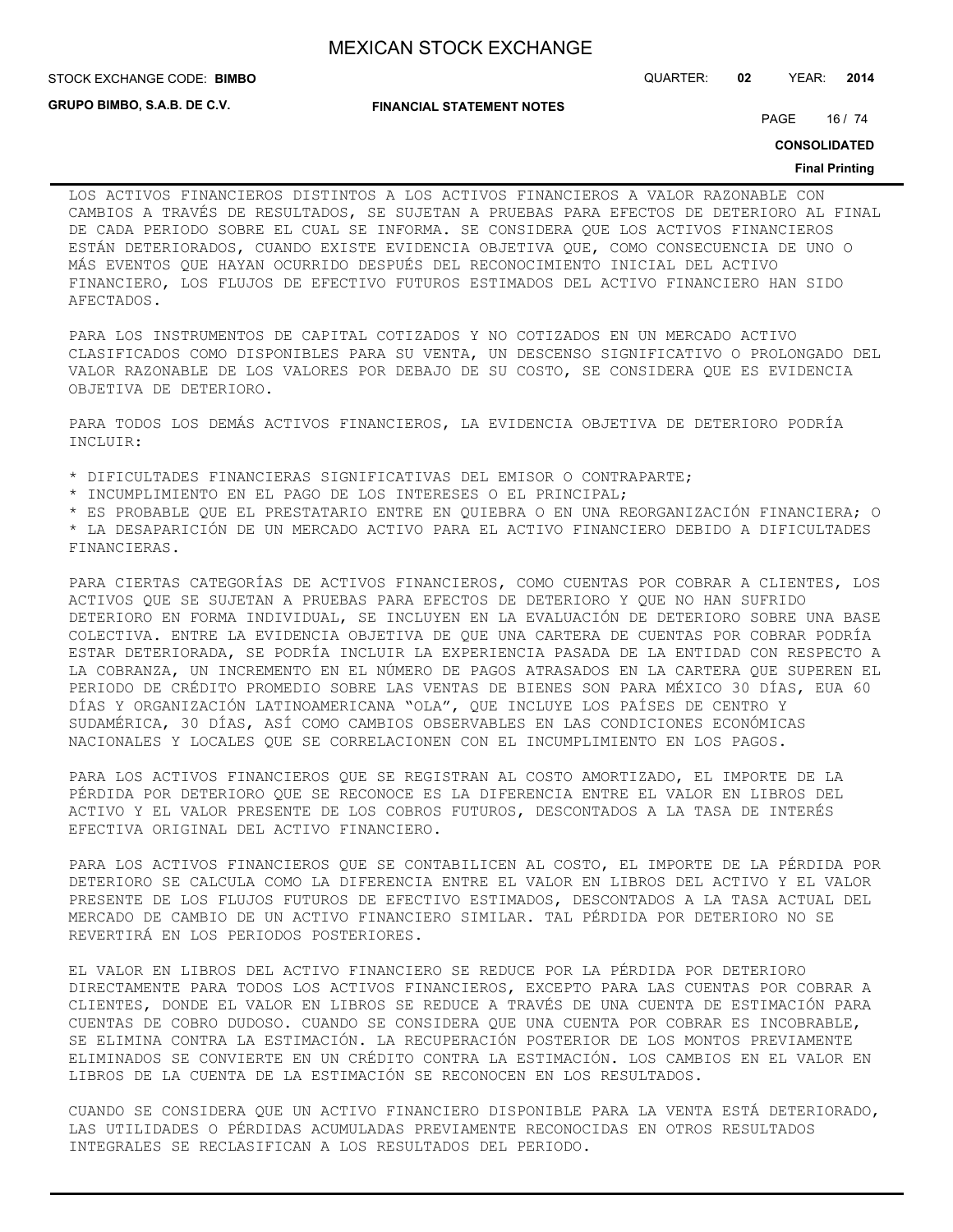**GRUPO BIMBO, S.A.B. DE C.V.**

STOCK EXCHANGE CODE: QUARTER: **02** YEAR: **2014 BIMBO**

**FINANCIAL STATEMENT NOTES**

PAGE 17 / 74

**CONSOLIDATED**

#### **Final Printing**

PARA ACTIVOS FINANCIERO VALUADOS A COSTO AMORTIZADO, SI, EN UN PERIODO SUBSECUENTE, EL IMPORTE DE LA PÉRDIDA POR DETERIORO DISMINUYE Y ESA DISMINUCIÓN SE PUEDE RELACIONAR OBJETIVAMENTE CON UN EVENTO QUE OCURRE DESPUÉS DEL RECONOCIMIENTO DEL DETERIORO, LA PÉRDIDA POR DETERIORO PREVIAMENTE RECONOCIDA SE REVERSA A TRAVÉS DE RESULTADOS HASTA EL PUNTO EN QUE EL VALOR EN LIBROS DE LA INVERSIÓN A LA FECHA EN QUE SE REVERSÓ EL DETERIORO NO EXCEDA EL COSTO AMORTIZADO QUE HABRÍA SIDO SI NO SE HUBIERA RECONOCIDO EL DETERIORO.

CON RESPECTO A LOS INSTRUMENTOS DE CAPITAL DISPONIBLES PARA SU VENTA, LAS PÉRDIDAS POR DETERIORO PREVIAMENTE RECONOCIDAS EN LOS RESULTADOS NO SE REVERSAN A TRAVÉS DE LOS MISMOS. CUALQUIER INCREMENTO EN EL VALOR RAZONABLE POSTERIOR AL RECONOCIMIENTO DE LA PÉRDIDA POR DETERIORO SE RECONOCE EN OTROS RESULTADOS INTEGRALES Y ACUMULAD EN EL RUBRO DE RESERVA POR REVALUACIÓN DE LAS INVERSIONES. CON RESPECTO A LOS INSTRUMENTOS DISPONIBLES PARA SU VENTA DE DEUDA, LAS PÉRDIDAS POR DETERIORO SE REVERSAN POSTERIORMENTE A TRAVÉS DE RESULTADOS SI UN AUMENTO EN EL VALOR RAZONABLE DE LA INVERSIÓN PUEDE SER OBJETIVAMENTE RELACIONADA CON UN EVENTO QUE OCURRE POSTERIOR AL RECONOCIMIENTO DE LA PÉRDIDA POR DETERIORO.

### 7. BAJA DE ACTIVOS FINANCIEROS

LA ENTIDAD DEJA DE RECONOCER UN ACTIVO FINANCIERO ÚNICAMENTE CUANDO EXPIRAN LOS DERECHOS CONTRACTUALES SOBRE LOS FLUJOS DE EFECTIVO DEL ACTIVO FINANCIERO, Y TRANSFIEREN DE MANERA SUSTANCIAL LOS RIESGOS Y BENEFICIOS INHERENTES A LA PROPIEDAD DEL ACTIVO FINANCIERO. SI LA ENTIDAD NO TRANSFIERE NI RETIENE SUBSTANCIALMENTE TODOS LOS RIESGOS Y BENEFICIOS INHERENTES A LA PROPIEDAD Y CONTINÚA RETENIENDO EL CONTROL DEL ACTIVO TRANSFERIDO, LA ENTIDAD RECONOCERÁ SU PARTICIPACIÓN EN EL ACTIVO Y LA OBLIGACIÓN ASOCIADA POR LOS MONTOS QUE TENDRÍA QUE PAGAR. SI LA ENTIDAD RETIENE SUBSTANCIALMENTE TODOS LOS RIESGOS Y BENEFICIOS INHERENTES A LA PROPIEDAD DE UN ACTIVO FINANCIERO TRANSFERIDO, LA ENTIDAD CONTINÚA RECONOCIENDO EL ACTIVO FINANCIERO Y TAMBIÉN RECONOCE UN PRÉSTAMO COLATERAL POR LOS RECURSOS RECIBIDOS.

EN LA BAJA DE UN ACTIVO FINANCIERO EN SU TOTALIDAD, LA DIFERENCIA ENTRE EL VALOR EN LIBROS DEL ACTIVO Y LA SUMA DE LA CONTRAPRESTACIÓN RECIBIDA Y POR RECIBIR Y LA GANANCIA O PÉRDIDA ACUMULADA QUE HAYA SIDO RECONOCIDA EN OTROS RESULTADOS INTEGRALES Y RESULTADOS ACUMULADOS SE RECONOCEN EN RESULTADOS.

EN LA BAJA DE UN ACTIVO FINANCIERO QUE NO SEA EN SU TOTALIDAD (POR EJEMPLO, CUANDO LA ENTIDAD RETIENE UNA OPCIÓN PARA RECOMPRAR PARTE DE UN ACTIVO TRANSFERIDO), LA ENTIDAD DISTRIBUYE EL IMPORTE EN LIBROS PREVIO DEL ACTIVO FINANCIERO ENTRE LA PARTE QUE CONTINÚA RECONOCIENDO EN VIRTUD DE SU INVOLUCRAMIENTO CONTINUO, Y LA PARTE QUE YA NO RECONOCE SOBRE LA BASE DE LOS VALORES RAZONABLES RELATIVOS DE DICHAS PARTES EN LA FECHA DE LA TRANSFERENCIA. LA DIFERENCIA ENTRE EL IMPORTE EN LIBROS IMPUTABLE A LA PARTE QUE YA NO SE RECONOCE Y LA SUMA DE LA CONTRAPRESTACIÓN RECIBIDA POR LA PARTE NO RECONOCIDA Y CUALQUIER GANANCIA O PÉRDIDA ACUMULADA QUE LE SEA ASIGNADA QUE HAYA SIDO RECONOCIDA EN OTROS RESULTADOS INTEGRALES SE RECONOCE EN EL RESULTADO DEL EJERCICIO. LA GANANCIA O PÉRDIDA ACUMULADA QUE HAYA SIDO RECONOCIDA EN OTROS RESULTADOS INTEGRALES SE DISTRIBUIRÁ ENTRE LA PARTE QUE CONTINÚA RECONOCIÉNDOSE Y LA PARTE QUE YA NO SE RECONOCEN SOBRE LA BASE DE LOS VALORES RAZONABLES RELATIVOS DE DICHAS PARTES.

#### L. INVENTARIOS Y COSTOS DE VENTAS

LOS INVENTARIOS SE REGISTRAN A SU COSTO O A SU VALOR NETO DE REALIZACIÓN, EL QUE RESULTE MENOR. EL COSTO, INCLUYE EL COSTO DE LA MERCANCÍA MÁS LOS COSTOS DE IMPORTACIÓN, FLETES, MANIOBRAS, EMBARQUE, ALMACENAJE EN ADUANAS Y CENTROS DE DISTRIBUCIÓN, DISMINUIDO DEL VALOR DE LAS DEVOLUCIONES RESPECTIVAS. EL VALOR NETO DE REALIZACIÓN ES EL PRECIO DE VENTA ESTIMADO EN EL CURSO NORMAL DE LAS OPERACIONES MENOS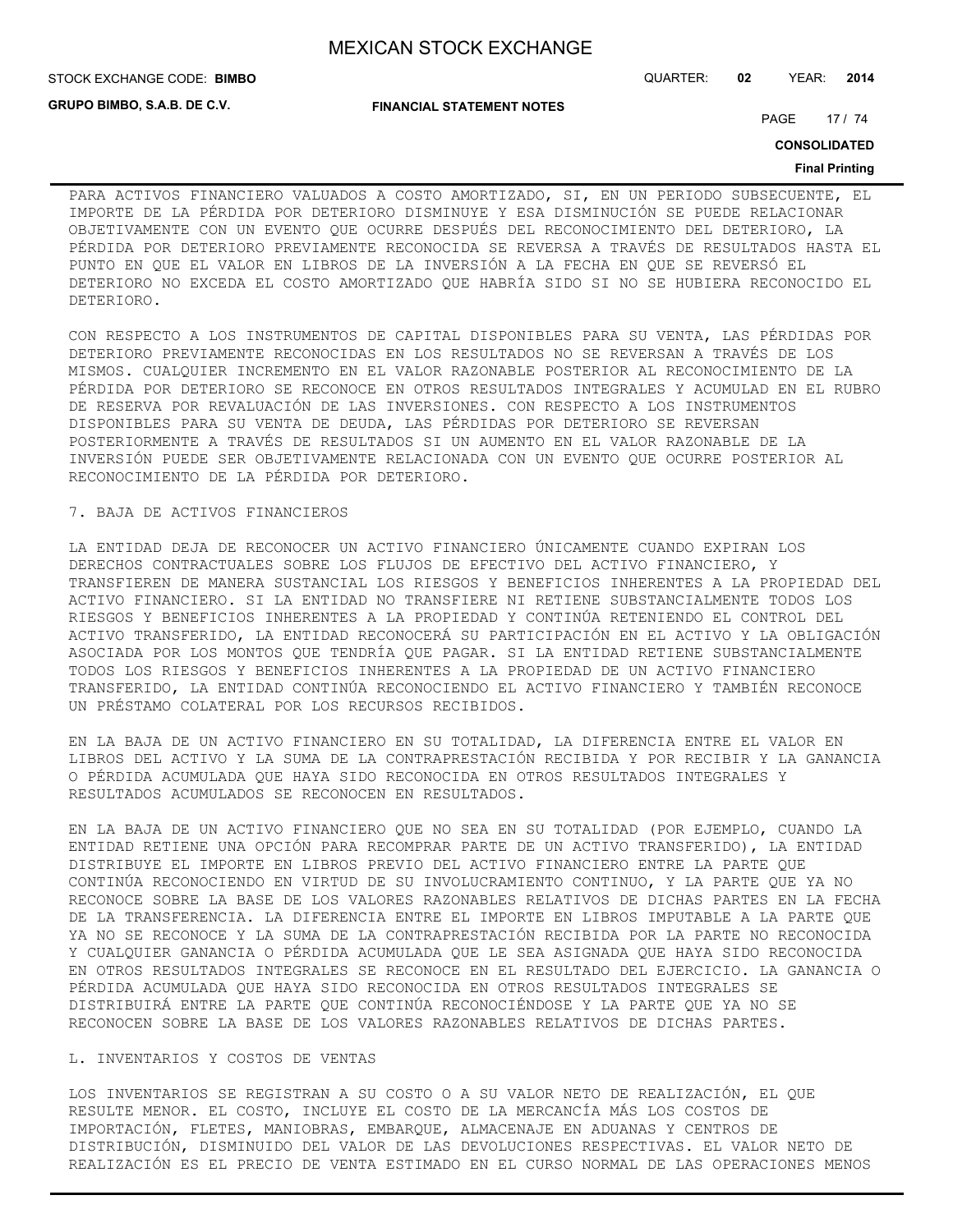**GRUPO BIMBO, S.A.B. DE C.V.**

STOCK EXCHANGE CODE: QUARTER: **02** YEAR: **2014 BIMBO**

**FINANCIAL STATEMENT NOTES**

PAGE 18 / 74

**CONSOLIDATED**

**Final Printing**

LOS COSTOS ESTIMADOS PARA REALIZAR LA VENTA. EL COSTO SE DETERMINA USANDO LA FÓRMULA DE COSTO PROMEDIO.

M. PROPIEDADES, PLANTA Y EQUIPO

LAS PARTIDAS DE PROPIEDADES, PLANTA Y EQUIPO SE RECONOCEN AL COSTO MENOS SU DEPRECIACIÓN ACUMULADA Y PÉRDIDAS POR DETERIORO. LAS ADQUISICIONES REALIZADAS HASTA EL 30 DE JUNIO DE 2007 FUERON ACTUALIZADAS APLICANDO FACTORES DERIVADOS DEL ÍNDICE NACIONAL DE PRECIOS AL CONSUMIDOR ("INPC") HASTA ESTA FECHA, LOS CUALES SE CONVIRTIERON EN EL COSTO ESTIMADO DE DICHOS ACTIVOS AL 1 DE ENERO DE 2011 CON LA ADOPCIÓN DE IFRS (COMO ES PERMITIDO POR LA IFRS 1).

CUALQUIER AUMENTO EN LA REVALUACIÓN DE DICHOS TERRENOS Y EDIFICIOS SE RECONOCE EN LOS OTROS RESULTADOS INTEGRALES, EXCEPTO SI REVIERTE UNA DISMINUCIÓN EN LA REVALUACIÓN DEL MISMO ACTIVO PREVIAMENTE RECONOCIDO EN RESULTADOS, EN CUYO CASO EL AUMENTO SE ACREDITA A RESULTADOS EN LA MEDIDA EN QUE REDUCE EL GASTO POR LA DISMINUCIÓN EFECTUADA PREVIAMENTE. UNA DISMINUCIÓN DEL VALOR EN LIBROS QUE SE ORIGINÓ DE LA REVALUACIÓN DE DICHOS TERRENOS Y EDIFICIOS, SE REGISTRA EN RESULTADOS EN LA MEDIDA QUE EXCEDE EL SALDO, SI EXISTE ALGUNO, DE LA RESERVA DE REVALUACIÓN DE PROPIEDADES RELACIONADO CON UNA REVALUACIÓN ANTERIOR DE ESE ACTIVO.

EL COSTO INCLUYE LOS GASTOS DIRECTAMENTE ATRIBUIBLES A LA ADQUISICIÓN DE ESTOS ACTIVOS Y TODOS LOS GASTOS RELACIONADOS CON LA UBICACIÓN DEL ACTIVO EN EL LUGAR Y EN LAS CONDICIONES NECESARIAS PARA QUE PUEDA OPERAR DE LA FORMA PREVISTA POR LA ADMINISTRACIÓN. LOS COSTOS POR PRÉSTAMOS ATRIBUIBLES A LA ADQUISICIÓN, CONSTRUCCIÓN O PRODUCCIÓN DE ACTIVOS CALIFICABLES, QUE SON AQUELLOS QUE LLEVAN TIEMPO SUSTANCIAL PARA ESTAR LISTOS PARA EL USO QUE SE LES PRETENDE DAR, SE SUMAN AL COSTO DEL ACTIVO.

LOS COSTOS DE AMPLIACIÓN, REMODELACIÓN O MEJORA QUE REPRESENTAN UN AUMENTO DE LA CAPACIDAD Y POR ENDE UNA EXTENSIÓN DE LA VIDA ÚTIL DE LOS BIENES, TAMBIÉN SE CAPITALIZAN. LOS GASTOS DE MANTENIMIENTO Y DE REPARACIÓN SE CARGAN AL ESTADO DE RESULTADOS EN EL PERÍODO EN QUE SE INCURREN. EL IMPORTE EN LIBROS DE LOS ACTIVOS REMPLAZADOS ES DADO DE BAJA CUANDO SE CAMBIAN, LLEVANDO TODO EL EFECTO AL ESTADO DE RESULTADOS.

LA DEPRECIACIÓN DE LOS EDIFICIOS REVALUADOS ES RECONOCIDA EN RESULTADOS. EN CASO DE VENTA O RETIRO POSTERIOR DE LAS PROPIEDADES REVALUADAS, EL SUPERÁVIT DE REVALUACIÓN ATRIBUIBLE A LA RESERVA DE REVALUACIÓN DE PROPIEDADES RESTANTE ES TRANSFERIDO DIRECTAMENTE A LAS UTILIDADES ACUMULADAS.

LOS TERRENOS NO SE DEPRECIAN. LA DEPRECIACIÓN DE OTRAS PROPIEDADES, PLANTA Y EQUIPO SE CALCULA CON BASE EN EL MÉTODO DE LÍNEA RECTA PARA DISTRIBUIR SU COSTO A SU VALOR RESIDUAL DURANTE SUS VIDAS ÚTILES ESTIMADAS COMO SIGUE:

|                                  | AÑOS         |
|----------------------------------|--------------|
| OBRA NEGRA                       | 1.5          |
| CIMENTACIÓN                      | 45           |
| TECHOS                           | 20           |
| INSTALACIONES FIJAS Y ACCESORIOS | 10           |
| EQUIPO DE FABRICACIÓN            | 10           |
| VEHÍCULOS                        | 13           |
| MOBILIARIO Y EQUIPO              | 10           |
| EQUIPO DE CÓMPUTO                |              |
| MEJORAS ARRENDADO                | DURANTE LA   |
|                                  | VIGENCIA DEL |
|                                  |              |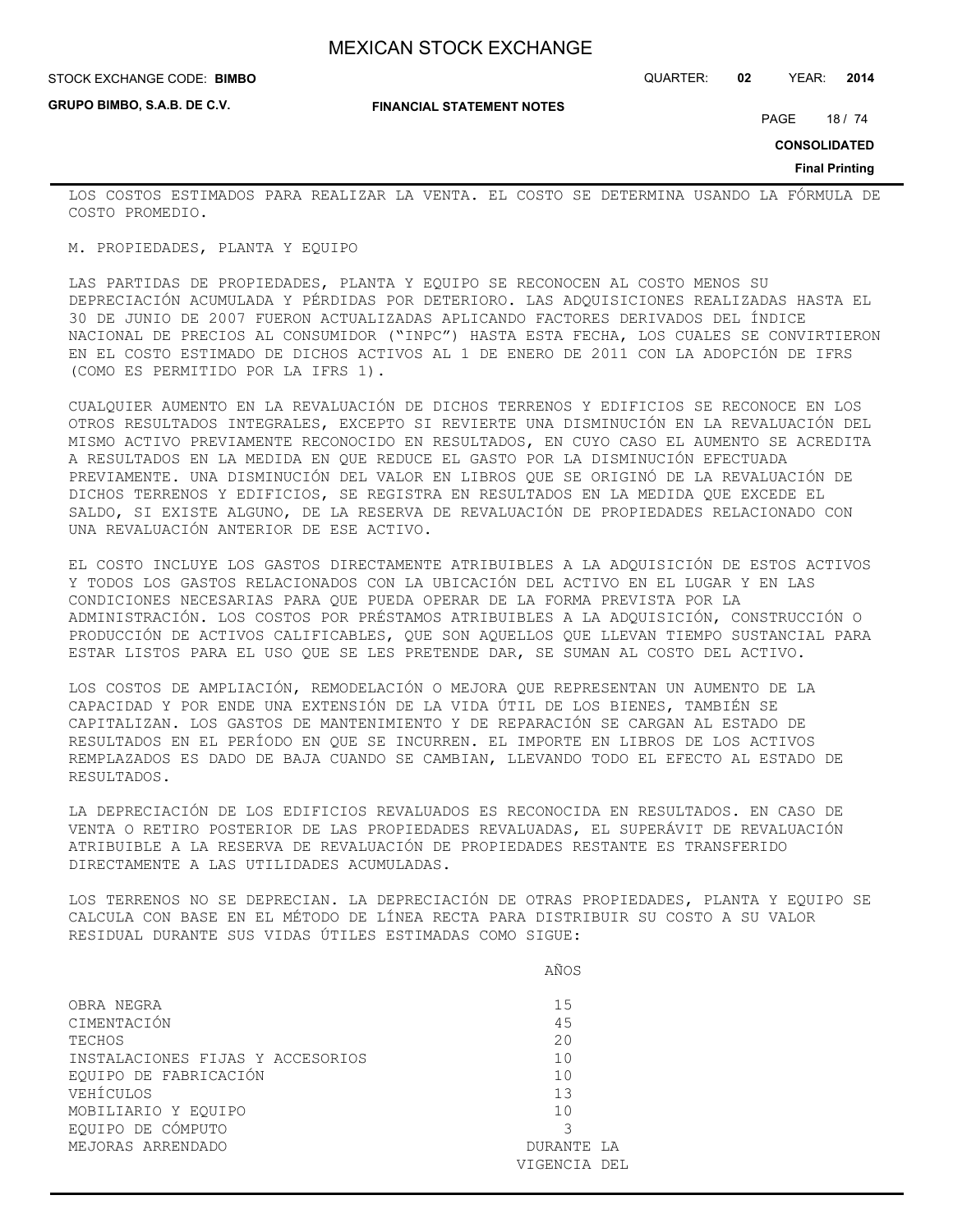**FINANCIAL STATEMENT NOTES**

STOCK EXCHANGE CODE: QUARTER: **02** YEAR: **2014 BIMBO**

**GRUPO BIMBO, S.A.B. DE C.V.**

PAGE 19 / 74

**CONSOLIDATED**

**Final Printing**

#### CONTRATO

LA ENTIDAD ASIGNA EL IMPORTE INICIALMENTE RECONOCIDO RESPECTO DE UN ELEMENTO DE EDIFICIOS Y EQUIPO DE FABRICACIÓN EN SUS DIFERENTES PARTES SIGNIFICATIVAS (COMPONENTES) Y DEPRECIA POR SEPARADO CADA UNO DE ESOS COMPONENTES.

LA DEPRECIACIÓN SE RECONOCE Y SE LLEVA A RESULTADOS EL COSTO O LA VALUACIÓN DE LOS ACTIVOS, (DISTINTOS A LOS TERRENOS Y PROPIEDADES EN CONSTRUCCIÓN) MENOS SU VALOR RESIDUAL, SOBRE SUS VIDAS ÚTILES UTILIZANDO EL MÉTODO DE LÍNEA RECTA. LA VIDA ÚTIL ESTIMADA, EL VALOR RESIDUAL Y EL MÉTODO DE DEPRECIACIÓN SE REVISAN AL FINAL DE CADA AÑO, Y EL EFECTO DE CUALQUIER CAMBIO EN LA ESTIMACIÓN REGISTRADA SE RECONOCE SOBRE UNA BASE PROSPECTIVA.

EL VALOR EN LIBROS DE UN ACTIVO SE CASTIGA A SU VALOR DE RECUPERACIÓN SI EL VALOR EN LIBROS DEL ACTIVO ES MAYOR QUE SU VALOR DE RECUPERACIÓN ESTIMADO.

LAS UTILIDADES Y PÉRDIDAS POR LA VENTA DE ACTIVOS, RESULTAN DE LA DIFERENCIA ENTRE LOS INGRESOS DE LA TRANSACCIÓN Y EL VALOR EN LIBROS DE LOS ACTIVOS. ESTAS SE INCLUYEN EN EL ESTADO DE RESULTADOS DENTRO DE OTROS INGRESOS (GASTOS).

LAS MEJORAS Y ADAPTACIONES A INMUEBLES Y LOCALES COMERCIALES EN LOS QUE LA ENTIDAD ACTÚA COMO ARRENDATARIO SE RECONOCEN AL COSTO HISTÓRICO DISMINUIDO DE LA DEPRECIACIÓN RESPECTIVA.

N. INVERSIÓN EN ASOCIADAS Y NEGOCIOS CONJUNTOS

UNA ASOCIADA ES UNA ENTIDAD SOBRE LA CUAL LA ENTIDAD TIENE INFLUENCIA SIGNIFICATIVA. INFLUENCIA SIGNIFICATIVA ES EL PODER DE PARTICIPAR EN DECIDIR LAS POLÍTICAS FINANCIERAS Y DE OPERACIÓN DE LA ENTIDAD EN LA QUE SE INVIERTE, PERO NO IMPLICA UN CONTROL O CONTROL CONJUNTO SOBRE ESAS POLÍTICAS.

UN NEGOCIO CONJUNTO ES UN ACUERDO CONTRACTUAL MEDIANTE EL CUAL LAS PARTES QUE TIENEN EL CONTROL CONJUNTO DEL ACUERDO TIENEN DERECHO A LOS ACTIVOS NETOS DEL NEGOCIO CONJUNTO. EL CONTROL CONJUNTO ES EL ACUERDO CONTRACTUAL PARA COMPARTIR EL CONTROL EN UN NEGOCIO, EL CUAL EXISTE CUANDO LAS DECISIONES SOBRE LAS ACTIVIDADES RELEVANTES REQUIEREN LA APROBACIÓN UNÁNIME DE LAS PARTES QUE COMPARTEN EL CONTROL.

LOS RESULTADOS Y LOS ACTIVOS Y PASIVOS DE LAS ASOCIADAS O NEGOCIOS CONJUNTOS SE INCORPORAN A LOS ESTADOS FINANCIEROS UTILIZANDO EL MÉTODO DE PARTICIPACIÓN, EXCEPTO SI LA INVERSIÓN SE CLASIFICA COMO MANTENIDA PARA SU VENTA, EN CUYO CASO SE CONTABILIZA CONFORME A LA IFRS 5, ACTIVOS NO CORRIENTES MANTENIDOS PARA LA VENTA Y OPERACIONES DISCONTINUAS. CONFORME AL MÉTODO DE PARTICIPACIÓN, LAS INVERSIONES EN ASOCIADAS O NEGOCIOS CONJUNTOS INICIALMENTE SE CONTABILIZAN EN EL ESTADO CONSOLIDADO DE POSICIÓN FINANCIERA AL COSTO Y SE AJUSTA POR CAMBIOS POSTERIORES A LA ADQUISICIÓN POR LA PARTICIPACIÓN DE LA ENTIDAD EN LA UTILIDAD O PÉRDIDA Y LOS RESULTADOS INTEGRALES DE LA ASOCIADA O NEGOCIO CONJUNTO. CUANDO LA PARTICIPACIÓN DE LA ENTIDAD EN LAS PÉRDIDAS DE UNA ENTIDAD ASOCIADA O UN NEGOCIO CONJUNTO DE LA ENTIDAD SUPERA LA PARTICIPACIÓN DE LA ENTIDAD EN ESA ASOCIADA O NEGOCIO CONJUNTO (QUE INCLUYE LOS INTERESES A LARGO PLAZO QUE, EN SUSTANCIA, FORMAN PARTE DE LA INVERSIÓN NETA DE LA ENTIDAD EN LA ASOCIADA O NEGOCIO CONJUNTO) LA ENTIDAD DEJA DE RECONOCER SU PARTICIPACIÓN EN LAS PÉRDIDAS. LAS PÉRDIDAS ADICIONALES SE RECONOCEN SIEMPRE Y CUANDO LA ENTIDAD HAYA CONTRAÍDO ALGUNA OBLIGACIÓN LEGAL O IMPLÍCITA O HAYA HECHO PAGOS EN NOMBRE DE LA ASOCIADA O NEGOCIO CONJUNTO.

UNA INVERSIÓN EN UNA ASOCIADA O UN NEGOCIO CONJUNTO SE REGISTRA UTILIZANDO EL MÉTODO DE PARTICIPACIÓN DESDE LA FECHA EN QUE LA PARTICIPADA SE CONVIERTE EN UNA ASOCIADA O UN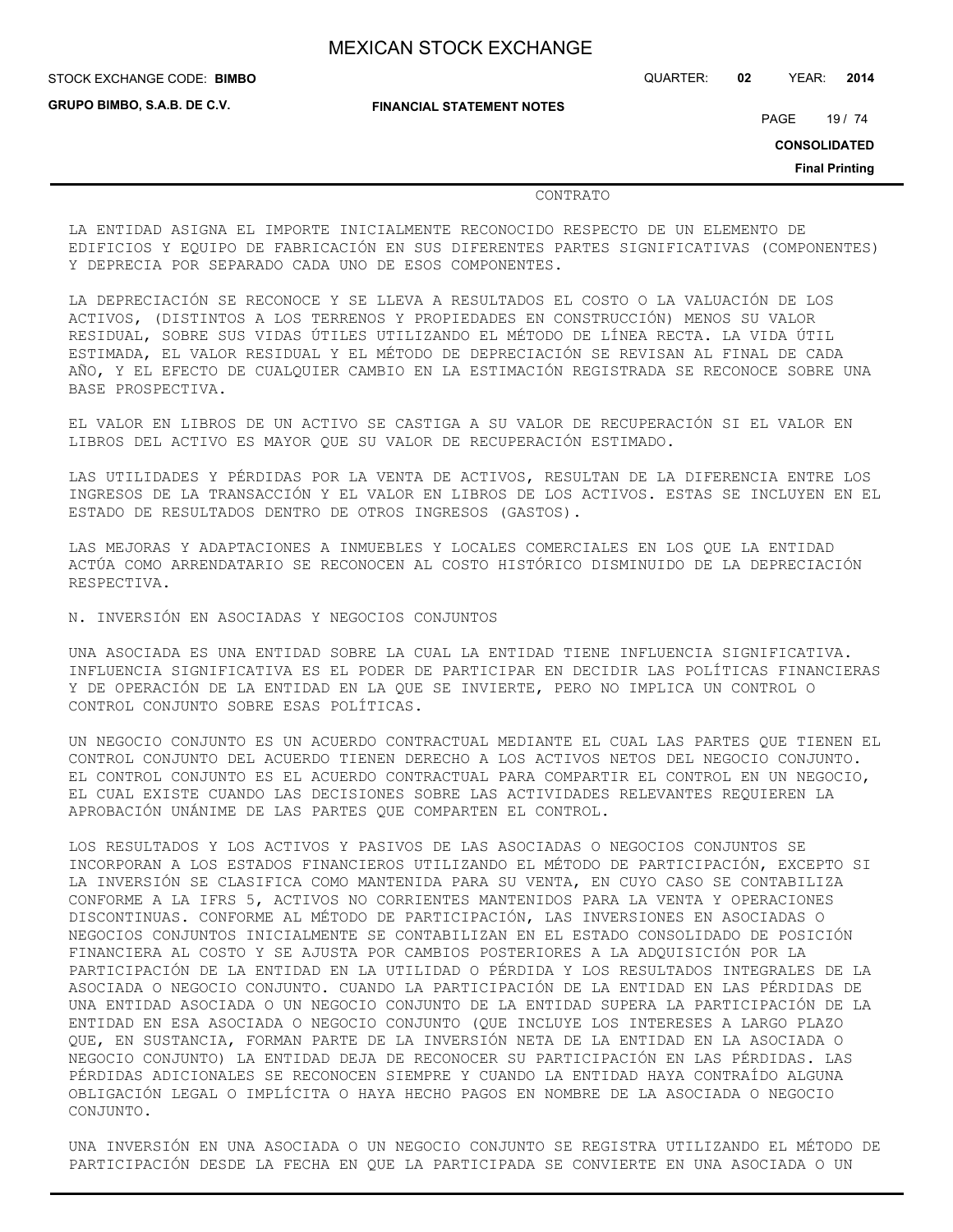**GRUPO BIMBO, S.A.B. DE C.V.**

**FINANCIAL STATEMENT NOTES**

PAGE 20 / 74

**CONSOLIDATED**

#### **Final Printing**

NEGOCIO CONJUNTO. EN LA ADQUISICIÓN DE LA INVERSIÓN EN UNA ASOCIADA O NEGOCIO CONJUNTO, EL EXCESO EN EL COSTO DE ADQUISICIÓN SOBRE LA PARTICIPACIÓN DE LA ENTIDAD EN EL VALOR RAZONABLE NETO DE LOS ACTIVOS Y PASIVOS IDENTIFICABLES EN LA INVERSIÓN SE RECONOCE COMO CRÉDITO MERCANTIL, EL CUAL SE INCLUYE EN EL VALOR EN LIBROS DE LA INVERSIÓN. CUALQUIER EXCESO DE PARTICIPACIÓN DE LA ENTIDAD EN EL VALOR RAZONABLE NETO DE LOS ACTIVOS Y PASIVOS IDENTIFICABLES EN EL COSTO DE ADQUISICIÓN DE LA INVERSIÓN, DESPUÉS DE LA RE-EVALUACIÓN, LUEGO DE SU RE-EVALUACIÓN, SE RECONOCE INMEDIATAMENTE EN LOS RESULTADOS DEL PERIODO EN EL CUAL LA INVERSIÓN SE ADQUIRIÓ.

LOS REQUERIMIENTOS DE IAS 39 SE APLICAN PARA DETERMINAR SI ES NECESARIO RECONOCER UNA PÉRDIDA POR DETERIORO CON RESPECTO A LA INVERSIÓN DE LA ENTIDAD EN UNA ASOCIADA O UN NEGOCIO CONJUNTO. CUANDO ES NECESARIO, SE PRUEBA EL DETERIORO DEL VALOR EN LIBROS TOTAL DE LA INVERSIÓN (INCLUYENDO EL CRÉDITO MERCANTIL) DE CONFORMIDAD CON IAS 36 DETERIORO DE ACTIVOS COMO UN ÚNICO ACTIVO, COMPARANDO SU MONTO RECUPERABLE (MAYOR ENTRE VALOR EN USO Y VALOR RAZONABLE MENOS COSTO DE VENTA) CONTRA SU VALOR EN LIBROS. CUALQUIER PÉRDIDA POR DETERIORO RECONOCIDA FORMA PARTE DEL VALOR EN LIBROS DE LA INVERSIÓN. CUALQUIER REVERSIÓN DE DICHA PÉRDIDA POR DETERIORO SE RECONOCE DE CONFORMIDAD CON IAS 36 EN LA MEDIDA EN QUE DICHO MONTO RECUPERABLE DE LA INVERSIÓN INCREMENTA POSTERIORMENTE.

LA ENTIDAD DESCONTINUA EL USO DEL MÉTODO DE PARTICIPACIÓN DESDE LA FECHA EN QUE LA INVERSIÓN DEJA DE SER UNA ASOCIADA O UN NEGOCIO CONJUNTO, O CUANDO LA INVERSIÓN SE CLASIFICA COMO MANTENIDA PARA LA VENTA. CUANDO LA ENTIDAD MANTIENE LA PARTICIPACIÓN EN LA ANTES ASOCIADA O NEGOCIO CONJUNTO LA INVERSIÓN RETENIDA SE MIDE A VALOR RAZONABLE A DICHA FECHA Y SE CONSIDERA COMO SU VALOR RAZONABLE AL MOMENTO DEL RECONOCIMIENTO INICIAL COMO ACTIVO FINANCIERO DE CONFORMIDAD CON IAS 39. LA DIFERENCIA ENTRE EL VALOR CONTABLE DE LA ASOCIADA O NEGOCIO CONJUNTO EN LA FECHA EN QUE EL MÉTODO DE LA PARTICIPACIÓN SE DESCONTINUO Y EL VALOR RAZONABLE ATRIBUIBLE A LA PARTICIPACIÓN RETENIDA Y LA GANANCIA POR LA VENTA DE UNA PARTE DEL INTERÉS EN LA ASOCIADA O NEGOCIO CONJUNTO SE INCLUYE EN LA DETERMINACIÓN DE LA GANANCIA O PÉRDIDA POR DISPOSICIÓN DE LA ASOCIADA O NEGOCIO CONJUNTO.

ADICIONALMENTE, LA ENTIDAD CONTABILIZA TODOS LOS MONTOS PREVIAMENTE RECONOCIDOS EN OTROS RESULTADOS INTEGRALES EN RELACIÓN A ESA ASOCIADA O NEGOCIO CONJUNTO CON LA MISMA BASE QUE SE REQUERIRÍA SI ESA ASOCIADA O NEGOCIO CONJUNTO HUBIESE DISPUESTO DIRECTAMENTE LOS ACTIVOS O PASIVOS RELATIVOS. POR LO TANTO, SI UNA GANANCIA O PÉRDIDA PREVIAMENTE RECONOCIDA EN OTROS RESULTADOS INTEGRALES POR DICHA ASOCIADA O NEGOCIO CONJUNTO SE HUBIERE RECLASIFICADO AL ESTADO DE RESULTADOS AL DISPONER DE LOS ACTIVOS O PASIVOS RELATIVOS, LA ENTIDAD RECLASIFICA LA GANANCIA O PÉRDIDA DEL CAPITAL AL ESTADO DE RESULTADOS (COMO UN AJUSTE POR RECLASIFICACIÓN) CUANDO EL MÉTODO DE PARTICIPACIÓN SE DESCONTINUA.

LA ENTIDAD SIGUE UTILIZANDO EL MÉTODO DE PARTICIPACIÓN CUANDO UNA INVERSIÓN EN UNA ASOCIADA SE CONVIERTE EN UNA INVERSIÓN EN UN NEGOCIO CONJUNTO O UNA INVERSIÓN EN UN NEGOCIO CONJUNTO SE CONVIERTE EN UNA INVERSIÓN EN UNA ASOCIADA. NO EXISTE UNA EVALUACIÓN A VALOR RAZONABLE SOBRE DICHOS CAMBIOS EN LA PARTICIPACIÓN.

CUANDO LA ENTIDAD REDUCE SU PARTICIPACIÓN EN UNA ASOCIADA O UN NEGOCIO CONJUNTO PERO LA ENTIDAD SIGUE UTILIZANDO EL MÉTODO DE LA PARTICIPACIÓN, LA ENTIDAD RECLASIFICA A RESULTADOS LA PROPORCIÓN DE LA GANANCIA O PÉRDIDA QUE HABÍA SIDO PREVIAMENTE RECONOCIDA EN OTROS RESULTADOS INTEGRALES EN RELACIÓN A LA REDUCCIÓN DE SU PARTICIPACIÓN EN LA INVERSIÓN SI ESA UTILIDAD O PÉRDIDA SE HUBIERAN RECLASIFICADO AL ESTADO DE RESULTADOS EN LA DISPOSICIÓN DE LOS ACTIVOS O PASIVOS RELATIVOS.

CUANDO LA ENTIDAD LLEVA A CABO TRANSACCIONES CON SU ASOCIADA O NEGOCIO CONJUNTO, LA UTILIDAD O PÉRDIDA RESULTANTE DE DICHAS TRANSACCIONES CON LA ASOCIADA O NEGOCIO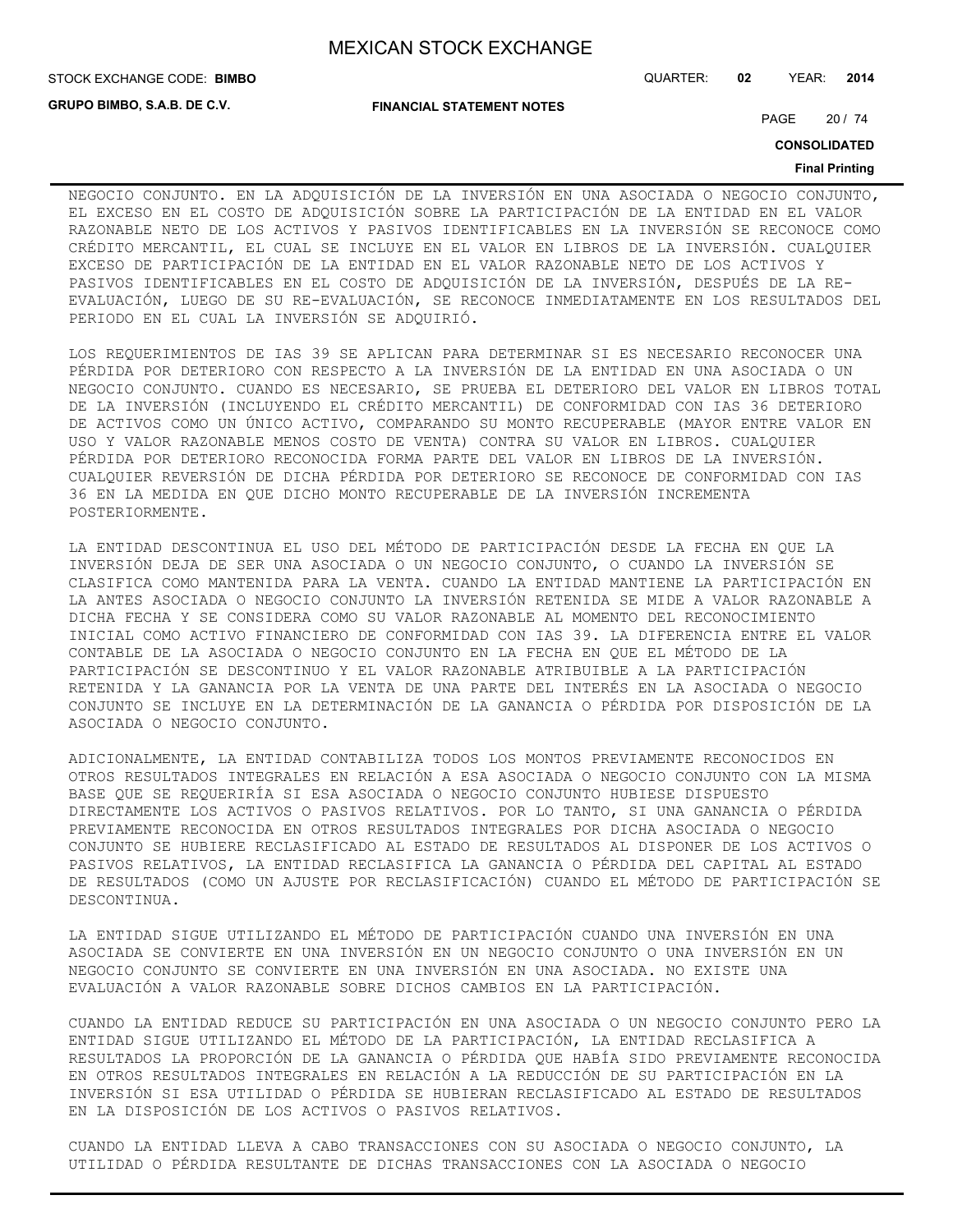**GRUPO BIMBO, S.A.B. DE C.V.**

#### STOCK EXCHANGE CODE: QUARTER: **02** YEAR: **2014 BIMBO**

**FINANCIAL STATEMENT NOTES**

PAGE 21 / 74

**CONSOLIDATED**

#### **Final Printing**

CONJUNTO SE RECONOCEN EN LOS ESTADOS FINANCIEROS CONSOLIDADOS DE LA ENTIDAD SÓLO EN LA MEDIDA DE LA PARTICIPACIÓN EN LA ASOCIADA O NEGOCIO CONJUNTO QUE NO SE RELACIONE CON LA ENTIDAD.

### O. ACTIVOS INTANGIBLES

SE INTEGRA PRINCIPALMENTE POR MARCAS Y RELACIONES CON CLIENTES DERIVADOS DE LA ADQUISICIÓN DE LOS NEGOCIOS EN EUA, IBERIA, FARGO Y DE ALGUNAS MARCAS EN SUDAMÉRICA. SE RECONOCEN AL COSTO DE ADQUISICIÓN. EL COSTO DE ACTIVOS INTANGIBLES ADQUIRIDOS A TRAVÉS DE UNA ADQUISICIÓN ES EL DE SU VALOR RAZONABLE A LA FECHA DE ADQUISICIÓN. POSTERIORMENTE SE VALÚAN A SU COSTO MENOS AMORTIZACIÓN Y PÉRDIDAS POR DETERIORO ACUMULADAS. LOS ACTIVOS INTANGIBLES GENERADOS INTERNAMENTE, EXCEPTO POR LOS COSTOS DE DESARROLLO, NO SE CAPITALIZAN Y SE RECONOCEN COMO GASTOS EN RESULTADOS DEL PERIODO EN EL QUE SE INCURREN.

LOS ACTIVOS INTANGIBLES SE CLASIFICAN COMO DE VIDA DEFINIDA O INDEFINIDA. LOS DE VIDA DEFINIDA SE AMORTIZAN BAJO EL MÉTODO DE LÍNEA RECTA DURANTE SU VIDA ESTIMADA Y CUANDO EXISTEN INDICIOS, SE PRUEBAN POR DETERIORO. LOS MÉTODOS DE AMORTIZACIÓN Y LA VIDA ÚTIL DE LOS ACTIVOS SE REVISAN Y AJUSTAN, DE SER NECESARIO, A LA FECHA DE CADA ESTADO DE POSICIÓN FINANCIERA. LA AMORTIZACIÓN SE CARGA A RESULTADOS EN EL RUBRO DE GASTOS DE DISTRIBUCIÓN Y VENTA Y ADMINISTRACIÓN. LOS DE VIDA INDEFINIDA NO SE AMORTIZAN PERO SE SUJETAN CUANDO MENOS ANUALMENTE, A PRUEBAS DE DETERIORO.

P. DETERIORO DE ACTIVOS DE LARGA DURACIÓN DISTINTOS AL CRÉDITO MERCANTIL

LA ENTIDAD REVISA EL VALOR EN LIBROS DE LOS ACTIVOS DE LARGA DURACIÓN DISTINTOS AL CRÉDITO MERCANTIL, ANTE LA PRESENCIA DE ALGÚN INDICIO DE DETERIORO QUE PUDIERA INDICAR QUE EL VALOR EN LIBROS PUDIERA NO SER RECUPERABLE, CONSIDERANDO EL MAYOR DEL VALOR PRESENTE DE LOS FLUJOS NETOS DE EFECTIVO FUTUROS O EL PRECIO NETO DE VENTA EN EL CASO DE SU EVENTUAL DISPOSICIÓN. EL DETERIORO SE REGISTRA SI EL VALOR EN LIBROS EXCEDE AL MAYOR DE LOS VALORES ANTES MENCIONADOS. LOS INDICIOS DE DETERIORO QUE SE CONSIDERAN PARA ESTOS EFECTOS SON, ENTRE OTROS, LAS PÉRDIDAS DE OPERACIÓN O FLUJOS DE EFECTIVO NEGATIVOS EN EL PERIODO SI ES QUE ESTÁN COMBINADOS CON UN HISTORIAL O PROYECCIÓN DE PÉRDIDAS, DEPRECIACIONES Y AMORTIZACIONES CARGADAS A RESULTADOS QUE EN TÉRMINOS PORCENTUALES, EN RELACIÓN CON LOS INGRESOS, SEAN SUBSTANCIALMENTE SUPERIORES A LAS DE EJERCICIOS ANTERIORES, EFECTOS DE OBSOLESCENCIA, REDUCCIÓN EN LA DEMANDA DE LOS PRODUCTOS QUE SE FABRICAN, COMPETENCIA Y OTROS FACTORES ECONÓMICOS Y LEGALES. PARA EFECTOS DE LA EVALUACIÓN DE DETERIORO, LOS ACTIVOS SE AGRUPAN EN LOS NIVELES MÁS PEQUEÑOS EN LOS QUE GENERAN FLUJOS DE EFECTIVO IDENTIFICABLES (UNIDADES GENERADORAS DE EFECTIVO). LOS ACTIVOS DE LARGA DURACIÓN DISTINTOS AL CRÉDITO MERCANTIL QUE SEAN OBJETO DE CASTIGOS POR DETERIORO SE EVALÚAN A CADA FECHA DE REPORTE PARA IDENTIFICAR POSIBLES REVERSIONES DE DICHO DETERIORO.

CUANDO UNA PÉRDIDA POR DETERIORO SE REVIERTE POSTERIORMENTE, EL VALOR EN LIBROS DEL ACTIVO (O UNIDAD GENERADORA DE EFECTIVO) SE INCREMENTA AL VALOR ESTIMADO REVISADO A SU MONTO RECUPERABLE, DE TAL MANERA QUE EL VALOR EN LIBROS AJUSTADO NO EXCEDA EL VALOR EN LIBROS QUE SE HABRÍA DETERMINADO SI NO SE HUBIERA RECONOCIDO UNA PÉRDIDA POR DETERIORO PARA DICHO ACTIVO (O UNIDAD GENERADORA DE EFECTIVO) EN AÑOS ANTERIORES. LA REVERSIÓN DE UNA PÉRDIDA POR DETERIORO SE RECONOCE INMEDIATAMENTE EN RESULTADOS, A MENOS QUE EL ACTIVO CORRESPONDIENTE SE RECONOZCA A UN MONTO REVALUADO, EN CUYO CASO LA REVERSIÓN DE LA PÉRDIDA POR DETERIORO SE TRATA COMO UN INCREMENTO EN LA REVALUACIÓN (VER NOTA 10).

### Q. CRÉDITO MERCANTIL

EL CRÉDITO MERCANTIL QUE SURGE POR LA ADQUISICIÓN DE UN NEGOCIO SE RECONOCE AL COSTO DETERMINADO A LA FECHA DE ADQUISICIÓN DEL NEGOCIO (VER NOTA 10) MENOS LAS PÉRDIDAS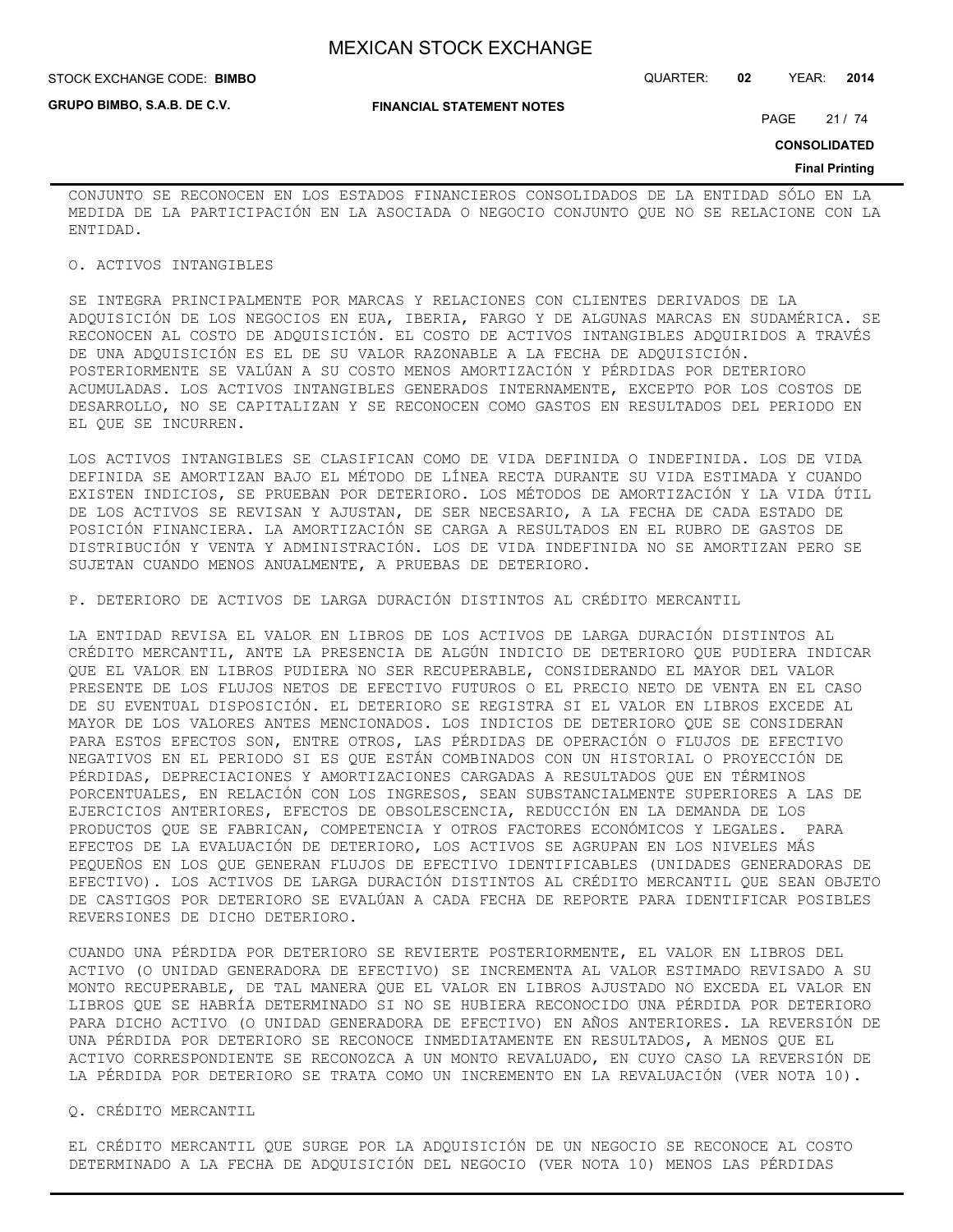**GRUPO BIMBO, S.A.B. DE C.V.**

**FINANCIAL STATEMENT NOTES**

STOCK EXCHANGE CODE: QUARTER: **02** YEAR: **2014 BIMBO**

PAGE 22 / 74

**CONSOLIDATED**

**Final Printing**

## ACUMULADAS POR DETERIORO, SI EXISTIERAN.

PARA FINES DE EVALUAR EL DETERIORO, EL CRÉDITO MERCANTIL SE ASIGNA A CADA UNIDAD GENERADORA DE EFECTIVO (O GRUPOS DE UNIDADES GENERADORAS DE EFECTIVO) DE LA ENTIDAD, QUE SE ESPERA SERÁ BENEFICIADA POR LAS SINERGIAS DE LA COMBINACIÓN.

EL DETERIORO DE UNA UNIDAD GENERADORA DE EFECTIVO A LA QUE SE LE HA ASIGNADO CRÉDITO MERCANTIL SE PRUEBA ANUALMENTE, O CON MAYOR FRECUENCIA CUANDO EXISTEN INDICIOS DE QUE LA UNIDAD PUEDA ESTAR DETERIORADA. SI EL MONTO RECUPERABLE DE LA UNIDAD GENERADORA DE EFECTIVO ES MENOR A SU VALOR EN LIBROS, LA PÉRDIDA POR DETERIORO SE ASIGNA PRIMERO PARA REDUCIR EL VALOR EN LIBROS DE CUALQUIER CRÉDITO MERCANTIL ASIGNADO A LA UNIDAD Y POSTERIORMENTE A LOS OTROS ACTIVOS DE LA UNIDAD DE MANERA PRORRATEADA Y CON BASE EN EL VALOR EN LIBROS DE CADA ACTIVO DENTRO DE LA UNIDAD. CUALQUIER PÉRDIDA POR DETERIORO DEL CRÉDITO MERCANTIL SE RECONOCE DIRECTAMENTE EN LA UTILIDAD O PÉRDIDA EN EL ESTADO DE RESULTADOS CONSOLIDADO. UNA PÉRDIDA POR DETERIORO RECONOCIDA AL CRÉDITO MERCANTIL NO SE REVERSA EN PERIODOS POSTERIORES.

AL DISPONER DE LA UNIDAD GENERADORA DE EFECTIVO RELEVANTE, EL MONTO DE CRÉDITO MERCANTIL ATRIBUIBLE SE INCLUYE EN LA DETERMINACIÓN DE LA UTILIDAD O PÉRDIDA AL MOMENTO DE LA DISPOSICIÓN.

LA POLÍTICA DE LA ENTIDAD PARA EL CRÉDITO MERCANTIL QUE SURGE DE LA ADQUISICIÓN DE UNA ASOCIADA SE DESCRIBE EN LA NOTA 3.N.

## R. PASIVOS FINANCIEROS

LOS PASIVOS FINANCIEROS SE VALÚAN INICIALMENTE A VALOR RAZONABLE, MENOS LOS COSTOS DE TRANSACCIÓN, EXCEPTO POR AQUELLOS PASIVOS FINANCIEROS CLASIFICADOS COMO VALOR RAZONABLE CON CAMBIOS A TRAVÉS DE RESULTADOS, LOS CUALES SE VALÚAN INICIALMENTE A VALOR RAZONABLE. LA VALUACIÓN POSTERIOR DEPENDE DE LA CATEGORÍA EN LA QUE SE CLASIFICAN.

LOS PASIVOS FINANCIEROS SE CLASIFICAN DENTRO DE LAS SIGUIENTES CATEGORÍAS: "A VALOR RAZONABLE CON CAMBIOS EN RESULTADOS" O COMO "OTROS PASIVOS FINANCIEROS". LA NOTA 12 DESCRIBE LA CATEGORÍA EN LAS QUE CALIFICA CADA CLASE DE PASIVOS FINANCIEROS QUE MANTIENE LA ENTIDAD.

PASIVOS FINANCIEROS A VALOR RAZONABLE CON CAMBIOS EN RESULTADOS

LOS PASIVOS FINANCIEROS SE CLASIFICAN A VALOR RAZONABLE CON CAMBIOS EN RESULTADOS CUANDO SE DESIGNAN OPCIONALMENTE COMO TAL (Y CUMPLEN CIERTAS CONDICIONES) O CUANDO SE MANTIENEN PARA NEGOCIACIÓN. LA ENTIDAD NO HA DESIGNADO PASIVOS A VALOR RAZONABLE. LOS INSTRUMENTOS FINANCIEROS DERIVADOS SE CLASIFICAN COMO DE NEGOCIACIÓN, SALVO LOS QUE SE DESIGNAN Y SON EFICACES COMO COBERTURAS (LA POLÍTICA CONTABLE ESPECÍFICA PARA INSTRUMENTOS FINANCIEROS DERIVADOS SE DETALLA MÁS ADELANTE). LA ENTIDAD NO HA DESIGNADO PASIVOS FINANCIEROS CON CAMBIOS A TRAVÉS DE RESULTADOS.

OTROS PASIVOS FINANCIEROS A VALOR RAZONABLE CON CAMBIOS EN RESULTADOS

LOS OTROS PASIVOS FINANCIEROS, QUE INCLUYEN PRINCIPALMENTE PRÉSTAMOS DE INSTITUCIONES FINANCIERAS, CUENTAS POR PAGAR A PROVEEDORES Y OTRAS CUENTAS POR PAGAR, SE VALÚAN POSTERIORMENTE AL COSTO AMORTIZADO USANDO EL MÉTODO DE INTERÉS EFECTIVO, RECONOCIENDO LOS GASTOS POR INTERÉS SOBRE UNA BASE DE RENDIMIENTO EFECTIVO.

EL MÉTODO DE INTERÉS EFECTIVO ES UN MÉTODO DE CÁLCULO DEL COSTO AMORTIZADO DE UN PASIVO FINANCIERO Y DE ASIGNACIÓN DEL GASTO FINANCIERO A LO LARGO DEL PERÍODO PERTINENTE. LA TASA DE INTERÉS EFECTIVA ES LA TASA QUE DESCUENTA EXACTAMENTE LOS FLUJOS ESTIMADOS DE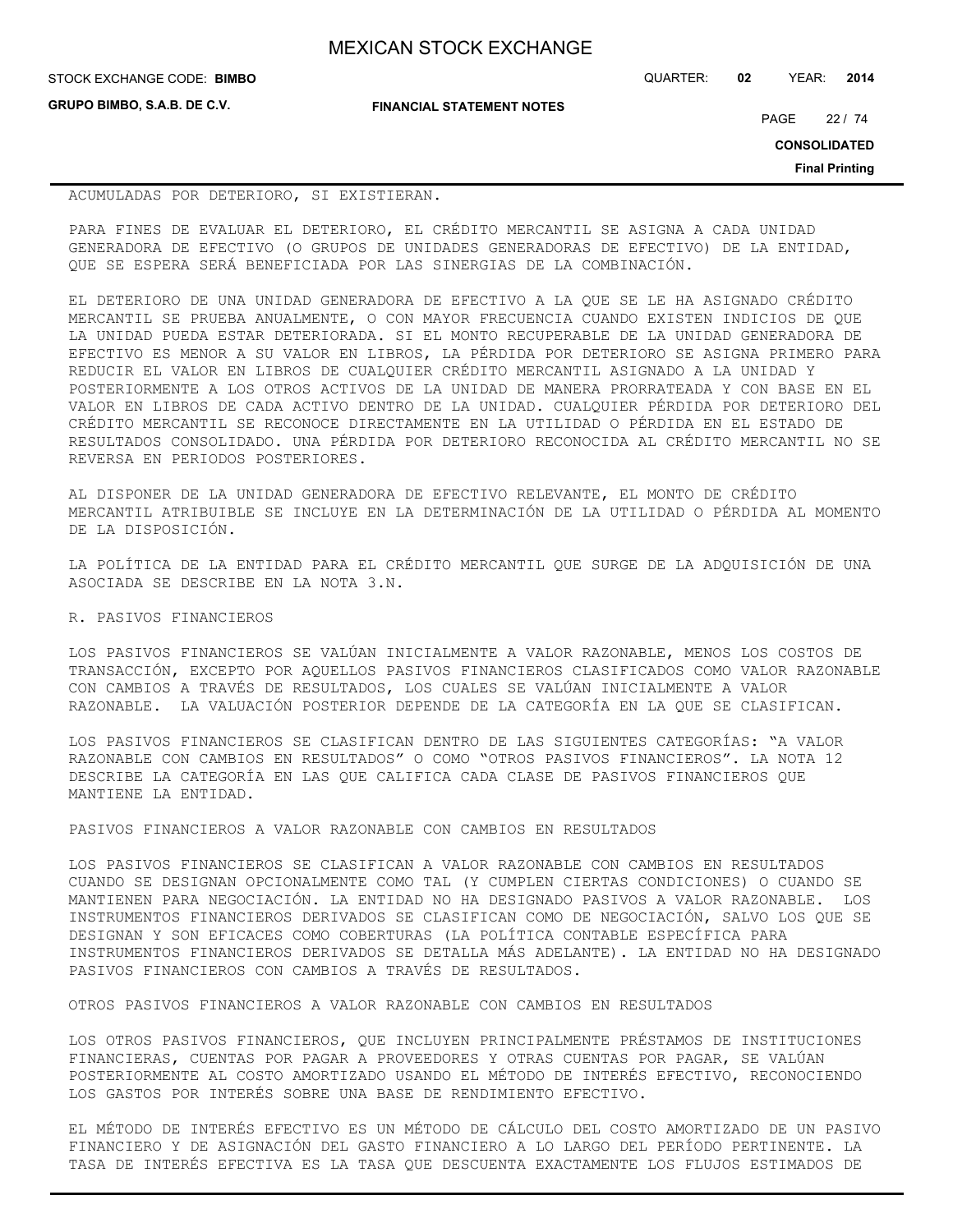## **STOCK EXCHANGE CODE: BIMBO**

**GRUPO BIMBO, S.A.B. DE C.V.**

#### **FINANCIAL STATEMENT NOTES**

STOCK EXCHANGE CODE: QUARTER: **02** YEAR: **2014**

PAGE 23 / 74

**CONSOLIDATED**

#### **Final Printing**

PAGOS EN EFECTIVO A LO LARGO DE LA VIDA ESPERADA DEL PASIVO FINANCIERO (O, CUANDO SEA ADECUADO, EN UN PERÍODO MÁS CORTO) AL IMPORTE NETO EN LIBROS DEL PASIVO FINANCIERO EN SU RECONOCIMIENTO INICIAL.

## BAJA DE PASIVOS FINANCIEROS

LA ENTIDAD DA DE BAJA LOS PASIVOS FINANCIEROS SI, Y SOLO SI, LAS OBLIGACIONES DE LA ENTIDAD SE CUMPLEN, CANCELAN O EXPIRAN. LA DIFERENCIA ENTRE EL VALOR EN LIBROS DEL PASIVO FINANCIERO DADO DE BAJA Y LA CONTRAPRESTACIÓN PAGADA Y POR PAGAR SE RECONOCE EN RESULTADOS.

S. INSTRUMENTOS FINANCIEROS DERIVADOS Y ACTIVIDADES DE COBERTURA

LOS INSTRUMENTOS FINANCIEROS DERIVADOS SE RECONOCEN INICIALMENTE A SU VALOR RAZONABLE EN LA FECHA EN QUE SE CELEBRA EL CONTRATO DEL INSTRUMENTO FINANCIERO DERIVADO Y SON REMEDIDOS SUBSECUENTEMENTE A SU VALOR RAZONABLE. EL MÉTODO PARA RECONOCER LA UTILIDAD O PÉRDIDA DE LOS CAMBIOS EN LOS VALORES RAZONABLES DE LOS INSTRUMENTOS FINANCIEROS DERIVADOS DEPENDE DE SI SON DESIGNADOS COMO INSTRUMENTOS DE COBERTURA, Y SI ES ASÍ, LA NATURALEZA DE LA PARTIDA QUE SE ESTÁ CUBRIENDO. LA ENTIDAD ÚNICAMENTE CUENTA CON INSTRUMENTOS FINANCIEROS DERIVADOS DE COBERTURA DE FLUJOS DE EFECTIVO Y DE COBERTURA DE LA INVERSIÓN NETA EN SUBSIDIARIAS EN EL EXTRANJERO.

LA ENTIDAD DOCUMENTA AL INICIO DE LA TRANSACCIÓN LA RELACIÓN ENTRE LOS INSTRUMENTOS DE COBERTURA Y LAS PARTIDAS CUBIERTAS, ASÍ COMO SUS OBJETIVOS Y LA ESTRATEGIA DE LA ADMINISTRACIÓN DE RIESGOS QUE RESPALDAN SUS TRANSACCIONES DE COBERTURA. LA ENTIDAD DOCUMENTA EN FORMA PERIÓDICA SI LOS INSTRUMENTOS FINANCIEROS DERIVADOS UTILIZADOS EN LAS TRANSACCIONES DE COBERTURA SON ALTAMENTE EFECTIVOS PARA CUBRIR LOS CAMBIOS EN VALOR RAZONABLE O FLUJOS DE EFECTIVO DE LAS PARTIDAS CUBIERTAS.

LOS VALORES RAZONABLES DE LOS INSTRUMENTOS FINANCIEROS DERIVADOS UTILIZADOS COMO INSTRUMENTOS DE COBERTURA SE REVELAN EN LA NOTA 12.

## COBERTURAS DE FLUJOS DE EFECTIVO

LA PORCIÓN EFECTIVA DE LOS CAMBIOS EN EL VALOR RAZONABLE DE LOS INSTRUMENTOS FINANCIEROS DERIVADOS QUE SE DESIGNAN Y CALIFICAN COMO COBERTURA DE FLUJOS EFECTIVO SE RECONOCEN EN LAS OTRAS PARTIDAS DE LA UTILIDAD INTEGRAL Y SE PRESENTAN EN EL RUBRO "VARIACIÓN NETA DE LA PÉRDIDA/GANANCIA POR REALIZAR DE INSTRUMENTOS DE COBERTURA DE FLUJOS DE EFECTIVO". LA PORCIÓN INEFECTIVA SE RECONOCE INMEDIATAMENTE EN LOS RESULTADOS DEL PERIODO. LAS CANTIDADES QUE HAYAN SIDO REGISTRADAS EN EL CAPITAL CONTABLE COMO PARTE DE LA UTILIDAD INTEGRAL, SE RECLASIFICAN A LOS RESULTADOS DEL MISMO PERIODO EN EL QUE LA PARTIDA CUBIERTA IMPACTA RESULTADOS.

LA ENTIDAD SUSPENDE LA CONTABILIDAD DE COBERTURAS CUANDO EL DERIVADO HA VENCIDO, HA SIDO VENDIDO, ES CANCELADO O EJERCIDO, CUANDO EL DERIVADO NO ALCANZA UNA ALTA EFECTIVIDAD PARA COMPENSAR LOS CAMBIOS EN LOS FLUJOS DE EFECTIVO DE LA PARTIDA CUBIERTA, O CUANDO LA ENTIDAD DECIDE CANCELAR LA DESIGNACIÓN DE COBERTURA. CUALQUIER PÉRDIDA O GANANCIA RECONOCIDA EN OTROS RESULTADOS INTEGRALES Y ACUMULADAS EN EL CAPITAL, PERMANECE EN EL CAPITAL Y ES RECONOCIDA CUANDO LA PROYECCIÓN DE LA TRANSACCIÓN ES FINALMENTE RECONOCIDA EN RESULTADOS.

COBERTURA DE LA INVERSIÓN NETA EN SUBSIDIARIAS EN EL EXTRANJERO

UNA COBERTURA DE LA INVERSIÓN NETA EN SUBSIDIARIAS EN EL EXTRANJERO SE CONTABILIZA DE FORMA SIMILAR A UNA COBERTURA DE FLUJOS DE EFECTIVO. LA PORCIÓN EFECTIVA DE LOS CAMBIOS EN EL VALOR RAZONABLE DE LOS INSTRUMENTOS FINANCIEROS DERIVADOS (O NO DERIVADOS) QUE SE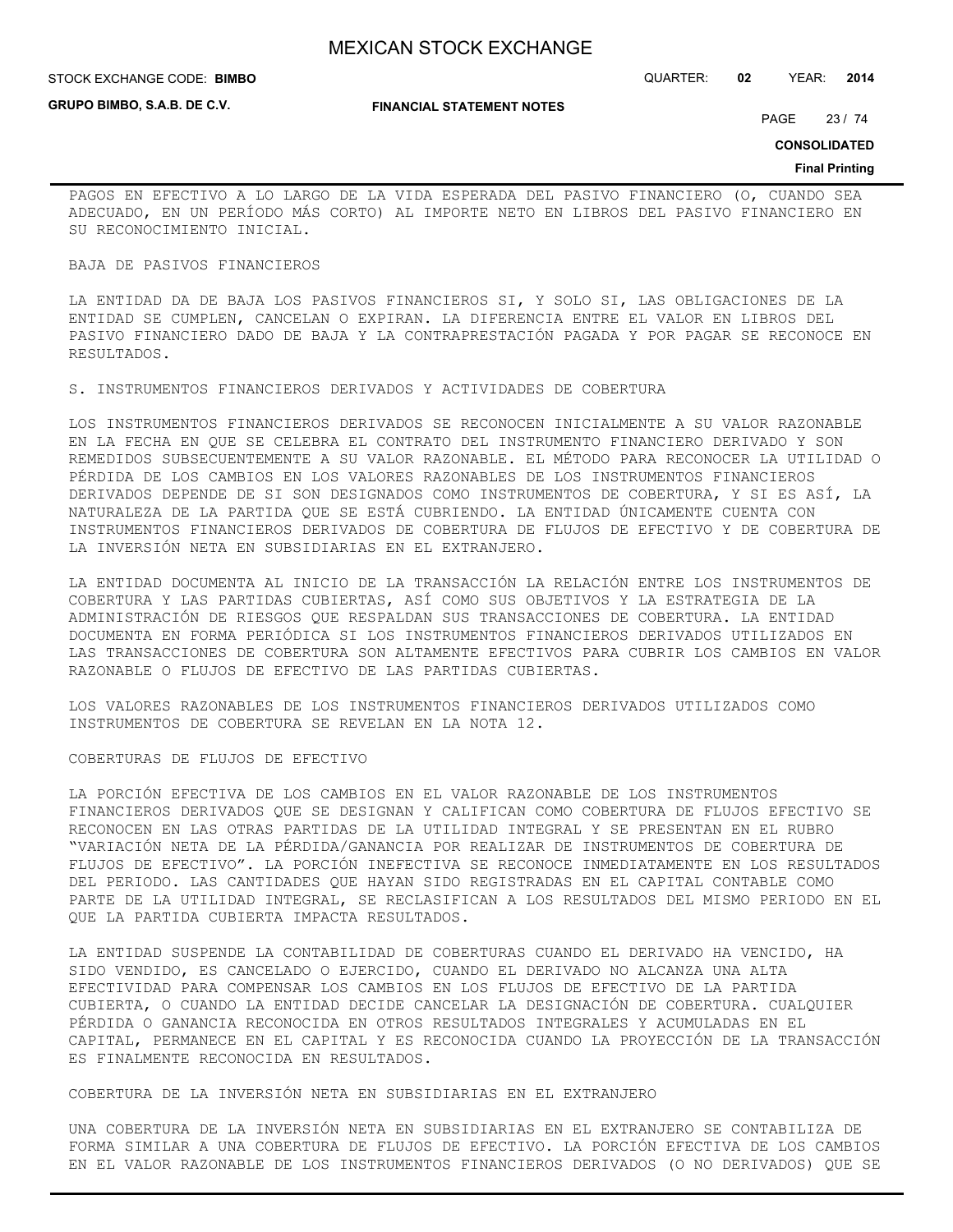**STOCK EXCHANGE CODE: BIMBO** 

**GRUPO BIMBO, S.A.B. DE C.V.**

**FINANCIAL STATEMENT NOTES**

STOCK EXCHANGE CODE: QUARTER: **02** YEAR: **2014**

PAGE 24 / 74

**CONSOLIDATED**

#### **Final Printing**

DESIGNAN Y CALIFICAN COMO COBERTURA DE LA INVERSIÓN NETA EN SUBSIDIARIAS EN EL EXTRANJERO SE RECONOCEN EN LAS OTRAS PARTIDAS DE LA UTILIDAD INTEGRAL Y SE PRESENTAN EN EL RUBRO "EFECTO DE CONVERSIÓN DE OPERACIONES EXTRANJERAS". LA PORCIÓN INEFECTIVA SE RECONOCE INMEDIATAMENTE EN LOS RESULTADOS DEL PERIODO EN EL RUBRO "GANANCIA (PÉRDIDA) CAMBIARIA NETA". LAS CANTIDADES QUE HAYAN SIDO REGISTRADAS EN EL CAPITAL CONTABLE COMO PARTE DE LA UTILIDAD INTEGRAL, SE RECLASIFICAN A LOS RESULTADOS DEL MISMO PERIODO DE LA DISPOSICIÓN DE LA INVERSIÓN.

## T. PROVISIONES

LAS PROVISIONES SE RECONOCEN CUANDO LA ENTIDAD TIENE UNA OBLIGACIÓN LEGAL O ASUMIDA (PRESENTE) COMO RESULTADO DE EVENTOS PASADOS, ES PROBABLE QUE SE REQUIERA LA SALIDA DE FLUJOS DE EFECTIVO PARA PAGAR LA OBLIGACIÓN Y EL MONTO PUEDA SER ESTIMADO CONFIABLEMENTE.

LOS PASIVOS CONTINGENTES ADQUIRIDOS EN UNA COMBINACIÓN DE NEGOCIOS SE MIDEN INICIALMENTE A SU VALOR RAZONABLE A LA FECHA DE ADQUISICIÓN. POSTERIORMENTE, SE MIDEN AL MAYOR ENTRE EL MEJOR ESTIMADO DEL GASTO QUE SE REQUIERE PARA LIQUIDAR LA OBLIGACIÓN Y EL MONTO RECONOCIDO ORIGINALMENTE MENOS SU AMORTIZACIÓN ACUMULADA.

## U. IMPUESTOS A LA UTILIDAD

EL GASTO POR IMPUESTOS A LA UTILIDAD COMPRENDE EL IMPUESTO CAUSADO Y EL DIFERIDO. EL IMPUESTO SE RECONOCE EN EL ESTADO DE RESULTADOS, EXCEPTO CUANDO SE RELACIONA CON PARTIDAS RECONOCIDAS DIRECTAMENTE EN OTRAS PARTIDAS DEL RESULTADO INTEGRAL CONSOLIDADO O EN EL CAPITAL CONTABLE. EN ESTE CASO, EL IMPUESTO TAMBIÉN SE RECONOCE EN OTRAS PARTIDAS DEL RESULTADO INTEGRAL O DIRECTAMENTE EN EL CAPITAL CONTABLE, RESPECTIVAMENTE.

EN EL CASO DE MÉXICO, EL IMPUESTO A LA UTILIDAD CAUSADO SE COMPONE DEL IMPUESTO SOBRE LA RENTA ("ISR") Y EL IMPUESTO EMPRESARIAL A TASA ÚNICA ("IETU"), LOS CUALES SE REGISTRAN EN LOS RESULTADOS DEL AÑO EN QUE SE CAUSAN. EL IMPUESTO CAUSADO ES EL QUE RESULTA MAYOR ENTRE AMBOS. ÉSTOS SE BASAN EN LAS UTILIDADES FISCALES Y EN FLUJOS DE EFECTIVO DE CADA AÑO, RESPECTIVAMENTE.

EL IMPUESTO A LAS UTILIDADES CAUSADO SE CALCULA CON BASE EN LAS LEYES FISCALES APROBADAS A LA FECHA DEL ESTADO DE POSICIÓN FINANCIERA EN LOS PAÍSES EN LOS QUE LA ENTIDAD OPERA Y GENERA UNA BASE GRAVABLE.

EL IMPUESTO A LAS UTILIDADES DIFERIDO SE DETERMINA UTILIZANDO LAS TASAS Y LEYES FISCALES QUE HAN SIDO PROMULGADAS A LA FECHA DEL ESTADO DE POSICIÓN FINANCIERA Y QUE SE ESPERA SERÁN APLICABLES CUANDO LAS DIFERENCIAS TEMPORALES SE REVIERTAN. EN EL CASO DE MÉXICO, PARA RECONOCER EL IMPUESTO DIFERIDO SE DETERMINA SI, CON BASE EN PROYECCIONES FINANCIERAS, LA ENTIDAD CAUSARÁ ISR O IETU Y SE RECONOCE EL IMPUESTO DIFERIDO QUE CORRESPONDA AL IMPUESTO QUE SE ESTIMA QUE SE PAGARÁ EN CADA EJERCICIO.

COMO CONSECUENCIA DE LA REFORMA FISCAL 2014, EN MÉXICO, AL 30 DE JUNIO DE 2014 Y 2013 YA NO SE RECONOCE IETU DIFERIDO, POR LO QUE DICHOS EFECTOS SE CANCELARON EN LOS RESULTADOS DEL EJERCICIO 2013.

LOS IMPUESTOS A LA UTILIDAD DIFERIDOS SE RECONOCE SOBRE LAS DIFERENCIAS TEMPORALES ENTRE EL VALOR EN LIBROS DE LOS ACTIVOS Y PASIVOS INCLUIDOS EN LOS ESTADOS FINANCIEROS Y LAS BASES FISCALES CORRESPONDIENTES UTILIZADAS PARA DETERMINAR EL RESULTADO FISCAL, APLICANDO LA TASA CORRESPONDIENTES A ESTAS DIFERENCIAS Y EN SU CASO SE INCLUYEN LOS BENEFICIOS DE LAS PÉRDIDAS FISCALES POR AMORTIZAR Y DE ALGUNOS CRÉDITOS FISCALES. EL PASIVO POR IMPUESTO A LA UTILIDAD DIFERIDO SE RECONOCE GENERALMENTE PARA TODAS LAS DIFERENCIAS FISCALES TEMPORALES. SE RECONOCERÁ UN ACTIVO POR IMPUESTOS DIFERIDOS, POR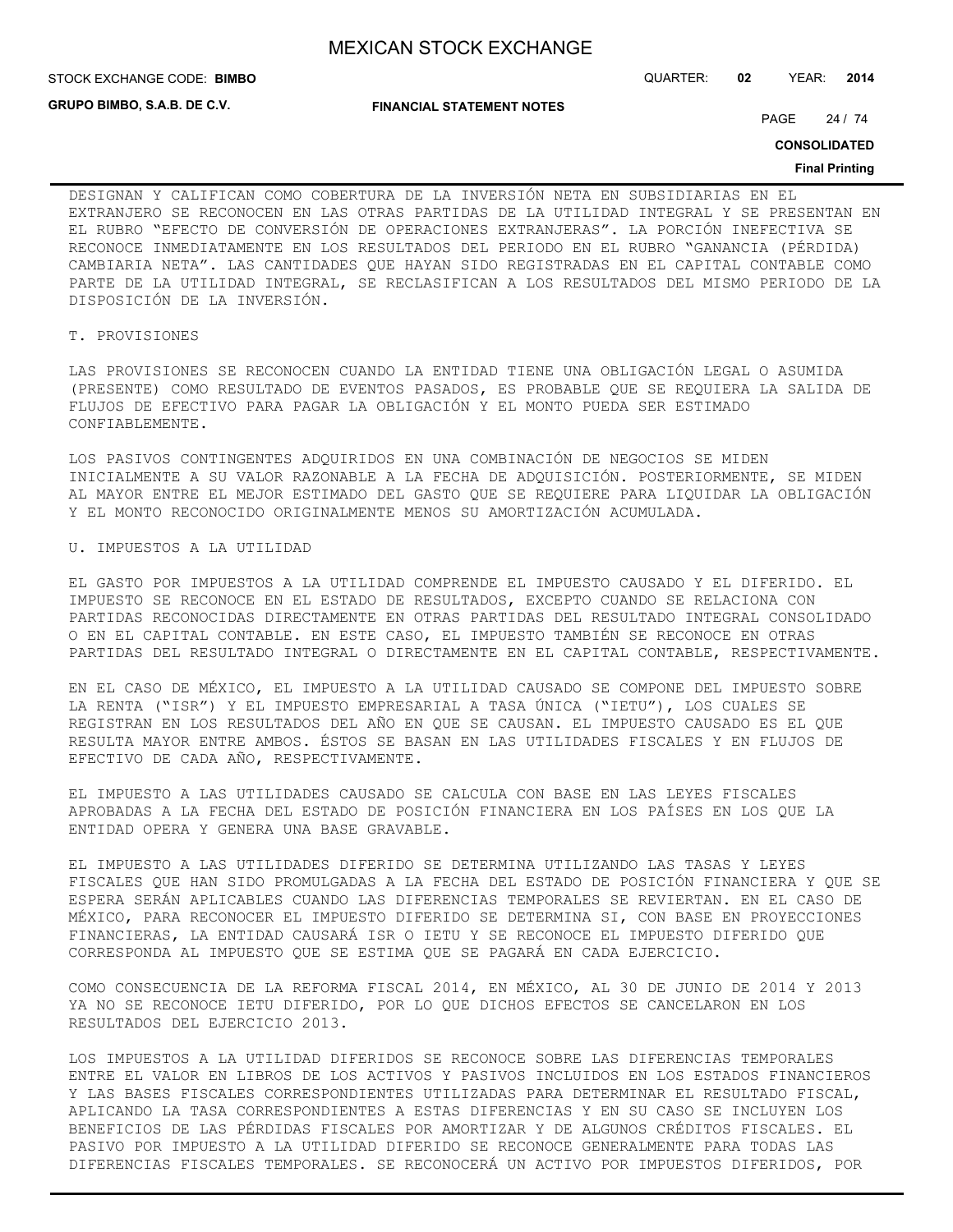**GRUPO BIMBO, S.A.B. DE C.V.**

### **FINANCIAL STATEMENT NOTES**

STOCK EXCHANGE CODE: QUARTER: **02** YEAR: **2014 BIMBO**

PAGE 25 / 74

**CONSOLIDATED**

#### **Final Printing**

TODAS LAS DIFERENCIAS TEMPORALES DEDUCIBLES, EN LA MEDIDA EN QUE RESULTE PROBABLE QUE LA ENTIDAD DISPONGA DE UTILIDADES FISCALES FUTURAS CONTRA LAS QUE PUEDA APLICAR ESAS DIFERENCIAS TEMPORALES DEDUCIBLES.

NO SE RECONOCE EL IMPUESTO A LAS UTILIDADES DIFERIDO DE LAS SIGUIENTES DIFERENCIAS TEMPORALES: I) LAS QUE SURGEN DEL RECONOCIMIENTO INICIAL DE ACTIVOS O PASIVOS EN TRANSACCIONES DISTINTAS A ADQUISICIONES DE NEGOCIOS Y QUE NO AFECTAN RESULTADOS CONTABLES O FISCALES, II) LAS RELACIONADAS A INVERSIONES EN SUBSIDIARIAS Y EN ASOCIADAS EN LA MEDIDA QUE SEA PROBABLE QUE NO SE REVERTIRÁN EN EL FUTURO PREVISIBLE, Y, III) LAS QUE SURGEN DEL RECONOCIMIENTO INICIAL DEL CRÉDITO MERCANTIL. EL IMPUESTO A LA UTILIDAD DIFERIDO ACTIVO SÓLO SE RECONOCE EN LA MEDIDA QUE SEA PROBABLE QUE SE OBTENGAN BENEFICIOS FISCALES FUTUROS CONTRA LOS QUE SE PUEDAN UTILIZAR.

EL VALOR EN LIBROS DE UN ACTIVO POR IMPUESTOS DIFERIDOS DEBE SOMETERSE A REVISIÓN AL FINAL DE CADA PERIODO SOBRE EL QUE SE INFORMA Y SE DEBE REDUCIR EN LA MEDIDA QUE SE ESTIME PROBABLE QUE NO HABRÁN UTILIDADES GRAVABLES SUFICIENTES PARA PERMITIR QUE SE RECUPERE LA TOTALIDAD O UNA PARTE DEL ACTIVO.

LOS ACTIVOS Y PASIVOS POR IMPUESTOS DIFERIDOS SE VALÚAN EMPLEANDO LAS TASAS FISCALES QUE SE ESPERA APLICAR EN EL PERÍODO EN EL QUE EL PASIVO SE PAGUE O EL ACTIVO SE REALICE, BASÁNDOSE EN LAS TASAS (Y LEYES FISCALES) QUE HAYAN SIDO APROBADAS O SUSTANCIALMENTE APROBADAS AL FINAL DEL PERIODO SOBRE EL QUE SE INFORMA.

LOS SALDOS DE IMPUESTOS A LAS UTILIDADES ACTIVOS Y PASIVOS SE COMPENSAN SÓLO CUANDO EXISTE UN DERECHO LEGAL EXIGIBLE A COMPENSAR LOS IMPUESTOS CAUSADOS ACTIVOS CONTRA LOS PASIVOS Y SON RELATIVOS A LA MISMA AUTORIDAD FISCAL, O SI SON DISTINTAS ENTIDADES FISCALES, SE TIENE LA INTENCIÓN DE LIQUIDARLOS SOBRE BASES NETAS O LOS ACTIVOS Y PASIVOS SE REALIZARÁN DE FORMA SIMULTÁNEA.

V. COSTOS DE BENEFICIOS AL RETIRO, BENEFICIOS POR TERMINACIÓN Y PARTICIPACIÓN DE LOS TRABAJADORES EN LAS UTILIDADES ("PTU")

I. PENSIONES Y PRIMA DE ANTIGÜEDAD

UN PLAN DE CONTRIBUCIONES DEFINIDAS ES UN PLAN DE BENEFICIOS POSTERIORES AL EMPLEO BAJO EL CUAL LA ENTIDAD PAGA CONTRIBUCIONES FIJAS A UN FONDO O FIDEICOMISO Y NO TIENE NINGUNA OBLIGACIÓN LEGAL O ASUMIDA DE HACER PAGOS ADICIONALES. LAS OBLIGACIONES SE RECONOCEN COMO GASTOS CUANDO LOS EMPLEADOS PRESTAN LOS SERVICIOS QUE LES DAN DERECHO A LAS CONTRIBUCIONES.

UN PLAN DE BENEFICIOS DEFINIDOS ES UN PLAN DE BENEFICIOS POSTERIORES AL EMPLEO DISTINTO A LOS DE CONTRIBUCIONES DEFINIDAS. EN EL CASO DE LOS PLANES DE BENEFICIOS DEFINIDOS, QUE INCLUYEN PRIMA DE ANTIGÜEDAD Y PENSIONES, SU COSTO SE DETERMINA UTILIZANDO EL MÉTODO DE CRÉDITO UNITARIO PROYECTADO, CON VALUACIONES ACTUARIALES QUE SE REALIZAN AL FINAL DE CADA PERIODO SOBRE EL QUE SE INFORMA. LAS REMEDICIONES, QUE INCLUYEN LAS GANANCIAS Y PÉRDIDAS ACTUARIALES, EL EFECTO DE LOS CAMBIOS EN EL PISO DEL ACTIVO (EN SU CASO) Y EL RETORNO DEL PLAN DE ACTIVOS (EXCLUIDOS LOS INTERESES), SE REFLEJA DE INMEDIATO EN EL ESTADO DE POSICIÓN FINANCIERA CON CARGO O CRÉDITO QUE SE RECONOCE EN OTROS RESULTADOS INTEGRALES EN EL PERÍODO EN QUE SE INCURREN. LAS REMEDICIONES QUE RECONOCEN EN OTROS RESULTADOS INTEGRALES SE RECONOCEN DE INMEDIATO EN LAS UTILIDADES ACUMULADAS Y NO SE RECLASIFICA A RESULTADOS. COSTO POR SERVICIOS PASADOS SE RECONOCE EN RESULTADOS EN EL PERÍODO DE LA MODIFICACIÓN AL PLAN. LOS INTERESES NETOS SE CALCULAN APLICANDO LA TASA DE DESCUENTO AL INICIO DEL PERÍODO DE LA OBLIGACIÓN EL ACTIVO POR BENEFICIOS DEFINIDOS.

EL PASIVO O ACTIVO RECONOCIDO EN EL ESTADO DE POSICIÓN FINANCIERA RESPECTO DE LOS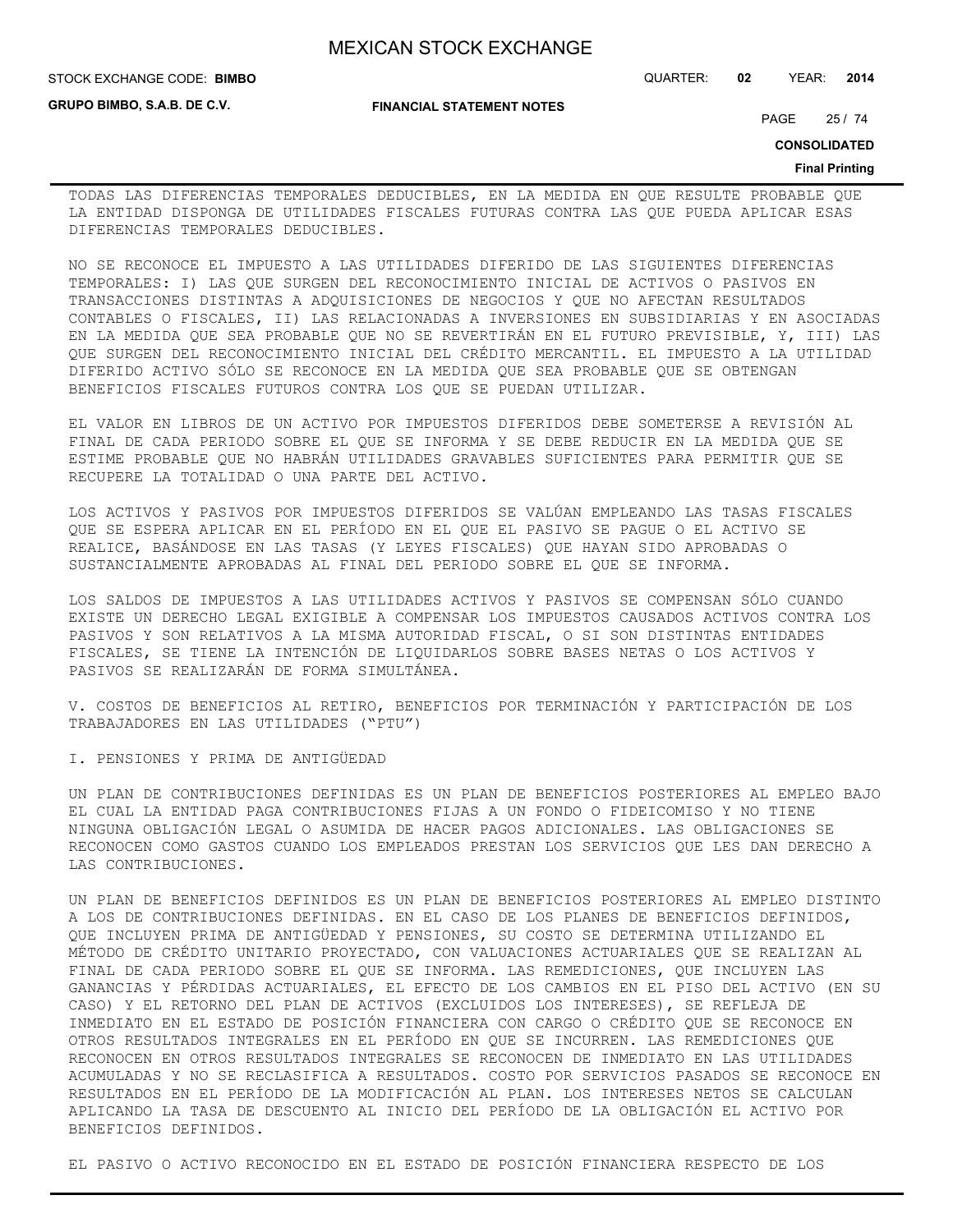STOCK EXCHANGE CODE: QUARTER: **02** YEAR: **2014 BIMBO**

**GRUPO BIMBO, S.A.B. DE C.V.**

**FINANCIAL STATEMENT NOTES**

PAGE 26 / 74

**CONSOLIDATED**

#### **Final Printing**

PLANES DE BENEFICIOS DEFINIDOS ES EL VALOR PRESENTE DE LA OBLIGACIÓN MENOS EL VALOR RAZONABLE DE LOS ACTIVOS DEL PLAN. EL VALOR PRESENTE DE LAS OBLIGACIONES DE BENEFICIOS DEFINIDOS SE DETERMINA DESCONTANDO LOS FLUJOS DE EFECTIVO ESTIMADOS USANDO LAS TASAS DE INTERÉS DE BONOS GUBERNAMENTALES DENOMINADOS EN LA MISMA MONEDA EN LA QUE LOS BENEFICIOS SERÁN PAGADOS Y QUE TIENEN VENCIMIENTOS QUE SE APROXIMAN AL DE LA OBLIGACIÓN.

LA ENTIDAD OTORGA UN BONO EN EFECTIVO A CIERTOS EJECUTIVOS, CALCULADO CON BASE EN MÉTRICAS DE DESEMPEÑO, EL ISR CORRESPONDIENTE ES RETENIDO A LOS EMPLEADOS Y EL IMPORTE NETO ES UTILIZADO PARA LA COMPRA DE ACCIONES DE LA ENTIDAD. EL EMPLEADO PUEDE DISPONER DE DICHAS ACCIONES, AÚN Y CUANDO DEJE DE LABORAR PARA LA ENTIDAD.

II. PARTICIPACIÓN DE LOS TRABAJADORES EN LAS UTILIDADES

EN EL CASO DE MÉXICO, VENEZUELA Y BRASIL TIENEN LA OBLIGACIÓN DE RECONOCER UNA PROVISIÓN POR EL COSTO DE LA PARTICIPACIÓN DE LOS TRABAJADORES EN LAS UTILIDADES CUANDO TIENEN UNA OBLIGACIÓN PRESENTE LEGAL O ASUMIDA DE REALIZAR EL PAGO COMO RESULTADO DE EVENTOS PASADOS Y SE PUEDE ESTIMAR CONFIABLEMENTE. LA PTU SE REGISTRA EN LOS RESULTADOS DEL AÑO EN QUE SE CAUSA.

## III. INDEMNIZACIONES

LA ENTIDAD RECONOCE UN PASIVO Y EL GASTO CORRESPONDIENTE POR INDEMNIZACIONES CUANDO YA NO PUEDE RETRAERSE DE UNA OFERTA DE TERMINACIÓN A LOS EMPLEADOS O, ANTES, SI SE CUMPLEN LOS REQUISITOS DE RECONOCIMIENTO DE UN PASIVO POR REESTRUCTURA.

IV. PLANES DE PENSIONES MULTIPATRONALES (PPM)

LA ENTIDAD CLASIFICA LOS PLANES MULTIPATRONALES COMO DE CONTRIBUCIÓN DEFINIDA O DE BENEFICIOS DEFINIDOS PARA DETERMINAR SU CONTABILIZACIÓN. EN PARTICULAR, LOS PLANES MULTIPATRONALES DE BENEFICIOS DEFINIDOS SE REGISTRAN CON BASE EN LA PROPORCIÓN EN LA QUE LA ENTIDAD PARTICIPA EN LA OBLIGACIÓN, ACTIVOS Y COSTOS, DETERMINADOS DE LA MISMA FORMA QUE OTROS PLANES DE CONTRIBUCIÓN DEFINIDA, SALVO QUE NO SE TENGA INFORMACIÓN SUFICIENTE, EN CUYO CASO SE REGISTRAN COMO SI FUERAN DE CONTRIBUCIÓN DEFINIDA.

LA LIQUIDACIÓN O SALIDA DE LA ENTIDAD DE UN PLAN MULTIPATRONAL SE RECONOCE Y VALÚA CONFORME A LA IAS 37, PROVISIONES, PASIVOS Y ACTIVOS CONTINGENTES.

## W. RECONOCIMIENTO DE INGRESOS

LOS INGRESOS SE CALCULAN AL VALOR RAZONABLE DE LA CONTRAPRESTACIÓN COBRADA O POR COBRAR, TENIENDO EN CUENTA EL IMPORTE ESTIMADO DE DEVOLUCIONES DE CLIENTES, REBAJAS Y OTROS DESCUENTOS SIMILARES.

- VENTA DE BIENES

LOS INGRESOS POR LA VENTA DE BIENES DEBEN SER RECONOCIDOS CUANDO SE CUMPLEN TODAS Y CADA UNA DE LAS SIGUIENTES CONDICIONES:

\* LA ENTIDAD HA TRANSFERIDO AL COMPRADOR LOS RIESGOS Y BENEFICIOS SIGNIFICATIVOS QUE SE DERIVAN DE LA PROPIEDAD DE LOS BIENES;

\* LA ENTIDAD NO CONSERVA PARA SÍ NINGUNA IMPLICACIÓN EN LA GESTIÓN CONTINUA DE LOS BIENES VENDIDOS, EN EL GRADO USUALMENTE ASOCIADO CON LA PROPIEDAD, NI RETIENE EL CONTROL EFECTIVO SOBRE LOS MISMOS;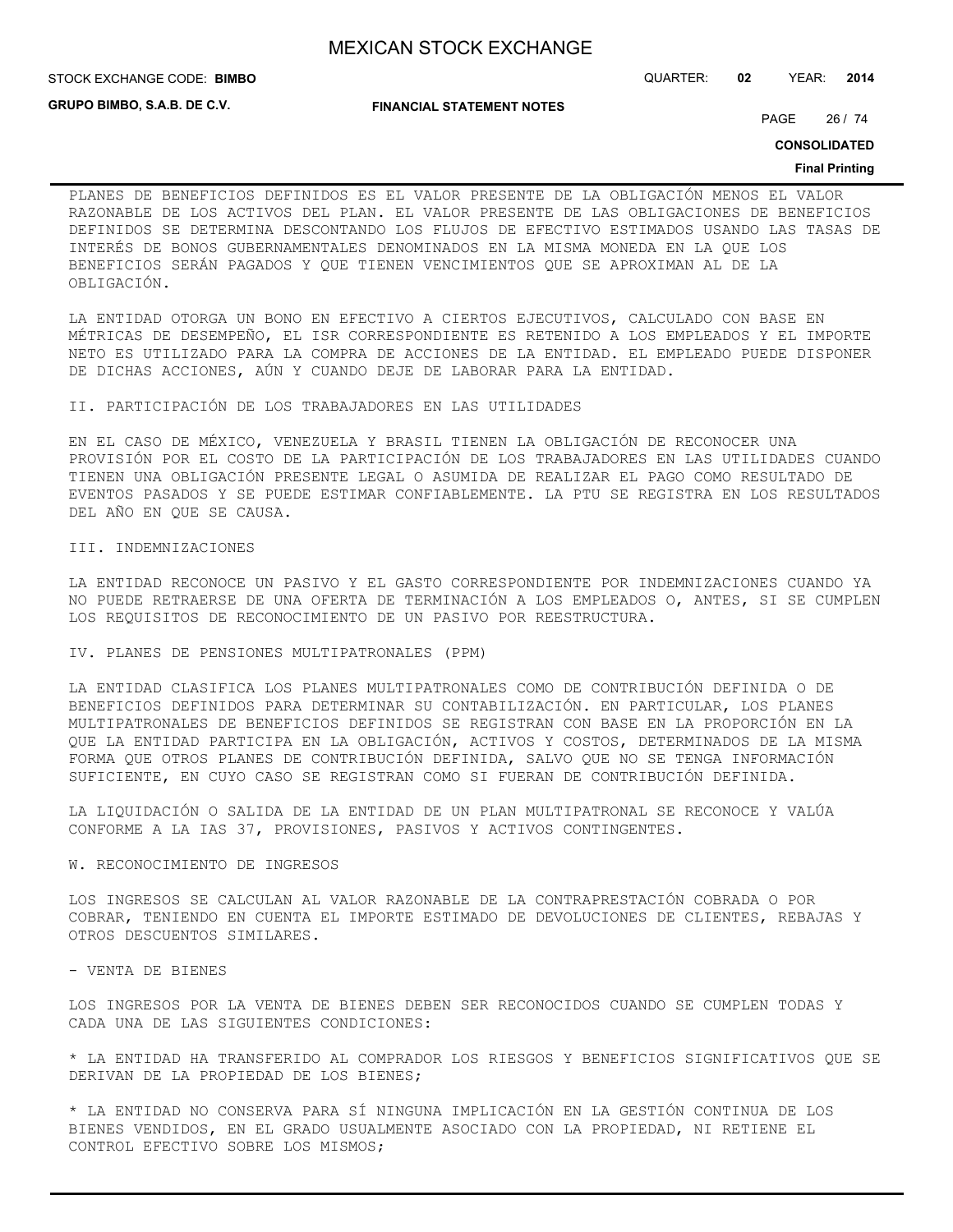**GRUPO BIMBO, S.A.B. DE C.V.**

## **FINANCIAL STATEMENT NOTES**

STOCK EXCHANGE CODE: QUARTER: **02** YEAR: **2014 BIMBO**

PAGE 27 / 74

**CONSOLIDATED**

**Final Printing**

\* EL IMPORTE DE LOS INGRESOS PUEDE VALUARSE CONFIABLEMENTE;

\* SEA PROBABLE QUE LA ENTIDAD RECIBA LOS BENEFICIOS ECONÓMICOS ASOCIADOS CON LA TRANSACCIÓN; Y

\* LOS COSTOS INCURRIDOS, O POR INCURRIR, EN RELACIÓN CON LA TRANSACCIÓN PUEDEN SER VALUADOS CONFIABLEMENTE.

### - INGRESOS POR INTERESES

LOS INGRESOS POR INTERESES SE RECONOCEN CUANDO ES PROBABLE QUE LOS BENEFICIOS ECONÓMICOS FLUYAN HACIA LA ENTIDAD Y EL IMPORTE DE LOS INGRESOS PUEDA SER VALUADO CONFIABLEMENTE. LOS INGRESOS POR INTERESES SE REGISTRAN SOBRE UNA BASE PERIÓDICA, CON REFERENCIA AL SALDO INSOLUTO Y A LA TASA DE INTERÉS EFECTIVA APLICABLE, LA CUAL ES LA TASA QUE EXACTAMENTE DESCUENTA LOS FLUJOS DE EFECTIVO ESTIMADOS A RECIBIR A LO LARGO DE LA VIDA ESPERADA DEL ACTIVO FINANCIERO Y LO IGUALA CON EL IMPORTE NETO EN LIBROS DEL ACTIVO FINANCIERO EN SU RECONOCIMIENTO INICIAL.

4. JUICIOS CONTABLES CRÍTICOS Y FUENTES CLAVE DE INCERTIDUMBRES

EN LA APLICACIÓN DE LAS POLÍTICAS CONTABLES DE LA ENTIDAD, LAS CUALES SE DESCRIBEN EN LA NOTA 3, LA ADMINISTRACIÓN DEBE HACER JUICIOS, ESTIMACIONES Y SUPUESTOS SOBRE LOS IMPORTES EN LIBROS DE LOS ACTIVOS Y PASIVOS DE LOS ESTADOS FINANCIEROS. LAS ESTIMACIONES Y SUPUESTOS RELATIVOS SE BASAN EN LA EXPERIENCIA Y OTROS FACTORES QUE SE CONSIDERAN PERTINENTES. LOS RESULTADOS REALES PODRÍAN DIFERIR DE ESTAS ESTIMACIONES.

LAS ESTIMACIONES Y SUPUESTOS SE REVISAN SOBRE UNA BASE REGULAR. LAS MODIFICACIONES A LAS ESTIMACIONES CONTABLES SE RECONOCEN EN EL PERIODO EN QUE SE REALIZA LA MODIFICACIÓN Y PERIODOS FUTUROS SI LA MODIFICACIÓN AFECTA TANTO AL PERIODO ACTUAL COMO A PERIODOS SUBSECUENTES.

JUICIOS CRÍTICOS AL APLICAR LAS POLÍTICAS CONTABLES

1. CONSOLIDACIÓN DE ENTIDADES DE PROPÓSITO ESPECÍFICO

BBU Y SARA LEE HAN CELEBRADO ACUERDOS CON CONTRATISTAS TERCEROS ("OPERADORES INDEPENDIENTES"), EN LOS CUALES NO DETENTAN PARTICIPACIÓN ACCIONARIA DIRECTA O INDIRECTA PERO QUE CALIFICAN COMO ENTIDADES DE PROPÓSITO ESPECÍFICO ("EPE"). LA ENTIDAD HA CONCLUIDO QUE CONTROLA CIERTOS OPERADORES INDEPENDIENTES, PRINCIPALMENTE POR GARANTIZAR U OTORGAR LOS FINANCIAMIENTOS, ASÍ COMO POR LA OBLIGACIÓN QUE HA ASUMIDO DE MANTENER LAS RUTAS OPERANDO. EN OTROS CASOS, LA ENTIDAD HA CONCLUIDO QUE NO DETENTA DICHO CONTROL.

## FUENTES CLAVE DE INCERTIDUMBRE EN LAS ESTIMACIONES

1. VIDAS ÚTILES, VALORES RESIDUALES Y MÉTODOS DE DEPRECIACIÓN DE ACTIVOS DE LARGA DURACIÓN

COMO SE DESCRIBE EN LA NOTA 3, LA ENTIDAD REVISA PERIÓDICAMENTE LAS VIDAS ÚTILES, VALORES RESIDUALES Y MÉTODOS DE DEPRECIACIÓN DE ACTIVOS DE LARGA DURACIÓN, INCLUYENDO LA PROPIEDAD, PLANTA Y EQUIPO Y LOS INTANGIBLES. ADICIONALMENTE, PARA ESTOS ÚLTIMOS, DETERMINA SI SU VIDA ES DEFINIDA O INDEFINIDA. DURANTE LOS PERIODOS PRESENTADOS, NO SE MODIFICARON DICHOS ESTIMADOS.

2. ESTIMACIÓN PARA CUENTAS DE COBRO DUDOSO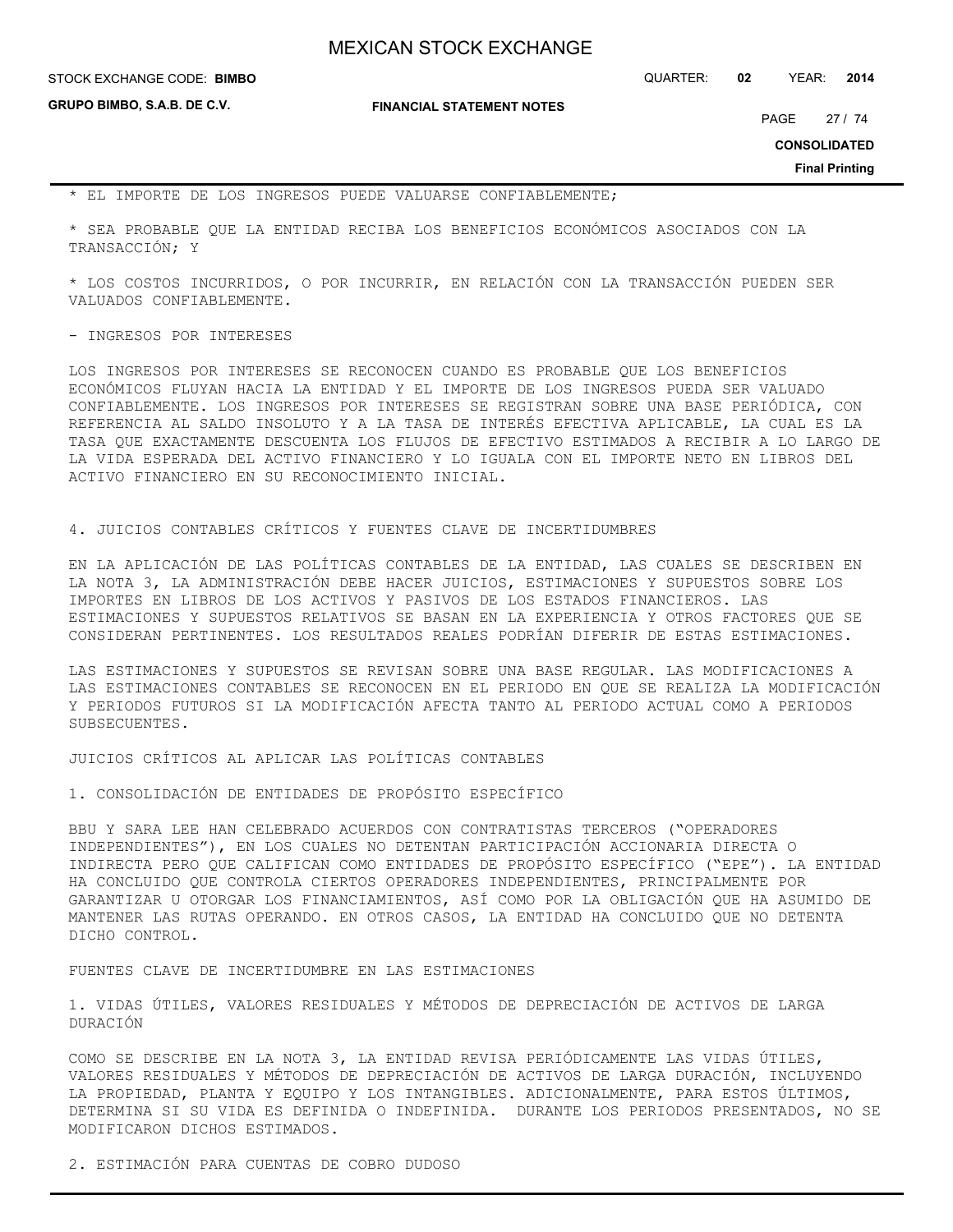STOCK EXCHANGE CODE: QUARTER: **02** YEAR: **2014 BIMBO**

**GRUPO BIMBO, S.A.B. DE C.V.**

**FINANCIAL STATEMENT NOTES**

PAGE 28 / 74

**CONSOLIDATED**

**Final Printing**

LOS FACTORES QUE CONSIDERA LA ENTIDAD EN LA ESTIMACIÓN DE LAS CUENTAS DE COBRO DUDOSO SON PRINCIPALMENTE EL RIESGO DE CRÉDITO DEL CLIENTE, CUENTAS NO GARANTIZADAS Y RETRASOS CONSIDERABLES EN LA COBRANZA DE ACUERDO A LOS LÍMITES DE CRÉDITO ESTABLECIDOS.

## 3. DETERIORO DE CRÉDITO MERCANTIL

DETERMINAR SI EL CRÉDITO MERCANTIL HA SUFRIDO DETERIORO IMPLICA EL CÁLCULO DEL VALOR DE USO DE LAS UNIDADES GENERADORAS DE EFECTIVO A LAS CUALES SE HA ASIGNADO. EL CÁLCULO DEL VALOR DE USO REQUIERE QUE LA ENTIDAD DETERMINE LOS FLUJOS DE EFECTIVO FUTUROS QUE ESPERA QUE OBTENGAN LAS UNIDADES GENERADORAS DE EFECTIVO Y ESTIME UNA TASA DE DESCUENTO APROPIADA PARA CALCULAR EL VALOR PRESENTE.

## 4. VALORES RAZONABLES

LOS INSTRUMENTOS FINANCIEROS DERIVADOS SE RECONOCEN EN EL ESTADO DE POSICIÓN FINANCIERA A SU VALOR RAZONABLE A CADA FECHA DE REPORTE. ADICIONALMENTE, REVELA EL VALOR RAZONABLE DE CIERTOS INSTRUMENTOS FINANCIEROS, PRINCIPALMENTE, DE LA DEUDA A LARGO PLAZO, A PESAR DE QUE NO IMPLICA UN RIESGO DE AJUSTE A LOS VALORES EN LIBROS. LO ANTERIOR, SE DESCRIBE EN LA NOTA 12. FINALMENTE, LA ENTIDAD HA LLEVADO A CABO ADQUISICIONES DE NEGOCIOS, QUE REQUIEREN QUE SE VALÚE A VALOR RAZONABLE LA CONTRAPRESTACIÓN PAGADA, LOS ACTIVOS IDENTIFICABLES ADQUIRIDOS Y LOS PASIVOS ASUMIDOS, Y, OPCIONALMENTE, LA PARTICIPACIÓN NO CONTROLADORA A LA FECHA DE ADQUISICIÓN, COMO SE INDICA EN LA NOTA 1.

LOS VALORES RAZONABLES DESCRITOS SE ESTIMAN USANDO TÉCNICAS DE VALUACIÓN QUE INCLUYEN DATOS QUE NO SON OBSERVABLES EN UN MERCADO. LOS PRINCIPALES SUPUESTOS UTILIZADOS EN LA VALUACIÓN SE DESCRIBEN EN LAS NOTAS RELATIVAS. LA ADMINISTRACIÓN CONSIDERA QUE LAS TÉCNICAS DE VALUACIÓN Y LOS SUPUESTOS SELECCIONADOS SON APROPIADOS PARA DETERMINAR LOS VALORES RAZONABLES.

## 5. BENEFICIOS A LOS EMPLEADOS

EL COSTO DE LOS PLANES DE BENEFICIOS DEFINIDOS A LOS EMPLEADOS Y LOS PLANES DE PENSIONES MULTIPATRONALES SE DETERMINA USANDO VALUACIONES ACTUARIALES QUE INVOLUCRAN SUPUESTOS RESPECTO DE TASAS DE DESCUENTO, FUTUROS AUMENTOS DE SUELDO, TASAS DE ROTACIÓN DE PERSONAL Y TASAS DE MORTALIDAD, ENTRE OTROS. DEBIDO A LA NATURALEZA DE LARGO PLAZO DE ESTOS PLANES, TALES ESTIMACIONES SON SENSIBLES A CAMBIOS EN LOS SUPUESTOS.

## 6. DETERMINACIÓN DE IMPUESTOS A LA UTILIDAD

DETERMINAR SI EL IMPUESTO DIFERIDO ACTIVO POR PÉRDIDAS FISCALES POR AMORTIZAR SE HA DETERIORADO, BASÁNDOSE EN LAS PROYECCIONES FISCALES PREPARADAS POR LA ENTIDAD, PARA EVALUAR SU RECUPERABILIDAD.

## 7. COMPENSACIONES A EMPLEADOS, SEGUROS Y OTROS PASIVOS

RIESGOS DE SEGURO EN EUA COMO PUEDEN SER EL PASIVO POR DAÑOS GENERALES A TERCEROS, EL SEGURO DEL AUTOMÓVIL Y COMPENSACIONES A EMPLEADOS SON AUTOASEGURADOS POR LA ENTIDAD CON COBERTURAS SUJETAS A LÍMITES ESPECÍFICOS ACORDADOS EN UN PROGRAMA DE SEGUROS. LAS PROVISIONES PARA RECLAMOS SOBRE EL PROGRAMA SON REGISTRADAS EN BASE A LA BASE DE RECLAMOS INCURRIDOS. LOS PASIVOS POR RIESGOS ASEGURABLES SON DETERMINADOS USANDO DATOS HISTÓRICOS DE LA ENTIDAD. EL PASIVO NETO AL 30 DE JUNIO DE 2014 Y 31 DE DICIEMBRE DE 2013 ASCENDIÓ A \$3,240,749 Y \$ 2,944,589 RESPECTIVAMENTE.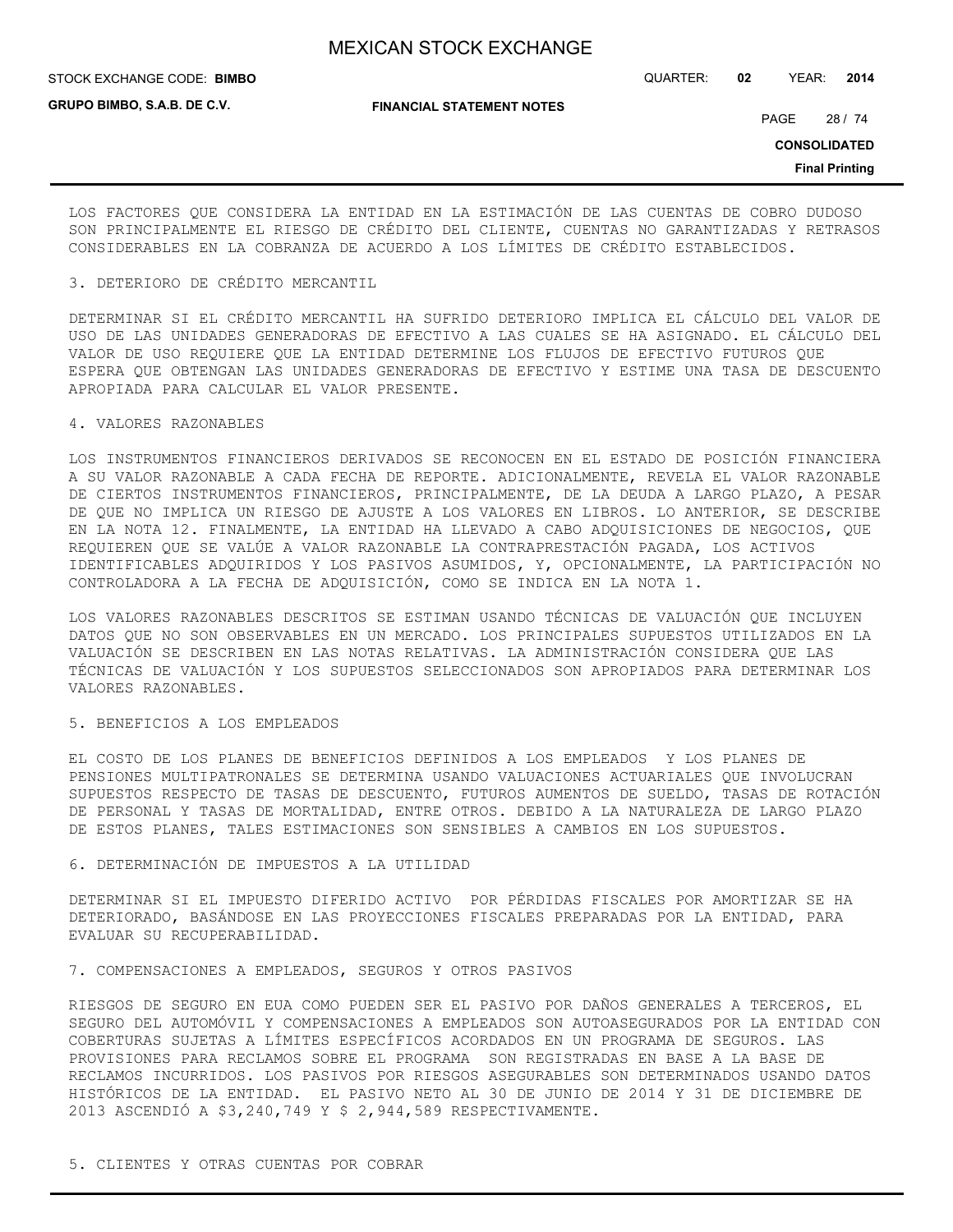STOCK EXCHANGE CODE: QUARTER: **02** YEAR: **2014**

| GRUPO BIMBO, S.A.B. DE C.V.                                                                              |    | <b>FINANCIAL STATEMENT NOTES</b>       |  |                                    |  |
|----------------------------------------------------------------------------------------------------------|----|----------------------------------------|--|------------------------------------|--|
|                                                                                                          |    |                                        |  |                                    |  |
| CLIENTES (NETO)                                                                                          |    |                                        |  |                                    |  |
|                                                                                                          |    | 30 DE JUNIO 31 DE DICIEMBRE<br>DE 2014 |  | DE 2013                            |  |
| <b>CLIENTES</b>                                                                                          |    | \$12,438,705                           |  | \$11,156,292                       |  |
| ESTIMACIÓN PARA CUENTAS<br>DE COBRO DUDOSO                                                               |    | (460, 445)                             |  | (495, 808)                         |  |
|                                                                                                          |    | \$11,978,260                           |  | 10,660,484                         |  |
| OTRAS CUENTAS POR COBRAR                                                                                 |    | ==========                             |  |                                    |  |
|                                                                                                          |    | 30 DE JUNIO<br>DE 2014                 |  | 31 DE DICIEMBRE<br>DE 2013         |  |
| CENTRO DE VENTAS<br>DOCUMENTOS POR COBRAR<br>CUENTAS POR COBRAR A CORTO PLAZO                            | \$ | 347,542<br>322,751                     |  | 302,817<br>$\mathsf{S}$<br>231,464 |  |
| DE OPERADORES INDEPENDIENTES<br>IMPUESTO SOBRE LA RENTA, IMPUESTO<br>AL VALOR AGREGADO Y OTROS IMPUESTOS |    | 514,082                                |  | 512,939                            |  |
| POR RECUPERAR<br>DEUDORES DIVERSOS                                                                       |    | 4,084,847<br>522,324                   |  | 3, 185, 289<br>441,650             |  |
|                                                                                                          | \$ | 5,791,546                              |  | \$4,674,159                        |  |

LOS PLAZOS DE CRÉDITO PROMEDIO SOBRE LAS VENTAS DE BIENES SON PARA MÉXICO 30 DÍAS, EUA 60 DÍAS Y ORGANIZACIÓN LATINOAMERICA "OLA", QUE INCLUYE LOS PAÍSES DE CENTRO Y SUDAMÉRICA, 30 DÍAS. LOS SALDOS VENCIDOS NO RESERVADOS NO SON RELEVANTES A LAS FECHAS DEL ESTADO DE POSICIÓN FINANCIERA. LOS IMPORTES VENCIDOS A MÁS DE 90 DÍAS SE ENCUENTRAN RESERVADOS AL SETENTA Y CINCO POR CIENTO Y AQUELLOS VENCIDOS EN MÁS DE 180 DÍAS AL CIEN POR CIENTO.

6. INVENTARIOS

|                                                                                                                                     | 30 DE JUNIO<br>DE 2014                                      | 31 DE DICIEMBRE<br>DE 2013                                            |
|-------------------------------------------------------------------------------------------------------------------------------------|-------------------------------------------------------------|-----------------------------------------------------------------------|
| PRODUCTOS TERMINADOS<br>ORDENES EN PROCESO<br>MATERIAS PRIMAS, ENVASES Y ENVOLTURAS<br>OTROS ALMACENES<br>ESTIMACIÓN DE INVENTARIOS | \$1,941,136<br>125,758<br>2,159,124<br>245,265<br>(44, 652) | \$1,677,540<br>137,705<br>2,482,040<br>3,217<br>(43, 994)<br>-------- |
|                                                                                                                                     | 4,426,631                                                   | 4,256,508                                                             |
| MATERIAS PRIMAS EN TRÁNSITO                                                                                                         | 172,167                                                     | 472,641                                                               |
|                                                                                                                                     | \$4,598,798                                                 | \$4,729,149                                                           |

7. PROPIEDADES, PLANTA Y EQUIPO

PAGE 29 / 74

**CONSOLIDATED**

**Final Printing**

**STOCK EXCHANGE CODE: BIMBO**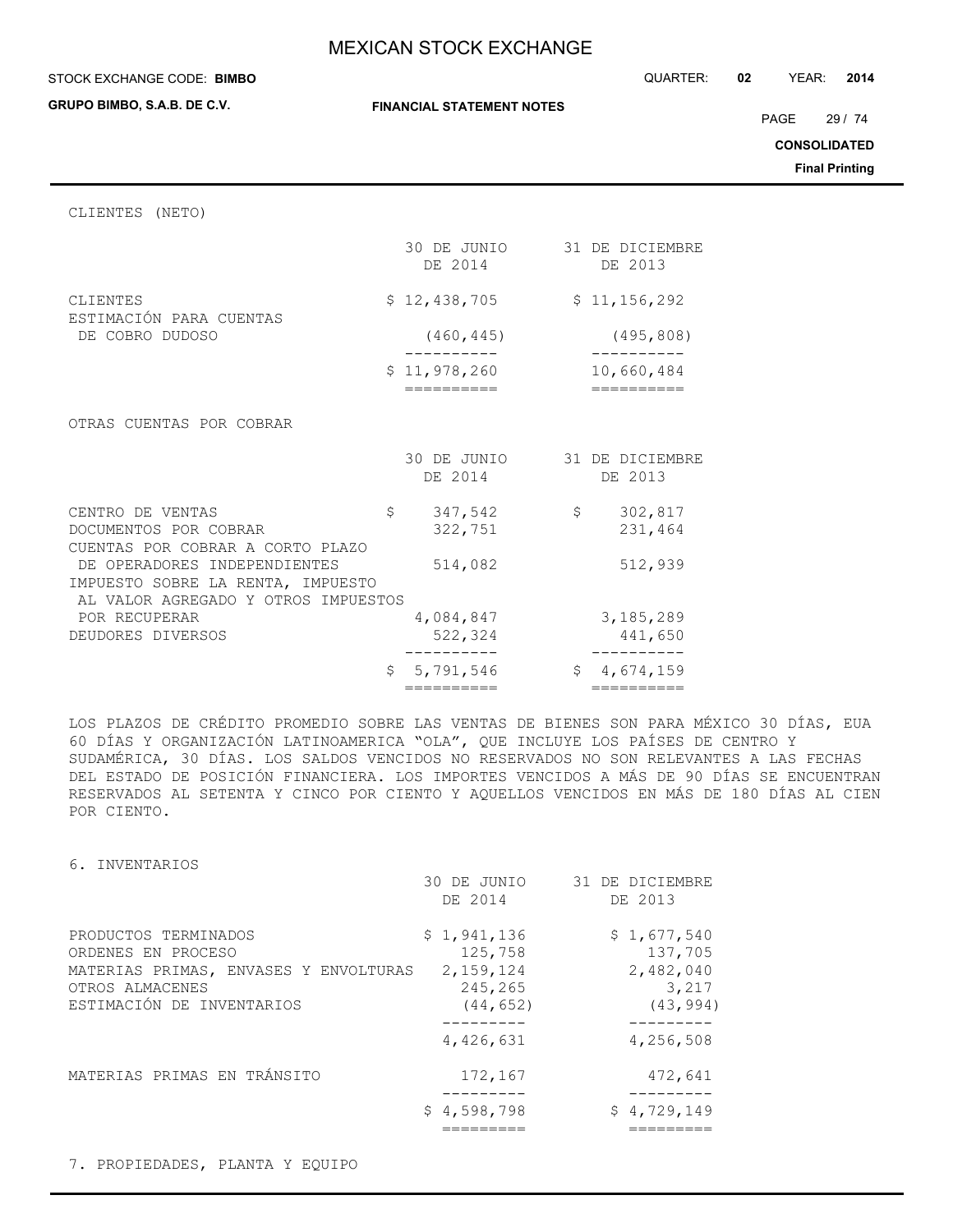## STOCK EXCHANGE CODE: QUARTER: **02** YEAR: **2014 BIMBO**

**GRUPO BIMBO, S.A.B. DE C.V.**

**FINANCIAL STATEMENT NOTES**

PAGE 30 / 74

**CONSOLIDATED**

**Final Printing**

LA CONCILIACIÓN ENTRE LOS VALORES EN LIBROS AL 30 DE JUNIO DE 2014 Y 31 DE DICIEMBRE DE 2013 ES COMO SIGUE:

|                                                                                           | SALDO AL 1 DE<br>ENERO DE 2014                                                                    | ADICIONES                                                                       | ADICIONES POR<br>AQUISICIÓN<br>DE NEGOCIOS  |
|-------------------------------------------------------------------------------------------|---------------------------------------------------------------------------------------------------|---------------------------------------------------------------------------------|---------------------------------------------|
| INVERSIÓN:                                                                                |                                                                                                   |                                                                                 |                                             |
| EDIFICIOS<br>EQUIPO DE FABRICACIÓN<br>VEHÍCULOS<br>EQUIPO DE OFICINA<br>EQUIPO DE CÓMPUTO | \$14,272,585<br>39,773,021<br>11,290,539<br>544,284<br>3,158,650<br>----------                    | 634,805<br>920,679<br>508,123<br>304,299<br>122,608<br>----------               | 2,720,221<br>8,043,678<br>109,849           |
| TOTAL INVERSIÓN                                                                           | \$69,039,079                                                                                      | 2,490,514                                                                       | 10,873,748                                  |
| DEPRECIACIÓN:                                                                             |                                                                                                   | ----------                                                                      |                                             |
| EDIFICIOS<br>EQUIPO DE FABRICACIÓN<br>VEHÍCULOS<br>EQUIPO DE OFICINA<br>EQUIPO DE CÓMPUTO | \$ (6, 652, 301)<br>(21, 038, 395)<br>(5, 201, 969)<br>(337, 849)<br>(2, 357, 993)<br>----------- | (282, 076)<br>(1, 693, 839)<br>(339, 581)<br>(33,097)<br>(186,008)<br>--------- | (1, 034, 472)<br>(5, 691, 690)<br>(75, 462) |
| TOTAL DEPRECIACIÓN<br>ACUMULADA                                                           | (35, 588, 507)<br>__________                                                                      | (2, 534, 601)<br>----------                                                     | (6, 801, 624)                               |
| NETO                                                                                      | 33, 450, 572                                                                                      | (44, 087)                                                                       | 4,072,124                                   |
| TERRENOS<br>CONSTRUCCIONES EN<br>PROCESO Y MAQUINARIA EN                                  | \$<br>5,280,176                                                                                   | 69,881                                                                          | 357,042                                     |
| TRÁNSITO<br>ACTIVOS DISPONIBLES<br>PARA LA VENTA                                          | 4,006,782<br>(54, 022)                                                                            | (228, 301)                                                                      | 219,946                                     |
| INVERSIÓN NETA                                                                            | __________<br>\$42,683,508<br>==========                                                          | ---------<br>(202, 507)<br>$=$ $=$ $=$ $=$ $=$ $=$ $=$ $=$                      | 4,649,112                                   |
| CONTINUA                                                                                  |                                                                                                   |                                                                                 |                                             |
| INVERSIÓN:                                                                                | EFECTO DE<br>CONVERSIÓN                                                                           | COSTO POR<br>RETIRO                                                             | REVALUACIÓN                                 |
| EDIFICIOS<br>EQUIPO DE FABRICACIÓN<br>VEHÍCULOS<br>EQUIPO DE OFICINA<br>EQUIPO DE CÓMPUTO | \$<br>(5, 704)<br>(50, 285)<br>(24, 880)<br>(1, 671)<br>(5, 150)<br>$------$                      | (362, 330)<br>(496, 310)<br>(265, 362)<br>(240, 437)<br>(43, 694)<br>---------  | 114,883<br>116,378<br>13,915                |
| TOTAL INVERSIÓN                                                                           | \$<br>(87, 690)                                                                                   | 1,408,133)                                                                      | 245,176                                     |
| DEPRECIACIÓN:                                                                             | ------                                                                                            | $- - - - -$                                                                     |                                             |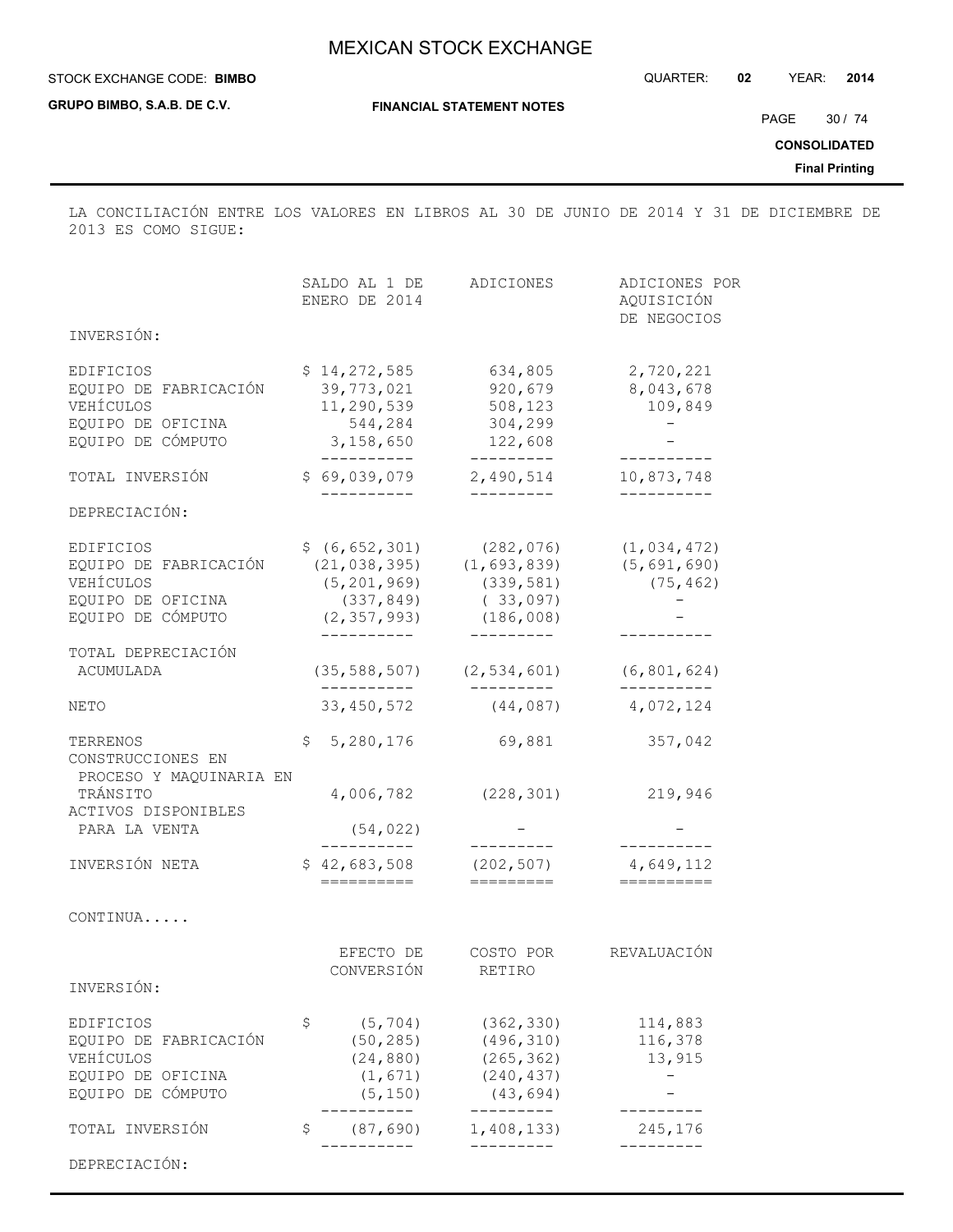**FINANCIAL STATEMENT NOTES**

### STOCK EXCHANGE CODE: QUARTER: **02** YEAR: **2014 BIMBO**

**GRUPO BIMBO, S.A.B. DE C.V.**

PAGE 31 / 74

**CONSOLIDATED**

**Final Printing**

| <b>EDIFICIOS</b>                             | \$<br>522                    | 225,090                 | (62, 613)                           |
|----------------------------------------------|------------------------------|-------------------------|-------------------------------------|
| EQUIPO DE FABRICACIÓN                        | 40,684                       | 811,984                 | (78, 825)                           |
| VEHÍCULOS                                    | 9,598                        | 204,666                 | (12, 878)                           |
| EQUIPO DE OFICINA<br>EQUIPO DE CÓMPUTO       | 657<br>6,005                 | 126,885<br>36,945       |                                     |
|                                              |                              |                         |                                     |
| TOTAL DEPRECIACIÓN                           |                              |                         |                                     |
| ACUMULADA                                    | \$<br>57,466                 | 1,405,570               | (154, 316)                          |
| <b>NETO</b>                                  | \$<br>(30, 224)              | (2, 563)                | 90,860                              |
| TERRENOS                                     | \$<br>(35, 103)              | (16, 568)               | 15,490                              |
| CONSTRUCCIONES EN                            |                              |                         |                                     |
| PROCESO Y MAQUINARIA EN<br>TRÁNSITO          | (40, 217)                    |                         |                                     |
| ACTIVOS DISPONIBLES<br>PARA LA VENTA         | 6                            |                         |                                     |
|                                              |                              |                         |                                     |
| INVERSIÓN NETA                               | \$<br>(105, 538)             | (19, 131)<br>========== | 106,350                             |
|                                              | ==========                   |                         | $=$ $=$ $=$ $=$ $=$ $=$ $=$ $=$ $=$ |
| CONTINUA                                     |                              |                         |                                     |
| INVERSIÓN:                                   | SALDOS AL                    |                         |                                     |
|                                              | 30 DE JUNIO                  |                         |                                     |
|                                              | DE 2014                      |                         |                                     |
| EDIFICIOS                                    | \$17,374,460                 |                         |                                     |
| EQUIPO DE FABRICACIÓN                        | 48, 307, 161                 |                         |                                     |
| VEHÍCULOS                                    | 11,632,184                   |                         |                                     |
| EQUIPO DE OFICINA                            | 606,475                      |                         |                                     |
| EQUIPO DE CÓMPUTO                            | 3, 232, 414<br>-----------   |                         |                                     |
| TOTAL INVERSIÓN                              | \$81,152,694                 |                         |                                     |
| DEPRECIACIÓN:                                |                              |                         |                                     |
| EDIFICIOS                                    | \$(7, 805, 850)              |                         |                                     |
| EQUIPO DE FABRICACIÓN                        | (27, 650, 081)               |                         |                                     |
| VEHÍCULOS                                    | (5, 415, 626)                |                         |                                     |
| EQUIPO DE OFICINA                            | (243, 404)                   |                         |                                     |
| EQUIPO DE CÓMPUTO                            | (2, 501, 051)<br>----------- |                         |                                     |
| TOTAL DEPRECIACIÓN                           |                              |                         |                                     |
| ACUMULADA                                    | (43, 616, 012)               |                         |                                     |
| NETO                                         | \$37,536,682                 |                         |                                     |
|                                              |                              |                         |                                     |
| TERRENOS                                     | \$<br>5,670,918              |                         |                                     |
| CONSTRUCCIONES EN<br>PROCESO Y MAQUINARIA EN |                              |                         |                                     |
| TRÁNSITO                                     | 3,958,210                    |                         |                                     |
| ACTIVOS DISPONIBLES                          |                              |                         |                                     |
| PARA LA VENTA                                | (54, 016)                    |                         |                                     |
|                                              |                              |                         |                                     |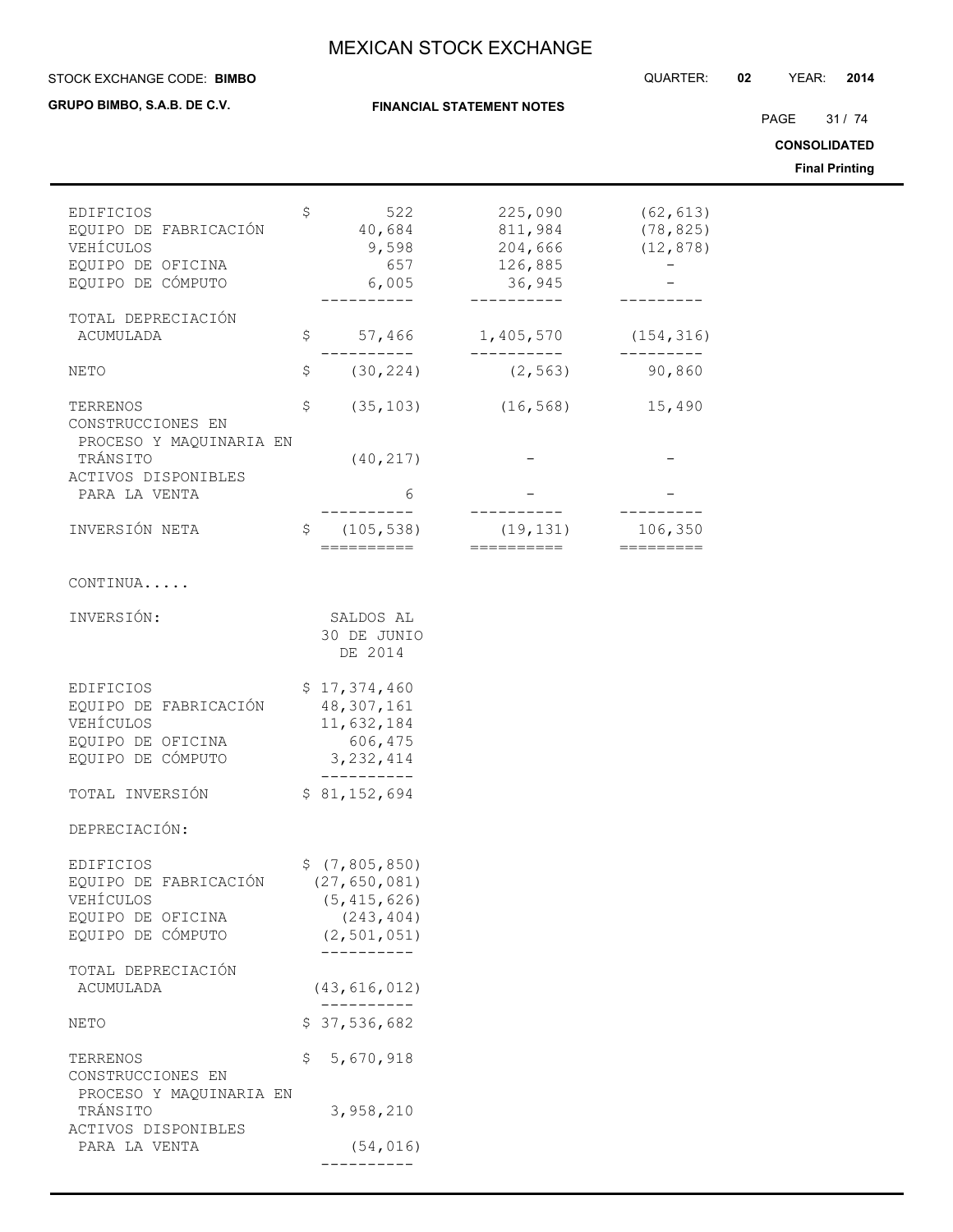## **STOCK EXCHANGE CODE: BIMBO**

**GRUPO BIMBO, S.A.B. DE C.V.**

**FINANCIAL STATEMENT NOTES**

PAGE 32 / 74

**CONSOLIDATED**

**Final Printing**

```
INVERSIÓN NETA $ 47,111,794
```
==========

## 8. INVERSIONES EN ASOCIADAS

A) LAS ASOCIADAS DE LA ENTIDAD SE DETALLAN A CONTINUACIÓN:

|                                                            | $\approx$      | 30 DE JUNIO<br>DE 2014 | 31 DE DICIEMBRE<br>DE 2013 |
|------------------------------------------------------------|----------------|------------------------|----------------------------|
| ASOCIADA                                                   | PARTICIPACIÓN  |                        |                            |
| BETA SAN MIGUEL, S.A. DE CV.                               | 8 <sup>8</sup> | \$516,802              | \$521,690                  |
| MUNDO DULCE, S.A. DE C.V.<br>FÁBRICA DE GALLETAS LA        | 50             | 271,348                | 271,348                    |
| MODERNA, S.A. DE C.V.                                      | 50             | 247,157                | 247,157                    |
| GRUPO LA MODERNA, S.A. DE C.V.<br>CONGELACIÓN Y ALMACENAJE | 3              | 156,320                | 156,320                    |
| DEL CENTRO, S.A. DE C.V. 15                                |                | 119,072                | 111,109                    |
| FIN COMÚN, S.A. DE C.V.                                    | 36             | 95,443                 | 93,939                     |
| PRODUCTOS RICH, S.A. DE C.V.                               | 18             | 116,601                | 112,492                    |
| FREXPORT, S.A. DE C.V                                      | 15             |                        | 109,450                    |
| OVOPLUS, S.A. DE C.V.<br>BLUE LABLE DE MÉXICO,             | 25             | 24,277                 | 24,032                     |
| S.A. DE C.V.                                               | 45             | 536,368                | 413,219                    |
| OTRAS                                                      | VARIOS         | 63,883                 | 71,151                     |
|                                                            |                | \$2,147,271            | \$2,131,907                |
|                                                            |                | ==========             | =========                  |

TODAS LAS COMPAÑÍAS ASOCIADOS ESTÁN CONSTITUIDAS Y OPERAN EN MÉXICO Y SE RECONOCEN UTILIZANDO EL MÉTODO DE PARTICIPACIÓN EN LOS ESTADOS FINANCIEROS CONSOLIDADOS. LAS INVERSIONES PERMANENTES EN BETA SAN MIGUEL, S. A. DE C.V., GRUPO LA MODERNA, S.A. DE C.V. Y PRODUCTOS RICH, S. A. DE C. V., Y FREXPORT, S.A. DE C.V., SE CONSIDERAN ASOCIADAS POR QUE SE TIENE INFLUENCIA SIGNIFICATIVA SOBRE ELLAS, YA QUE SE TIENE REPRESENTACIÓN EN EL CONSEJO DE ADMINISTRACIÓN DE DICHAS ASOCIADAS.

# 9. MARCAS Y OTROS ACTIVOS INTANGIBLES

| LA INTEGRACIÓN DE LOS ACTIVOS INTANGIBLES POR ÁREA GEOGRÁFICA ES LA SIGUIENTE: |              |                 |
|--------------------------------------------------------------------------------|--------------|-----------------|
|                                                                                | 30 DE JUNIO  | 31 DE DICIEMBRE |
|                                                                                | DE 2014      | DE 2013         |
| MÉXICO                                                                         | \$8,928,738  | \$8,928,738     |
| EUA Y CANADA                                                                   | 16,048,348   | 15, 515, 383    |
| EUROPA                                                                         | 859,634      | 870,949         |
| OLA                                                                            | 1,697,801    | 1,661,568       |
| ACTIVOS DISPONIBLES PARA                                                       |              |                 |
| LA VENTA                                                                       |              |                 |
|                                                                                |              |                 |
|                                                                                | \$27,534,521 | \$26,976,638    |
|                                                                                |              |                 |

AL 30 DE JUNIO DE 2014 Y 31 DE DICIEMBRE DE 2013 LA INTEGRACIÓN POR CONCEPTO DE LOS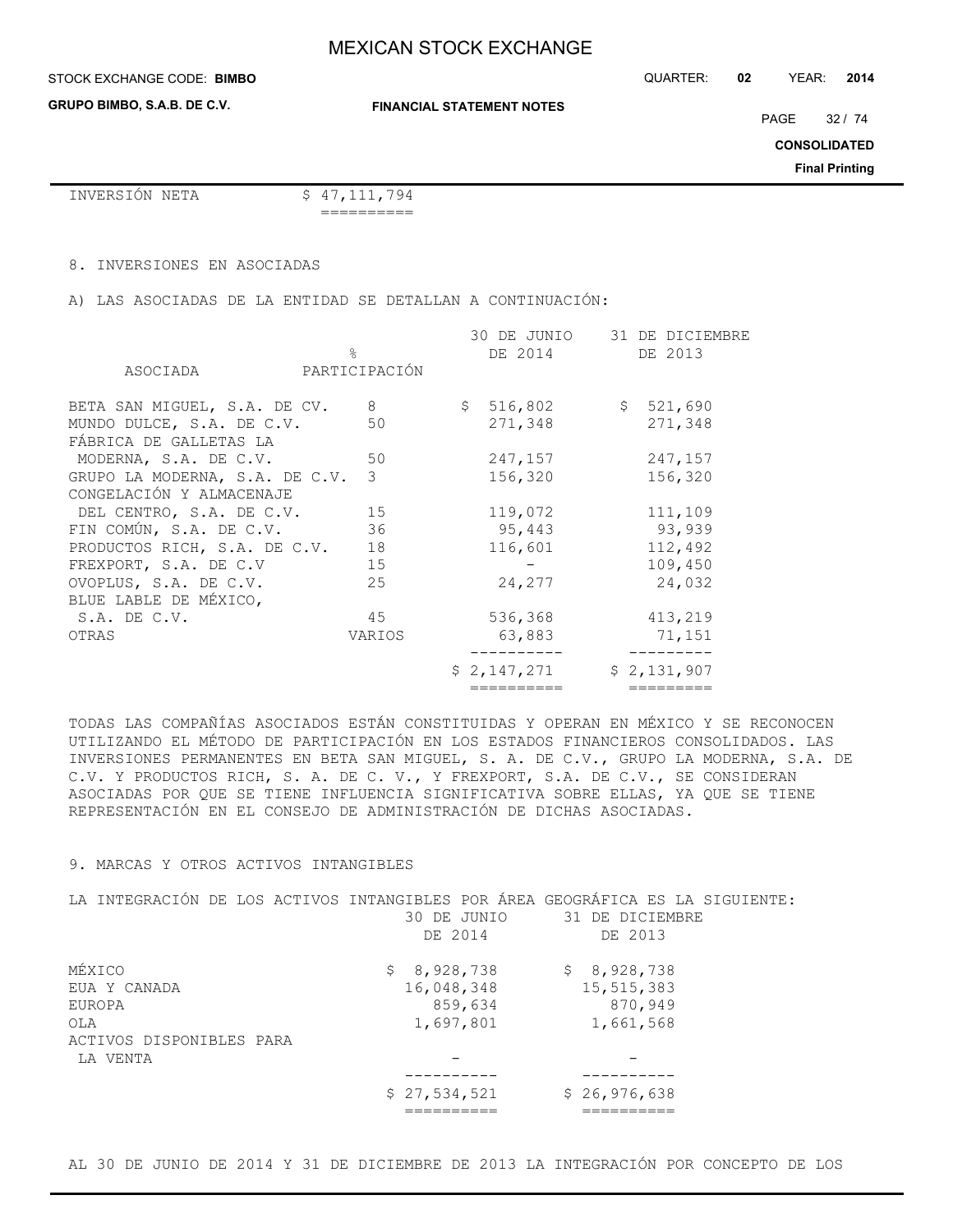**GRUPO BIMBO, S.A.B. DE C.V.**

**FINANCIAL STATEMENT NOTES**

STOCK EXCHANGE CODE: QUARTER: **02** YEAR: **2014 BIMBO**

PAGE 33 / 74

**CONSOLIDATED**

**Final Printing**

ACTIVOS INTANGIBLES ES LA SIGUIENTE:

|                                                                                        | PROMEDIO DE<br>VIDA ÚTIL        | 30 DE JUNIO<br>DE 2014                   | 31 DICIEMBRE<br>DE 2013                  |
|----------------------------------------------------------------------------------------|---------------------------------|------------------------------------------|------------------------------------------|
| MARCAS<br>DE DISTRIBUCIÓN<br><b>DERECHOS</b>                                           | INDEFINIDA                      | \$20,658,435                             | \$20, 139, 342                           |
| Y USO                                                                                  | <b>TNDEFTNTDA</b>               | 2,727,829                                | 2,513,766                                |
|                                                                                        |                                 | 23,386,264                               | 22,653,108                               |
| RELACIONES CON CLIENTES<br>LICENCIAS Y SOFTWARE<br>ACUERDOS DE NO COMPETENCIA<br>OTROS | 18 AÑOS<br>8 Y 2 AÑOS<br>5 AÑOS | 5,648,154<br>334,566<br>91,754<br>34,228 | 5,663,676<br>335,701<br>92,065<br>34,344 |
| AMORTIZACIÓN ACUMULADA                                                                 |                                 | 6,108,702<br>(1, 960, 445)               | 6,125,786<br>(1, 802, 256)               |
|                                                                                        |                                 | 4, 148, 257                              | 4,323,530                                |
|                                                                                        |                                 | \$27,534,521                             | \$26,976,638                             |
|                                                                                        |                                 | ========                                 | ---------                                |

LA ENTIDAD MANTIENE ACTIVOS INTANGIBLES POR RELACIONES CON CLIENTES, RESULTANTES DE LA ADQUISICIÓN DE WESTON FOODS, INC. EN 2009 Y DE SARA LEE BAKERY GROUP, INC. EN 2011. EL VALOR NETO EN LIBROS DE ESTOS ACTIVOS AL 30 DE JUNIO DE 2014 Y SU VIDA ÚTIL REMANENTE SON DE \$2,863,118 Y \$1,066,248, 12 Y 15 AÑOS RESPECTIVAMENTE, AL 31 DE DICIEMBRE DE 2013 Y SU VIDA ÚTIL REMANENTE SON DE \$2,913,404 Y \$1,081,360, Y 13 Y 16 AÑOS, RESPECTIVAMENTE.

LOS ACTIVOS INTANGIBLES POR ÁREA GEOGRÁFICA CORRESPONDEN A LAS SIGUIENTES UNIDADES GENERADORAS DE EFECTIVO:

|               | 30<br>DE JUNIO  | 31 DE DICIEMBRE |
|---------------|-----------------|-----------------|
|               | DE 2014         | DE 2013         |
| MÉXICO:       |                 |                 |
| <b>BARCEL</b> | Ŝ.<br>1,129,571 | \$<br>1,129,571 |
| EL GLOBO      | 359,915         | 359,915         |
| <b>BIMBO</b>  | 310,492         | 310,492         |
| <b>BBU</b>    | 7,019,333       | 7,047,018       |
| OTRAS         | 4,210           | 81,142          |
| EUA           | 16, 152, 606    | 15,515,383      |
| IBERIA        |                 |                 |
| ESPAÑA        | 719,415         | 801,832         |
| ARGENTINA     | 68,219          | 69,117          |
| OLA:          |                 |                 |
| BRASIL        | 560,713         | 546,646         |
| FARGO         | 603,664         | 615,247         |
| OTRAS         | 498,891         | 500,275         |
| REINO UNIDO   | 102,566         |                 |
| CANADÁ        | 4,926           |                 |
|               |                 |                 |
|               |                 |                 |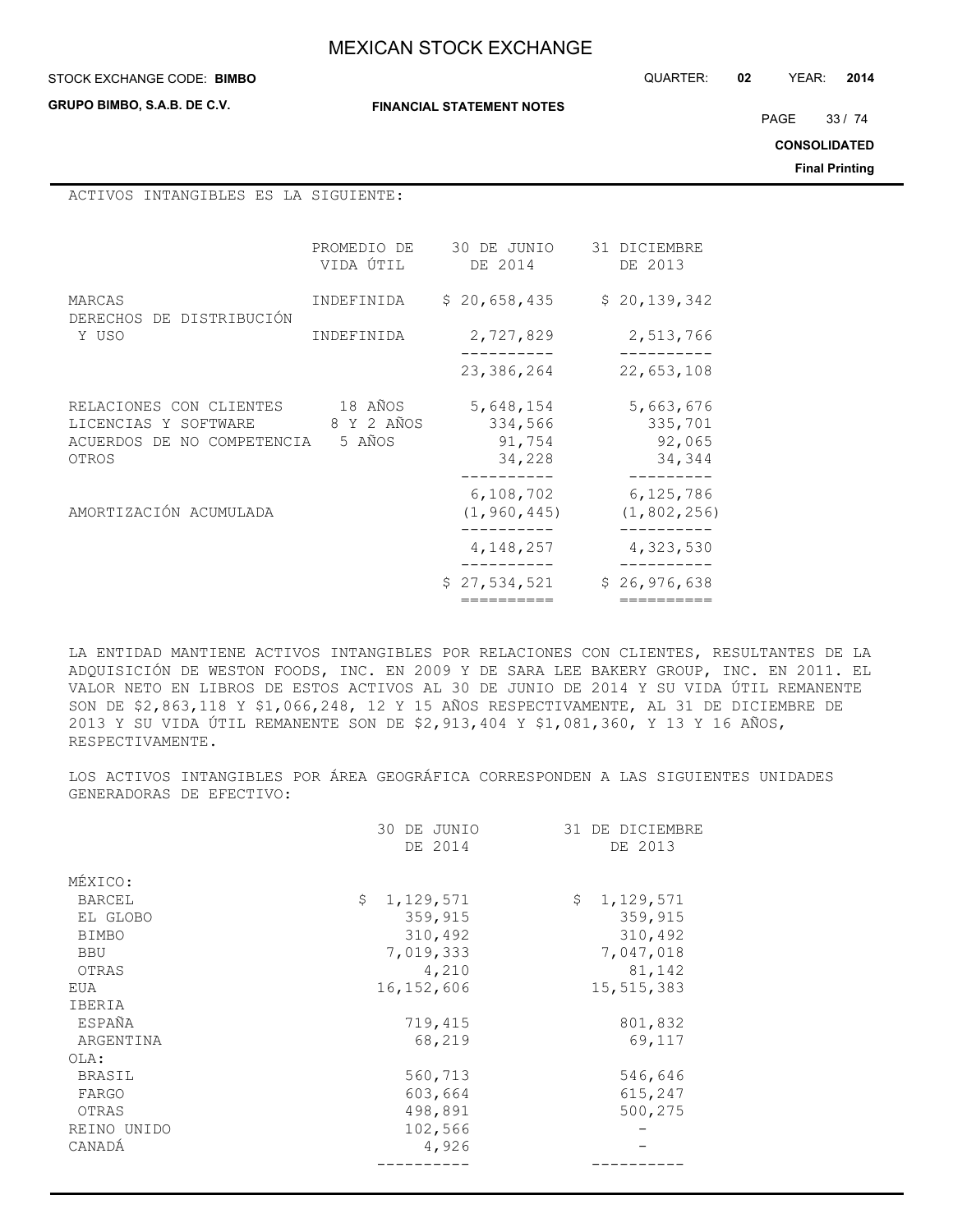**GRUPO BIMBO, S.A.B. DE C.V.**

 $\overline{a}$ 

**FINANCIAL STATEMENT NOTES**

PAGE 34 / 74

**CONSOLIDATED**

**Final Printing**

|                                      |             | \$27,534,521                                       | \$26,976,638                |               |  |
|--------------------------------------|-------------|----------------------------------------------------|-----------------------------|---------------|--|
|                                      |             | $=$ = = = = = = = = =                              |                             | $===========$ |  |
|                                      |             |                                                    |                             |               |  |
| COSTO                                |             |                                                    |                             |               |  |
|                                      | MARCAS      | DERECHOS DE<br>DISTRIBUCIÓN RELACIONES LICENCIAS Y |                             |               |  |
|                                      |             |                                                    | Y USO CON CLIENTES SOFTWARE |               |  |
|                                      |             |                                                    |                             |               |  |
| SALDOS AL INICIO<br>DE 2013          |             | $$20,047,632$ $$2,427,737$ $$5,628,843$ $$333,075$ |                             |               |  |
|                                      |             |                                                    |                             |               |  |
| ADICIONES                            |             | 509,787 10,801                                     |                             | 916           |  |
| ENTIDADES DE PROPÓSITO<br>ESPECÍFICO |             | 57,837                                             |                             |               |  |
| <b>BAJAS</b>                         | (459, 577)  |                                                    |                             |               |  |
| EFECTO DE DIFERENCIAS EN TIPO DE     |             |                                                    |                             |               |  |
| CAMBIO DE MONEDA<br>EXTRANJERA       |             | 41,500 17,391 34,833 1,710                         |                             |               |  |
|                                      |             |                                                    |                             |               |  |
| SALDOS AL 31 DE DICIEMBRE            |             |                                                    |                             |               |  |
| DE 2013                              |             | 20, 139, 342 2, 513, 766 5, 663, 676 335, 701      |                             |               |  |
| ADICIONES                            |             | 3,397 806,554 3,397                                |                             |               |  |
| ENTIDADES DE PROPÓSITO               |             |                                                    |                             |               |  |
| ESPECÍFICO<br><b>BAJAS</b>           |             |                                                    |                             |               |  |
| EFECTO DE DIFERENCIAS EN TIPO DE     |             |                                                    |                             |               |  |
| CAMBIO DE MONEDA                     |             |                                                    |                             |               |  |
| EXTRANJERA                           |             | $(68, 073)$ $(8, 497)$ $(19, 144)$ $(1, 135)$      |                             |               |  |
| SALDOS AL 30 DE JUNIO                |             |                                                    |                             |               |  |
| DE 2014                              |             | $$20,074,666$ $$3,311,823$ $$5,666,794$ $$335,886$ |                             |               |  |
|                                      |             |                                                    |                             |               |  |
|                                      |             |                                                    |                             |               |  |
|                                      | ACUERDOS DE |                                                    | <b>ACTIVOS</b>              |               |  |
|                                      |             |                                                    |                             |               |  |

|                                                      | NO.<br>COMPETENCIA | OTROS                  | <b>DISPONIBLES</b><br>PARA LA VENTA | TOTAL                         |
|------------------------------------------------------|--------------------|------------------------|-------------------------------------|-------------------------------|
| SALDOS AL INICIO                                     |                    |                        |                                     |                               |
| DE 2013                                              | \$                 | $22,949 \quad $34,344$ |                                     | $$(504, 978)$ $$27, 989, 602$ |
| ADICIONES                                            | 69,116             |                        |                                     | 590,620                       |
| ENTIDADES DE PROPÓSITO<br>ESPECÍFICO                 |                    |                        |                                     | 57,837                        |
| BAJAS                                                |                    |                        | 455,182                             | (4, 395)                      |
| EFECTO DE DIFERENCIAS EN TIPO DE<br>CAMBIO DE MONEDA |                    |                        |                                     |                               |
| EXTRANJERA                                           |                    |                        | 49,796                              | 145,230                       |
| SALDOS AL 31 DE DICIEMBRE                            |                    |                        |                                     |                               |
| DE 2013                                              | 92,065             | 34,344                 |                                     | 28,778,894                    |
| ADICIONES                                            |                    |                        |                                     | 33,348                        |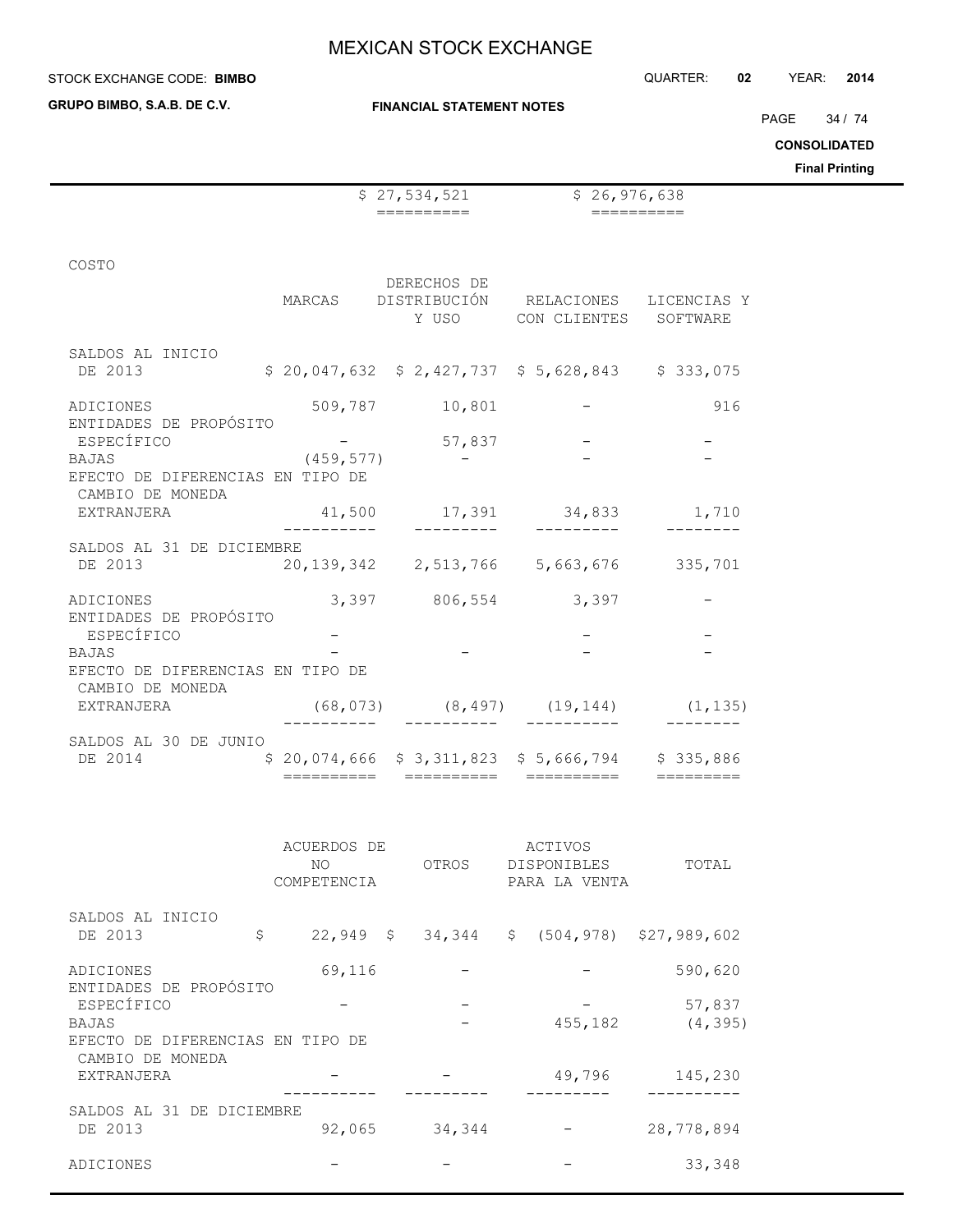**GRUPO BIMBO, S.A.B. DE C.V.**

## **FINANCIAL STATEMENT NOTES**

STOCK EXCHANGE CODE: QUARTER: **02** YEAR: **2014 BIMBO**

PAGE 35 / 74

**CONSOLIDATED**

**Final Printing**

| ENTIDADES DE PROPÓSITO           |   |       |                    |      |              |
|----------------------------------|---|-------|--------------------|------|--------------|
| ESPECÍFICO                       |   |       |                    |      |              |
| <b>BAJAS</b>                     |   |       |                    |      |              |
| EFECTO DE DIFERENCIAS EN TIPO DE |   |       |                    |      |              |
| CAMBIO DE MONEDA                 |   |       |                    |      |              |
| EXTRANJERA                       |   | (311) | (116)              |      | 97,276       |
|                                  |   |       |                    |      |              |
| SALDO AL 30 DE JUNIO             |   |       |                    |      |              |
| DE 2014                          | S |       | $91,754$ \$ 34,228 | - \$ | \$29,494,966 |
|                                  |   |       |                    |      |              |

## AMORTIZACIÓN ACUMULADA Y DETERIORO

|                                                      |                                   | DERECHOS DE                             |                                                                 |                          |
|------------------------------------------------------|-----------------------------------|-----------------------------------------|-----------------------------------------------------------------|--------------------------|
|                                                      | MARCAS                            | Y USO                                   | DISTRIBUCIÓN RELACIONES<br>CON CLIENTES                         | LICENCIAS Y<br>SOFTWARE  |
| SALDOS AL INICIO DE<br>DE 2013                       |                                   |                                         | $(63, 653)$ $(99, 202)$ $(958, 298)$ $(143, 820)$               |                          |
| GASTO POR AMORTIZACIÓN                               |                                   |                                         | (303, 770)                                                      | (33, 347)                |
| DETERIORO<br>EFECTO DE DIFERENCIAS EN TIPO DE        |                                   | $(54, 921)$ $(94, 661)$                 |                                                                 |                          |
| CAMBIO DE MONEDA<br>EXTRANJERA                       |                                   |                                         | (4, 891)                                                        |                          |
| SALDOS AL 31 DE DICIEMBRE<br>DE 2013                 |                                   |                                         | $$(118, 574) $ (193, 863) $ (1, 266, 959) $ (177, 167)$         |                          |
| GASTO POR AMORTIZACIÓN<br>DETERIORO                  |                                   |                                         |                                                                 | $(140, 276)$ $(17, 433)$ |
| EFECTO DE DIFERENCIAS EN TIPO DE<br>CAMBIO DE MONEDA |                                   |                                         |                                                                 |                          |
| EXTRANJERA                                           |                                   |                                         |                                                                 |                          |
| SALDO AL 30 DE JUNIO<br>DE 2014                      | \$                                |                                         | $(118, 574)$ \$ $(193, 863)$ \$ $(1, 407, 235)$ \$ $(194, 600)$ |                          |
| SALDOS AL 31 DE DICIEMBRE<br>DE 2013                 |                                   | ----------                              | $$20,020,768 $2,319,903 $4,396,717 $158,534$                    |                          |
| SALDOS AL 30 DE JUNIO<br>DE 2014                     | ==========                        | $$19,956,091$ $$3,117,961$<br>========= | $$4,240,694$ \$ 139,966<br>=========                            |                          |
|                                                      | ACUERDOS DE<br>NO.<br>COMPETENCIA |                                         | ACTIVOS<br>OTROS DISPONIBLES<br>PARA LA VENTA                   | TOTAL                    |
| SALDOS AL INICIO<br>DE 2013                          | $\mathsf{S}$                      | $(14, 682)$ \$ $(19, 756)$ \$           |                                                                 | \$(1, 299, 411)          |
| GASTO POR AMORTIZACIÓN (4,865) (6,390)<br>DETERIORO  |                                   |                                         |                                                                 | (348, 372)<br>(149, 582) |
| EFECTO DE DIFERENCIAS EN TIPO DE                     |                                   |                                         |                                                                 |                          |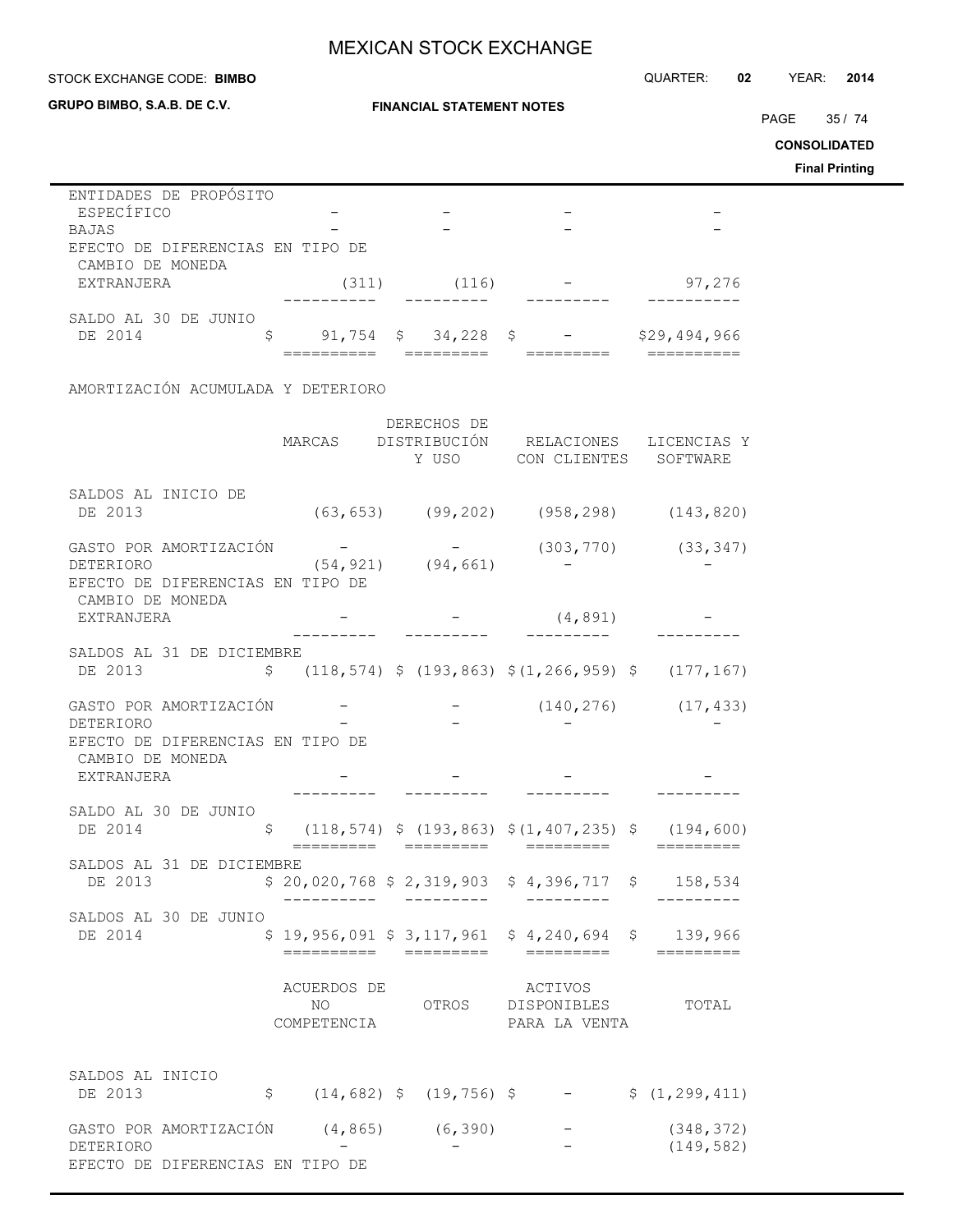#### STOCK EXCHANGE CODE: QUARTER: **02** YEAR: **2014 BIMBO**

**GRUPO BIMBO, S.A.B. DE C.V.**

**FINANCIAL STATEMENT NOTES**

PAGE 36 / 74

**CONSOLIDATED**

**Final Printing**

| CAMBIO DE MONEDA<br>EXTRANJERA   |       |                                           |                                 | (4, 891)        |
|----------------------------------|-------|-------------------------------------------|---------------------------------|-----------------|
|                                  |       |                                           |                                 |                 |
| SALDOS AL 31 DE DICIEMBRE        |       |                                           |                                 |                 |
| DE 2013                          |       | $\zeta$ (19,547) $\zeta$ (26,146) $\zeta$ |                                 | \$(1, 802, 256) |
| GASTO POR AMORTIZACIÓN           | (480) |                                           |                                 | (158, 189)      |
|                                  |       |                                           |                                 |                 |
| DETERIORO                        |       |                                           |                                 |                 |
| EFECTO DE DIFERENCIAS EN TIPO DE |       |                                           |                                 |                 |
| CAMBIO DE MONEDA                 |       |                                           |                                 |                 |
| EXTRANJERA                       |       |                                           |                                 |                 |
|                                  |       |                                           |                                 |                 |
| SALDOS AL 30 DE JUNIO            |       |                                           |                                 |                 |
| \$<br>DE 2014                    |       |                                           | $(20, 027)$ \$ $(26, 146)$ \$ - | \$(1, 960, 445) |
|                                  |       |                                           |                                 |                 |
|                                  |       |                                           |                                 |                 |
| SALDOS AL 31 DE DICIEMBRE        |       |                                           |                                 |                 |
| DE 2013                          |       |                                           | $$72,518$ \$ 8,198 \$ -         | \$26,976,638    |
|                                  |       |                                           |                                 |                 |
| SALDOS AL 30 DE JUNIO            |       |                                           |                                 |                 |
| \$<br>DE 2014                    |       |                                           | $71,727$ \$ 8,082 \$ -          | \$27,534,521    |
|                                  |       |                                           |                                 |                 |

AL 30 DE JUNIO DE 2014 Y 31 DE DICIEMBRE 2013 SE RECONOCIÓ DETERIORO EN MARCAS DEL SEGMENTO EUA POR \$0 Y \$54,921 RESPECTIVAMENTE, RECONOCIDO EN GASTOS GENERALES EN EL ESTADO CONSOLIDADO DE RESULTADOS, LA PÉRDIDA DERIVO DE UNA DISMINUCIÓN EN LAS VENTAS DE PRODUCTOS DE DICHAS MARCAS.

EL VALOR RAZONABLE DE LAS MARCAS, PARA EFECTOS DE PRUEBAS DE DETERIORO, SE ESTIMA A TRAVÉS DE UNA TÉCNICA DE VALUACIÓN DE MÉTODO DE REGALÍAS, UTILIZANDO UN RANGO DE TASA DE REGALÍAS ENTRE UN 2% Y 5%, SIENDO DEL 3% EL PORCENTAJE UTILIZADO PARA LA MAYORÍA DE LAS MARCAS.

EN 2013, SE RECONOCIÓ UN DETERIORO AL VALOR DE LAS MARCAS EARTH GRAINS Y IRON KIDS TODAS DE ESTADOS UNIDOS, POR \$2.1 MILLONES DE DÓLARES ESTADOUNIDENSES.

10. CRÉDITO MERCANTIL

LA INTEGRACIÓN DEL CRÉDITO MERCANTIL POR ÁREA GEOGRÁFICA ES LA SIGUIENTE:

|                                      | 30 DE JUNIO<br>DE 2014                            | 31 DE DICIEMBRE<br>DE 2013                        |
|--------------------------------------|---------------------------------------------------|---------------------------------------------------|
| MÉXICO<br>EUA Y CAN<br>IBERIA<br>OLA | \$1,343,428<br>49,045,157<br>442,173<br>1,831,499 | \$1,338,928<br>30,862,460<br>447,376<br>1,844,303 |
|                                      | \$52,662,257                                      | \$34,493,067                                      |
| RESERVA DE DETERIORO                 | (4, 931, 271)<br>\$47,730,986                     | (4, 671, 329)<br>\$29,821,738                     |
|                                      |                                                   |                                                   |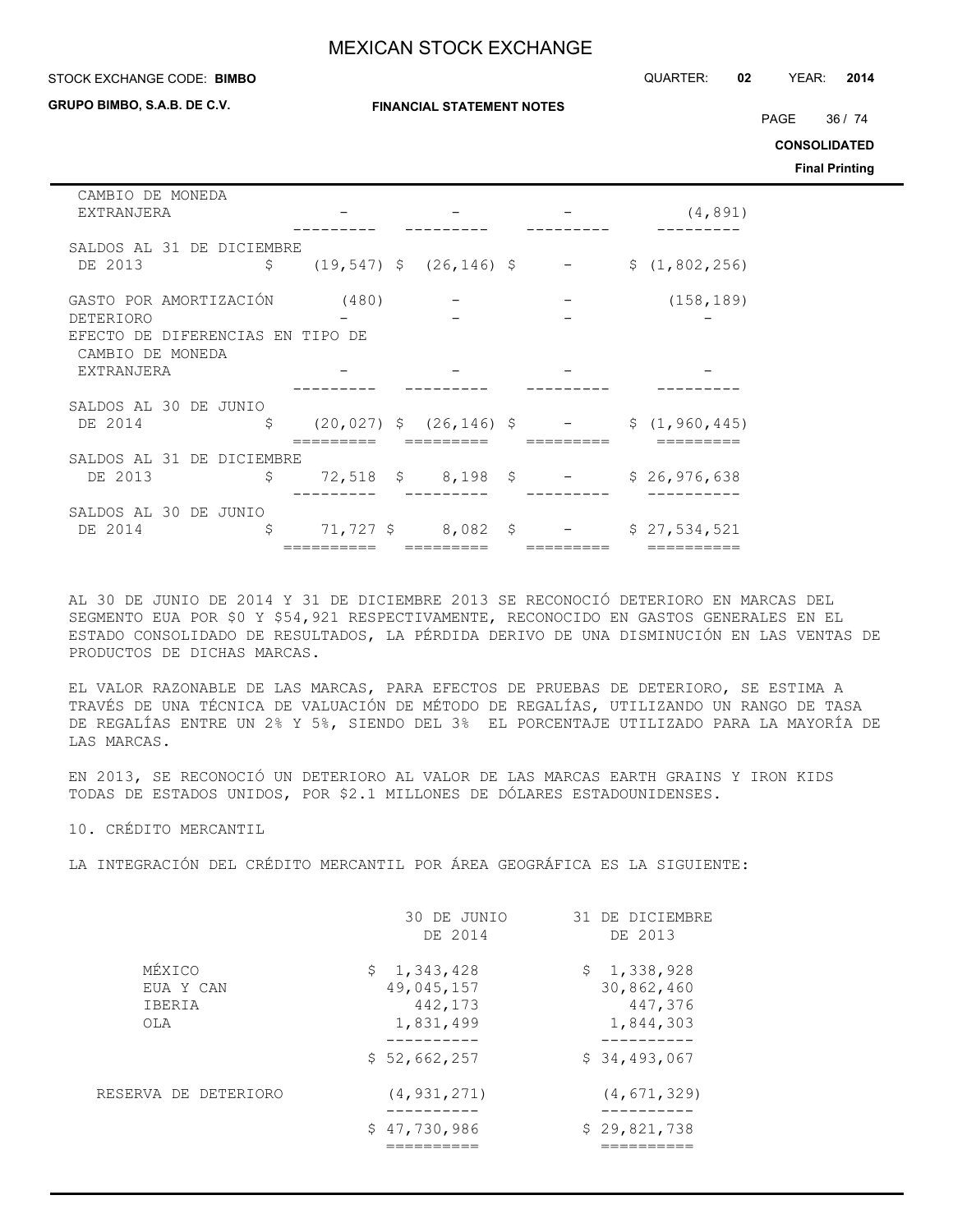#### STOCK EXCHANGE CODE: QUARTER: **02** YEAR: **2014 BIMBO**

**GRUPO BIMBO, S.A.B. DE C.V.**

**FINANCIAL STATEMENT NOTES**

PAGE 37 / 74

**CONSOLIDATED**

**Final Printing**

### LOS MOVIMIENTOS DEL CRÉDITO MERCANTIL FUERON LOS SIGUIENTES:

|                                                                                              | 30 DE JUNIO<br>DE 2014                   | 31 DE DICIEMBRE<br>DE 2013            |
|----------------------------------------------------------------------------------------------|------------------------------------------|---------------------------------------|
| SALDO AL INICIO DEL AÑO<br>ADOUISICIONES<br><b>DETERIORO</b><br>AJUSTE POR VARIACIÓN EN TIPO | \$29,821,738<br>18,237,818<br>(219, 214) | \$29,754,263<br>194,888<br>(243, 341) |
| DE CAMBIO                                                                                    | (109, 356)                               | 115,928                               |
| SALDO AL FINAL DEL PERÍODO                                                                   | \$47,730,986                             | \$29,821,738                          |

AL 30 DE JUNIO DE 2014 Y 31 DE DICIEMBRE DE 2013 SE RECONOCIÓ UN DETERIORO DEL VALOR DEL CRÉDITO MERCANTIL POR \$0 Y \$243,341 RESPECTIVAMENTE, EN EL GLOBO (INCLUIDO EN EL SEGMENTO MÉXICO).

LOS MOVIMIENTOS DE LAS PÉRDIDAS ACUMULADAS POR DETERIOR SON COMO SIGUEN:

|                                                       | 30 DE JUNIO<br>DE 2014 | 31 DE DICIEMBRE<br>DE 2013 |
|-------------------------------------------------------|------------------------|----------------------------|
| SALDO AL INICIO DEL AÑO                               | 4,671,329<br>\$.       | \$4,441,920                |
| DETERIORO DEL AÑO<br>EFECTO DE DIFERENCIAS EN TIPO DE | 219,214                | 243,341                    |
| CAMBIO DE MONEDA EXTRANJERA                           | 40,728                 | (13, 932)                  |
| SALDO AL FINAL DEL PERÍODO                            | 4,931,271<br>Ş.        | 4,671,329                  |

A. ASIGNACIÓN DEL CRÉDITO MERCANTIL A LAS UNIDADES GENERADORAS DE EFECTIVO

PARA PROPÓSITO DE EFECTUAR PRUEBAS DE DETERIORO EL CRÉDITO MERCANTIL FUE ASIGNADO A LAS SIGUIENTES UNIDADES GENERADORAS DE EFECTIVO, LAS CUALES SE DIVIDEN PRINCIPALMENTE EN: MÉXICO (BIMBO, BARCEL Y EL GLOBO), EUA, BRASIL Y OTRAS (IBERIA Y ARGENTINA).

DESPUÉS DEL RECONOCIMIENTO DE LAS PÉRDIDAS POR DETERIORO, EL VALOR EN LIBROS DEL CRÉDITO MERCANTIL COMO UNIDAD GENERADORA DE EFECTIVO ES COMO SIGUE:

|                          | 30 DE JUNIO  | 31 DE DICIEMBRE |
|--------------------------|--------------|-----------------|
|                          | DE 2014      | DE 2013         |
| MÉXICO (EL GLOBO)        |              |                 |
| EUA Y CAN                | 44,725,194   | 26,800,042      |
| BRASIL                   | 720,444      | 678,113         |
| OTRAS UGES SIN DETERIORO | 2,285,348    | 2,343,583       |
|                          | \$47,730,986 | \$29,821,738    |
|                          |              |                 |

EL GLOBO

EL MONTO RECUPERABLE DE MÉXICO (QUE INCLUYE EL GLOBO) COMO UNIDAD GENERADORA DE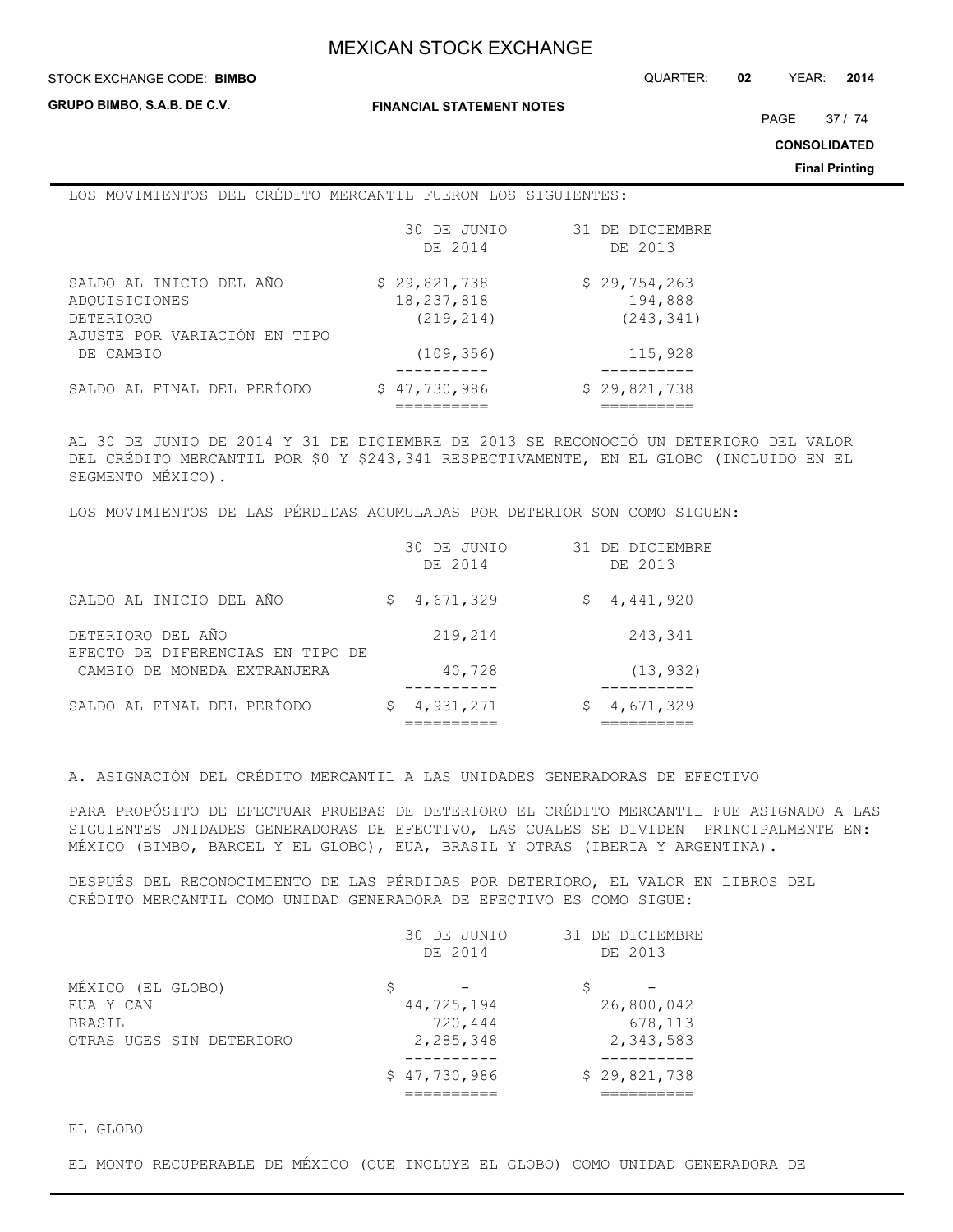STOCK EXCHANGE CODE: QUARTER: **02** YEAR: **2014 BIMBO**

**GRUPO BIMBO, S.A.B. DE C.V.**

**FINANCIAL STATEMENT NOTES**

PAGE 38 / 74

**CONSOLIDATED**

#### **Final Printing**

EFECTIVO ES DETERMINADO MEDIANTE EL MODELO DE VALOR EN USO, EL CUAL CONSISTE EN FLUJOS DE EFECTIVO PROYECTADOS BASADOS EN PRESUPUESTOS FINANCIEROS APROBADOS POR LA ADMINISTRACIÓN DE LA ENTIDAD. LOS FLUJOS DE EFECTIVO POR UN PERIODO MÁS ALLÁ DE 10 AÑOS HAN SIDO ESTIMADOS UTILIZANDO TASAS DE CRECIMIENTO Y MARGEN DE OPERACIÓN QUE ALCANZA EL 8%, QUE CONSIDERAN EL PROMEDIO A LARGO PLAZO DE UTILIDADES DE OPERACIÓN DE LA INDUSTRIA ASÍ COMO TAMBIÉN LA EXPERIENCIA PASADA DE LA ENTIDAD. ASIMISMO, CONSIDERA PROYECCIONES DE FLUJOS DE EFECTIVO A 10 AÑOS DEBIDO A QUE ES EL PERIODO EN QUE LA ENTIDAD ESPERA ALCANZAR LA TASA DE CRECIMIENTO PROMEDIO DE LA INDUSTRIA. AL 30 DE JUNIO DE 2014 Y AL 31 DE DICIEMBRE DE 2013, LA TASA DE DESCUENTO ANTES DE IMPUESTOS UTILIZADA FUE DE 9.3% ANUAL, CONSIDERANDO EL VALOR DEL DINERO EN EL TIEMPO Y LOS RIESGOS ESPECÍFICOS LIGADOS A LA UNIDAD GENERADORA DE EFECTIVO.

### EUA

EL MONTO RECUPERABLE DE EUA COMO UNIDAD GENERADORA DE EFECTIVO ES DETERMINADO MEDIANTE EL MODELO DE VALOR EN USO, EL CUAL CONSISTE EN FLUJOS DE EFECTIVO PROYECTADOS BASADOS EN PRESUPUESTOS FINANCIEROS APROBADOS POR LA ADMINISTRACIÓN DE LA ENTIDAD. LOS FLUJOS DE EFECTIVO POR UN PERIODO MÁS ALLÁ DE 10 AÑOS HAN SIDO ESTIMADOS UTILIZANDO TASAS DE CRECIMIENTO Y MARGEN DE OPERACIÓN QUE ALCANZA EL 8%, QUE CONSIDERAN EL PROMEDIO A LARGO PLAZO DE UTILIDADES DE OPERACIÓN DE LA INDUSTRIA ASÍ COMO TAMBIÉN LA EXPERIENCIA PASADA DE LA ENTIDAD. ASIMISMO, CONSIDERA PROYECCIONES DE FLUJOS DE EFECTIVO A 10 AÑOS DEBIDO A QUE ES EL PERIODO EN QUE LA ENTIDAD ESPERA ALCANZAR LA TASA DE CRECIMIENTO PROMEDIO DE LA INDUSTRIA. AL 30 DE JUNIO DE 2014 Y AL 31 DE DICIEMBRE DE 2013, LA TASA DE DESCUENTO ANTES DE IMPUESTOS UTILIZADA FUE DE 6.88% ANUAL, CONSIDERANDO EL VALOR DEL DINERO EN EL TIEMPO Y LOS RIESGOS ESPECÍFICOS LIGADOS A LA UNIDAD GENERADORA DE EFECTIVO. LA ADMINISTRACIÓN CREE QUE UN POSIBLE CAMBIO SIGNIFICATIVO EN LOS SUPUESTOS CLAVE EN LOS QUE SE BASA EL MONTO RECUPERABLE NO CAUSARÍA QUE EL VALOR EN LIBROS DE LA UNIDAD GENERADORA DE EFECTIVO EXCEDA EL MONTO RECUPERABLE.

## BRASIL

EL MONTO RECUPERABLE DE BRASIL COMO UNIDAD GENERADORA DE EFECTIVO ES DETERMINADO MEDIANTE EL MODELO DE VALOR EN USO, EL CUAL CONSISTE EN FLUJOS DE EFECTIVO PROYECTADOS BASADOS EN PRESUPUESTOS FINANCIEROS APROBADOS POR LA ADMINISTRACIÓN DE LA ENTIDAD. LOS FLUJOS DE EFECTIVO POR UN PERIODO MÁS ALLÁ DE 10 AÑOS HAN SIDO ESTIMADOS UTILIZANDO TASAS DE CRECIMIENTO Y MARGEN DE OPERACIÓN QUE ALCANZA EL 8%, QUE CONSIDERAN EL PROMEDIO A LARGO PLAZO DE UTILIDADES DE OPERACIÓN DE LA INDUSTRIA ASÍ COMO TAMBIÉN LA EXPERIENCIA PASADA DE LA ENTIDAD. ASIMISMO, CONSIDERA PROYECCIONES DE FLUJOS DE EFECTIVO A 10 AÑOS DEBIDO A QUE ES EL PERIODO EN QUE LA ENTIDAD ESPERA ALCANZAR LA TASA DE CRECIMIENTO PROMEDIO DE LA INDUSTRIA. AL 30 DE JUNIO DE 2014 Y AL 31 DE DICIEMBRE DE 2013, LA TASA DE DESCUENTO ANTES DE IMPUESTOS UTILIZADA FUE DE 9.1% ANUAL, CONSIDERANDO EL VALOR DEL DINERO EN EL TIEMPO Y LOS RIESGOS ESPECÍFICOS LIGADOS A LA UNIDAD GENERADORA DE EFECTIVO.

#### OTROS

EL MONTO RECUPERABLE DE OTRAS UNIDADES GENERADORAS DE EFECTIVO ES DETERMINADO MEDIANTE EL MODELO DE VALOR EN USO, EL CUAL CONSISTE EN FLUJOS DE EFECTIVO PROYECTADOS BASADOS EN PRESUPUESTOS FINANCIEROS APROBADOS POR LA ADMINISTRACIÓN DE LA ENTIDAD, DICHOS PRESUPUESTOS CONTEMPLAN EL PERIODO DE 1 AÑO Y 5 AÑOS. LA ADMINISTRACIÓN CREE QUE UN POSIBLE CAMBIO SIGNIFICATIVO EN LOS SUPUESTOS CLAVE EN LOS QUE SE BASA EL MONTO RECUPERABLE NO CAUSARÍA QUE EL VALOR EN LIBROS DE LA UNIDAD GENERADORA DE EFECTIVO EXCEDA EL MONTO RECUPERABLE.

LOS SUPUESTOS CLAVE VARÍAN DE UGE A UGE; SIN EMBARGO, LOS SUPUESTOS CLAVE DE LARGO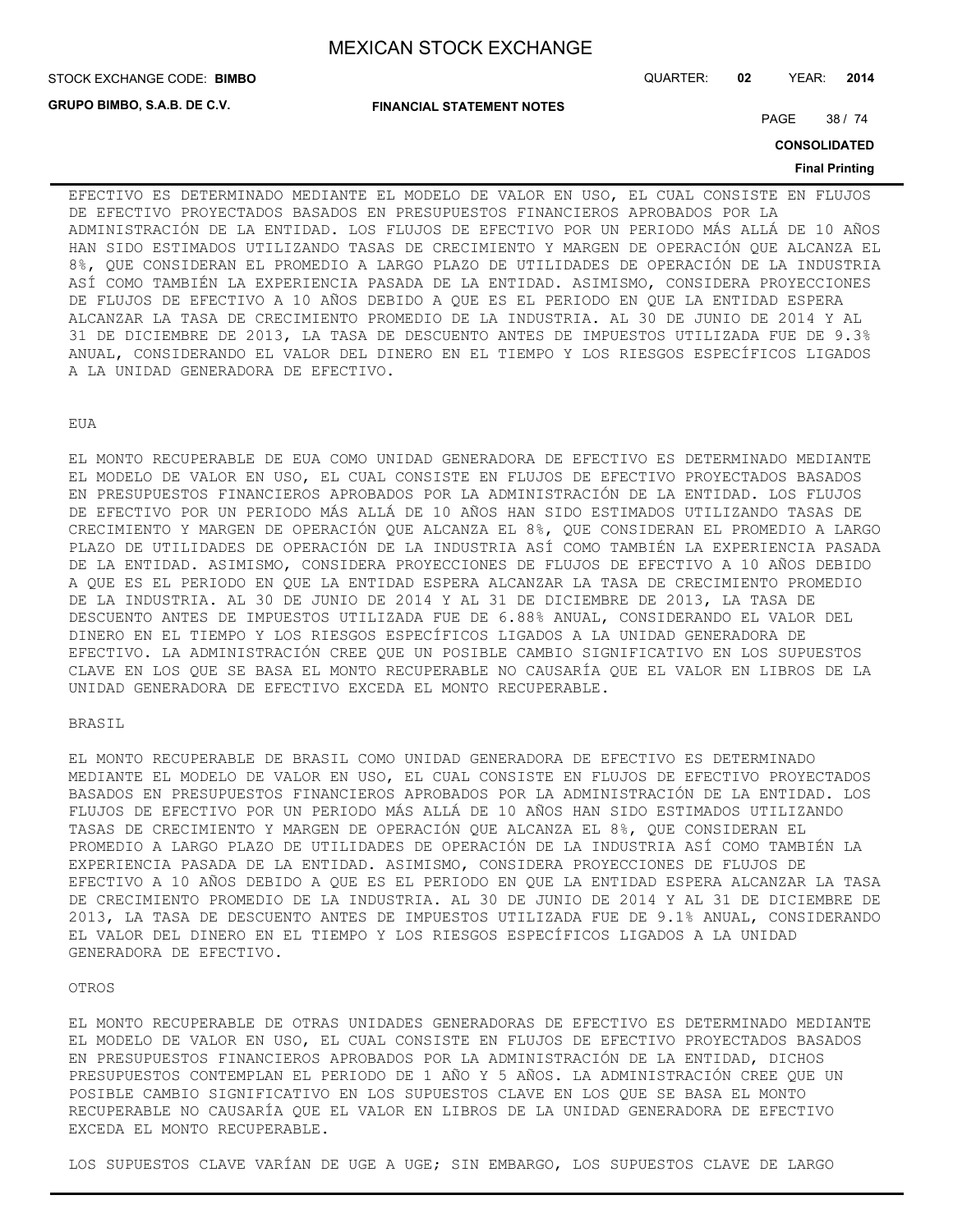#### STOCK EXCHANGE CODE: QUARTER: **02** YEAR: **2014 BIMBO**

**GRUPO BIMBO, S.A.B. DE C.V.**

### **FINANCIAL STATEMENT NOTES**

PAGE 39 / 74

**CONSOLIDATED**

### **Final Printing**

PLAZO CON MAYOR IMPACTO EN LAS PROYECCIONES DE FLUJOS DE EFECTIVO ESTÁN INCLUIDOS EN LA PERPETUIDAD. LOS RANGOS DE DICHOS SUPUESTOS SON COMO SIGUE:

| CRECIMIENTO EN VENTAS            | - રિક્ર  |
|----------------------------------|----------|
| MARGEN DE OPERACIÓN              | $8 - 12$ |
| INVERSIONES EN BIENES DE CAPITAL |          |
| COMO PORCENTAJE DE DEPRECIACIÓN  | 1 በ በ ዴ  |

11. DEUDA A LARGO PLAZO PRÉSTAMOS

BONOS INTERNACIONALES –

EL 30 DE JUNIO DE 2010, LA COMPAÑÍA REALIZÓ UNA EMISIÓN CONFORME A LA REGLA 144 A REGULACIÓN S POR 800 MILLONES DE DÓLARES ESTADOUNIDENSES Y CON VENCIMIENTO EL 30 DE JUNIO DE 2020. SOBRE DICHO FINANCIAMIENTO, LA COMPAÑÍA DEBE PAGAR UNA TASA DE INTERÉS FIJA DEL 4.875% PAGADERA SEMESTRALMENTE. LOS RECURSOS DE DICHA EMISIÓN, FUERON APLICADOS AL REFINANCIAMIENTO DE DEUDA DE LA COMPAÑÍA.

| VALOR.      | 30 JUNIO     | 31 DICIEMBRE |
|-------------|--------------|--------------|
| RAZONABLE   | DE 2014      | DE 2013      |
| \$6,452,422 | \$10,425,840 | \$10,461,200 |

EL 25 DE ENERO DE 2012 LA COMPAÑÍA REALIZÓ UNA EMISIÓN CONFORME A LA REGLA 144 A Y LA REGULACIÓN S DE LA SECURITY EXCHANGE COMISIÓN ("SEC" POR SUS SIGLAS EN INGLÉS) POR 800 MILLONES DE DÓLARES ESTADOUNIDENSES CON VENCIMIENTO EL 25 DE ENERO DE 2022. DICHO FINANCIAMIENTO DEVENGA UNA TASA DE INTERÉS FIJA DEL 4.50% PAGADERA SEMESTRALMENTE. LOS RECURSOS PROVENIENTES DE LA PRESENTE EMISIÓN TUVIERON COMO DESTINO EL REFINANCIAMIENTO DE LA DEUDA.

| <b>VALOR</b> | 30 JUNIO     | 31 DICIEMBRE |
|--------------|--------------|--------------|
| RAZONABLE    | DE 2014      | DE 2013      |
|              |              |              |
| \$11,101,434 | \$10,425,840 | \$10,461,200 |

EL 27 DE JUNIO DE 2014 LA COMPAÑÍA REALIZÓ UNA EMISIÓN CONFORME A LA REGLA 144 A Y LA REGULACIÓN S DE LA SECURITY EXCHANGE COMISIÓN ("SEC" POR SUS SIGLAS EN INGLÉS) POR 800 MILLONES DE DÓLARES ESTADOUNIDENSES CON VENCIMIENTO EL 27 DE JUNIO DE 2024. DICHO FINANCIAMIENTO DEVENGA UNA TASA DE INTERÉS FIJA DEL 3.88% PAGADERA SEMESTRALMENTE. LOS RECURSOS PROVENIENTES DE LA PRESENTE EMISIÓN TUVIERON COMO DESTINO EL REFINANCIAMIENTO DE LA DEUDA.

| <b>VALOR</b>  | 30 JUNIO     | 31 DICIEMBRE |
|---------------|--------------|--------------|
| RAZONABLE     | DE 2014      | DE 2013      |
|               |              |              |
| \$ 10,454,303 | \$10,425,840 |              |

EL 27 DE JUNIO DE 2014 LA COMPAÑÍA REALIZÓ UNA EMISIÓN CONFORME A LA REGLA 144 A Y LA REGULACIÓN S DE LA SECURITY EXCHANGE COMISIÓN ("SEC" POR SUS SIGLAS EN INGLÉS) POR 500 MILLONES DE DÓLARES ESTADOUNIDENSES CON VENCIMIENTO EL 27 DE JUNIO DE 2044. DICHO FINANCIAMIENTO DEVENGA UNA TASA DE INTERÉS FIJA DEL 4.88% PAGADERA SEMESTRALMENTE. LOS RECURSOS PROVENIENTES DE LA PRESENTE EMISIÓN TUVIERON COMO DESTINO EL REFINANCIAMIENTO DE LA DEUDA.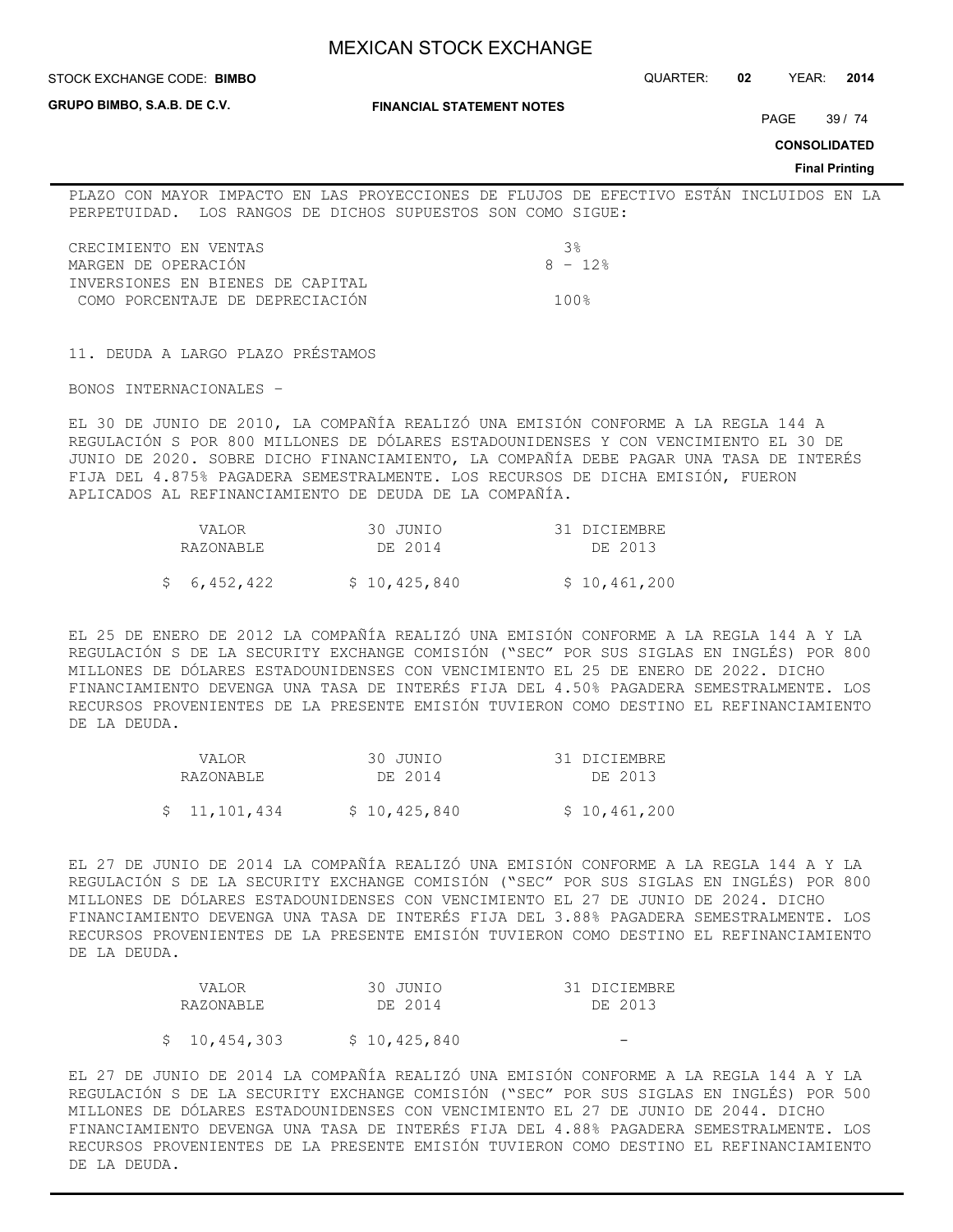#### STOCK EXCHANGE CODE: QUARTER: **02** YEAR: **2014 BIMBO**

**GRUPO BIMBO, S.A.B. DE C.V.**

**FINANCIAL STATEMENT NOTES**

PAGE 40 / 74

**CONSOLIDATED**

**Final Printing**

| VALOR<br>RAZONABLE | 30 JUNIO<br>DE 2014 | 31 DICIEMBRE<br>DE 2013 |
|--------------------|---------------------|-------------------------|
| \$6,452,422        | \$6,516,150         |                         |

LOS BONOS INTERNACIONALES EMITIDOS POR LA COMPAÑÍA, CUENTAN CON LA GARANTÍA DE SUS PRINCIPALES SUBSIDIARIAS OPERATIVAS.

CERTIFICADOS BURSÁTILES

A LA FECHA, LA COMPAÑÍA MANTIENE VIGENTES DIVERSAS EMISIONES DE CERTIFICADOS BURSÁTILES.

BIMBO 12- CON EL PROPÓSITO DE REFINANCIAR PARCIALMENTE SU DEUDA DE LARGO PLAZO, EL 10 DE FEBRERO DE 2012 LA COMPAÑÍA EMITIÓ CERTIFICADOS BURSÁTILES CON VENCIMIENTO EN AGOSTO DE 2018 Y CON UNA TASA DE INTERÉS FIJA DE 6.83%.

|  | VALOR       | 30 JUNIO    | 31 DICIEMBRE |
|--|-------------|-------------|--------------|
|  | RAZONABLE   | DE 2014     | DE 2013      |
|  | \$5,285,200 | \$5,000,000 | \$5,000,000  |

DURANTE 2009, LA COMPAÑÍA REALIZÓ LAS SIGUIENTES EMISIONES DE CERTIFICADOS BURSÁTILES, PAGADERAS A SU VENCIMIENTO. LOS RECURSOS OBTENIDOS DE DICHAS EMISIONES, FUERON UTILIZADOS PARA REFINANCIAR DEUDA DE LA COMPAÑÍA, ORIGINALMENTE CONTRATADA PARA HACER FRENTE A LA ADQUISICIÓN DE BFI.

BIMBO 09- EMITIDOS EL 15 DE JUNIO DE 2009, CON VENCIMIENTO EN JUNIO DE 2014 Y CON UNA TASA DE INTERÉS APLICABLE A ESTA EMISIÓN DE TIIE DE 28 DÍAS MÁS 1.55 PUNTOS PORCENTUALES.

| <b>VALOR</b> | 30 JUNIO |                          | 31 DICIEMBRE |
|--------------|----------|--------------------------|--------------|
| RAZONABLE    | DE 2014  |                          | DE 2013      |
|              |          |                          |              |
|              |          | $\overline{\phantom{0}}$ | \$5,000,000  |

BIMBO 09-2- EMITIDOS EL 15 DE JUNIO DE 2009 Y CON VENCIMIENTO EN JUNIO DE 2016 Y CON UNA TASA DE INTERÉS FIJA DEL 10.60%.

| VALOR       | 30 JUNIO    | 31 DICIEMBRE |
|-------------|-------------|--------------|
| RAZONABLE   | DE 2014     | DE 2013      |
| \$2,242,580 | \$2,000,000 | \$2,000,000  |

BIMBO 09-U- EMITIDOS EL 15 DE JUNIO DE 2009 POR UN MONTO DE 706,302 UDIS, CON VENCIMIENTO EN JUNIO DE 2016, DEVENGANDO UNA TASA DE INTERÉS FIJA DEL 6.05%. EL VALOR DE LA UDI AL 30 DE JUNIO DE 2014 Y AL 31 DE DICIEMBRE DE 2013 ES DE \$5.1311 Y \$5.0587 PESOS POR UDI, RESPECTIVAMENTE.

| VALOR<br>RAZONABLE | 30 JUNIO<br>DE 2014 | 31 DICIEMBRE<br>DE 2013 |
|--------------------|---------------------|-------------------------|
| \$3,972,392        | \$3,624,115         | \$3,572,993             |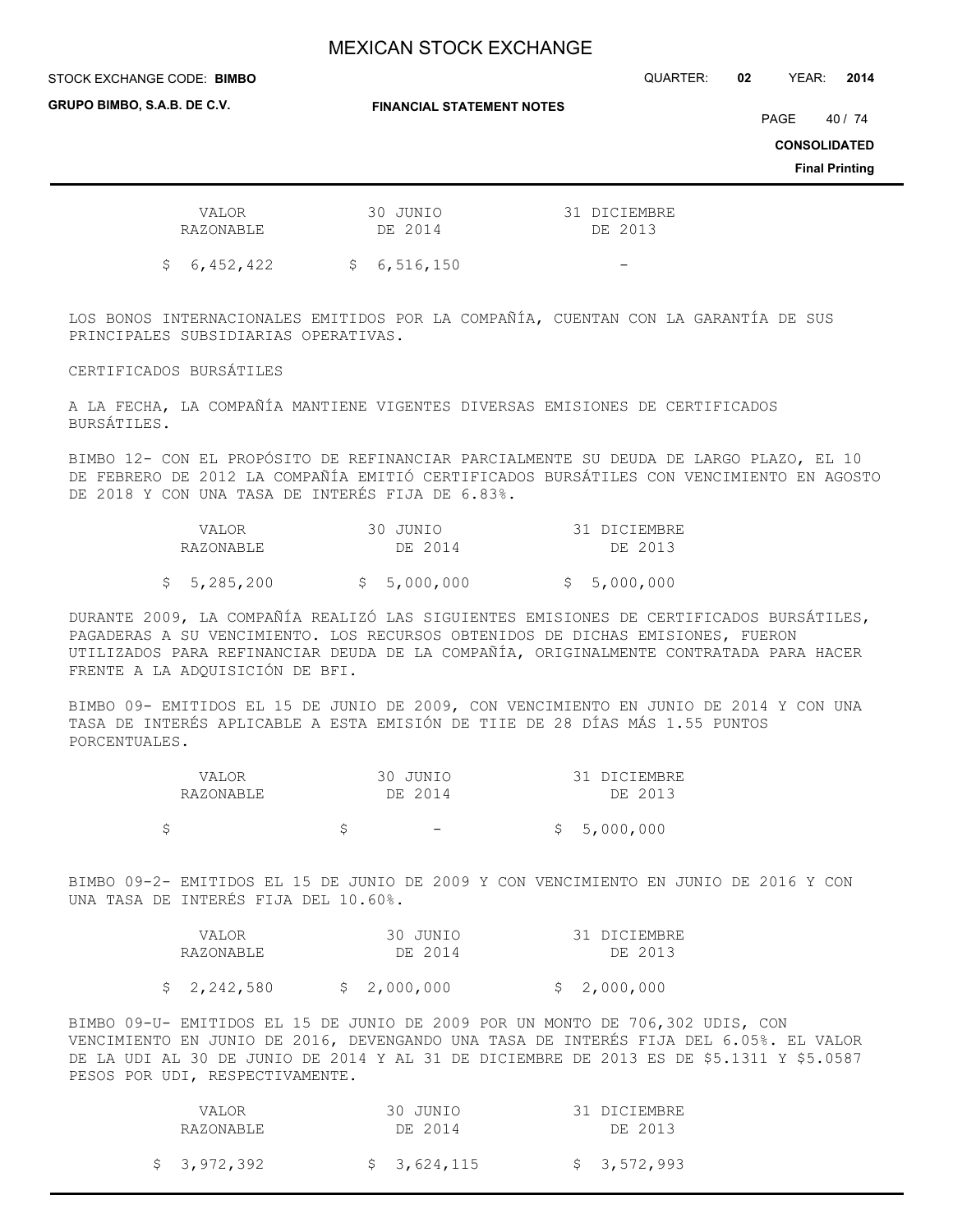**GRUPO BIMBO, S.A.B. DE C.V.**

STOCK EXCHANGE CODE: QUARTER: **02** YEAR: **2014 BIMBO**

**FINANCIAL STATEMENT NOTES**

PAGE 41/74

**CONSOLIDATED**

**Final Printing**

## CRÉDITO BANCARIO SINDICADO

EL 26 DE ABRIL DE 2011, LA COMPAÑÍA CONTRATÓ UN CRÉDITO BANCARIO A LARGO PLAZO POR UN IMPORTE DE 1,300 MILLONES DE DÓLARES ESTADOUNIDENSES. EN DICHO CRÉDITO, PARTICIPABA BANK OF AMERICA N.A. COMO AGENTE ADMINISTRADOR Y UN SINDICATO DE BANCOS INTEGRADO EN SU MOMENTO POR DIEZ INSTITUCIONES. LA COMPAÑÍA PAGABA INTERESES A LA TASA LIBOR MÁS 1.10%. LOS RECURSOS OBTENIDOS DE ESTE FINANCIAMIENTO, FUERON APLICADOS AL REFINANCIAMIENTO DE OBLIGACIONES ORIGINALMENTE CONTRATADAS PARA FINANCIAR LA ADQUISICIÓN DE BFI Y PARA EL PAGO PARCIAL DE LA ADQUISICIÓN DE SARA LEE.

AL 30 DE JUNIO DE 2014, LA COMPAÑÍA HABÍA LIQUIDADO LA TOTALIDAD DEL FINANCIAMIENTO.

|  | VALOR                    | 30 JUNIO | 31 DICIEMBRE |
|--|--------------------------|----------|--------------|
|  | RAZONABLE                | DE 2014  | DE 2013      |
|  | $\overline{\phantom{a}}$ |          | \$693,055    |

LÍNEA DE CRÉDITO COMPROMETIDA REVOLVENTE (MULTIMONEDA)

EN DICIEMBRE DE 2013, LA COMPAÑÍA RENOVÓ Y ENMENDÓ LOS TÉRMINOS Y CONDICIONES DE DICHA LÍNEA COMPROMETIDA MULTIMONEDA, CONTRATADA ORIGINALMENTE EL 26 DE ABRIL DE 2010.

DE ACUERDO A LOS NUEVOS TÉRMINOS Y CONDICIONES, SON NUEVE LAS INSTITUCIONES FINANCIERAS COMPROMETIDAS EN ESTA LÍNEA. EL IMPORTE TOTAL DE LA LÍNEA ES DE HASTA \$2,000 MILLONES DE DÓLARES, CON FECHA DE VENCIMIENTO EN EL 13 DE MARZO DE 2019 Y CON UNA TASA DE INTERÉS APLICABLE DE LIBOR MÁS 1.00% PARA DISPOSICIONES EN DÓLARES AMERICANOS, CDOR MÁS 1.00% PARA DISPOSICIONES EN DÓLARES CANADIENSES Y DE TIIE MÁS 0.75% PARA DISPOSICIONES EN PESOS.

LA LÍNEA REVOLVENTE FUE DISPUESTA DURANTE EL SEGUNDO TRIMESTRE DEL 2014 PARA EL PAGO DE UNA PORCIÓN DE LA ADQUISICIÓN DE CANADA BREAD. LA DISPOSICIÓN FUE REALIZADA EN DÓLARES AMERICANOS, DÓLARES CANADIENSES Y PESOS.

| VALOR        | 30 JUNIO     | 31 DICIEMBRE |
|--------------|--------------|--------------|
| RAZONABLE    | DE 2014      | DE 2013      |
|              |              |              |
| \$10,578,239 | \$10,578,239 |              |

LOS CRÉDITOS BANCARIOS CONTRATADOS POR LA COMPAÑÍA, CUENTAN CON EL AVAL DE SUS PRINCIPALES SUBSIDIARIAS OPERATIVAS.

CRÉDITO REVOLVENTE EN DÓLARES ESTADOUNIDENSES

AL 30 DE JUNIO DEL 2014, LA COMPAÑÍA TIENE DISPONIBLE UNA LÍNEA DE CRÉDITO REVOLVENTE COMPROMETIDA CON UNA INSTITUCIÓN BANCARIA ESTADOUNIDENSE POR UN MONTO DE HASTA 29 MILLONES DE DÓLARES ESTADOUNIDENSES CON FECHA DE VENCIMIENTO AL 28 DE NOVIEMBRE DE 2014. LOS PAGOS DE INTERESES SERÁN MENSUALES SOBRE EL SALDO REMANENTE ANUAL A UNA TASA DE INTERÉS LIBOR MÁS 0.90%. ADEMÁS, LA ENTIDAD PAGARÁ UNA COMISIÓN ANUAL POR LOS MONTOS NO DISPUESTOS. AL 30 DE JUNIO DE 2014 LA COMPAÑÍA NO TENÍA SALDO DISPUESTO SOBRE ESTA LÍNEA. NO HAY CONVENIOS FINANCIEROS POR ESTA LÍNEA DE CRÉDITO REVOLVENTE.

| VALOR     | 30 JUNIO | 31 DICIEMBRE |
|-----------|----------|--------------|
| RAZONABLE | DE 2014  | DE 2013      |

- - -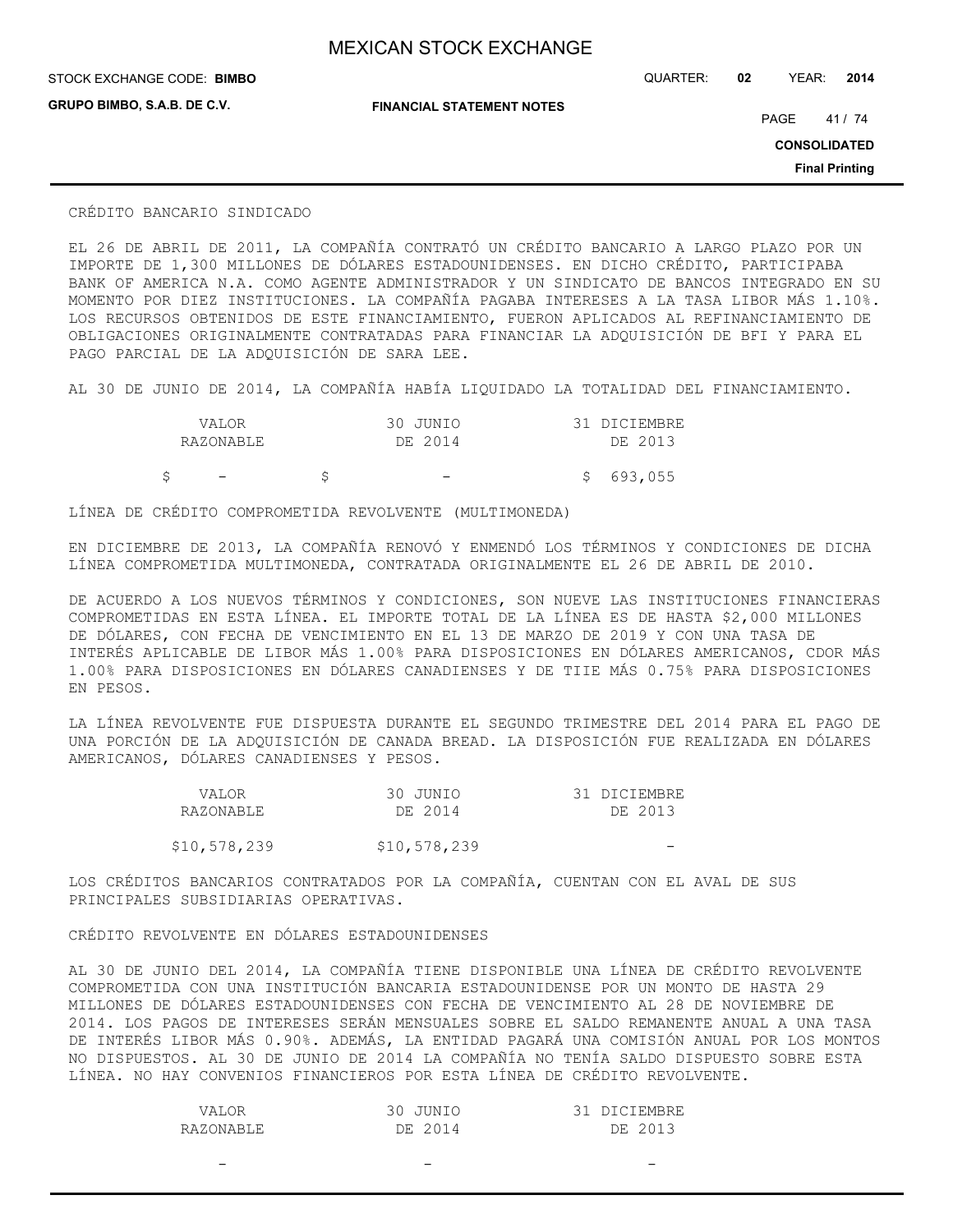**STOCK EXCHANGE CODE: BIMBO** 

STOCK EXCHANGE CODE: QUARTER: **02** YEAR: **2014**

**GRUPO BIMBO, S.A.B. DE C.V.**

**FINANCIAL STATEMENT NOTES**

PAGE 42 / 74

**CONSOLIDATED**

**Final Printing**

## CRÉDITOS QUIROGRAFARIOS PARA CAPITAL DE TRABAJO

ENTRE EL 27 Y 30 DE DICIEMBRE DEL 2013, LA COMPAÑÍA CONTRATÓ, CON TRES INSTITUCIONES FINANCIERAS, TRES CRÉDITOS QUIROGRAFARIOS DE CORTO PLAZO POR UN MONTO DE 350, 1,500 Y 2,500 MILLONES DE PESOS RESPECTIVAMENTE. AL 30 DE JUNIO DE 2014 LA COMPAÑÍA HABÍA PREPAGADO LA TOTALIDAD DE LOS CRÉDITOS.

| VALOR     | 30 JUNIO | 31 DICIEMBRE |
|-----------|----------|--------------|
| RAZONABLE | DE 2014  | DE 2013      |
|           |          |              |

 $\begin{array}{cccc} \xi & - & \xi & - & \xi & 1,900,000 \end{array}$ 

OTROS - ALGUNAS SUBSIDIARIAS TIENEN CONTRATADOS OTROS PRÉSTAMOS DIRECTOS PARA SOLVENTAR PRINCIPALMENTE SUS NECESIDADES DE CAPITAL DE TRABAJO, CON VENCIMIENTOS QUE FLUCTÚAN ENTRE EL 2014 Y 2018, Y GENERAN INTERESES A DIVERSAS TASAS.

|                     | <b>VALOR</b><br><b>RAZONABLE</b> | 30 JUNIO<br>DE 2014        |              | 31 DICIEMBRE<br>DE 2013    |
|---------------------|----------------------------------|----------------------------|--------------|----------------------------|
|                     | \$2,038,568                      | \$2,038,569                |              | \$1,500,706                |
|                     | \$63,549,149                     | \$61,034,593               |              | \$40,589,154               |
| DEUDA A LARGO PLAZO | MENOS - PORCIÓN CIRCULANTE DE LA |                            |              |                            |
|                     | \$1,453,038                      | \$1,453,038                | $\mathsf{S}$ | 7,997,043                  |
| DEUDA A LARGO PLAZO |                                  |                            |              |                            |
|                     | \$62,096,111                     | \$59,581,555               |              | \$32,592,111               |
| DEUDA               | MENOS - GASTOS POR EMISIÓN DE    |                            |              |                            |
|                     | \$ 458, 140                      | \$ 458, 140                | \$           | 260,182                    |
| GASTOS DE EMISIÓN   | DEUDA A LARGO PLAZO DESPUÉS DE   |                            |              |                            |
|                     | \$63,091,009<br>==========       | \$60,576,453<br>========== |              | \$40,328,972<br>========== |

LOS VENCIMIENTOS DE LA DEUDA A LARGO PLAZO AL 30 DE JUNIO DE 2014, SON COMO SIGUE:

| 2015<br>2016<br>2017 | S<br>Ŝ<br>S | 40,821<br>5,865,953<br>302,872 |
|----------------------|-------------|--------------------------------|
| AÑOS POSTERIORES     | S           | 53, 371, 909                   |
|                      |             | \$59,581,555                   |

AÑOS IMPORTE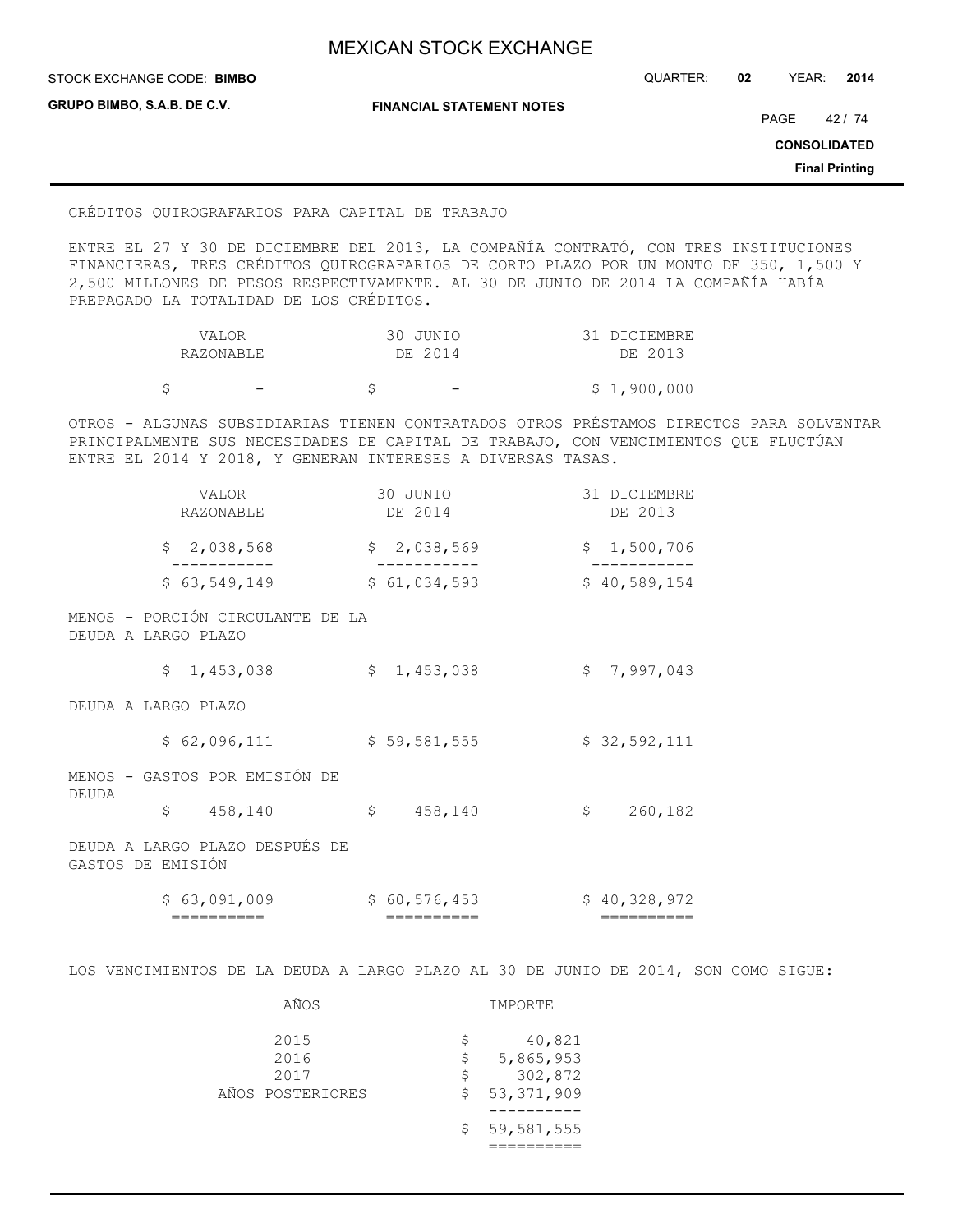**STOCK EXCHANGE CODE: BIMBO** 

**GRUPO BIMBO, S.A.B. DE C.V.**

STOCK EXCHANGE CODE: QUARTER: **02** YEAR: **2014**

**FINANCIAL STATEMENT NOTES**

PAGE 43/74

**CONSOLIDATED**

### **Final Printing**

TODAS LAS EMISIONES DE CERTIFICADOS BURSÁTILES VIGENTES Y LOS BONOS INTERNACIONALES ESTÁN GARANTIZADOS POR LOS PRINCIPALES SUBSIDIARIAS DEL GRUPO. AL 30 DE JUNIO DE 2014 Y AL 31 DE DICIEMBRE DE 2013 LA COMPAÑÍA HA CUMPLIDO CON TODAS LAS OBLIGACIONES DE HACER Y DE NO HACER INCLUYENDO DIVERSAS RAZONES FINANCIERAS ESTABLECIDAS EN LOS CONTRATOS DE CRÉDITO DE LA ENTIDAD Y SUS SUBSIDIARIAS.

12. INSTRUMENTOS FINANCIEROS DERIVADOS

12.1 CATEGORÍAS DE LOS INSTRUMENTOS FINANCIEROS AL 30 DE JUNIO DE 2014 Y 31 DICIEMBRE DE 2013

|                                                            | 30 DE JUNIO<br>DE 2014       | 31 DE DICIEMBRE<br>DE 2013 |
|------------------------------------------------------------|------------------------------|----------------------------|
| ACTIVO CIRCULANTE:                                         |                              |                            |
| EFECTIVO Y EQUIVALENTES                                    |                              |                            |
| DE EFECTIVO<br>CUENTAS Y DOCUMENTOS POR                    | \$<br>6,057,292              | \$2,503,980                |
| COBRAR, NETO                                               | \$17,769,806                 | \$15,334,643               |
| INSTRUMENTOS FINANCIEROS                                   |                              |                            |
| <b>DERIVADOS</b>                                           | \$<br>176,349                | \$<br>37,446               |
| DEPÓSITOS EN CUENTAS DE GARANTÍA                           |                              |                            |
| DE INSTRUMENTOS FINANCIEROS                                |                              |                            |
| <b>DERIVADOS</b>                                           |                              | \$ 659,336                 |
| TOTAL DEL ACTIVO CIRCULANTE                                | \$24,003,447                 | \$18,535,405               |
| CUENTAS POR COBRAR A LARGO PLAZO A                         |                              |                            |
| OPERADORES INDEPENDIENTES                                  | \$<br>1,231,444              | \$1,560,218                |
| INSTRUMENTOS FINANCIEROS DERIVADOS                         | \$<br>880,243                | \$695,302                  |
|                                                            | . <u>.</u>                   | ----------                 |
| TOTAL DEL ACTIVO                                           | \$26, 115, 134               | \$20,790,925               |
|                                                            | ==========                   | ==========                 |
| PASIVO CIRCULANTE:                                         |                              |                            |
| CRÉDITOS BANCARIOS                                         | \$<br>1,453,038              | \$2,997,043                |
| CRÉDITOS BURSÁTILES                                        |                              | \$5,000,000                |
| CUENTAS POR PAGAR A PROVEEDORES<br>OTRAS CUENTAS POR PAGAR | \$11,043,241                 | \$10, 220, 753             |
| Y PASIVOS ACUMULADOS                                       | 15, 191, 679                 | \$10,778,944               |
| INSTRUMENTOS FINANCIEROS DERIVADOS                         | \$<br>151,201                | \$1,033,543                |
|                                                            | ----------                   | --------                   |
| TOTAL DEL PASIVO CIRCULANTE                                | \$27,839,159                 | \$30,030,283               |
| CRÉDITOS BANCARIOS                                         | \$11, 163, 770               | \$1,096,718                |
| CRÉDITOS BURSÁTILES                                        | \$47,959,646                 | \$31, 235, 211             |
| INSTRUMENTOS FINANCIEROS DERIVADOS \$283,278               |                              | \$236,334                  |
| TOTAL DEL PASIVO                                           | ----------<br>\$87, 245, 853 | ----------<br>\$62,598,546 |
|                                                            | ==========                   | ==========                 |
|                                                            |                              |                            |

## 12.2 ADMINISTRACIÓN DE RIESGOS

LA ENTIDAD, DENTRO DEL MARCO DE SUS OPERACIONES COTIDIANAS, SE ENCUENTRA EXPUESTA A RIESGOS INTRÍNSECOS A DISTINTAS VARIABLES DE TIPO FINANCIERO, ASÍ COMO A VARIACIONES EN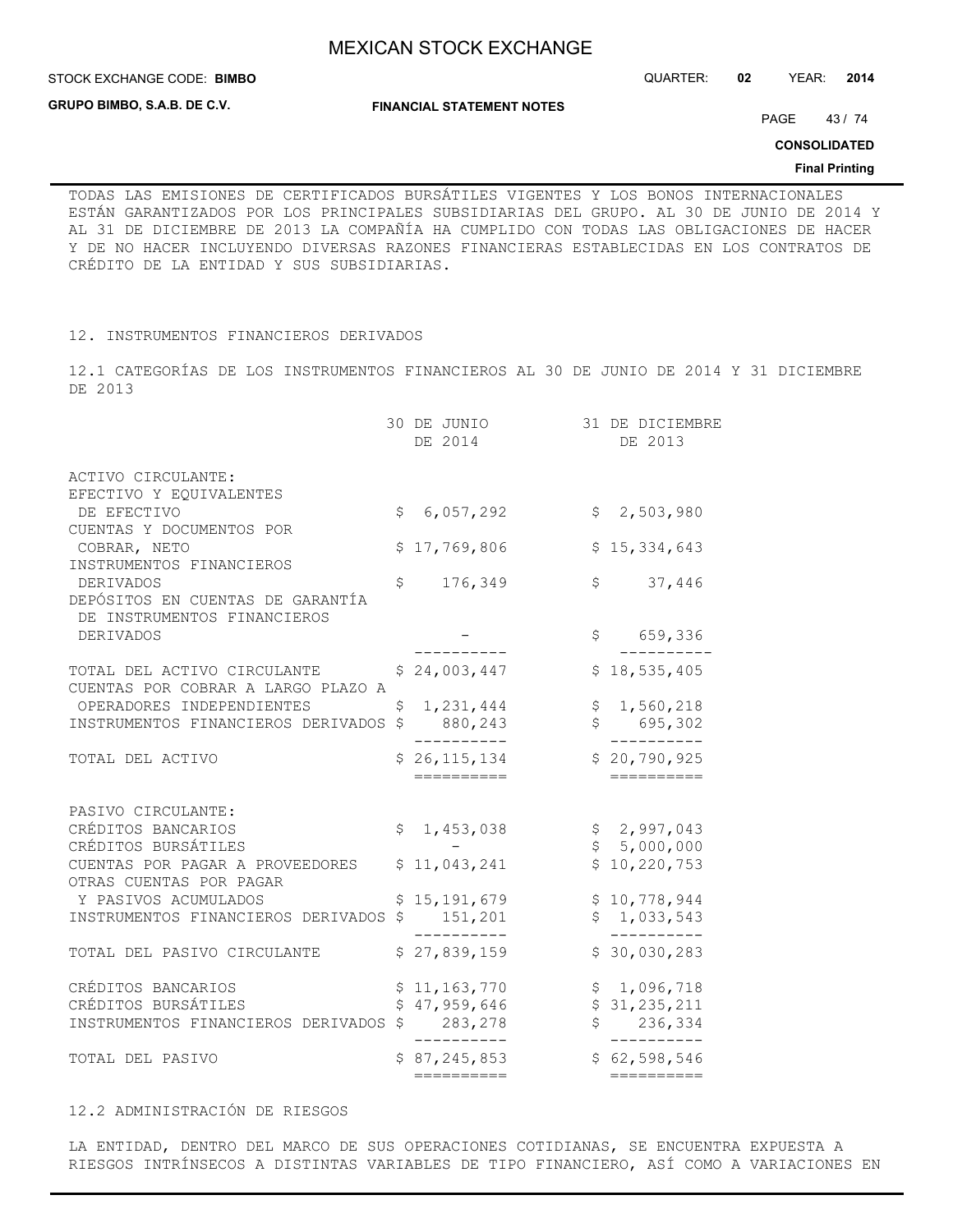STOCK EXCHANGE CODE: QUARTER: **02** YEAR: **2014 BIMBO**

**GRUPO BIMBO, S.A.B. DE C.V.**

**FINANCIAL STATEMENT NOTES**

PAGE 44 / 74

**CONSOLIDATED**

#### **Final Printing**

EL PRECIO DE ALGUNOS INSUMOS QUE COTIZAN EN MERCADOS FORMALES INTERNACIONALES. LA ENTIDAD CUENTA CON UN PROCESO ORDENADO DE MANEJO DE RIESGOS QUE RECAE EN ÓRGANOS REGULADORES LOS CUALES EVALÚAN LA NATURALEZA Y ALCANCE DE DICHOS RIESGOS.

LOS PRINCIPALES RIESGOS FINANCIEROS A LOS QUE ESTÁ SUJETA LA ENTIDAD SON:

- RIESGOS DE MERCADO
- RIESGOS DE TASA DE INTERÉS
- RIESGOS DE TIPO DE CAMBIO
- RIESGOS DE PRECIOS
- RIESGOS DE LIQUIDEZ
- RIESGOS DE CRÉDITO
- RIESGOS DE CAPITAL

LA TESORERÍA CORPORATIVA ES RESPONSABLE DE LA ADMINISTRACIÓN DE LOS RIESGOS DE TASA DE INTERÉS, DE TIPO DE CAMBIO, DE LIQUIDEZ Y DE CRÉDITO QUE EMANAN DE SU OPERACIÓN DIARIA. A SU VEZ, LOS SUBCOMITÉS DE RIESGO DE MERCADO DE MATERIAS PRIMAS SON LOS ENCARGADOS DE ADMINISTRAR EL RIESGO DE MERCADO DE PRECIOS INVOLUCRADO EN LA COMPRA DE INSUMOS; ASÍ MISMO REVISAN LA CONSISTENCIA DE LAS POSICIONES ABIERTAS DE LA ENTIDAD EN LOS MERCADOS DE FUTUROS CON LA ESTRATEGIA CORPORATIVA. AMBOS ORGANISMOS REPORTAN ESTAS ACTIVIDADES A LA DIRECCIÓN DE ADMINISTRACIÓN DE RIESGOS. LOS OBJETIVOS PRIMORDIALES DE LA DIRECCIÓN DE ADMINISTRACIÓN DE RIESGOS SON:

- IDENTIFICAR, EVALUAR Y MONITOREAR LOS RIESGOS EXTERNOS E INTERNOS QUE PUDIERAN IMPACTAR SIGNIFICATIVAMENTE A LA ENTIDAD;

- PRIORIZAR RIESGOS;
- ASEGURAR LA ASIGNACIÓN Y SEGUIMIENTO DE LOS RIESGOS;
- VALIDAR ÓRGANOS Y/O RESPONSABLES DE SU ADMINISTRACIÓN;
- VALIDAR AVANCES EN LA ADMINISTRACIÓN DE CADA UNO DE LOS RIESGOS PRIORITARIOS; Y
- RECOMENDAR ACCIONES A SEGUIR.

EN VIRTUD DE QUE TODAS LAS VARIABLES A LAS QUE LA ENTIDAD SE ENCUENTRA EXPUESTA GUARDAN UN COMPORTAMIENTO DINÁMICO, LAS ESTRATEGIAS DE COBERTURA SON VALORADAS Y MONITOREADAS DE MANERA FORMAL Y PERIÓDICA. DE IGUAL FORMA, SON REPORTADAS AL ÁREA DE GOBIERNO CORRESPONDIENTE. LA FINALIDAD PRIMORDIAL ES ALCANZAR UNA POSICIÓN NEUTRAL Y EQUILIBRADA CON RELACIÓN A LA EXPOSICIÓN AL RIESGO DE UNA CIERTA VARIABLE FINANCIERA.

## 12.2.1 RIESGOS DE MERCADO

LA ENTIDAD SE ENCUENTRA EXPUESTA A RIESGOS DE TASA DE INTERÉS Y RIESGOS DE TIPO DE CAMBIO, LOS CUALES SON GESTIONADOS POR LA TESORERÍA CORPORATIVA, ASÍ COMO DE RIESGOS DE PRECIO DE ALGUNOS INSUMOS GESTIONADOS POR LOS SUBCOMITÉS DE MATERIAS PRIMAS. PARA LO ANTERIOR, LA ENTIDAD EN OCASIONES UTILIZA INSTRUMENTOS FINANCIEROS DERIVADOS PARA MITIGAR EL POSIBLE IMPACTO DE FLUCTUACIONES EN DICHAS VARIABLES Y PRECIOS SOBRE SUS RESULTADOS. CONSIDERA QUE DICHOS INSTRUMENTOS OTORGAN FLEXIBILIDAD QUE PERMITE UNA MAYOR ESTABILIDAD DE UTILIDADES Y UNA MEJOR VISIBILIDAD Y CERTIDUMBRE CON RELACIÓN A LOS COSTOS Y GASTOS QUE SE HABRÁN DE SOLVENTAR EN EL FUTURO.

A TRAVÉS DE LAS ÁREAS RESPONSABLES, LA ENTIDAD DETERMINA LOS MONTOS Y PARÁMETROS OBJETIVOS SOBRE POSICIONES PRIMARIAS PARA LAS QUE SE CONTRATARÁ UN INSTRUMENTO FINANCIERO DERIVADO DE COBERTURA, Y LOGRAR ASÍ COMPENSAR UNO O MÁS DE LOS RIESGOS GENERADOS POR UNA TRANSACCIÓN O CONJUNTO DE TRANSACCIONES ASOCIADAS CON LA POSICIÓN PRIMARIA.

LA NEGOCIACIÓN CON INSTRUMENTOS DERIVADOS SE REALIZA SÓLO CON INSTITUCIONES DE RECONOCIDA SOLVENCIA Y SE HAN ESTABLECIDO LÍMITES PARA CADA INSTITUCIÓN.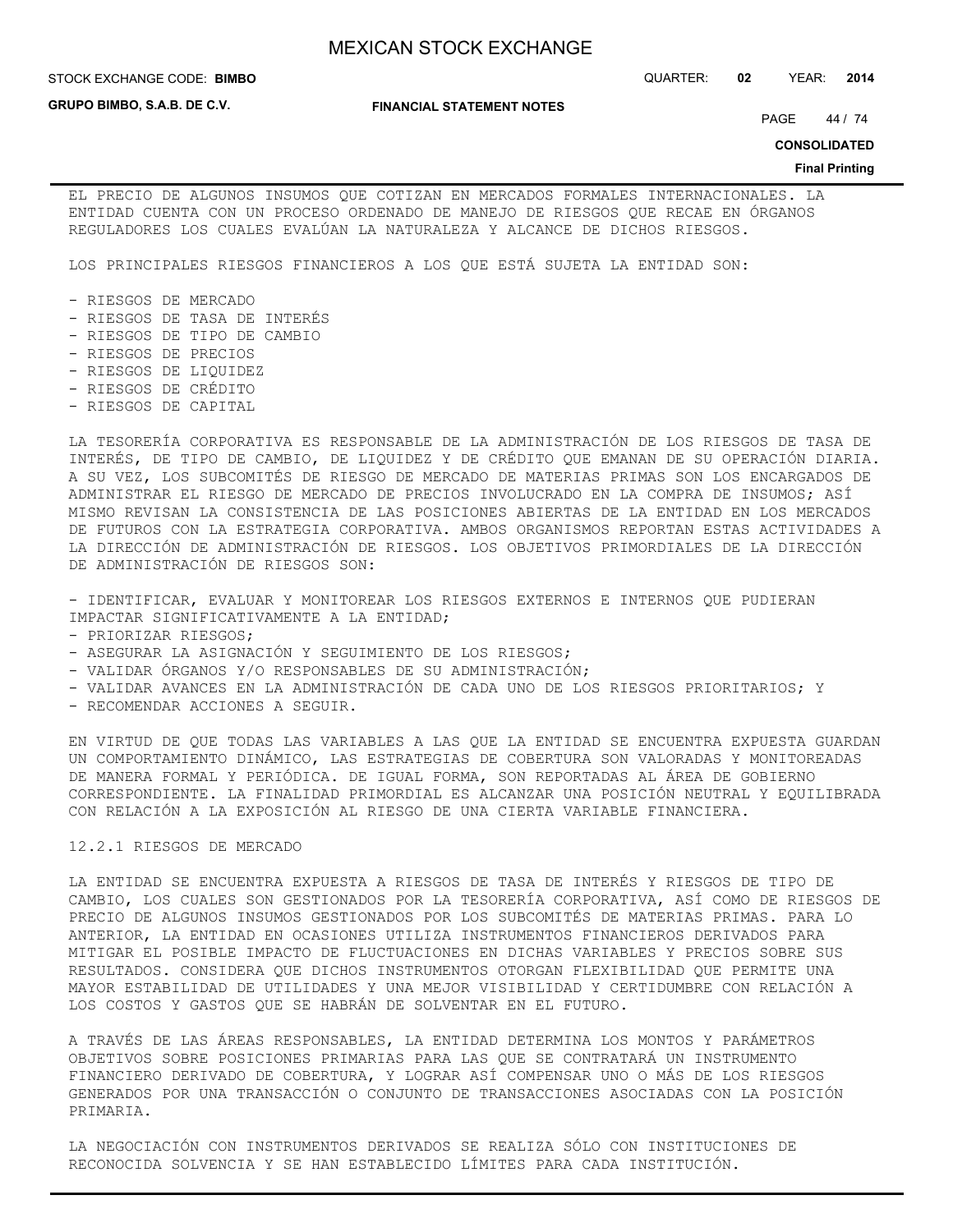STOCK EXCHANGE CODE: QUARTER: **02** YEAR: **2014 BIMBO**

**GRUPO BIMBO, S.A.B. DE C.V.**

**FINANCIAL STATEMENT NOTES**

PAGE 45 / 74

**CONSOLIDATED**

**Final Printing**

LOS INSTRUMENTOS FINANCIEROS DERIVADOS QUE UTILIZA PRINCIPALMENTE SON:

A) CONTRATOS MEDIANTE LOS CUALES SE ESTABLECE LA OBLIGACIÓN BILATERAL DE INTERCAMBIAR FLUJOS DE EFECTIVO EN FECHAS FUTURAS PRESTABLECIDAS, SOBRE UN VALOR NOMINAL O DE REFERENCIA (SWAPS):

 1. DE TASAS DE INTERÉS (INTEREST RATE SWAPS) PARA EQUILIBRAR LA MEZCLA DE TASAS DE SUS PASIVOS FINANCIEROS ENTRE TASAS FIJAS Y VARIABLES.

 2. DE MONEDAS (CROSS CURRENCY SWAPS) PARA TRANSFORMAR LA MONEDA EN LA QUE SE ENCUENTRA DENOMINADO TANTO EL CAPITAL COMO LOS INTERESES DE UN PASIVO FINANCIERO.

B) CONTRATOS DE PRECIO ADELANTADO (FORWARDS) DE DIVISAS;

C) OPCIONES DE COMPRA DE DIVISAS (CALLS);

D) FUTUROS DE MATERIAS PRIMAS; Y

E) OPCIONES SOBRE FUTUROS DE MATERIAS PRIMAS.

LA EXPOSICIÓN AL RIESGO DE MERCADO ES MONITOREADA Y REPORTADA CONTINUAMENTE POR EL ÁREA CORRESPONDIENTE.

LA ENTIDAD EFECTÚA ANÁLISIS DE SENSIBILIDAD YA QUE SU POLÍTICA SOBRE LA CONTRATACIÓN DE INSTRUMENTOS FINANCIEROS DERIVADOS ES QUE SUS OBJETIVOS SEAN EXCLUSIVAMENTE DE COBERTURA. ESTO ES, LA EVENTUAL CONTRATACIÓN DE UN INSTRUMENTO FINANCIERO DERIVADO DEBE DE ESTAR NECESARIAMENTE ASOCIADA A UNA POSICIÓN PRIMARIA QUE REPRESENTE ALGÚN RIESGO. CONSECUENTEMENTE, LOS MONTOS NOCIONALES DE UNO O TODOS LOS INSTRUMENTOS FINANCIEROS DERIVADOS CONTRATADOS PARA LA COBERTURA DE CIERTO RIESGO SERÁN CONSISTENTES CON LAS CANTIDADES DE LAS POSICIONES PRIMARIAS QUE REPRESENTAN LA POSICIÓN DE RIESGO. ASÍ MISMO, LA ENTIDAD NO REALIZA OPERACIONES EN LAS QUE EL BENEFICIO PRETENDIDO O FIN PERSEGUIDO SEAN LOS INGRESOS POR PRIMAS. SI LA ENTIDAD DECIDE LLEVAR A CABO UNA ESTRATEGIA DE COBERTURA EN DONDE SE COMBINEN OPCIONES, EL NETO DE LAS PRIMAS PAGADAS/COBRADAS DEBERÁ REPRESENTARLE UN EGRESO.

LAS POSICIONES DE INSTRUMENTOS FINANCIEROS DERIVADOS SE INTEGRAN COMO SIGUE:

|                                   | 30 DE JUNIO<br>DE 2014 | 31 DE DICIEMBRE<br>DE 2013 |
|-----------------------------------|------------------------|----------------------------|
| ACTIVO:                           |                        |                            |
| CIRCULANTE -                      |                        |                            |
| FORWARDS                          | \$                     | \$<br>8,259                |
| FUTUROS                           |                        |                            |
| VALOR RAZONABLE DE TRIGO,         |                        |                            |
| MAÍZ Y ACEITE DE SOYA             | Ŝ.<br>134,245          |                            |
| VALOR RAZONABLE DE GAS NATURAL    |                        |                            |
| Y DIESEL                          | \$<br>42,104           | 29,185<br>\$               |
| DEPÓSITOS EN CUENTAS DE GARANTÍA  | \$                     | \$<br>659,338              |
|                                   |                        |                            |
| TOTAL DE INSTRUMENTOS FINANCIEROS |                        |                            |
| DERIVADOS A CORTO PLAZO           | 176,349<br>Ŝ.          | \$<br>696,782              |
|                                   |                        |                            |
|                                   |                        |                            |
| SWAPS A LARGO PLAZO               | 880,243<br>Ŝ.          | \$<br>695,302              |
|                                   |                        |                            |
|                                   |                        |                            |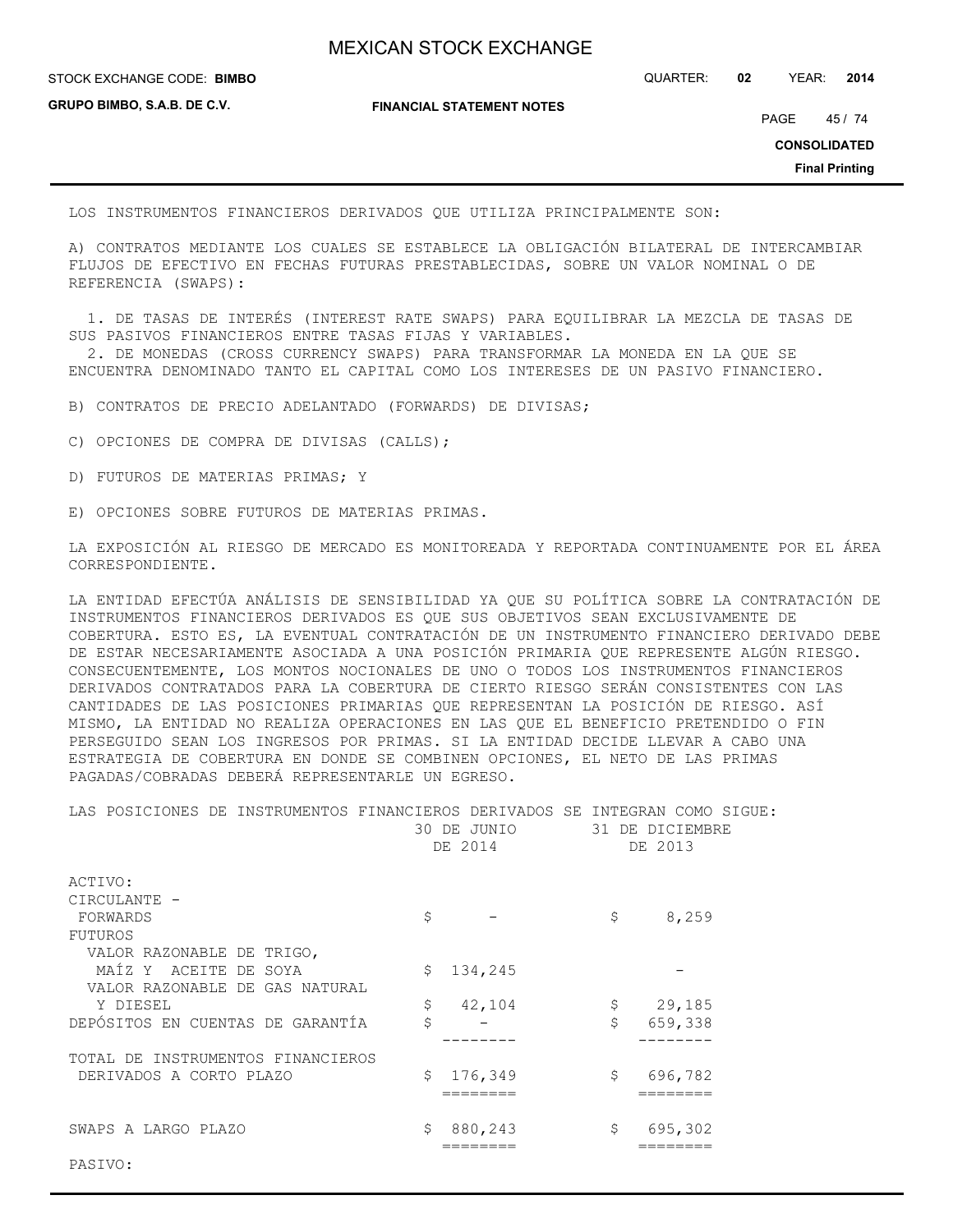**GRUPO BIMBO, S.A.B. DE C.V.**

STOCK EXCHANGE CODE: QUARTER: **02** YEAR: **2014 BIMBO**

| GRUPO BIMBO, S.A.B. DE C.V.                                                                           | <b>FINANCIAL STATEMENT NOTES</b>             | PAGE<br>46 / 74<br><b>CONSOLIDATED</b><br><b>Final Printing</b> |
|-------------------------------------------------------------------------------------------------------|----------------------------------------------|-----------------------------------------------------------------|
| CIRCULANTE -<br>SWAPS<br>FORWARDS<br>FUTUROS                                                          | \$<br>$\sim$ $  -$<br>\$(110,007)            | \$ (615, 070)<br>\$  ( 3, 065)                                  |
| VALOR RAZONABLE DE TRIGO,<br>MAÍZ Y ACEITE DE SOYA<br>DEPÓSITOS EN CUENTAS DE GARANTÍA                | \$ (41, 194)                                 | \$ (415, 408)                                                   |
| TOTAL DE INSTRUMENTOS FINANCIEROS<br>DERIVADOS A CORTO PLAZO                                          | \$(151, 201)<br>========                     | \$(1, 033, 543)                                                 |
| SWAPS A LARGO PLAZO                                                                                   | \$(283, 278)<br>========                     | \$ (236, 334)<br>$=$ = = = = = = = =                            |
| CAPITAL CONTABLE:<br>TOTAL VALUACIÓN DE INSTRUMENTOS FINANCIEROS<br>DE FLUJO DE EFECTIVO, NETO DE LOS |                                              |                                                                 |
| INTERESES DEVENGADOS<br>CONTRATOS CERRADOS DE FUTUROS NO                                              | \$199,372                                    | \$ (316, 843)                                                   |
| CONSUMIDOS                                                                                            | \$<br>8,614<br>\$                            | (43, 459)                                                       |
| ISR DIFERIDO, NETO                                                                                    | 207,986<br>\$<br>\$ (73, 778)                | \$(360, 302)<br>\$125,858                                       |
| TOTAL DE OTROS RESULTADOS<br>INTEGRALES                                                               | 134,208<br>Ŝ.<br>$=$ $=$ $=$ $=$ $=$ $=$ $=$ | \$ (234, 444)                                                   |

### 12.2.2 ADMINISTRACIÓN DE RIESGO DE TASA DE INTERÉS

LA ENTIDAD ESTÁ EXPUESTA A RIESGO DE TASAS DE INTERÉS PRINCIPALMENTE POR PASIVOS FINANCIEROS. EL RIESGO ES ADMINISTRADO DE ACUERDO A UNA MEZCLA APROPIADA ENTRE TASA FIJA Y VARIABLE, LA CUAL EN OCASIONES SE LOGRA MEDIANTE LA CONTRATACIÓN DE SWAPS DE TASA DE INTERÉS. LOS DERIVADOS SON CONTRATADOS CON LA FINALIDAD DE CUBRIR DICHO RIESGO Y CUMPLEN CON TODOS LOS REQUISITOS PARA CLASIFICARLOS COMO DERIVADOS DE COBERTURA.

LA ADMINISTRACIÓN CONSIDERA QUE EL RIESGO DE TASA DE INTERÉS QUE EMANA DE LOS ACTIVOS FINANCIEROS DE LA ENTIDAD ES LIMITADO DEBIDO A QUE SE ENCUENTRAN CONTRATADOS A PLAZOS CORTOS.

AL 30 DE JUNIO DE 2014 Y 31 DE DICIEMBRE DE 2013, LA ENTIDAD TIENE DEUDA A LARGO PLAZO CONTRATADA A TASAS VARIABLES REFERENCIADAS A TASA DE INTERÉS INTERBANCARIA DE EQUILIBRIO ("TIIE"), UNIDAD DE INVERSIÓN ("UDI"), CANADIAN DEALER OFFERED RATE ("CDOR") Y LONDON INTERBANK OFFERED RATE ("LIBOR"); Y A TASA DE INTERÉS INTERBANCARIA DE EQUILIBRIO ("TIIE"), UNIDAD DE INVERSIÓN ("UDI") Y LONDON INTERBANK OFFERED RATE ("LIBOR"), RESPECTIVAMENTE, Y HA CONTRATADO SWAPS DE TASAS DE INTERÉS QUE CAMBIAN DICHO PERFIL. LOS SWAPS UTILIZADOS HAN SIDO DESIGNADOS COMO DE COBERTURA DE FLUJO DE EFECTIVO.

## SENSIBILIDAD A LAS TASAS DE INTERÉS

LOS ANÁLISIS DE SENSIBILIDAD QUE SE PRESENTAN A CONTINUACIÓN SE DETERMINARON CON BASE EN LOS SALDOS CON EXPOSICIÓN A TASAS DE INTERÉS A LA FECHA DE CIERRE DEL PERIODO, TANTO DE LOS INSTRUMENTOS FINANCIEROS DERIVADOS COMO PARA LOS NO DERIVADOS. POR LO ANTERIOR, PUEDEN NO SER REPRESENTATIVOS DEL RIESGO DE TASA A LO LARGO DE TODO EL PERIODO DEBIDO A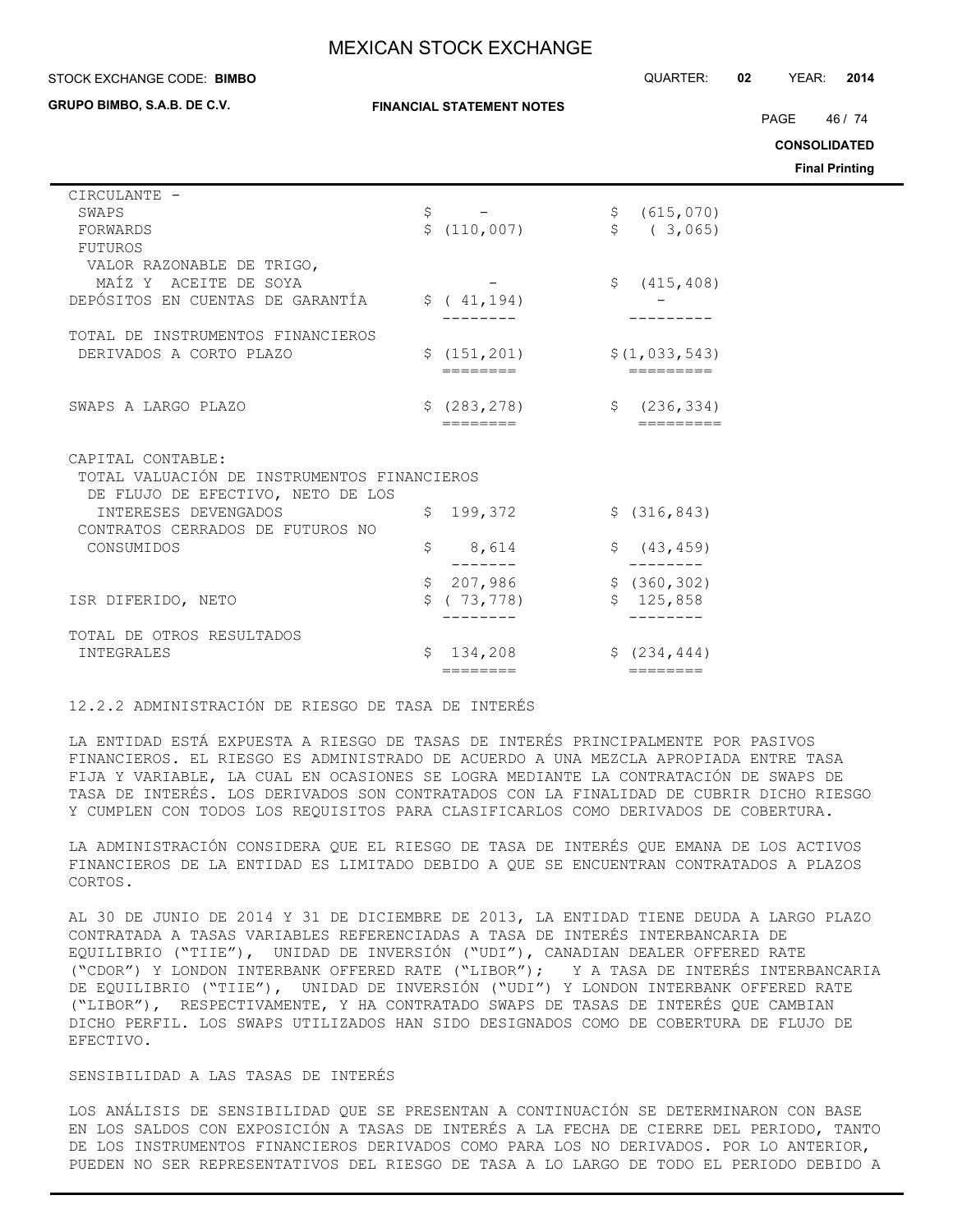**FINANCIAL STATEMENT NOTES**

STOCK EXCHANGE CODE: QUARTER: **02** YEAR: **2014 BIMBO**

**GRUPO BIMBO, S.A.B. DE C.V.**

PAGE 47 / 74

**CONSOLIDATED**

### **Final Printing**

LAS VARIACIONES EN LOS SALDOS SUJETOS A DICHA EXPOSICIÓN. PARA LOS INSTRUMENTOS A TASA VARIABLE, EL ANÁLISIS DE SENSIBILIDAD ASUME QUE EL SALDO AL CIERRE ESTUVO VIGENTE DURANTE TODO EL PERIODO. UN CAMBIO DE 20 PUNTOS BASE EN LAS TASA LIBOR A UN MES, 100 PUNTOS BASE EN LA TASA TIIE A 28 DÍAS Y DE 20 PUNTOS BASE EN LA TASA CDOR A UN MES REPRESENTAN LA EVALUACIÓN DE LA ADMINISTRACIÓN SOBRE UN CAMBIO RAZONABLEMENTE POSIBLE EN LAS MISMAS. LA ENTIDAD NO TIENE RIESGOS LIGADOS A MOVIMIENTOS EN EL VALOR DE LA UDI YA QUE DICHOS RIESGOS SE ENCUENTRAN MITIGADOS EN SU TOTALIDAD MEDIANTE SWAPS DE TASA DE INTERÉS.

UN INCREMENTO/DECREMENTO DE 20 PUNTOS BASE EN LA TASA LIBOR, RESULTARÍA EN UN DECREMENTO/INCREMENTO EN LOS RESULTADOS DE LA ENTIDAD DE APROXIMADAMENTE \$4,878 Y \$405 POR LOS SEIS MESES TERMINADOS EL 30 DE JUNIO DE 2014 Y POR EL AÑO TERMINADO EL 31 DE DICIEMBRE DE 2013, RESPECTIVAMENTE, LO CUAL LA ADMINISTRACIÓN NO LO CONSIDERA SIGNIFICATIVO EN EL RESULTADO DE SUS OPERACIONES.

UN INCREMENTO/DECREMENTO DE 20 PUNTOS BASE EN LA TASA CDOR, RESULTARÍA EN UN DECREMENTO/INCREMENTO EN LOS RESULTADOS DE LA ENTIDAD DE APROXIMADAMENTE \$9,757 Y \$0 POR LOS SEIS MESES TERMINADOS EL 30 DE JUNIO DE 2014 Y POR EL AÑO TERMINADO EL 31 DE DICIEMBRE DE 2013, RESPECTIVAMENTE, LO CUAL LA ADMINISTRACIÓN NO LO CONSIDERA SIGNIFICATIVO EN EL RESULTADO DE SUS OPERACIONES.

UN INCREMENTO/DECREMENTO DE 100 PUNTOS BASE EN LA TASA TIIE, RESULTARÍA EN UN DECREMENTO/INCREMENTO EN LOS RESULTADOS DE LA ENTIDAD DE APROXIMADAMENTE \$9,453 Y \$0 POR LOS SEIS MESES TERMINADOS EL 30 DE JUNIO DE 2014 Y POR EL AÑO TERMINADO EL 31 DE DICIEMBRE DE 2013, RESPECTIVAMENTE, LO CUAL LA ADMINISTRACIÓN NO LO CONSIDERA SIGNIFICATIVO EN EL RESULTADO DE SUS OPERACIONES.

UN INCREMENTO DE 100 PUNTOS BASE EN LA TASA TIIE, RESULTARÍA EN UN INCREMENTO EN LA UTILIDAD INTEGRAL DE LA ENTIDAD DE APROXIMADAMENTE \$7,760 Y UN DECREMENTO DE 100 PUNTOS BASE EN LA TASA TIIE, RESULTARÍA EN UN DECREMENTO EN LA UTILIDAD INTEGRAL DE LA ENTIDAD DE APROXIMADAMENTE \$7,784 PARA EL AÑO TERMINADO EL 31 DE DICIEMBRE DE 2013.

12.2.3 ADMINISTRACIÓN DE RIESGO DE TIPO DE CAMBIO

LA ENTIDAD REALIZA TRANSACCIONES EN DIVERSAS MONEDAS Y REPORTA SUS ESTADOS FINANCIEROS EN PESOS MEXICANOS. DEBIDO A LO ANTERIOR, ESTÁ EXPUESTA A RIESGOS CAMBIARIOS TRANSACCIONALES (POR EJEMPLO, POR COMPRAS PRONOSTICADAS DE MATERIAS PRIMAS, CONTRATOS EN FIRME Y ACTIVOS Y PASIVOS MONETARIOS) Y DE CONVERSIÓN (POR EJEMPLO, POR SUS INVERSIONES NETAS EN SUBSIDIARIAS EN EL EXTRANJERO). PRINCIPALMENTE, ESTÁ EXPUESTA AL RIESGO DE VARIACIÓN EN EL PRECIO DEL PESO MEXICANO FRENTE AL DÓLAR ESTADOUNIDENSE.

- ADMINISTRACIÓN DE RIESGO DE TIPO DE CAMBIO POR CONVERSIÓN

DEBIDO A QUE LA ENTIDAD MANTIENE INVERSIONES EN SUBSIDIARIAS EN EL EXTRANJERO CUYA MONEDA FUNCIONAL NO ES EL PESO MEXICANO, SE ENCUENTRA EXPUESTA A UN RIESGO DE CONVERSIÓN DE MONEDA EXTRANJERA. ASIMISMO SE HAN CONTRATADO ACTIVOS Y PASIVOS FINANCIEROS INTERCOMPAÑÍAS EN DIVERSAS MONEDAS QUE IGUALMENTE PROVOCAN ESTE RIESGO.

LA COBERTURA A ESTE RIESGO DE CONVERSIÓN CAMBIARIA SE MITIGA EN GRAN MEDIDA A TRAVÉS DE LA DESIGNACIÓN DE UNO O MÁS PRÉSTAMOS DENOMINADOS EN ESTAS MONEDAS COMO COBERTURA CAMBIARIA DE LA EXPOSICIÓN DE CONVERSIÓN Y CIERTOS INSTRUMENTOS FINANCIEROS DERIVADOS, SIGUIENDO EL MODELO DE CONTABILIZACIÓN DE COBERTURA DE LA INVERSIÓN NETA EN SUBSIDIARIAS EN EL EXTRANJERO (RESULTADO DE COBERTURA ECONÓMICA NETA, DENTRO DE OTROS RESULTADOS INTEGRALES).

AL 30 DE JUNIO DE 2014 Y 31 DE DICIEMBRE DE 2013, LOS IMPORTES DE LOS PRÉSTAMOS QUE HAN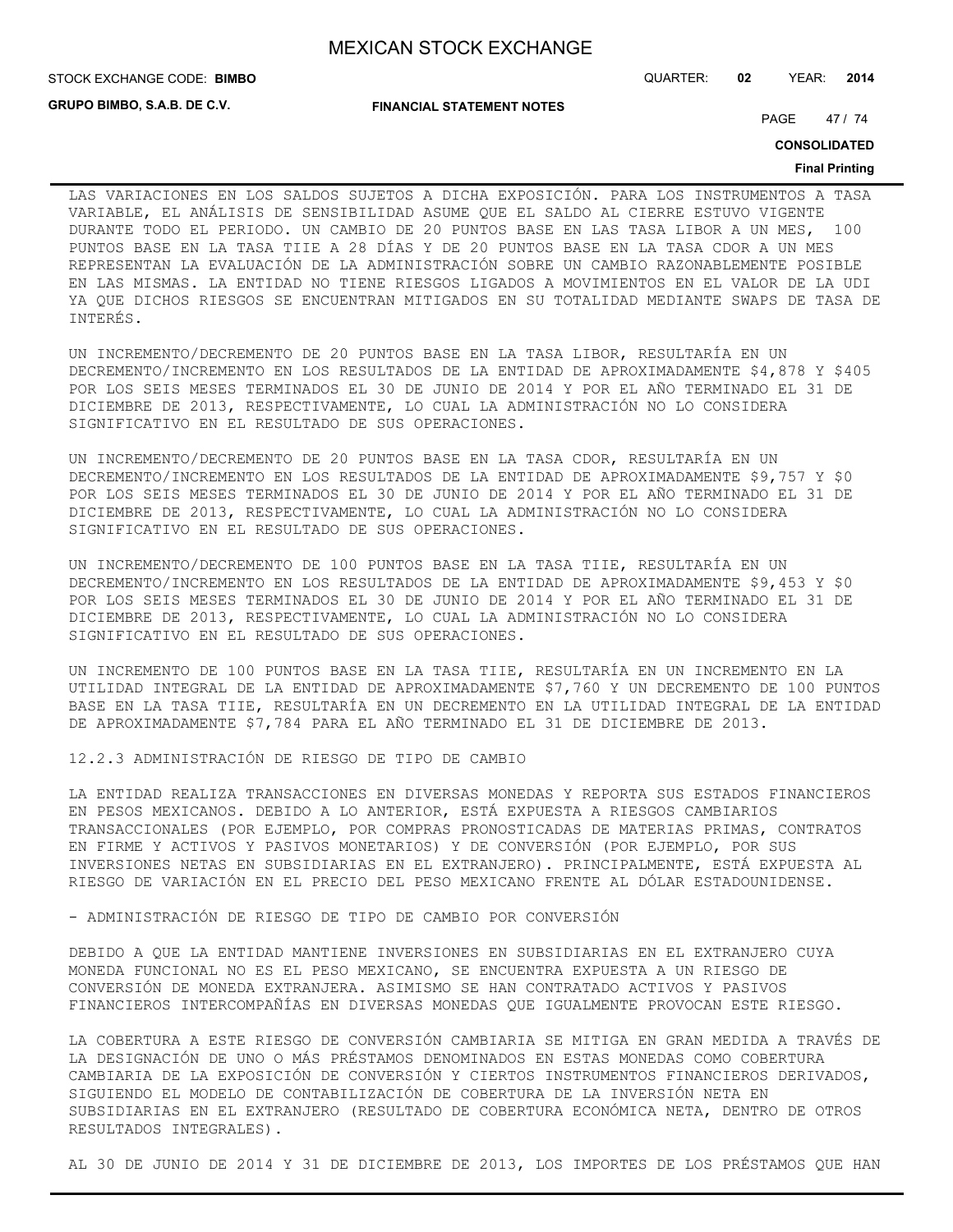**STOCK EXCHANGE CODE: BIMBO** 

**GRUPO BIMBO, S.A.B. DE C.V.**

**FINANCIAL STATEMENT NOTES**

STOCK EXCHANGE CODE: QUARTER: **02** YEAR: **2014**

PAGE 48 / 74

**CONSOLIDATED**

#### **Final Printing**

SIDO DESIGNADOS COMO COBERTURAS SOBRE LA INVERSIÓN NETA EN SUBSIDIARIAS EN EL EXTRANJERO ASCIENDEN A 2,797 Y 2,894 MILLONES DE DÓLARES ESTADOUNIDENSES, RESPECTIVAMENTE.

AL 30 DE JUNIO DE 2014 Y LOS IMPORTES DE LOS PRÉSTAMOS QUE HAN SIDO DESIGNADOS COMO COBERTURAS SOBRE LA INVERSIÓN NETA EN SUBSIDIARIAS EN EL EXTRANJERO ASCIENDEN A 1,763 MILLONES DE DÓLARES CANADIENSES.

AL 30 DE JUNIO DE 2014 Y 31 DE DICIEMBRE DE 2013, LOS IMPORTES QUE SE HAN DESIGNADO COMO COBERTURAS POR PRÉSTAMOS INTERCOMPAÑÍAS DE LARGO PLAZO SON 267 Y 255 MILLONES DE EUROS, RESPECTIVAMENTE.

AL 30 DE JUNIO DE 2014 LOS IMPORTES QUE SE HAN DESIGNADO COMO COBERTURAS POR PRÉSTAMOS INTERCOMPAÑÍAS DE LARGO PLAZO SON 57 MILLONES DE DÓLARES.

AL 30 DE JUNIO DE 2014, LOS IMPORTES QUE SE HAN DESIGNADO COMO COBERTURAS POR PRÉSTAMOS INTERCOMPAÑÍAS DE LARGO PLAZO SON 650 MILLONES DE DÓLARES CANADIENSES.

LA POLÍTICA DE ADMINISTRACIÓN DE RIESGOS EN MATERIA DE RIESGO CAMBIARIO CONSISTE TAMBIÉN EN CUBRIR LOS FLUJOS DE EFECTIVO ESPERADOS, PRINCIPALMENTE EL DE LAS COMPRAS FUTURAS DE MATERIA PRIMA. DICHAS COMPRAS FUTURAS CUMPLEN CON LOS REQUISITOS PARA SER CONSIDERADAS COMO EXPOSICIONES ASOCIADAS CON OPERACIONES PRONOSTICADAS "ALTAMENTE PROBABLES" PARA EFECTOS DE LA CONTABILIDAD DE COBERTURAS. CUANDO LA COMPRA FUTURA SE LLEVA A CABO, LA ENTIDAD AJUSTA EL MONTO DEL ELEMENTO NO FINANCIERO QUE SE ENCONTRABA CUBIERTO PARA LA PÉRDIDA O GANANCIA PREVIAMENTE RECONOCIDA EN OTROS RESULTADOS INTEGRALES.

- ADMINISTRACIÓN DE RIESGO DE TIPO DE CAMBIO TRANSACCIONAL

LA POLÍTICA DE ADMINISTRACIÓN DE RIESGOS EN MATERIA DE RIESGO CAMBIARIO TRANSACCIONAL CONSISTE EN CUBRIR LOS FLUJOS DE EFECTIVO ESPERADOS, PRINCIPALMENTE DE OBLIGACIONES PREVISTAS LAS CUALES CUMPLEN CON LOS REQUISITOS PARA SER CONSIDERADAS COMO EXPOSICIONES ASOCIADAS CON OPERACIONES PRONOSTICADAS "ALTAMENTE PROBABLES" PARA EFECTOS DE LA CONTABILIDAD DE COBERTURAS.

SENSIBILIDAD AL TIPO DE CAMBIO

LOS ANÁLISIS DE SENSIBILIDAD QUE SE PRESENTAN A CONTINUACIÓN SE DETERMINARON CON BASE EN LOS SALDOS CON EXPOSICIÓN A TIPO DE CAMBIO A LA FECHA DE CIERRE DEL PERIODO TANTO DE LOS INSTRUMENTOS FINANCIEROS DERIVADOS COMO PARA LOS NO DERIVADOS, Y, POR LO TANTO, PUEDEN NO SER REPRESENTATIVOS DEL RIESGO DE TIPO DE CAMBIO DURANTE EL PERIODO DEBIDO A VARIACIONES EN LOS SALDOS SUJETOS A DICHA EXPOSICIÓN.

UNA DEVALUACIÓN/REVALUACIÓN DE \$1 PESO MEXICANO POR DÓLAR ESTADOUNIDENSE, QUE REPRESENTA LA EVALUACIÓN DE LA ADMINISTRACIÓN SOBRE UN CAMBIO RAZONABLEMENTE POSIBLE EN LA PARIDAD CAMBIARIA ENTRE ESAS MONEDAS, RESULTARÍA EN UN INCREMENTO/DECREMENTO DE APROXIMADAMENTE \$60,000 Y \$108,000 EN LOS RESULTADOS, POR LOS SEIS MESES TERMINADOS EL 30 DE JUNIO DE 2014 Y EL AÑO TERMINADO EL 31 DE DICIEMBRE DE 2013, RESPECTIVAMENTE.

DETALLE DE OPERACIONES DERIVADAS PARA CUBRIR EL RIESGO DE TASA DE INTERÉS Y TIPO DE CAMBIO

LAS CARACTERÍSTICAS DE DICHAS OPERACIONES DERIVADAS UTILIZADAS PARA LA COBERTURA DE LOS RIESGOS ANTES MENCIONADOS Y SU VALOR RAZONABLE A ESAS FECHAS SON: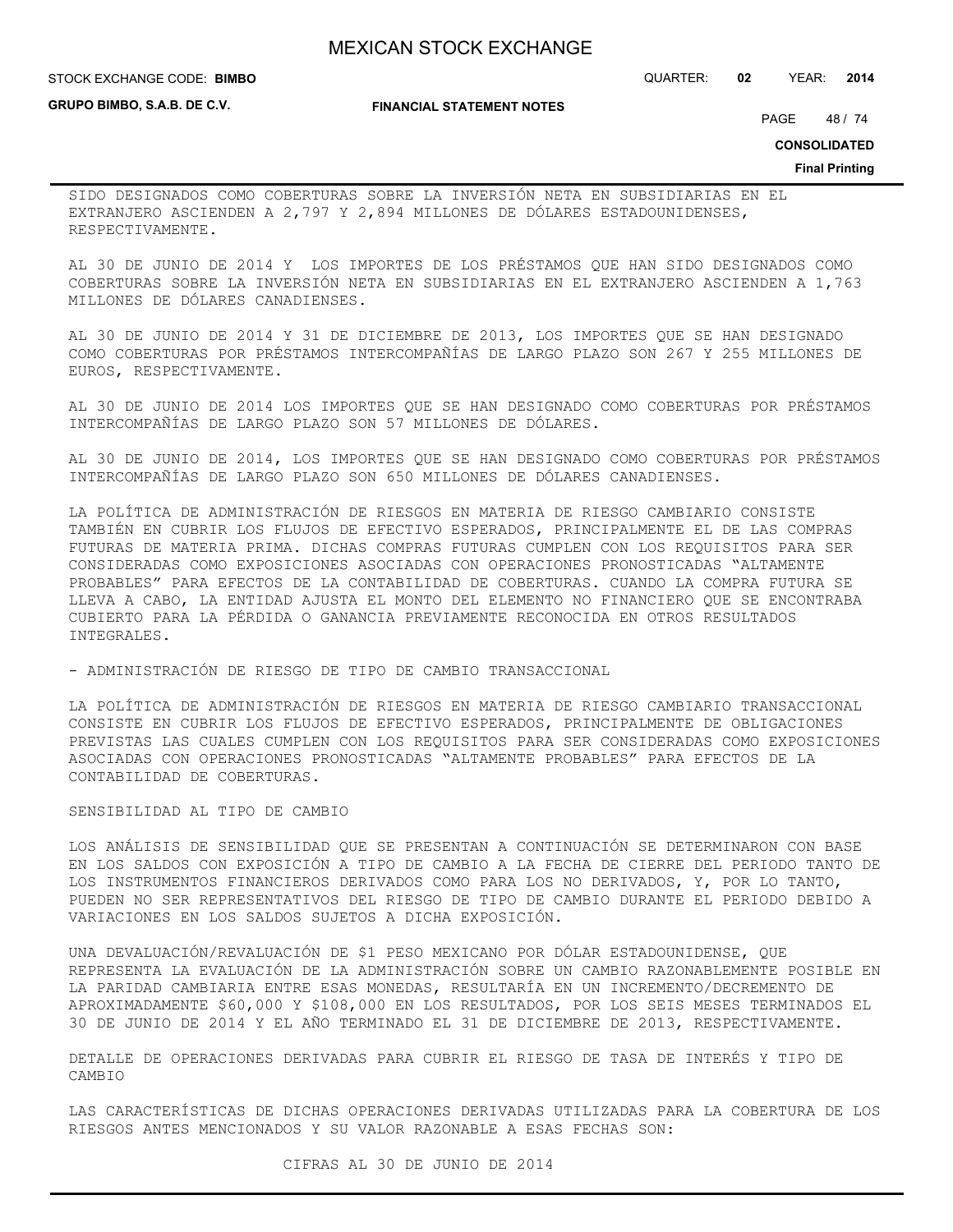STOCK EXCHANGE CODE: QUARTER: **02** YEAR: **2014 BIMBO**

**GRUPO BIMBO, S.A.B. DE C.V.**

**FINANCIAL STATEMENT NOTES**

PAGE 49 / 74

**CONSOLIDATED**

**Final Printing**

| INICIO VENCIMIENTO NOCIONAL PAGADA COBRADA RAZONABLE                                                                                                                                                                                                                                   |                                                                                                                                                    |                                       |
|----------------------------------------------------------------------------------------------------------------------------------------------------------------------------------------------------------------------------------------------------------------------------------------|----------------------------------------------------------------------------------------------------------------------------------------------------|---------------------------------------|
| A) SWAPS QUE CONVIERTEN EL CERTIFICADO BURSÁTIL BIMBO 09-2 EN PESOS MEXICANOS A DÓLARES<br>ESTADOUNIDENSES Y CAMBIAN LA TASA DE INTERÉS DE PESOS MEXICANOS FIJA A DÓLARES<br>ESTADOUNIDENSES FIJA:                                                                                     |                                                                                                                                                    |                                       |
| 13 SEP 2010 06 JUN 2016 \$155.3 (*) 6.35% (USD) 10.60% (PESOS) \$52,166                                                                                                                                                                                                                |                                                                                                                                                    |                                       |
| B) SWAPS QUE MODIFICAN TASAS Y MONEDA DE LOS CERTIFICADOS BURSÁTILES BIMBO 09U:                                                                                                                                                                                                        |                                                                                                                                                    |                                       |
| 10 JUN 2009 06 JUN 2016 \$1,000 10.54% (MXP) 6.05% (UDI) \$ 212,924<br>24 JUN 2009 06 JUN 2016 \$2,000 10.60% (MXP) 6.05% (UDI) \$ 423,474                                                                                                                                             |                                                                                                                                                    |                                       |
| C) SWAPS QUE CONVIERTEN EL CERTIFICADO BURSÁTIL BIMBO 12 EN PESOS MEXICANOS A DÓLARES<br>ESTADOUNIDENSES Y CAMBIAN LA TASA DE INTERÉS DE PESOS MEXICANOS FIJA A DÓLARES<br>ESTADOUNIDENSES FIJA:                                                                                       |                                                                                                                                                    |                                       |
| 14 FEB 2012 3 AGO 2018 50.0(*) 6.83% (MXP) 3.24% (USD) \$ 26,282<br>15 FEB 2012 3 AGO 2018<br>17 FEB 2012 3 AGO 2018<br>17 FEB 2012 3 AGO 2018 72.1(*) 6.83% (MXP) 3.33% (USD) \$ 36,430<br>14 FEB 2012 3 AGO 2018 70.0(*) 6.83% (MXP) 3.27% (USD) \$ 31,631<br>14 FEB 2012 3 AGO 2018 | $50.0$ (*) $6.83$ (MXP) $3.30$ (USD) $\frac{25}{203}$<br>50.0(*) 6.83% (MXP) 3.27% (USD) \$ 23,051<br>$100.0(*)$ 6.83% (MXP) 3.25% (USD) \$ 49,082 | --------                              |
| TOTAL ACTIVO A LARGO PLAZO                                                                                                                                                                                                                                                             |                                                                                                                                                    | \$880, 243<br>$=$ $=$ $=$ $=$ $=$ $=$ |
| D) SWAPS QUE CONVIERTEN EL CERTIFICADO BURSÁTIL BIMBO 09-U EN PESOS MEXICANOS A DÓLARES<br>ESTADOUNIDENSES Y CAMBIAN LA TASA DE INTERÉS DE PESOS MEXICANOS FIJA A DÓLARES<br>ESTADOUNIDENSES FIJA .                                                                                    |                                                                                                                                                    |                                       |

17 FEB 2011 6 JUN 2016 83.1(\*) 6.47% (USD) 10.54% (MXP)\$ (56,143) 17 FEB 2011 6 JUN 2016 166.3(\*) 6.53% (USD) 10.60% (MXP)\$(112,534)

E) SWAPS QUE CONVIERTEN EL BONO 144 A 2024 EN DÓLARES AMERICANOS A DÓLARES CANADIENSES Y CAMBIAN LA TASA DE INTERÉS DE DÓLARES AMERICANOS FIJA A DÓLARES CANADIENSES FIJA:

30 JUN 2014 27 JUN 2024 240(\*\*\*) 3.875% (USD)4.1175% (CAD)\$(37,583) 30 JUN 2014 27 JUN 2024 290(\*\*\*) 3.875% (USD)4.1125% (CAD)\$(55,897) 30 JUN 2014 27 JUN 2024 110(\*\*\*) 3.875% (USD)4.1558% (CAD)\$(10,491) 30 JUN 2014 27 JUN 2024 10(\*\*\*) 3.875% (USD)4.1498% (CAD \$( 959) 30 JUN 2014 27 JUN 2024 108(\*\*\*) 3.875% (USD)4.1246% (CAD)\$( 9,671) ========

TOTAL PASIVO A LARGO PLAZO **\$**(283,278)

(\*) MONTOS EN MILLONES DE DÓLARES ESTADOUNIDENSES (\*\*) MONTOS EN MILLONES DE EUROS (\*\*\*) MONTOS EN MILLONES DE DÓLARES CANADIENSES

A) CON EL FIN DE TRANSFORMAR EN DÓLARES ESTADOUNIDENSES LA TASA EN PESOS MEXICANOS DE LA EMISIÓN DE CERTIFICADOS BURSÁTILES BIMBO 09-2 CON UN MONTO NOCIONAL DE \$2,000,000 (EQUIVALENTE A 155.3 MILLONES DE DÓLARES ESTADOUNIDENSES), EN 2010 SE CONTRATÓ UN SWAP DE MONEDAS QUE TRANSFORMAN EL PASIVO DE PESOS MEXICANOS A DÓLARES ESTADOUNIDENSES. EL TIPO DE CAMBIO APLICABLE A ESTE INSTRUMENTO ES DE \$12.88 Y LA TASA DE INTERÉS FIJA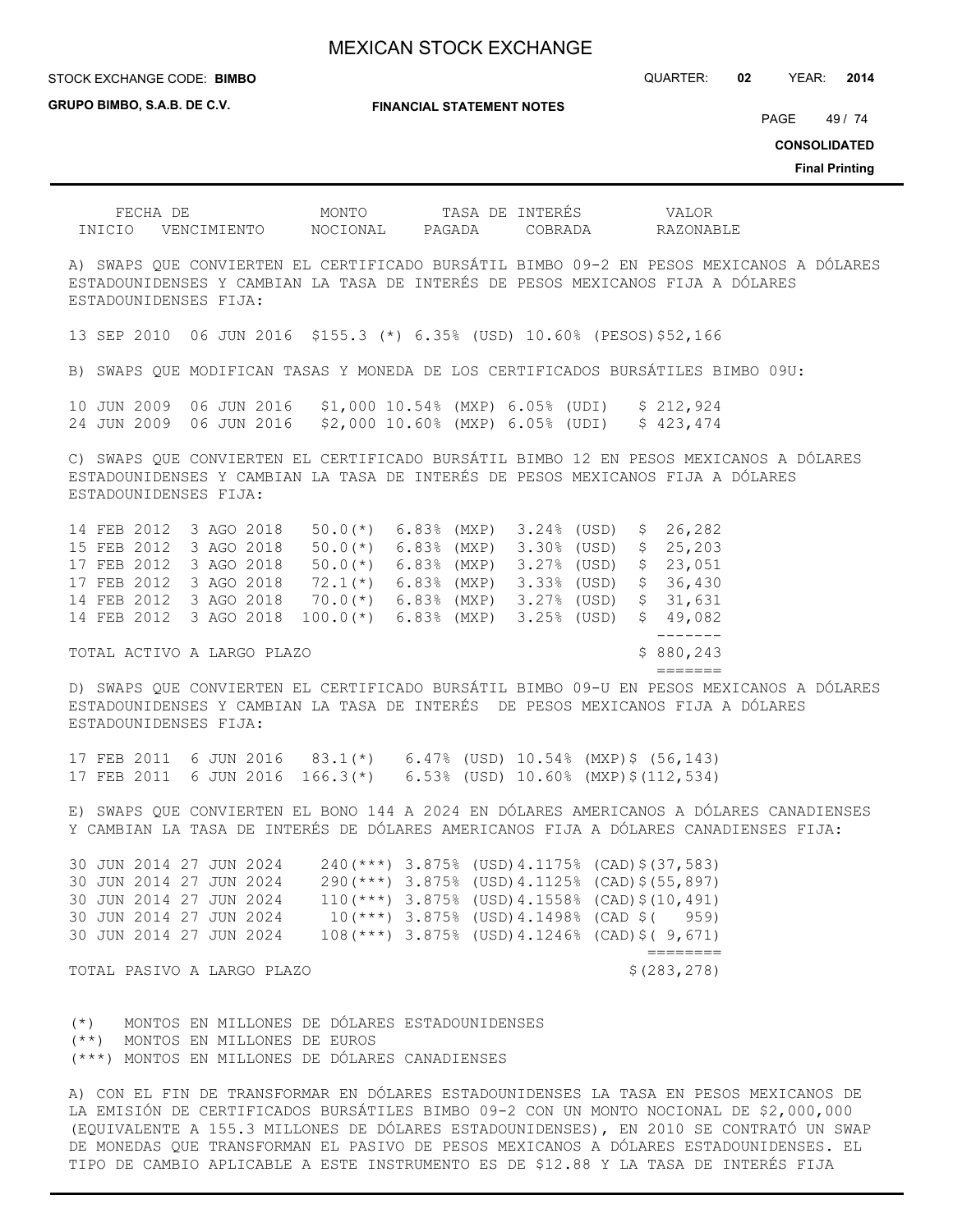| <b>MEXICAN STOCK EXCHANGE</b> |  |  |  |
|-------------------------------|--|--|--|
|-------------------------------|--|--|--|

**FINANCIAL STATEMENT NOTES** STOCK EXCHANGE CODE: QUARTER: **02** YEAR: **2014 BIMBO GRUPO BIMBO, S.A.B. DE C.V.** PAGE 50 / 74

**CONSOLIDATED**

**Final Printing**

## APLICABLE ES DE 6.35%.

B) CON RELACIÓN A LA EMISIÓN DE CERTIFICADOS BURSÁTILES BIMBO 09U, ENTRE EL 10 Y EL 24 DE JUNIO DE 2009 SE CONTRATARON DOS SWAPS DE MONEDAS POR \$1,000,000 Y \$2,000,000 QUE EN CONJUNTO COMPLETAN EL MONTO ORIGINAL TOTAL DE LA EMISIÓN BIMBO 09U Y QUE TRANSFORMAN LA DEUDA DE 6.05% DE UDIS A PESOS MEXICANOS A UNA TASA FIJA DE 10.54% Y 10.60%, RESPECTIVAMENTE.

C) CON EL FIN DE TRANSFORMAR LA TOTALIDAD DE LOS CERTIFICADOS BURSÁTILES BIMBO 12 DE PESOS MEXICANOS A DÓLARES ESTADOUNIDENSES, ENTRE EL 14 Y EL 17 DE FEBRERO DE 2012 SE CONTRATARON 6 CROSS CURRENCY SWAPS POR UN MONTO EN MILLONES DE DÓLARES ESTADOUNIDENSES DE 50, 50, 50, 72.1, 70 Y 100, RESPECTIVAMENTE. TODOS ESTOS INSTRUMENTOS RECIBEN 6.83% EN PESOS MEXICANOS Y PAGAN 3.24%, 3.30%, 3.33%, 3.27%, 3.25% Y 3.33% RESPECTIVAMENTE.

D) CON EL FIN DE TRANSFORMAR LAS PORCIONES PASIVAS DE LOS INSTRUMENTOS RELACIONADOS A LA EMISIÓN DE LOS CERTIFICADOS BURSÁTILES BIMBO 09-U DE PESOS MEXICANOS A DÓLARES ESTADOUNIDENSES, EL 17 DE FEBRERO DE 2011 SE CONTRATARON DOS SWAPS DE MONEDAS Y TASAS POR \$1,000,000 (EQUIVALENTES A 83.1 MILLONES DE DÓLARES ESTADOUNIDENSES) Y \$2,000,000 (EQUIVALENTES A 166.3 MILLONES DE DÓLARES ESTADOUNIDENSES), RESPECTIVAMENTE. EL TIPO DE CAMBIO APLICABLE A ESTOS INSTRUMENTOS ES DE \$12.03 PESOS MEXICANOS POR DÓLAR ESTADOUNIDENSE Y LAS TASAS DE INTERÉS FIJAS APLICABLES SON 6.47% Y 6.53%, RESPECTIVAMENTE.

E) CON EL FIN DE TRANSFORMAR LA TOTALIDAD DEL BONO INTERNACIONAL 144A 2024 DE DÓLARES AMERICANOS A DÓLARES CANADIENSES, EL 30 DE JUNIO SE CONTRATARON 5 CROSS CURRENCY SWAPS POR UN MONTO EN MILLONES DE DÓLARES CANADIENSES DE 240, 290, 10.73, 110 Y 108.34. TODOS ESTOS INSTRUMENTOS RECIBEN 3.875% EN DÓLARES AMERICANOS Y PAGAN 4.1175%, 4.1125%, 4.1558%, 4.1558% Y 4.1306%.

## CIFRAS AL 31 DE DICIEMBRE DE 2013

| FECHA  | DF.         | MONTO    | TASA<br>DE. | NTERES  | LOR       |
|--------|-------------|----------|-------------|---------|-----------|
| TNICIO | VENCIMIENTC | NOCIONAL | PAGADA      | ~ARR∆DA | RAZONABLE |

A) SWAPS QUE CONVIERTEN EL CERTIFICADO BURSÁTIL BIMBO 09-2 EN PESOS MEXICANOS A DÓLARES ESTADOUNIDENSES Y CAMBIAN LA TASA DE INTERÉS DE PESOS MEXICANOS FIJA A DÓLARES ESTADOUNIDENSES FIJA:

13 SEP 2010 06 JUN 2016 \$155.3 (\*) 6.35% (USD) 10.60% (PESOS)\$17,326

B) SWAPS QUE MODIFICAN TASAS Y MONEDA DE LOS CERTIFICADOS BURSÁTILES BIMBO 09U:

10 JUN 2009 06 JUN 2016 \$1,000 10.54% (MXP) 6.05% (UDI \$ 211,740 24 JUN 2009 06 JUN 2016 \$2,000 10.60% (MXP) 6.05% (UDI) \$ 420,61

C) SWAPS QUE CONVIERTEN EL CERTIFICADO BURSÁTIL BIMBO 12 EN PESOS MEXICANOS A DÓLARES ESTADOUNIDENSES Y CAMBIAN LA TASA DE INTERÉS DE PESOS MEXICANOS FIJA A DÓLARES ESTADOUNIDENSES FIJA:

14 FEB 2012 3 AGO 2018 50.0(\*) 6.83% (MXP) 3.24%(USD) \$ 5,137 15 FEB 2012 3 AGO 2018 50.0(\*) 6.83% (MXP) 3.30%(USD) \$ 7,050 17 FEB 2012 3 AGO 2018 50.0(\*) 6.83% (MXP) 3.27%(USD) \$ 4,716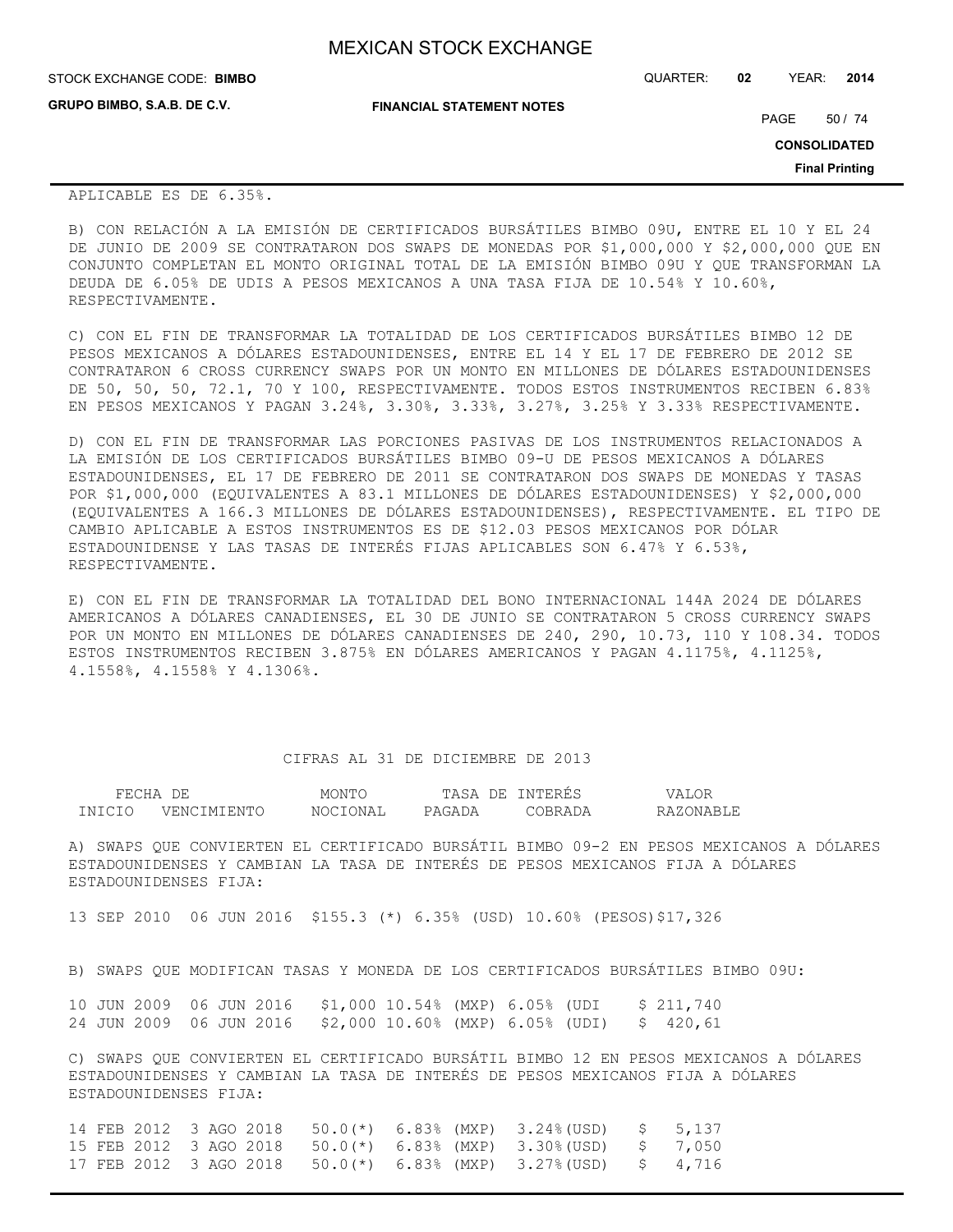**STOCK EXCHANGE CODE: BIMBO** 

**GRUPO BIMBO, S.A.B. DE C.V.**

**FINANCIAL STATEMENT NOTES**

STOCK EXCHANGE CODE: QUARTER: **02** YEAR: **2014**

PAGE 51 / 74

**CONSOLIDATED**

**Final Printing**

| \$8,941<br>17 FEB 2012 3 AGO 2018 72.1(*)<br>6.83% (MXP) 3.33%(USD)                                                                                                                                                                                                                                                                                                                                                                                                                                                                                                                                                     |  |
|-------------------------------------------------------------------------------------------------------------------------------------------------------------------------------------------------------------------------------------------------------------------------------------------------------------------------------------------------------------------------------------------------------------------------------------------------------------------------------------------------------------------------------------------------------------------------------------------------------------------------|--|
| 14 FEB 2012 3 AGO 2018 70.0(*) 6.83% (MXP) 3.27% (USD)<br>\$6,639                                                                                                                                                                                                                                                                                                                                                                                                                                                                                                                                                       |  |
| 14 FEB 2012 3 AGO 2018 100.0(*) 6.83% (MXP) 3.25% (USD)<br>\$13,137                                                                                                                                                                                                                                                                                                                                                                                                                                                                                                                                                     |  |
| $- - - - - - -$<br>\$695,302<br>TOTAL ACTIVO A LARGO PLAZO                                                                                                                                                                                                                                                                                                                                                                                                                                                                                                                                                              |  |
| =======                                                                                                                                                                                                                                                                                                                                                                                                                                                                                                                                                                                                                 |  |
|                                                                                                                                                                                                                                                                                                                                                                                                                                                                                                                                                                                                                         |  |
| D) SWAPS QUE FIJAN TASAS DEL CRÉDITO BANCARIO A LARGO PLAZO EN DÓLARES ESTADOUNIDENSES:                                                                                                                                                                                                                                                                                                                                                                                                                                                                                                                                 |  |
| 27 MAY 2009 15 ENE 2014 37.5(*) 2.33% (FIJA) .19% (LIBOR)\$ (884)                                                                                                                                                                                                                                                                                                                                                                                                                                                                                                                                                       |  |
|                                                                                                                                                                                                                                                                                                                                                                                                                                                                                                                                                                                                                         |  |
| E) SWAPS QUE FIJAN LAS TASAS DE INTERÉS DE LOS CERTIFICADOS BURSÁTILES BIMBO 09:<br>5.85%                                                                                                                                                                                                                                                                                                                                                                                                                                                                                                                               |  |
| 24 FEB 2011 9 JUN 2014 1,000 8.00% (FIJA)<br>\$(12, 103)<br>$(TIIE+1.55%)$<br>5.85%                                                                                                                                                                                                                                                                                                                                                                                                                                                                                                                                     |  |
| 24 FEB 2011<br>9 JUN 2014 1,000 7.94% (FIJA) (TIIE+1.55%)<br>\$(12, 302)<br>5.85%                                                                                                                                                                                                                                                                                                                                                                                                                                                                                                                                       |  |
| 28 FEB 2011 9 JUN 2014 1,000 8.03% (FIJA) (TIIE+1.55%) \$ (11,876)                                                                                                                                                                                                                                                                                                                                                                                                                                                                                                                                                      |  |
| 26 JUN 2009 9 JUN 2014 2,000 7.43% (FIJA) 4.30% (TIIE \$ (33,414)                                                                                                                                                                                                                                                                                                                                                                                                                                                                                                                                                       |  |
|                                                                                                                                                                                                                                                                                                                                                                                                                                                                                                                                                                                                                         |  |
|                                                                                                                                                                                                                                                                                                                                                                                                                                                                                                                                                                                                                         |  |
| F) SWAPS QUE CONVIERTEN EL CERTIFICADO BURSÁTIL BIMBO 09 EN PESOS MEXICANOS A DÓLARES                                                                                                                                                                                                                                                                                                                                                                                                                                                                                                                                   |  |
| ESTADOUNIDENSES Y CAMBIAN LA TASA DE INTERÉS DE PESOS MEXICANOS FIJA A DÓLARES                                                                                                                                                                                                                                                                                                                                                                                                                                                                                                                                          |  |
| ESTADOUNIDENSES FIJA:                                                                                                                                                                                                                                                                                                                                                                                                                                                                                                                                                                                                   |  |
| 11 FEB 2011 9 JUN 2014 166.2 (*) 5.06% (USD) 8.98% (MXP) \$ (165,363)                                                                                                                                                                                                                                                                                                                                                                                                                                                                                                                                                   |  |
| 27 ABR 2011 9 JUN 2014 86.6 (*) 3.73% (USD) 7.94% (MXP) \$ (128,593)                                                                                                                                                                                                                                                                                                                                                                                                                                                                                                                                                    |  |
| 25 ABR 2011 9 JUN 2014 86.2 (*) 3.83% (USD) 8.03% (MXP) \$ (121, 962)                                                                                                                                                                                                                                                                                                                                                                                                                                                                                                                                                   |  |
| 28 ABR 2011 9 JUN 2014 86.7 (*) 3.78% (USD) 8.00% (MXP) \$ (128,573)                                                                                                                                                                                                                                                                                                                                                                                                                                                                                                                                                    |  |
| _________                                                                                                                                                                                                                                                                                                                                                                                                                                                                                                                                                                                                               |  |
| \$ (615, 070)<br>TOTAL PASIVO A CORTO PLAZO<br>$\qquad \qquad \overline{\qquad \qquad }=\qquad \qquad \overline{\qquad \qquad }=\qquad \qquad \overline{\qquad \qquad }=\qquad \qquad \overline{\qquad \qquad }=\qquad \qquad \overline{\qquad \qquad }=\qquad \qquad \overline{\qquad \qquad }=\qquad \qquad \overline{\qquad \qquad }=\qquad \qquad \overline{\qquad \qquad }=\qquad \qquad \overline{\qquad \qquad }=\qquad \qquad \overline{\qquad \qquad }=\qquad \qquad \overline{\qquad \qquad }=\qquad \qquad \overline{\qquad \qquad }=\qquad \qquad \overline{\qquad \qquad }=\qquad \qquad \overline{\qquad$ |  |
|                                                                                                                                                                                                                                                                                                                                                                                                                                                                                                                                                                                                                         |  |
| G) SWAPS QUE CONVIERTEN EL CERTIFICADO BURSÁTIL BIMBO 09-U EN PESOS MEXICANOS A DÓLARES<br>ESTADOUNIDENSES Y CAMBIAN LA TASA DE INTERÉS DE PESOS MEXICANOS FIJA A DÓLARES                                                                                                                                                                                                                                                                                                                                                                                                                                               |  |
| ESTADOUNIDENSES FIJA:                                                                                                                                                                                                                                                                                                                                                                                                                                                                                                                                                                                                   |  |
|                                                                                                                                                                                                                                                                                                                                                                                                                                                                                                                                                                                                                         |  |
| 17 FEB 2011 6 JUN 2016 83.1(*) 6.47% (USD) 10.54% (MXP) \$ (78,656)                                                                                                                                                                                                                                                                                                                                                                                                                                                                                                                                                     |  |
| 17 FEB 2011 6 JUN 2016 166.3(*) 6.53% (USD) 10.60% (MXP) \$ (157,678)                                                                                                                                                                                                                                                                                                                                                                                                                                                                                                                                                   |  |
|                                                                                                                                                                                                                                                                                                                                                                                                                                                                                                                                                                                                                         |  |
| \$(236, 334)<br>TOTAL PASIVO A LARGO PLAZO                                                                                                                                                                                                                                                                                                                                                                                                                                                                                                                                                                              |  |
| ========                                                                                                                                                                                                                                                                                                                                                                                                                                                                                                                                                                                                                |  |
|                                                                                                                                                                                                                                                                                                                                                                                                                                                                                                                                                                                                                         |  |
| (*) MONTOS EN MILLONES DE DÓLARES ESTADOUNIDENSES<br>(**) MONTOS EN MILLONES DE EUROS                                                                                                                                                                                                                                                                                                                                                                                                                                                                                                                                   |  |
|                                                                                                                                                                                                                                                                                                                                                                                                                                                                                                                                                                                                                         |  |
| A) CON EL FIN DE TRANSFORMAR EN DÓLARES ESTADOUNIDENSES LA TASA EN PESOS MEXICANOS DE<br>$\alpha$ protetaznog punaźmi                                                                                                                                                                                                                                                                                                                                                                                                                                                                                                   |  |

LA EMISIÓN DE CERTIFICADOS BURSÁTILES BIMBO 09-2 CON UN MONTO NOCIONAL DE \$2,000,000 (EQUIVALENTE A 155.3 MILLONES DE DÓLARES ESTADOUNIDENSES), EN 2010 SE CONTRATÓ UN SWAP DE MONEDAS QUE TRANSFORMAN EL PASIVO DE PESOS MEXICANOS A DÓLARES ESTADOUNIDENSES. EL TIPO DE CAMBIO APLICABLE A ESTE INSTRUMENTO ES DE \$12.88 Y LA TASA DE INTERÉS FIJA APLICABLE ES DE 6.35%.

B) CON RELACIÓN A LA EMISIÓN DE CERTIFICADOS BURSÁTILES BIMBO 09U, ENTRE EL 10 Y EL 24 DE JUNIO DE 2009 SE CONTRATARON DOS SWAPS DE MONEDAS POR \$1,000,000 Y \$2,000,000 QUE EN CONJUNTO COMPLETAN EL MONTO ORIGINAL TOTAL DE LA EMISIÓN BIMBO 09U Y QUE TRANSFORMAN LA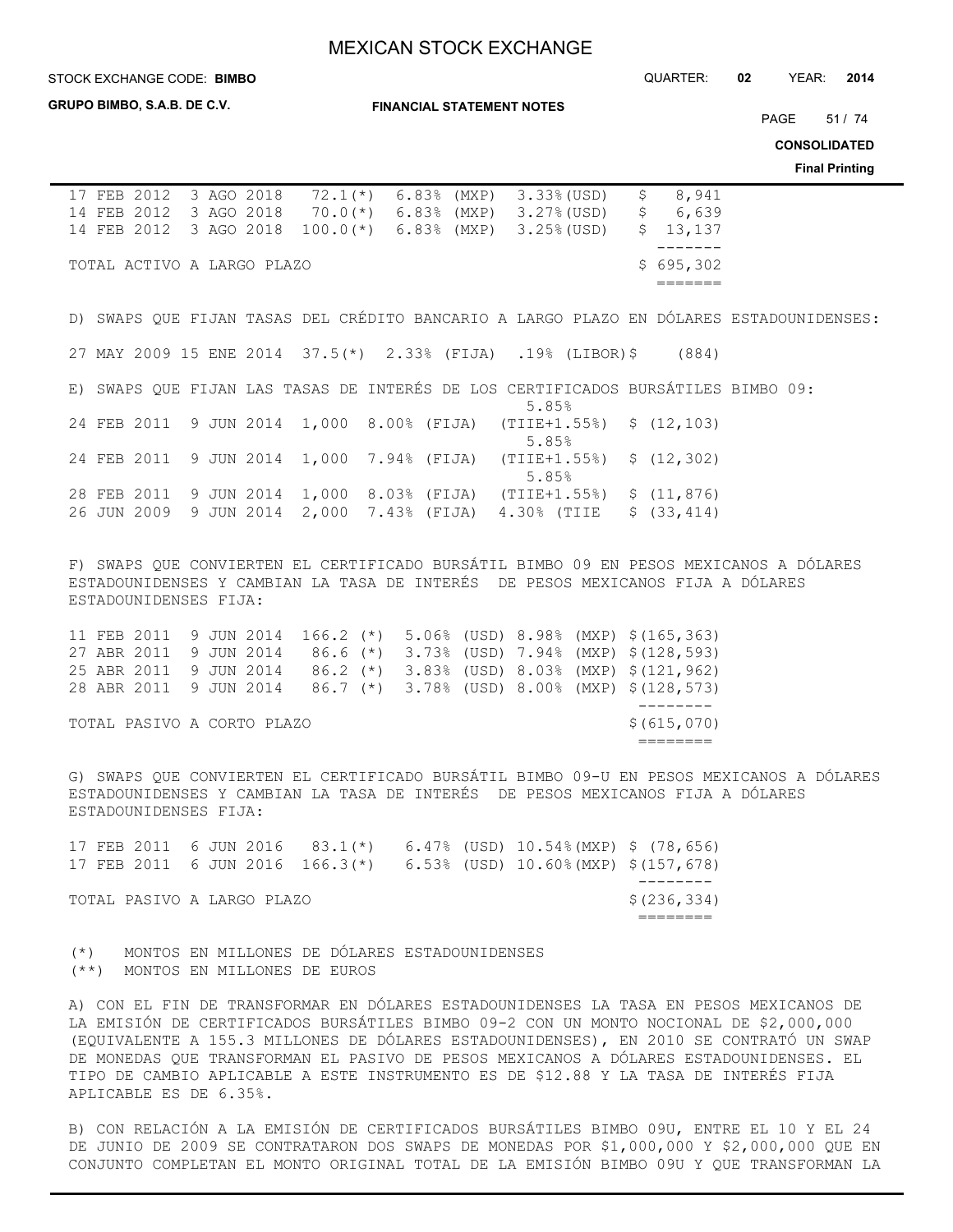**GRUPO BIMBO, S.A.B. DE C.V.**

STOCK EXCHANGE CODE: QUARTER: **02** YEAR: **2014 BIMBO**

**FINANCIAL STATEMENT NOTES**

PAGE 52 / 74

**CONSOLIDATED**

**Final Printing**

DEUDA DE 6.05% DE UDIS A PESOS MEXICANOS A UNA TASA FIJA DE 10.54% Y 10.60%, RESPECTIVAMENTE.

C) CON EL FIN DE TRANSFORMAR LA TOTALIDAD DE LOS CERTIFICADOS BURSÁTILES BIMBO 12 DE PESOS MEXICANOS A DÓLARES ESTADOUNIDENSES, ENTRE EL 14 Y EL 17 DE FEBRERO DE 2012 SE CONTRATARON 6 CROSS CURRENCY SWAPS POR UN MONTO EN MILLONES DE DÓLARES ESTADOUNIDENSES DE 50, 50, 50, 72.1, 70 Y 100, RESPECTIVAMENTE. TODOS ESTOS INSTRUMENTOS RECIBEN 6.83% EN PESOS MEXICANOS Y PAGAN 3.24%, 3.30%, 3.33%, 3.27%, 3.25% Y 3.33% RESPECTIVAMENTE.

D) PARA CUBRIR EL RIESGO DE LAS TASAS DE INTERÉS EN LA PORCIÓN EN DÓLARES ESTADOUNIDENSES DEL TRAMO A DEL CRÉDITO SINDICADO BANCARIO, ENTRE EL 27 Y EL 29 DE MAYO DE 2009, ORIGINALMENTE SE CONTRATARON 3 SWAPS, QUE EN CONJUNTO SUMABAN UN MONTO DE 300 MILLONES DE DÓLARES ESTADOUNIDENSES. DEBIDO AL PREPAGO DE DICHO PASIVO EN 2013, 2011 Y 2010 Y A LA CONTRATACIÓN DE UN CROSS CURRENCY SWAP QUE TRANSFORMA 68.4 MILLONES DE DÓLARES ESTADOUNIDENSES A EUROS, ACTUALMENTE SIGUEN VIGENTES ÚNICAMENTE 37.5 MILLONES DE DÓLARES ESTADOUNIDENSES DE ESTE INSTRUMENTO, LOS CUALES SE ASIGNARON COMO COBERTURA DEL CRÉDITO BANCARIO SINDICADO AL CUAL SE FIJA LA TASA LIBOR A TASA FIJA DE 2.33%.

E) PARA CUBRIR EL RIESGO DE LA VARIABILIDAD DE LA TASA EN LA EMISIÓN DE CERTIFICADOS BURSÁTILES BIMBO 09, EL 26 DE JUNIO DE 2009 SE CONTRATÓ UN SWAP POR \$2,000,000 QUE FIJA LA TASA VARIABLE A 7.43%, A PARTIR DEL 13 DE JULIO DE 2009. SIGUIENDO ESTE MISMO FIN, EL 24 DE FEBRERO DE 2011 SE CONTRATARON DOS INSTRUMENTOS POR \$1,000,000 QUE FIJAN DE TIIE+1.55% A 8.00% Y A 7.94%, RESPECTIVAMENTE, Y EL 28 DE FEBRERO DE 2011 SE CONTRATÓ OTRO INSTRUMENTO POR \$1,000,000 QUE FIJA DE TIIE+1.55% A 8.03%.

F) CON EL FIN DE TRANSFORMAR LA PORCIÓN FIJA DE LOS CERTIFICADOS BURSÁTILES BIMBO 09 DE PESOS MEXICANOS A DÓLARES ESTADOUNIDENSES, EL 17 DE FEBRERO DE 2011 SE CONTRATÓ UN SWAP DE MONEDAS Y TASAS POR \$2,000,000 (EQUIVALENTES A 166 MILLONES DE DÓLARES ESTADOUNIDENSES); EL TIPO DE CAMBIO APLICABLE A ESTE INSTRUMENTO FUE DE \$12.05 PESOS MEXICANOS Y LA TASA DE INTERÉS EN DÓLARES ESTADOUNIDENSES SE FIJÓ EN 5.06%. CON ESTE MISMO FIN, ENTRE EL 25 Y EL 28 DE ABRIL DE 2011 SE CONTRATARON OTROS 3 INSTRUMENTOS, CADA UNO POR \$1,000,000, LOS TIPOS DE CAMBIO APLICABLES FUERON \$11.53, \$11.55 Y \$11.60 PESOS MEXICANOS POR DÓLAR ESTADOUNIDENSE Y LAS TASAS DE INTERÉS FIJAS EN DÓLARES ESTADOUNIDENSES FUERON 3.78%, 3.73% Y 3.83%, RESPECTIVAMENTE.

G) CON EL FIN DE TRANSFORMAR LAS PORCIONES PASIVAS DE LOS INSTRUMENTOS RELACIONADOS A LA EMISIÓN DE LOS CERTIFICADOS BURSÁTILES BIMBO 09-U DE PESOS MEXICANOS A DÓLARES ESTADOUNIDENSES, EL 17 DE FEBRERO DE 2011 SE CONTRATARON DOS SWAPS DE MONEDAS Y TASAS POR \$1,000,000 (EQUIVALENTES A 83.1 MILLONES DE DÓLARES ESTADOUNIDENSES) Y \$2,000,000 (EQUIVALENTES A 166.3 MILLONES DE DÓLARES ESTADOUNIDENSES), RESPECTIVAMENTE. EL TIPO DE CAMBIO APLICABLE A ESTOS INSTRUMENTOS ES DE \$12.03 PESOS MEXICANOS POR DÓLAR ESTADOUNIDENSE Y LAS TASAS DE INTERÉS FIJAS APLICABLES SON 6.47% Y 6.53%, RESPECTIVAMENTE.

## COBERTURA DE DIVISAS

CON EL FIN DE CUBRIR LAS NECESIDADES DE DÓLARES ESTADOUNIDENSES DE LA TESORERÍA CORPORATIVA LIGADAS A DIVERSAS TRANSACCIONES PRONOSTICADAS, LA ENTIDAD MANTIENE AL 30 DE JUNIO DE 2014 Y 31 DE DICIEMBRE DE 2013, UN PORTAFOLIO DE OPCIONES Y FORWARDS QUE RESULTAN EN UNA POSICIÓN LARGA CON VENCIMIENTOS MENSUALES POR UN TOTAL DE 215 Y 170 MILLONES DE DÓLARES ESTADOUNIDENSES, RESPECTIVAMENTE, A UN TIPO DE CAMBIO PROMEDIO DE \$13.1341 Y \$13.0719 PESOS MEXICANOS POR DÓLAR ESTADOUNIDENSE.

ADICIONALMENTE, CON EL FIN DE CUBRIR UNA PORCIÓN DE LA DEUDA EN DÓLARES AMERICANOS Y TRANSFORMARLA A DÓLARES CANADIENSES, LA ENTIDAD MANTIENE AL 30 DE JUNIO DE 2014 UN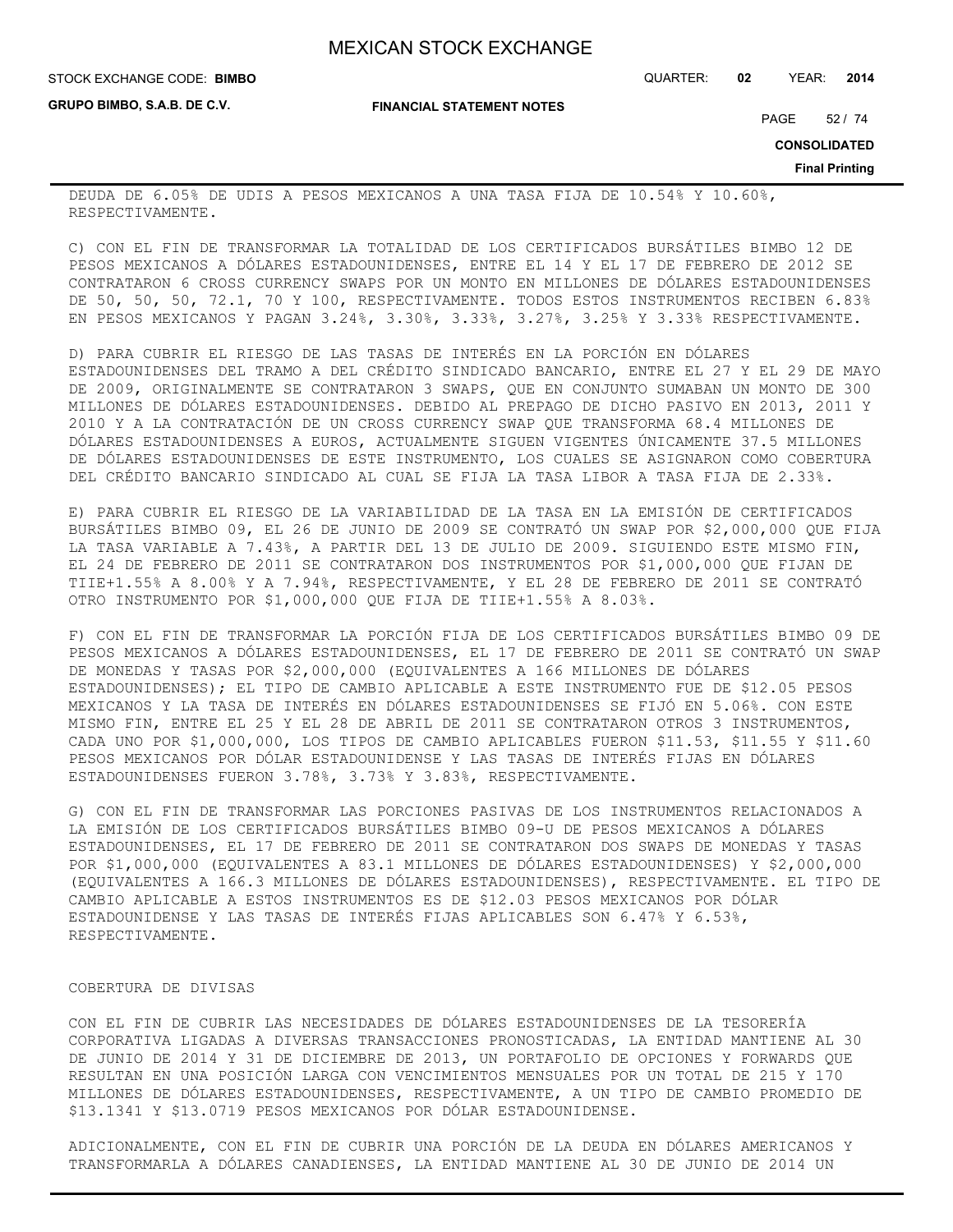**GRUPO BIMBO, S.A.B. DE C.V.**

**FINANCIAL STATEMENT NOTES**

STOCK EXCHANGE CODE: QUARTER: **02** YEAR: **2014 BIMBO**

PAGE 53 / 74

**CONSOLIDATED**

#### **Final Printing**

PORTAFOLIO DE FORWARDS QUE RESULTAN EN UNA POSICIÓN CORTA POR UN TOTAL DE 337 MILLONES DE DÓLARES CANADIENSES, A UN TIPO DE CAMBIO PROMEDIO DE \$1.0886 DÓLARES CANADIENSES POR DÓLAR ESTADOUNIDENSE.

CON EL FIN DE CUBRIR LAS NECESIDADES DE EUROS DE LA TESORERÍA CORPORATIVA LIGADAS A DIVERSAS TRANSACCIONES PRONOSTICADAS, LA ENTIDAD MANTIENE AL 30 DE JUNIO DE 2014, UN PORTAFOLIO DE OPCIONES Y FORWARDS QUE RESULTAN EN UNA POSICIÓN LARGA CON VENCIMIENTOS MENSUALES POR UN TOTAL DE 17 MILLONES DE EUROS, A UN TIPO DE CAMBIO PROMEDIO DE \$17.7045 PESOS MEXICANOS POR EURO.

AL 30 DE JUNIO DE 2014 Y AL 31 DE DICIEMBRE DE 2013, ESTAS OPERACIONES TIENEN UN VALOR NETO DE MERCADO DE \$(97,321) Y \$8,259, RESPECTIVAMENTE.

AL 30 DE JUNIO DE 2014 Y AL 31 DE DICIEMBRE DE 2013, LA ENTIDAD TENÍA CONTRATADOS FORWARDS CON EL OBJETO DE CUBRIR EL RIESGO CAMBIARIO DE MATERIA PRIMA RELACIONADOS CON LA OPERACIÓN DE URUGUAY. ESTOS INSTRUMENTOS AMPARABAN UN MONTO NOCIONAL DE 2.15 Y 4.8 MILLONES DE DÓLARES AMERICANOS, RESPECTIVAMENTE, FIJANDO EL TIPO DE CAMBIO PARA LA COMPRA DE DIVISAS A UN PRECIO DE \$23.76 Y \$22.72 PESOS URUGUAYOS POR DÓLAR ESTADOUNIDENSE, RESPECTIVAMENTE Y SU VALOR RAZONABLE ERA DE \$(403) Y\$(2,515), RESPECTIVAMENTE.

AL 30 DE JUNIO DE 2014, Y AL 31 DE DICIEMBRE DE 2013 LA ENTIDAD TENÍA CONTRATADOS FORWARDS CON EL OBJETO DE CUBRIR EL RIESGO CAMBIARIO DE MATERIA PRIMA RELACIONADOS CON LA OPERACIÓN DE MÉXICO. ESTOS INSTRUMENTOS AMPARABAN UN MONTO NOCIONAL DE 139.6 Y 91.3 MILLONES DE DÓLARES AMERICANOS, RESPECTIVAMENTE FIJANDO EL TIPO DE CAMBIO PARA LA COMPRA DE DIVISAS A UN PRECIO DE \$13.1050 Y \$13.18 PESOS MEXICANOS POR DÓLAR ESTADOUNIDENSE, RESPECTIVAMENTE Y SU VALOR RAZONABLE ERA DE \$(11,451) Y \$ (505), RESPECTIVAMENTE.

AL 30 DE JUNIO DE 2014, LA ENTIDAD TENÍA CONTRATADOS FORWARDS CON EL OBJETO DE CUBRIR EL RIESGO CAMBIARIO DE MATERIA PRIMA RELACIONADOS CON LA OPERACIÓN DE CHILE. ESTOS INSTRUMENTOS AMPARABAN UN MONTO NOCIONAL DE 4 MILLONES DE DÓLARES AMERICANOS, FIJANDO EL TIPO DE CAMBIO PARA LA COMPRA DE DIVISAS A UN PRECIO DE \$559.12 PESOS MEXICANOS POR DÓLAR ESTADOUNIDENSE Y SU VALOR RAZONABLE ERA DE \$(832).

## 12.2.4 ADMINISTRACIÓN DE RIESGO DE PRECIOS

LA ENTIDAD, CONFORMA SUS POLÍTICAS DE ADMINISTRACIÓN DE RIESGOS, CELEBRA CONTRATOS DE FUTUROS DE TRIGO, GAS NATURAL Y OTROS INSUMOS CON LA FINALIDAD DE MINIMIZAR LOS RIESGOS DE VARIACIÓN EN LOS PRECIOS INTERNACIONALES DE DICHOS INSUMOS.

EL TRIGO, PRINCIPAL INSUMO QUE LA ENTIDAD UTILIZA, JUNTO CON EL GAS NATURAL SON ALGUNOS DE LOS COMMODITIES QUE LA ENTIDAD CUBRE. LAS OPERACIONES SON CELEBRADAS EN MERCADOS RECONOCIDOS Y A TRAVÉS DE SU DOCUMENTACIÓN FORMAL SON DESIGNADAS COMO COBERTURA DE FLUJO DE EFECTIVO POR TRATARSE DE TRANSACCIONES PRONOSTICADAS. LA ENTIDAD REALIZA MEDICIONES DE EFECTIVIDADES RETROSPECTIVAS Y PROSPECTIVAS PARA ASEGURARSE QUE LOS INSTRUMENTOS UTILIZADOS MITIGAN LA EXPOSICIÓN A LA VARIABILIDAD EN LOS FLUJOS DE CAJA PROVENIENTES DE LA FLUCTUACIÓN EN EL PRECIO DE DICHOS INSUMOS.

AL 30 DE JUNIO DE 2014 Y 31 DE DICIEMBRE DE 2013, LA ENTIDAD TIENE RECONOCIDOS EN LA UTILIDAD INTEGRAL CONTRATOS DE DERIVADOS DE TRIGO CERRADOS, LOS CUALES NO SE HAN APLICADO AL COSTO DE VENTAS PORQUE EL TRIGO PRODUCTO DE DICHOS CONTRATOS NO HA SIDO CONSUMIDO PARA TRANSFORMARLOS EN HARINA.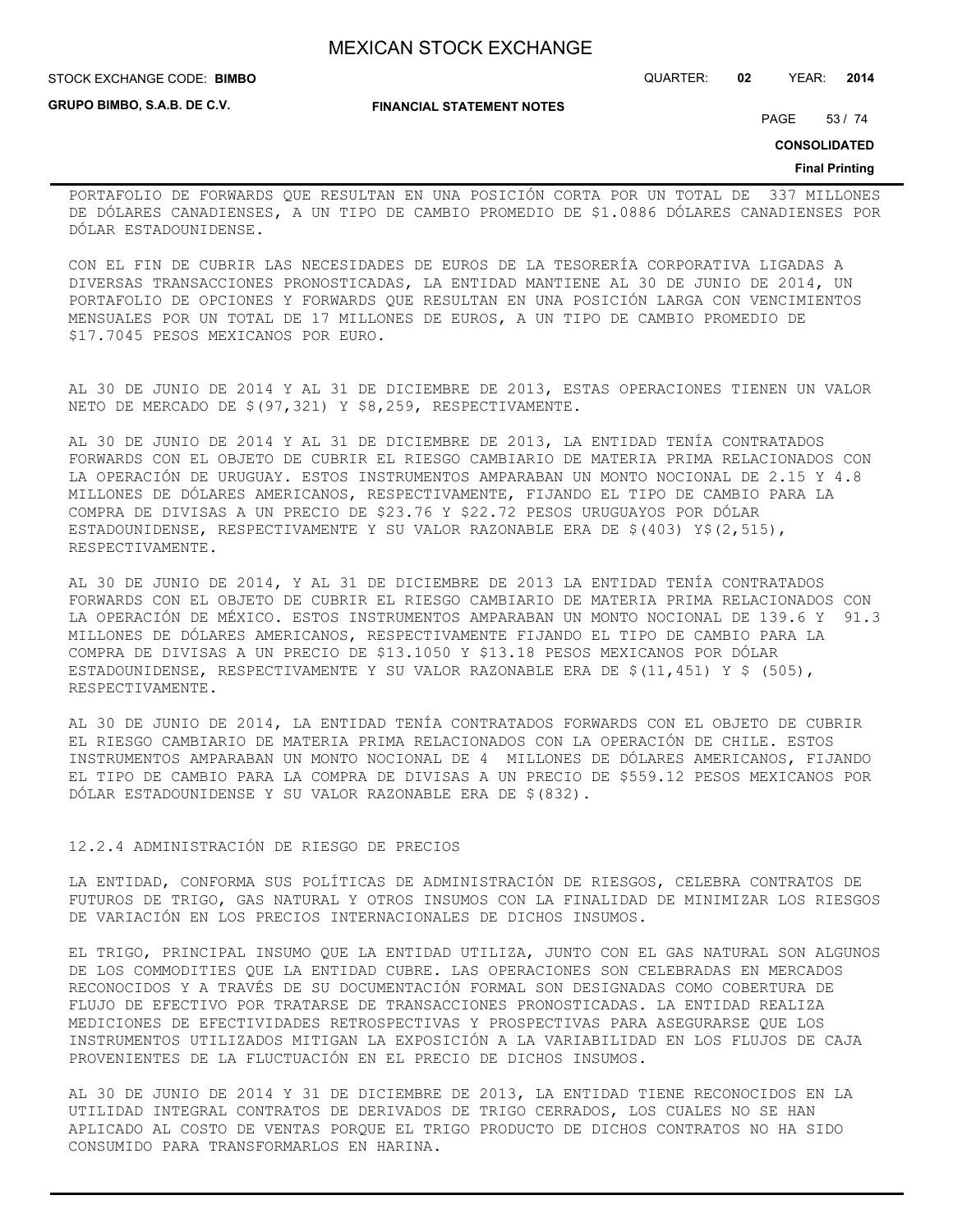**GRUPO BIMBO, S.A.B. DE C.V.**

**FINANCIAL STATEMENT NOTES**

PAGE 54 / 74

**CONSOLIDATED**

**Final Printing**

## DETALLE DE OPERACIONES DERIVADAS PARA CUBRIR EL RIESGO DE PRECIOS

AL 30 DE JUNIO DE 2014 Y AL 31 DE DICIEMBRE DE 2013 LOS CONTRATOS DE FUTUROS Y SUS PRINCIPALES CARACTERÍSTICAS SON:

CIFRAS AL 30 DE JUNIO DE DE 2014

| FECHA DE |          | CONTRATOS | VALOR                        |  |
|----------|----------|-----------|------------------------------|--|
| INICIO   | POSICIÓN | NÚMERO    | VENCIMIENTO REGIÓN RAZONABLE |  |

CONTRATOS DE FUTUROS PARA FIJAR EL PRECIO DE GAS NATURAL Y DIESEL:

| VARIAS (DIESEL)            | LARGA | 1,479 | VARIAS | EUA | \$21,531          |
|----------------------------|-------|-------|--------|-----|-------------------|
| VARIAS (GASOLINA)          | LARGA | 268   | VARIAS | EUA | \$4,683           |
| VARIAS (GAS NATURAL) LARGA |       | 196   | VARIAS |     | MÉXICO \$ (2,963) |
| VARIAS (GAS NATURAL) LARGA |       | 830   | VARIAS | EUA | \$18,763          |
|                            |       |       |        |     |                   |
| TOTAL ACTIVO A CORTO PLAZO |       |       |        |     | \$42,014          |
|                            |       |       |        |     |                   |

## CONTRATOS DE FUTUROS PARA FIJAR EL PRECIO DE COMPRA DE TRIGO Y ACEITE DE SOYA:

| VARIAS (TRIGO)             | LARGA | 2,384 |  | MAY DIC 2014 | EUA   | \$. | 89,156    |
|----------------------------|-------|-------|--|--------------|-------|-----|-----------|
| VARIAS (TRIGO)             | LARGA | 1,889 |  | MAY DIC 2014 | MÉXIC | \$  | 7,935     |
| VARIAS (MAÍZ)              | LARGA | 16    |  | MAY JUL 2014 | EUA   |     | 391)      |
| VARIAS (ACEITE SOYA)       | LARGA | 205   |  | MAR DIC 2014 | EUA   | \$. | 318       |
| OCT DIC 2012 (TRIGO)       | LARGA | 66    |  | MAY SEP 2014 | OLA   | \$  | 6,023     |
| VARIAS (TRIGO)             | LARGA | 887   |  | SEP DIC 2014 | CAN   | Ŝ.  | 30,916    |
| VARIAS (ACEITE SOYA) LARGA |       | 205   |  | AGO DIC 2014 | CAN   | S   | 288       |
|                            |       |       |  |              |       |     |           |
| TOTAL PASIVO A CORTO PLAZO |       |       |  |              |       |     | \$134,245 |
|                            |       |       |  |              |       |     |           |

### CIFRAS AL 31 DE DICIEMBRE DE 2013

| FECHA DE<br>INICIO |                                                                                                  | POSICIÓN       | NÚMERO                     | CONTRATOS | VENCIMIENTO                          | REGIÓN            | VALOR<br>RAZONABLE                                             |  |
|--------------------|--------------------------------------------------------------------------------------------------|----------------|----------------------------|-----------|--------------------------------------|-------------------|----------------------------------------------------------------|--|
|                    | CONTRATOS DE FUTUROS PARA FIJAR EL PRECIO DE GAS NATURAL Y DIESEL:                               |                |                            |           |                                      |                   |                                                                |  |
|                    | VARIAS (DIESEL)<br>VARIAS (GASOLINA) LARGA<br>VARIAS (GAS NATURAL) LARGA<br>VARIAS (GAS NATURAL) | LARGA<br>LARGA | 918<br>136<br>135<br>2,620 |           | VARIAS<br>VARIAS<br>VARIAS<br>VARIAS | EUA<br>EUA<br>EUA | \$16,841<br>\$4,796<br>\$10,529<br>MÉXICO \$ (2,981)<br>------ |  |
|                    | TOTAL ACTIVO A CORTO PLAZO                                                                       |                |                            |           |                                      |                   | \$29,185                                                       |  |
|                    | CONTRATOS DE FUTUROS PARA FIJAR EL PRECIO DE COMPRA DE TRIGO Y ACEITE DE SOYA:                   |                |                            |           |                                      |                   |                                                                |  |
|                    | גוות 1.4 תהם 1.2 חדרו ב-1.0 המתגד ב-1.4 חדרות המדרות המדר                                        |                |                            |           |                                      |                   | $0.1000$ $E T A V$                                             |  |

| VARIAS (TRIGO)             | LARGA | 5,974 DIC 13 SEP 14 EUA \$(280,574)    |  |  |  |                               |
|----------------------------|-------|----------------------------------------|--|--|--|-------------------------------|
| VARIAS (TRIGO)             | LARGA | 3,950 DIC 13 DIC 14 MÉXICO \$(117,650) |  |  |  |                               |
| MARZO 2013 (MAÍZ) LARGA    |       |                                        |  |  |  | 90 MAY 13 JUL 14 EUA \$ (270) |
| VARIAS (ACEITE SOYA) LARGA |       | 421 MAR 13 DIC 14 EUA                  |  |  |  | \$ (6,695)                    |
| JUN SEP 2013 (TRIGO) LARGA |       | 250 MAY 14 JUL 14 OLA                  |  |  |  | \$ (9, 919)                   |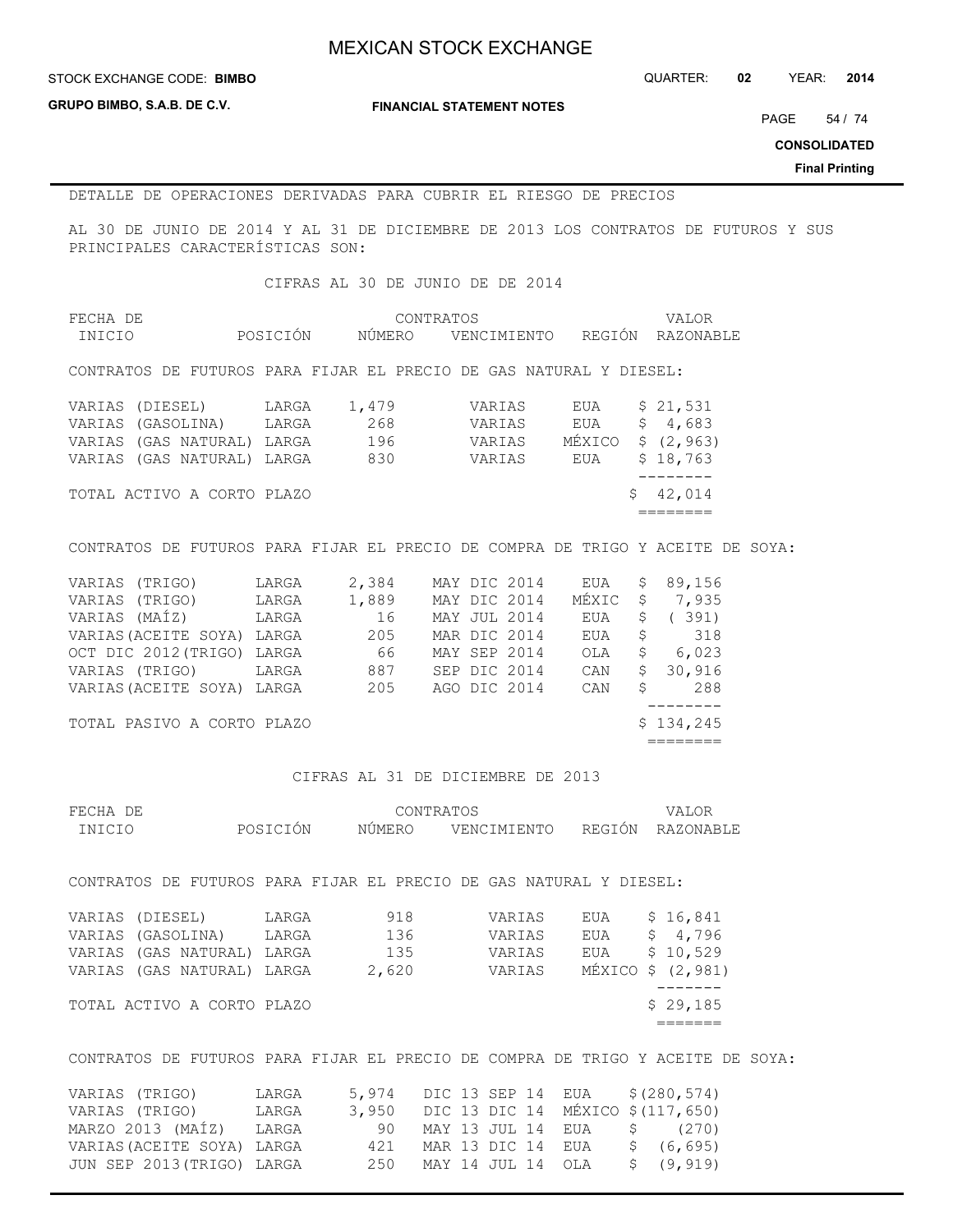**GRUPO BIMBO, S.A.B. DE C.V.**

STOCK EXCHANGE CODE: QUARTER: **02** YEAR: **2014 BIMBO**

**FINANCIAL STATEMENT NOTES**

PAGE 55 / 74

**CONSOLIDATED**

**Final Printing**

TOTAL PASIVO A CORTO PLAZO  $\zeta(415,408)$ 

========

AL 30 DE JUNIO DE 2014 Y 31 DE DICIEMBRE DE 2013, LA ENTIDAD TIENE CONTRATADOS FORWARDS CON EL OBJETO DE CUBRIR EL FLUJO DE EFECTIVO RELACIONADO A COMPRAS DE MATERIA PRIMA EN DÓLARES ESTADOUNIDENSES.

CIFRAS AL 30 DE JUNIO DE 2014

--------

| FECHA DE | FECHA DE    | MONTO    | TIPO CAMBIO | VALOR     |
|----------|-------------|----------|-------------|-----------|
| INICIO   | VENCIMIENTO | NOCIONAL | PROMEDIO    | RAZONABLE |

FORWARDS PARA CUBRIR EL FLUJO DE EFECTIVO RELACIONADO A LA COMPRA DE MATERIA PRIMA EN DÓLARES ESTADOUNIDENSES:

| FEB A<br>JUNIO 2013 | ENTRE JUL 14 Y<br>DIC 14               | \$139.6 (USD) | $13.1050*$ \$(11,451) |  |
|---------------------|----------------------------------------|---------------|-----------------------|--|
| FEB A<br>JUNIO 2013 | ENTRE JUL 14 Y $$2.15$ (USD)<br>DIC 14 |               | $23.76***$ \$ (403)   |  |
| FEB A<br>JUNIO 2013 | ENTRE JUL 14 Y<br>DIC 14               | \$4 (USD)     | $559.12**$ \$ (832)   |  |

CIFRAS AL 31 DE DICIEMBRE DE 2013

| FECHA DE | FECHA DE    | MONTO    | TIPO CAMBIO | VALOR     |
|----------|-------------|----------|-------------|-----------|
| INICIO   | VENCIMIENTO | NOCIONAL | PROMEDIO    | RAZONABLE |

FORWARDS PARA CUBRIR EL FLUJO DE EFECTIVO RELACIONADO A LA COMPRA DE MATERIA PRIMA EN DÓLARES ESTADOUNIDENSES:

| SEP 2013 A<br>DIC 2013 | ENTRE ENE 14 Y<br>MAY 14 | \$91.3 (USD) | $13.18*$  | \$ (505)   |
|------------------------|--------------------------|--------------|-----------|------------|
| SEP 2013 A<br>DIC 2013 | ENTRE ENE 14 Y<br>MAY 14 | $$4.8$ (USD) | $22.72**$ | \$(2, 515) |

\* PESOS MEXICANOS POR DÓLAR ESTADOUNIDENSE \*\* PESOS URUGUAYOS POR DÓLAR ESTADOUNIDENSE \*\*\* PESOS CHILENOS POR DÓLAR ESTADOUNIDENSE

INSTRUMENTOS DERIVADOS IMPLÍCITOS - AL 30 DE JUNIO DE 2014 Y 31 DICIEMBRE DE 2013, LA ENTIDAD NO TIENE INSTRUMENTOS DERIVADOS CON CARACTERÍSTICAS DE DERIVADOS IMPLÍCITOS SEPARABLES.

TÉCNICAS DE VALUACIÓN Y SUPUESTOS APLICADOS PARA PROPÓSITOS DE DETERMINAR EL VALOR RAZONABLE

EL VALOR RAZONABLE DE LOS ACTIVOS Y PASIVOS FINANCIEROS SE DETERMINA DE LA SIGUIENTE FORMA:

EL VALOR RAZONABLE DE LOS ACTIVOS Y PASIVOS FINANCIEROS CON TÉRMINOS Y CONDICIONES ESTÁNDAR Y NEGOCIADOS EN LOS MERCADOS LÍQUIDOS ACTIVOS SE DETERMINAN CON REFERENCIA A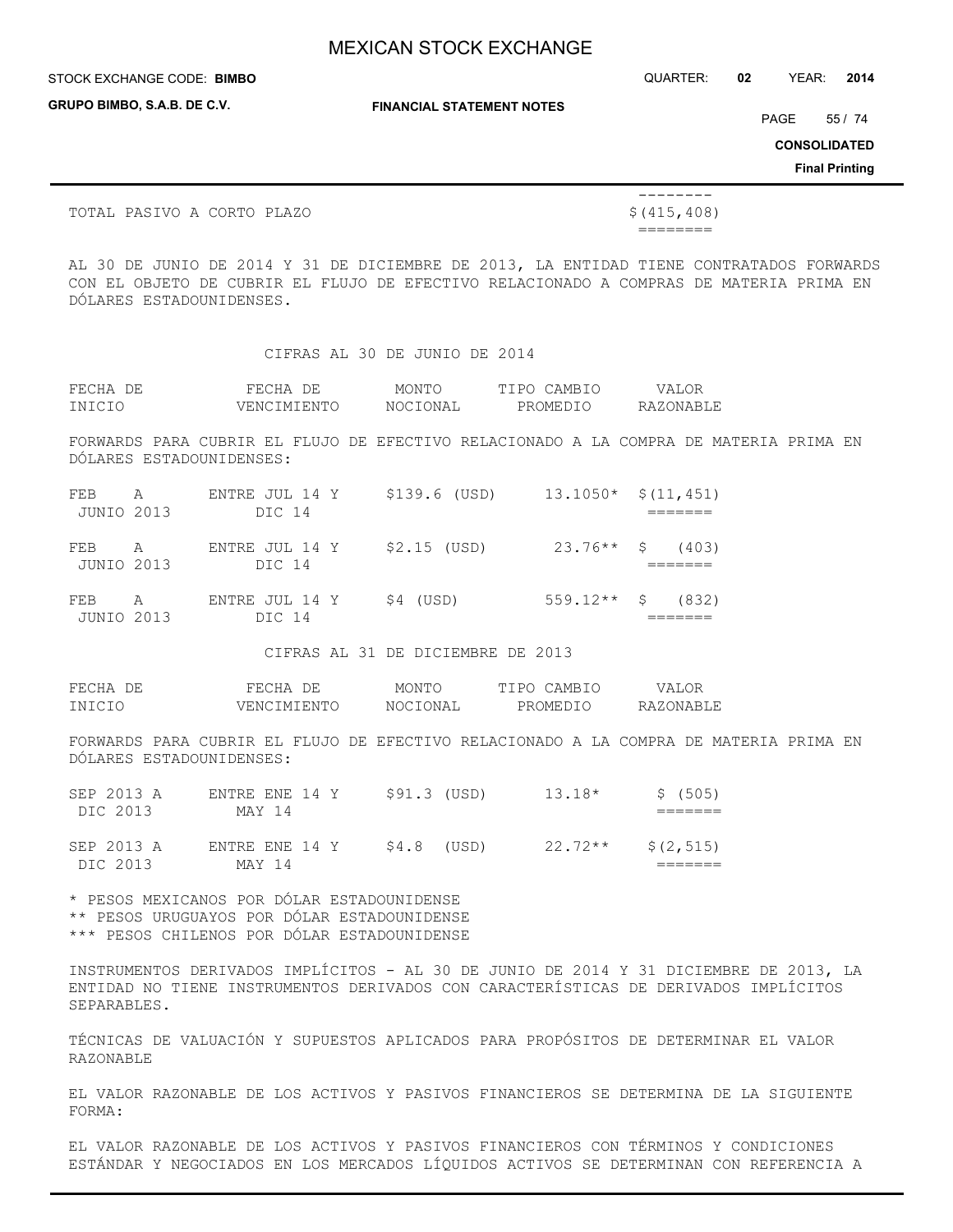**STOCK EXCHANGE CODE: BIMBO** 

**GRUPO BIMBO, S.A.B. DE C.V.**

### **FINANCIAL STATEMENT NOTES**

STOCK EXCHANGE CODE: QUARTER: **02** YEAR: **2014**

PAGE 56 / 74

**CONSOLIDATED**

#### **Final Printing**

LOS PRECIOS COTIZADOS EN EL MERCADO, POR LO CUAL, ESTOS INSTRUMENTOS SON CONSIDERADOS CON JERARQUÍA NIVEL 1 CONFORME A LA CLASIFICACIÓN DE JERARQUÍA DE VALOR RAZONABLE QUE SE DESCRIBE EN LA SIGUIENTE SECCIÓN.

EL VALOR RAZONABLE DE LOS OTROS ACTIVOS Y PASIVOS SE DETERMINA DE CONFORMIDAD CON MODELOS DE DETERMINACIÓN DE PRECIOS DE ACEPTACIÓN GENERAL, QUE SE BASAN EN EL ANÁLISIS DEL FLUJO DE EFECTIVO DESCONTADO.

EN PARTICULAR, EL VALOR RAZONABLE DE LOS PRÉSTAMOS DE INSTITUCIONES FINANCIERAS SE DETERMINÓ A TRAVÉS DE UN ENFOQUE DE INGRESOS, DESCONTANDO LOS FLUJOS CONTRACTUALES DE DICHOS PASIVOS A LAS TASAS ACTUALES ESTIMADAS POR LA ENTIDAD. DICHAS TASAS ACTUALES SE DETERMINARON MEDIANTE COTIZACIONES INFORMATIVAS REALIZADAS CON DIVERSAS CONTRAPARTES. LAS TASAS UTILIZADA FUE DEL 1.45% PARA PRÉSTAMOS DENOMINADOS EN DÓLARES ESTADOUNIDENSES. ESTA VALUACIÓN SE CONSIDERA NIVEL 3, CONFORME A LA JERARQUÍA QUE SE DESCRIBE A CONTINUACIÓN. EL VALOR RAZONABLE DE LOS ACTIVOS Y PASIVOS FINANCIEROS ES SIMILAR AL VALOR EN LIBROS.

AL 30 DE JUNIO DE 2014 Y 31 DICIEMBRE DE 2013, EL VALOR EN LIBROS DE LOS ACTIVOS FINANCIEROS Y PASIVOS NO VARÍA SIGNIFICATIVAMENTE DE SU VALOR RAZONABLE.

LA VALUACIÓN DE LA DEUDA BURSÁTIL SE REALIZÓ CON EL VALOR DE MERCADO CON PRECIOS DE VALUACIÓN OPERATIVA Y REFERENCIAS DE MERCADO, S. A. DE C. V. ("VALMER"), QUE ES UNA ENTIDAD SUPERVISADA POR LA COMISIÓN NACIONAL BANCARIA Y DE VALORES ("CNBV") QUE PROPORCIONA PRECIOS ACTUALIZADOS DE INSTRUMENTOS FINANCIEROS. ESTA VALUACIÓN SE CONSIDERA NIVEL 1, CONFORME A LA JERARQUÍA QUE SE DESCRIBE A CONTINUACIÓN.

## JERARQUÍA DE VALOR RAZONABLE

LA ENTIDAD CLASIFICA EN TRES NIVELES DE JERARQUÍA LAS VALUACIONES A VALOR RAZONABLE RECONOCIDAS EN EL ESTADO DE SITUACIÓN FINANCIERA, CONFORME A LOS DATOS UTILIZADOS EN LA VALUACIÓN. CUANDO UNA VALUACIÓN UTILIZA DATOS DE DIFERENTES NIVELES, LA VALUACIÓN EN SU CONJUNTO SE CLASIFICA EN EL NIVEL MÁS BAJO DE CLASIFICACIÓN DE CUALQUIER DATO RELEVANTE:

\* NIVEL 1 - LAS VALUACIONES A VALOR RAZONABLE SON AQUELLAS DERIVADAS DE LOS PRECIOS COTIZADOS (NO AJUSTADOS) EN LOS MERCADOS ACTIVOS PARA PASIVOS O ACTIVOS IDÉNTICOS;

\* NIVEL 2 - LAS VALUACIONES A VALOR RAZONABLE SON AQUELLAS DERIVADAS DE INDICADORES DISTINTOS A LOS PRECIOS COTIZADOS INCLUIDOS DENTRO DEL NIVEL 1, QUE SON OBSERVABLES PARA EL ACTIVO O PASIVO, BIEN SEA DIRECTAMENTE (ES DECIR COMO PRECIOS) O INDIRECTAMENTE (ES DECIR QUE DERIVAN DE LOS PRECIOS); Y

\* NIVEL 3 - LAS VALUACIONES A VALOR RAZONABLE SON AQUELLAS DERIVADAS DE LAS TÉCNICAS DE VALUACIÓN QUE INCLUYEN LOS INDICADORES PARA LOS ACTIVOS O PASIVOS, QUE NO SE BASAN EN INFORMACIÓN OBSERVABLE DEL MERCADO (INDICADORES NO OBSERVABLES).

## 12.2.5 ADMINISTRACIÓN DE RIESGO DE LIQUIDEZ

ES RESPONSABILIDAD DE LA TESORERÍA CORPORATIVA LA ADMINISTRACIÓN DEL RIESGO DE LIQUIDEZ. LA ADMINISTRACIÓN DE DICHO RIESGO, PREVÉ LA CAPACIDAD DE LA ENTIDAD DE CUMPLIR CON LOS REQUERIMIENTOS DE FONDOS EN EL CORTO, MEDIANO Y LARGO PLAZO, SIEMPRE BUSCANDO FLEXIBILIDAD FINANCIERA. LA ENTIDAD CONSERVA LA LIQUIDEZ NECESARIA MEDIANTE UN MANEJO ORDENADO DEL FLUJO DE EFECTIVO MONITOREÁNDOLO CONSTANTEMENTE, ASÍ COMO MANTENIENDO DIVERSAS LÍNEAS DE CRÉDITO (ALGUNAS DE ELLAS COMPROMETIDAS) CON EL MERCADO BANCARIO Y UN MANEJO ADECUADO DEL CAPITAL DE TRABAJO, GARANTIZANDO ASÍ, EL PAGO DE LAS OBLIGACIONES FUTURAS. DEBIDO A LA NATURALEZA DEL NEGOCIO, LA ENTIDAD CONSIDERA QUE EL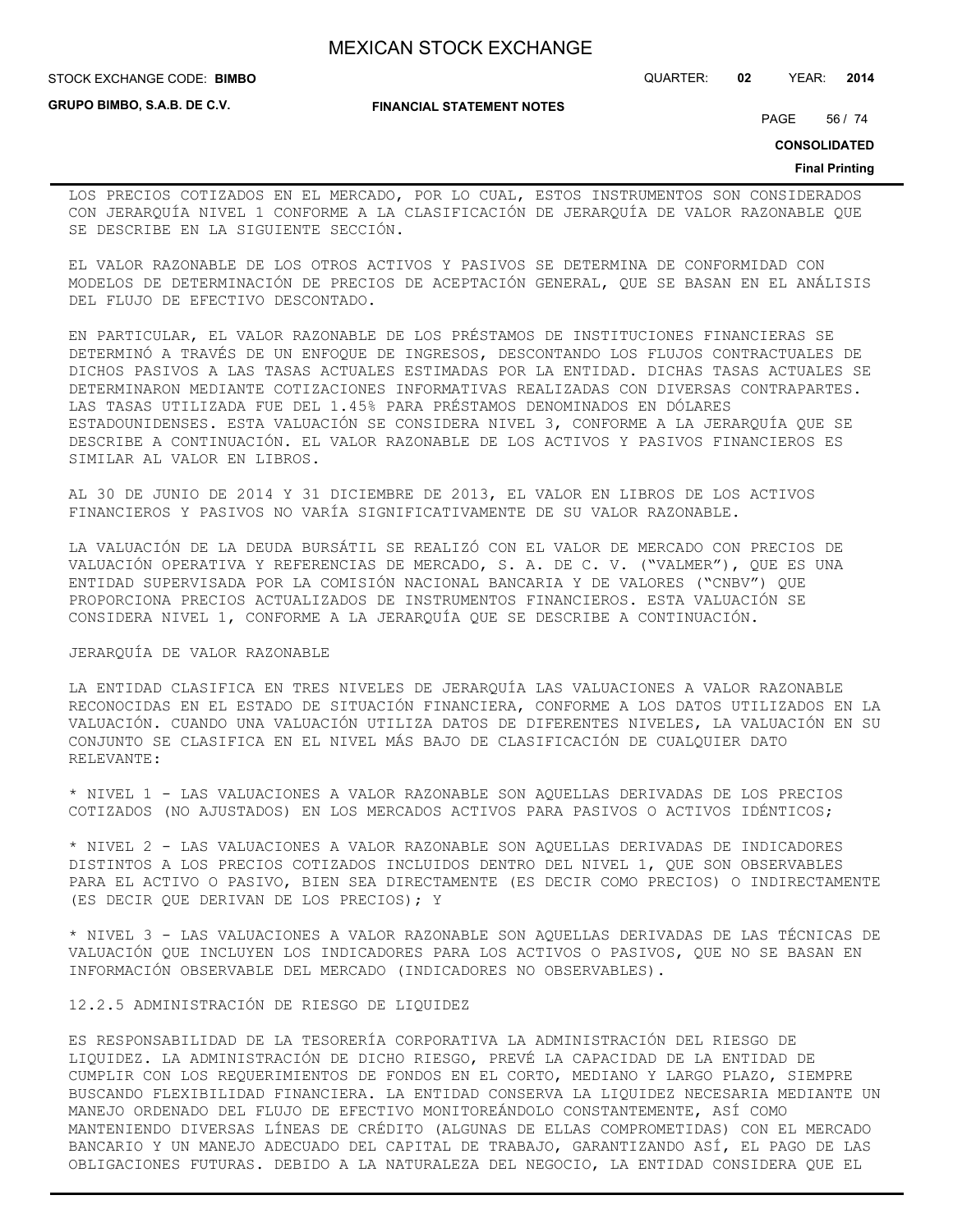**GRUPO BIMBO, S.A.B. DE C.V.**

**FINANCIAL STATEMENT NOTES**

STOCK EXCHANGE CODE: QUARTER: **02** YEAR: **2014 BIMBO**

PAGE 57 / 74

**CONSOLIDATED**

**Final Printing**

## RIESGO DE LIQUIDEZ ES BAJO.

LAS OBLIGACIONES TANTO POR INSTRUMENTOS FINANCIEROS DERIVADOS COMO POR EL SERVICIO Y LAS AMORTIZACIONES DE DEUDA SON LOS QUE SE MUESTRAN A CONTINUACIÓN:

|                                           |    | X<1 AÑO     | 1 $ANO < X < 3$<br>AÑOS                  | 3 AÑOS <x<5<br>AÑOS</x<5<br> | X>5     |
|-------------------------------------------|----|-------------|------------------------------------------|------------------------------|---------|
| DEUDA<br>INSTRUMENTOS<br><b>DERIVADOS</b> |    | \$3,098,380 | $$8,202,674 \$19,291,868 \$51,091,825$   |                              |         |
|                                           | S. | (103, 776)  | $$(1,038,995)$$ \$                       | $(148, 655)$ \$              | 152,795 |
| TOTAL                                     |    | \$2,994,604 | $$7,163,679$ $$19,143,213$ $$51,172,620$ |                              |         |

### 12.2.6 ADMINISTRACIÓN DE RIESGO DE CRÉDITO

EL RIESGO DE CRÉDITO EMANA DE LA POSIBLE PÉRDIDA QUE LA ENTIDAD PUEDA TENER, COMO RESULTADO DEL INCUMPLIMIENTO DE PAGO DE SUS CLIENTES, COMO PÉRDIDA EN LAS INVERSIONES Y PRINCIPALMENTE CON LAS CONTRAPARTES CON LAS QUE TIENE CONTRATADOS INSTRUMENTOS FINANCIEROS DERIVADOS.

EN CASO DE DETERIORO DE LAS CUENTAS POR COBRAR A CLIENTES, LA ENTIDAD REGISTRA UNA PROVISIÓN CUANDO LA ANTIGÜEDAD SUPERA LOS 90 DÍAS DE NO HABER RECIBIDO EL PAGO EXIGIBLE, Y SE INCREMENTA EL SALDO DE ESTA PROVISIÓN CON BASE EN EL ANÁLISIS INDIVIDUAL DE CADA CUENTA Y DE LOS RESULTADOS DE LA EVALUACIÓN DEL COMPORTAMIENTO DE LA CARTERA Y LA ESTACIONALIDAD DEL NEGOCIO. LA METODOLOGÍA UTILIZADA PARA DETERMINAR EL SALDO DE ESTA PROVISIÓN SE HA APLICADO CONSISTENTEMENTE E HISTÓRICAMENTE HA SIDO SUFICIENTE PARA CUBRIR LOS QUEBRANTOS POR CRÉDITOS IRRECUPERABLES.

CON RESPECTO A LAS OPERACIONES CON INSTRUMENTOS FINANCIEROS DERIVADOS RELACIONADAS A TASAS DE INTERÉS Y TIPO DE CAMBIO, ESTAS SON CONTRATADAS BILATERALMENTE (OTC) CON CONTRAPARTES ACEPTADAS DE ACUERDO A CIERTOS CRITERIOS QUE SE MENCIONAN A CONTINUACIÓN, CON LAS CUALES, ADEMÁS SE MANTIENE UNA AMPLIA Y CONTINUA RELACIÓN COMERCIAL.

ESTAS CONTRAPARTES SON ACEPTABLES EN VIRTUD DE QUE CUENTAN CON UNA SOLVENCIA SUFICIENTE - MEDIDA DE ACUERDO A LA CALIFICACIÓN DE "RIESGO DE CONTRAPARTE" DE STANDARD & POOR´S - PARA SUS OBLIGACIONES EN MONEDA LOCAL DE CORTO Y LARGO PLAZO, Y MONEDA EXTRANJERA DE CORTO Y LARGO PLAZO. LAS CONTRAPARTES CON LAS QUE LA ENTIDAD TIENE CONTRATOS PARA REALIZAR OPERACIONES FINANCIERAS DERIVADAS BILATERALES SON:

BANCO NACIONAL DE MÉXICO, S. A.; BBVA BANCOMER, S. A.; BARCLAYS BANK, PLC W. LONDON; BANK OF AMERICA MÉXICO, S. A.; MERRYL LYNCH CAPITAL SERVICES, INC.; HSBC BANK, ING. INVESTMENT BANK; JP MORGAN CHASE BANK, N. A.; BANCO SANTANDER, S. A.; MIZUHO CORPORATE BANK, LTD. Y THE BANK OF TOKYO MITSUBISHI UFJ, LTD.

LAS OPERACIONES CON INSTRUMENTOS FINANCIEROS DERIVADOS RELACIONADOS A MATERIAS PRIMAS SON CELEBRADAS EN LOS SIGUIENTES MERCADOS RECONOCIDOS:

- A. MINNEAPOLIS GRAIN EXCHANGE (MGE)
- B. KANSAS CITY BOARD OF TRADE (KCBOT)
- C. CHICAGO BOARD OF TRADE (CBOT)
- D. MERCADO A TÉRMINO DE BUENOS AIRES
- E. NEW YORK MERCANTILE EXCHANGE (NYMEX)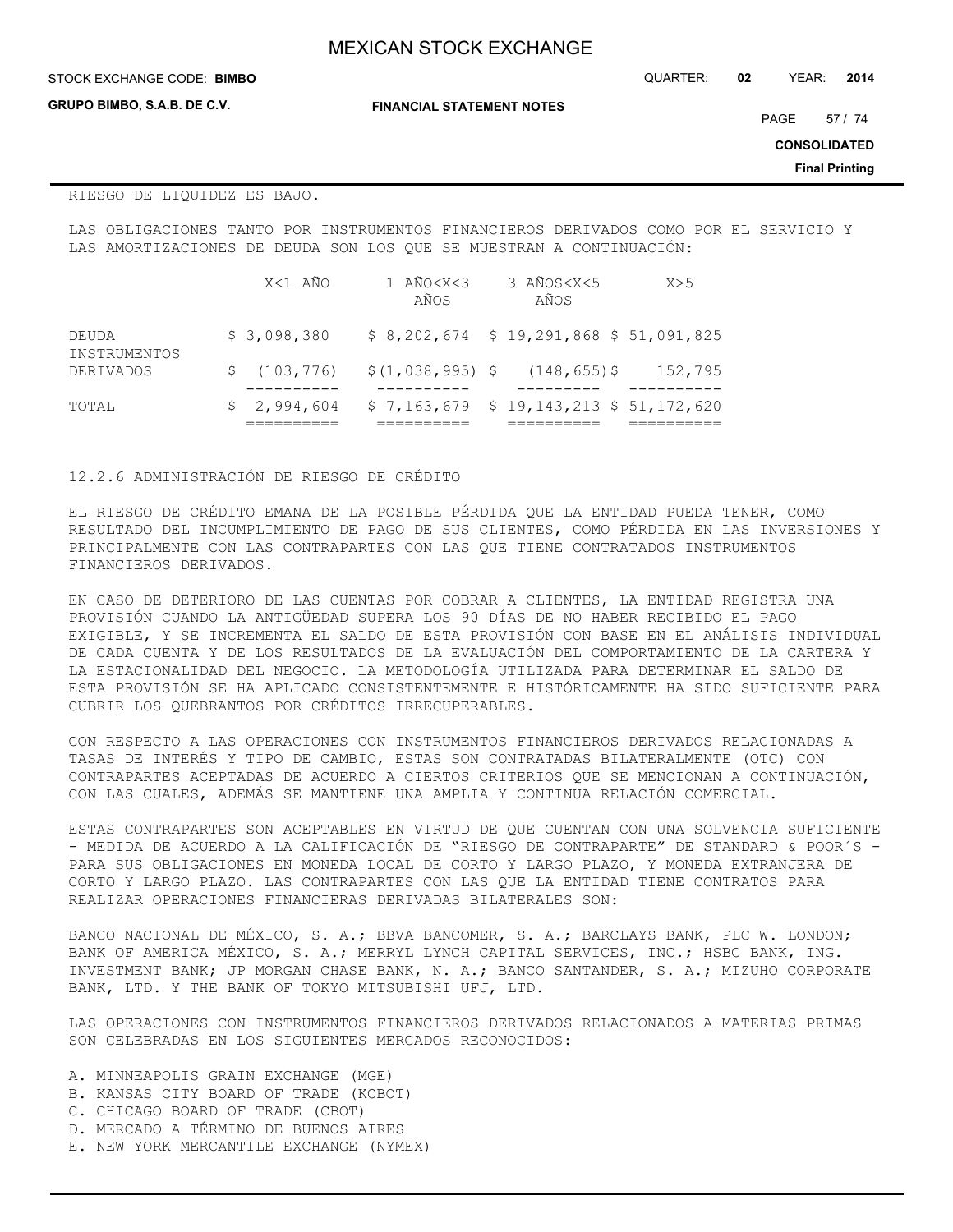**GRUPO BIMBO, S.A.B. DE C.V.**

**FINANCIAL STATEMENT NOTES**

STOCK EXCHANGE CODE: QUARTER: **02** YEAR: **2014 BIMBO**

PAGE 58 / 74

**CONSOLIDATED**

**Final Printing**

LA EXPOSICIÓN A CADA UNA DE LAS CONTRAPARTES ES MONITOREADA MENSUALMENTE.

TODAS LAS OPERACIONES CON INSTRUMENTOS FINANCIEROS DERIVADOS SE EFECTÚAN AL AMPARO DE UN CONTRATO MARCO ESTANDARIZADO Y DEBIDAMENTE FORMALIZADO POR LOS REPRESENTANTES LEGALES DE LA ENTIDAD Y DE LAS CONTRAPARTES.

LOS SUPLEMENTOS Y ANEXOS CORRESPONDIENTES A DICHOS CONTRATOS MARCO, ESTABLECEN LAS CONDICIONES DE LIQUIDACIÓN Y DEMÁS TÉRMINOS RELEVANTES DE ACUERDO CON LOS USOS Y PRÁCTICAS DEL MERCADO MEXICANO.

ALGUNOS DE LOS CONTRATOS MARCO, SUPLEMENTOS Y ANEXOS A TRAVÉS DE LOS CUALES SE REALIZAN OPERACIONES FINANCIERAS DERIVADAS BILATERALES, ACTUALMENTE CONTEMPLAN EL ESTABLECIMIENTO DE DEPÓSITOS EN EFECTIVO O VALORES PARA GARANTIZAR EL PAGO DE OBLIGACIONES GENERADAS POR DICHOS CONTRATOS. LOS LÍMITES DE CRÉDITO QUE LA ENTIDAD MANTIENE CON SUS CONTRAPARTES SON SUFICIENTEMENTE AMPLIOS PARA SOPORTAR SU OPERACIÓN ACTUAL; SIN EMBARGO, LA ENTIDAD MANTIENE DEPÓSITOS EN EFECTIVO COMO COLATERAL PARA PAGO DE INSTRUMENTOS FINANCIEROS DERIVADOS.

CON RELACIÓN A LOS CONTRATOS DE FUTUROS ASOCIADOS A MATERIAS PRIMAS QUE SE CELEBRAN EN MERCADOS RECONOCIDOS E INTERNACIONALES, LA ENTIDAD ESTÁ SUJETA A LAS REGLAS DE DICHOS MERCADOS. ESTAS REGLAS INCLUYEN, ENTRE OTRAS, CUBRIR EL MARGEN INICIAL PARA OPERAR CONTRATOS DE FUTUROS, ASÍ COMO LAS SUBSECUENTES LLAMADAS DE MARGEN REQUERIDAS A LA ENTIDAD.

12.2.7 ADMINISTRACIÓN DE LA ESTRUCTURA DE CAPITAL

LA ENTIDAD MANTIENE UNA SANA RELACIÓN ENTRE DEUDA Y CAPITAL BUSCANDO MAXIMIZAR EL RETORNO A LOS ACCIONISTAS.

AL 30 DE JUNIO DE 2014 Y 31 DE DICIEMBRE DE 2013, LA ESTRUCTURA DE CAPITAL Y LA RAZÓN DE APALANCAMIENTO AL FINAL DE CADA PERIODO ES LA SIGUIENTE:

|                                     | 30 DE JUNIO<br>DE 2014 | 31 DE DICIEMBRE<br>DE 2013 |
|-------------------------------------|------------------------|----------------------------|
| DEUDA (I)                           | \$60,576,454           | \$40,328,972               |
| EFECTIVO Y EQUIVALENTES DE EFECTIVO | \$6,057,292            | \$2,503,980                |
| DEUDA NETA                          | \$54,519,162           | \$37,824,992               |
| CAPITAL CONTABLE                    | \$50,328,901           | \$47,783,052               |
| DEUDA NETA A CAPITAL CONTABLE       | 1.08 VECES             | 0.79 VECES                 |

(I) LA DEUDA ESTÁ FORMADA POR LOS CRÉDITOS BANCARIOS Y BURSÁTILES A CORTO Y LARGO PLAZO.

LA ENTIDAD NO ESTÁ SUJETA A NINGÚN REQUERIMIENTO EXTERNO DE CAPITAL.

13. BENEFICIOS A EMPLEADOS Y PREVISIÓN SOCIAL A LARGO PLAZO

EL PASIVO NETO GENERADO POR BENEFICIOS A EMPLEADOS Y PREVISIÓN SOCIAL A LARGO PLAZO, POR ÁREA GEOGRÁFICA, SE INTEGRA AL 30 DE JUNIO DE 2014 Y 31 DE DICIEMBRE DE 2013 COMO SIGUE: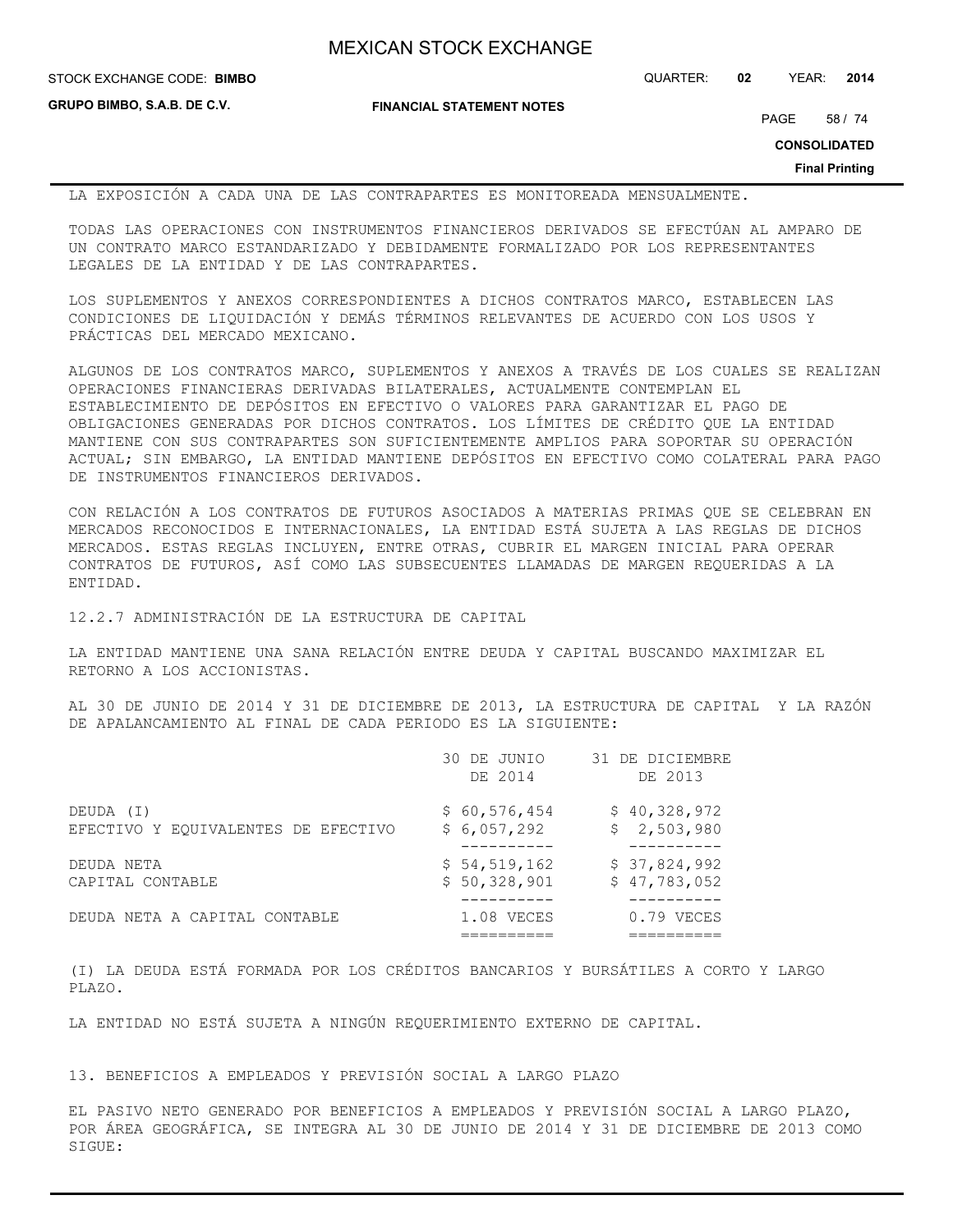#### STOCK EXCHANGE CODE: QUARTER: **02** YEAR: **2014 BIMBO**

**GRUPO BIMBO, S.A.B. DE C.V.**

PAGE 59 / 74

**CONSOLIDATED**

**Final Printing**

|                                             | 30 DE JUNIO<br>DE 2014 | 31 DE DICIEMBRE<br>DE 2013 |  |
|---------------------------------------------|------------------------|----------------------------|--|
| MÉXICO                                      |                        |                            |  |
| POR RETIRO                                  | \$<br>1,884,569        | \$1,577,394                |  |
|                                             |                        |                            |  |
| EUA:<br>POR RETIRO Y BENEFICIOS POSTERIORES |                        |                            |  |
| AL RETIRO                                   | 3,897,333              | 4, 173, 231                |  |
| PREVISIÓN SOCIAL                            | 1,754,196              | 2,399,172                  |  |
| PLANES DE PENSIONES MULTIPATRONALES         | 10,520,476             | 9,081,106                  |  |
|                                             |                        |                            |  |
|                                             | 16,172,005             | 15,653,509                 |  |
| CANADÁ                                      |                        |                            |  |
| POR RETIRO                                  | \$<br>422,718          | \$                         |  |
|                                             |                        |                            |  |
| OLA:                                        |                        |                            |  |
| POR RETIRO EN OLA                           | 131,363                | 168,870                    |  |
|                                             |                        |                            |  |
|                                             |                        |                            |  |
| PASIVO NETO TOTAL                           | \$18,610,655           | \$17,399,773               |  |
|                                             | ==========             | ==========                 |  |

### A. MÉXICO

LA ENTIDAD TIENE ESTABLECIDO UN PLAN DE BENEFICIOS DEFINIDOS PARA PAGOS DE PENSIONES Y PRIMA DE ANTIGÜEDAD; ASIMISMO, TIENE OBLIGACIONES POR PAGOS POR TERMINACIÓN LABORAL QUE NO CALIFICAN COMO PLANES DE BENEFICIOS DEFINIDOS PARA IFRS, POR LO QUE NO SE REGISTRA PASIVO LABORAL. LA POLÍTICA DE FONDEO DE LA ENTIDAD ES LA DE HACER CONTRIBUCIONES DISCRECIONALES. DURANTE 2014 Y 2013 LA ENTIDAD NO EFECTUÓ CONTRIBUCIONES A DICHO PLAN.

LOS PAGOS POR PRIMA DE ANTIGÜEDAD, CONSISTEN EN UN PAGO ÚNICO DE 12 DÍAS POR CADA AÑO TRABAJADO CON BASE AL ÚLTIMO SUELDO, LIMITADO AL DOBLE DEL SALARIO MÍNIMO VIGENTE A LA FECHA DE PAGO ESTABLECIDO POR LEY PARA TODO SU PERSONAL, DE ACUERDO CON LO ESTIPULADO EN LOS CONTRATOS DE TRABAJO. A PARTIR DE 15 AÑOS DE SERVICIO LOS TRABAJADORES TENDRÁN DERECHO A LA PRIMA DE ANTIGÜEDAD CONTRACTUAL.

LAS VALUACIONES ACTUARIALES MÁS RECIENTES DE LOS ACTIVOS DEL PLAN Y DEL VALOR PRESENTE DE LA OBLIGACIÓN POR BENEFICIOS DEFINIDOS FUERON REALIZADAS AL 31 DE DICIEMBRE DE 2013 Y 2012 POR BUFETE MATEMÁTICO ACTUARIAL, S.C., MIEMBRO DEL COLEGIO NACIONAL DE ACTUARIOS, A.C. EL VALOR PRESENTE DE LA OBLIGACIÓN POR BENEFICIOS DEFINIDOS, EL COSTO LABORAL DEL SERVICIO ACTUAL Y EL COSTO DE SERVICIOS PASADOS FUERON CALCULADOS UTILIZANDO EL MÉTODO DE CRÉDITO UNITARIO PROYECTADO.

### B. EUA

LA ENTIDAD TIENE ESTABLECIDOS PLANES DE PENSIONES DE BENEFICIOS DEFINIDOS QUE CUBRE A LOS EMPLEADOS ELEGIBLES. ALGUNOS BENEFICIOS DE PLANES DE PERSONAL NO SINDICALIZADO FUERON CONGELADOS. LA POLÍTICA DE FONDEO DE LA ENTIDAD ES LA DE HACER CONTRIBUCIONES DISCRECIONALES. AL 30 DE JUNIO DE 2014 Y 31 DE DICIEMBRE DE 2013, LA ENTIDAD EFECTUÓ CONTRIBUCIONES A DICHO PLAN POR \$312,775 Y \$627,672, RESPECTIVAMENTE.

LA ENTIDAD TAMBIÉN TIENE ESTABLECIDO UN PLAN DE BENEFICIOS DE PREVISIÓN SOCIAL POSTERIORES AL RETIRO QUE CUBRE GASTOS MÉDICOS DE CIERTOS EMPLEADOS ELEGIBLES. LA ENTIDAD ESTÁ ASEGURADA Y PAGA ESTOS GASTOS CONFORME SE INCURREN.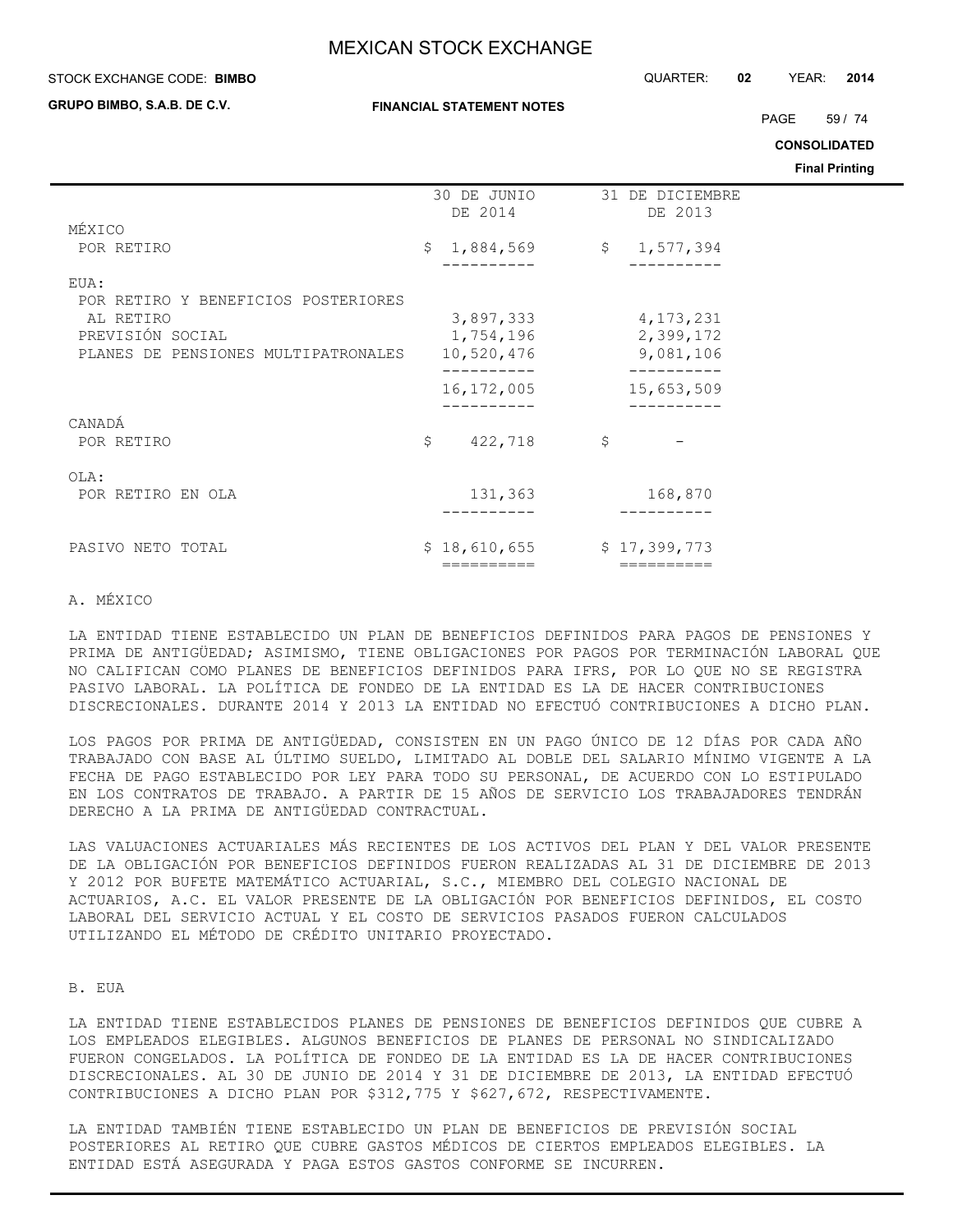**GRUPO BIMBO, S.A.B. DE C.V.**

STOCK EXCHANGE CODE: QUARTER: **02** YEAR: **2014 BIMBO**

**FINANCIAL STATEMENT NOTES**

PAGE 60 / 74

**CONSOLIDATED**

**Final Printing**

LAS VALUACIONES ACTUARIALES MÁS RECIENTES DE LOS ACTIVOS DEL PLAN Y DEL VALOR PRESENTE DE LA OBLIGACIÓN POR BENEFICIOS DEFINIDOS FUERON REALIZADAS AL 31 DE DICIEMBRE DE 2013 Y 2012 POR MERCER (US), INC. MIEMBRO DEL INSTITUTO DE ACTUARIOS DE LOS ESTADOS UNIDOS DE AMÉRICA. EL VALOR PRESENTE DE LA OBLIGACIÓN POR BENEFICIOS DEFINIDOS, EL COSTO LABORAL DEL SERVICIO ACTUAL Y EL COSTO DE SERVICIOS PASADOS FUERON CALCULADOS UTILIZANDO EL MÉTODO DE CRÉDITO UNITARIO PROYECTADO.

#### PLANES DE PENSIONES MULTIPATRONALES (PPM)

LA ENTIDAD PARTICIPA EN PLANES DE BENEFICIOS DEFINIDOS DENOMINADOS PPM. UN PPM ES UN FONDO EN EL CUAL VARIOS PATRONES NO RELACIONADOS, REALIZAN PAGOS PARA FONDEAR BENEFICIOS AL RETIRO DE EMPLEADOS SINDICALIZADOS INSCRITOS AL PLAN. ORIGINALMENTE SE CONSTITUYERON CON LA INTENCIÓN DE FACILITAR LA MOVILIDAD DE EMPLEADOS ENTRE EMPRESAS DE LA MISMA INDUSTRIA CONSERVANDO LOS BENEFICIOS POR PENSIONES. ESTOS FONDOS SON ADMINISTRADOS Y CONTROLADOS POR FIDEICOMISOS SUPERVISADOS TANTO POR REPRESENTANTES DE LOS PATRONES, COMO DE LOS EMPLEADOS BENEFICIADOS. BBU PARTICIPA ACTUALMENTE EN 31 PPM.

A MENOS QUE LA ENTIDAD DETERMINE QUE LA PROBABILIDAD ES ALTA DE QUE SALGA DEL PPM, ESTOS SON RECONOCIDOS COMO UNA CONTRIBUCIÓN DEFINIDA, YA QUE LA ENTIDAD NO CUENTA CON INFORMACIÓN SUFICIENTE PARA PREPARAR LOS CÁLCULOS RELATIVOS, DEBIDO A LA NATURALEZA COLECTIVA DE LOS PLANES Y LA PARTICIPACIÓN LIMITADA EN LA ADMINISTRACIÓN POR PARTE DE LA ENTIDAD. LA RESPONSABILIDAD DE LA ENTIDAD PARA REALIZAR CONTRIBUCIONES AL PLAN ES ESTABLECIDA EN LOS CONTRATOS COLECTIVOS.

LAS CONTRIBUCIONES A LOS PPM DURANTE LOS SEIS MESES TERMINADOS EL 30 JUNIO DE 2014 Y POR EL AÑO TERMINADO EL 31 DE DICIEMBRE DE 2013, ASCENDIERON A \$775,422 Y \$1,489,021, RESPECTIVAMENTE.

EN EL EVENTO DE QUE OTROS PATRONES SALGAN DEL PPM EN EL QUE PARTICIPA LA ENTIDAD, SIN SATISFACER SU PASIVO DE SALIDA, EL MONTO NO CUBIERTO SERÁ DISTRIBUIDO ENTRE EL RESTO DE LOS PATRONES ACTIVOS. GENERALMENTE, LA DISTRIBUCIÓN DEL PASIVO POR LA SALIDA DEL PLAN CORRESPONDE A LA RELACIÓN ENTRE LAS APORTACIONES DE LA ENTIDAD AL PLAN Y LA RELACIÓN DE LAS CONTRIBUCIONES DE LOS OTROS PARTICIPANTES AL PLAN.

CUANDO SE DETERMINA QUE LA SALIDA DE LA ENTIDAD DE UN PPM ES MUY PROBABLE QUE SUCEDA, SE RECONOCE UNA PROVISIÓN POR EL VALOR PRESENTE DE LAS SALIDAS DE EFECTIVO FUTURAS ESTIMADAS, DESCONTADAS A LA TASA ACTUAL. ADICIONAL A LA PROVISIÓN RECONOCIDA POR LA SALIDA PROBABLE DE UN PPM, LA ENTIDAD HA RECONOCIDO UN PASIVO POR LA SALIDA DE TRES PPM, DE LOS CUALES YA SE TIENE UN CONTRATO DE SALIDA.

DURANTE 2013, LA DECISIÓN DE SALIDA DE TRES PPM, GENERÓ UN CARGO DE UNA SOLA VEZ A RESULTADOS POR \$954,005 QUE SE REFLEJA EN EL RENGLÓN DE OTROS GASTOS.

LA PROVISIÓN POR PPM CORRESPONDE PRINCIPALMENTE A LA INTENSIÓN DE SALIR DE UN PLAN.

DURANTE 2014 Y 2013, LA ENTIDAD REGISTRÓ EN RESULTADOS LA PROVISIÓN PARA ACTUALIZAR EL PASIVO DE LOS PLANES DE PENSIONES MULTIPATRONALES POR \$102,454 Y \$418,240, RESPECTIVAMENTE.

LOS PASIVOS QUE YA HAN SIDO REGISTRADOS POR CONCEPTO DE PPM SUFREN UNA ACTUALIZACIÓN ANUAL DERIVADO DE CAMBIOS EN SALARIOS, ANTIGÜEDADES Y MEZCLA DE EMPLEADOS EN EL PLAN, LAS CUALES SE REGISTRAN EN LOS RESULTADOS DEL AÑO EN ADICIÓN A LOS MONTOS QUE SON CONTRIBUIDOS EN LOS DIFERENTES PPM.

SE ESTIMA QUE EL COSTO DE SALIR DE TODOS LOS PPM ASCENDERÍA A \$24,904,725, DE LOS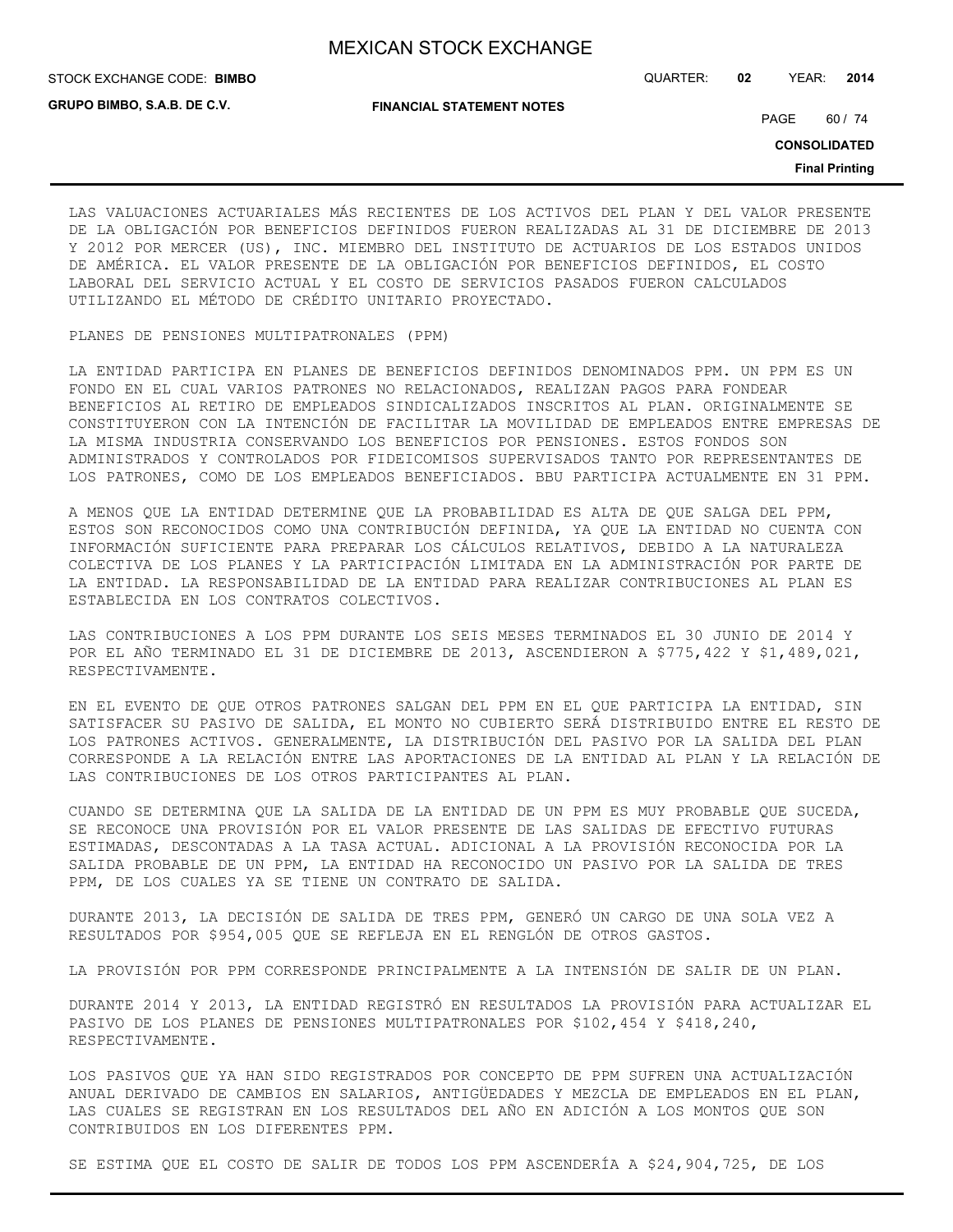STOCK EXCHANGE CODE: QUARTER: **02** YEAR: **2014 BIMBO**

**GRUPO BIMBO, S.A.B. DE C.V.**

**FINANCIAL STATEMENT NOTES**

PAGE 61 / 74

**CONSOLIDATED**

#### **Final Printing**

CUALES SOLAMENTE SE TIENEN PROVISIONADOS \$10,520,476 QUE ES EL MONTO EN EL CUAL LA ENTIDAD ESTIMA EL RIESGO DE SALIDA. EL DIFERENCIAL NO PROVISIONADO ES EL MEJOR ESTIMADO QUE TIENE LA ENTIDAD DEL MONTO PROBABLE DEL COSTO DE SALIDA EN CASO DE DARSE, PERO NO SE TIENE LA INFORMACIÓN EN DETALLE NI LA INTENCIÓN DE SALIDA PARA JUSTIFICAR SU REGISTRO.

### PREVISIÓN SOCIAL EUA

LA ENTIDAD TIENE ESTABLECIDO UN PLAN DE BENEFICIOS DE PREVISIÓN SOCIAL POSTERIORES AL RETIRO QUE CALIFICA COMO PLAN DE CONTRIBUCIONES DEFINIDAS. LOS MONTOS CORRESPONDIENTES A ESTE PASIVO SE REGISTRAN EN RESULTADOS CUANDO SE INCURREN. ESTAS OBLIGACIONES SE CLASIFICAN A CORTO Y LARGO PLAZO, Y SUS MONTOS INCLUIDOS EN EL ESTADO DE POSICIÓN FINANCIERA SON:

|                                | 30 DE JUNIO<br>DE 2014   | 31 DE DICIEMBRE<br>DE 2013 |
|--------------------------------|--------------------------|----------------------------|
| PREVISIÓN SOCIAL               |                          |                            |
| CORTO PLAZO (A)<br>LARGO PLAZO | \$1,242,963<br>1,754,196 | \$1,182,207<br>2,399,172   |
|                                | \$2,997,159              | \$3,581,379                |

(A) INCLUIDO EN OTRAS CUENTAS POR PAGAR Y PASIVOS ACUMULADOS.

C. OLA

VENEZUELA - LA ENTIDAD MANTIENE UN PLAN DE BENEFICIOS DEFINIDOS POR CONCEPTO DE LAS PRESTACIONES SOCIALES DE SUS TRABAJADORES DE ACUERDO CON LO ESTABLECIDO POR LA LEY ORGÁNICA DEL TRABAJO, LAS TRABAJADORAS Y LOS TRABAJADORES (LOTTT).

EL 7 DE MAYO DE 2012, LA PRESIDENCIA DE LA REPÚBLICA BOLIVARIANA DE VENEZUELA MODIFICÓ LA LEY LOTTT, QUE ACREDITA A CADA TRABAJADOR POR CONCEPTO DE GARANTÍA DE LAS PRESTACIONES SOCIALES EL EQUIVALENTE A QUINCE DÍAS DE SALARIO CADA TRIMESTRE, CALCULADO CON BASE EN EL ÚLTIMO SALARIO DEVENGADO. ADICIONALMENTE Y DESPUÉS DEL SEGUNDO AÑO DE SERVICIO, EL TRABAJADOR TIENE DERECHO A DOS DÍAS DE SALARIO, POR CADA AÑO, ACUMULATIVOS HASTA TREINTA DÍAS DE SALARIO. ESTE BENEFICIO ES RETROACTIVO AL 19 DE JUNIO DE 1997, PARA EMPLEADOS QUE SE UNIERON A LA ENTIDAD ANTES DE ESA FECHA. PARA LOS EMPLEADOS QUE SE UNIERON DESPUÉS DEL 19 DE JUNIO DE 1997 EL BENEFICIO SE DETERMINAN A PARTIR DE LA FECHA DE INGRESO.

CUANDO LA RELACIÓN DE TRABAJO TERMINA POR CUALQUIER CAUSA, LA ENTIDAD PAGA POR CONCEPTO DE PRESTACIONES SOCIALES EL MONTO QUE RESULTE MAYOR ENTRE: TREINTA DÍAS POR CADA AÑO DE SERVICIO O FRACCIÓN SUPERIOR A SEIS MESES CALCULADA AL ÚLTIMO SALARIO Y EL TOTAL DE LA GARANTÍA DEPOSITADA TRIMESTRALMENTE.

EN CASO DE TERMINACIÓN DE LA RELACIÓN DE TRABAJO POR CAUSAS AJENAS A LA VOLUNTAD DEL TRABAJADOR, O EN LOS CASOS DE DESPIDO SIN RAZONES QUE LO JUSTIFIQUEN, LA GERENCIA COMPAÑÍA PAGA UNA INDEMNIZACIÓN ADICIONAL EQUIVALENTE AL MONTO QUE LE CORRESPONDE AL TRABAJADOR POR LAS PRESTACIONES SOCIALES. ESTA INDEMNIZACIÓN ES CONSIDERADA UN BENEFICIO POR TERMINACIÓN Y LA COMPAÑÍA RECONOCE EL PASIVO Y GASTO POR ESTE CONCEPTO CUANDO, Y SÓLO CUANDO, SE ENCUENTRA COMPROMETIDA DE FORMA DEMOSTRABLE CON LA RESCISIÓN DE LA RELACIÓN LABORAL.

EL VALOR PRESENTE DE LAS OBLIGACIONES POR BENEFICIOS DEFINIDOS, PRODUCTO DE LAS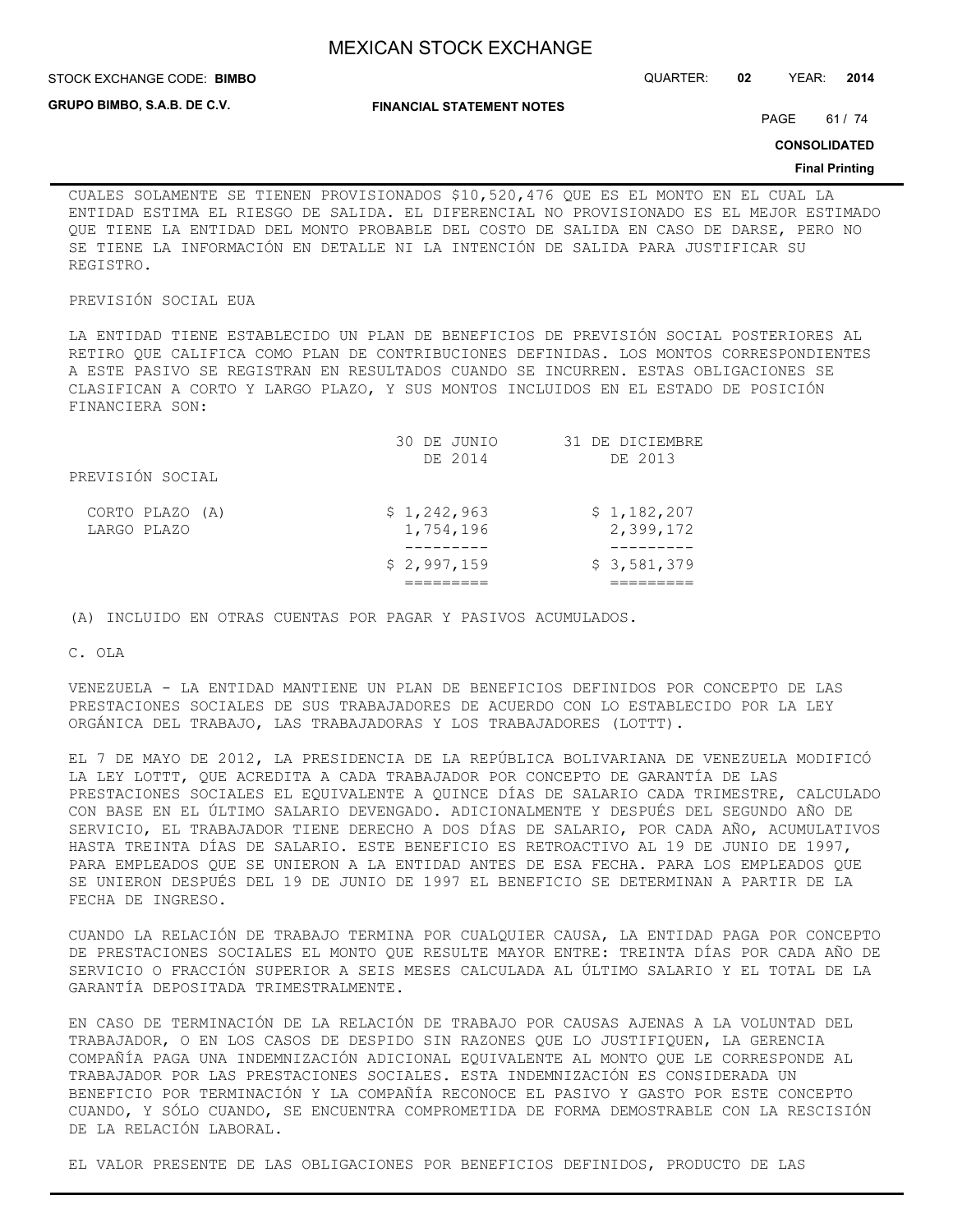STOCK EXCHANGE CODE: QUARTER: **02** YEAR: **2014 BIMBO**

**GRUPO BIMBO, S.A.B. DE C.V.**

**FINANCIAL STATEMENT NOTES**

PAGE 62 / 74

**CONSOLIDATED**

#### **Final Printing**

OBLIGACIONES POR PRESTACIONES SOCIALES A LA FECHA DE LOS ESTADOS FINANCIEROS, ES DETERMINADO CONSIDERANDO LOS PAGOS FUTUROS ESPERADOS QUE SON NECESARIOS PARA LIQUIDAR LAS OBLIGACIONES DERIVADAS DE LOS SERVICIOS PRESTADOS POR LOS EMPLEADOS EN EL PERÍODO CORRIENTE Y EN LOS ANTERIORES, A TRAVÉS DEL MÉTODO DE VALORACIÓN ACTUARIAL DE LA UNIDAD DE CRÉDITO PROYECTADO, NETO DE LA GARANTÍA DE PRESTACIONES SOCIALES.

HONDURAS – DE ACUERDO CON EL CÓDIGO DEL TRABAJO DE HONDURAS Y EL DECRETO NO.150/2008 DEL 3 DE OCTUBRE DE 2008, LOS TRABAJADORES CON QUINCE AÑOS CUMPLIDOS DE TRABAJO CONTINUO TIENEN DERECHO A RECIBIR TREINTA Y CINCO POR CIENTO DEL IMPORTE DE SUS PRESTACIONES COMO APOYO DE CESANTÍA POR LOS AÑOS DE SERVICIO.

#### 14. CAPITAL CONTABLE

EL CAPITAL CONTABLE AL 30 DE JUNIO DE 2014, SE INTEGRA COMO SIGUE:

|                              | NUMERO        | VALOR        | EFECTO DE                 |                                 |
|------------------------------|---------------|--------------|---------------------------|---------------------------------|
|                              | DE ACCIONES   | NOMINAL      | ACTUALIZACIÓN/            |                                 |
|                              |               |              | CONVERSIÓN                | TOTAL                           |
| CAPITAL FIJO                 |               |              |                           |                                 |
| SERIE "A"                    | 4,703,200,000 |              | $$1,901,132$ $$2,325,378$ | \$4,226,510                     |
| RESERVA PARA RECOMPRA        |               |              |                           |                                 |
| DE ACCIONES                  |               |              | 757,972 159,059           | 917,031                         |
| UTILIDADES RETENIDAS         |               |              | 32, 318, 901 11, 299, 385 | 43,618,286                      |
| UTILIDAD DEL EJERCICIO       |               |              |                           |                                 |
| CONSOLIDADA                  |               | 2, 142, 461  |                           | 2, 142, 461                     |
| EFECTO DE CONVERSIÓN DE      |               |              |                           |                                 |
| OPERACIONES EXTRANJERAS -    |               |              |                           | $(4, 189, 112)$ $(4, 189, 112)$ |
| VARIACIÓN NETA DE            |               |              |                           |                                 |
| OBLIGACIONES LABORALES -     |               | 1,090,201    |                           | 1,090,201                       |
| VARIACIÓN NETA DE LA PÉRDIDA |               |              |                           |                                 |
| POR REALIZAR DE INSTRUMENTOS |               |              |                           |                                 |
| DE COBERTURA DE FLUJOS       |               |              |                           |                                 |
| DE EFECTIVO                  |               | 134,208      |                           | 134,208                         |
| PARTICIPACIÓN NO             |               |              |                           |                                 |
| CONTROLADORA                 |               | 2,255,699    | 133,617                   | 2,389,316                       |
| TOTAL                        |               | \$40,600,574 | \$9,728,327               | \$50,328,901                    |
|                              |               | ==========   | ==========                | ==========                      |

EL CAPITAL SOCIAL ESTÁ ÍNTEGRAMENTE SUSCRITO Y PAGADO Y CORRESPONDE A LA PARTE FIJA DEL CAPITAL SOCIAL, REPRESENTADO POR ACCIONES DE LA SERIE "A". LA PARTE VARIABLE DEL CAPITAL NUNCA PODRÁ EXCEDER DE DIEZ VECES EL IMPORTE DEL CAPITAL MÍNIMO FIJO SIN DERECHO A RETIRO Y ESTARÁ REPRESENTADA POR ACCIONES DE LA SERIE "B", ORDINARIAS, NOMINATIVAS, SIN EXPRESIÓN DE VALOR NOMINAL Y/O POR ACCIONES DE VOTO LIMITADO, NOMINATIVAS, SIN EXPRESIÓN DE VALOR NOMINAL, LAS CUALES SERÁN DENOMINADAS CON EL NOMBRE DE LA SERIE QUE DETERMINE SU EMISIÓN. EN NINGÚN MOMENTO LAS ACCIONES DE VOTO LIMITADO PODRÁN REPRESENTAR MÁS DEL 25% DEL CAPITAL SOCIAL.

I. LOS DIVIDENDOS DECRETADOS PAGADOS AL 30 DE JUNIO DE 2014 Y 31 DE DICIEMBRE DE 2013 ASCENDIERON A:

|                             | PESOS MEXICANOS | VALOR     |
|-----------------------------|-----------------|-----------|
| APROBADOS EN ASAMBLEAS DEL: | POR ACCIÓN      | TOTAI.    |
|                             |                 |           |
| 09 DE ABRIL DE 2013         | \$ 0.165        | \$776,028 |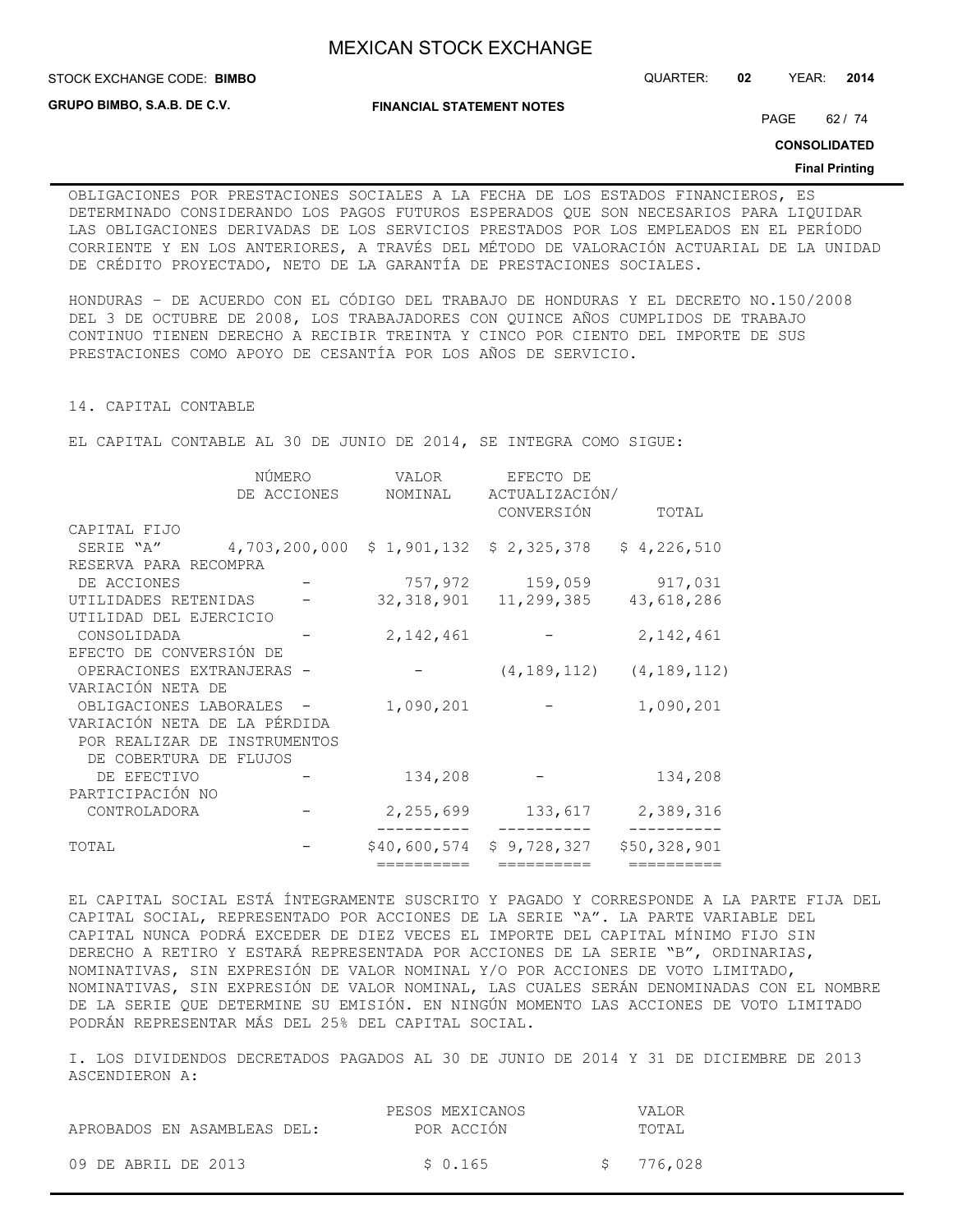STOCK EXCHANGE CODE: QUARTER: **02** YEAR: **2014 BIMBO**

**FINANCIAL STATEMENT NOTES**

PAGE 63 / 74

**CONSOLIDATED**

**Final Printing**

|                          |         | _______<br>_______   | _________<br>_________           |
|--------------------------|---------|----------------------|----------------------------------|
| 22<br>NOVIEMBRE I<br>DЕ. | DE 2013 | 0.350<br>$\sim$<br>╰ | S i<br>646.1<br>120<br><b>TP</b> |
|                          |         | _______<br>_______   | _________<br>_________           |

II. SE ESTABLECE UN IMPUESTO SOBRE LA RENTA ADICIONAL, SOBRE DIVIDENDOS PAGADOS DEL 10% CUANDO LOS MISMOS SEAN DISTRIBUIDOS A PERSONAS FÍSICAS Y RESIDENTES EN EL EXTRANJERO. EL IMPUESTO SOBRE LA RENTA SE PAGA VÍA RETENCIÓN Y ES UN PAGO DEFINITIVO A CARGO DEL ACCIONISTA. EN EL CASO DE EXTRANJEROS SE PODRÁN APLICAR TRATADOS PARA EVITAR LA DOBLE TRIBUTACIÓN. ESTE IMPUESTO SERÁ APLICABLE POR LA DISTRIBUCIÓN DE UTILIDADES GENERADAS A PARTIR DEL 2014.

III. LAS UTILIDADES RETENIDAS INCLUYEN LA RESERVA LEGAL. DE ACUERDO CON LA LEY GENERAL DE SOCIEDADES MERCANTILES, DE LAS UTILIDADES NETAS DEL EJERCICIO DEBE SEPARARSE UN 5% COMO MÍNIMO PARA FORMAR LA RESERVA LEGAL, HASTA QUE SU IMPORTE ASCIENDA AL 20% DEL CAPITAL SOCIAL A VALOR NOMINAL. LA RESERVA LEGAL PUEDE CAPITALIZARSE, PERO NO DEBE REPARTIRSE A MENOS QUE SE DISUELVA LA SOCIEDAD, Y DEBE SER RECONSTITUIDA CUANDO DISMINUYA POR CUALQUIER MOTIVO. AL 30 DE JUNIO DE 2014 Y 31 DE DICIEMBRE DE 2013, SU IMPORTE A VALOR NOMINAL ASCIENDE A \$500,000.

IV. LA DISTRIBUCIÓN DEL CAPITAL CONTABLE, EXCEPTO POR LOS IMPORTES ACTUALIZADOS DEL CAPITAL SOCIAL APORTADO Y DE LAS UTILIDADES RETENIDAS FISCALES, CAUSARÁ EL IMPUESTO SOBRE LA RENTA SOBRE DIVIDENDOS A CARGO DE LA ENTIDAD A LA TASA VIGENTE AL MOMENTO DE LA DISTRIBUCIÓN. EL IMPUESTO QUE SE PAGUE POR DICHA DISTRIBUCIÓN, SE PODRÁ ACREDITAR CONTRA EL IMPUESTO SOBRE LA RENTA DEL EJERCICIO EN EL QUE SE PAGUE EL IMPUESTO SOBRE DIVIDENDOS Y EN LOS DOS EJERCICIOS INMEDIATOS SIGUIENTES, CONTRA EL IMPUESTO DEL EJERCICIO Y LOS PAGOS PROVISIONALES DE LOS MISMOS.

V. LOS SALDOS DE LAS CUENTAS FISCALES DEL CAPITAL CONTABLE AL 30 DE JUNIO DE 2014 Y 31 DE DICIEMBRE DE 2013 SON:

| TOTAL |                                                                   | \$64,230,093               | \$63,312,067               |
|-------|-------------------------------------------------------------------|----------------------------|----------------------------|
|       | CUENTA DE CAPITAL DE APORTACIÓN<br>CUENTA DE UTILIDAD FISCAL NETA | \$27,650,591<br>36,022,244 | \$27,353,862<br>35,958,205 |
|       |                                                                   | 2014                       | 2013                       |

15. IMPUESTOS A LA UTILIDAD:

IMPUESTOS A LA UTILIDAD EN MÉXICO

LAS ENTIDADES MEXICANAS ESTÁN SUJETAS AL ISR Y HASTA 2013 AL IETU.

RESPECTO AL RECONOCIMIENTO CONTABLE DE LOS TEMAS INCLUIDOS EN LA REFORMA FISCAL 2014, QUE ESTAN RELACIONADOS CON LOS IMPUESTOS A LA UTILIDAD, EL CINIF EMITIO LA INIF 20 EFECTOS CONTABLES DE LA REFORMA FISCAL 2014, CON VIGENCIA A PARTIR DE DICIEMBRE 2013.

HASTA 2013, EL IMPUESTO A LA UTILIDAD CAUSADO ES EL QUE RESULTO MAYOR ENTRE EL ISR Y EL IETU.

ISR - LA TASA FUE DEL 30 % PARA 2013 Y 2012 Y CONFORME A LA NUEVA LEY DEL ISR 2014 (LEY 2014) CONTINUARA AL 30 % PARA 2014 Y AÑOS POSTERIORES.

IETU - A PARTIR DE 2014 SE ABROGO EL IETU, POR LO TANTO, HASTA EL 31 DE DICIEMBRE DE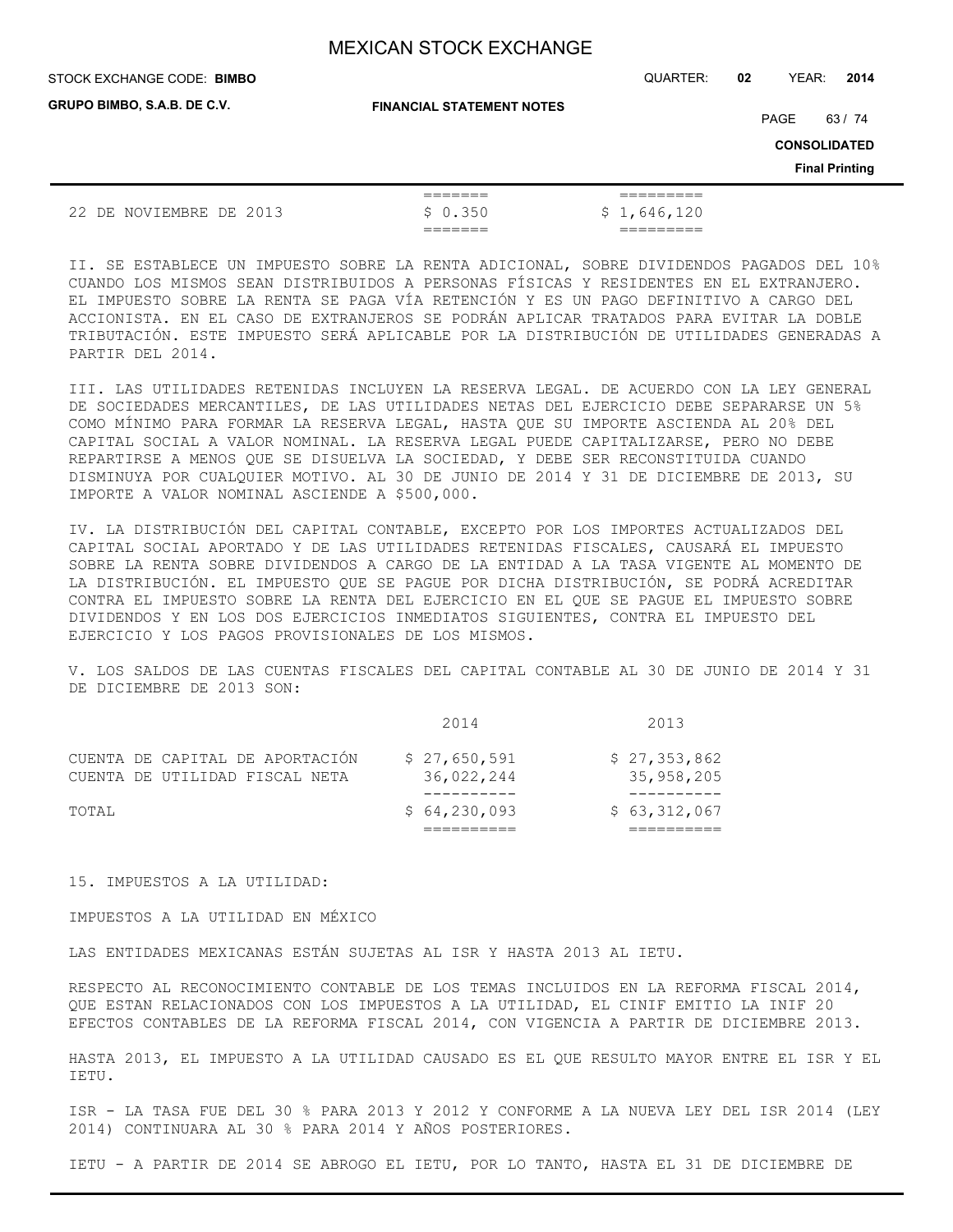**STOCK EXCHANGE CODE: BIMBO** 

**GRUPO BIMBO, S.A.B. DE C.V.**

**FINANCIAL STATEMENT NOTES**

STOCK EXCHANGE CODE: QUARTER: **02** YEAR: **2014**

PAGE 64 / 74

**CONSOLIDATED**

**Final Printing**

2013 ALGUNAS ENTIDADES CAUSARON ESTE IMPUESTO, TANTO PARA LOS INGRESOS COMO LAS DEDUCCIONES Y CIERTOS CREDITOS FISCALES CON BASE EN FLUJOS DE EFECTIVO DE CADA EJERCICIO LA TASA FUE 17.5%.

DEBIDO A LA ABROGACIÓN EN 2013 DEL IETU, LAS SUBISIDIARIAS QUE HASTA 2013 TENÍAN RECONOCIDO IETU DIFERIDO CANCELARON SU EFECTO EN LOS RESULTADOS DEL EJERCICIO Y PROCEDIERON A REGISTRAR EL ISR DIFERIDO CORRESPONDIENTE. POR LO ANTERIOR, A PARTIR DE 2013 SE CALCULA ÚNICAMENTE ISR DIFERIDO.

IMPUESTOS A LA UTILIDAD EN OTROS PAÍSES -

LAS COMPAÑÍAS SUBSIDIARIAS ESTABLECIDAS EN EL EXTRANJERO, CALCULAN EL IMPUESTO SOBRE LA RENTA SOBRE SUS RESULTADOS INDIVIDUALES Y DE ACUERDO CON LOS REGÍMENES ESPECÍFICOS DE CADA PAÍS. EUA CUENTA CON AUTORIZACIÓN PARA LA PRESENTACIÓN DE UNA DECLARACIÓN DE IMPUESTO SOBRE LA RENTA CONSOLIDADA. ESPAÑA CUENTA CON AUTORIZACION PARA LA PRESENTACION DE UNA DECLARACIÓN DE IMPUESTO SOBRE LA RENTA CONSOLIDADA DESDE EL EJERCICIO DE 2013.

AL 30 DE JUNIO DE 2014, LA COMPAÑÍA CONCLUYÓ LA ADQUISICIÓN DE CANADA BREAD COMPANY, LIMITED (CANADA BREAD). CANADA BREAD OPERA 25 PLANTAS EN CANADÁ, ESTADOS UNIDOS Y EL REINO UNIDO.

LAS COMPAÑÍAS CON RESIDENCIA FISCAL CANADIENSE PAGAN SUS IMPUESTOS RESPECTO DE TODOS SUS INGRESOS, CUALQUIERA QUE SEA LA UBICACIÓN DE LA FUENTE DE RIQUEZA. EN CANADÁ NO ESTÁ PERMITIDA LA CONSOLIDACIÓN FISCAL.

CADA COMPAÑÍA CALCULA Y PAGA BAJO EL SUPUESTO DE ENTIDADES LEGALES INDIVIDUALES. LA DECLARACIÓN ANUAL DE IMPUESTOS SE PRESENTAN DENTRO DE LOS SEIS MESES SIGUIENTES AL TÉRMINO DEL EJERCICIO FISCAL; ADICIONALMENTE LA COMPAÑÍAS DEBEN ENTERAR PAGOS PROVISIONALES MENSUALES DURANTE DICHO EJERCICIO FISCAL.

LAS COMPAÑÍAS CON RESIDENCIA FISCAL EN EL REINO UNIDO PAGAN SUS IMPUESTOS SOBRE UNA BASE DE INGRESOS MUNDIALES INDEPENDIENTEMENTE DE LA FUENTE DE RIQUEZA.

LAS TASAS FISCALES APLICABLES EN LOS OTROS PAÍSES EN DONDE OPERA LA COMPAÑÍA Y EL PERÍODO EN EL CUAL PUEDEN APLICARSE LAS PÉRDIDAS FISCALES SON COMO SIGUE:

|                  |      | TASA LEGAL | $($ $\frac{6}{6}$ $)$ | AÑOS DE     |
|------------------|------|------------|-----------------------|-------------|
|                  | 2014 |            | 2013                  | VENCIMIENTO |
| ARGENTINA        | 35.0 |            | 35.0                  | 5<br>(A)    |
| AUSTRIA          | 25.0 |            | 25.0                  | (B)         |
| BRASIL           | 34.0 |            | 34.0                  | (C)         |
| CANADA<br>(R)    | 26.5 |            | 26.0                  | 20<br>(S)   |
| COLOMBIA         | 34.0 |            | 34.0                  | $(D)$ $(P)$ |
| COSTA RICA       | 30.0 |            | 30.0                  | (Q)<br>4    |
| CHILE<br>(E)     | 20.0 | (E)        | 20.0                  | (F)         |
| CHINA            | 25.0 |            | 25.0                  | 5           |
| EL SALVADOR      | 30.0 |            | 30.0                  | (G)         |
| ESPAÑA           | 30.0 |            | 30.0                  | 18          |
| EUA<br>(H)       | 35.0 | (H)        | 35.0                  | 20          |
| GUATEMALA<br>(I) | 28.0 | (T)        | 31.0                  | (G)         |
| HOLANDA          | 25.0 |            | 25.0                  | 9           |
| HONDURAS<br>(J)  | 25.0 | (J)        | 25.0                  | 3           |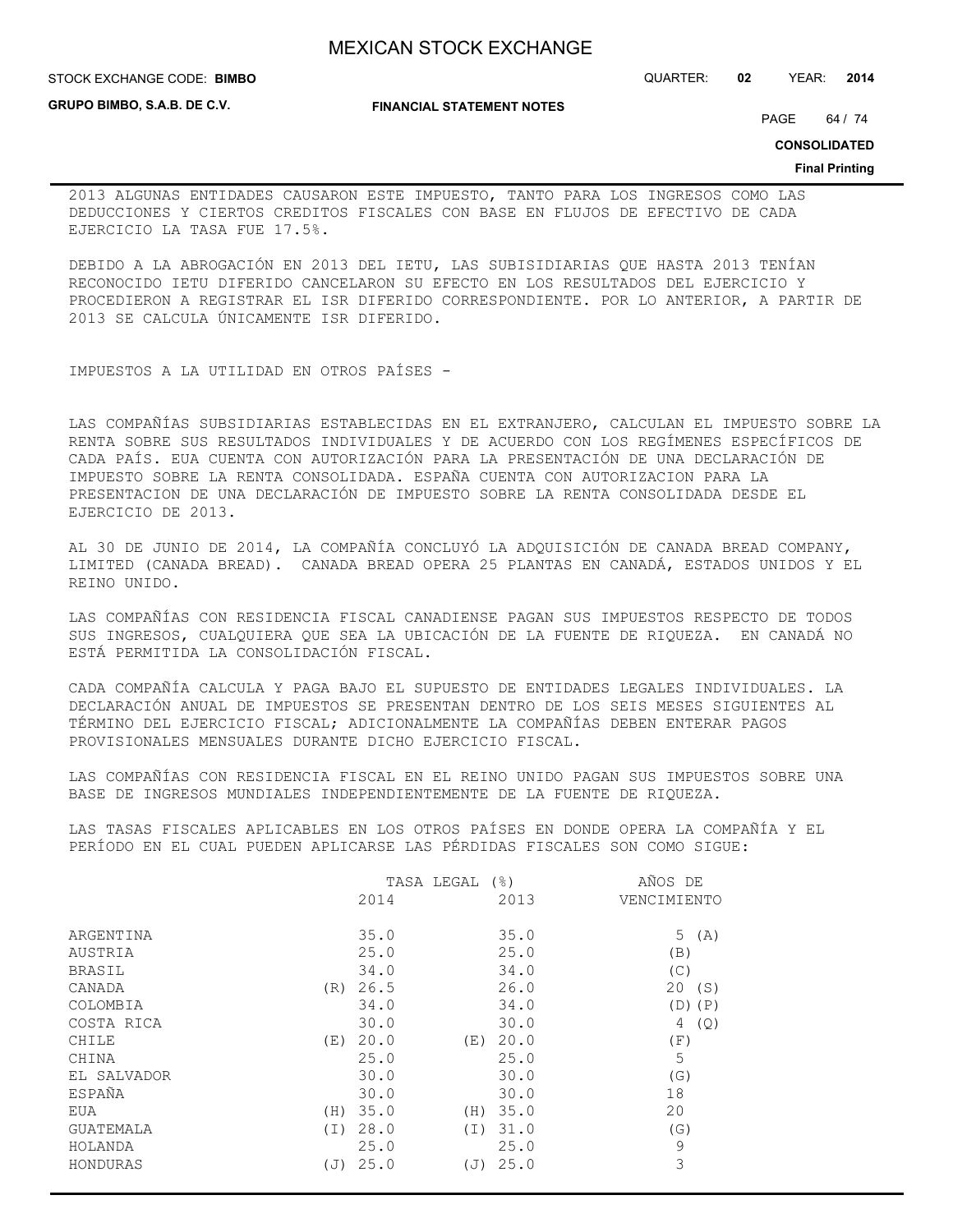STOCK EXCHANGE CODE: QUARTER: **02** YEAR: **2014 BIMBO**

**GRUPO BIMBO, S.A.B. DE C.V.**

**FINANCIAL STATEMENT NOTES**

PAGE 65 / 74

**CONSOLIDATED**

**Final Printing**

|                 |     |      |      |                                   | <b>Filldi</b> Filliting |
|-----------------|-----|------|------|-----------------------------------|-------------------------|
| HUNGRÍA         |     | 19.0 | 19.0 | $\left( \, \mathrm{F} \, \right)$ |                         |
| LUXEMBURGO      |     | 21.0 | 21.0 | 'F)                               |                         |
| NICARAGUA       |     | 30.0 | 30.0 | 3<br>(O)                          |                         |
| PARAGUAY        |     | 10.0 | 10.0 | (G)                               |                         |
| PANAMÁ          |     | 25.0 | 25.0 | 5                                 |                         |
| PERÚ            |     | 30.0 | 30.0 | (K)                               |                         |
| REINO UNIDO     | (T) | 21.0 | 23.0 | (U)                               |                         |
| REPÚBLICA CHECA |     | 19.0 | 19.0 | (L)                               |                         |
| URUGUAY         |     | 25.0 | 25.0 | (M)                               |                         |
| VENEZUELA       |     | 34.0 | 34.0 | $(\mathbb{N})$                    |                         |

(A) LAS PÉRDIDAS POR VENTAS DE ACCIONES, CUOTAS U OTRAS PARTICIPACIONES SOCIALES, SÓLO PUEDEN SER AMORTIZADAS CONTRA INGRESOS DE LA MISMA NATURALEZA. LO MISMO PARA LAS PÉRDIDAS DE DERIVADOS. LAS PÉRDIDAS DE FUENTE EXTRANJERA SÓLO PUEDEN SER AMORTIZADAS CON INGRESOS DE FUENTE EXTRANJERA.

(B) LAS PÉRDIDAS GENERADAS DESPUÉS DE 1990 PUEDEN AMORTIZARSE INDEFINIDAMENTE PERO SÓLO PUEDEN SER COMPENSADAS EN CADA AÑO HASTA POR EL 75% DE LA UTILIDAD FISCAL NETA DEL AÑO. (C) LAS PÉRDIDAS FISCALES PUEDEN AMORTIZARSE INDEFINIDAMENTE PERO SÓLO PUEDE COMPENSARSE EN CADA AÑO HASTA EL 30% DE LA UTILIDAD FISCAL NETA DEL AÑO. (D) A PARTIR DEL AÑO 2013 LA TARIFA DEL IMPUESTO SOBRE LA RENTA PASA DEL 33% AL 25%. ASIMISMO, LA TARIFA DEL IMPUESTO DE GANANCIAS OCASIONALES PASA DEL 33% AL 10%. ADICIONALMENTE SE CREA EL IMPUESTO SOBRE LA RENTA PARA LA EQUIDAD (CREE) CUYA TARIFA ES DEL 9% POR LOS AÑOS GRAVABES 2013,2014 Y 2015 Y DEL 8% POR EL EJERCICIO FISCAL DE 2016 Y EJERCICIOS FISCALES SIGUIENTES.

 LAS PÉRDIDAS GENERADAS EN LOS EJERCICIOS 2003, 2004, 2005 Y 2006, PUEDEN SER AMORTIZADAS DENTRO DE LOS 8 AÑOS SIGUIENTES, PERO SÓLO SE PUEDE HASTA POR EL 25% DE LA UTILIDAD FISCAL DEL AÑO. A PARTIR DE 2007, LAS PÉRDIDAS SE PODRÁN AMORTIZAR SIN LÍMITE DE CUANTÍA EN CADA EJERCICIO Y SIN LÍMITE EN EL TIEMPO.

(E) LA TASA DE IMPUESTO FUE DEL 20% EN 2011, 18.5% EN 2012 Y EN 2013 REGRESABA A LA TASA DEL 17%, PERO POR CAMBIO EN SU DISPOSICIÓN FISCAL LA TASA PARA EL 2012 Y 2013 ES DEL 20%.

(F) SIN FECHA DE VENCIMIENTO

(G) LAS PÉRDIDAS OPERACIONALES NO SON AMORTIZABLES.

(H) A ESTE PORCENTAJE DEBE SUMARSE UN PORCENTAJE DE IMPUESTO ESTATAL, EL CUAL VARÍA EN CADA ESTADO DE LA UNIÓN AMERICANA. LA TASA LEGAL PONDERADA PARA LA COMPAÑÍA EN DICIEMBRE 2013 FUE DE 22.94%.

(I) DERIVADO DE LA ENTRADA EN VIGENCIA DEL DECRETO NO. 10-2012 LEY DE ACTUALIZACIÓN TRIBUTARIA DEL REGIMEN SOBRE LAS UTILIDADES LUCRATIVAS DETERMINA LA BASE IMPONIBLE PARTIENDO DE LA UTILIDAD CONTABLE MENOS INGRESOS EXENTOS Y NO AFECTOS, MÁS GASTOS NO DEDUCIBLES. A DICHA RENTA IMPONIBLE SE LE APLICA UNA TASA IMPOSITIVA DEL 28% PARA 2014 Y DEL 25% PARA 2015 EN ADELANTE.

(J) EN CASO DE OBTENER UN INGRESO GRAVABLE MAYOR A 1 MILLÓN DE LEMPIRAS SE DEBERÁ PAGAR UN 5% ADICIONAL DE CONTRIBUCIÓN TEMPORAL DE SOLIDARIDAD SOBRE EL EXCEDENTE.

(K) EXISTEN DOS ALTERNATIVAS PERMITIDAS PARA AMORTIZAR PÉRDIDAS FISCALES: 1) EN LOS 4 AÑOS SIGUIENTES Ó 2) SIN CADUCIDAD PERO CON APLICACIÓN HASTA EL 50% DE LA UTILIDAD DE CADA AÑO. SELECCIONADA UNA OPCIÓN, NO SE PUEDE CAMBIAR HASTA QUE NO SE HUBIERAN AGOTADO LAS PÉRDIDAS ACUMULADAS DE EJERCICIOS ANTERIORES.

(L) LAS PÉRDIDAS GENERADAS A PARTIR DE 2004 PUEDEN AMORTIZARSE EN LOS SIGUIENTES 5 EJERCICIOS.

(M) LAS PÉRDIDAS GENERADAS A PARTIR DE 2007 SE PUEDEN AMORTIZAR EN LOS SIGUIENTES 5 EJERCICIOS.

(N) DEPENDIENDO DE SU NATURALEZA PUEDE VARIAR EL PERIODO DE AMORTIZACIÓN: 1) OPERATIVAS, 3 AÑOS SIGUIENTES; 2) LAS DEL AJUSTE POR INFLACIÓN FISCAL, 1 AÑO; 3) LAS DEL EXTERIOR, QUE SÓLO SE PUEDEN AMORTIZAR CON GANANCIAS DEL EXTERIOR, 3 AÑOS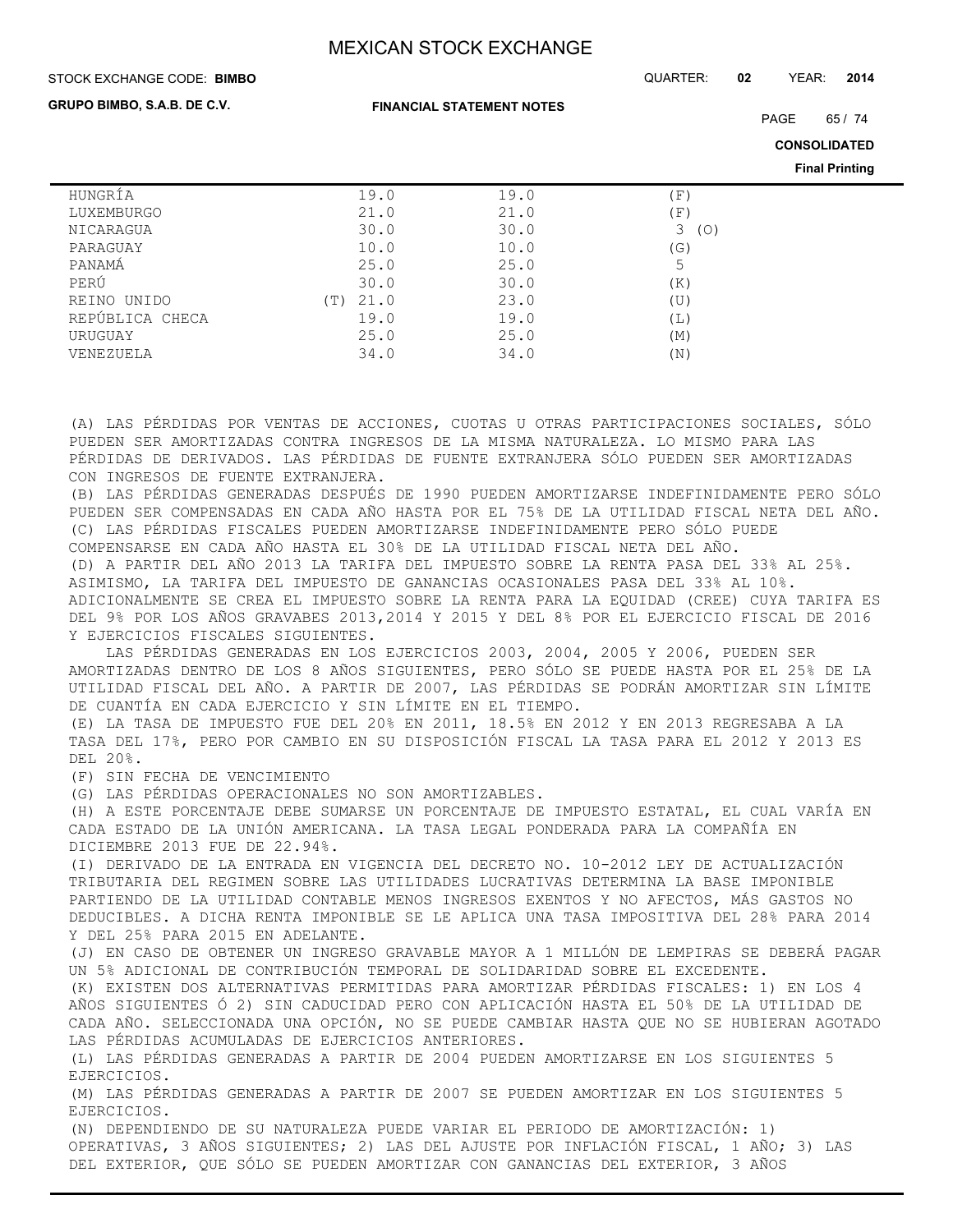STOCK EXCHANGE CODE: QUARTER: **02** YEAR: **2014 BIMBO**

**GRUPO BIMBO, S.A.B. DE C.V.**

**FINANCIAL STATEMENT NOTES**

PAGE 66 / 74

**CONSOLIDATED**

#### **Final Printing**

SIGUIENTES; Y 4) LAS GENERADAS EN LOS PARAÍSOS FISCALES SOLO APLICABLES A GANANCIAS EN TALES JURISDICCIONES, 3 AÑOS.

(O) LA TASA DE IMPUESTO PARA 2014 Y 2015 SE MANTIENE AL 30% Y A PARTIR DE 2016 SERÁ REDUCIDA UN PUNTO PORCENTUAL POR AÑO POR LOS SIGUIENTES CINCO AÑOS. ESTE PERIODO DE REDUCCIÓN DEPENDERÁ DEL DESEMPEÑO EN LA RECAUDACIÓN TRIBUTARIA.

(P) LA TASA DE IMPUESTO FUE DEL 33% EN 2012, DEL 34% EN 2013 Y SE MANTENDRÁ SIN CAMBIOS EN 2014 Y 2015, A PARTIR DE 2016 LA TASA SERÁ DEL 33%

(Q) EXISTE REFORMA DE SEPTIEMBRE 2012 DONDE EL PLAZO DE PRESCRIPCIÓN DE 3 AÑOS SE AMPLIO A 4 AÑOS QUE RIGE A PARTIR DEL PERIODO FISCAL 2013.

(R) LA TASA CORPORATIVA EN CANADÁ ES DEL 26.5%. LA TASA ESTÁ COMPUESTA POR UN 15% QUE CORRESPONDE A LA TASA FEDERAL Y UN 11.5% QUE CORRESPONDE AL COMPONENTE ESTATAL Y QUE VARIA DEPENDIENDO DE CADA ESTADO. POR LO ANTERIOR LA TASA PUEDE VARIAR DEL 25% AL 31%. (S) LAS PÉRDIDAS OPERATIVAS PUEDEN AMORTIZARSE CONTRA LOS 3 EJERCICIOS ANTERIORES O CONTRA LOS 20 EJERCICIOS POSTRIORES A SU GENERACIÓN

(T) LA TASA PRINCIPAL DEL IMPUESTO CORPORATIVO EN EL REINO UNIDO ES DEL 21% PARA LOS INGRESOS GRAVABLES QUE SUPERAN EL MILLON Y MEDIO DE LIBRAS ESTERLINAS Y DEL 20% CORRESPONDE A LA TASA APLICABLE PARA GANANCIAS MÍNIMAS QUE NO SUPEREN LAS 300 MIL LIBRAS ESTERLINAS. A PARTIR DE ABRIL DE 2015 SE UNIFICARÁN LAS TASAS A UNA TASA CORPORATIVA DEL 20%.

(U) LAS PÉRDIDAS PUEDEN AMORTIZARSE CONTRA EL EJERCICIO FISCAL ANTERIOR DE 12 MESES, TAMBIÉN PUEDEN AMORTIZARSE EN EJERCICIOS POSTERIORES DE FORMA INDEFINIDA.

LAS OPERACIONES EN ESTADOS UNIDOS,CANADÁ, ARGENTINA, COLOMBIA, GUATEMALA, PANAMÁ Y NICARAGUA ESTÁN SUJETAS A PAGOS MÍNIMOS DE IMPUESTO SOBRE LA RENTA.

INTEGRACIÓN DE PROVISIÓN, TASA EFECTIVA Y EFECTOS DIFERIDOS

A. LOS IMPUESTOS A LA UTILIDAD CONSOLIDADOS DE LA COMPAÑÍA A JUNIO 2014 Y 2013 SE INTEGRAN COMO SIGUE:

|                 | 2014             | 2013            |
|-----------------|------------------|-----------------|
| ISR:            |                  |                 |
| CAUSADO         | \$<br>1,531,882  | \$<br>880,328   |
| <b>DIFERIDO</b> | \$<br>(144, 675) | \$<br>420,009   |
|                 |                  |                 |
|                 | \$<br>1,387,207  | \$<br>1,300,337 |
| IETU:           |                  |                 |
| CAUSADO         | \$               | \$<br>36,039    |
| <b>DIFERIDO</b> | \$               | \$<br>(27, 196) |
|                 |                  | -------         |
|                 | \$               | \$<br>8,843     |
|                 |                  |                 |
|                 | \$<br>1,387,207  | \$<br>1,309,180 |
|                 |                  |                 |

B. LA CONCILIACIÓN DE LA TASA LEGAL DEL ISR EN MÉXICO Y LA TASA EFECTIVA EXPRESADAS, COMO UN IMPORTE DE LA UTILIDAD ANTES DE IMPUESTOS A LA UTILIDAD, POR LOS TRIMESTRES TERMINADOS AL 31 DE JUNIO DE 2014 Y 2013, ES COMO SIGUE:

|                             | 2014      | 2013            |
|-----------------------------|-----------|-----------------|
| UTILIDAD ANTES DE IMPUESTOS | 3,698,012 | 3,015,231       |
| TASA LEGAL                  | 30%       | 30 <sup>g</sup> |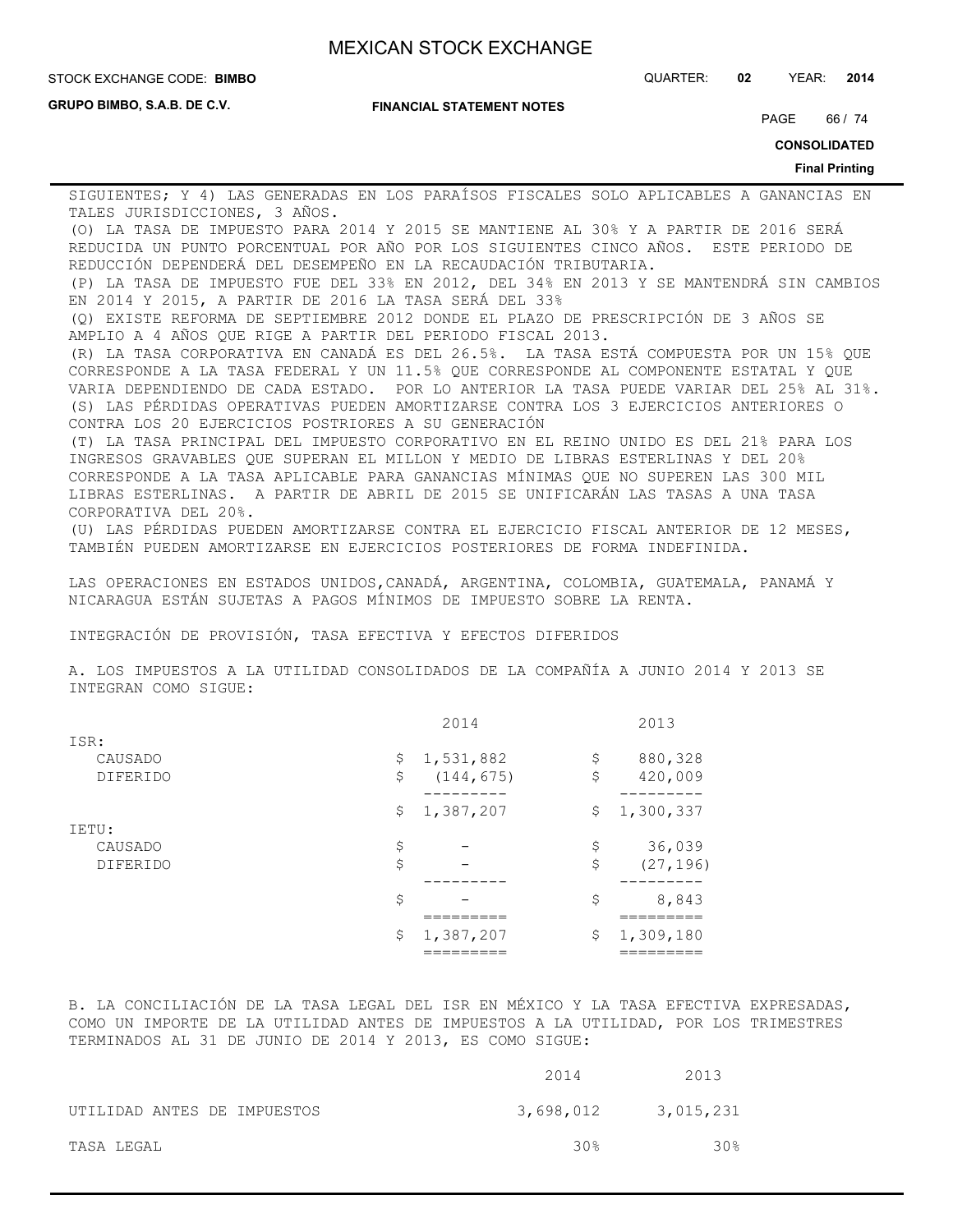| STOCK EXCHANGE CODE: BIMBO |  |
|----------------------------|--|
|----------------------------|--|

**GRUPO BIMBO, S.A.B. DE C.V.**

**FINANCIAL STATEMENT NOTES**

STOCK EXCHANGE CODE: QUARTER: **02** YEAR: **2014**

PAGE 67 / 74

**CONSOLIDATED**

**Final Printing**

| ISR A LA TASA LEGAL                                                         | $$1,109,404$ $$904,569$   |                          |
|-----------------------------------------------------------------------------|---------------------------|--------------------------|
| MAS (MENOS) EFECTO DE IMPUESTOS DE LAS<br>SIGUIENTES PARTIDAS:              |                           |                          |
| EFECTOS INFLACIONARIOS DE CUENTAS MONETARIAS                                |                           |                          |
| DE BALANCE Y DE RESULTADOS<br>GASTOS NO DEDUCIBLES, INGRESOS NO ACUMULABLES | 96,868                    | 9,518                    |
| Y OTROS                                                                     | 153,704                   | 140,486                  |
| DIFERENCIA EN TASAS Y MONEDA DE SUBSIDIARIAS                                |                           |                          |
| EN DISTINTAS JURISDICCIONES FISCALES                                        | (55, 013)                 | 28,159                   |
| EFECTOS EN LOS VALORES FISCALES                                             |                           |                          |
| DE INMUEBLES, MAQUINARIA Y EQUIPO                                           |                           | $(76, 503)$ $(103, 969)$ |
| TETU DIFERIDO                                                               |                           | (27, 196)                |
| IETU CAUSADO                                                                |                           | 36,039                   |
| PARTICIPACIÓN EN RESULTADOS DE ASOCIADAS                                    | 6,857                     | 13,934                   |
| RESERVA DE VALUACIÓN DE PÉRDIDAS FISCALES                                   |                           |                          |
| AMORTIZABLES                                                                | 151,890                   | 307,640                  |
| ISR RECONOCIDO EN RESULTADOS                                                | $$1,387,207$ $$1,309,180$ |                          |
|                                                                             |                           |                          |
| TASA EFECTIVA DE ISR                                                        | 37.5%                     | 43.4%                    |

DE MANERA CONSERVADORA ALGUNAS EMPRESAS QUE TIENEN PÉRDIDAS FISCALES NO RECONOCIERON EL IMPUESTO DIFERIDO ACTIVO DE DICHAS PÉRDIDAS EN FUNCIÓN DE QUE, ADEMÁS DE ESTAR VIGENTES, SE REQUIERE CONTAR CON ANTECEDENTES DE RESULTADOS FISCALES POSITIVOS, ASÍ COMO PROYECCIONES QUE PERMITAN ESTIMAR EL TIEMPO DE RECUPERACIÓN DE DICHAS PÉRDIDAS FISCALES.

LOS PRINCIPALES CONCEPTOS QUE ORIGINAN EL IMPUESTO A LA UTILIDAD DIFERIDO AL 30 DE JUNIO DE 2014 Y AL 31 DE DICIEMBRE DE 2013 SON LOS SIGUIENTES:

|                                        | 31 DICIEMBRE<br>DE 2012 | EFECTOS EN<br>RESULTADOS | EFECTO<br><b>RESULTADO</b><br>INTEGRAL |
|----------------------------------------|-------------------------|--------------------------|----------------------------------------|
| RESERVA PARA CUENTAS                   |                         |                          |                                        |
| DE COBRO DUDOSO<br>INVENTARIOS Y PAGOS | (299, 582)              | (17, 152)                |                                        |
| ANTICIAPADOS                           | (18, 818)               | 247,706                  |                                        |
| INMUEBLES, MAQUINARIA                  |                         |                          |                                        |
| Y EOUIPO                               | 3,207,772               | 317,024                  |                                        |
| ACTIVOS INTANGIBLES                    | 5,020,321               | 473,089                  |                                        |
| OTRAS RESERVAS                         | (10, 479, 575)          | (315, 355)               | 600,840                                |
| PTU CAUSADA                            | (224, 289)              | (21, 224)                |                                        |
| PÉRDIDAS FISCALES POR                  |                         |                          |                                        |
| AMORTIZAR                              | (4, 386, 669)           | (1, 123, 516)            |                                        |
| RESERVA DE VALUACIÓN DE                |                         |                          |                                        |
| PÉRDIDAS FISCALES                      | 1,618,060               | 738,663                  |                                        |
| IETU                                   | 298,702                 | (298, 702)               |                                        |
| COBERTURA CAMBIARIA                    |                         | 115,597                  | (115, 597)                             |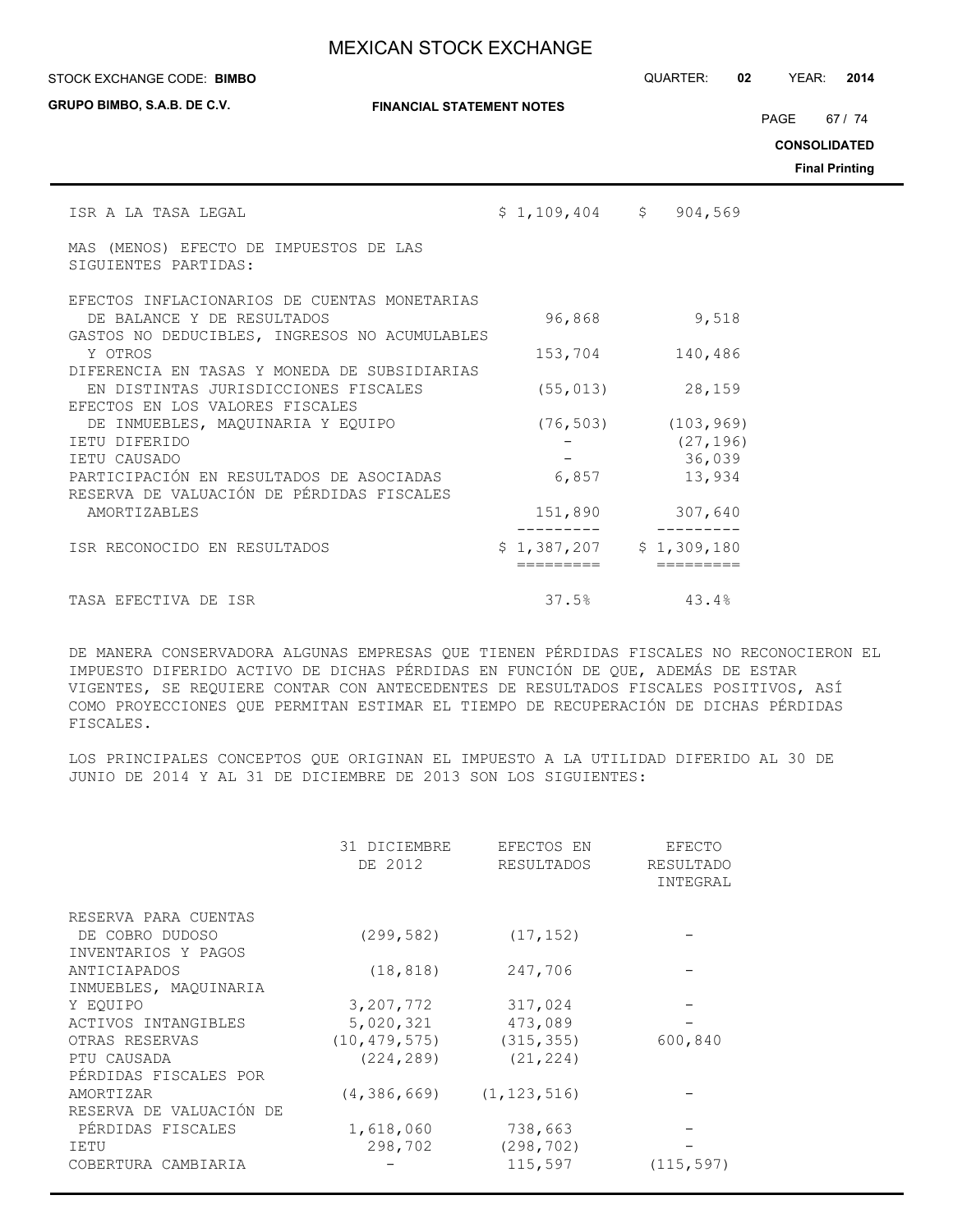#### STOCK EXCHANGE CODE: QUARTER: **02** YEAR: **2014 BIMBO**

**GRUPO BIMBO, S.A.B. DE C.V.**

PAGE 68 / 74

**CONSOLIDATED**

| OTRAS PARTIDAS                               | 592,990                                         | 50,257                                                                                                                                                                                                                                                                                                                                                                                                                                                           | 71,553              |  |
|----------------------------------------------|-------------------------------------------------|------------------------------------------------------------------------------------------------------------------------------------------------------------------------------------------------------------------------------------------------------------------------------------------------------------------------------------------------------------------------------------------------------------------------------------------------------------------|---------------------|--|
| TOTAL (ACTIVO) PASIVO,                       |                                                 |                                                                                                                                                                                                                                                                                                                                                                                                                                                                  |                     |  |
| <b>NETO</b>                                  |                                                 | $$(4, 671, 088)$ $$166, 387$                                                                                                                                                                                                                                                                                                                                                                                                                                     | \$556,796           |  |
|                                              |                                                 |                                                                                                                                                                                                                                                                                                                                                                                                                                                                  |                     |  |
|                                              |                                                 | ADQUISICIÓN 31 DE DICIEMBRE                                                                                                                                                                                                                                                                                                                                                                                                                                      |                     |  |
|                                              |                                                 | DE 2013                                                                                                                                                                                                                                                                                                                                                                                                                                                          |                     |  |
| RESERVA PARA CUENTAS                         |                                                 |                                                                                                                                                                                                                                                                                                                                                                                                                                                                  |                     |  |
| DE COBRO DUDOSO                              |                                                 | (316, 734)                                                                                                                                                                                                                                                                                                                                                                                                                                                       |                     |  |
| INVENTARIOS Y PAGOS<br>ANTICIAPADOS          |                                                 | 228,888                                                                                                                                                                                                                                                                                                                                                                                                                                                          |                     |  |
| INMUEBLES, MAQUINARIA                        |                                                 |                                                                                                                                                                                                                                                                                                                                                                                                                                                                  |                     |  |
| Y EQUIPO                                     | 102,677                                         | 3,627,473                                                                                                                                                                                                                                                                                                                                                                                                                                                        |                     |  |
| ACTIVOS INTANGIBLES<br>OTRAS RESERVAS        | $-$                                             | 5,493,410<br>(10, 194, 090)                                                                                                                                                                                                                                                                                                                                                                                                                                      |                     |  |
| PTU CAUSADA                                  |                                                 | (245, 513)                                                                                                                                                                                                                                                                                                                                                                                                                                                       |                     |  |
| PÉRDIDAS FISCALES POR                        |                                                 |                                                                                                                                                                                                                                                                                                                                                                                                                                                                  |                     |  |
| AMORTIZAR                                    |                                                 | (5, 510, 185)                                                                                                                                                                                                                                                                                                                                                                                                                                                    |                     |  |
| RESERVA DE VALUACIÓN DE                      |                                                 |                                                                                                                                                                                                                                                                                                                                                                                                                                                                  |                     |  |
| PÉRDIDAS FISCALES                            |                                                 | 2,356,723                                                                                                                                                                                                                                                                                                                                                                                                                                                        |                     |  |
| IETU<br>COBERTURA CAMBIARIA                  |                                                 |                                                                                                                                                                                                                                                                                                                                                                                                                                                                  |                     |  |
| OTRAS PARTIDAS                               |                                                 | 714,800                                                                                                                                                                                                                                                                                                                                                                                                                                                          |                     |  |
|                                              |                                                 |                                                                                                                                                                                                                                                                                                                                                                                                                                                                  |                     |  |
| TOTAL (ACTIVO) PASIVO,                       |                                                 |                                                                                                                                                                                                                                                                                                                                                                                                                                                                  |                     |  |
| NETO                                         | S.<br>==========                                | $102,677$ $\frac{228}{ }$<br>$\begin{array}{cccccccccc} \texttt{m} & \texttt{m} & \texttt{m} & \texttt{m} & \texttt{m} & \texttt{m} & \texttt{m} & \texttt{m} & \texttt{m} & \texttt{m} & \texttt{m} & \texttt{m} & \texttt{m} & \texttt{m} & \texttt{m} & \texttt{m} & \texttt{m} & \texttt{m} & \texttt{m} & \texttt{m} & \texttt{m} & \texttt{m} & \texttt{m} & \texttt{m} & \texttt{m} & \texttt{m} & \texttt{m} & \texttt{m} & \texttt{m} & \texttt{m} & \$ |                     |  |
|                                              |                                                 |                                                                                                                                                                                                                                                                                                                                                                                                                                                                  |                     |  |
|                                              | DE 2013                                         | 31 DICIEMBRE EFECTOS EN<br>RESULTADOS                                                                                                                                                                                                                                                                                                                                                                                                                            | EFECTO<br>RESULTADO |  |
|                                              |                                                 |                                                                                                                                                                                                                                                                                                                                                                                                                                                                  | INTEGRAL            |  |
| RESERVA PARA CUENTAS                         |                                                 |                                                                                                                                                                                                                                                                                                                                                                                                                                                                  |                     |  |
| DE COBRO DUDOSO                              |                                                 | $(316, 734)$ 13,822                                                                                                                                                                                                                                                                                                                                                                                                                                              |                     |  |
| INVENTARIOS Y PAGOS                          | $ -$                                            | $\mathcal{L}_{\text{max}}$ and $\mathcal{L}_{\text{max}}$                                                                                                                                                                                                                                                                                                                                                                                                        |                     |  |
| ANTICIAPADOS                                 |                                                 | 228,888 (206,335)                                                                                                                                                                                                                                                                                                                                                                                                                                                |                     |  |
| INMUEBLES, MAQUINARIA<br>Y EQUIPO            | 3,627,473                                       | (232, 446)                                                                                                                                                                                                                                                                                                                                                                                                                                                       | 14,090              |  |
| ACTIVOS INTANGIBLES                          |                                                 |                                                                                                                                                                                                                                                                                                                                                                                                                                                                  |                     |  |
| OTRAS RESERVAS                               | $5,493,410$ (920,060)<br>(10,194,090) 1,100,334 |                                                                                                                                                                                                                                                                                                                                                                                                                                                                  |                     |  |
| PTU CAUSADA                                  | (245, 513)                                      | 133,330                                                                                                                                                                                                                                                                                                                                                                                                                                                          |                     |  |
| PÉRDIDAS FISCALES POR                        |                                                 |                                                                                                                                                                                                                                                                                                                                                                                                                                                                  |                     |  |
| AMORTIZAR                                    | (5, 510, 185)                                   | 272,299                                                                                                                                                                                                                                                                                                                                                                                                                                                          |                     |  |
| RESERVA DE VALUACIÓN DE<br>PÉRDIDAS FISCALES | 2,356,723                                       | $\overline{\phantom{a}}$<br>(82, 624)                                                                                                                                                                                                                                                                                                                                                                                                                            |                     |  |
| <b>IETU</b>                                  |                                                 | $\sim$ $-$                                                                                                                                                                                                                                                                                                                                                                                                                                                       |                     |  |
| COBERTURA CAMBIARIA                          |                                                 | (3, 533)                                                                                                                                                                                                                                                                                                                                                                                                                                                         | 3,533               |  |
| OTRAS PARTIDAS                               | 714,800                                         | (219, 462)                                                                                                                                                                                                                                                                                                                                                                                                                                                       | 231,328             |  |
|                                              | ----------                                      | __________                                                                                                                                                                                                                                                                                                                                                                                                                                                       |                     |  |
| TOTAL (ACTIVO) PASIVO,<br>NETO               |                                                 | $$(3, 845, 228)$ $$(144, 675)$ $$248, 951$                                                                                                                                                                                                                                                                                                                                                                                                                       |                     |  |
|                                              |                                                 |                                                                                                                                                                                                                                                                                                                                                                                                                                                                  |                     |  |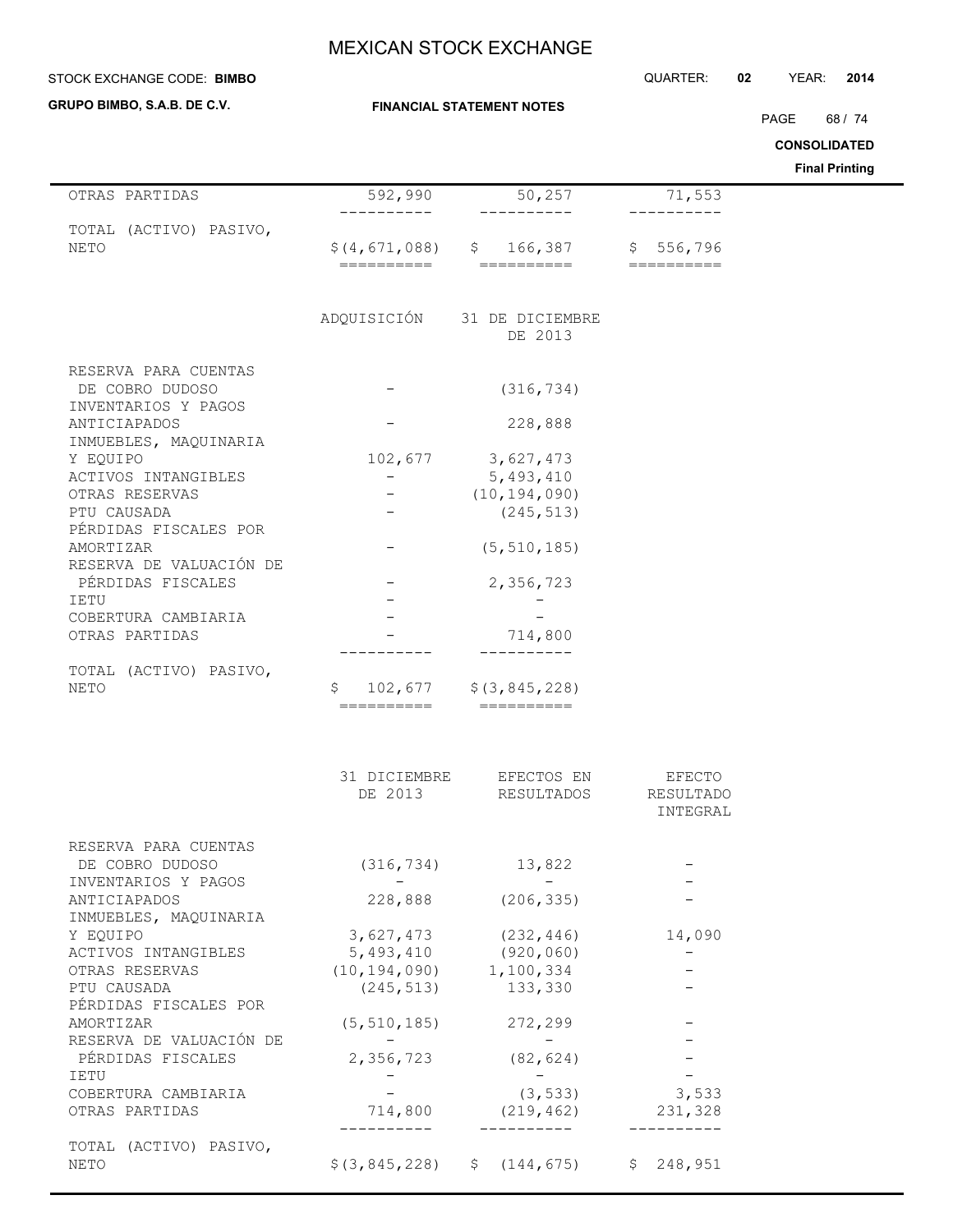### **STOCK EXCHANGE CODE: BIMBO**

**GRUPO BIMBO, S.A.B. DE C.V.**

### **FINANCIAL STATEMENT NOTES**

STOCK EXCHANGE CODE: QUARTER: **02** YEAR: **2014**

PAGE 69 / 74

**CONSOLIDATED**

**Final Printing**

|                         | ---------   | --------                     |  |
|-------------------------|-------------|------------------------------|--|
|                         |             |                              |  |
|                         | ADQUISICIÓN | 30 DE JUNIO                  |  |
|                         |             | DE 2014                      |  |
| RESERVA PARA CUENTAS    |             |                              |  |
| DE COBRO DUDOSO         |             | (302, 912)                   |  |
| INVENTARIOS Y PAGOS     |             |                              |  |
| ANTICIAPADOS            |             | 22,553                       |  |
| INMUEBLES, MAQUINARIA   |             |                              |  |
| Y EOUIPO                |             | 313,794 3,722,911            |  |
| ACTIVOS INTANGIBLES     |             | 237,756 4,811,106            |  |
| OTRAS RESERVAS          |             | $(151, 945)$ $(9, 245, 701)$ |  |
| PTU CAUSADA             |             | (112, 183)                   |  |
| PÉRDIDAS FISCALES POR   |             |                              |  |
| AMORTIZAR               |             | $(121, 942)$ $(5, 359, 828)$ |  |
| RESERVA DE VALUACIÓN DE |             |                              |  |
| PÉRDIDAS FISCALES       |             | 2,274,099                    |  |
| TETU                    |             |                              |  |
| COBERTURA CAMBIARIA     |             |                              |  |
| OTRAS PARTIDAS          |             | 726,666                      |  |
|                         |             |                              |  |
| TOTAL (ACTIVO) PASIVO,  |             |                              |  |
| NETO                    | Ŝ           | $277,663$ $$(3,463,289)$     |  |
|                         | ==========  | ==========                   |  |

LOS ACTIVOS Y PASIVOS DE IMPUESTO A LA UTILIDAD DIFERIDO SE PRESENTAN POR SEPARADO EN EL BALANCE GENERAL, YA QUE CORRESPONDEN A DIFERENTES ENTIDADES GRAVADAS Y AUTORIDADES TRIBUTARIAS Y SON COMO SIGUE:

| IMPUESTO A LA UTILIDAD DIFERIDO PASIVO<br>TOTAL (ACTIVO) PASIVO, NETO | 1,674,252<br>\$ (3, 463, 289) | 1,554,185<br>\$(3, 845, 228) |
|-----------------------------------------------------------------------|-------------------------------|------------------------------|
| IMPUESTO A LA UTILIDAD DIFERIDO ACTIVO \$(5,137,541)                  |                               | \$ (5, 399, 413)             |
|                                                                       | 30 DE JUNIO<br>DE 2014        | 31 DE DICIEMBRE<br>DE 2013   |

AL 30 DE JUNIO DE 2014, LOS BENEFICIOS DE LAS PÉRDIDAS FISCALES PENDIENTES DE AMORTIZAR POR LAS QUE YA SE HA RECONOCIDO EL ACTIVO POR ISR DIFERIDO, PUEDEN RECUPERARSE CUMPLIENDO CON CIERTOS REQUISITOS. LOS AÑOS DE VENCIMIENTO Y SUS MONTOS AL 30 DE JUNIO DE 2014, SON:

| AÑOS           | PÉRDIDAS     |
|----------------|--------------|
| DE VENCIMIENTO | AMORTIZABLES |
| 2014           | 97,604       |
| 2015           | 146,150      |
| 2016           | 302,626      |
| 2017           | 300,703      |
| 2018           | 154,500      |
|                |              |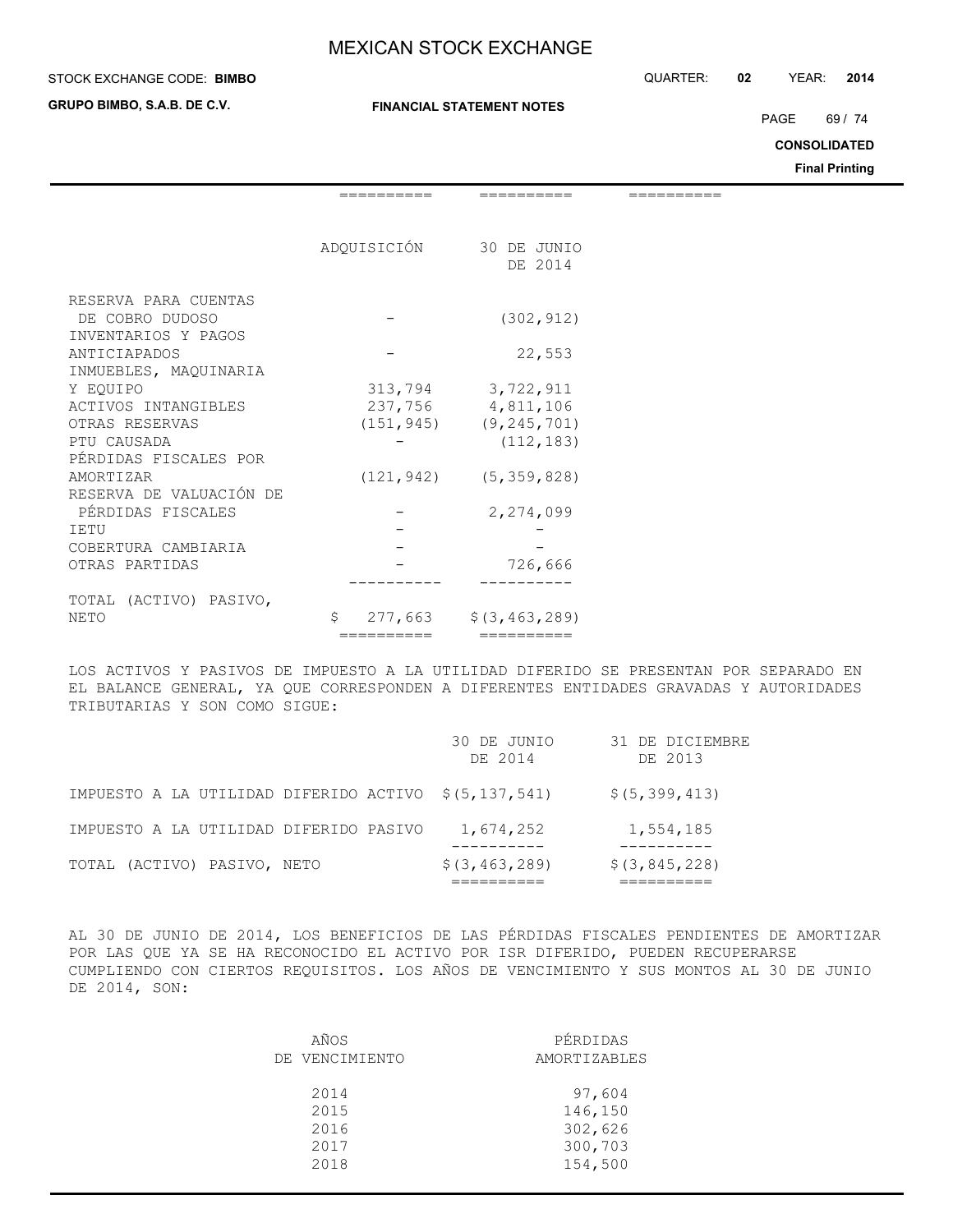### **STOCK EXCHANGE CODE: BIMBO**

**GRUPO BIMBO, S.A.B. DE C.V.**

**FINANCIAL STATEMENT NOTES**

STOCK EXCHANGE CODE: QUARTER: **02** YEAR: **2014**

PAGE 70 / 74

**CONSOLIDATED**

**Final Printing**

|                              | 2019 Y POSTERIORES | 14,566,829                    |  |
|------------------------------|--------------------|-------------------------------|--|
|                              |                    |                               |  |
| PÉRDIDAS FISCALES RESERVADAS |                    | \$15,568,412<br>(5, 554, 589) |  |
|                              |                    |                               |  |
|                              | TOTAL              | \$10,013,823                  |  |
|                              |                    |                               |  |

16. COSTOS Y GASTOS POR NATURALEZA

EL COSTO DE VENTAS Y LOS GASTOS DE DISTRIBUCIÓN, VENTA, ADMINISTRACIÓN Y OTROS GASTOS GENERALES QUE SE PRESENTAN EN EL ESTADO CONSOLIDADO DE RESULTADOS SE INTEGRA COMO SIGUE:

|                                                                             | 30 DE JUNIO<br>DE 2014                                    |              | 30 DE JUNIO<br>DE 2013                               |
|-----------------------------------------------------------------------------|-----------------------------------------------------------|--------------|------------------------------------------------------|
| COSTO DE VENTAS<br>MATERIA PRIMA Y OTROS                                    |                                                           |              |                                                      |
| GASTOS DE FÁBRICA<br>FLETES, COMBUSTIBLES Y MANTENIMIENTO<br>DEPRECIACIONES | \$<br>37,643,403<br>1,758,410<br>1,538,607<br>__________  |              | \$37,522,337<br>1,746,743<br>1,437,436<br>__________ |
|                                                                             | \$<br>40,940,420<br>__________                            |              | \$40,706,516<br>$=$ $=$ $=$ $=$ $=$ $=$ $=$          |
|                                                                             | 30 DE JUNIO<br>DE 2014                                    |              | 30 DE JUNIO<br>DE 2013                               |
| GASTOS DE DISTRIBUCIÓN, VENTA,<br>ADMINISTRACIÓN Y OTROS GASTOS             |                                                           |              |                                                      |
| SUELDOS Y PRESTACIONES<br>DEPRECIACIONES<br>FLETES, COMBUSTIBLES Y          | \$<br>17,903,995<br>1,313,150                             | $\mathsf{S}$ | 17, 416, 362<br>1,347,987                            |
| MANTENIMIENTO<br>SERVICIOS PROFESIONALES                                    | 1,597,931                                                 |              | 1,238,285                                            |
| Y CONSULTORÍAS<br>PUBLICIDAD Y GASTOS PROMOCIONALES<br>OTROS                | 4,476,658<br>3,494,067<br>11,686,091<br>-----------       |              | 3,512,398<br>3,715,950<br>10,949,413<br>-----------  |
|                                                                             | \$<br>40, 471, 892<br>$=$ $=$ $=$ $=$ $=$ $=$ $=$ $=$ $=$ | $\mathsf{S}$ | 38,180,395<br>==========                             |
| 17. OTROS GASTOS, NETO                                                      |                                                           |              |                                                      |
| SE INTEGRA COMO SIGUE:                                                      |                                                           |              |                                                      |
|                                                                             | 30 DE JUNIO<br>DE 2014                                    |              | 30 DE JUNIO<br>DE 2013                               |
| MATERIAS PRIMAS<br>ESTÍMULOS FISCALES<br>PÉRDIDA EN VENTA DE INMUEBLES,     | \$<br>(3, 694)                                            | \$           | 45,310                                               |
| MAQUINARIA Y EQUIPO<br>RECUPERACIÓN SINIESTROS                              | (65, 740)                                                 |              | (12, 600)<br>48,240                                  |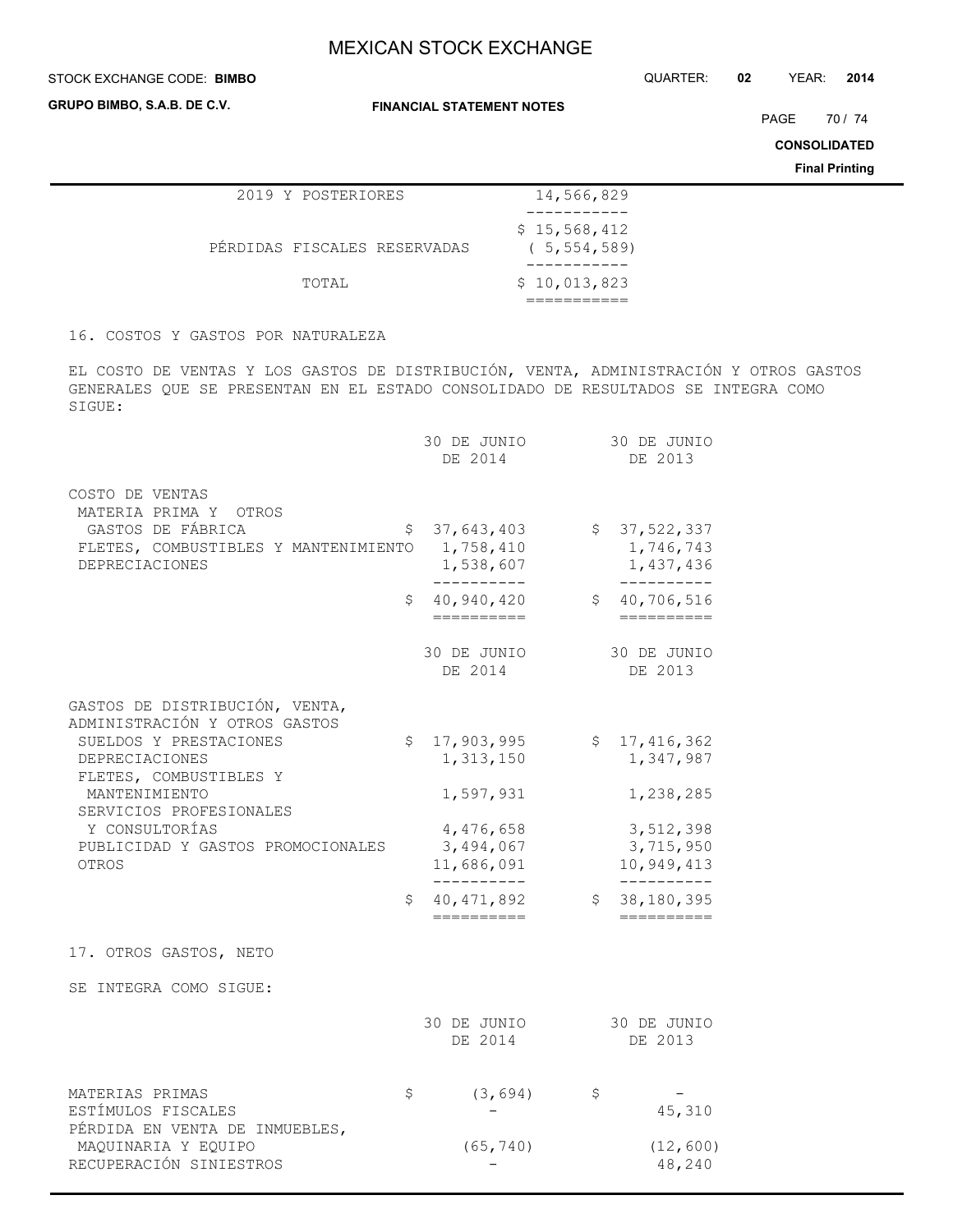#### STOCK EXCHANGE CODE: QUARTER: **02** YEAR: **2014 BIMBO**

**GRUPO BIMBO, S.A.B. DE C.V.**

**FINANCIAL STATEMENT NOTES**

PAGE 71 / 74

**CONSOLIDATED**

**Final Printing**

| GASTOS DE INTEGRACIÓN  | (1, 263, 727)   | (783, 316)      |
|------------------------|-----------------|-----------------|
| VARIOS EXTRAORDINARIOS |                 | (641, 760)      |
| OTROS                  | (68, 184)       | (19, 050)       |
|                        |                 |                 |
|                        | \$(1, 401, 345) | \$(1, 363, 176) |
|                        |                 |                 |

18. COMPROMISOS

GARANTÍAS Y/O AVALES

A. GRUPO BIMBO, S. A. B. DE C. V., JUNTO CON ALGUNAS DE SUS COMPAÑÍAS SUBSIDIARIAS, HA GARANTIZADO A TRAVÉS DE CARTAS DE CRÉDITO CIERTAS OBLIGACIONES ORDINARIAS, ASÍ COMO ALGUNOS RIESGOS CONTINGENTES ASOCIADOS A OBLIGACIONES LABORALES DE ALGUNAS DE SUS COMPAÑÍAS SUBSIDIARIAS. EL VALOR DE DICHAS CARTAS DE CRÉDITO AL 30 DE JUNIO DE 2014 Y 31 DE DICIEMBRE DE 2013, ASCIENDE A \$220 MILLONES DE DÓLARES ESTADOUNIDENSES.

B. IBERIA TENÍA UN CONTRATO DE COMPRA DE CIERTAS CANTIDADES DE PRODUCTOS TERMINADOS A UN PRECIO PREFERENCIAL. ASÍ MISMO, DERIVADO DE ESTE MISMO CONTRATO IBERIA ESTABA OBLIGADO A PAGAR EL 75% DE LA INDEMNIZACIÓN DE LEY QUE CORRESPONDA A LOS EMPLEADOS DESTINADOS POR EL TERCERO PARA LA MANUFACTURA DE LOS PRODUCTOS VENDIDOS A IBERIA. ESTE CONTRATO FUE LIQUIDADO EN DICIEMBRE DE 2013 CON UN IMPACTO EN LA CUENTA DE RESULTADOS DE \$34,436.

C. LA ENTIDAD HA FIRMADO CONTRATOS DE AUTOABASTECIMIENTO DE ENERGÍA QUE LA COMPROMETEN A ADQUIRIR CIERTAS CANTIDADES DE ENERGÍA POR UN PERIODO DE 16 AÑOS RENOVABLE A UN PRECIO PACTADO QUE SE ACTUALIZA POR FACTORES DERIVADOS DEL INPC, DURANTE LOS PRIMEROS 15 AÑOS. AUN Y CUANDO LOS CONTRATOS TIENEN CARACTERÍSTICAS DE UN INSTRUMENTO FINANCIERO DERIVADO, CALIFICAN PARA LA EXCEPCIÓN DE CONTABILIZARLOS COMO TAL, DADO QUE SON PARA AUTOCONSUMO, POR LO CUAL SE REGISTRAN EN LOS ESTADOS FINANCIEROS CONFORME SE INCURREN LOS CONSUMOS DE ENERGÍA. EL COMPROMISO DE COMPRA DE ENERGÍA PARA 2014 SE ESTIMA EN \$420,000, MONTO QUE AJUSTADO POR INFLACIÓN CORRESPONDE AL COMPROMISO ANUAL DE LOS 15 AÑOS REMANENTES DEL CONTRATO.

### COMPROMISOS POR ARRENDAMIENTO

LA ENTIDAD TIENE COMPROMISOS A LARGO PLAZO POR ARRENDAMIENTO OPERATIVO, PRINCIPALMENTE POR LAS INSTALACIONES QUE UTILIZA PARA LA PRODUCCIÓN, DISTRIBUCIÓN Y VENTA DE SUS PRODUCTOS, LOS CUALES VAN DE LOS 3 A LOS 14 AÑOS, CON OPCIÓN A RENOVACIÓN DE 1 A 5 AÑOS. ALGUNOS ARRENDAMIENTOS REQUIEREN QUE LA ENTIDAD PAGUE TODOS LOS GASTOS ASOCIADOS, TALES COMO IMPUESTOS, MANTENIMIENTO Y SEGUROS DURANTE EL TÉRMINO DE LOS CONTRATOS. LA ENTIDAD INCURRIÓ EN GASTOS POR ARRENDAMIENTO EN LOS SEIS MESES TERMINADOS EL 30 DE JUNIO DE 2014 Y POR EL AÑO TERMINADO EL 31 DE DICIEMBRE DE 2013 Y 2012 POR \$1,680,556 Y \$3,051,781, RESPECTIVAMENTE. EL TOTAL DE LOS COMPROMISOS POR ARRENDAMIENTOS ES COMO SIGUE:

| AÑOS | ARRENDAMIENTOS<br>OPERATIVOS | ARRENDAMIENTOS<br>FINANCIEROS | ARRENDAMIENTOS<br>FINANCIEROS<br>PARTICIPACIÓN NO<br>CONTROLADORA |
|------|------------------------------|-------------------------------|-------------------------------------------------------------------|
| 2014 | 1,005,683                    | 15,854                        | 136,266                                                           |
| 2015 | 1,629,942                    | 24,527                        | 213,860                                                           |
| 2016 | 1,305,129                    | 19,027                        | 174,255                                                           |
| 2017 | 998,107                      | 3,831                         | 133, 412                                                          |
| 2018 | 742,527                      |                               | 99,827                                                            |
|      |                              |                               |                                                                   |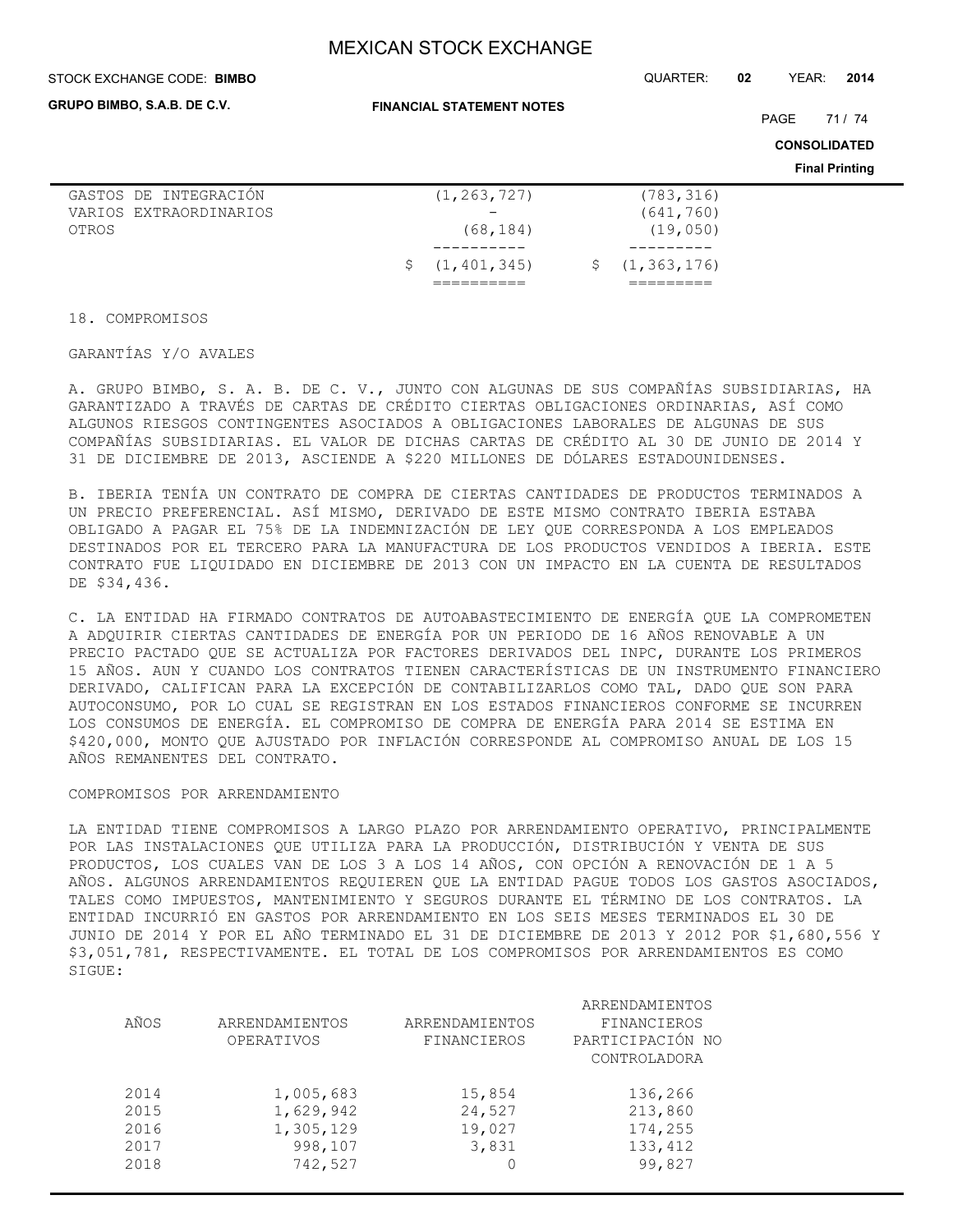| STOCK EXCHANGE CODE: BIMBO                                           |                            | QUARTER:                         | 02        | YEAR:<br>2014 |                                              |
|----------------------------------------------------------------------|----------------------------|----------------------------------|-----------|---------------|----------------------------------------------|
| <b>GRUPO BIMBO, S.A.B. DE C.V.</b>                                   |                            | <b>FINANCIAL STATEMENT NOTES</b> |           | <b>PAGE</b>   | 72/74                                        |
|                                                                      |                            |                                  |           |               | <b>CONSOLIDATED</b><br><b>Final Printing</b> |
| 2019 Y POSTERIORES                                                   | 1,980,868                  | 0                                | 57,863    |               |                                              |
| TOTAL DE PAGOS MÍNIMOS<br>DE ARRENDAMIENTO<br>MONTOS QUE REPRESENTAN | 7,662,256                  | 63,239                           | 815,483   |               |                                              |
| INTERÉS                                                              |                            | 5,382                            | 192,552   |               |                                              |
| VALOR PRESENTE DE LOS<br>ARRENDAMIENTOS<br>DE                        | PAGOS MÍNIMOS<br>7,662,256 | 57,857                           | 622,931   |               |                                              |
| TOTAL                                                                | \$7,662,256                | \$<br>57,857                     | \$622,931 |               |                                              |

### 19. CONTINGENCIAS

EXISTEN ALGUNAS CONTINGENCIAS POR JUICIOS DE DISTINTA NATURALEZA QUE SURGEN DEL CURSO NORMAL DE LAS OPERACIONES DE LA ENTIDAD, QUE LA ADMINISTRACIÓN HA EVALUADO COMO REMOTOS, POSIBLES Y PROBABLES. DE ACUERDO A ESTA EVALUACIÓN, LA ENTIDAD HA REGISTRADO EN EL RUBRO DE OTROS PASIVOS A LARGO PLAZO LOS SIGUIENTES MONTOS GENERADOS PRINCIPALMENTE EN OLA:

| TIPO    | IMPORTE   |
|---------|-----------|
| LABORAL | \$119,825 |
| FISCAL  | 74,130    |
| CIVIL   | 22,669    |
| OTROS   | 8,540     |
|         |           |
| TOTAL   | \$225,164 |
|         |           |

AQUELLAS CONTINGENCIAS EN LAS QUE LA ADMINISTRACIÓN ESPERA QUE NO SEA PROBABLE UTILIZAR LOS RECURSOS FUTUROS PARA PAGAR SUS OBLIGACIONES O QUE NO SE ESPERA TENGAN UN EFECTO SIGNIFICATIVO PARA LA ENTIDAD, NO SON PROVISIONADAS EN TANTO NO SE CUENTE CON INFORMACIÓN COMPLETA QUE PERMITA CONSIDERAR EL RECONOCIMIENTO DE UN PASIVO.

LA ENTIDAD TIENE EFECTIVO EMBARGADO POR \$267,709 Y HA OTORGADO GARANTÍAS DE ACTIVOS FIJOS POR \$13,302 ADICIONALES PARA GARANTIZAR LITIGIOS FISCALES EN CURSO EN BRASIL. EL MONTO EMBARGADO EN EFECTIVO SE PRESENTA DENTRO DE OTROS ACTIVOS A LARGO PLAZO.

DERIVADO DE LA COMPRA DE ELEMENTOS DE PROPIEDAD, PLANTA Y EQUIPO Y ACTIVOS INTANGIBLES EN BRASIL RELATIVOS A LA MARCA FIRENZE, REALIZADA EN EL 2008, LA ENTIDAD ESTÁ SUJETA A EMBARGOS FISCALES COMO PRESUNTO SUCESOR DE EMPRESAS QUE PARTICIPAN EN ESTAS ACCIONES. EL TRIBUNAL DICTÓ UNA MEDIDA CAUTELAR ORDENANDO LA RESTRICCIÓN DE PARTE DE LAS CUENTAS POR COBRAR DE LA ENTIDAD POR LA VENTA DE PRODUCTOS DE MARCA "FIRENZE". LA EMPRESA ESTÁ DEFENDIENDO DICHA MEDIDA Y SE ESPERA QUE ESTE LITIGIO CONTINÚE, Y SE RESUELVAN EN EL LARGO PLAZO. DEBIDO A LA COMPLEJIDAD DEL LITIGIO, NO SE HA PODIDO ESTIMAR DE MANERA RAZONABLE UNA PROVISIÓN, POR LO QUE NO EXISTE UNA PROVISIÓN REGISTRADA A LA FECHA.

### 20. INFORMACIÓN POR SEGMENTOS

LA INFORMACIÓN QUE SE REPORTA A LA MÁXIMA AUTORIDAD EN LA TOMA DE DECISIONES DE OPERACIÓN DE LA ENTIDAD PARA EFECTOS DE ASIGNACIÓN DE RECURSOS Y EVALUACIÓN DEL DESEMPEÑO DE LOS SEGMENTOS SE ENFOCA EN 4 ZONAS GEOGRÁFICAS: MÉXICO, EUA, OLA E IBERIA.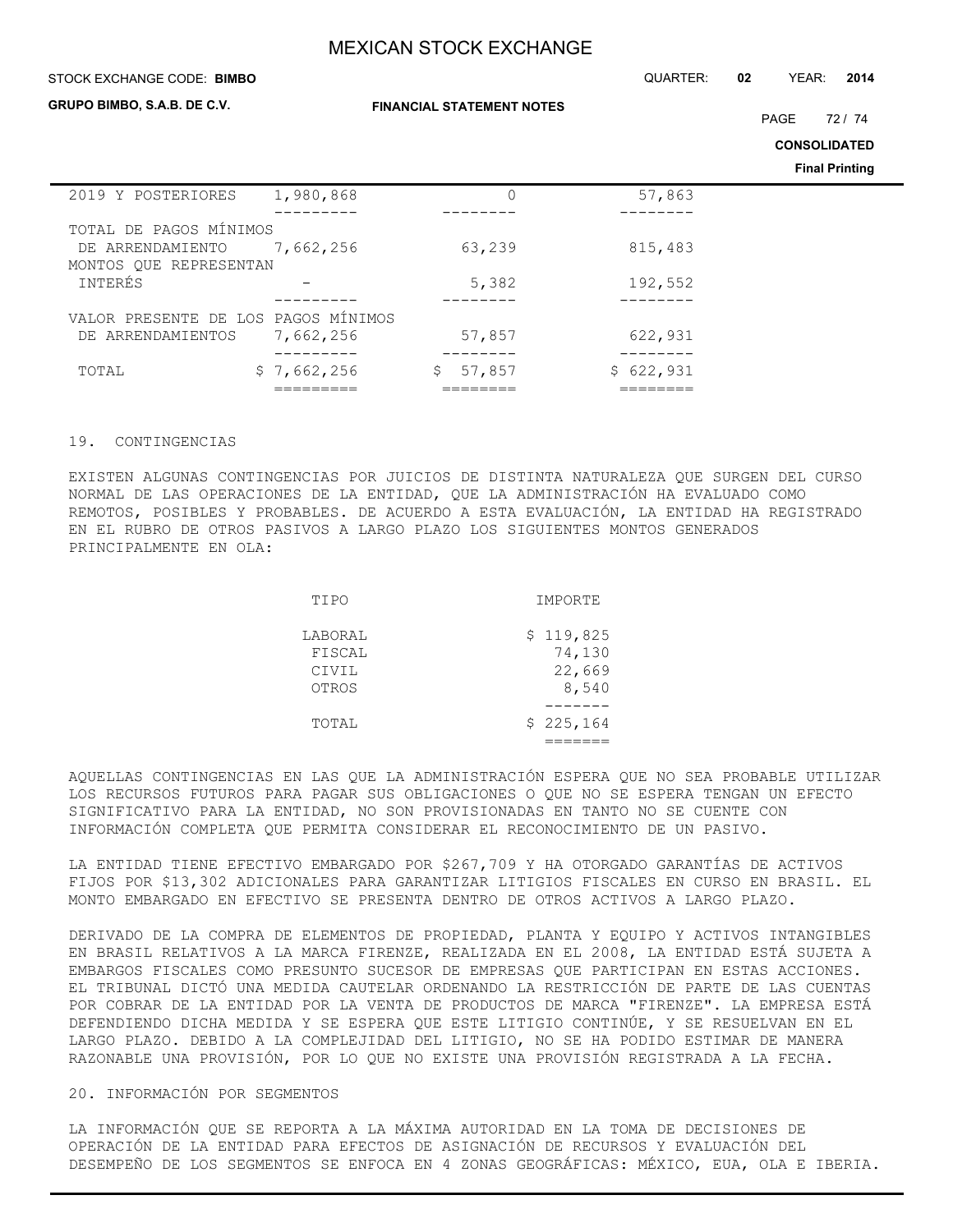**STOCK EXCHANGE CODE: BIMBO** 

STOCK EXCHANGE CODE: QUARTER: **02** YEAR: **2014**

**GRUPO BIMBO, S.A.B. DE C.V.**

**FINANCIAL STATEMENT NOTES**

PAGE 73/74

**CONSOLIDATED**

### **Final Printing**

LOS PRODUCTOS FUENTE DE LOS INGRESOS DE LOS SEGMENTOS CONSISTEN EN PAN (TODOS LOS SEGMENTOS) Y CONFITERÍA (MÉXICO Y EUA ÚNICAMENTE).

A CONTINUACIÓN SE PRESENTAN LOS PRINCIPALES DATOS POR ÁREA GEOGRÁFICA EN LAS QUE OPERA LA ENTIDAD POR LOS AÑOS TERMINADOS EL 30 DE JUNIO DE 2014 Y 2013 Y 31 DE DICIEMBRE DE 2013:

|             | MÉXICO                         | EUA Y<br>CANADA                | OLA                             | EUROPA                        | ELIM. DE<br>CONSOLID.                          | TOTAL                             |
|-------------|--------------------------------|--------------------------------|---------------------------------|-------------------------------|------------------------------------------------|-----------------------------------|
| VN          | \$35,402                       | \$39,963                       |                                 | $$11,387$ $$3,088$            | \$(2, 186)                                     | \$87,654                          |
| $UO(*)$     | =======<br>\$3,902             | =======<br>\$1,127             | =======<br>$\mathsf{S}$<br>(75) | =======<br>\$ (114)           | =======<br>\$<br>$\mathbf{1}$                  | \$4,841                           |
| <b>DAOV</b> | Ŝ.<br>952                      | \$1,401                        | \$ 410                          | S<br>57                       | Ŝ.<br>$\overline{\phantom{m}}$                 | \$2,820                           |
| UAFIDA (*)  | =======<br>\$4,854             | =======<br>\$2,528             | =======<br>\$335                | =======<br>\$<br>(57)         | =======<br>S.<br>1                             | ========<br>\$7,661               |
| UN          | =======<br>\$1,941             | _______<br>\$305               | =======<br>(235)                | =======<br>\$<br>(7)          | =======<br>$5 \t 138$                          | \$2,142                           |
| ΙG          | =======<br>29<br>Ŝ.            | =======<br>\$<br>155           | =======<br>Ŝ.<br>21             | Ŝ.<br>181                     | =======<br>\$ (247)                            | ========<br>Ŝ.<br>139             |
| ΙP          | _______<br>\$1,226             | _______<br>\$346               | =======<br>\$164                | _______<br>Ŝ.<br>14           | _______<br>\$(196)                             | ========<br>\$1,554               |
| AΤ          | =======<br>\$44,962            | =======<br>\$95,401            | =======<br>\$18,002             | =======<br>\$5,615            | =======<br>\$(1, 732)                          | ========<br>\$162,248             |
| PT          | =======<br>\$56,772<br>======= | =======<br>\$46,899<br>======= | =======<br>\$5,948<br>=======   | =======<br>\$2,918<br>======= | =======<br>\$ (618)<br>$=$ $=$ $=$ $=$ $=$ $=$ | ========<br>\$111,919<br>======== |

2 0 1 4

### 2 0 1 3

|                       | MÉXICO                                          | EUA Y<br>CANADÁ     | OLA                                                | EUROPA                | ELIM. DE<br>CONSOLID.                                 | TOTAL                   |
|-----------------------|-------------------------------------------------|---------------------|----------------------------------------------------|-----------------------|-------------------------------------------------------|-------------------------|
| VN                    |                                                 |                     |                                                    |                       | \$35,515 \$38,203 \$10,556 \$2,488 \$(2,032) \$84,730 |                         |
| UO                    | -------<br>$(*)$ $\frac{1}{2}$ 3,705<br>------- |                     | _______<br>$$1,707$ $$$ (776) $$$ (170)<br>_______ | =======               | \$<br>14                                              | 4,480<br>\$<br>-------  |
| DAOV                  | 886<br>\$                                       | \$1,207             | $\mathcal{S}$<br>887                               | \$<br>46              | \$<br>$\overline{\phantom{m}}$                        | 3,026<br>\$             |
| UAFIDA $(*)$ \$ 4,591 | =======                                         | \$2,914             | $\mathsf{S}$<br>111<br>=======                     | $$(124)$ \$           | 14<br>_______                                         | \$<br>7,506<br>======== |
| UN                    | \$2,054                                         | $\mathsf{S}$        | $671 \t S(1,030) \t S(196)$                        |                       | \$<br>7                                               | \$<br>1,506             |
| ΙG                    | \$<br>89                                        | \$ 198              | $\mathsf{S}$<br>23                                 | \$<br>$4\overline{ }$ | \$ (187)                                              | \$<br>127               |
| IP                    | \$1,072<br>------                               | $\mathsf{S}$<br>321 | \$177\$                                            | 27                    | \$<br>(99)                                            | \$1,498<br>______       |

A DICIEMBRE 2013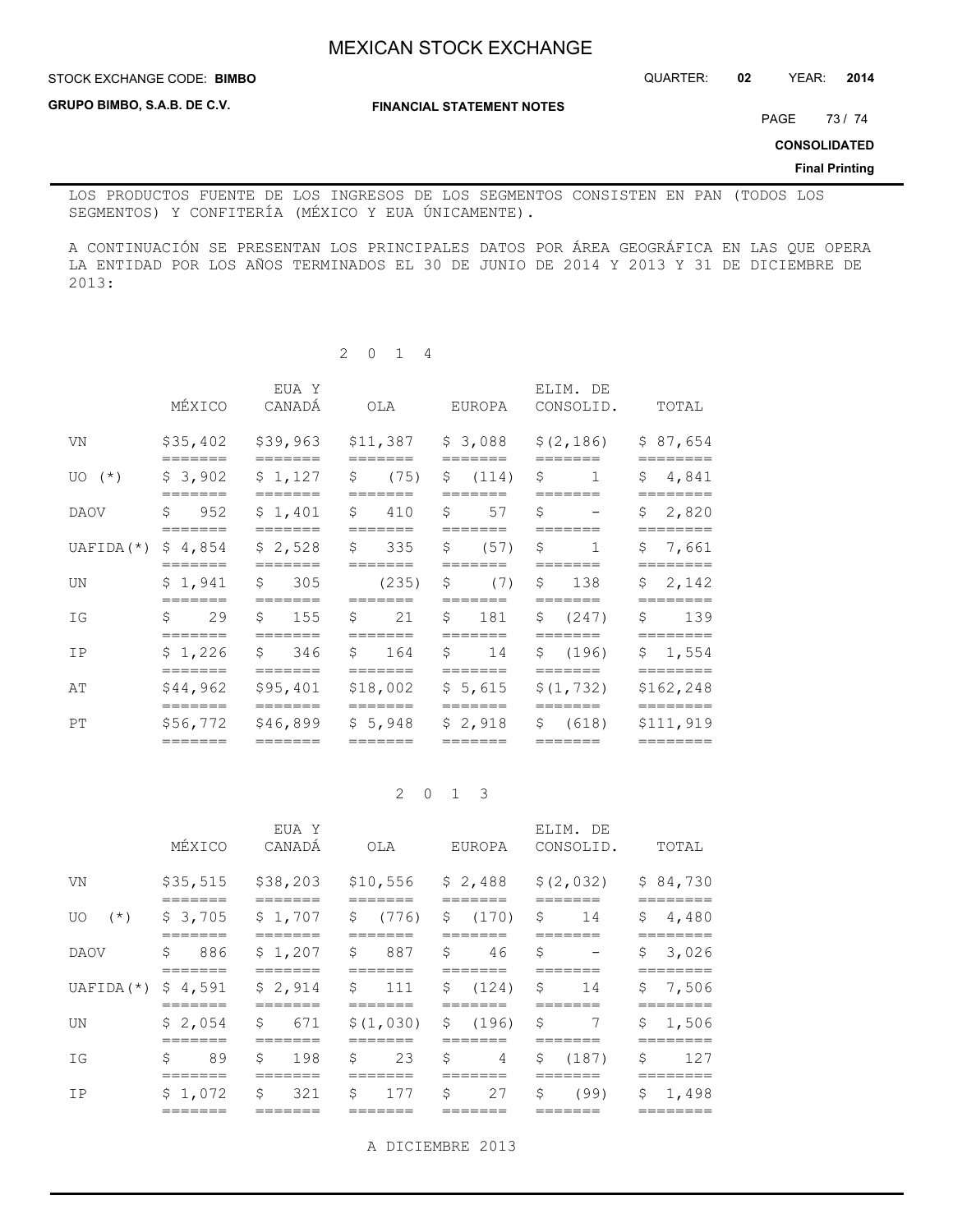STOCK EXCHANGE CODE: QUARTER: **02** YEAR: **2014 BIMBO**

**GRUPO BIMBO, S.A.B. DE C.V.**

**FINANCIAL STATEMENT NOTES**

PAGE 74 / 74

**CONSOLIDATED**

**Final Printing**

|    | _______             |                                      |         |                                               |
|----|---------------------|--------------------------------------|---------|-----------------------------------------------|
| PТ |                     | \$50,193 \$27,551 \$7,996 \$2,035 \$ |         | $(831)$ \$ 86,944                             |
|    | ________<br>_______ |                                      | _______ |                                               |
| AΤ | \$42,436            |                                      |         | \$71,790 \$19,278 \$3,103 \$(1,880) \$134,727 |

CIFRAS EN MILLONES DE PESOS

(\*) NO INCLUYE REGALÍAS INTERFILIALES

| VN | VENTAS NETAS                                                         |
|----|----------------------------------------------------------------------|
|    | UAOIG UTILIDAD ANTES DE OTROS INGRESOS Y (GASTOS)                    |
|    | OIG OTROS INGRESOS Y (GASTOS)                                        |
|    | UO UTILIDAD DE OPERACIÓN                                             |
|    | DAOV DEPRECIACIÓN, AMORTIZACIÓN Y OTRAS PARTIDAS VIRTUALES           |
|    | UAFIDA UTILIDAD DE OPERACIÓN, MÁS DEPRECIACIÓN, AMORTIZACIÓN Y OTRAS |
|    | PARTIDAS VIRTUALES                                                   |
| UN | UTILIDAD NETA (MAYORITARIA)                                          |
| IG | INTERESES GANADOS                                                    |
| IP | INTERESES PAGADOS                                                    |
| AT | ACTIVOS TOTALES                                                      |
| PT | PASIVOS TOTALES                                                      |

AL 30 DE JUNIO DE 2014 Y 2013 LAS VENTAS EFECTUADAS A SU CLIENTE PRINCIPAL REPRESENTARON EL 14% DE LAS VENTAS NETAS CONSOLIDADAS DE LA ENTIDAD. NO EXISTEN OTROS CLIENTES CUYAS VENTAS EXCEDAN 10% DEL TOTAL DE LAS VENTAS CONSOLIDADAS.

21. APROBACIÓN DE LOS ESTADOS FINANCIEROS

LOS ESTADOS FINANCIEROS CONSOLIDADOS FUERON AUTORIZADOS PARA SU EMISIÓN, POR EL LIC. DANIEL SERVITJE MONTULL, DIRECTOR GENERAL DE LA ENTIDAD Y POR EL CONSEJO DE ADMINISTRACIÓN, CONSECUENTEMENTE ESTOS NO REFLEJAN LOS HECHOS OCURRIDOS DESPUÉS DE ESA FECHA, Y ESTÁN SUJETOS A LA APROBACIÓN DE LA ASAMBLEA DE ACCIONISTAS DE LA ENTIDAD, QUIENES PUEDEN DECIDIR SU MODIFICACIÓN DE ACUERDO CON LO DISPUESTO EN LA LEY GENERAL DE SOCIEDADES MERCANTILES.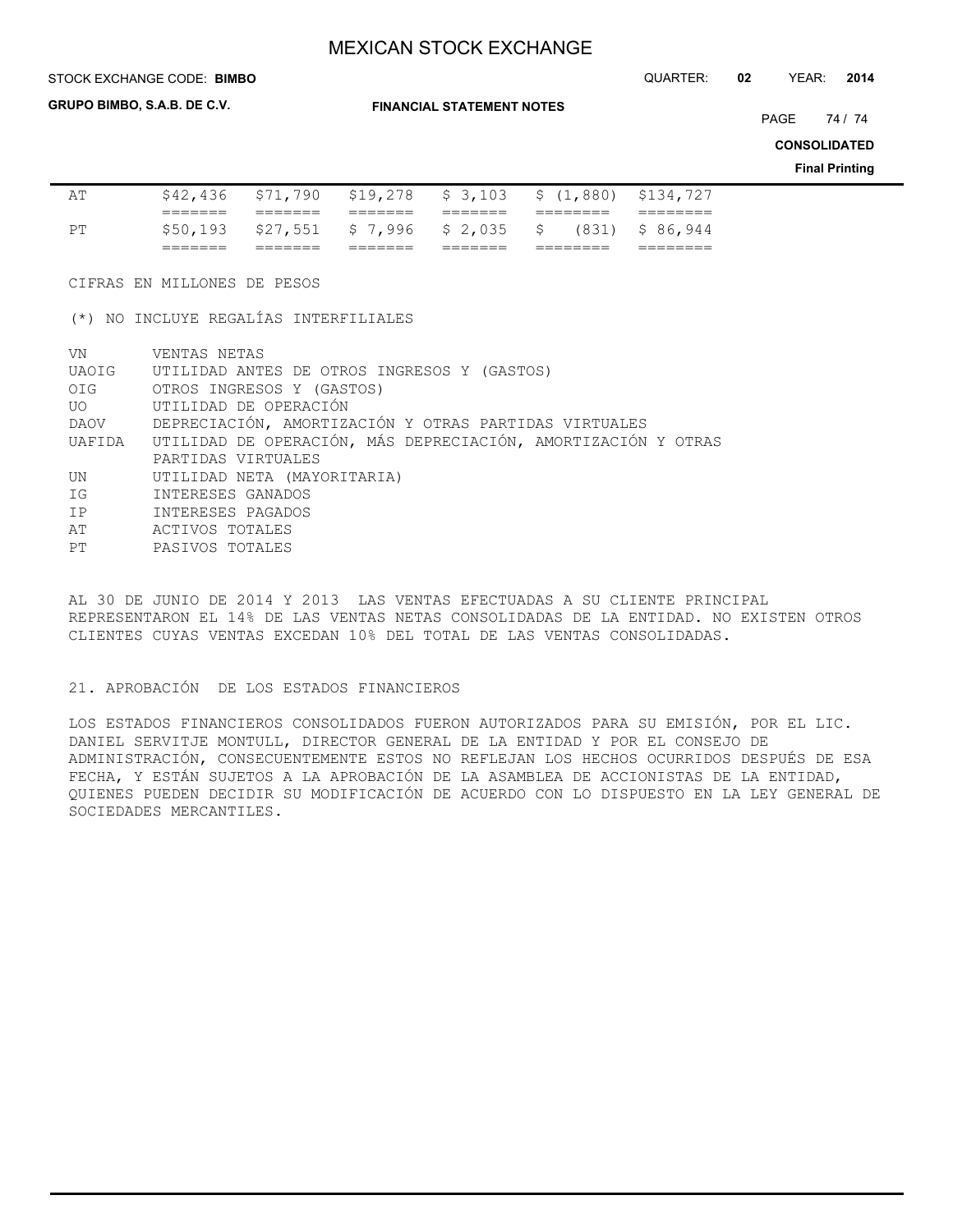# STOCK EXCHANGE CODE: QUARTER: **02** YEAR: **2014 BIMBO**

**GRUPO BIMBO, S.A.B. DE C.V.**

# **INVESTMENTS IN ASSOCIATES AND JOINT VENTURES (THOUSAND PESOS)**

**CONSOLIDATED Final Printing**

|                                                         |                                                           |                               | $\%$        | <b>TOTAL AMOUNT</b>               |                                |
|---------------------------------------------------------|-----------------------------------------------------------|-------------------------------|-------------|-----------------------------------|--------------------------------|
| <b>COMPANY NAME</b>                                     | <b>PRICIPAL ACTIVITY</b>                                  | <b>NUMBER OF SHARES OWNER</b> | <b>SHIP</b> | <b>ACQUISITION</b><br><b>COST</b> | <b>CURRENT</b><br><b>VALUE</b> |
| CONGELACION Y ALMACENAJE DEL<br>CENTRO, S.A. DE C.V.    | SERVICIOS DE ALMACENAJE Y<br><b>CONGELACION</b>           | 3,240,000                     | 14.99       | 7.756                             | 119,072                        |
| EFFORM, S.A. DE C.V.                                    | FAB. Y VTA. DE PAPELERIA E<br><b>IMPRESION</b>            | 29,520                        | 24.00       |                                   | 13,933                         |
| PLASTICOS Y ALAMBRES ROGAMA,<br>S.A. DE C.V.            | FAB, Y VTA. DE ENVOLTURAS                                 | 2,000                         | 10.00       | $\overline{2}$                    | 409                            |
| UNIFORMES Y EQUIPOS<br>INDUSTRIALES, S.A. DE C.V.       | <b>ELABORACION Y VENTA DE</b><br>UNIFORMES INDUSTR        | 48,240                        | 24.00       | 530                               | 7,434                          |
| PRODUCTOS RICH, S.A. DE C.V.                            | <b>ELABORACION DE PRODUCTOS</b><br>PANADERIY REPO         | 5.414.285                     | 18.00       | 13,483                            | 116,601                        |
| OVOPLUS, S.A. DE C.V.                                   | ELABORACION BASES DE HUEVO                                | 10,878                        | 25.00       | 5,489                             | 24,277                         |
| BETA SAN MIGUEL, S.A. DE C.V.                           | PRODUCTOS DE AZUCAR                                       | 1,119,721                     | 8.00        | 34,280                            | 516,802                        |
| LA MODERNA, S.A. DE C.V.                                | <b>FABRICACION Y VENTA DE PASTAS</b>                      | 2,584,598                     | 3.33        | 72,369                            | 156,320                        |
| PAN GLO, S. DE R.L. DE C.V.                             | <b>INVESTIGACION Y SERVICIOS</b>                          | 1                             | 25.00       | 3,036                             | 8,443                          |
| SOCIEDAD INDUSTRIAL DE EQUIPOS<br>Y SERIVICIOS, S.A.    | <b>FABRICACION Y REPARACION DE</b><br>EQUIPOS INDU        | 3,015                         | 30.00       | 3,015                             | 29,276                         |
| FIN COMUN, S.A. DE C.V.                                 | UNION DE CREDITO                                          | 109,663                       | 36.15       | 117,591                           | 95,443                         |
| MUNDO DULCE, S.A. DE C.V.                               | <b>FABRICACION Y PRODUCCION DE</b><br><b>PRODUCTOS AL</b> | 1                             | 50.00       | 224,566                           | 271,348                        |
| <b>FABRICAS DE GALLETAS LA</b><br>MODERNA, S.A. DE C.V. | <b>FABRICACION Y PRODUCCION DE</b><br>PRODUCTOS AL        | 1                             | 50.00       | 206,798                           | 247,157                        |
| BLUE LABEL MEXICO, S.A. DE C.V.                         | <b>DISTRIBUCION Y REVENTA DE</b><br>SERVICIOS MOV         | 2,025                         | 45.00       | 466.750                           | 536.368                        |
| VARIOS AL COSTO                                         | <b>OTROS</b>                                              | 1                             | 0.00        | 14,672                            | 4,388                          |
| <b>TOTAL INVESTMENT IN ASSOCIATES</b>                   |                                                           |                               |             | 1,170,338                         | 2,147,271                      |

**NOTES**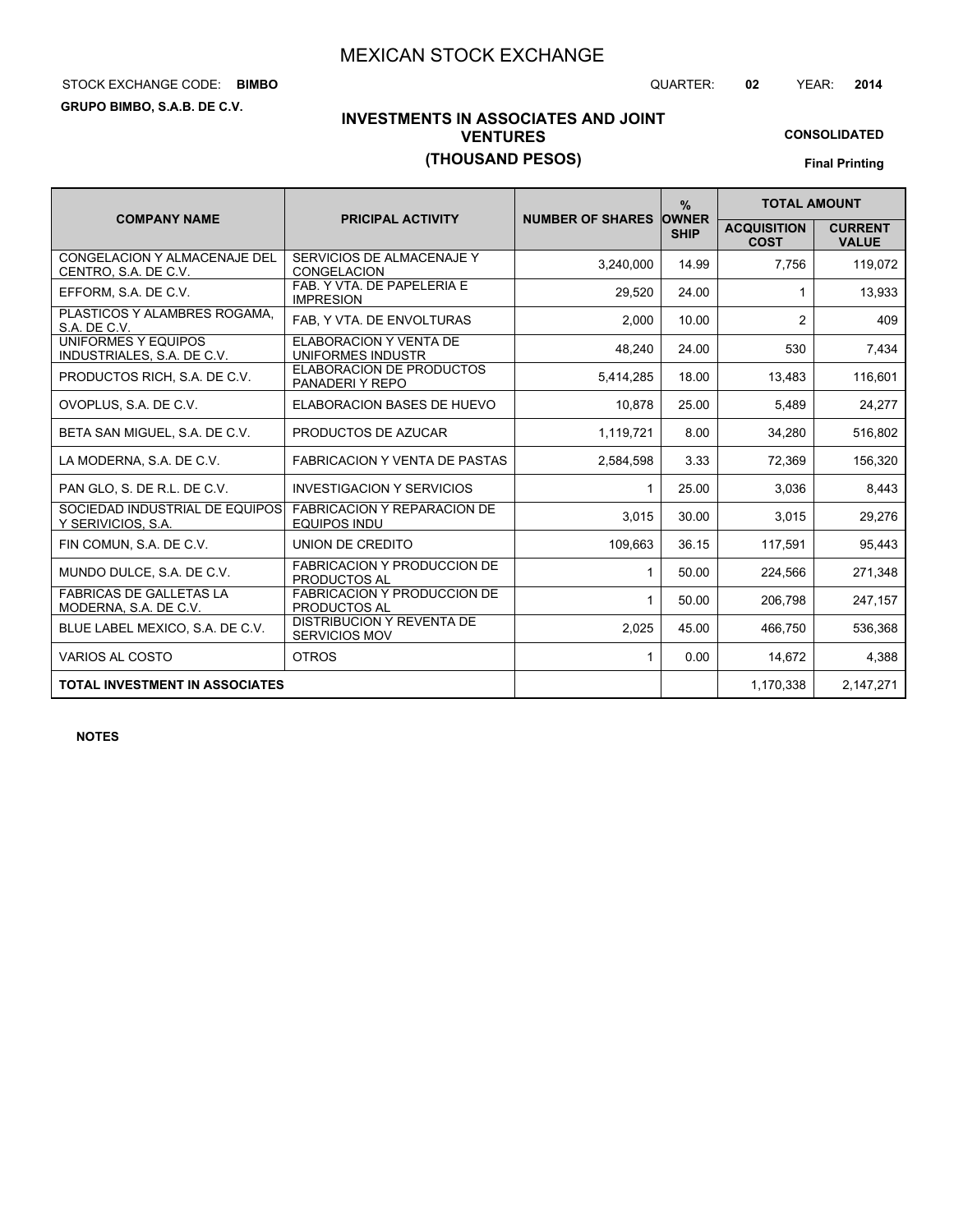QUARTER: **02**YEAR: **<sup>2014</sup>**

### **GRUPO BIMBO, S.A.B. DE C.V.**STOCK EXCHANGE CODE:**BIMBO**

# **BREAKDOWN OF CREDITS**

### (THOUSAND PESOS)

**CONSOLIDATED**

|                                  |                                                  |                                        |                                  |                      |                      |                    | <b>MATURITY OR AMORTIZATION OF CREDITS IN NATIONAL CURRENCY</b> |                     |                     |                                |                     | <b>MATURITY OR AMORTIZATION OF CREDITS IN FOREIGN CURRENCY</b> |                     |                     |                     |                                |
|----------------------------------|--------------------------------------------------|----------------------------------------|----------------------------------|----------------------|----------------------|--------------------|-----------------------------------------------------------------|---------------------|---------------------|--------------------------------|---------------------|----------------------------------------------------------------|---------------------|---------------------|---------------------|--------------------------------|
| <b>CREDIT TYPE / INSTITUTION</b> | <b>FOREIGN</b><br><b>INSTITUTION</b><br>(YES/NO) | <b>CONTRACT</b><br><b>SIGNING DATE</b> | <b>EXPIRATION</b><br><b>DATE</b> | <b>INTEREST RATE</b> | <b>TIME INTERVAL</b> |                    |                                                                 |                     |                     |                                |                     | <b>TIME INTERVAL</b>                                           |                     |                     |                     |                                |
|                                  |                                                  |                                        |                                  |                      | <b>CURRENT YEAR</b>  | <b>UNTIL 1YEAR</b> | <b>UNTIL 2 YEAR</b>                                             | <b>UNTIL 3 YEAR</b> | <b>UNTIL 4 YEAR</b> | UNTIL 5 YEAR OR<br><b>MORE</b> | <b>CURRENT YEAR</b> | <b>UNTIL 1YEAR</b>                                             | <b>UNTIL 2 YEAR</b> | <b>UNTIL 3 YEAR</b> | <b>UNTIL 4 YEAR</b> | UNTIL 5 YEAR OR<br><b>MORE</b> |
| <b>BANKS</b>                     |                                                  |                                        |                                  |                      |                      |                    |                                                                 |                     |                     |                                |                     |                                                                |                     |                     |                     |                                |
| <b>FOREIGN TRADE</b>             |                                                  |                                        |                                  |                      |                      |                    |                                                                 |                     |                     |                                |                     |                                                                |                     |                     |                     |                                |
| Nacional Financiera              | <b>NOT</b>                                       | 08/11/2013                             | 30/08/2014                       | 5.06                 |                      | 290,391            | $\Omega$                                                        |                     |                     |                                |                     |                                                                |                     |                     |                     |                                |
| Subsidiarias                     | <b>YES</b>                                       | 19/04/2005                             | 30/04/2018                       |                      |                      |                    |                                                                 |                     |                     |                                |                     | 1,134,181                                                      | 282,660             | 302,871             | $\Omega$            | $\mathbf 0$                    |
| nacional financiera              | <b>NOT</b>                                       | 15/12/2014                             | 15/06/2014                       | 1.27                 |                      |                    |                                                                 |                     |                     |                                |                     | 28,466                                                         |                     | $\Omega$            | $\Omega$            | $\Omega$                       |
| <b>LINEA REVOLVENTE</b>          | <b>YES</b>                                       | 20/05/2014                             | 13/05/2019                       | 1.15                 |                      |                    |                                                                 |                     |                     |                                |                     |                                                                |                     | $\Omega$            |                     | 1,523,150                      |
| LINEA REVOLVENTE                 | <b>YES</b>                                       | 20/05/2014                             | 13/05/2019                       | 2.24                 |                      |                    |                                                                 |                     |                     |                                |                     |                                                                |                     | $\Omega$            |                     | 8,109,777                      |
| <b>LINEA REVOLVENTE</b>          | <b>YES</b>                                       | 20/05/2014                             | 13/05/2019                       | 1.15                 |                      |                    |                                                                 |                     |                     |                                |                     |                                                                |                     |                     |                     | 945,312                        |
| <b>SECURED</b>                   |                                                  |                                        |                                  |                      |                      |                    |                                                                 |                     |                     |                                |                     |                                                                |                     |                     |                     |                                |
| <b>COMMERCIAL BANKS</b>          |                                                  |                                        |                                  |                      |                      |                    |                                                                 |                     |                     |                                |                     |                                                                |                     |                     |                     |                                |
| <b>OTHER</b>                     |                                                  |                                        |                                  |                      |                      |                    |                                                                 |                     |                     |                                |                     |                                                                |                     |                     |                     |                                |
| <b>TOTAL BANKS</b>               |                                                  |                                        |                                  |                      |                      | 290,391            | $\mathbf{a}$                                                    |                     |                     |                                |                     | 1,162,647                                                      | 282,660             | 302,871             |                     | 10,578,239                     |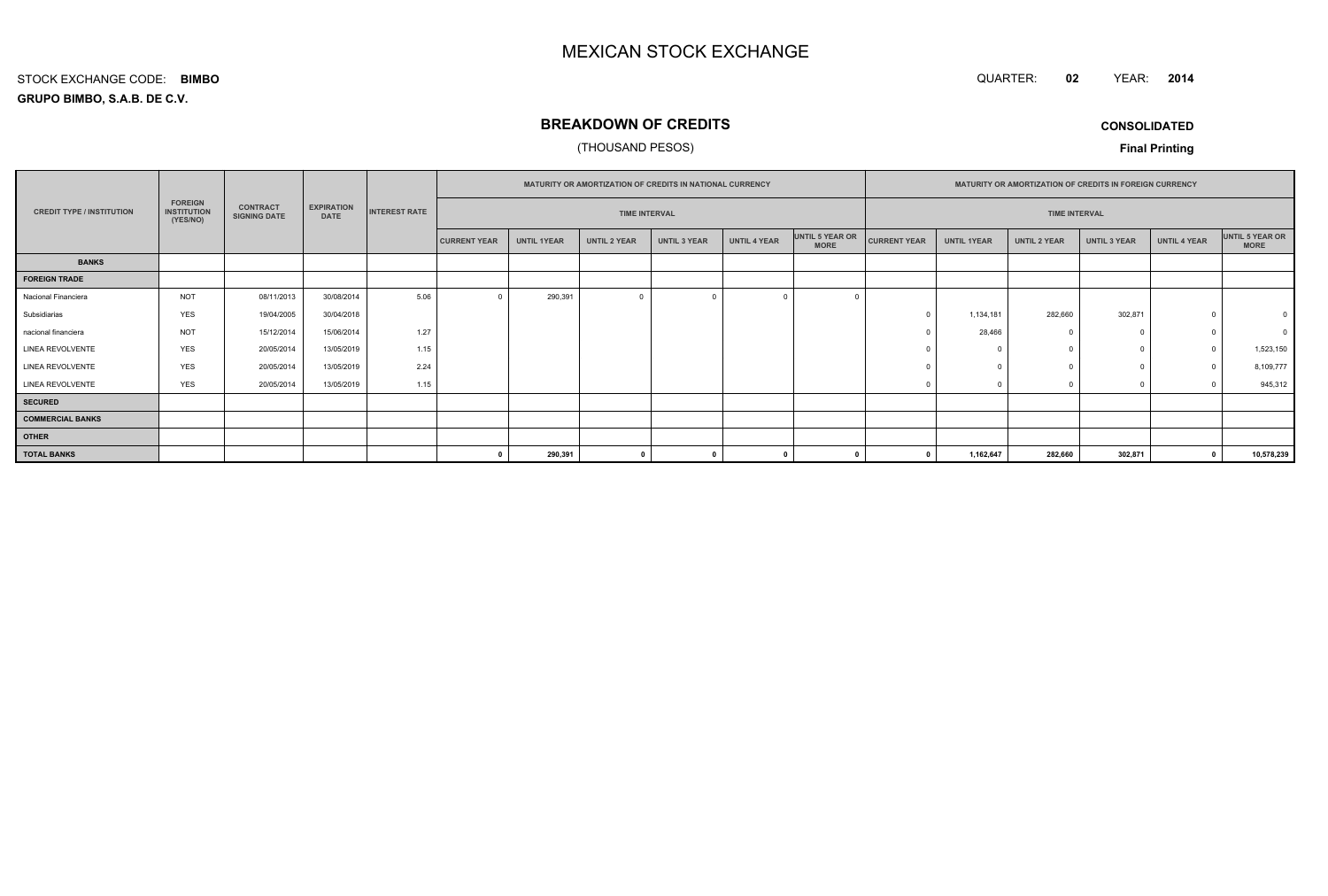#### QUARTER: **<sup>02</sup>**QUARTER: 02 YEAR: 2014

**GRUPO BIMBO, S.A.B. DE C.V.**STOCK EXCHANGE CODE:**BIMBO**

# **BREAKDOWN OF CREDITS**

### (THOUSAND PESOS)

**CONSOLIDATED**

|                                                                                             |                                                  |                                        |                                  |                      |                      |                    | MATURITY OR AMORTIZATION OF CREDITS IN NATIONAL CURRENCY |                     |                     |                                | MATURITY OR AMORTIZATION OF CREDITS IN FOREIGN CURRENCY |                    |                     |                     |                     |                                |
|---------------------------------------------------------------------------------------------|--------------------------------------------------|----------------------------------------|----------------------------------|----------------------|----------------------|--------------------|----------------------------------------------------------|---------------------|---------------------|--------------------------------|---------------------------------------------------------|--------------------|---------------------|---------------------|---------------------|--------------------------------|
| <b>CREDIT TYPE / INSTITUTION</b>                                                            | <b>FOREIGN</b><br><b>INSTITUTION</b><br>(YES/NO) | <b>CONTRACT</b><br><b>SIGNING DATE</b> | <b>EXPIRATION</b><br><b>DATE</b> | <b>INTEREST RATE</b> | <b>TIME INTERVAL</b> |                    |                                                          |                     |                     |                                | <b>TIME INTERVAL</b>                                    |                    |                     |                     |                     |                                |
|                                                                                             |                                                  |                                        |                                  |                      | <b>CURRENT YEAR</b>  | <b>UNTIL 1YEAR</b> | <b>UNTIL 2 YEAR</b>                                      | <b>UNTIL 3 YEAR</b> | <b>UNTIL 4 YEAR</b> | UNTIL 5 YEAR OR<br><b>MORE</b> | <b>CURRENT YEAR</b>                                     | <b>UNTIL 1YEAR</b> | <b>UNTIL 2 YEAR</b> | <b>UNTIL 3 YEAR</b> | <b>UNTIL 4 YEAR</b> | UNTIL 5 YEAR OR<br><b>MORE</b> |
| <b>STOCK MARKET</b>                                                                         |                                                  |                                        |                                  |                      |                      |                    |                                                          |                     |                     |                                |                                                         |                    |                     |                     |                     |                                |
| <b>LISTED STOCK EXCHANGE</b>                                                                |                                                  |                                        |                                  |                      |                      |                    |                                                          |                     |                     |                                |                                                         |                    |                     |                     |                     |                                |
| <b>UNSECURED</b>                                                                            |                                                  |                                        |                                  |                      |                      |                    |                                                          |                     |                     |                                |                                                         |                    |                     |                     |                     |                                |
| Emision Bimbo 09-02                                                                         | <b>YES</b>                                       | 15/06/2009                             | 06/06/2016                       | 10.60                | $\Omega$             |                    | 2,000,000                                                | -0                  | $\Omega$            |                                |                                                         |                    |                     |                     |                     |                                |
| Emision Bimbo 12                                                                            | <b>YES</b>                                       | 10/02/2012                             | 03/08/2018                       | 6.83                 | $\Omega$             | $\Omega$           | $\Omega$                                                 | $\Omega$            | 5,000,000           |                                |                                                         |                    |                     |                     |                     |                                |
| Emision Bimbo 09 U                                                                          | <b>YES</b>                                       | 15/06/2009                             | 06/06/2016                       | 6.05                 | $\Omega$             |                    | 3,624,115                                                |                     |                     |                                |                                                         |                    |                     |                     |                     |                                |
| <b>BONOS INTERNACIONALES</b>                                                                | <b>YES</b>                                       | 30/06/2010                             | 30/06/2020                       | 4.88                 |                      |                    |                                                          |                     |                     |                                |                                                         | $\Omega$           | $\Omega$            |                     | $\bigcap$           | 10,273,127                     |
| <b>BONOS INTERNACIONALES</b>                                                                | YES                                              | 25/01/2012                             | 25/01/2022                       | 4.50                 |                      |                    |                                                          |                     |                     |                                |                                                         |                    |                     |                     | $\Omega$            | 10,273,127                     |
| <b>BONOS INTERNACIONALES</b>                                                                | <b>YES</b>                                       | 27/06/2014                             | 27/06/2024                       | 3.88                 |                      |                    |                                                          |                     |                     |                                |                                                         |                    |                     |                     | $\Omega$            | 10,273,127                     |
| <b>BONOS INTERNACINOALES</b>                                                                | <b>YES</b>                                       | 27/06/2014                             | 27/06/2044                       | 4.50                 |                      |                    |                                                          |                     |                     |                                |                                                         |                    |                     | $\Omega$            | $\Omega$            | 6,516,150                      |
| <b>SECURED</b>                                                                              |                                                  |                                        |                                  |                      |                      |                    |                                                          |                     |                     |                                |                                                         |                    |                     |                     |                     |                                |
| <b>PRIVATE PLACEMENTS</b>                                                                   |                                                  |                                        |                                  |                      |                      |                    |                                                          |                     |                     |                                |                                                         |                    |                     |                     |                     |                                |
| <b>UNSECURED</b>                                                                            |                                                  |                                        |                                  |                      |                      |                    |                                                          |                     |                     |                                |                                                         |                    |                     |                     |                     |                                |
| <b>SECURED</b>                                                                              |                                                  |                                        |                                  |                      |                      |                    |                                                          |                     |                     |                                |                                                         |                    |                     |                     |                     |                                |
| <b>TOTAL STOCK MARKET LISTED IN</b><br><b>STOCK EXCHANGE AND PRIVATE</b><br><b>NACCMENT</b> |                                                  |                                        |                                  |                      |                      |                    | 5,624,115                                                |                     | 5,000,000           |                                |                                                         |                    |                     |                     |                     | 37,335,531                     |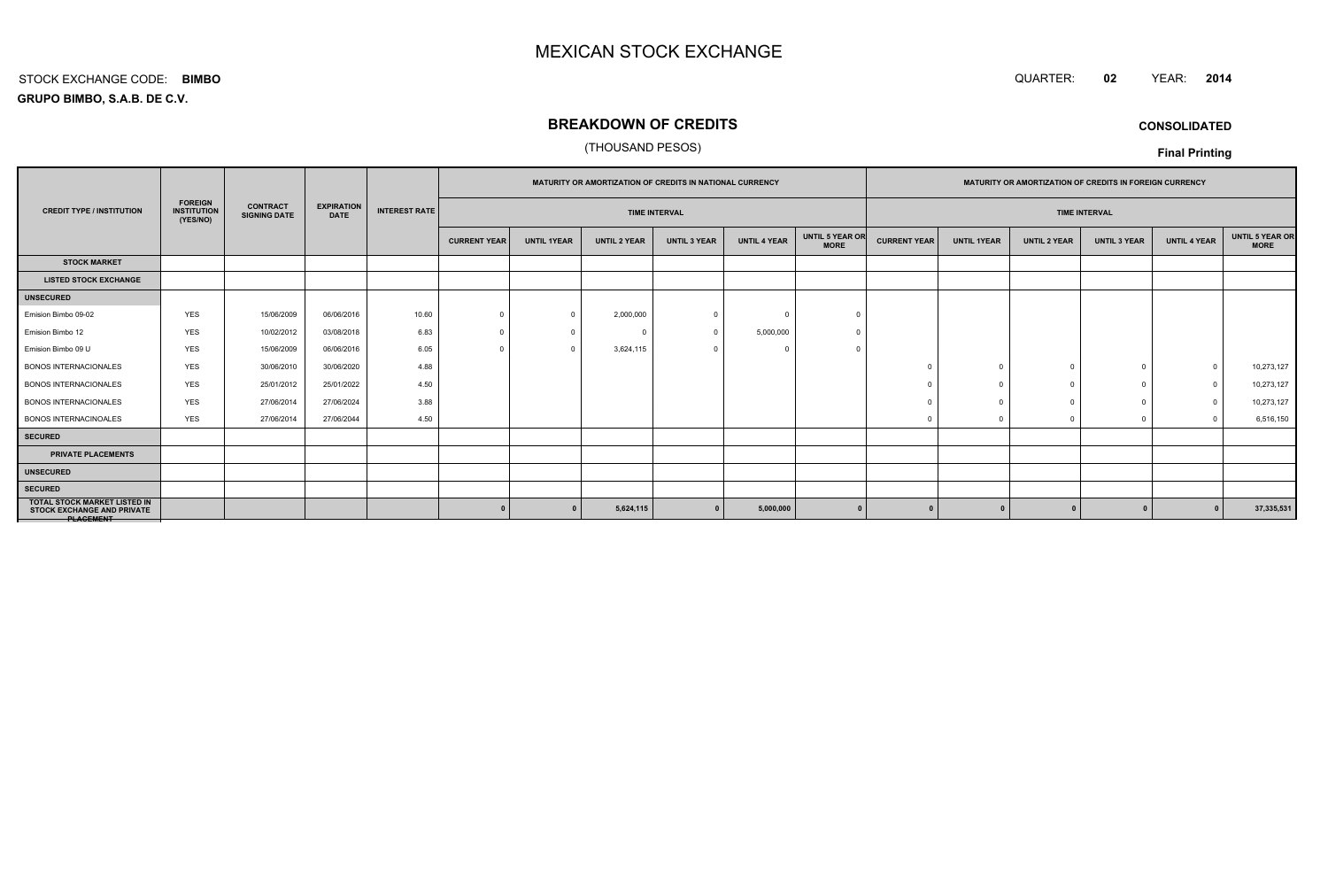#### STOCK EXCHANGE CODE:**BIMBO**

**GRUPO BIMBO, S.A.B. DE C.V.**

## **BREAKDOWN OF CREDITS**

### (THOUSAND PESOS)

|                                                                      |                                                  |                                    |                                  |                     |                    | MATURITY OR AMORTIZATION OF CREDITS IN NATIONAL CURRENCY |                     |                     |                                |                     |                    | MATURITY OR AMORTIZATION OF CREDITS IN FOREIGN CURRENCY |                     |                     |                                |
|----------------------------------------------------------------------|--------------------------------------------------|------------------------------------|----------------------------------|---------------------|--------------------|----------------------------------------------------------|---------------------|---------------------|--------------------------------|---------------------|--------------------|---------------------------------------------------------|---------------------|---------------------|--------------------------------|
| <b>CREDIT TYPE / INSTITUTION</b>                                     | <b>FOREIGN</b><br><b>INSTITUTION</b><br>(YES/NO) | <b>DATE OF</b><br><b>AGREEMENT</b> | <b>EXPIRATION</b><br><b>DATE</b> |                     |                    | <b>TIME INTERVAL</b>                                     |                     |                     |                                |                     |                    | <b>TIME INTERVAL</b>                                    |                     |                     |                                |
|                                                                      |                                                  |                                    |                                  | <b>CURRENT YEAR</b> | <b>UNTIL 1YEAR</b> | <b>UNTIL 2 YEAR</b>                                      | <b>UNTIL 3 YEAR</b> | <b>UNTIL 4 YEAR</b> | UNTIL 5 YEAR OR<br><b>MORE</b> | <b>CURRENT YEAR</b> | <b>UNTIL 1YEAR</b> | <b>UNTIL 2 YEAR</b>                                     | <b>UNTIL 3 YEAR</b> | <b>UNTIL 4 YEAR</b> | UNTIL 5 YEAR OR<br><b>MORE</b> |
| OTHER CURRENT AND NON-<br><b>CURRENT LIABILITIES WITH COST</b>       |                                                  |                                    |                                  |                     |                    |                                                          |                     |                     |                                |                     |                    |                                                         |                     |                     |                                |
| TOTAL OTHER CURRENT AND NON-<br><b>CURRENT LIABILITIES WITH COST</b> |                                                  |                                    |                                  | $\mathbf 0$         | $\Omega$           | $\mathbf 0$                                              | $\Omega$            | $\Omega$            | $\Omega$                       |                     | $\Omega$           | $\Omega$                                                | $\mathbf 0$         | $\Omega$            |                                |
|                                                                      |                                                  |                                    |                                  |                     |                    |                                                          |                     |                     |                                |                     |                    |                                                         |                     |                     |                                |
| <b>SUPPLIERS</b>                                                     |                                                  |                                    |                                  |                     |                    |                                                          |                     |                     |                                |                     |                    |                                                         |                     |                     |                                |
| VARIOS                                                               | YES                                              |                                    |                                  | $\Omega$            | 4,465,389          |                                                          |                     |                     |                                |                     |                    |                                                         |                     |                     |                                |
| VARIOS                                                               | <b>NOT</b>                                       |                                    |                                  |                     |                    |                                                          |                     |                     |                                | $\Omega$            | 6,577,852          |                                                         |                     |                     |                                |
| <b>TOTAL SUPPLIERS</b>                                               |                                                  |                                    |                                  | $\Omega$            | 4,465,389          |                                                          |                     |                     |                                |                     | 6,577,852          |                                                         |                     |                     |                                |
|                                                                      |                                                  |                                    |                                  |                     |                    |                                                          |                     |                     |                                |                     |                    |                                                         |                     |                     |                                |
| OTHER CURRENT AND NON-<br><b>CURRENT LIABILITIES</b>                 |                                                  |                                    |                                  |                     |                    |                                                          |                     |                     |                                |                     |                    |                                                         |                     |                     |                                |
| <b>VARIOS</b>                                                        | <b>NOT</b>                                       |                                    |                                  | $\Omega$            | 5,801,683          | $\mathbf 0$                                              | $\Omega$            | $\Omega$            | 2,167,847                      |                     |                    |                                                         |                     |                     |                                |
| VARIOS                                                               | <b>NOT</b>                                       |                                    |                                  |                     |                    |                                                          |                     |                     |                                | 9,541,197           | $\overline{0}$     | $\Omega$                                                | $\overline{0}$      | $\Omega$            | 18,549,809                     |
| TOTAL OTHER CURRENT AND NON-<br><b>CURRENT LIABILITIES</b>           |                                                  |                                    |                                  | $\mathbf 0$         | 5,801,683          | $\mathbf 0$                                              | $\overline{0}$      | $\Omega$            | 2,167,847                      | 9,541,197           | $^{\circ}$         | $\Omega$                                                | $^{\circ}$          | $\Omega$            | 18,549,809                     |
|                                                                      |                                                  |                                    |                                  |                     |                    |                                                          |                     |                     |                                |                     |                    |                                                         |                     |                     |                                |
| <b>GENERAL TOTAL</b>                                                 |                                                  |                                    |                                  | $\Omega$            | 10,557,463         | 5,624,115                                                |                     | 5,000,000           | 2,167,847                      | 9,541,197           | 7,740,499          | 282,660                                                 | 302,871             | $\Omega$            | 66,463,579                     |
|                                                                      |                                                  |                                    |                                  |                     |                    |                                                          |                     |                     |                                |                     |                    |                                                         |                     |                     |                                |

**NOTES**



**CONSOLIDATED**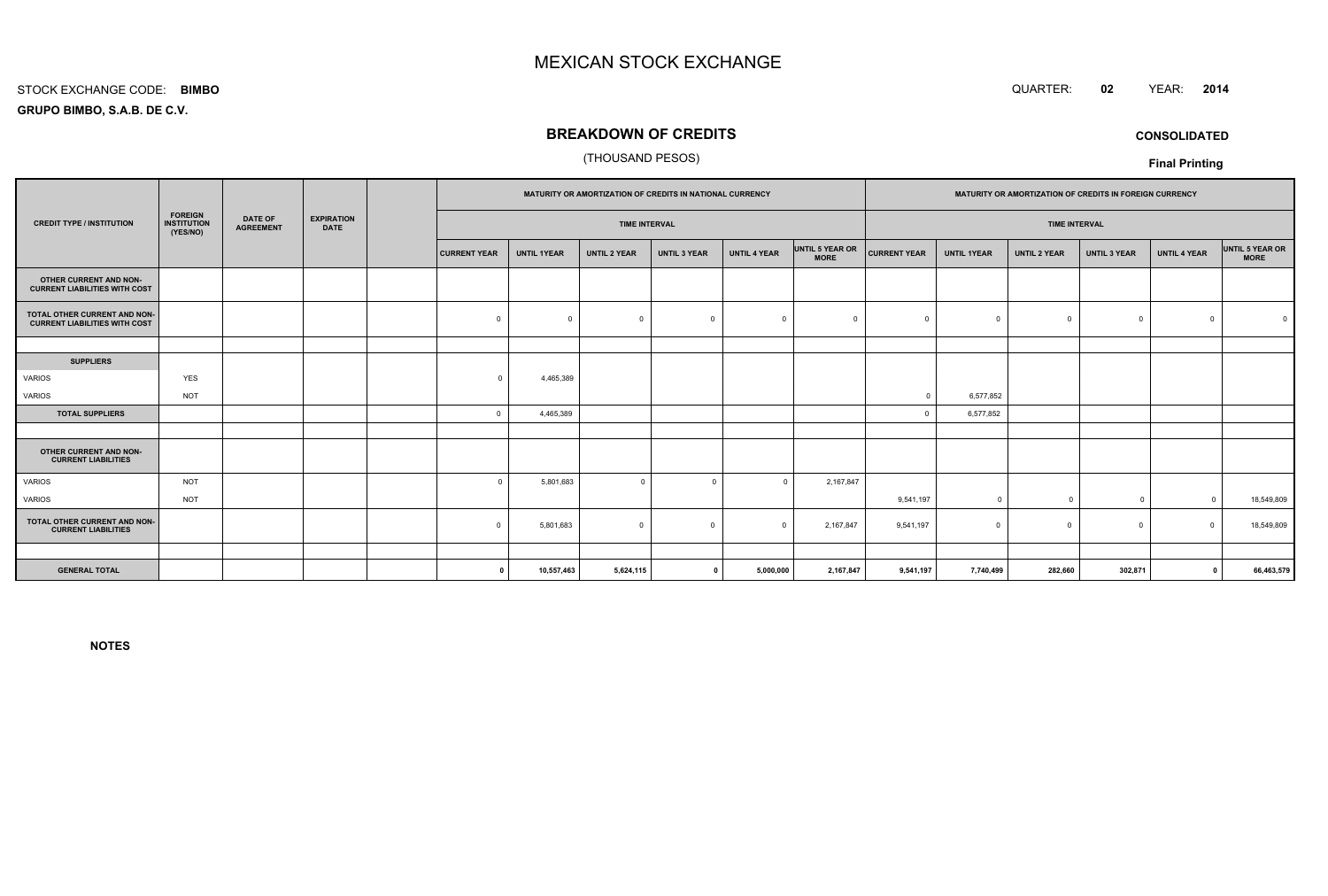### STOCK EXCHANGE CODE: **BIMBO GRUPO BIMBO, S.A.B. DE C.V.**

QUARTER: **02** YEAR: **2014**

### **MONETARY FOREIGN CURRENCY POSITION**

### **CONSOLIDATED**

### **(THOUSAND PESOS)**

### **Final Printing**

| <b>FOREIGN CURRENCY POSITION</b> |                                       | <b>DOLLARS</b>        |                                       | <b>OTHER CURRENCIES</b> | <b>THOUSAND PESOS</b> |  |
|----------------------------------|---------------------------------------|-----------------------|---------------------------------------|-------------------------|-----------------------|--|
| (THOUSANDS OF PESOS)             | <b>THOUSANDS OF</b><br><b>DOLLARS</b> | <b>THOUSAND PESOS</b> | <b>THOUSANDS OF</b><br><b>DOLLARS</b> | <b>THOUSAND PESOS</b>   | <b>TOTAL</b>          |  |
| <b>MONETARY ASSETS</b>           | 9,448                                 | 123,126               | 0                                     | 0                       | 123,126               |  |
| <b>CURRENT</b>                   | 9,448                                 | 123,126               | 0                                     | 0                       | 123,126               |  |
| <b>NON CURRENT</b>               | 0                                     | 0                     | $\mathbf{0}$                          | 0                       | $\mathbf 0$           |  |
| <b>LIABILITIES POSITION</b>      | 3,666,342                             | 47,780,862            | 0                                     | 0                       | 47,780,862            |  |
| <b>CURRENT</b>                   | 27,184                                | 354,265               | 0                                     | 0                       | 354,265               |  |
| <b>NON CURRENT</b>               | 3,639,158                             | 47,426,597            | 0                                     | 0                       | 47,426,597            |  |
| <b>NET BALANCE</b>               | $-3,656,894$                          | -47,657,736           | 0                                     | 0                       | -47,657,736           |  |

**NOTES**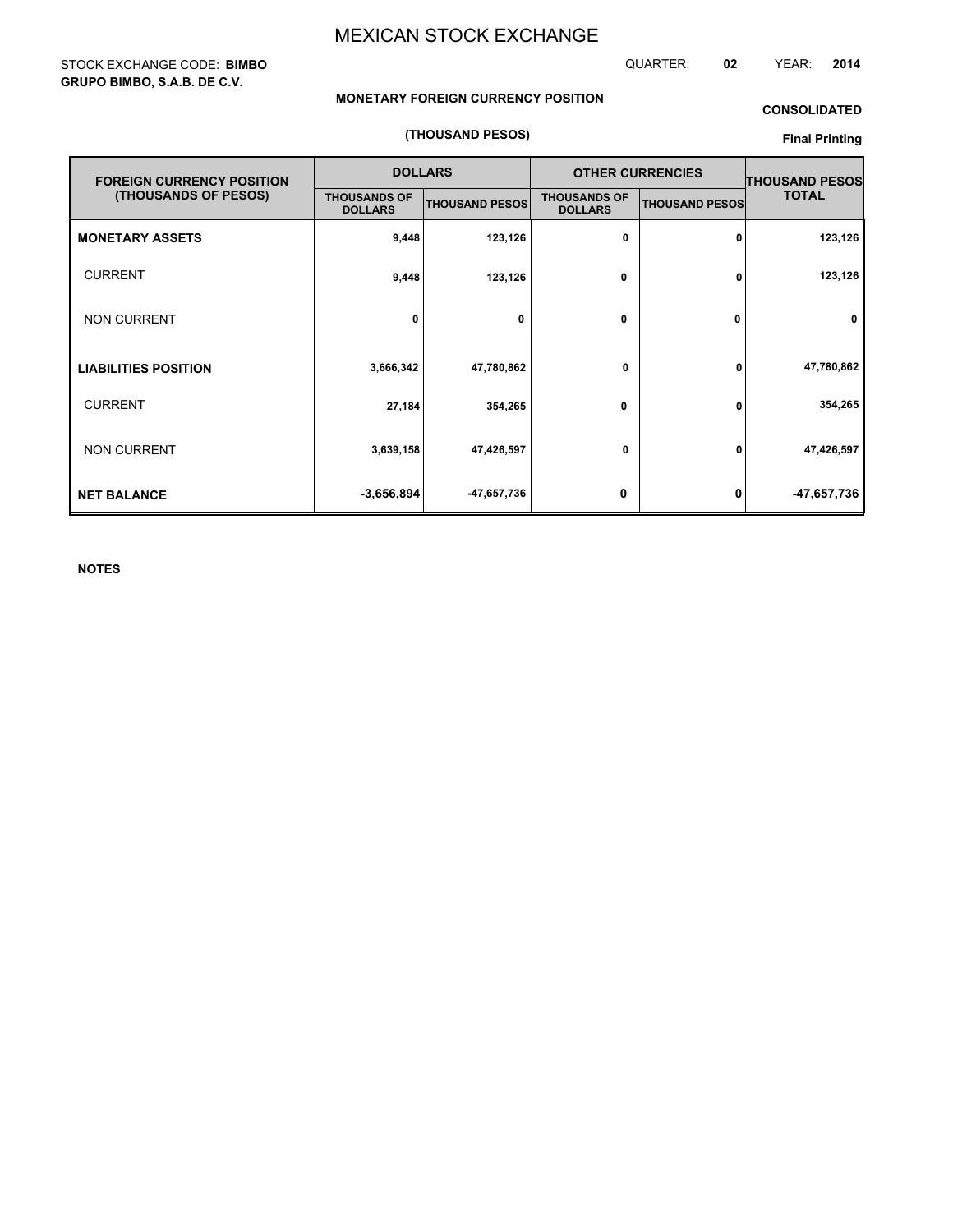# STOCK EXCHANGE CODE: QUARTER: **02** YEAR: **2014 BIMBO**

**DEBT INSTRUMENTS**

PAGE 1/2

**CONSOLIDATED**

**Final Printing**

### **FINANCIAL LIMITATIONS IN CONTRACT, ISSUED DEED AND / OR TITLE**

LA COMPAÑÍA, EN SU CARÁCTER DE ACREDITADA, FORMA PARTE DE DIVERSOS CONTRATOS DE CRÉDITO BANCARIO. DICHOS CONTRATOS DE CRÉDITO, DE ACUERDO A LAS PRÁCTICAS DE MERCADO, CONTEMPLAN CIERTAS OBLIGACIONES DE HACER Y DE NO HACER, LAS CUALES INCLUYEN EL CUMPLIMIENTO A LAS RAZONES FINANCIERAS DE DEUDA / UAFIDA Y UAFIDA / INTERESES PAGADOS. ASÍ MISMO, LOS TÍTULOS DE DEUDA, TANTO DE LOS CERTIFICADOS BURSÁTILES COMO DE LOS BONOS INTERNACIONALES EMITIDOS POR LA COMPAÑÍA, CONTEMPLAN TAMBIÉN OBLIGACIONES DE HACER Y DE NO HACER CONFORME A LA PRÁCTICA DE MERCADO.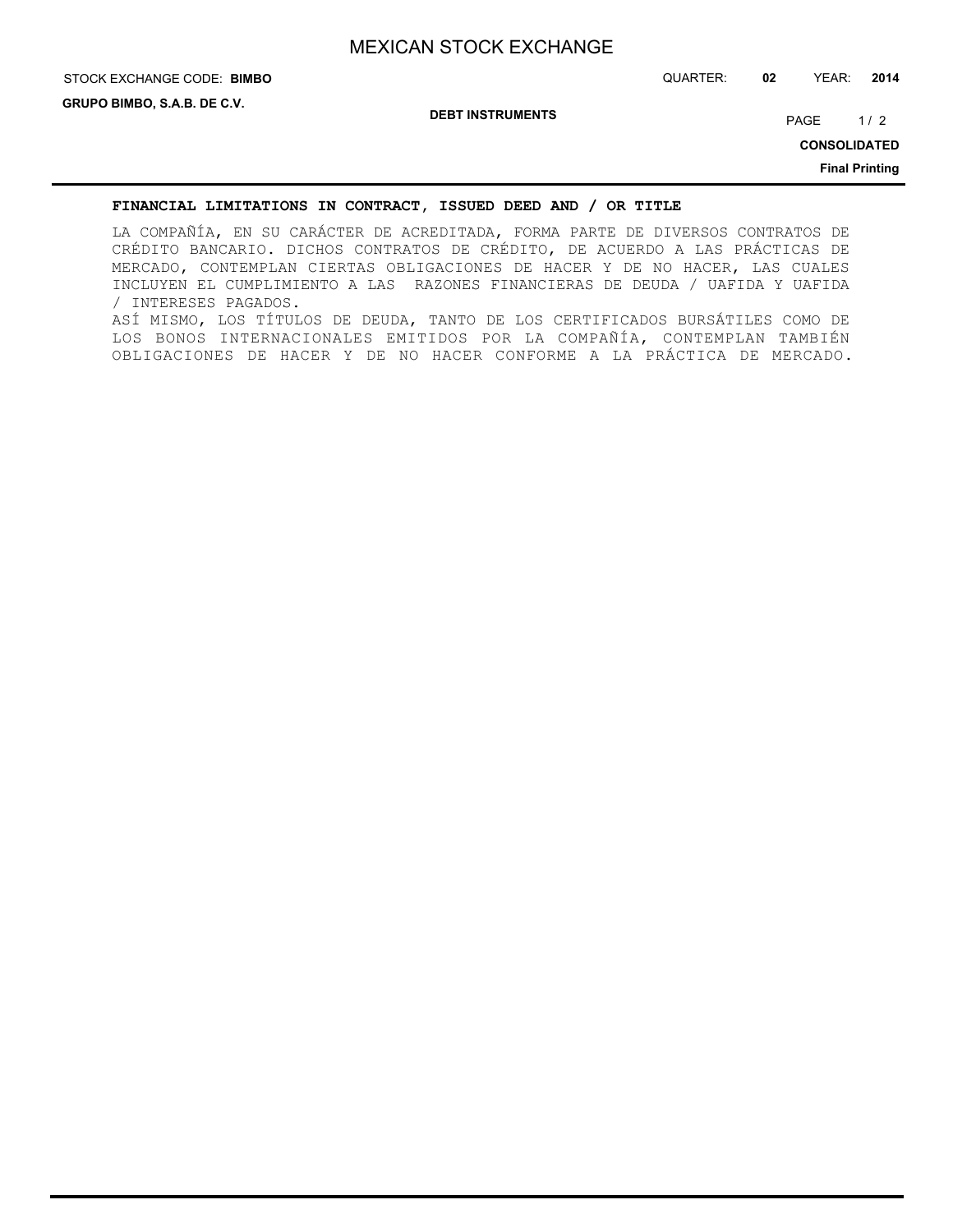STOCK EXCHANGE CODE: QUARTER: **02** YEAR: **2014 BIMBO**

**GRUPO BIMBO, S.A.B. DE C.V.**

**DEBT INSTRUMENTS**

PAGE 2/2

**CONSOLIDATED**

**Final Printing**

### **ACTUAL SITUATION OF FINANCIAL LIMITED**

A LA FECHA, LA COMPAÑÍA SE ENCUENTRA EN CUMPLIMIENTO DE LAS DIVERSAS OBLIGACIONES DE HACER Y NO HACER CONTENIDAS EN LOS CONTRATOS Y TÍTULOS DE CRÉDITO.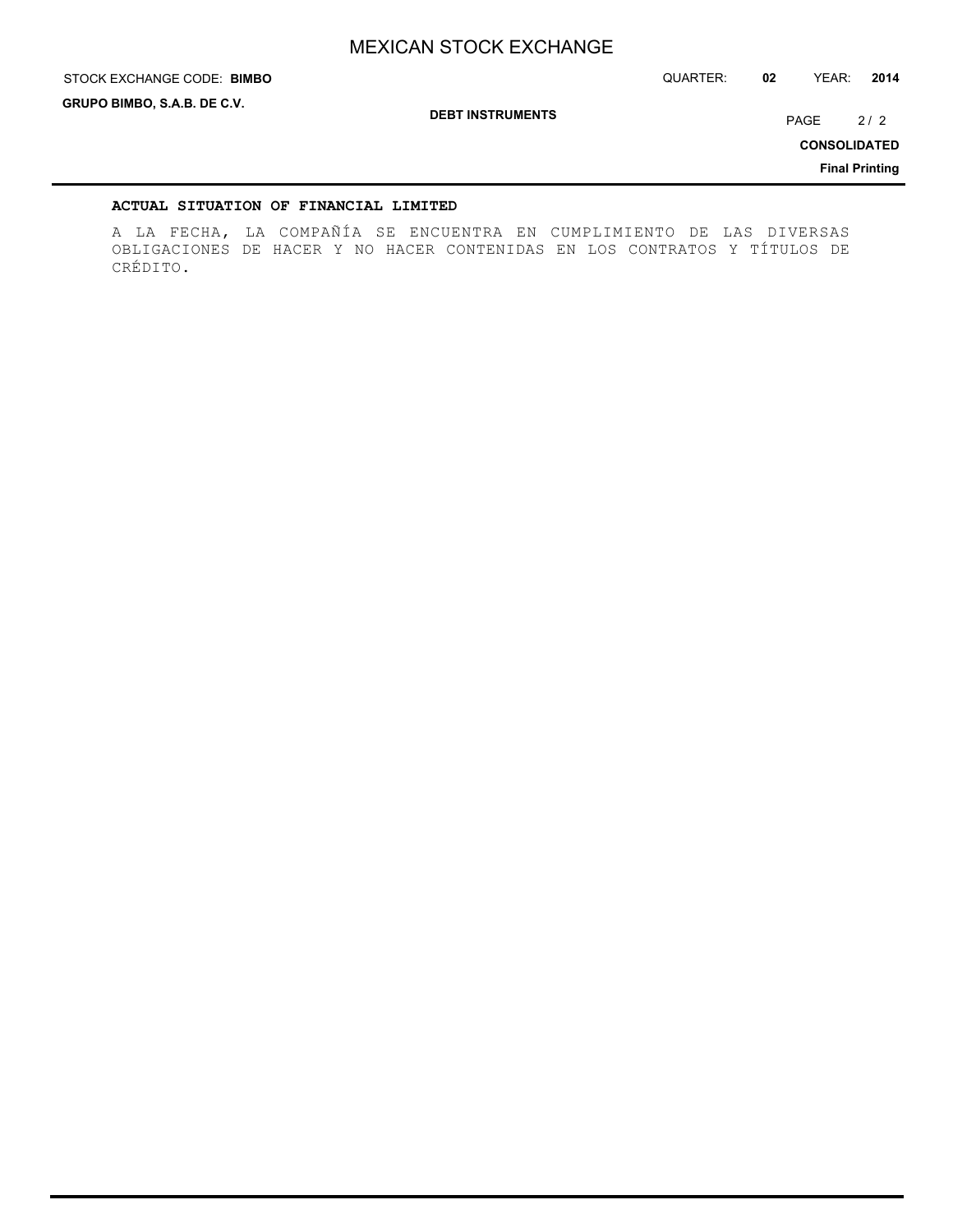### STOCK EXCHANGE CODE: QUARTER: **02** YEAR: **2014 BIMBO GRUPO BIMBO, S.A.B. DE C.V.**

## **DISTRIBUTION OF REVENUE BY PRODUCT**

## **CONSOLIDATED**

**TOTAL INCOME (THOUSAND PESOS)**

**Final Printing**

| <b>IMAIN PRODUCTS OR PRODUCT LINE!</b> | <b>NET SALES</b> |               | <b>MARKET SHARE (%)</b> | <b>MAIN</b>             |                  |  |  |
|----------------------------------------|------------------|---------------|-------------------------|-------------------------|------------------|--|--|
|                                        | <b>VOLUME</b>    | <b>AMOUNT</b> |                         | <b>TRADEMARKS</b>       | <b>CUSTOMERS</b> |  |  |
| <b>NATIONAL INCOME</b>                 |                  |               |                         |                         |                  |  |  |
| PAN BLANCO Y DULCE                     | 0                | 33,216,627    |                         | <b>BIMBO Y MARINELA</b> |                  |  |  |
| <b>EXPORT INCOME</b>                   |                  |               |                         |                         |                  |  |  |

| INCOME OF SUBSIDIARIES ABROAD |  |            |      |                         |  |  |  |  |  |  |
|-------------------------------|--|------------|------|-------------------------|--|--|--|--|--|--|
| PAN BLANCO Y DULCE            |  | 54,437,683 | 0.00 | <b>BIMBO Y MARINELA</b> |  |  |  |  |  |  |
| <b>TOTAL</b>                  |  | 87,654,310 |      |                         |  |  |  |  |  |  |

**NOTES**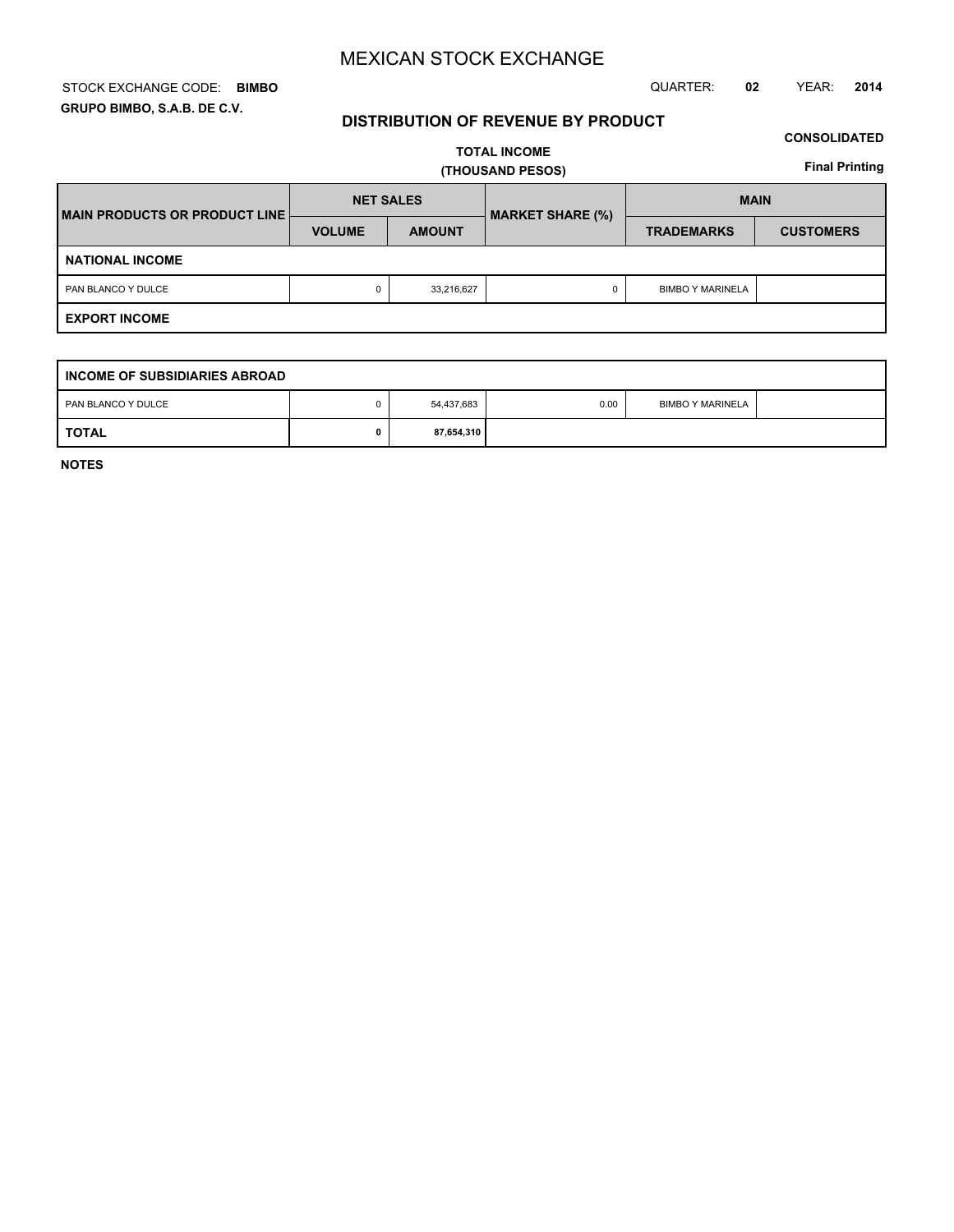**GRUPO BIMBO, S.A.B. DE C.V.**STOCK EXCHANGE CODE:**BIMBO** QUARTER: **02**YEAR: **<sup>2014</sup>**

# **ANALYSIS OF PAID CAPITAL STOCK**

**CONSOLIDATED**

# **CHARACTERISTICS OF THE SHARES**

**Final Printing**

| <b>SERIES</b> | NOMINAL VALUE | <b>VALID</b>  | <b>NUMBER OF SHARES</b> |                         |                | <b>CAPITAL STOCK</b>     |              |                 |
|---------------|---------------|---------------|-------------------------|-------------------------|----------------|--------------------------|--------------|-----------------|
|               |               | <b>COUPON</b> | <b>FIXED PORTION</b>    | <b>VARIABLE PORTION</b> | <b>MEXICAN</b> | <b>FREE SUBSCRIPTION</b> | <b>FIXED</b> | <b>VARIABLE</b> |
| I٨            |               | 4             | 4,703,200,000           |                         | 0              |                          | 1,901,132    |                 |
| <b>TOTAL</b>  |               |               | 4,703,200,000           |                         | $\Omega$       |                          | 1,901,132    |                 |

**TOTAL NUMBER OF SHARES REPRESENTING THE PAID IN CAPITALSTOCK ON THE DATE OF SENDING THE INFORMATION**

4,703,200,000

**NOTES**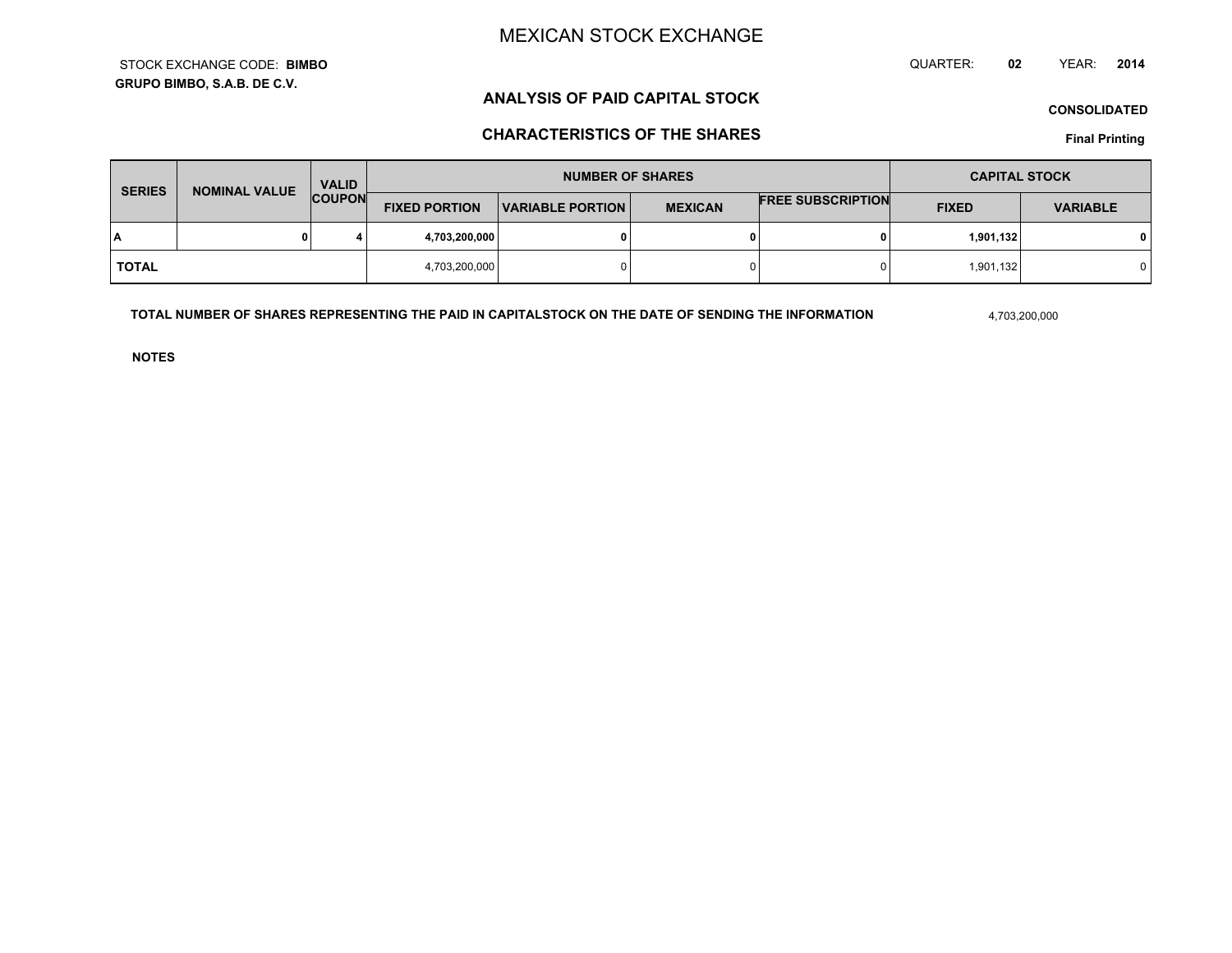STOCK EXCHANGE CODE: **BIMBO GRUPO BIMBO, S.A.B. DE C.V.**

QUARTER: **02** YEAR: **2014**

**DERIVATIVE FINANCIAL INSTRUMENTS**

1 PAGE **/ 21**

**CONSOLIDATED**

**Final Printing**

INFORMACIÓN ADICIONAL Y COMPLEMENTARIA AL REPORTE TRIMESTRAL AL 30 DE JUNIO DE 2014 ("REPORTE TRIMESTRAL") DE GRUPO BIMBO S.A.B. DE C.V. ("GRUPO BIMBO" O LA "COMPAÑÍA") SOLICITADA EN VIRTUD DEL OFICIO NÚM. 151/13179/2008 ("EL OFICIO") DE FECHA 25 DE NOVIEMBRE DE 2008 EMITIDO POR LA COMISIÓN NACIONAL BANCARIA Y DE VALORES.

LA COMISIÓN NACIONAL BANCARIA Y DE VALORES DE MÉXICO HA SOLICITADO A GRUPO BIMBO JUNTO CON OTRAS EMISORAS CON ACCIONES Y DEUDA DE LARGO PLAZO INSCRITOS EN EL REGISTRO NACIONAL DE VALORES Y LISTADAS EN LA BOLSA MEXICANA DE VALORES, S.A.B. DE C.V. DIVULGUEN INFORMACIÓN RELACIONADA AL USO DE INSTRUMENTOS FINANCIEROS DERIVADOS.

TODA VEZ QUE PARA DICHO ORGANISMO, ASÍ COMO PARA TODOS LOS PARTICIPANTES EN LOS MERCADOS FINANCIEROS, RESULTA DE PARTICULAR IMPORTANCIA QUE EL PÚBLICO INVERSIONISTA CONOZCA LA PARTICIPACIÓN DE LAS EMPRESAS PÚBLICAS EN OPERACIONES CON INSTRUMENTOS FINANCIEROS DERIVADOS, SE REQUIERE LA DIVULGACIÓN DE INFORMACIÓN ADICIONAL Y COMPLEMENTARIA DE CONFORMIDAD CON EL FORMATO SOLICITADO.

I) INTRODUCCIÓN.

COMO SE PRESENTÓ EN EL REPORTE TRIMESTRAL, LA COMPAÑÍA REPORTÓ LOS PASIVOS FINANCIEROS QUE SE DETALLAN A CONTINUACIÓN:

JUNIO DE 2014 - MILES DE PESOS

| PASIVO CIRCULANTE            |                     |              |
|------------------------------|---------------------|--------------|
|                              | CRÉDITOS BURSÁTILES |              |
|                              | CRÉDITOS BANCARIOS  | 1,453,038    |
| PASIVO A LARGO PLAZO         |                     |              |
|                              | CRÉDITOS BANCARIOS  | 11, 163, 770 |
|                              | CRÉDITOS BURSÁTILES | 48, 417, 784 |
|                              |                     |              |
| TOTAL DE PASIVOS FINANCIEROS |                     | 61,034,593   |

ESTOS PASIVOS FINANCIEROS TIENEN LAS SIGUIENTES CARACTERÍSTICAS:

### BONOS INTERNACIONALES

EL 27 DE JUNIO DE 2014 LA COMPAÑÍA REALIZÓ UNA EMISIÓN CONFORME A LA REGLA 144 A Y LA REGULACIÓN S DE LA SECURITY EXCHANGE COMISIÓN ("SEC" POR SUS SIGLAS EN INGLÉS) POR 800 MILLONES DE DÓLARES ESTADOUNIDENSES CON VENCIMIENTO EL 27 DE JUNIO DE 2024. DICHO FINANCIAMIENTO DEVENGA UNA TASA DE INTERÉS FIJA DEL 3.88% PAGADERA SEMESTRALMENTE. LOS RECURSOS PROVENIENTES DE LA PRESENTE EMISIÓN TUVIERON COMO DESTINO EL REFINANCIAMIENTO DE LA DEUDA.

EL 27 DE JUNIO DE 2014 LA COMPAÑÍA REALIZÓ UNA EMISIÓN CONFORME A LA REGLA 144 A Y LA REGULACIÓN S DE LA SECURITY EXCHANGE COMISIÓN ("SEC" POR SUS SIGLAS EN INGLÉS) POR 500 MILLONES DE DÓLARES ESTADOUNIDENSES CON VENCIMIENTO EL 27 DE JUNIO DE 2044. DICHO FINANCIAMIENTO DEVENGA UNA TASA DE INTERÉS FIJA DEL 4.88% PAGADERA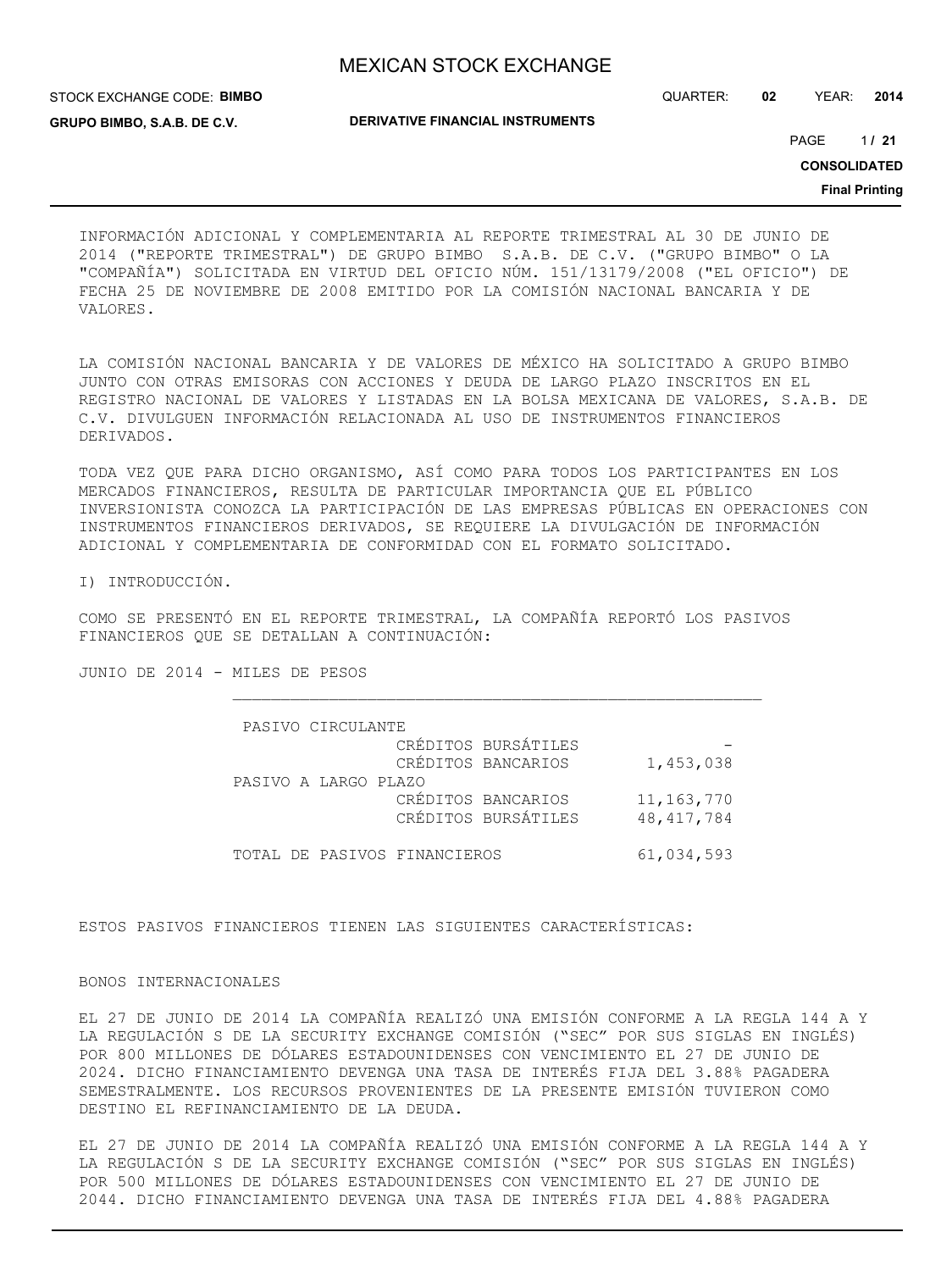QUARTER: **02** YEAR: **2014**

**GRUPO BIMBO, S.A.B. DE C.V.**

STOCK EXCHANGE CODE: **BIMBO**

**DERIVATIVE FINANCIAL INSTRUMENTS**

2 PAGE **/ 21**

**CONSOLIDATED**

**Final Printing**

SEMESTRALMENTE. LOS RECURSOS PROVENIENTES DE LA PRESENTE EMISIÓN TUVIERON COMO DESTINO EL REFINANCIAMIENTO DE LA DEUDA.

EL 25 DE ENERO DE 2012 LA COMPAÑÍA REALIZÓ UNA EMISIÓN CONFORME A LA REGLA 144 A Y LA REGULACIÓN S DE LA SECURITY EXCHANGE COMISIÓN ("SEC" POR SUS SIGLAS EN INGLÉS) POR 800 MILLONES DE DÓLARES ESTADOUNIDENSES CON VENCIMIENTO EL 25 DE ENERO DE 2022. DICHO FINANCIAMIENTO DEVENGA UNA TASA DE INTERÉS FIJA DEL 4.50% PAGADERA SEMESTRALMENTE. LOS RECURSOS PROVENIENTES DE LA PRESENTE EMISIÓN TUVIERON COMO DESTINO EL REFINANCIAMIENTO DE LA DEUDA.

EL 30 DE JUNIO DE 2010, LA COMPAÑÍA REALIZÓ UNA EMISIÓN CONFORME A LA REGLA 144 A REGULACIÓN S POR 800 MILLONES DE DÓLARES ESTADOUNIDENSES Y CON VENCIMIENTO EL 30 DE JUNIO DE 2020. SOBRE DICHO FINANCIAMIENTO, LA COMPAÑÍA DEBE PAGAR UNA TASA DE INTERÉS FIJA DEL 4.875% PAGADERA SEMESTRALMENTE. LOS RECURSOS DE DICHA EMISIÓN, FUERON APLICADOS AL REFINANCIAMIENTO DE DEUDA DE LA COMPAÑÍA.

LOS BONOS INTERNACIONALES EMITIDOS POR LA COMPAÑÍA, CUENTAN CON LA GARANTÍA DE SUS PRINCIPALES SUBSIDIARIAS OPERATIVAS.

CERTIFICADOS BURSÁTILES

A LA FECHA, LA COMPAÑÍA MANTIENE VIGENTES DIVERSAS EMISIONES DE CERTIFICADOS BURSÁTILES.

BIMBO 12- CON EL PROPÓSITO DE REFINANCIAR PARCIALMENTE SU DEUDA, EL 10 DE FEBRERO DE 2012 LA COMPAÑÍA EMITIÓ CERTIFICADOS BURSÁTILES CON VENCIMIENTO EN AGOSTO DE 2018 Y CON UNA TASA DE INTERÉS FIJA DE 6.83%.

DURANTE 2009, LA COMPAÑÍA REALIZÓ LAS SIGUIENTES EMISIONES DE CERTIFICADOS BURSÁTILES, PAGADERAS A SU VENCIMIENTO. LOS RECURSOS OBTENIDOS DE DICHAS EMISIONES, FUERON UTILIZADOS PARA REFINANCIAR DEUDA DE LA COMPAÑÍA ORIGINALMENTE CONTRATADA PARA HACER FRENTE A LA ADQUISICIÓN DE BFI.

BIMBO 09- EMITIDOS EL 15 DE JUNIO DE 2009, CON VENCIMIENTO EN JUNIO DE 2014 Y CON UNA TASA DE INTERÉS APLICABLE A ESTA EMISIÓN DE TIIE DE 28 DÍAS MÁS 1.55 PUNTOS PORCENTUALES.

BIMBO 09-2- EMITIDOS EL 15 DE JUNIO DE 2009 CON VENCIMIENTO EN JUNIO DE 2016 Y CON UNA TASA DE INTERÉS FIJA DEL 10.60%.

BIMBO 09U- EMITIDOS EL 15 DE JUNIO DE 2009 POR UN MONTO DE 706,302 UDIS Y CON VENCIMIENTO EN JUNIO DE 2016, CON UNA TASA DE INTERÉS FIJA DEL 6.05%. EL VALOR DE LA UDI AL 31 DE MARZO DE 2014 Y AL 31 DE DICIEMBRE DE 2013 ES DE \$5.145084 Y \$5.058731 PESOS POR UDI, RESPECTIVAMENTE.

LA TOTALIDAD DE LOS CERTIFICADOS BURSÁTILES EMITIDOS POR LA COMPAÑÍA, CUENTAN CON EL AVAL DE SUS PRINCIPALES SUBSIDIARIAS OPERATIVAS.

LÍNEA DE CRÉDITO COMPROMETIDA REVOLVENTE (MULTIMONEDA)

EN DICIEMBRE DE 2013, LA COMPAÑÍA RENOVÓ Y ENMENDÓ LOS TÉRMINOS Y CONDICIONES DE DICHA LÍNEA COMPROMETIDA MULTIMONEDA, CONTRATADA ORIGINALMENTE EL 26 DE ABRIL DE 2010.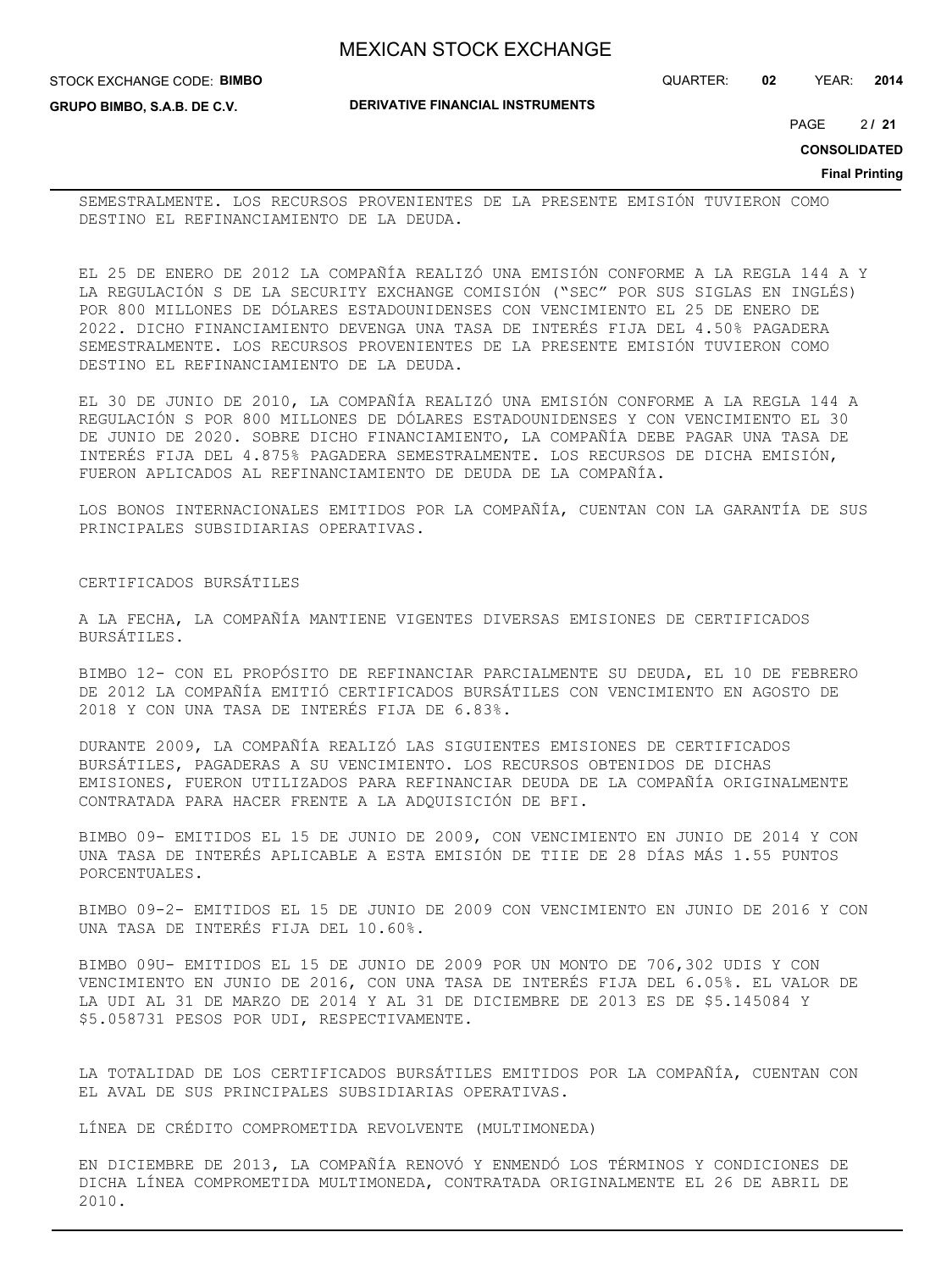STOCK EXCHANGE CODE: **BIMBO**

**GRUPO BIMBO, S.A.B. DE C.V.**

**DERIVATIVE FINANCIAL INSTRUMENTS**

QUARTER: **02** YEAR: **2014**

 $3/21$ PAGE **/ 21**

**CONSOLIDATED**

**Final Printing**

DE ACUERDO A LOS NUEVOS TÉRMINOS Y CONDICIONES, SON NUEVE LAS INSTITUCIONES FINANCIERAS COMPROMETIDAS EN ESTA LÍNEA. EL IMPORTE TOTAL DE LA LÍNEA ES DE HASTA \$2,000 MILLONES DE DÓLARES, CON FECHA DE VENCIMIENTO EN EL 13 DE MARZO DE 2019 Y CON UNA TASA DE INTERÉS APLICABLE DE LIBOR MÁS 1.00% PARA DISPOSICIONES EN DÓLARES AMERICANOS, CDOR MÁS 1.00% PARA DISPOSICIONES EN DÓLARES CANADIENSES Y DE TIIE MÁS 0.75% PARA DISPOSICIONES EN PESOS.

LA LÍNEA REVOLVENTE FUE DISPUESTA DURANTE EL SEGUNDO TRIMESTRE DEL 2014 PARA EL PAGO DE UNA PORCIÓN DE LA ADQUISICIÓN DE CANADA BREAD. LA DISPOSICIÓN FUE REALIZADA EN DÓLARES AMERICANOS, DÓLARES CANADIENSES Y PESOS.

### CRÉDITO BANCARIO SINDICADO

EL 26 DE ABRIL DE 2011, LA COMPAÑÍA CONTRATÓ UN CRÉDITO BANCARIO A LARGO PLAZO POR UN IMPORTE DE 1,300 MILLONES DE DÓLARES ESTADOUNIDENSES. EN DICHO CRÉDITO, PARTICIPA BANK OF AMERICA N.A. COMO AGENTE ADMINISTRADOR Y UN SINDICATO DE BANCOS INTEGRADO A LA FECHA POR DIEZ INSTITUCIONES. EL PRESENTE CRÉDITO SERÁ AMORTIZADO SEMESTRALMENTE A PARTIR DE OCTUBRE DE 2014 Y HASTA EL 20 DE ABRIL DE 2016. SOBRE ESTE FINANCIAMIENTO, LA COMPAÑÍA DEBE PAGAR INTERESES A LA TASA LIBOR MÁS 1.10%. LOS RECURSOS OBTENIDOS DE ESTE FINANCIAMIENTO, FUERON APLICADOS AL REFINANCIAMIENTO DE OBLIGACIONES ORIGINALMENTE CONTRATADAS PARA FINANCIAR LA ADQUISICIÓN DE BFI Y PARA EL PAGO PARCIAL DE LA ADQUISICIÓN DE SARA LEE.

DURANTE 2012, LA COMPAÑÍA PREPAGÓ \$1,102 MILLONES DE DÓLARES ESTADOUNIDENSES CON LOS RECURSOS OBTENIDOS POR LOS FINANCIAMIENTOS BURSÁTILES EN 2012.

AL 31 DE DICIEMBRE DE 2013, LA COMPAÑÍA PREPAGÓ \$145 MILLONES DE DÓLARES AMERICANOS CON RECURSOS PROPIOS.

EN MARZO DE 2014, LA COMPAÑÍA PREPAGÓ \$53 MILLONES DE DÓLARES, CON LO CUAL DICHO CRÉDITO HA SIDO LIQUIDADO EN SU TOTALIDAD.

LÍNEA DE CRÉDITO COMPROMETIDA REVOLVENTE (MULTIMONEDA)

EN DICIEMBRE DE 2013, LA COMPAÑÍA RENOVÓ Y ENMENDÓ LOS TÉRMINOS Y CONDICIONES DE DICHA LÍNEA COMPROMETIDA MULTIMONEDA, CONTRATADA ORIGINALMENTE EL 26 DE ABRIL DE 2010.

DE ACUERDO A LOS NUEVOS TÉRMINOS Y CONDICIONES, SON NUEVE LAS INSTITUCIONES FINANCIERAS COMPROMETIDAS EN ESTA LÍNEA. EL IMPORTE TOTAL DE LA LÍNEA ES DE HASTA \$2,000 MILLONES DE DÓLARES, CON FECHA DE VENCIMIENTO EN EL 13 DE MARZO DE 2019 Y CON UNA TASA DE INTERÉS APLICABLE DE LIBOR MÁS 1.00% PARA DISPOSICIONES EN DÓLARES AMERICANOS, CDOR MÁS 1.00% PARA DISPOSICIONES EN DÓLARES CANADIENSES Y DE TIIE MÁS 0.75% PARA DISPOSICIONES EN PESOS.

LA LÍNEA REVOLVENTE FUE DISPUESTA DURANTE EL SEGUNDO TRIMESTRE DEL 2014 PARA EL PAGO DE UNA PORCIÓN DE LA ADQUISICIÓN DE CANADA BREAD. LA DISPOSICIÓN FUE REALIZADA EN DÓLARES AMERICANOS, DÓLARES CANADIENSES Y PESOS.

CRÉDITO REVOLVENTE EN DÓLARES ESTADOUNIDENSES

AL 30 DE JUNIO DEL 2014, LA COMPAÑÍA TIENE DISPONIBLE UNA LÍNEA DE CRÉDITO REVOLVENTE COMPROMETIDA CON UNA INSTITUCIÓN BANCARIA ESTADOUNIDENSE POR UN MONTO DE HASTA 29 MILLONES DE DÓLARES ESTADOUNIDENSES CON FECHA DE VENCIMIENTO AL 28 DE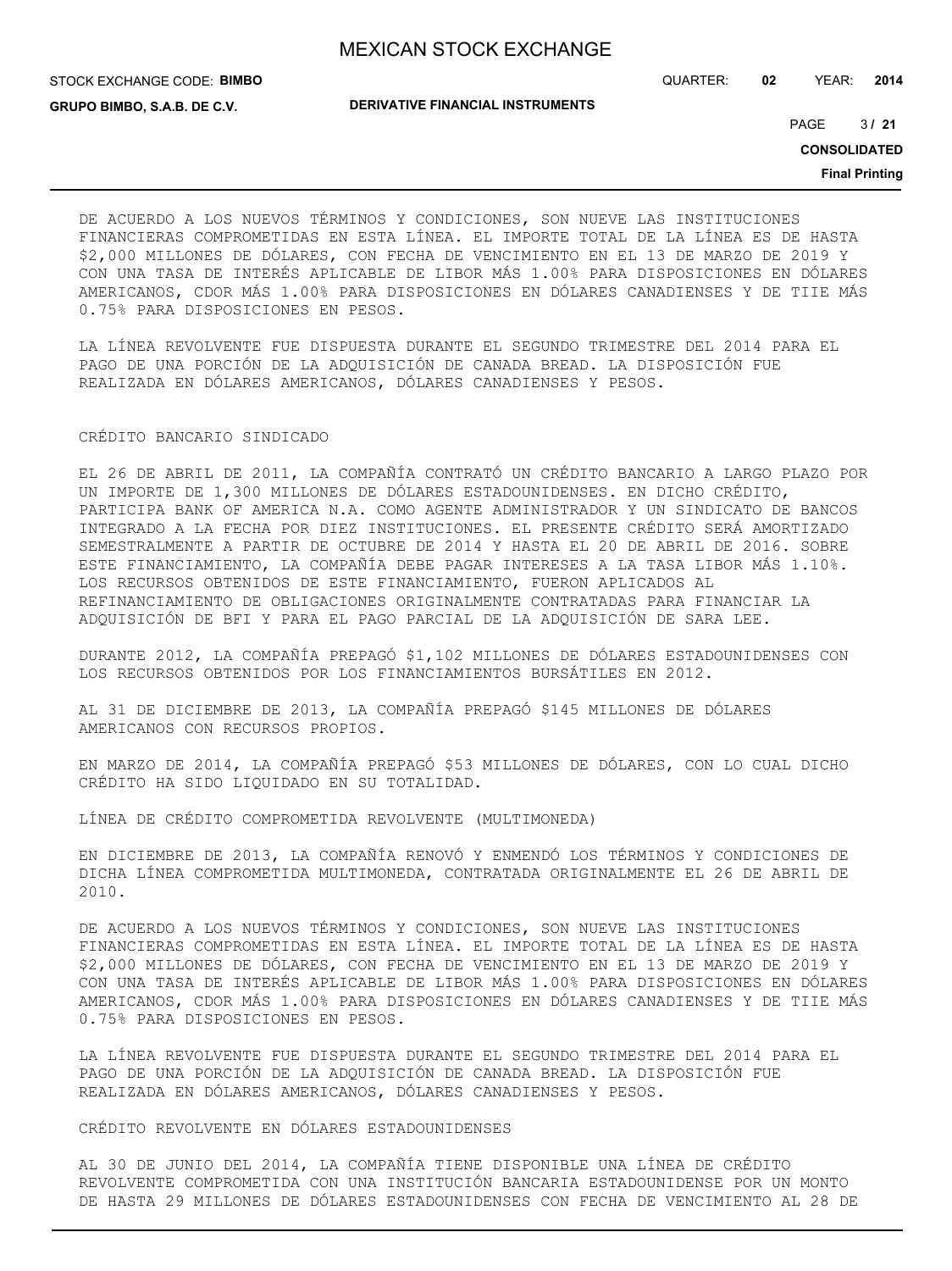STOCK EXCHANGE CODE: **BIMBO**

QUARTER: **02** YEAR: **2014**

**GRUPO BIMBO, S.A.B. DE C.V.**

**DERIVATIVE FINANCIAL INSTRUMENTS**

 $4/21$ PAGE **/ 21**

**CONSOLIDATED**

#### **Final Printing**

NOVIEMBRE DE 2014. LOS PAGOS DE INTERESES SERÁN MENSUALES SOBRE EL SALDO REMANENTE ANUAL A UNA TASA DE INTERÉS LIBOR MÁS 0.90%. ADEMÁS, LA ENTIDAD PAGARÁ UNA COMISIÓN ANUAL POR LOS MONTOS NO DISPUESTOS. AL 30 DE JUNIO DE 2014 LA COMPAÑÍA NO TENÍA SALDO DISPUESTO SOBRE ESTA LÍNEA. NO HAY CONVENIOS FINANCIEROS POR ESTA LÍNEA DE CRÉDITO REVOLVENTE.

LOS CRÉDITOS BANCARIOS CONTRATADOS POR LA COMPAÑÍA, CUENTAN CON EL AVAL DE SUS PRINCIPALES SUBSIDIARIAS OPERATIVAS.

CRÉDITOS QUIROGRAFARIOS PARA CAPITAL DE TRABAJO

ENTRE EL 27 Y 30 DE DICIEMBRE DEL 2013, LA COMPAÑÍA CONTRATÓ, CON TRES INSTITUCIONES FINANCIERAS, TRES CRÉDITOS QUIROGRAFARIOS DE CORTO PLAZO POR UN MONTO DE 350, 1,500 Y 2,500 MILLONES DE PESOS RESPECTIVAMENTE. AL 30 DE JUNIO DE 2014 LA COMPAÑÍA HABÍA PREPAGADO LA TOTALIDAD DE LOS CRÉDITOS.

OTROS - ALGUNAS SUBSIDIARIAS TIENEN CONTRATADOS OTROS PRÉSTAMOS DIRECTOS PARA SOLVENTAR PRINCIPALMENTE SUS NECESIDADES DE CAPITAL DE TRABAJO, CON VENCIMIENTOS QUE FLUCTÚAN ENTRE EL 2014 Y 2018 Y GENERAN INTERESES A DIVERSAS TASAS.

ADICIONALMENTE, LA COMPAÑÍA REVELÓ EN EL REPORTE TRIMESTRAL LA CONTRATACIÓN Y VIGENCIA DE LAS SIGUIENTES OPERACIONES CON INSTRUMENTOS FINANCIEROS DERIVADOS:

| INSTRUMENTO:<br>MONTO NOCIONAL Y MONEDA:<br>POSICION PRIMARIA OBJETO DE COBERTURA: BIMBO12<br>FECHA DE INICIO:<br>FECHA DE VENCIMIENTO:<br>LA COMPAÑÍA PAGA:<br>LA COMPAÑÍA RECIBE:<br>OBSERVACIONES:  | 6.83% | CROSS CURRENCY SWAP (CCS)<br>50,000 USD<br>$17 - FEB - 12$<br>$3 - AGO - 18$<br>3.30%<br>TRANSFORMA TASA PASIVA FIJA EN<br>PESOS A FIJA EN DÓLARES           |
|--------------------------------------------------------------------------------------------------------------------------------------------------------------------------------------------------------|-------|--------------------------------------------------------------------------------------------------------------------------------------------------------------|
| INSTRUMENTO:<br>MONTO NOCIONAL Y MONEDA:<br>POSICION PRIMARIA OBJETO DE COBERTURA: BIMBO 12<br>FECHA DE INICIO:<br>FECHA DE VENCIMIENTO:<br>LA COMPAÑÍA PAGA:<br>LA COMPAÑÍA RECIBE:<br>OBSERVACIONES: |       | CROSS CURRENCY SWAP (CCS)<br>50,000 USD<br>$15 - FEB - 12$<br>$3 - AGO - 18$<br>3.24%<br>6.83%<br>TRANSFORMA TASA PASIVA FIJA EN<br>PESOS A FIJA EN DÓLARES  |
| INSTRUMENTO:<br>MONTO NOCIONAL Y MONEDA:<br>POSICION PRIMARIA OBJETO DE COBERTURA: BIMBO 12<br>FECHA DE INICIO:<br>FECHA DE VENCIMIENTO:<br>LA COMPAÑÍA PAGA:<br>LA COMPAÑÍA RECIBE:<br>OBSERVACIONES: |       | CROSS CURRENCY SWAP (CCS)<br>70,000 USD<br>$14 - FEB - 12$<br>$3 - AGO - 18$<br>3.265%<br>6.83%<br>TRANSFORMA TASA PASIVA FIJA EN<br>PESOS A FIJA EN DÓLARES |
| INSTRUMENTO:<br>MONTO NOCIONAL Y MONEDA:<br>POSICION PRIMARIA OBJETO DE COBERTURA: BIMBO 12                                                                                                            |       | CROSS CURRENCY SWAP (CCS)<br>72,134 USD                                                                                                                      |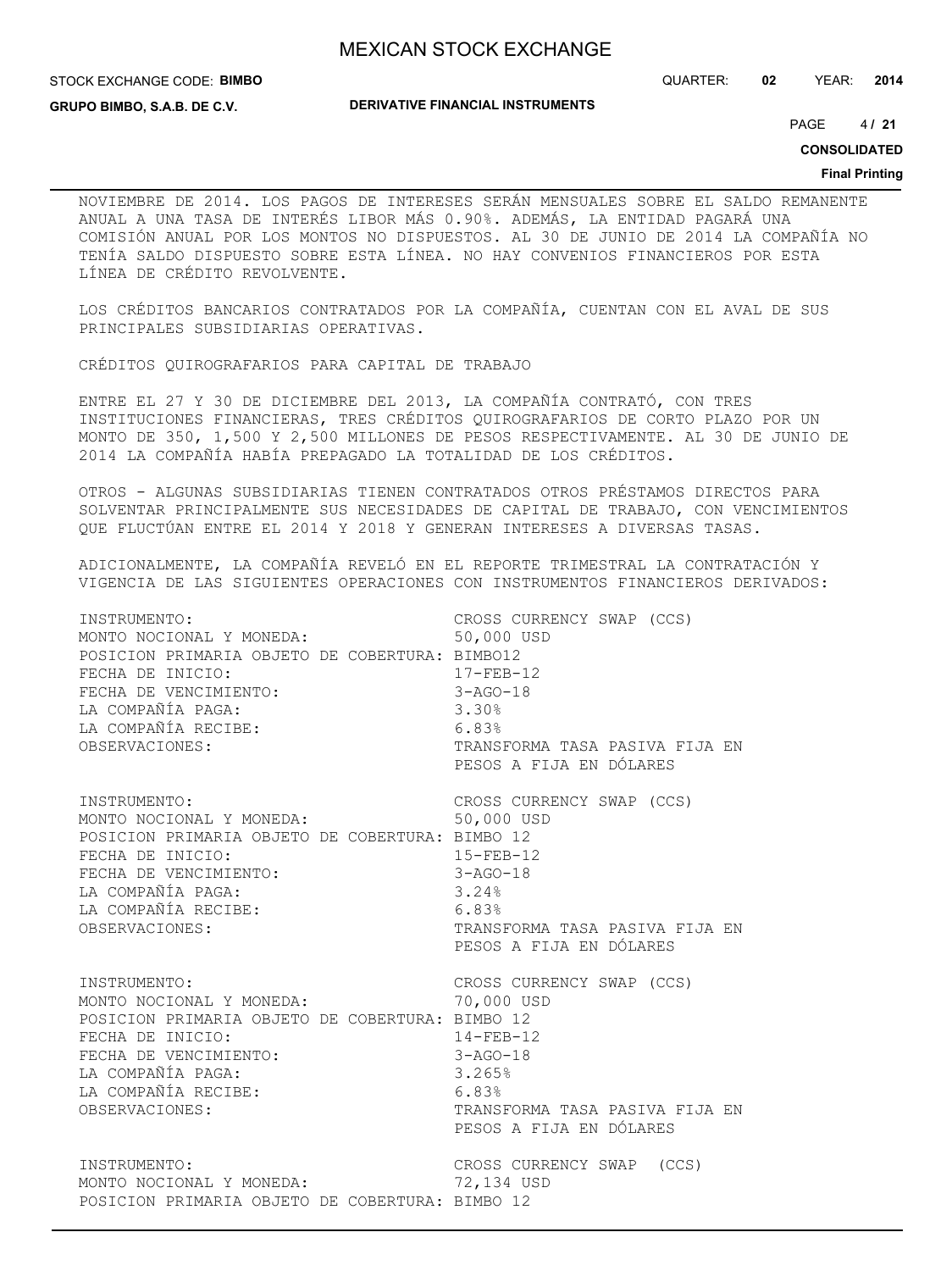#### STOCK EXCHANGE CODE: **BIMBO**

**GRUPO BIMBO, S.A.B. DE C.V.**

### **DERIVATIVE FINANCIAL INSTRUMENTS**

QUARTER: **02** YEAR: **2014**

 $5/21$ PAGE **/ 21**

**CONSOLIDATED**

| FECHA DE INICIO:<br>FECHA DE VENCIMIENTO:<br>LA COMPAÑÍA PAGA:<br>LA COMPAÑÍA RECIBE:<br>OBSERVACIONES:                                                                                                                                           | 17-FEB-12<br>$3 - AGO - 18$<br>3.325%<br>6.83%<br>TRANSFORMA TASA PASIVA FIJA EN<br>PESOS A FIJA EN DÓLARES                                            |
|---------------------------------------------------------------------------------------------------------------------------------------------------------------------------------------------------------------------------------------------------|--------------------------------------------------------------------------------------------------------------------------------------------------------|
| INSTRUMENTO:<br>MONTO NOCIONAL Y MONEDA:<br>POSICION PRIMARIA OBJETO DE COBERTURA: BIMBO 12<br>FECHA DE INICIO:<br>FECHA DE VENCIMIENTO:<br>LA COMPAÑÍA PAGA:<br>LA COMPAÑÍA RECIBE:<br>OBSERVACIONES:                                            | CROSS CURRENCY SWAP (CCS)<br>100,000 USD<br>$14 - FEB - 12$<br>3-AGO-18<br>3.25%<br>6.83%<br>TRANSFORMA TASA PASIVA FIJA EN<br>PESOS A FIJA EN DÓLARES |
| INSTRUMENTO:<br>MONTO NOCIONAL Y MONEDA: 50,000 USD<br>POSICION PRIMARIA OBJETO DE COBERTURA: BIMBO 12<br>FECHA DE INICIO: 17-FEB-12<br>FECHA DE VENCIMIENTO: 3-AGO-18<br>LA COMPAÑÍA PAGA: 3.272%<br>LA COMPAÑÍA RECIBE: 6.83%<br>OBSERVACIONES: | CROSS CURRENCY SWAP (CCS)<br>$17 - FEB - 12$<br>TRANSFORMA TASA PASIVA FIJA EN<br>PESOS A FIJA EN DÓLARES                                              |
| INSTRUMENTO:<br>MONTO NOCIONAL Y MONEDA:<br>POSICION PRIMARIA OBJETO DE COBERTURA: BIMBO 09-2<br>FECHA DE INICIO:<br>FECHA DE VENCIMIENTO:<br>LA COMPAÑÍA PAGA:<br>6.35%<br>LA COMPAÑÍA RECIBE:<br>OBSERVACIONES:                                 | CROSS CURRENCY SWAP (CCS)<br>155,279 USD<br>$13-DIC-10$<br>$06 - JUN - 16$<br>10.60%<br>TRANSFORMA TASA PASIVA FIJA EN<br>PESOS A FIJA EN DÓLARES      |
| INSTRUMENTO:<br>MONTO NOCIONAL Y MONEDA:<br>POSICION PRIMARIA OBJETO DE COBERTURA: BIMBO 09U<br>FECHA DE INICIO:<br>FECHA DE VENCIMIENTO:<br>LA COMPAÑÍA PAGA:<br>LA COMPAÑÍA RECIBE:<br>OBSERVACIONES:                                           | CROSS CURRENCY SWAP (CCS)<br>83,125 USD<br>$21 - FEB - 11$<br>6-JUN-16<br>6.47%<br>10.54%<br>TRANSFORMA TASA PASIVA FIJA EN<br>PESOS A FIJA EN DÓLARES |
| INSTRUMENTO:<br>MONTO NOCIONAL Y MONEDA:<br>POSICION PRIMARIA OBJETO DE COBERTURA: BIMBO 09U<br>FECHA DE INICIO:<br>FECHA DE VENCIMIENTO:<br>LA COMPAÑÍA PAGA:                                                                                    | CROSS CURRENCY SWAP (CCS)<br>166,250 USD<br>$21 - FEB - 11$<br>$6 - JUN - 16$<br>6.53%                                                                 |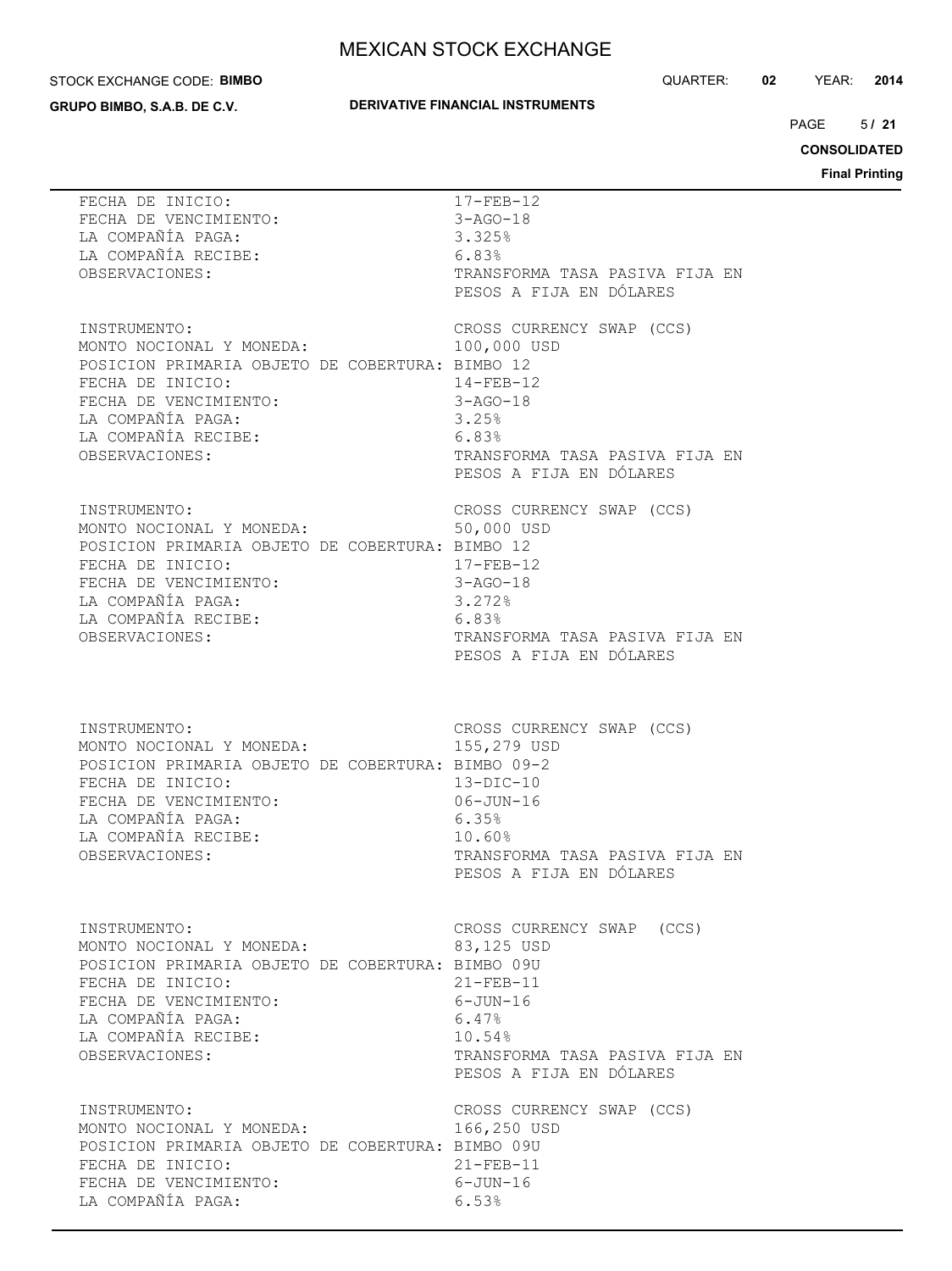#### STOCK EXCHANGE CODE: **BIMBO**

**GRUPO BIMBO, S.A.B. DE C.V.**

QUARTER: **02** YEAR: **2014**

 $6/21$ PAGE **/ 21**

**CONSOLIDATED**

| LA COMPAÑÍA RECIBE:<br>OBSERVACIONES:                                                                                                                                                                  | 10.60%<br>TRANSFORMA TASA PASIVA FIJA EN<br>PESOS A FIJA EN DÓLARES                                                                                                   |
|--------------------------------------------------------------------------------------------------------------------------------------------------------------------------------------------------------|-----------------------------------------------------------------------------------------------------------------------------------------------------------------------|
| INSTRUMENTO:<br>MONTO NOCIONAL Y MONEDA:<br>POSICION PRIMARIA OBJETO DE COBERTURA: CERTIFICADO BURSÁTIL BIMBO 09-U                                                                                     | INTEREST RATE SWAP (IRS)<br>1,000,000 MXN<br>APROX.3,000,000 EN UDIS A 7<br>AÑOS                                                                                      |
| FECHA DE INICIO:<br>FECHA DE VENCIMIENTO:<br>LA COMPAÑÍA PAGA:<br>LA COMPAÑÍA RECIBE:<br>OBSERVACIONES:                                                                                                | $15 - JUN - 09$<br>$06 - JUN - 16$<br>10.54% NOMINAL<br>$6.05%$ REAL<br>TRANSFORMA TASA PASIVA REAL A<br>TASA NOMINAL EN MXN                                          |
| INSTRUMENTO:<br>MONTO NOCIONAL Y MONEDA:<br>POSICION PRIMARIA OBJETO DE COBERTURA: CERTIFICADO BURSÁTIL BIMBO 09-U                                                                                     | INTEREST RATE SWAP (IRS)<br>2,000,000 MXN<br>APROX. 3,000,000 EN UDIS A 7                                                                                             |
| FECHA DE INICIO:<br>FECHA DE VENCIMIENTO:<br>LA COMPAÑÍA PAGA:<br>LA COMPAÑÍA RECIBE:<br>OBSERVACIONES:                                                                                                | AÑOS<br>$15 - JUN - 09$<br>$06 - JUN - 16$<br>10.6% NOMINAL<br>$6.05%$ REAL<br>TRANSFORMA TASA PASIVA REAL A<br>TASA NOMINAL EN MXN                                   |
| INSTRUMENTO:<br>MONTO NOCIONAL Y MONEDA:<br>POSICION PRIMARIA OBJETO DE COBERTURA: BIMBO 24<br>FECHA DE INICIO:<br>FECHA DE VENCIMIENTO:<br>LA COMPAÑÍA PAGA:<br>LA COMPAÑÍA RECIBE:<br>OBSERVACIONES: | CROSS CURRENCY SWAP (CCS)<br>223,672 USD<br>$30 - JUN - 14$<br>$30 - JUN - 24$<br>4.118%<br>3.875%<br>TRANSFORMA TASA PASIVA FIJA EN<br>DÓLARES A FIJA EN CANADIENSES |
| INSTRUMENTO:<br>MONTO NOCIONAL Y MONEDA:<br>POSICION PRIMARIA OBJETO DE COBERTURA: BIMBO 24<br>FECHA DE INICIO:<br>FECHA DE VENCIMIENTO:<br>LA COMPAÑÍA PAGA:<br>LA COMPAÑÍA RECIBE:<br>OBSERVACIONES: | CROSS CURRENCY SWAP (CCS)<br>270,359 USD<br>$30 - JUN - 14$<br>$30 - JUN - 24$<br>4.113%<br>3.875%<br>TRANSFORMA TASA PASIVA FIJA EN<br>DÓLARES A FIJA EN CANADIENSES |
| INSTRUMENTO:<br>MONTO NOCIONAL Y MONEDA:<br>POSICION PRIMARIA OBJETO DE COBERTURA: BIMBO 24<br>FECHA DE INICIO:<br>FECHA DE VENCIMIENTO:<br>LA COMPAÑÍA PAGA:<br>LA COMPAÑÍA RECIBE:                   | CROSS CURRENCY SWAP (CCS)<br>10,000 USD<br>$30 - JUN - 14$<br>$30 - JUN - 24$<br>4.150%<br>3.875%                                                                     |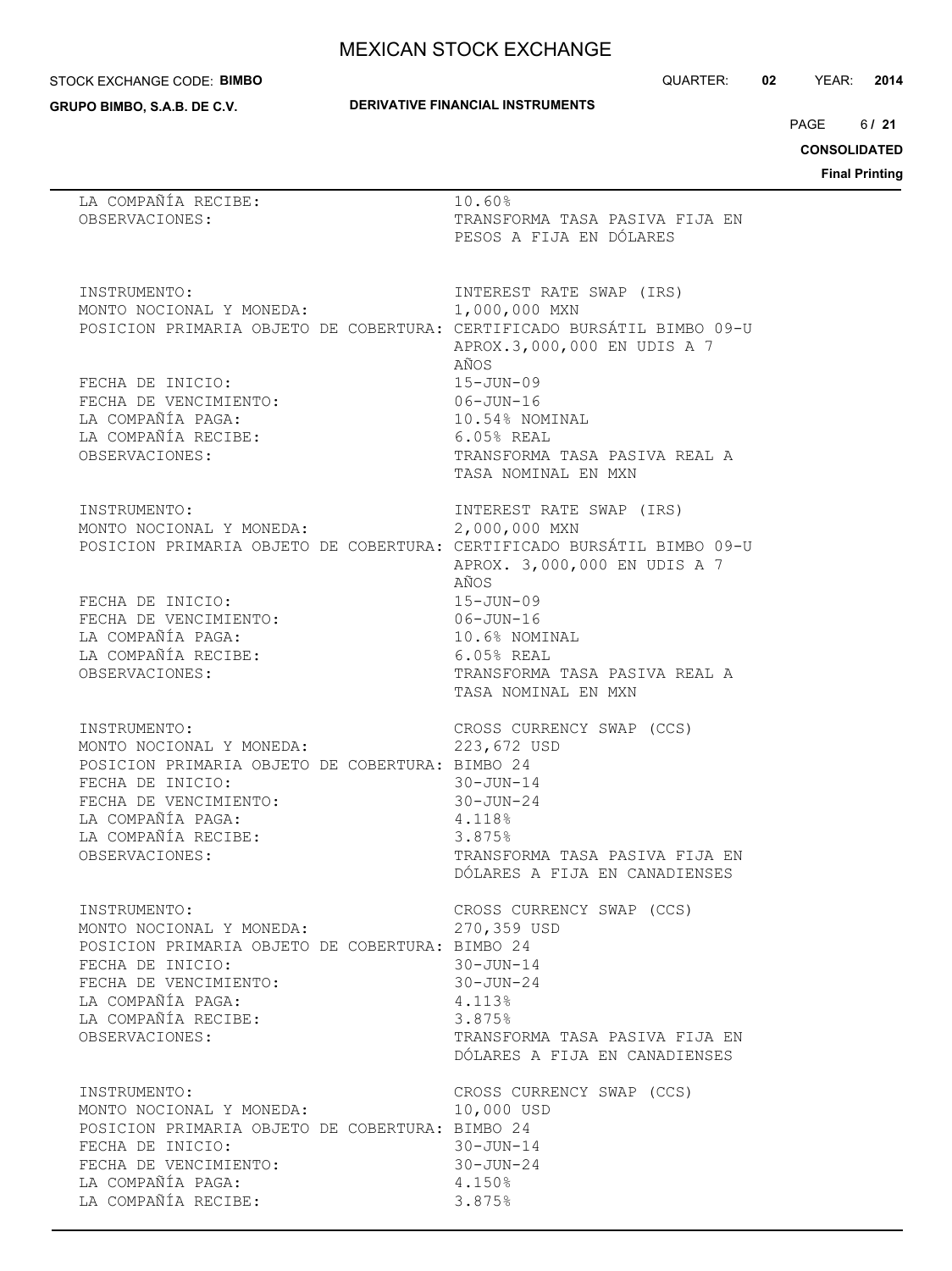#### STOCK EXCHANGE CODE: **BIMBO**

**GRUPO BIMBO, S.A.B. DE C.V.**

QUARTER: **02** YEAR: **2014**

 $7/21$ PAGE **/ 21**

**CONSOLIDATED**

|                                                                                                                                                                                      | <b>Final Print</b>                                                                                                                             |
|--------------------------------------------------------------------------------------------------------------------------------------------------------------------------------------|------------------------------------------------------------------------------------------------------------------------------------------------|
| OBSERVACIONES:                                                                                                                                                                       | TRANSFORMA TASA PASIVA FIJA EN<br>DÓLARES A FIJA EN CANADIENSES                                                                                |
| INSTRUMENTO:                                                                                                                                                                         | CROSS CURRENCY SWAP (CCS)                                                                                                                      |
| MONTO NOCIONAL Y MONEDA:                                                                                                                                                             | 102,545 USD                                                                                                                                    |
| POSICION PRIMARIA OBJETO DE COBERTURA: BIMBO 24                                                                                                                                      | $30 - JUN - 14$                                                                                                                                |
| FECHA DE INICIO:                                                                                                                                                                     | $30 - JUN - 24$                                                                                                                                |
| FECHA DE VENCIMIENTO:                                                                                                                                                                | 4.156%                                                                                                                                         |
| LA COMPAÑÍA PAGA:                                                                                                                                                                    | 3.875%                                                                                                                                         |
| LA COMPAÑÍA RECIBE:                                                                                                                                                                  | TRANSFORMA TASA PASIVA FIJA EN                                                                                                                 |
| OBSERVACIONES:                                                                                                                                                                       | DÓLARES A FIJA EN CANADIENSES                                                                                                                  |
| INSTRUMENTO:                                                                                                                                                                         | CROSS CURRENCY SWAP (CCS)                                                                                                                      |
| MONTO NOCIONAL Y MONEDA:                                                                                                                                                             | 101,000 USD                                                                                                                                    |
| POSICION PRIMARIA OBJETO DE COBERTURA: BIMBO 24                                                                                                                                      | $30 - JUN - 14$                                                                                                                                |
| FECHA DE INICIO:                                                                                                                                                                     | $30 - JUN - 24$                                                                                                                                |
| FECHA DE VENCIMIENTO:                                                                                                                                                                | 4.125%                                                                                                                                         |
| LA COMPAÑÍA PAGA:                                                                                                                                                                    | 3.875%                                                                                                                                         |
| LA COMPAÑÍA RECIBE:                                                                                                                                                                  | TRANSFORMA TASA PASIVA FIJA EN                                                                                                                 |
| OBSERVACIONES:                                                                                                                                                                       | DÓLARES A FIJA EN CANADIENSES                                                                                                                  |
| INSTRUMENTO:<br>MONTO NOCIONAL Y MONEDA:<br>POSICION PRIMARIA OBJETO DE COBERTURA: COMPRAS PRONOSTICADAS EN MONEDA<br>FECHA DE INICIO:<br>FECHA DE VENCIMIENTO:<br>PRECIO DE COMPRA: | CONTRATO DE PRECIO ADELANTADO<br>(FORWARDS) DE DIVISAS<br>USD \$10,400<br>EXTRANJERA<br>$11 - FEB - 14$<br>10-JUL-14<br>\$13.4420 MXN/USD      |
| MONTO NOCIONAL Y MONEDA:                                                                                                                                                             | USD \$11,000                                                                                                                                   |
| POSICION PRIMARIA OBJETO DE COBERTURA: COMPRAS PRONOSTICADAS EN MONEDA                                                                                                               | EXTRANJERA                                                                                                                                     |
| FECHA DE INICIO:                                                                                                                                                                     | $12-MAR-14$                                                                                                                                    |
| FECHA DE VENCIMIENTO:                                                                                                                                                                | 15-AGO-14                                                                                                                                      |
| PRECIO DE COMPRA:                                                                                                                                                                    | \$13.4360 MXN/USD                                                                                                                              |
| INSTRUMENTO:<br>MONTO NOCIONAL Y MONEDA:<br>POSICION PRIMARIA OBJETO DE COBERTURA: COMPRAS PRONOSTICADAS EN MONEDA<br>FECHA DE INICIO:<br>FECHA DE VENCIMIENTO:<br>PRECIO DE COMPRA: | CONTRATO DE PRECIO ADELANTADO<br>(FORWARDS) DE DIVISAS<br>USD \$5,000<br>EXTRANJERA<br>$05 - FEB - 14$<br>$31 - JUL - 14$<br>\$13.4405 MXN/USD |
| INSTRUMENTO:                                                                                                                                                                         | CONTRATO DE PRECIO ADELANTADO                                                                                                                  |
| MONTO NOCIONAL Y MONEDA:                                                                                                                                                             | (FORWARDS) DE DIVISAS                                                                                                                          |
| POSICION PRIMARIA OBJETO DE COBERTURA: COMPRAS PRONOSTICADAS EN MONEDA                                                                                                               | USD \$5,000                                                                                                                                    |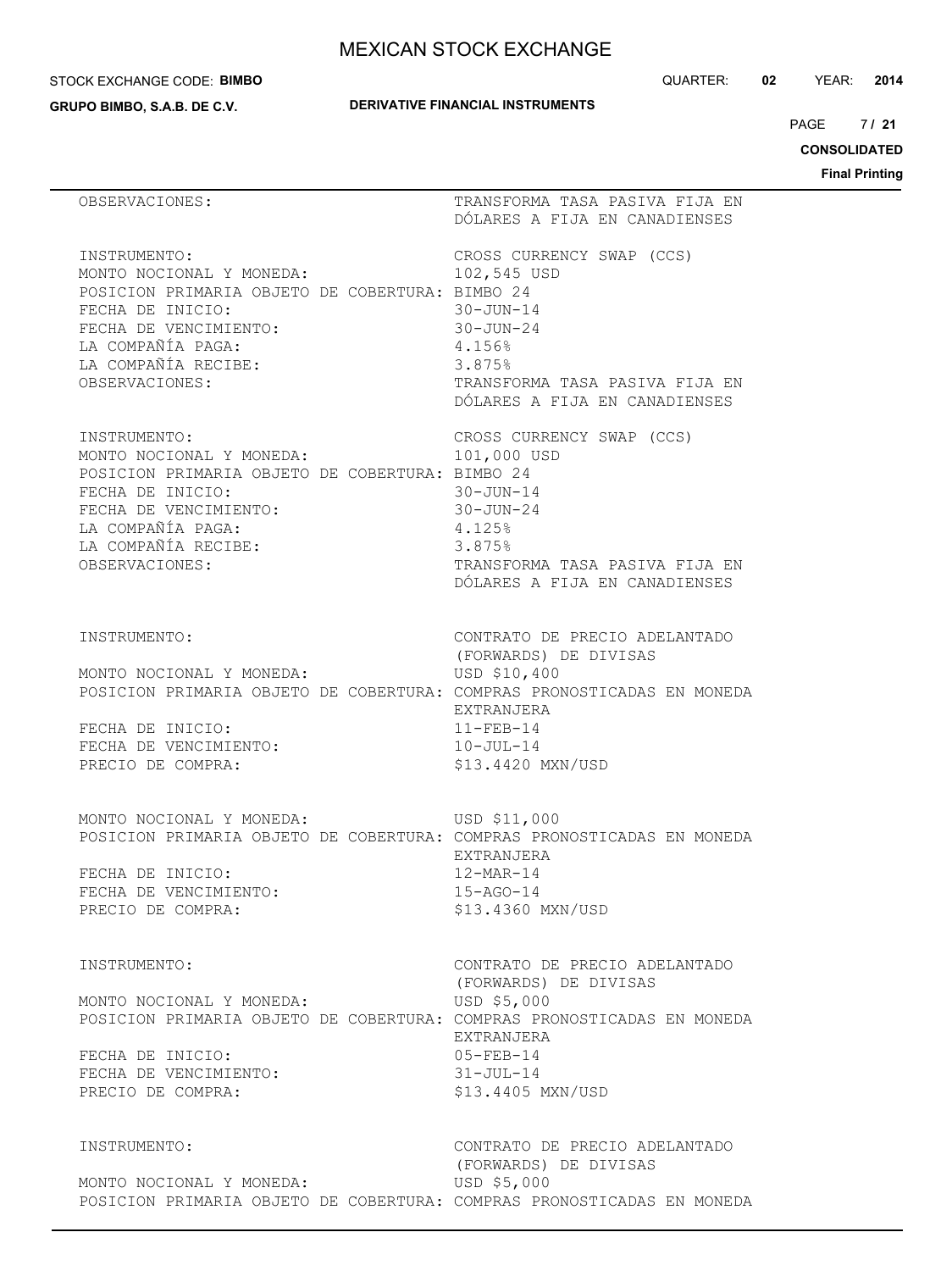#### STOCK EXCHANGE CODE: **BIMBO**

**GRUPO BIMBO, S.A.B. DE C.V.**

### **DERIVATIVE FINANCIAL INSTRUMENTS**

QUARTER: **02** YEAR: **2014**

 $8/21$ PAGE **/ 21**

**CONSOLIDATED**

|                                                                                                            |                                                                                                                                                                                                                          | Fina |
|------------------------------------------------------------------------------------------------------------|--------------------------------------------------------------------------------------------------------------------------------------------------------------------------------------------------------------------------|------|
| FECHA DE INICIO:<br>FECHA DE VENCIMIENTO:<br>PRECIO DE COMPRA:                                             | EXTRANJERA<br>06-FEB-14<br>31-JUL-14<br>\$13.3855 MXN/USD                                                                                                                                                                |      |
| INSTRUMENTO:<br>MONTO NOCIONAL Y MONEDA:<br>FECHA DE INICIO:<br>FECHA DE VENCIMIENTO:<br>PRECIO DE COMPRA: | CONTRATO DE PRECIO ADELANTADO<br>(FORWARDS) DE DIVISAS<br>USD \$4,400<br>POSICION PRIMARIA OBJETO DE COBERTURA: COMPRAS PRONOSTICADAS EN MONEDA<br>EXTRANJERA<br>$14 - FEB - 14$<br>31-JUL-14<br>\$13.4089 MXN/USD       |      |
| INSTRUMENTO:<br>MONTO NOCIONAL Y MONEDA:<br>FECHA DE INICIO:<br>FECHA DE VENCIMIENTO:<br>PRECIO DE COMPRA: | CONTRATO DE PRECIO ADELANTADO<br>(FORWARDS) DE DIVISAS<br>USD \$5,000<br>POSICION PRIMARIA OBJETO DE COBERTURA: COMPRAS PRONOSTICADAS EN MONEDA<br>EXTRANJERA<br>06-MAR-14<br>$29 - AGO - 14$<br>\$13.3297 MXN/USD       |      |
| INSTRUMENTO:<br>MONTO NOCIONAL Y MONEDA:<br>FECHA DE INICIO:<br>FECHA DE VENCIMIENTO:<br>PRECIO DE COMPRA: | CONTRATO DE PRECIO ADELANTADO<br>(FORWARDS) DE DIVISAS<br>USD \$5,000<br>POSICION PRIMARIA OBJETO DE COBERTURA: COMPRAS PRONOSTICADAS EN MONEDA<br>EXTRANJERA<br>14-MAR-14<br>15-AGO-14<br>\$13.3735 MXN/USD             |      |
| INSTRUMENTO:<br>MONTO NOCIONAL Y MONEDA:<br>FECHA DE INICIO:<br>FECHA DE VENCIMIENTO:<br>PRECIO DE COMPRA: | CONTRATO DE PRECIO ADELANTADO<br>(FORWARDS) DE DIVISAS<br>USD \$4,000<br>POSICION PRIMARIA OBJETO DE COBERTURA: COMPRAS PRONOSTICADAS EN MONEDA<br>EXTRANJERA<br>14-MAR-14<br>$29 - AGO - 14$<br>\$13.4045 MXN/USD       |      |
| INSTRUMENTO:<br>MONTO NOCIONAL Y MONEDA:<br>FECHA DE INICIO:<br>FECHA DE VENCIMIENTO:<br>PRECIO DE COMPRA: | CONTRATO DE PRECIO ADELANTADO<br>(FORWARDS) DE DIVISAS<br>USD \$5,000<br>POSICION PRIMARIA OBJETO DE COBERTURA: COMPRAS PRONOSTICADAS EN MONEDA<br>EXTRANJERA<br>$22 - ABR - 14$<br>$12 - SEP - 14$<br>\$13.2043 MXN/USD |      |
| INSTRUMENTO:                                                                                               | CONTRATO DE PRECIO ADELANTADO<br>(FORWARDS) DE DIVISAS                                                                                                                                                                   |      |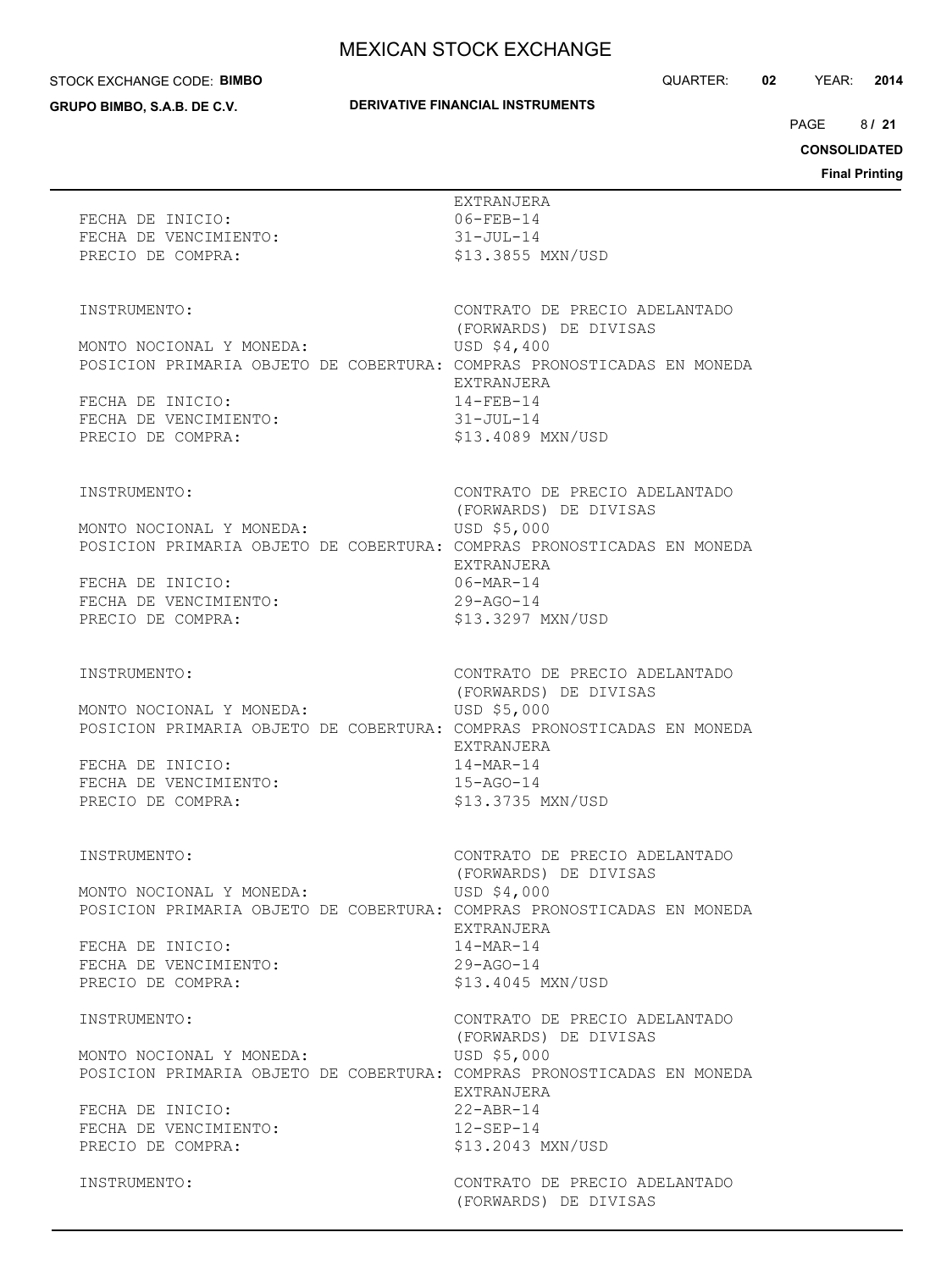#### STOCK EXCHANGE CODE: **BIMBO**

**GRUPO BIMBO, S.A.B. DE C.V.**

### **DERIVATIVE FINANCIAL INSTRUMENTS**

QUARTER: **02** YEAR: **2014**

 $9121$ PAGE **/ 21**

**CONSOLIDATED**

| MONTO NOCIONAL Y MONEDA:<br>POSICION PRIMARIA OBJETO DE COBERTURA: COMPRAS PRONOSTICADAS EN MONEDA | USD \$4,000<br>EXTRANJERA              |
|----------------------------------------------------------------------------------------------------|----------------------------------------|
| FECHA DE INICIO:                                                                                   | $23 - ABR - 14$                        |
| FECHA DE VENCIMIENTO:                                                                              | $12 - SEP - 14$                        |
|                                                                                                    |                                        |
| PRECIO DE COMPRA:                                                                                  | \$13.1579 MXN/USD                      |
| INSTRUMENTO:                                                                                       | CONTRATO DE PRECIO ADELANTADO          |
|                                                                                                    | (FORWARDS) DE DIVISAS                  |
| MONTO NOCIONAL Y MONEDA:                                                                           | USD \$4,500                            |
| POSICION PRIMARIA OBJETO DE COBERTURA: COMPRAS PRONOSTICADAS EN MONEDA                             |                                        |
|                                                                                                    | EXTRANJERA                             |
| FECHA DE INICIO:                                                                                   | $05-MAY-14$                            |
| FECHA DE VENCIMIENTO:                                                                              | $30 - SEP - 14$                        |
| PRECIO DE COMPRA:                                                                                  | \$13.1593 MXN/USD                      |
|                                                                                                    |                                        |
| INSTRUMENTO:                                                                                       | CONTRATO DE PRECIO ADELANTADO          |
|                                                                                                    | (FORWARDS) DE DIVISAS                  |
| MONTO NOCIONAL Y MONEDA:                                                                           | USD \$5,000                            |
| POSICION PRIMARIA OBJETO DE COBERTURA: COMPRAS PRONOSTICADAS EN MONEDA                             |                                        |
|                                                                                                    | EXTRANJERA<br>07-MAY-14                |
| FECHA DE INICIO:                                                                                   |                                        |
| FECHA DE VENCIMIENTO:                                                                              | $11 - JUL-14$                          |
| PRECIO DE COMPRA:                                                                                  | \$13.0511 MXN/USD                      |
| INSTRUMENTO:                                                                                       | CONTRATO DE PRECIO ADELANTADO          |
|                                                                                                    | (FORWARDS) DE DIVISAS                  |
| MONTO NOCIONAL Y MONEDA:                                                                           | USD \$5,000                            |
| POSICION PRIMARIA OBJETO DE COBERTURA: COMPRAS PRONOSTICADAS EN MONEDA                             |                                        |
|                                                                                                    | EXTRANJERA                             |
| FECHA DE INICIO:                                                                                   | 09-MAY-14                              |
| FECHA DE VENCIMIENTO:                                                                              | $15 - OCT - 14$                        |
| PRECIO DE COMPRA:                                                                                  | \$13.1624 MXN/USD                      |
| INSTRUMENTO:                                                                                       | CONTRATO DE PRECIO ADELANTADO          |
|                                                                                                    | (FORWARDS) DE DIVISAS                  |
| MONTO NOCIONAL Y MONEDA:                                                                           | USD \$6,400                            |
| POSICION PRIMARIA OBJETO DE COBERTURA: COMPRAS PRONOSTICADAS EN MONEDA                             |                                        |
|                                                                                                    | EXTRANJERA                             |
| FECHA DE INICIO:                                                                                   | $12$ -MAY-14                           |
| FECHA DE VENCIMIENTO:                                                                              | $11 - JUL-14$                          |
| PRECIO DE COMPRA:                                                                                  | \$13.0324 MXN/USD                      |
| INSTRUMENTO:                                                                                       | CONTRATO DE PRECIO ADELANTADO          |
|                                                                                                    | (FORWARDS) DE DIVISAS                  |
| MONTO NOCIONAL Y MONEDA:                                                                           | USD \$8,500                            |
| POSICION PRIMARIA OBJETO DE COBERTURA: COMPRAS PRONOSTICADAS EN MONEDA                             |                                        |
|                                                                                                    | EXTRANJERA                             |
| FECHA DE INICIO:                                                                                   | 14-MAY-14                              |
| FECHA DE VENCIMIENTO:                                                                              | $15-0CT-14$                            |
| PRECIO DE COMPRA:                                                                                  | \$13,0399 MXN/USD                      |
|                                                                                                    |                                        |
| INSTRUMENTO:                                                                                       | CONTRATO DE PRECIO ADELANTADO          |
| MONTO NOCIONAL Y MONEDA:                                                                           | (FORWARDS) DE DIVISAS<br>USD \$118,689 |
| POSICION PRIMARIA OBJETO DE COBERTURA: COMPRAS PRONOSTICADAS EN MONEDA                             |                                        |
|                                                                                                    | EXTRANJERA                             |
|                                                                                                    |                                        |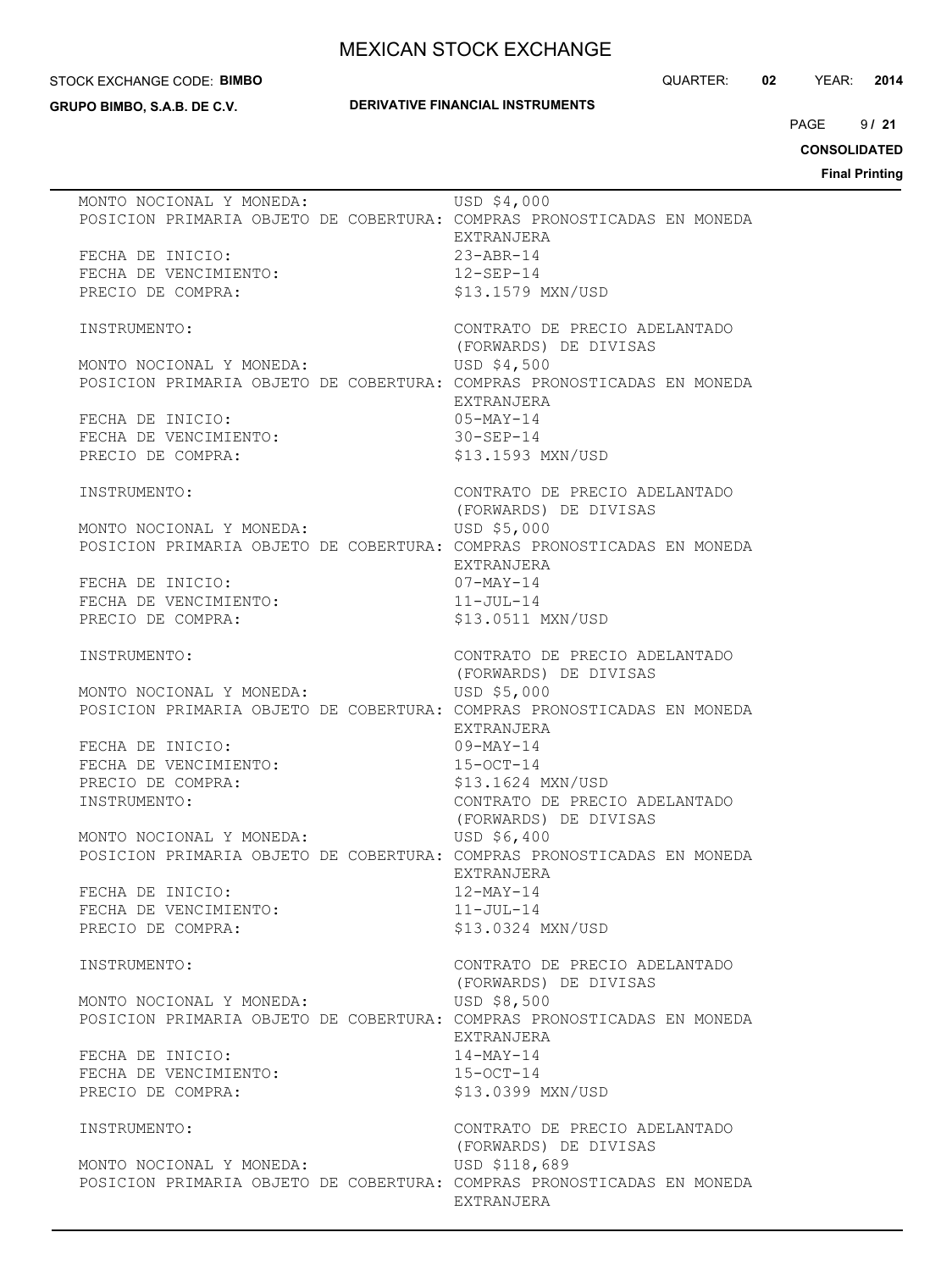#### STOCK EXCHANGE CODE: **BIMBO**

**GRUPO BIMBO, S.A.B. DE C.V.**

### **DERIVATIVE FINANCIAL INSTRUMENTS**

QUARTER: **02** YEAR: **2014**

10 PAGE **/ 21**

**CONSOLIDATED**

| FECHA DE INICIO:                                                       | $15-MAY-14$                   |
|------------------------------------------------------------------------|-------------------------------|
| FECHA DE VENCIMIENTO:                                                  | $21 - JUL-14$                 |
| PRECIO DE COMPRA:                                                      | \$1.0890 CAD/USD              |
|                                                                        |                               |
|                                                                        |                               |
| INSTRUMENTO:                                                           | CONTRATO DE PRECIO ADELANTADO |
|                                                                        | (FORWARDS) DE DIVISAS         |
| MONTO NOCIONAL Y MONEDA:                                               | USD \$199,688                 |
|                                                                        |                               |
| POSICION PRIMARIA OBJETO DE COBERTURA: COMPRAS PRONOSTICADAS EN MONEDA |                               |
|                                                                        | EXTRANJERA                    |
| FECHA DE INICIO:                                                       | 15-MAY-14                     |
| FECHA DE VENCIMIENTO:                                                  | 21-JUL-14                     |
|                                                                        |                               |
| PRECIO DE COMPRA:                                                      | \$1.0894 CAD/USD              |
|                                                                        |                               |
| INSTRUMENTO:                                                           | CONTRATO DE PRECIO ADELANTADO |
|                                                                        |                               |
|                                                                        | (FORWARDS) DE DIVISAS         |
| MONTO NOCIONAL Y MONEDA:                                               | USD \$10,000                  |
| POSICION PRIMARIA OBJETO DE COBERTURA: COMPRAS PRONOSTICADAS EN MONEDA |                               |
|                                                                        | EXTRANJERA                    |
|                                                                        |                               |
| FECHA DE INICIO:                                                       | $28 - MAX - 14$               |
| FECHA DE VENCIMIENTO:                                                  | $11 - JUL-14$                 |
| PRECIO DE COMPRA:                                                      | \$12,9082 MXN/USD             |
|                                                                        |                               |
|                                                                        |                               |
| INSTRUMENTO:                                                           | CONTRATO DE PRECIO ADELANTADO |
|                                                                        | (FORWARDS) DE DIVISAS         |
| MONTO NOCIONAL Y MONEDA:                                               | USD \$4,000                   |
|                                                                        |                               |
| POSICION PRIMARIA OBJETO DE COBERTURA: COMPRAS PRONOSTICADAS EN MONEDA |                               |
|                                                                        | EXTRANJERA                    |
| FECHA DE INICIO:                                                       | $29-MAY-14$                   |
|                                                                        |                               |
| FECHA DE VENCIMIENTO:                                                  | 11-JUL-14                     |
| PRECIO DE COMPRA:                                                      | \$12.8800 MXN/USD             |
|                                                                        |                               |
| INSTRUMENTO:                                                           | CONTRATO DE PRECIO ADELANTADO |
|                                                                        |                               |
|                                                                        | (FORWARDS) DE DIVISAS         |
| MONTO NOCIONAL Y MONEDA:                                               | USD \$6,000                   |
| POSICION PRIMARIA OBJETO DE COBERTURA: COMPRAS PRONOSTICADAS EN MONEDA |                               |
|                                                                        | EXTRANJERA                    |
|                                                                        |                               |
| FECHA DE INICIO:                                                       | $29-MAY-14$                   |
| FECHA DE VENCIMIENTO:                                                  | $08 - AGO - 14$               |
| PRECIO DE COMPRA:                                                      | \$12.9055 MXN/USD             |
|                                                                        |                               |
|                                                                        |                               |
| INSTRUMENTO:                                                           | CONTRATO DE PRECIO ADELANTADO |
|                                                                        | (FORWARDS) DE DIVISAS         |
| MONTO NOCIONAL Y MONEDA:                                               | USD \$7,000                   |
|                                                                        |                               |
| POSICION PRIMARIA OBJETO DE COBERTURA: COMPRAS PRONOSTICADAS EN MONEDA |                               |
|                                                                        | <b>EXTRANJERA</b>             |
| FECHA DE INICIO:                                                       | $29 - \text{MAX} - 14$        |
| FECHA DE VENCIMIENTO:                                                  | $12 - SEP - 14$               |
|                                                                        |                               |
| PRECIO DE COMPRA:                                                      | \$12.9512 MXN/USD             |
|                                                                        |                               |
| INSTRUMENTO:                                                           | CONTRATO DE PRECIO ADELANTADO |
|                                                                        | (FORWARDS) DE DIVISAS         |
|                                                                        |                               |
| MONTO NOCIONAL Y MONEDA:                                               | USD \$6,000                   |
| POSICION PRIMARIA OBJETO DE COBERTURA: COMPRAS PRONOSTICADAS EN MONEDA |                               |
|                                                                        | EXTRANJERA                    |
| FECHA DE INICIO:                                                       | $29 - \text{MAX} - 14$        |
|                                                                        |                               |
| FECHA DE VENCIMIENTO:                                                  | $10-0CT-14$                   |
|                                                                        |                               |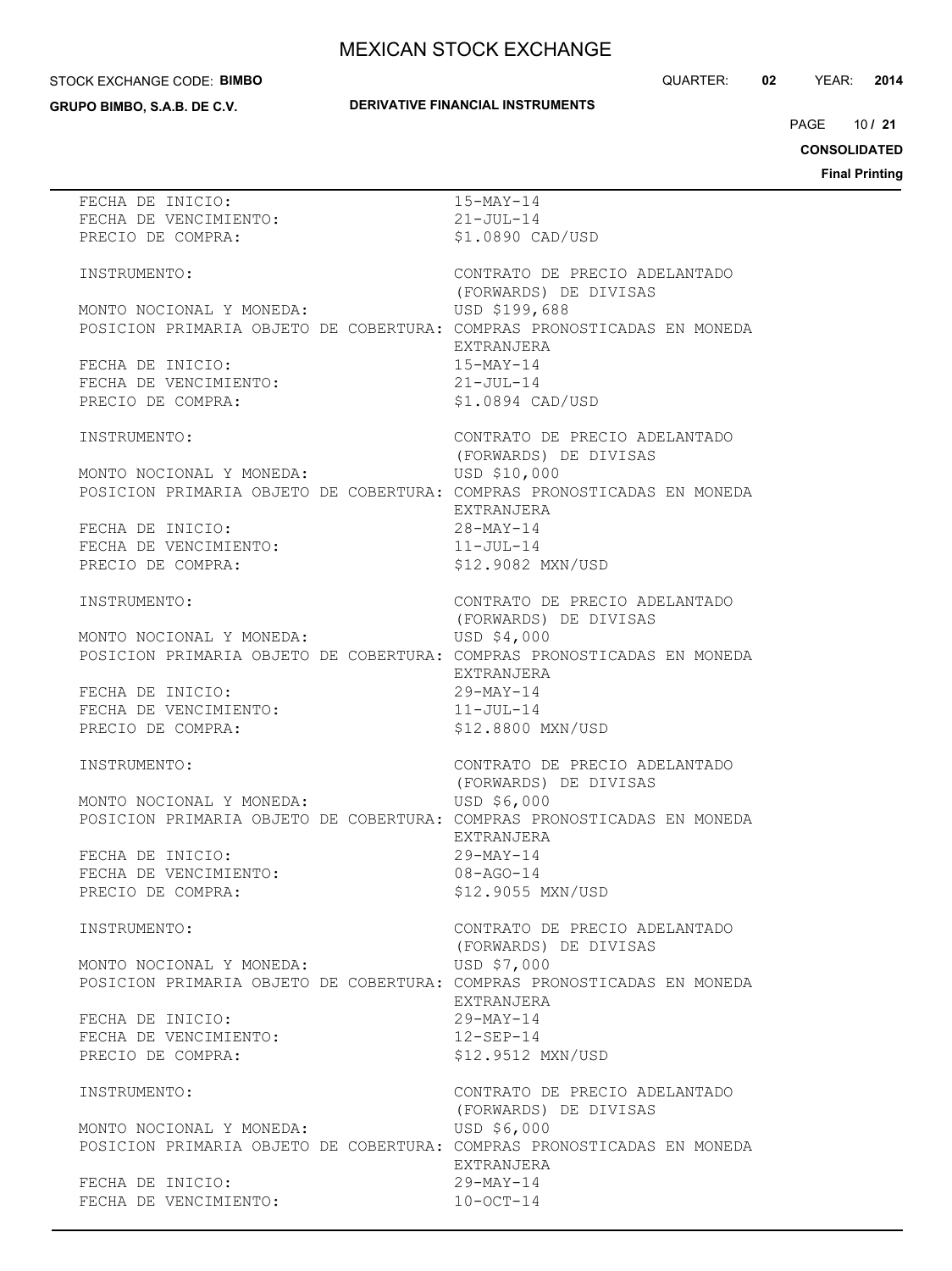#### STOCK EXCHANGE CODE: **BIMBO**

**GRUPO BIMBO, S.A.B. DE C.V.**

QUARTER: **02** YEAR: **2014**

11 PAGE **/ 21**

**CONSOLIDATED**

**Final Printing**

# PRECIO DE COMPRA:  $$12.9825$  MXN/USD INSTRUMENTO: CONTRATO DE PRECIO ADELANTADO (FORWARDS) DE DIVISAS MONTO NOCIONAL Y MONEDA: USD \$800 POSICION PRIMARIA OBJETO DE COBERTURA: COMPRAS PRONOSTICADAS EN MONEDA EXTRANJERA FECHA DE INICIO: 29-MAY-14 FECHA DE VENCIMIENTO: 08-AGO-14 PRECIO DE COMPRA:  $$12.9162$  MXN/USD INSTRUMENTO: CONTRATO DE PRECIO ADELANTADO (FORWARDS) DE DIVISAS MONTO NOCIONAL Y MONEDA: USD \$1,000 POSICION PRIMARIA OBJETO DE COBERTURA: COMPRAS PRONOSTICADAS EN MONEDA EXTRANJERA FECHA DE INICIO: 29-MAY-14 FECHA DE VENCIMIENTO: 12-SEP-14 PRECIO DE COMPRA:  $$12.9507$  MXN/USD INSTRUMENTO: CONTRATO DE PRECIO ADELANTADO (FORWARDS) DE DIVISAS MONTO NOCIONAL Y MONEDA: USD \$500 POSICION PRIMARIA OBJETO DE COBERTURA: COMPRAS PRONOSTICADAS EN MONEDA EXTRANJERA FECHA DE INICIO: 29-MAY-14 FECHA DE VENCIMIENTO:  $10-9CT-14$ PRECIO DE COMPRA:  $$12.9808$  MXN/USD INSTRUMENTO: CONTRATO DE PRECIO ADELANTADO (FORWARDS) DE DIVISAS MONTO NOCIONAL Y MONEDA: USD \$1,300 POSICION PRIMARIA OBJETO DE COBERTURA: COMPRAS PRONOSTICADAS EN MONEDA EXTRANJERA FECHA DE INICIO: 29-MAY-14 FECHA DE VENCIMIENTO: 07-NOV-14 PRECIO DE COMPRA:  $$12.8862$  MXN/USD INSTRUMENTO: CONTRATO DE PRECIO ADELANTADO (FORWARDS) DE DIVISAS MONTO NOCIONAL Y MONEDA: USD \$1,000 POSICION PRIMARIA OBJETO DE COBERTURA: COMPRAS PRONOSTICADAS EN MONEDA EXTRANJERA FECHA DE INICIO: 30-MAY-14 FECHA DE VENCIMIENTO: 11-JUL-14 PRECIO DE COMPRA:  $$12.9010$  MXN/USD INSTRUMENTO: CONTRATO DE PRECIO ADELANTADO (FORWARDS) DE DIVISAS MONTO NOCIONAL Y MONEDA: USD \$700 POSICION PRIMARIA OBJETO DE COBERTURA: COMPRAS PRONOSTICADAS EN MONEDA EXTRANJERA FECHA DE INICIO: 30-MAY-14 FECHA DE VENCIMIENTO: 08-AGO-14 PRECIO DE COMPRA:  $$12.9320$  MXN/USD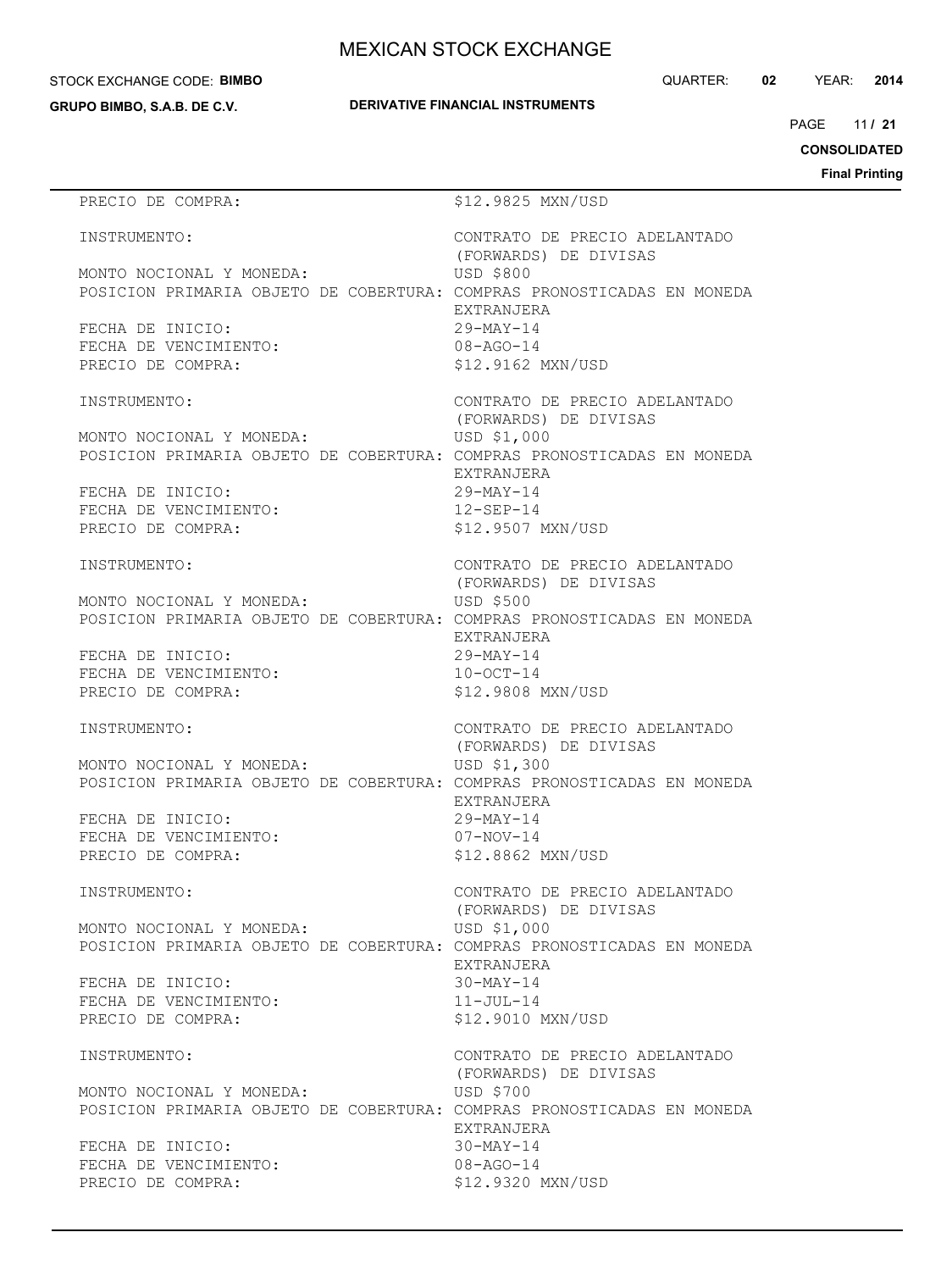#### STOCK EXCHANGE CODE: **BIMBO**

**GRUPO BIMBO, S.A.B. DE C.V.**

## **DERIVATIVE FINANCIAL INSTRUMENTS**

QUARTER: **02** YEAR: **2014**

12 PAGE **/ 21**

**CONSOLIDATED**

**Final Printing**

| INSTRUMENTO:                                                   | CONTRATO DE PRECIO ADELANTADO<br>(FORWARDS) DE DIVISAS                                              |
|----------------------------------------------------------------|-----------------------------------------------------------------------------------------------------|
| MONTO NOCIONAL Y MONEDA:                                       | USD \$700<br>POSICION PRIMARIA OBJETO DE COBERTURA: COMPRAS PRONOSTICADAS EN MONEDA<br>EXTRANJERA   |
| FECHA DE INICIO:<br>FECHA DE VENCIMIENTO:<br>PRECIO DE COMPRA: | 30-MAY-14<br>$12 - SEP - 14$<br>\$12.9718 MXN/USD                                                   |
| INSTRUMENTO:                                                   | CONTRATO DE PRECIO ADELANTADO<br>(FORWARDS) DE DIVISAS                                              |
| MONTO NOCIONAL Y MONEDA:                                       | USD \$1,400<br>POSICION PRIMARIA OBJETO DE COBERTURA: COMPRAS PRONOSTICADAS EN MONEDA               |
| FECHA DE INICIO:<br>FECHA DE VENCIMIENTO:<br>PRECIO DE COMPRA: | EXTRANJERA<br>$30-MAY-14$<br>$10-0CT-14$<br>\$12.9995 MXN/USD                                       |
| INSTRUMENTO:                                                   | CONTRATO DE PRECIO ADELANTADO<br>(FORWARDS) DE DIVISAS                                              |
| MONTO NOCIONAL Y MONEDA:                                       | USD \$6,000<br>POSICION PRIMARIA OBJETO DE COBERTURA: COMPRAS PRONOSTICADAS EN MONEDA<br>EXTRANJERA |
| FECHA DE INICIO:<br>FECHA DE VENCIMIENTO:<br>PRECIO DE COMPRA: | 03-JUN-14<br>$03 - SEP - 14$<br>\$13.0335 MXN/USD                                                   |
| INSTRUMENTO:                                                   | CONTRATO DE PRECIO ADELANTADO<br>(FORWARDS) DE DIVISAS                                              |
| MONTO NOCIONAL Y MONEDA:                                       | USD \$5,000<br>POSICION PRIMARIA OBJETO DE COBERTURA: COMPRAS PRONOSTICADAS EN MONEDA               |
| FECHA DE INICIO:<br>FECHA DE VENCIMIENTO:<br>PRECIO DE COMPRA: | EXTRANJERA<br>$03 - JUN - 14$<br>$03-DIC-14$<br>\$13.1268 MXN/USD                                   |
| INSTRUMENTO:                                                   | CONTRATO DE PRECIO ADELANTADO<br>(FORWARDS) DE DIVISAS                                              |
| MONTO NOCIONAL Y MONEDA:                                       | USD \$3,000<br>POSICION PRIMARIA OBJETO DE COBERTURA: COMPRAS PRONOSTICADAS EN MONEDA<br>EXTRANJERA |
| FECHA DE INICIO:<br>FECHA DE VENCIMIENTO:<br>PRECIO DE COMPRA: | $05 - JUN - 14$<br>$08 - AGO - 14$<br>\$12.9488 MXN/USD                                             |
| INSTRUMENTO:                                                   | CONTRATO DE PRECIO ADELANTADO<br>(FORWARDS) DE DIVISAS                                              |
| MONTO NOCIONAL Y MONEDA:                                       | USD \$5,500<br>POSICION PRIMARIA OBJETO DE COBERTURA: COMPRAS PRONOSTICADAS EN MONEDA<br>EXTRANJERA |
| FECHA DE INICIO:<br>FECHA DE VENCIMIENTO:<br>PRECIO DE COMPRA: | $05 - JUN - 14$<br>$03-DIC-14$<br>\$13.0694 MXN/USD                                                 |
| INSTRUMENTO:                                                   | CONTRATO DE PRECIO ADELANTADO<br>(FORWARDS) DE DIVISAS                                              |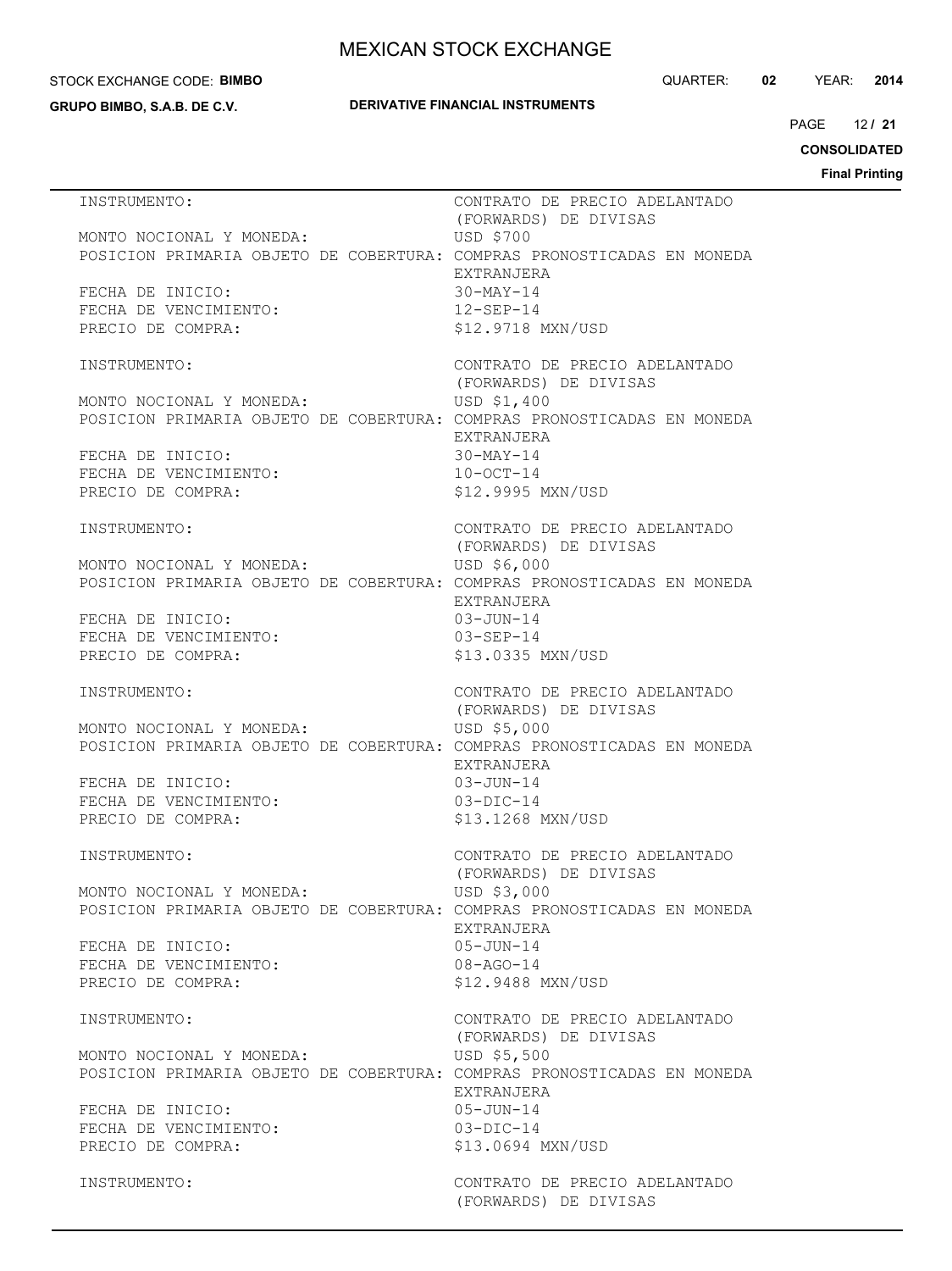#### STOCK EXCHANGE CODE: **BIMBO**

**GRUPO BIMBO, S.A.B. DE C.V.**

## **DERIVATIVE FINANCIAL INSTRUMENTS**

QUARTER: **02** YEAR: **2014**

13 PAGE **/ 21**

**CONSOLIDATED Final Printing**

| MONTO NOCIONAL Y MONEDA:                                               | USD \$5,600                                            |
|------------------------------------------------------------------------|--------------------------------------------------------|
| POSICION PRIMARIA OBJETO DE COBERTURA: COMPRAS PRONOSTICADAS EN MONEDA | <b>EXTRANJERA</b>                                      |
| FECHA DE INICIO:                                                       | $09 - JUN - 14$                                        |
| FECHA DE VENCIMIENTO:                                                  | $07 - NOV - 14$                                        |
| PRECIO DE COMPRA:                                                      | \$13.0927 MXN/USD                                      |
| INSTRUMENTO:                                                           | CONTRATO DE PRECIO ADELANTADO<br>(FORWARDS) DE DIVISAS |
| MONTO NOCIONAL Y MONEDA:                                               | USD \$6,000                                            |
| POSICION PRIMARIA OBJETO DE COBERTURA: COMPRAS PRONOSTICADAS EN MONEDA | EXTRANJERA                                             |
| FECHA DE INICIO:                                                       | $13 - JUN-14$                                          |
| FECHA DE VENCIMIENTO:                                                  | $03 - SEP - 14$                                        |
| PRECIO DE COMPRA:                                                      | \$13.0853 MXN/USD                                      |
| INSTRUMENTO:                                                           | CONTRATO DE PRECIO ADELANTADO                          |
| MONTO NOCIONAL Y MONEDA:                                               | (FORWARDS) DE DIVISAS<br>USD \$1,200                   |
| POSICION PRIMARIA OBJETO DE COBERTURA: COMPRAS PRONOSTICADAS EN MONEDA |                                                        |
|                                                                        | EXTRANJERA                                             |
| FECHA DE INICIO:                                                       | $04 - JUN - 14$                                        |
| FECHA DE VENCIMIENTO:                                                  | $11 - JUL-14$                                          |
| PRECIO DE COMPRA:                                                      | \$12.9815 MXN/USD                                      |
| INSTRUMENTO:                                                           | CONTRATO DE PRECIO ADELANTADO                          |
|                                                                        | (FORWARDS) DE DIVISAS                                  |
| MONTO NOCIONAL Y MONEDA:                                               | USD \$1,300                                            |
| POSICION PRIMARIA OBJETO DE COBERTURA: COMPRAS PRONOSTICADAS EN MONEDA | EXTRANJERA                                             |
| FECHA DE INICIO:                                                       | $04 - JUN - 14$                                        |
| FECHA DE VENCIMIENTO:                                                  | $08 - AGO - 14$                                        |
| PRECIO DE COMPRA:                                                      | \$13.0115 MXN/USD                                      |
| INSTRUMENTO:                                                           | CONTRATO DE PRECIO ADELANTADO                          |
|                                                                        | (FORWARDS) DE DIVISAS                                  |
| MONTO NOCIONAL Y MONEDA:                                               | USD \$1,300                                            |
| POSICION PRIMARIA OBJETO DE COBERTURA: COMPRAS PRONOSTICADAS EN MONEDA |                                                        |
| FECHA DE INICIO:                                                       | EXTRANJERA<br>05-JUN-14                                |
| FECHA DE VENCIMIENTO:                                                  | $07 - NOV - 14$                                        |
| PRECIO DE COMPRA:                                                      | \$13.0433 MXN/USD                                      |
| INSTRUMENTO:                                                           | CONTRATO DE PRECIO ADELANTADO                          |
|                                                                        | (FORWARDS) DE DIVISAS                                  |
| MONTO NOCIONAL Y MONEDA:                                               | USD \$1,300                                            |
| POSICION PRIMARIA OBJETO DE COBERTURA: COMPRAS PRONOSTICADAS EN MONEDA |                                                        |
|                                                                        | EXTRANJERA                                             |
| FECHA DE INICIO:                                                       | 13-JUN-14                                              |
| FECHA DE VENCIMIENTO:                                                  | $07 - NOV - 14$                                        |
| PRECIO DE COMPRA:                                                      | \$13,1508 MXN/USD                                      |
| INSTRUMENTO:                                                           | CONTRATO DE PRECIO ADELANTADO<br>(FORWARDS) DE DIVISAS |
| MONTO NOCIONAL Y MONEDA:                                               | USD \$5,000                                            |
| POSICION PRIMARIA OBJETO DE COBERTURA: COMPRAS PRONOSTICADAS EN MONEDA |                                                        |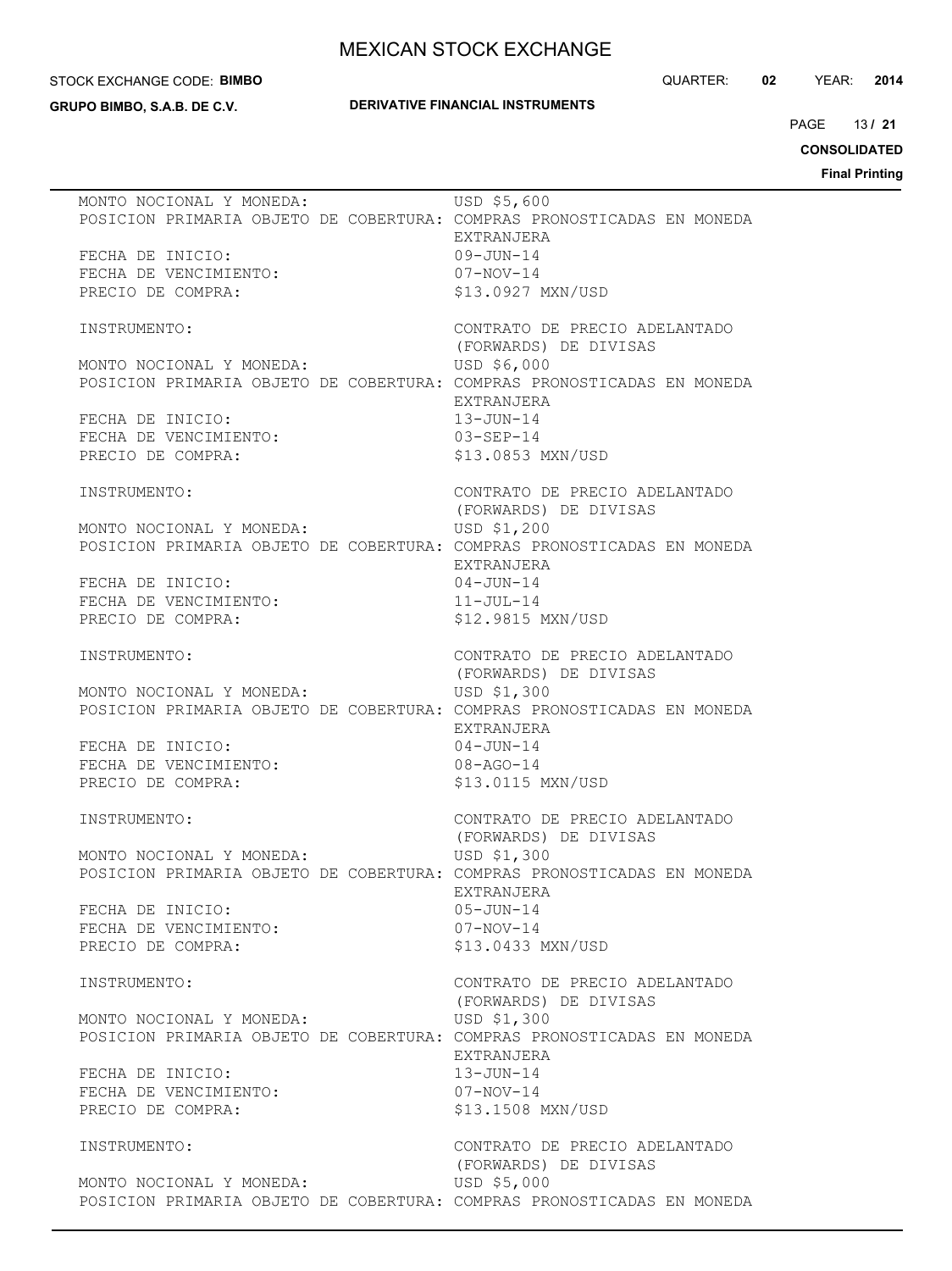#### STOCK EXCHANGE CODE: **BIMBO**

**GRUPO BIMBO, S.A.B. DE C.V.**

## **DERIVATIVE FINANCIAL INSTRUMENTS**

QUARTER: **02** YEAR: **2014**

14 PAGE **/ 21**

# **CONSOLIDATED**

**Final Printing**

| FECHA DE INICIO:<br>FECHA DE VENCIMIENTO:<br>PRECIO DE COMPRA:                                     | EXTRANJERA<br>$05 - JUN - 14$<br>$15 - JUL - 14$<br>\$12.9215 MXN/USD |  |
|----------------------------------------------------------------------------------------------------|-----------------------------------------------------------------------|--|
| INSTRUMENTO:                                                                                       | CONTRATO DE PRECIO ADELANTADO                                         |  |
| MONTO NOCIONAL Y MONEDA:<br>POSICION PRIMARIA OBJETO DE COBERTURA: COMPRAS PRONOSTICADAS EN MONEDA | (FORWARDS) DE DIVISAS<br>EUR \$5,000<br>EXTRANJERA                    |  |
| FECHA DE INICIO:<br>FECHA DE VENCIMIENTO:<br>PRECIO DE COMPRA:                                     | $26 - JUN - 14$<br>$03 - JUL-14$<br>\$17.7494 MXN/EUR                 |  |
| INSTRUMENTO:                                                                                       | CONTRATO DE PRECIO ADELANTADO<br>(FORWARDS) DE DIVISAS                |  |
| MONTO NOCIONAL Y MONEDA:<br>POSICION PRIMARIA OBJETO DE COBERTURA: COMPRAS PRONOSTICADAS EN MONEDA | EUR \$5,000<br>EXTRANJERA                                             |  |
| FECHA DE INICIO:<br>FECHA DE VENCIMIENTO:<br>PRECIO DE COMPRA:                                     | $26 - JUN - 14$<br>$03 - JUL - 14$<br>\$17.7505 MXN/EUR               |  |
| INSTRUMENTO:                                                                                       | CONTRATO DE PRECIO ADELANTADO                                         |  |
| MONTO NOCIONAL Y MONEDA:<br>POSICION PRIMARIA OBJETO DE COBERTURA: COMPRAS PRONOSTICADAS EN MONEDA | (FORWARDS) DE DIVISAS<br>EUR \$7,000<br>EXTRANJERA                    |  |
| FECHA DE INICIO:<br>FECHA DE VENCIMIENTO:<br>PRECIO DE COMPRA:                                     | $27 - JUN - 14$<br>$03 - JUL-14$<br>\$17.7269 MXN/EUR                 |  |
| INSTRUMENTO:                                                                                       | CONTRATO DE PRECIO ADELANTADO<br>(FORWARDS) DE DIVISAS                |  |
| MONTO NOCIONAL Y MONEDA:<br>POSICION PRIMARIA OBJETO DE COBERTURA: COMPRAS PRONOSTICADAS EN MONEDA | CAD \$9,602<br>EXTRANJERA                                             |  |
| FECHA DE INICIO:<br>FECHA DE VENCIMIENTO:<br>PRECIO DE COMPRA:                                     | $30 - JUN - 14$<br>$21 - JUL - 14$<br>\$1.0669 CAD/USD                |  |
| INSTRUMENTO:                                                                                       | CONTRATO DE PRECIO ADELANTADO                                         |  |
| MONTO NOCIONAL Y MONEDA:<br>POSICION PRIMARIA OBJETO DE COBERTURA: COMPRAS PRONOSTICADAS EN MONEDA | (FORWARDS) DE DIVISAS<br>USD \$20,000<br>EXTRANJERA                   |  |
| FECHA DE INICIO:<br>FECHA DE VENCIMIENTO:<br>PRECIO DE COMPRA:                                     | $30 - JUN - 14$<br>$18 - JUL-14$<br>\$12,9945 MXN/USD                 |  |
| INSTRUMENTO:                                                                                       | CONTRATO DE PRECIO ADELANTADO<br>(FORWARDS) DE DIVISAS                |  |
| MONTO NOCIONAL Y MONEDA:<br>POSICION PRIMARIA OBJETO DE COBERTURA: COMPRAS PRONOSTICADAS EN MONEDA | USD \$10,000<br>EXTRANJERA                                            |  |
| FECHA DE INICIO:                                                                                   | $30 - JUN - 14$                                                       |  |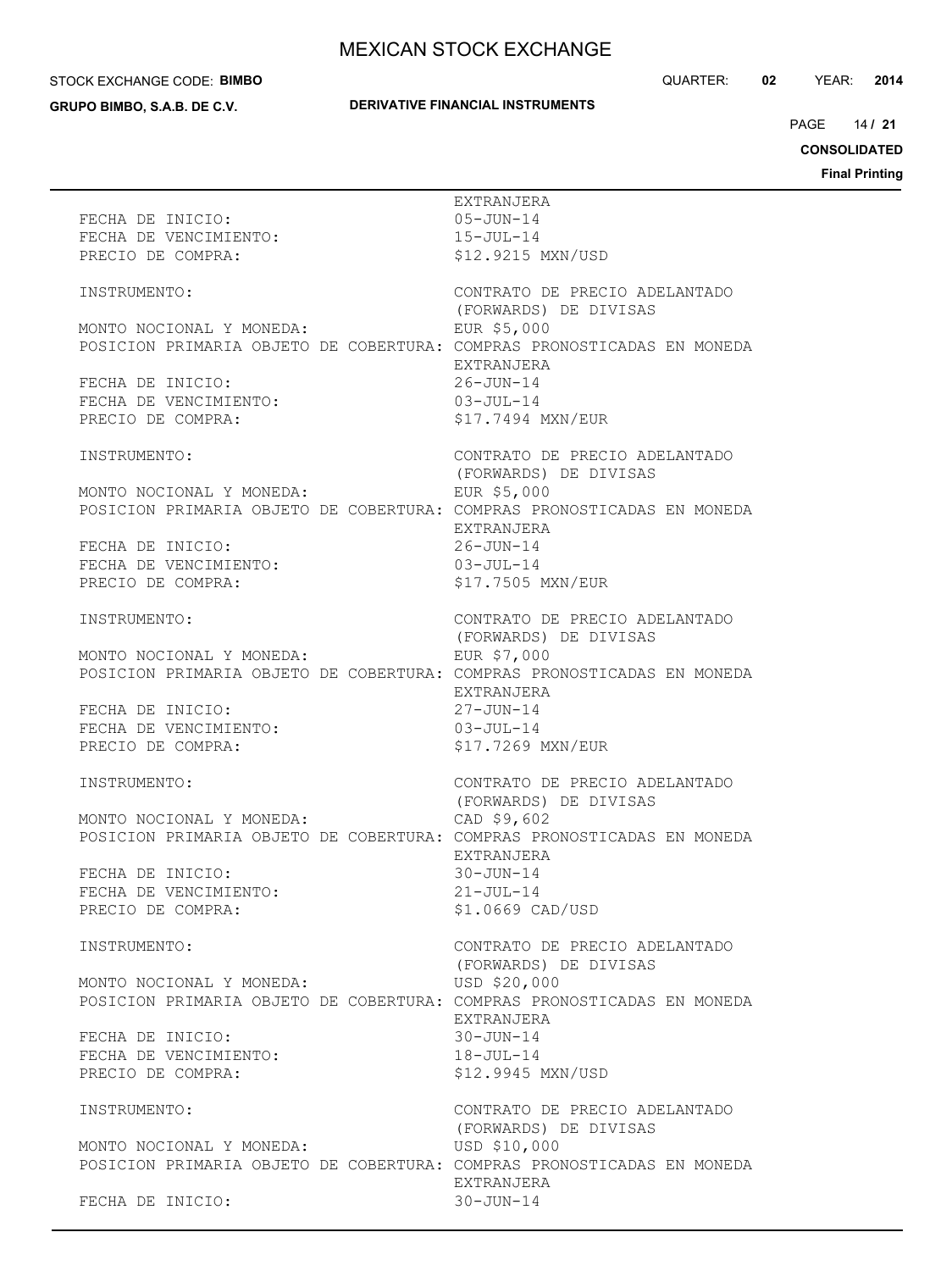#### STOCK EXCHANGE CODE: **BIMBO**

**GRUPO BIMBO, S.A.B. DE C.V.**

**DERIVATIVE FINANCIAL INSTRUMENTS**

QUARTER: **02** YEAR: **2014**

15 PAGE **/ 21**

**CONSOLIDATED**

**Final Printing**

| FECHA DE VENCIMIENTO:                                                  | $04 - AGO - 14$               |
|------------------------------------------------------------------------|-------------------------------|
| PRECIO DE COMPRA:                                                      | \$13,0120 MXN/USD             |
|                                                                        |                               |
| INSTRUMENTO:                                                           | CONTRATO DE PRECIO ADELANTADO |
|                                                                        | (FORWARDS) DE DIVISAS         |
| MONTO NOCIONAL Y MONEDA:                                               | USD \$15,000                  |
| POSICION PRIMARIA OBJETO DE COBERTURA: COMPRAS PRONOSTICADAS EN MONEDA |                               |
|                                                                        | <b>EXTRANJERA</b>             |
| FECHA DE INICIO:                                                       | $30 - JUN - 14$               |
| FECHA DE VENCIMIENTO:                                                  | $22 - AGO - 14$               |
| PRECIO DE COMPRA:                                                      | \$13.0375 MXN/USD             |
|                                                                        |                               |

II) INFORMACIÓN CUALITATIVA Y CUANTITATIVA.

I. POLÍTICAS DE USO DE INSTRUMENTOS FINANCIEROS DERIVADOS

LA COMPAÑÍA, DENTRO DEL MARCO DE SUS OPERACIONES COTIDIANAS, SE ENCUENTRA EXPUESTA A RIESGOS INTRÍNSECOS A DISTINTAS VARIABLES DE TIPO FINANCIERO, ASÍ COMO A VARIACIONES EN EL PRECIO DE ALGUNOS INSUMOS QUE COTIZAN EN MERCADOS FORMALES INTERNACIONALES. EN VIRTUD DE LO ANTERIOR, LA COMPAÑÍA UTILIZA INSTRUMENTOS FINANCIEROS DERIVADOS PARA MITIGAR EL POSIBLE IMPACTO DE FLUCTUACIONES EN DICHAS VARIABLES Y PRECIOS SOBRE SUS RESULTADOS. LA COMPAÑÍA CONSIDERA QUE DICHOS INSTRUMENTOS OTORGAN FLEXIBILIDAD QUE PERMITE UNA MAYOR ESTABILIDAD DE INGRESOS Y UNA MEJOR VISIBILIDAD Y CERTIDUMBRE CON RELACIÓN A LOS COSTOS Y GASTOS QUE SE HABRÁN DE SOLVENTAR EN EL FUTURO.

ES POLÍTICA DE LA COMPAÑÍA, SOBRE LA CONTRATACIÓN DE INSTRUMENTOS FINANCIEROS DERIVADOS, QUE SUS OBJETIVOS SEAN EXCLUSIVAMENTE DE COBERTURA. ESTO ES, LA EVENTUAL CONTRATACIÓN DE UN INSTRUMENTO FINANCIERO DERIVADO DEBE DE ESTAR NECESARIAMENTE ASOCIADO A UNA POSICIÓN PRIMARIA QUE REPRESENTE ALGÚN RIESGO. CONSECUENTEMENTE, LOS MONTOS NOCIONALES DE UNO O TODOS LOS INSTRUMENTOS FINANCIEROS DERIVADOS CONTRATADOS PARA LA COBERTURA DE CIERTO RIESGO SERÁN CONSISTENTES CON LAS CANTIDADES DE LAS POSICIONES PRIMARIAS QUE REPRESENTAN UNA POSICIÓN DE RIESGO.

LA COMPAÑÍA NO REALIZA OPERACIONES EN LAS QUE EL BENEFICIO PRETENDIDO O FIN PERSEGUIDO SEAN LOS INGRESOS POR PRIMAS. SI LA COMPAÑÍA DECIDE LLEVAR A CABO UNA ESTRATEGIA DE COBERTURA EN DONDE SE COMBINEN OPCIONES, EL PAGO NETO DE LAS PRIMAS ASOCIADAS DEBERÁ REPRESENTAR UN EGRESO PARA LA COMPAÑÍA.

### OBJETIVOS PARA CELEBRAR OPERACIONES CON DERIVADOS

EL OBJETIVO PARA CELEBRAR OPERACIONES CON DERIVADOS ES ÚNICAMENTE DE COBERTURA. EN RELACIÓN CON LAS OPERACIONES DERIVADAS ASOCIADAS A MATERIAS PRIMAS (COMMODITIES), LA COMPAÑÍA ADQUIERE FUTUROS DE MATERIAS PRIMAS QUE COTIZAN INTERNACIONALMENTE EN MERCADOS RECONOCIDOS COMO MECANISMO DE COMPRA. ASÍ MISMO, BUSCA MINIMIZAR LOS RIESGOS DE VARIACIÓN EN LOS PRECIOS INTERNACIONALES DE SUS INSUMOS, PRINCIPALMENTE EL TRIGO, Y DAR LA MAYOR CERTEZA POSIBLE A SUS COSTOS FUTUROS.

EN EL CASO DE OTROS INSTRUMENTOS FINANCIEROS DERIVADOS ASOCIADOS A UNA POSICIÓN PRIMARIA -PASIVA O ACTIVA- DE CARÁCTER FINANCIERO, EL OBJETIVO ES MITIGAR EL RIESGO ASOCIADO A FLUCTUACIONES EN TIPOS DE CAMBIO Y EN TASAS DE INTERÉS QUE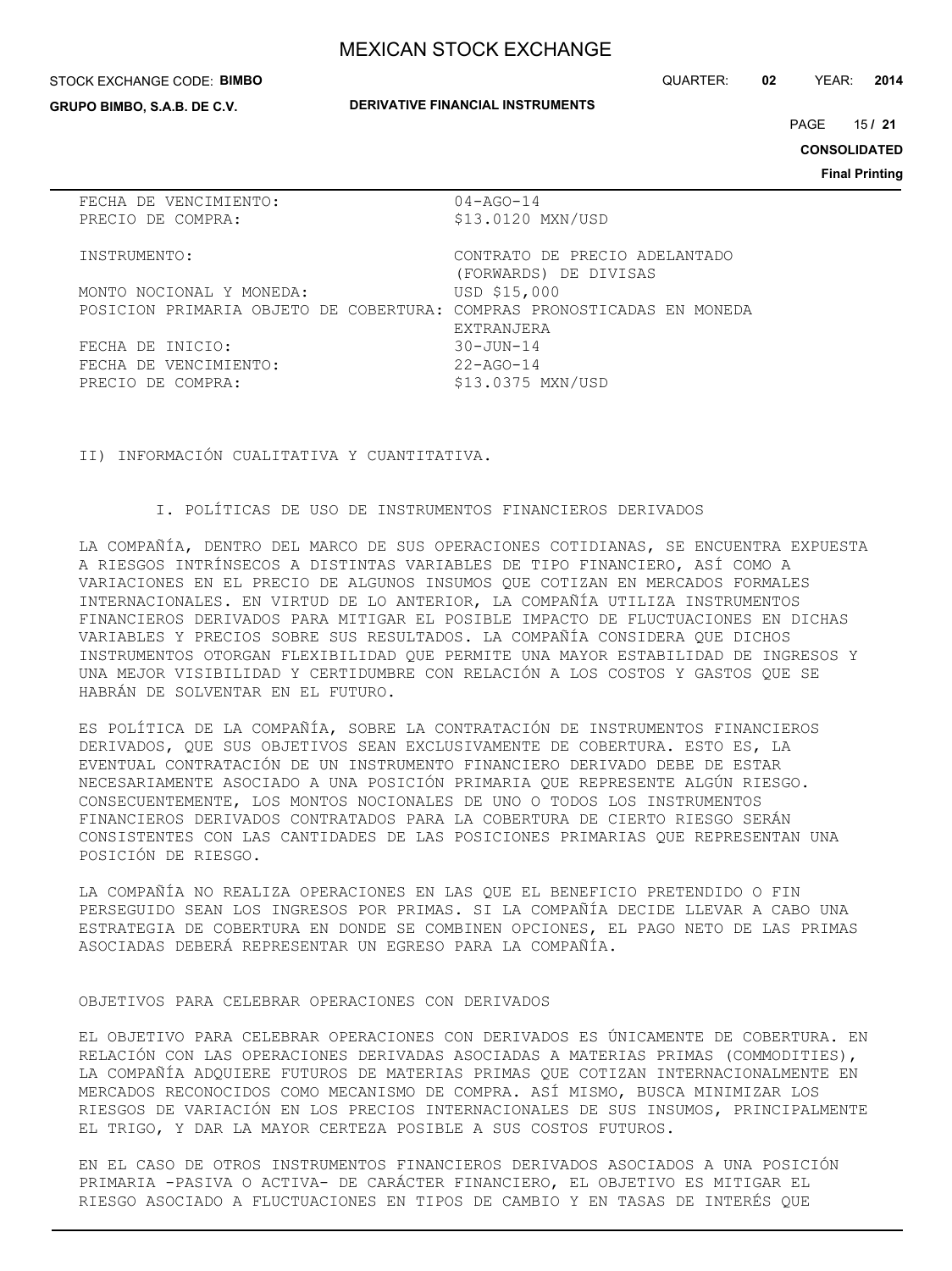**DERIVATIVE FINANCIAL INSTRUMENTS**

**GRUPO BIMBO, S.A.B. DE C.V.**

16 PAGE **/ 21**

**CONSOLIDATED**

**Final Printing**

PUDIERAN AFECTAR DESFAVORABLEMENTE EL VALOR DE DICHOS ACTIVOS O PASIVOS.

#### INSTRUMENTOS UTILIZADOS

LOS INSTRUMENTOS FINANCIEROS DERIVADOS QUE UTILIZA LA COMPAÑÍA SON PRINCIPALMENTE: A) FUTUROS DE MATERIAS PRIMAS

- B) OPCIONES SOBRE FUTUROS DE MATERIAS PRIMAS
- C) OPCIONES DE SOBRE DIVISAS
- D) CONTRATOS DE PRECIO ADELANTADO (FORWARDS) DE DIVISAS Y TASAS DE INTERÉS

 E) CONTRATOS MEDIANTE LOS CUALES SE ESTABLECE LA OBLIGACIÓN BILATERAL DE INTERCAMBIAR FLUJOS DE EFECTIVO EN FECHAS FUTURAS PREESTABLECIDAS, SOBRE UN VALOR NOMINAL O DE REFERENCIA (SWAPS)

 1) DE TASAS DE INTERÉS (INTEREST RATE SWAPS) PARA EQUILIBRAR LA MEZCLA DE TASAS DE SUS PASIVOS FINANCIEROS ENTRE TASAS FIJA Y TASAS VARIABLES.

 2) DE MONEDAS (CROSS CURRENCY SWAPS) PARA TRANSFORMAR LA MONEDA EN LA QUE SE ENCUENTRA DENOMINADO TANTO EL CAPITAL COMO LOS INTERESES DE UN PASIVO FINANCIERO.

### ESTRATEGIAS DE COBERTURA

LA COMPAÑÍA, A TRAVÉS DE LAS ÁREAS RESPONSABLES, DETERMINA LOS MONTOS Y PARÁMETROS OBJETIVOS SOBRE POSICIONES PRIMARIAS PARA LAS QUE SE CONTRATARÁ UN INSTRUMENTO FINANCIERO DERIVADO DE COBERTURA, Y LOGRAR ASÍ COMPENSAR UNO O MÁS DE LOS RIESGOS FINANCIEROS GENERADOS POR UNA TRANSACCIÓN O CONJUNTO DE TRANSACCIONES ASOCIADAS CON LA POSICIÓN PRIMARIA. LA FINALIDAD PRIMORDIAL ES LOGRAR UNA POSICIÓN NEUTRAL Y EQUILIBRADA CON RELACIÓN A LA EXPOSICIÓN AL RIESGO DE UNA CIERTA VARIABLE FINANCIERA.

EN VIRTUD DE QUE TODAS LAS VARIABLES A LAS QUE LA COMPAÑÍA SE ENCUENTRA EXPUESTA GUARDAN UN COMPORTAMIENTO DINÁMICO, LAS ESTRATEGIAS DE COBERTURA SON VALORADAS Y MONITOREADAS, DE MANERA FORMAL, CONTINUAMENTE.

MERCADOS DE NEGOCIACIÓN Y CONTRAPARTES ELEGIBLES

LAS OPERACIONES CON INSTRUMENTOS FINANCIEROS DERIVADOS RELACIONADOS A MATERIAS PRIMAS SON CELEBRADAS EN LOS SIGUIENTES MERCADOS RECONOCIDOS:

- A) MINNEAPOLIS GRAIN EXCHANGE (MGE)
- B) CHICAGO BOARD OF TRADE (CBOT)
- C) MERCADO A TÉRMINO DE BUENOS AIRES
- D) NEW YORK MERCANTILE EXCHANGE (NYMEX)

DE IGUAL MODO SE HAN REALIZADO OPERACIONES BILATERALES LIGADAS A LA COBERTURA DE MATERIAS PRIMAS.

LAS OPERACIONES CON INSTRUMENTOS FINANCIEROS DERIVADOS RELACIONADOS A TASAS DE INTERÉS Y TIPO DE CAMBIO SON CONTRATADAS BILATERALMENTE, OVER THE COUNTER ("OTC") CON CONTRAPARTES ACEPTADAS Y ACEPTABLES PARA LA COMPAÑÍA, CON LAS CUALES ADEMÁS SE MANTIENE UNA AMPLIA Y CONTINUA RELACIÓN COMERCIAL.

ESTAS CONTRAPARTES SON ACEPTABLES EN VIRTUD DE QUE CUENTAN CON UNA SOLVENCIA SUFICIENTE - MEDIDA DE ACUERDO A LA CALIFICACIÓN DE "RIESGO DE CONTRAPARTE" DE STANDARD & POOR´S- PARA SUS OBLIGACIONES EN MONEDA LOCAL DE CORTO Y LARGO PLAZO, Y MONEDA EXTRANJERA DE CORTO Y LARGO PLAZO. LAS CONTRAPARTES CON LAS QUE LA COMPAÑÍA TIENE CONTRATOS PARA REALIZAR OPERACIONES FINANCIERAS DERIVADAS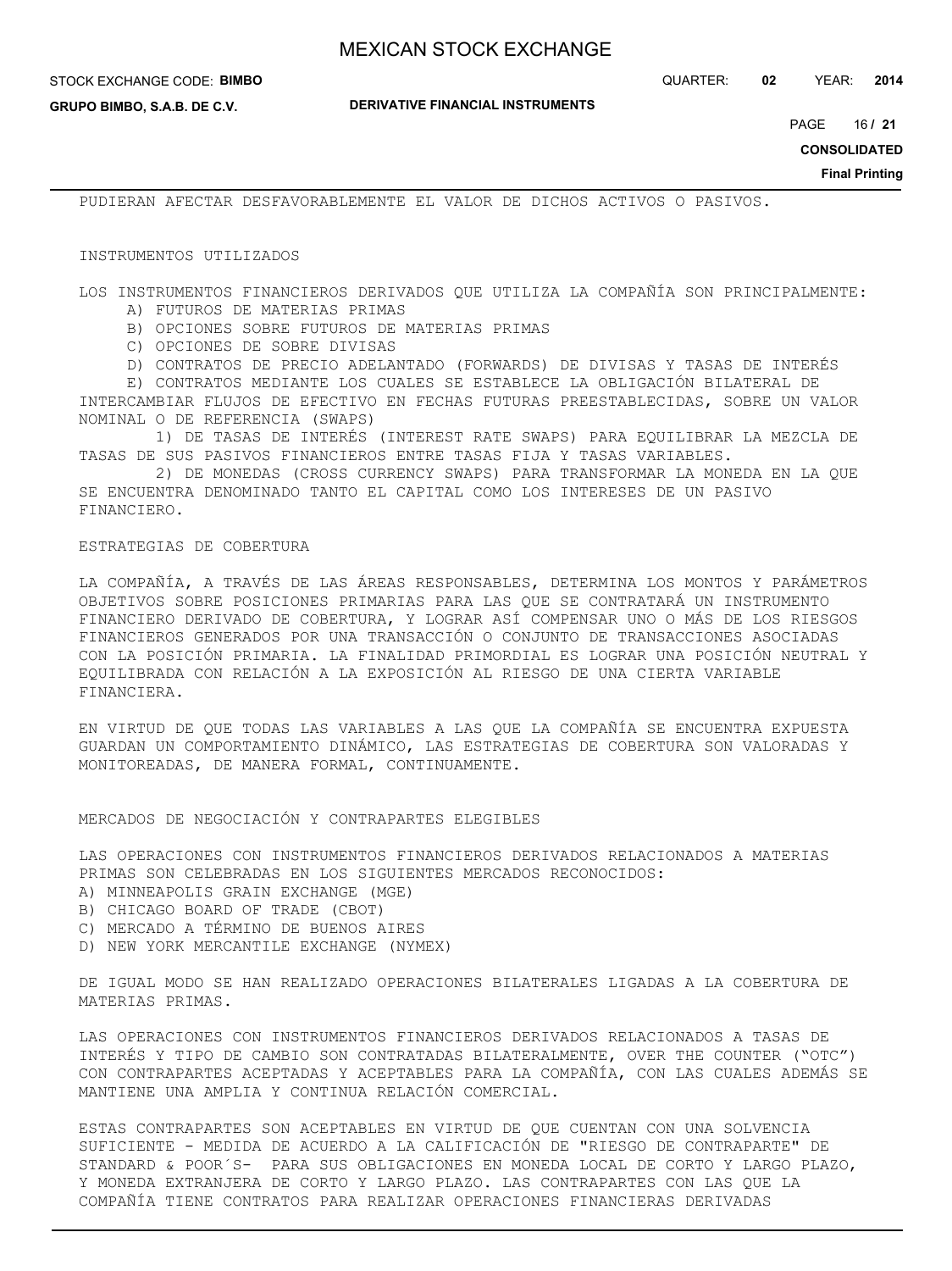|  | <b>MEXICAN STOCK EXCHANGE</b> |  |  |  |
|--|-------------------------------|--|--|--|
|--|-------------------------------|--|--|--|

STOCK EXCHANGE CODE: **BIMBO**

**GRUPO BIMBO, S.A.B. DE C.V.**

QUARTER: **02** YEAR: **2014**

**DERIVATIVE FINANCIAL INSTRUMENTS**

17 PAGE **/ 21**

**CONSOLIDATED**

**Final Printing**

BILATERALES SON:

BANCO NACIONAL DE MÉXICO S.A., BBVA BANCOMER S.A., BARCLAYS BANK PLC W. LONDON, BANK OF AMERICA, N.A., HSBC BANK, ING INVESTMENT BANK, JP MORGAN CHASE BANK, N.A., BANCO SANTANDER, S.A., MIZUHO CORPORATE BANK LTD Y THE BANK OF TOKYO MITSUBISHI UFK, LTD.

POLÍTICAS PARA LA DESIGNACIÓN DE AGENTES DE CÁLCULO O VALUACIÓN

DE CONFORMIDAD CON LOS CONTRATOS MARCO QUE AMPARAN LAS OPERACIONES FINANCIERAS DERIVADAS QUE SE REFLEJAN EN EL REPORTE TRIMESTRAL, LOS AGENTES DE CÁLCULO DESIGNADOS SON LAS CONTRAPARTES CORRESPONDIENTES.

LA COMPAÑÍA SE RESERVA EL DERECHO DE IMPUGNAR CUALQUIER CÁLCULO O VALUACIÓN REALIZADA POR LA CONTRAPARTE. ESTA IMPUGNACIÓN PERMITE LA VALIDACIÓN O SUSTITUCIÓN DEL CÁLCULO DE LA CONTRAPARTE POR AQUÉL DE UN TERCERO, INSTITUCIÓN FINANCIERA DE PRESTIGIO RECONOCIDO Y CON DOMICILIO EN LA CIUDAD DE MÉXICO.

PRINCIPALES CONDICIONES O TÉRMINOS DE LOS CONTRATOS

TODAS LAS OPERACIONES CON INSTRUMENTOS FINANCIEROS DERIVADOS SE EFECTÚAN AL AMPARO DE UN CONTRATO MARCO ESTANDARIZADO Y DEBIDAMENTE FORMALIZADO POR LOS REPRESENTANTES LEGALES DE LA COMPAÑÍA Y DE LAS INSTITUCIONES FINANCIERAS CONTRAPARTES.

LOS SUPLEMENTOS Y ANEXOS CORRESPONDIENTES A DICHOS CONTRATOS MARCO ESTABLECEN LAS CONDICIONES DE LIQUIDACIÓN Y DEMÁS TÉRMINOS RELEVANTES DE ACUERDO CON LOS USOS Y PRÁCTICAS DEL MERCADO MEXICANO.

POLÍTICAS DE MÁRGENES, COLATERALES Y LÍNEAS DE CRÉDITO

ALGUNOS DE LOS CONTRATOS MARCO, SUPLEMENTOS Y ANEXOS A TRAVÉS DE LOS CUALES SE REALIZAN OPERACIONES FINANCIERAS DERIVADAS BILATERALES ACTUALMENTE CONTEMPLAN EL ESTABLECIMIENTO DE DEPÓSITOS EN EFECTIVO O VALORES PARA GARANTIZAR EL PAGO DE OBLIGACIONES GENERADAS POR DICHOS CONTRATOS. LOS LÍMITES DE CRÉDITO QUE LA COMPAÑÍA MANTIENE CON SUS CONTRAPARTES SON SUFICIENTEMENTE AMPLIOS PARA SOPORTAR SU OPERACIÓN ACTUAL SIN NECESIDAD DE REALIZAR NINGÚN DEPÓSITO EN GARANTÍA.

ACTUALMENTE, LA COMPAÑÍA NO MANTIENE NINGÚN DEPÓSITO DE EFECTIVO O VALORES COMO GARANTÍA DE PAGO DE OBLIGACIONES GENERADAS POR DERIVADOS FINANCIEROS.

CON RELACIÓN A LOS CONTRATOS DE FUTUROS ASOCIADOS A MATERIAS PRIMAS QUE SE CELEBRAN EN MERCADOS RECONOCIDOS E INTERNACIONALES, LA COMPAÑÍA ESTÁ SUJETA A LAS REGLAS DE DICHOS MERCADOS. ESTAS REGLAS INCLUYEN, ENTRE OTRAS, CUBRIR EL MARGEN INICIAL PARA OPERAR CONTRATOS DE FUTUROS, ASÍ COMO LAS SUBSECUENTES LLAMADAS DE MARGEN REQUERIDAS A LA COMPAÑÍA.

PROCESOS Y NIVELES DE AUTORIZACIÓN REQUERIDOS POR TIPO DE OPERACIÓN

EL DISEÑO E IMPLEMENTACIÓN DE LA ESTRATEGIA DE CONTRATACIÓN DE INSTRUMENTOS FINANCIEROS DERIVADOS RECAE FORMALMENTE EN DOS ORGANISMOS: A) LA TESORERÍA CORPORATIVA, RESPONSABLE DE LA ADMINISTRACIÓN DE RIESGO

DE TASAS DE INTERÉS, DE TIPO DE CAMBIO Y DE LIQUIDEZ.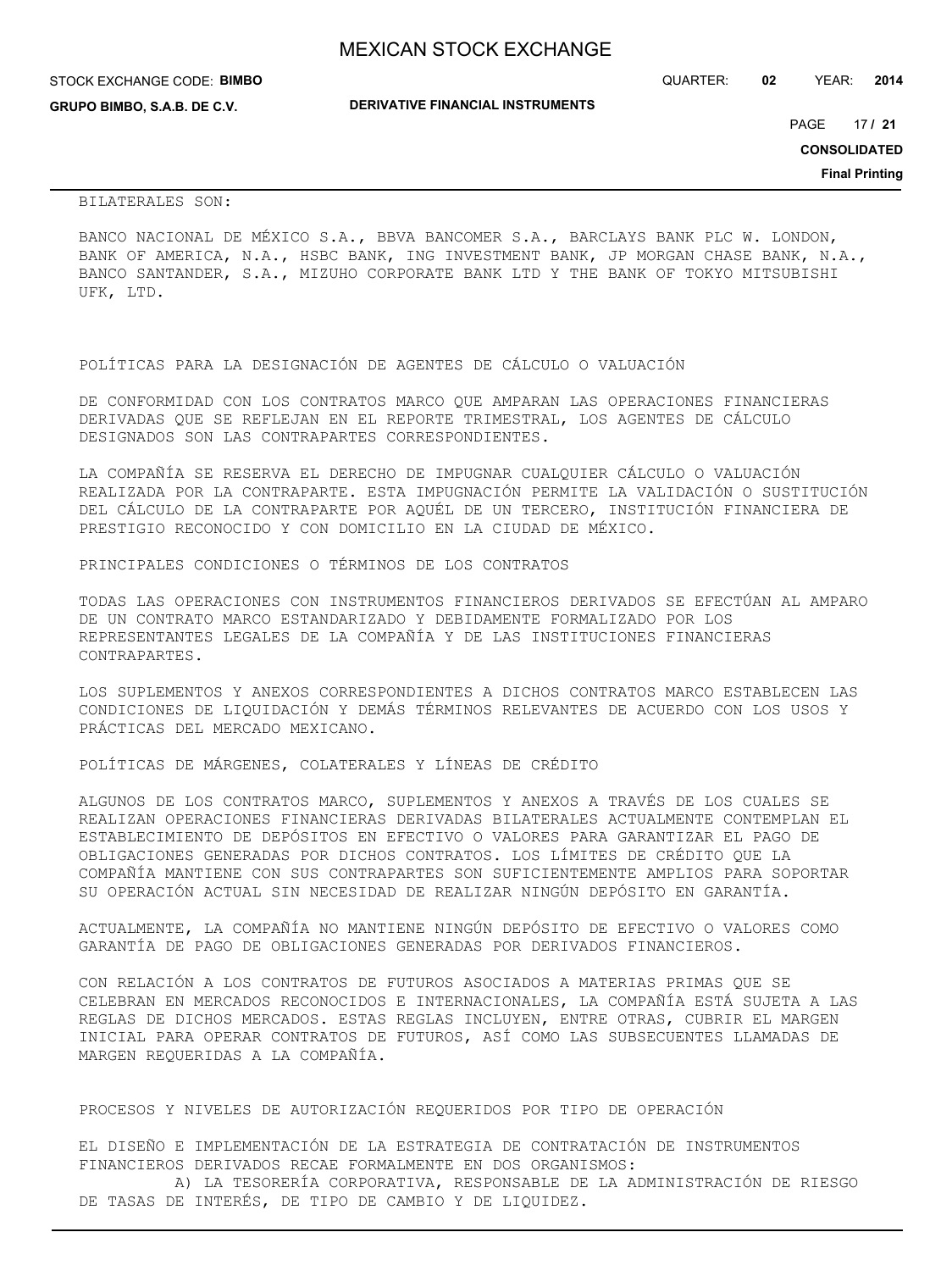STOCK EXCHANGE CODE: **BIMBO**

**GRUPO BIMBO, S.A.B. DE C.V.**

**DERIVATIVE FINANCIAL INSTRUMENTS**

QUARTER: **02** YEAR: **2014**

18 PAGE **/ 21**

**CONSOLIDATED**

**Final Printing**

 B) EL SUBCOMITÉ DE RIESGO DE MERCADO DE MATERIAS PRIMAS, ENCARGADO DE ADMINISTRAR EL RIESGO EN PRECIO DE MATERIAS PRIMAS.

AMBOS ORGANISMOS REPORTAN DE MANERA CONTINUA SUS ACTIVIDADES A LA DIRECCIÓN DE ADMINISTRACIÓN DE RIESGOS DE NEGOCIO.

LA DIRECCIÓN DE ADMINISTRACIÓN DE RIESGOS, A SU VEZ, REPORTA LAS POSICIONES DE RIESGO DE LA COMPAÑÍA AL COMITÉ DE AUDITORÍA Y AL COMITÉ DIRECTIVO.

PROCEDIMIENTOS DE CONTROL INTERNO PARA ADMINISTRAR LA EXPOSICIÓN A RIESGOS DE MERCADO Y LIQUIDEZ EN LAS POSICIONES DE INSTRUMENTOS FINANCIEROS DERIVADOS

A) ADMINISTRACIÓN DE RIESGO DE TASAS DE INTERÉS Y TIPO DE CAMBIO

EL DISEÑO DE LA ESTRATEGIA GENERAL DE INSTRUMENTOS FINANCIEROS DERIVADOS ES RESPONSABILIDAD DE LA TESORERÍA CORPORATIVA.

EN EL DESEMPEÑO DE SUS FUNCIONES, LA TESORERÍA CORPORATIVA ATIENDE LOS SIGUIENTES CRITERIOS:

 - DIVERSIFICACIÓN DE RIESGO EN LAS POSICIONES FINANCIERAS DE LA TESORERÍA CORPORATIVA

- CALIDAD DE CRÉDITO TANTO DE LOS INSTRUMENTOS COMO DE LAS CONTRAPARTES
- EXPOSICIÓN CORPORATIVA A LOS RIESGOS DE MERCADO
- LIQUIDEZ DE LA TESORERÍA CORPORATIVA
- B) ADMINISTRACIÓN DE RIESGO DE MATERIAS PRIMAS

CON RELACIÓN A LOS CONTRATOS DE FUTUROS Y OPCIONES DE MATERIAS PRIMAS, LA COMPAÑÍA CUENTA CON UN SUBCOMITÉ DE RIESGO DE MERCADO DE MATERIAS PRIMAS QUE EN EL DESEMPEÑO DE SUS FUNCIONES ATIENDE LOS SIGUIENTES CRITERIOS:

 - CONSISTENCIA DE LAS POSICIONES ABIERTAS DE LA COMPAÑÍA EN LOS MERCADOS DE FUTUROS CON LA ESTRATEGIA CORPORATIVA

 - VIGILANCIA DEL CUMPLIMIENTO DE LOS LÍMITES DE RIESGO AUTORIZADOS POR EL COMITÉ CORPORATIVO DE RIESGOS DE NEGOCIO

### EXISTENCIA DE UN TERCERO INDEPENDIENTE QUE REVISE DICHOS PROCEDIMIENTOS

LA DIRECCIÓN DE AUDITORÍA INTERNA TIENE ENTRE SUS FUNCIONES EL CERTIFICAR QUE LAS OPERACIONES RELACIONADAS A LA ADMINISTRACIÓN DE RIESGOS DE LA COMPAÑÍA SE APEGUEN A LAS NORMAS Y PROCEDIMIENTOS ESTABLECIDOS. LA DIRECCIÓN DE AUDITORÍA INTERNA REPORTA A LA DIRECCIÓN GENERAL LAS DESVIACIONES CON RESPECTO A DICHAS NORMAS Y PROPONE ELEMENTOS DE MEJORA AL PROCEDIMIENTO DE ADMINISTRACIÓN DE RIESGOS.

ADICIONALMENTE, ESTOS PROCEDIMIENTOS SON DISCUTIDOS CON AUDITORES EXTERNOS QUIENES VALIDAN LA CORRECTA APLICACIÓN CONTABLE DEL EFECTO EN RESULTADOS Y BALANCE DE DICHAS OPERACIONES.

INTEGRACIÓN DE UNA DIRECCIÓN DE ADMINISTRACIÓN DE RIESGOS

COMO ÓRGANOS REGULADORES, LA COMPAÑÍA CUENTA CON LA DIRECCIÓN DE RIESGOS DE NEGOCIO CUYOS OBJETIVOS SON PRINCIPALMENTE: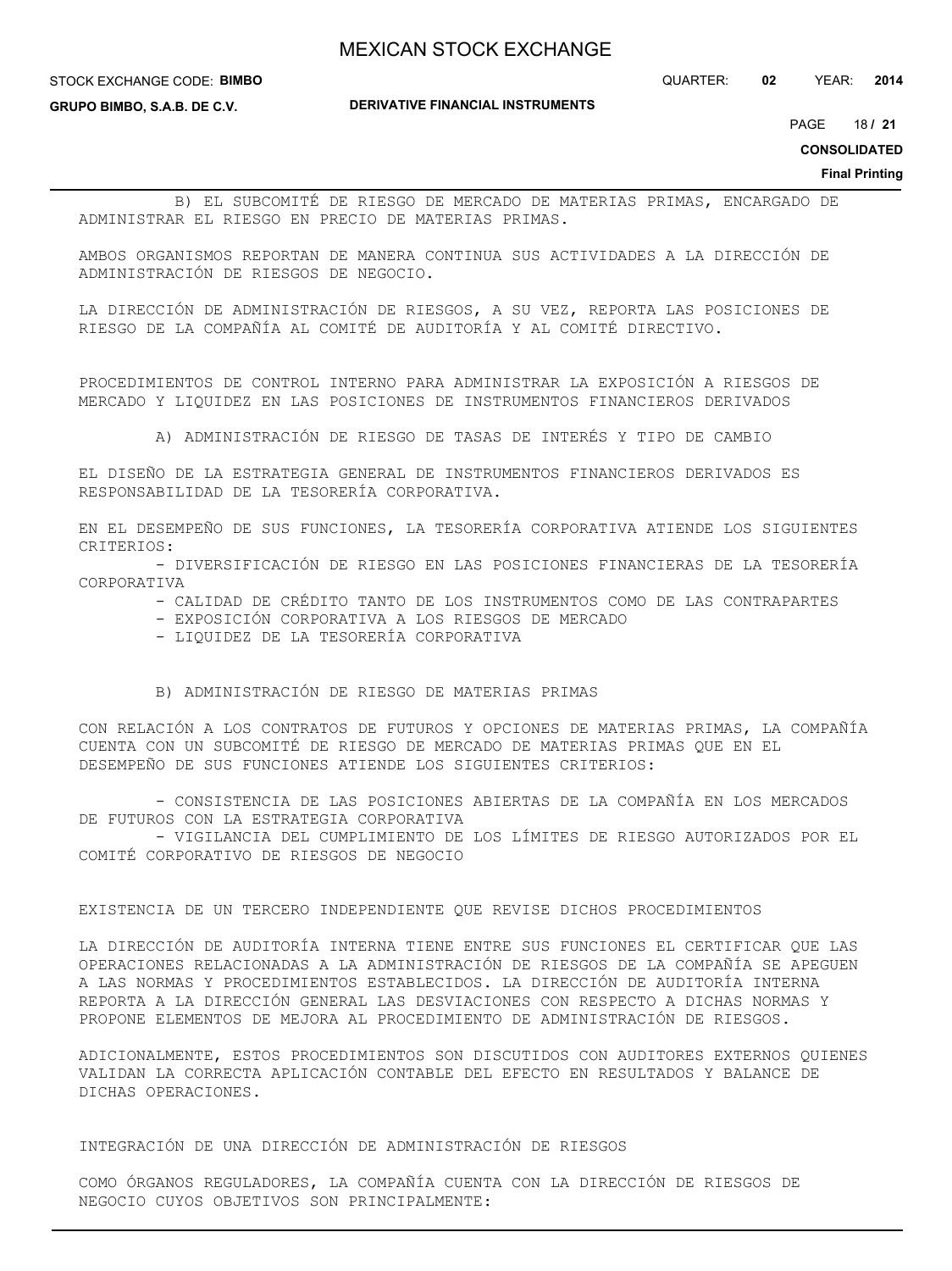#### STOCK EXCHANGE CODE: **BIMBO**

**GRUPO BIMBO, S.A.B. DE C.V.**

**DERIVATIVE FINANCIAL INSTRUMENTS**

19 PAGE **/ 21**

**CONSOLIDATED**

**Final Printing**

 - IDENTIFICAR, EVALUAR Y MONITOREAR LOS RIESGOS EXTERNOS E INTERNOS QUE PUDIERAN IMPACTAR SIGNIFICATIVAMENTE A LA COMPAÑÍA.

- PRIORIZAR RIESGOS.

- ASEGURAR LA ASIGNACIÓN Y SEGUIMIENTO DE LOS RIESGOS.

- VALIDAR ÓRGANOS Y/O RESPONSABLES DE SU ADMINISTRACIÓN.

- VALIDAR AVANCES EN LA ADMINISTRACIÓN DE CADA UNO DE LOS RIESGOS

- PRIORITARIOS.
	- RECOMENDAR ACCIONES A SEGUIR.

 - REPORTAR RIESGOS PRIORITARIOS Y AVANCES EN SU ADMINISTRACIÓN AL COMITÉ DIRECTIVO, COMITÉ DE AUDITORÍA Y JUNTA DE PLANEACIÓN.

II. DESCRIPCIÓN GENÉRICA SOBRE LAS TÉCNICAS Y POLÍTICAS DE VALUACIÓN

TÉCNICAS Y POLÍTICAS DE VALUACIÓN

LA COMPAÑÍA VALÚA TODOS LOS INSTRUMENTOS DERIVADOS REGISTRADOS EN EL BALANCE GENERAL A VALOR RAZONABLE. LA DETERMINACIÓN DEL VALOR RAZONABLE ES REALIZADA POR LA INSTITUCIÓN CONTRAPARTE DE CADA TRANSACCIÓN DE ACUERDO CON SU PROPIA METODOLOGÍA Y MODELOS. LA COMPAÑÍA CONTINUAMENTE VALIDA EL CÁLCULO DEL VALOR RAZONABLE REPORTADO POR LA INSTITUCIÓN CONTRAPARTE UTILIZANDO ALGUNA DE LAS SIGUIENTES METODOLOGÍAS:

 A) CUANDO EL INSTRUMENTO FINANCIERO DERIVADO COTIZA EN MERCADOS RECONOCIDOS, LA VALIDACIÓN DEL VALOR RAZONABLE SE BASA EN LAS COTIZACIONES DE MERCADO PUBLICADAS POR DICHO MERCADO. ADICIONALMENTE, ESTOS PRECIOS PUEDEN SER VERIFICADOS EN SISTEMAS DE INFORMACIÓN AMPLIAMENTE RECONOCIDOS Y UTILIZADOS (BLOOMBERG Y REUTERS).

 B) CUANDO EL INSTRUMENTO FINANCIERO DERIVADO NO COTIZA EN UN MERCADO RELEVANTE, SE EMPLEAN MODELOS RECONOCIDOS DE VALUACIÓN. DICHOS MODELOS PUEDEN SER: - MODELOS DESARROLLADOS INTERNAMENTE Y BASADOS EN METODOLOGÍAS SIMILARES A LAS UTILIZADAS POR EMPRESAS PROVEEDORAS DE PRECIOS. LA CONSISTENCIA DE LOS MODELOS INTERNOS CON LA METODOLOGÍA INCLUYE FÓRMULAS DE VALUACIÓN, VARIABLES DE MERCADO RELEVANTES Y PARÁMETROS TÉCNICOS.

- TERCEROS CON LOS QUE LA COMPAÑÍA MANTIENE RELACIONES CONTRACTUALES PARA PROPORCIONAR VALUACIONES (PRICE VENDORS).

- CALCULADORAS INCLUIDAS EN SISTEMAS DE INFORMACIÓN AMPLIAMENTE RECONOCIDOS Y UTILIZADOS (BLOOMBERG Y REUTERS).

ACCIONES ESTABLECIDAS EN FUNCIÓN DE LA VALUACIÓN OBTENIDA

NO ESTÁ DENTRO DE LA POLÍTICA DE LA COMPAÑÍA EL DESHACER SUS OPERACIONES DE COBERTURA EN FUNCIÓN DEL VALOR RAZONABLE REPORTADO Y VERIFICADO MENSUALMENTE, SINO EN FUNCIÓN DE LA ESTRATEGIA GENERAL DEFINIDA PARA LAS VARIABLES DE MONEDA EXTRANJERA, TASAS DE INTERÉS Y MATERIAS PRIMAS.

DETERMINACIÓN DE LA EFECTIVIDAD DE LA COBERTURA

LOS INSTRUMENTOS CONTRATADOS PARA LA COBERTURA DE PASIVOS FINANCIEROS MANTIENEN UNA COINCIDENCIA CON LAS CARACTERÍSTICAS CRÍTICAS DE LA POSICIÓN PRIMARIA. POR ESTA RAZÓN, Y DE ACUERDO CON LOS LINEAMIENTOS SEÑALADOS EN LAS NORMAS INTERNACIONALES (IFRS), SE CONSIDERA QUE LA EFECTIVIDAD DE LA COBERTURA GENERADA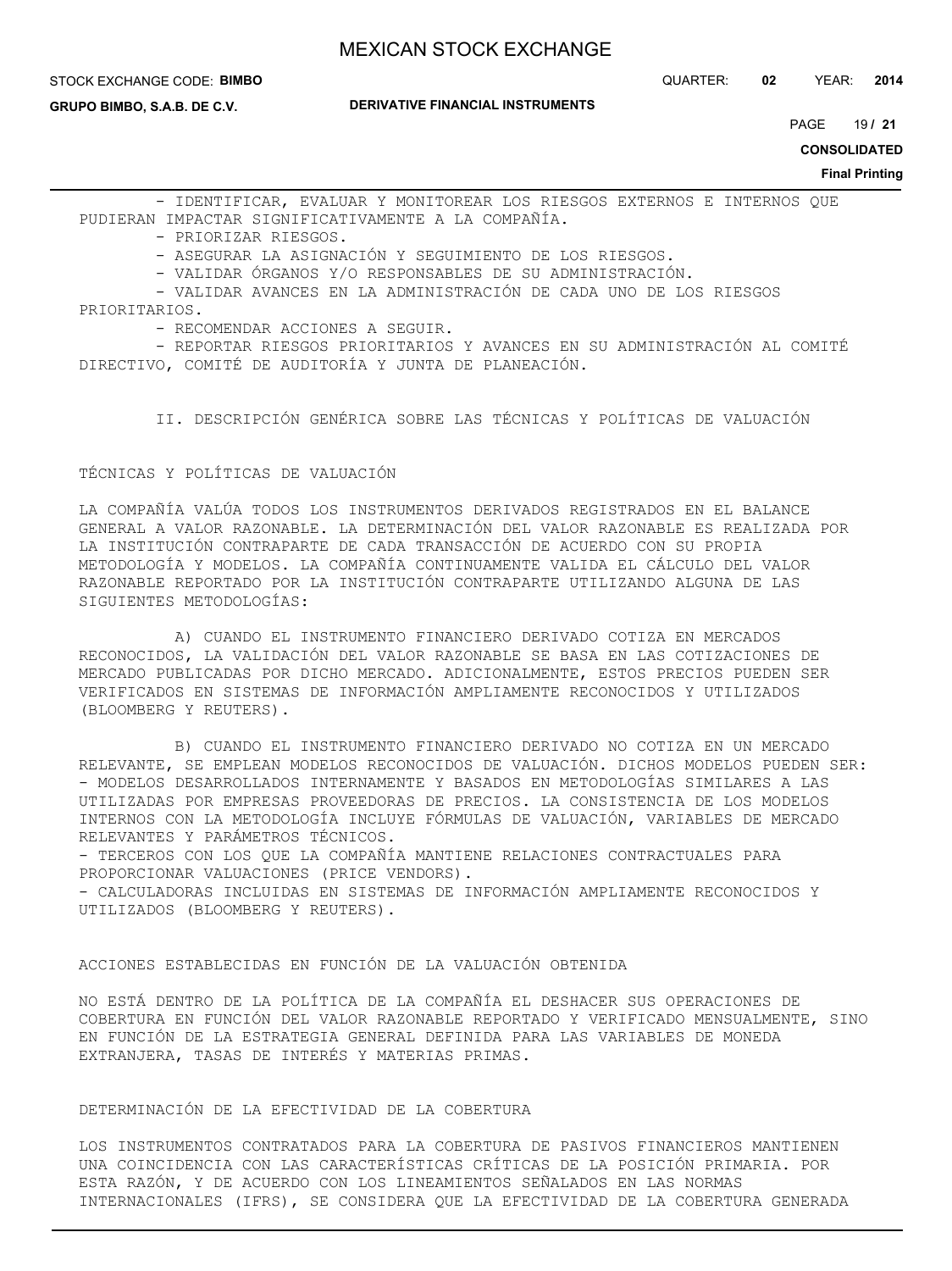STOCK EXCHANGE CODE: **BIMBO**

**GRUPO BIMBO, S.A.B. DE C.V.**

**DERIVATIVE FINANCIAL INSTRUMENTS**

QUARTER: **02** YEAR: **2014**

20 PAGE **/ 21**

**CONSOLIDATED**

**Final Printing**

ES DE 100% UTILIZANDO DERIVADOS HIPOTÉTICOS PARA PROBARLO.

CON RESPECTO A LOS INSTRUMENTOS CONTRATADOS PARA LA COBERTURA DE MATERIAS PRIMAS, LA COMPAÑÍA REALIZA PRUEBAS DE EFECTIVIDAD RETROSPECTIVAS Y PROSPECTIVAS, TENIENDO COMO RESULTADO NIVELES DENTRO DE LOS RANGOS PERMITIDOS.

III) FUENTES INTERNAS Y EXTERNAS DE LIQUIDEZ QUE PUDIERAN SER UTILIZADAS PARA ATENDER REQUERIMIENTOS RELACIONADOS CON INSTRUMENTOS FINANCIEROS DERIVADOS

LA COMPAÑÍA CUBRE LOS REQUERIMIENTOS RELACIONADOS CON INSTRUMENTOS FINANCIEROS DERIVADOS CON BALANCES EN CAJA. LA PLANEACIÓN DE LIQUIDEZ DE LA COMPAÑÍA CONTEMPLA LOS FLUJOS RELACIONADOS A LOS INSTRUMENTOS DERIVADOS, ASÍ COMO UNA PREVISIÓN ESTADÍSTICA PARA LLAMADAS DE MARGEN Y OTROS EGRESOS.

ADICIONALMENTE, LA COMPAÑÍA MANTIENE ABIERTAS Y CALIFICADAS LÍNEAS DE CRÉDITO DE CORTO Y LARGO PLAZO, ALGUNAS DE ELLAS COMPROMETIDAS, CON INSTITUCIONES FINANCIERAS, QUE LE PERMITEN ASEGURAR SU CAPACIDAD DE PAGO PARA LAS OBLIGACIONES GENERADAS POR INSTRUMENTOS FINANCIEROS DERIVADOS.

IV) CAMBIOS EN LA EXPOSICIÓN A LOS PRINCIPALES RIESGOS IDENTIFICADOS Y EN LA ADMINISTRACIÓN DE LA MISMA

LOS RIESGOS IDENTIFICADOS SON LOS QUE SE RELACIONAN CON LAS VARIACIONES DE TIPO DE CAMBIO, TASAS DE INTERÉS Y PRECIO DE MATERIAS PRIMAS. DADA LA RELACIÓN DIRECTA QUE EXISTE ENTRE LAS POSICIONES PRIMARIAS Y LOS INSTRUMENTOS DE COBERTURA, Y QUE ESTOS ÚLTIMOS NO TIENEN ELEMENTOS DE OPCIONALIDAD QUE PUDIERAN AFECTAR LA EFECTIVIDAD DE LA COBERTURA, LA COMPAÑÍA NO PREVÉ NINGÚN RIESGO DE QUE ESTAS COBERTURAS DIFIERAN DEL OBJETIVO CON EL QUE FUERON CONTRATADAS.

CON RELACIÓN A LOS FUTUROS DE MATERIAS PRIMAS, LA DESCRIPCIÓN Y NÚMERO DE INSTRUMENTOS FINANCIEROS DERIVADOS CUYA POSICIÓN FUE CERRADA DURANTE EL TRIMESTRE TERMINADO AL 30 DE JUNIO DE 2014, ASÍ COMO EL NÚMERO Y MONTO DE LAS LLAMADAS DE MARGEN REALIZADAS DURANTE DICHO PERIODO SE DETALLAN A CONTINUACIÓN:

| DESCRIPCIÓN          | NO DE OPERACIONES<br>CERRADAS | MONTO EN<br>MILES DE PESOS |
|----------------------|-------------------------------|----------------------------|
| CONTRATOS DE FUTUROS | 5,310                         | \$2,373,860                |
| DESCRIPCIÓN          | DE LLAMADAS<br>NO<br>MARGEN   | MONTO EN<br>MILES DE PESOS |
| LLAMADAS DE MARGEN   | 424                           | \$<br>138,753              |

LOS CONTRATOS DE FUTUROS PREVIAMENTE MENCIONADOS TIENEN UNA POSICIÓN LARGA.